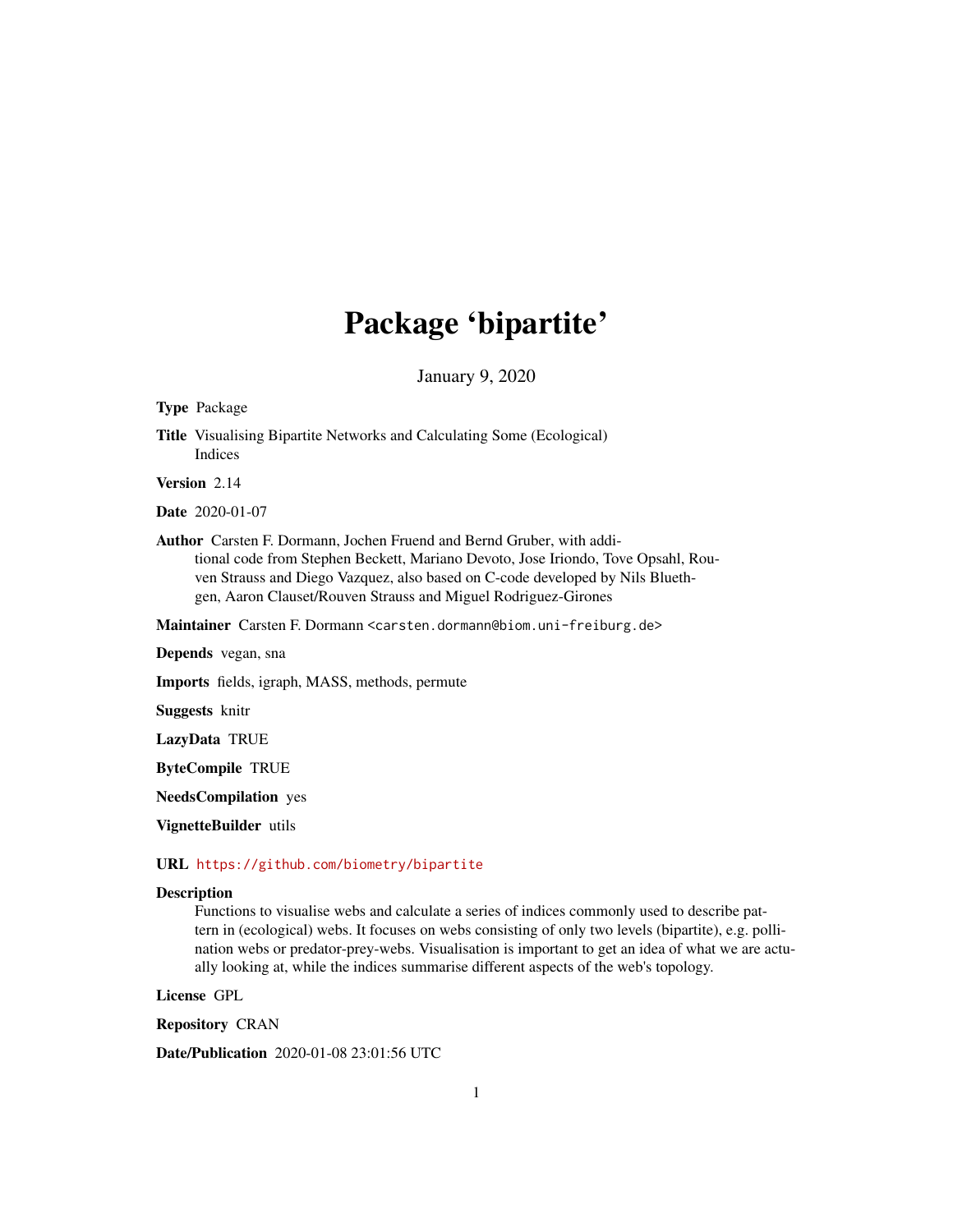# R topics documented:

|                 | $\overline{4}$ |
|-----------------|----------------|
|                 | 13             |
|                 | 14             |
|                 | 16             |
|                 | 17             |
|                 | 18             |
|                 | 22             |
|                 | 23             |
|                 | 24             |
|                 | 25             |
|                 | 27             |
|                 | 28             |
|                 | 29             |
|                 | 31             |
|                 | 33             |
|                 | 35             |
|                 | 37             |
|                 | 39             |
|                 | 41             |
|                 | 43             |
|                 | 44             |
|                 | 45             |
|                 | 46             |
|                 | 47             |
| fc              | 48             |
|                 | 49             |
|                 | 51             |
|                 | 52             |
|                 | 58             |
|                 | 59             |
|                 | 60             |
|                 | 61             |
|                 | 62             |
|                 | 63             |
|                 | 64             |
|                 | 65             |
| mgen            | 65             |
|                 | 67             |
| mosquin1967     | 68             |
| motten $1982$ . | 69             |
|                 | 70             |
|                 | 72             |
| nested          | 74             |
|                 | 76             |
|                 | 78             |
|                 | 80             |
|                 |                |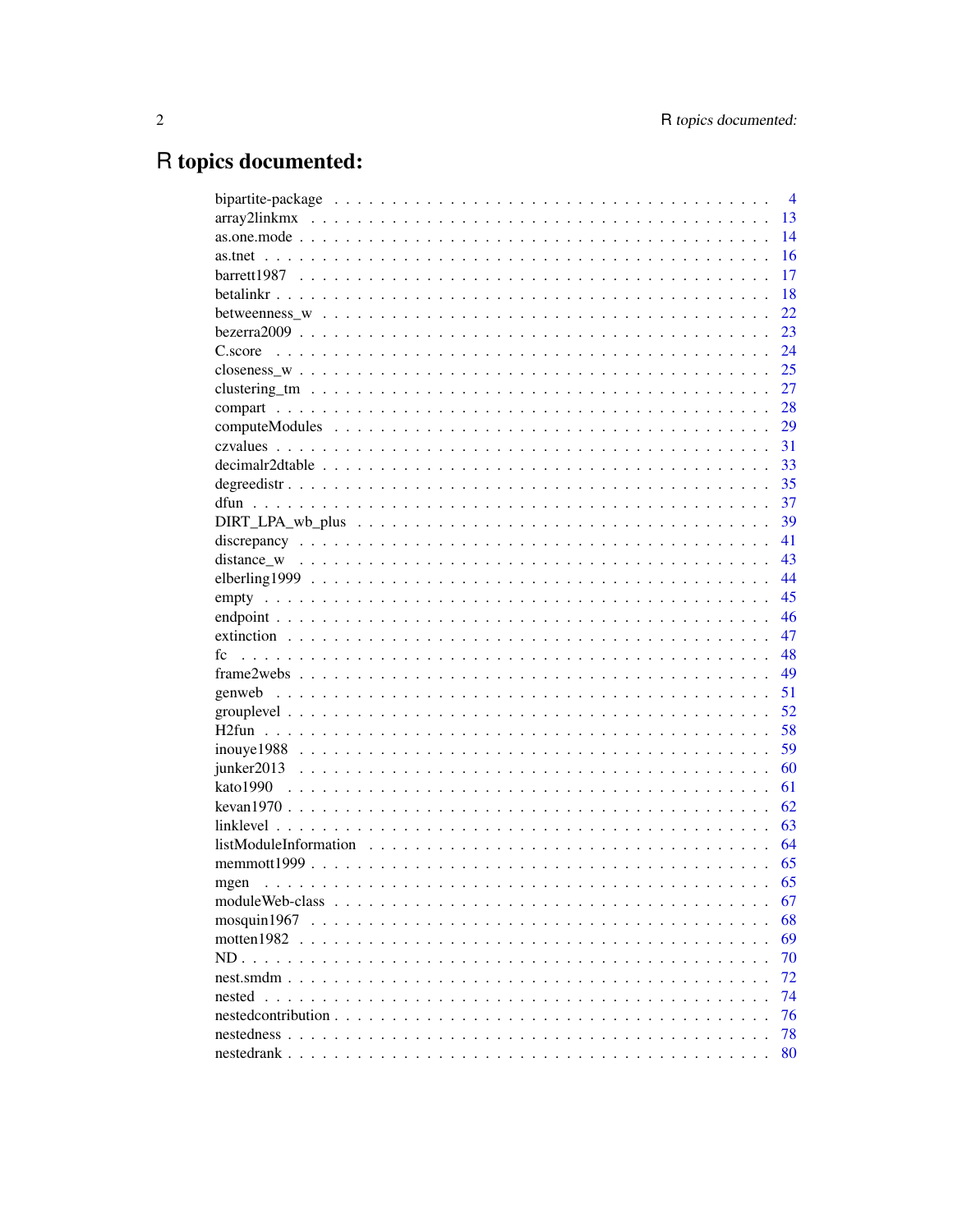|          | 81   |
|----------|------|
|          | 90   |
|          | 92   |
|          | 93   |
|          | 94   |
|          | - 96 |
|          |      |
|          |      |
|          |      |
|          |      |
|          |      |
|          |      |
|          |      |
|          |      |
|          |      |
|          |      |
|          |      |
|          |      |
|          |      |
|          |      |
|          |      |
|          |      |
|          |      |
|          |      |
|          |      |
|          |      |
|          |      |
|          |      |
|          |      |
|          |      |
|          |      |
|          |      |
|          |      |
|          |      |
|          |      |
|          |      |
|          |      |
|          |      |
|          |      |
|          |      |
|          |      |
|          |      |
| vazquec  |      |
| vazquenc |      |
|          |      |
|          |      |
|          |      |
|          |      |
|          |      |
|          |      |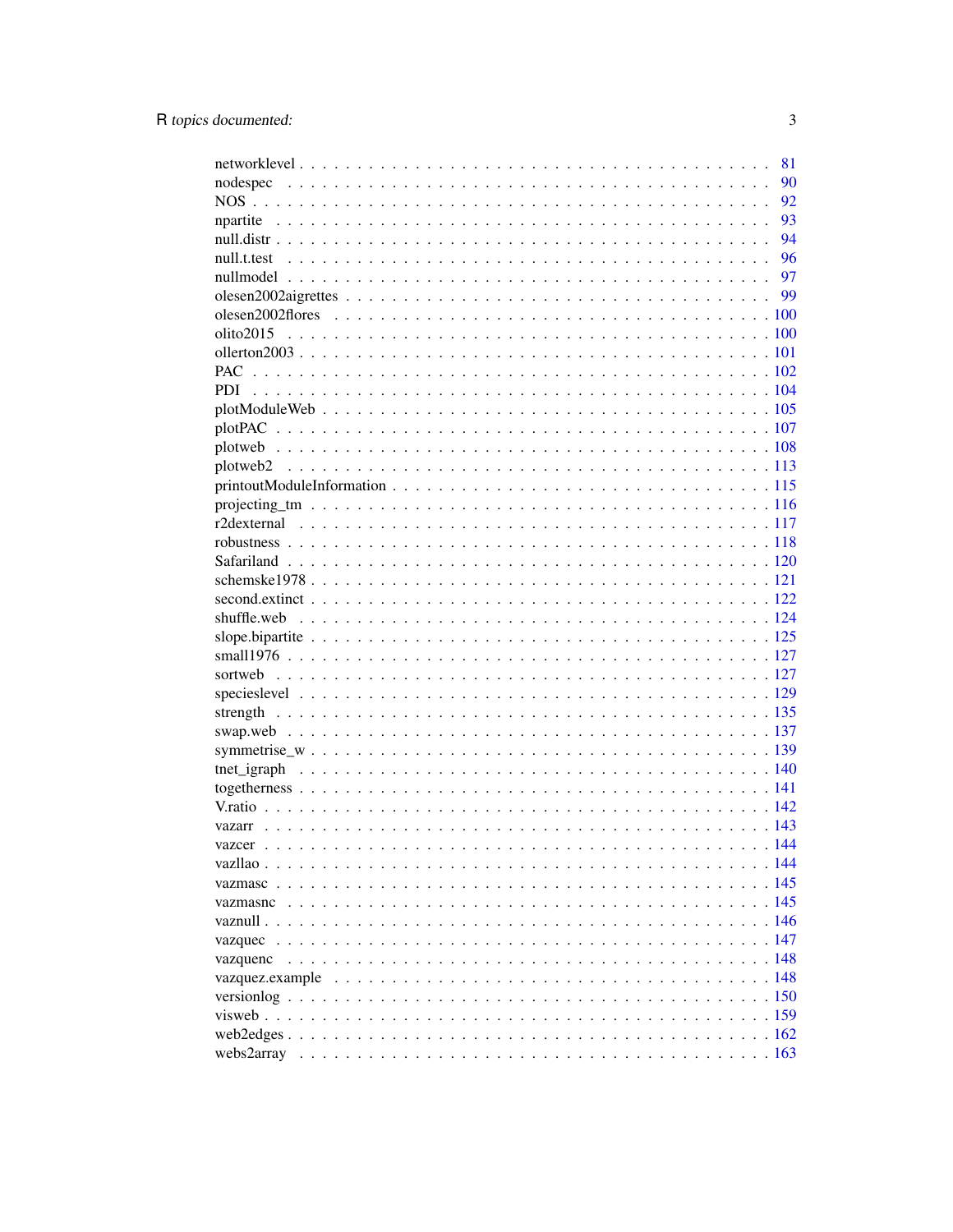<span id="page-3-0"></span>

| wine |  |  |  |  |  |  |  |  |  |  |  |  |  |  |  |  |  |  |  |  |  |
|------|--|--|--|--|--|--|--|--|--|--|--|--|--|--|--|--|--|--|--|--|--|
|      |  |  |  |  |  |  |  |  |  |  |  |  |  |  |  |  |  |  |  |  |  |

# $\blacksquare$  Index  $\blacksquare$

bipartite-package *Analysis of bipartite ecological webs*

#### **Description**

Bipartite provides functions to visualise webs and calculate a series of indices commonly used to describe pattern in (ecological) networks, a.k.a. webs. It focusses on webs consisting of only two levels, e.g. pollinator-visitation or predator-prey webs. Visualisation is important to get an idea of what we are actually looking at, while the indices summarise different aspects of the webs topology.

#### Details

Note: We only had three types of bipartite webs in mind when starting this package: seed-disperser, plant-pollinator and host-parasitoid systems. In how far it makes sense to use these functionalities for other systems (or indeed even for these systems) lies in the hands of the user. Please refer to the literature cited for details on the theory behind the indices.

Input for most analyses is an interaction matrix of m nodes (= species) from one group ("higher") with n nodes (= species) from another group ("lower"), i.e. a n x m matrix, where higher level nodes are in columns, lower level nodes in rows. Column and row names can be provided. This is fundamentally different from "one-mode" networks, which are organised as k x k matrix, i.e. one group of nodes only, in which each node can link (= interact) with each other. Such a format is incompatible with the functions we provide here. (Note, however, that functions as, one, mode and web 2 edges are convenience functions to morph bipartite networks into one-mode webs. Furthermore, some indices build on one-mode networks and *are* called from bipartite.)

Before you start with the network, you have to get the data into the right shape. The function [frame2webs](#page-48-1) aims to facilitate this process. Arranging a web, e.g. by size, is supported by [sortweb](#page-126-1).

The typical first step is to **visualise** the network. Two functions are on offer here: one ([visweb](#page-158-1)) simply plots the matrix in colours depicting the strength of an interaction and options for re-arranging columns and rows (e.g. to identify compartments or nesting). The other function ([plotweb](#page-107-1)) plots the actual web with participants (as two rows of rectangles) connected by lines (proportional to interaction strength). Both can be customised by many options.

The second step is to **calculate indices** describing network topography. There are **three** different levels this can be achieved at: the entire web (using function [networklevel](#page-80-1)), at the level of each group (also using function [networklevel](#page-80-1)) or the individual node (= species; thus somewhat inconsistently called [specieslevel](#page-128-1)). Most other functions in the package are helpers, although some can be called on their own and return the respective result ([dfun](#page-36-1), [H2fun](#page-57-1) and [second.extinct](#page-121-1) with [slope.bipartite](#page-124-1)).

The third step is to **compare results to null models**. Many interaction matrices are very incomplete snapshots of the true underlying network (e.g. a one-week sampling of a pollination network on a patch of 4 x 4 meters). As a consequence, many species were rarely observed, many are singletons (only one recording). To make analyses comparable across networks with different sampling intensity and number of species per group, we need a common yardstick. We suggest that users should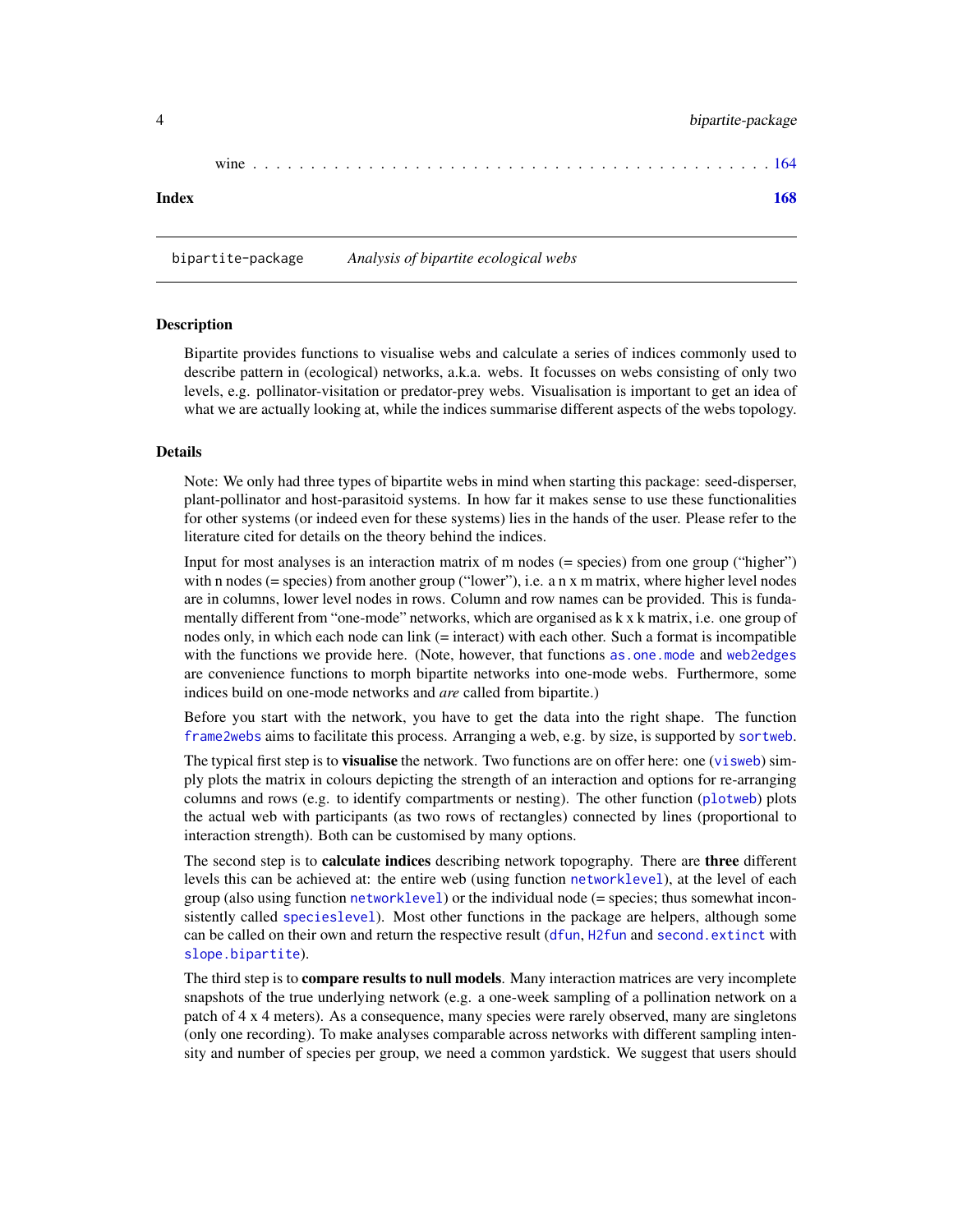# bipartite-package 5

use a null model, i.e. an algorithm that randomises entries while constraining some web properties (such as dimensions, marginal totals or connectance). The function [nullmodel](#page-96-1) provides a few such null models, but this is a wide field of research and we make no recommendations (actually, we do: see Dormann et al. 2009 and Dormann 2011, both shipping in the doc-folder of this package). You can also simulate networks using [genweb](#page-50-1) or [null.distr](#page-93-1).

Finally, bipartite comes with 23 quantitative pollination network data sets taken from the NCEAS interaction webs data base (use data(package="bipartite") to show their names) and it has a few miscellaneous functions looking at some special features of bipartite networks (such as modularity: [computeModules](#page-28-1) or potential for apparent competition: [PAC](#page-101-1)).

See help pages and vignette for details and examples.

For an overview of other computing resources, data, books, journals etc. check out this page: <https://github.com/briatte/awesome-network-analysis>.

> Package: bipartite Type: Package Version: 2.14 Date: 2020-01-07 License: GPL

#### versionlog

Please see help page [versionlog](#page-149-1) for all changes and updates prior to version 2.00. This page will only list most recent changes.

• 2.14 (release date: 07-Jan-2020)

Updates of [betalinkr](#page-17-1)-options.

**Future R-version 4.x.x** requires discontinuation of class(x) == "y"-like code (rather using  $is(x, "y")$  or inherits(x, "y")). Updated accordingly.

- C++-style changes requiring identifyModules-Arguments to be labelled slightly differently. Impossible to check without setting up a linux chain, but still reason for CRAN not to accept.
- 2.13 (release date: 21-May-2019)
	- Several small fixes, e.g. check for binary networks in [nullmodel](#page-96-1) failed if values < 1 were in the matrix.

Added a lengthy vignette, illustrating the use of the package.

- (Small) bug fix in [empty](#page-44-1): something was stupidly wrong for matrices of only one row or column. Spotted by Benjamin Schwarz, thanks!
- New function [vaznullexternal](#page-116-1), as wished by Matt Funaki. This is the "normal" [vaznull](#page-145-1)nullmodel, but now external abundances for either or both groups can be provided. Modelled on [r2dexternal](#page-116-2).
- Important bug fix and new option in [webs2array](#page-162-1): name indexing was wrong, so that entries were entered in wrong cells. Also, the function now also accepts a weblist as input.
- New function [betalinkr](#page-17-1): it allows comparison of networks and partitioning of network dissimilarity. Based on betalink package/paper by Tim Poisot, but more integrated into the bipartite package, and importantly implements many more features and corrected partitioning approaches. Two more new functions come with it: [array2linkmx](#page-12-1), [betalinkr\\_multi](#page-17-2).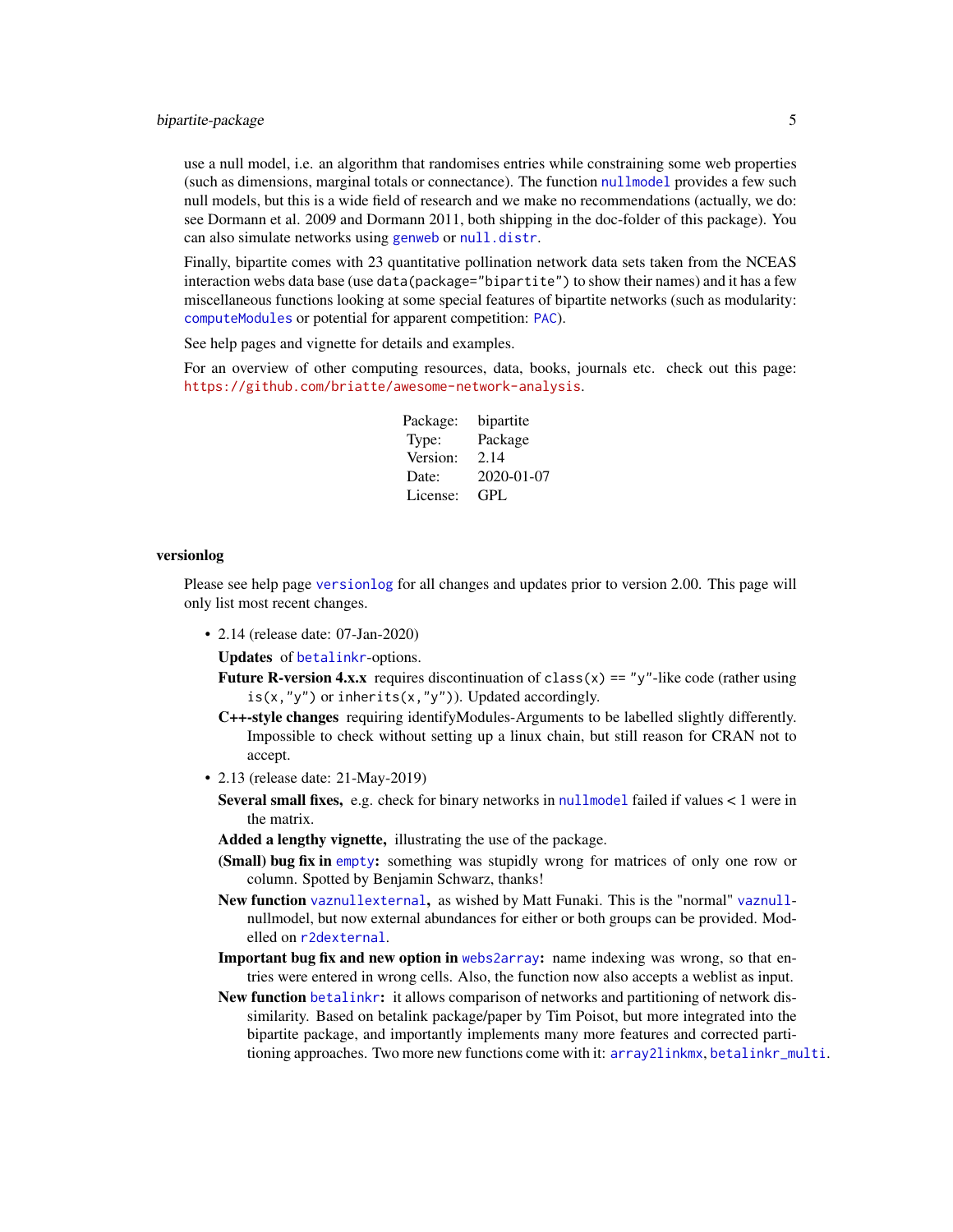- New function [decimalr2dtable](#page-32-1): it allows to simulate matrices with the same marginal totals as the input, but for non-negative, non-integer inputs. Doing so, it "smears" out the entries over the entire matrix and will hence be meaningless for any index comparison which responds to matrix filling. An attempt to deal with webs composed of rates rather than observed interactions. Useful probably only in a very few cases, as marginal totals are unlikely to be interpretable as abundance-activity, and hence implying a very different kind of null model to [nullmodel](#page-96-1)s.
- 2.12 (release date: 11-Mar-2019)
	- New function nest. smdm by Rafael Pinheiro, which computes the nestedness measure NODF (as present in vegan) more flexibly, by allowing the matrix to be sorted not only by number of filled cells (think: binary networks), but also by absolute marginal totals. NODF does not work for completely filled matrices, but this version (called NODA) does. Also, [nest.smdm](#page-71-1) compute nesting within modules, if module identities are provided (e.g. by [computeModules](#page-28-1) and the new little helper function [module2constraints](#page-71-2)). All these metrics are computed for binary or weighted networks.
	- Function [NOS](#page-91-1) yields NA when one or more nodes are 0. The original equation allows an alternative way to compute NOS, which has been implemented by tchen98: many thanks!
- 2.11 (relase date: 12-Jul-2018)
	- Change of defaults in [metaComputeModules](#page-28-2) , from 'DormannStrauss' to 'Beckett'. Beckett's algorithm is far less variable in its performance, thus I assumed that one would not actually need [metaComputeModules](#page-28-2) for it at all. However, also 'Beckett' is not foolproof and benefits from a few re-runs with different starting configurations. Now defaults are consistent with [computeModules](#page-28-1). Thanks to Laura Burkle for raising the issue.
	- Bug fix in [nested](#page-73-1), which didn't correctly pass through the 'normalised'-argument for index "C score". Also the naming of "C score" (rather than previously "C.score") was changed for consistency with [networklevel](#page-80-1). Many thanks to Carlos Zamora-Manzur for reporting!
	- Deprecation of the command register in C++17 required attention in the MersenneTwister.hcode used in computeModules. Thanks to Brian Ripley, for the R Core Team, for notifying all maintainers using this command in advance of future CRAN-submission problems!
- 2.10 (release date: 20-Dec-2017)
	- Removed option 'weighted' from [CC](#page-69-1), which had no effect on the way sna::closeness computes the value. Thanks to Thais Zanata for making me aware of this!
	- Fixed bug in option 'rescaled' of [CC](#page-69-1), which did not properly rescale values so that they sum to 1. Thanks to Thais Zanata for making me aware of this!
	- Added NODF to the indices available in [networklevel](#page-80-1).
	- Added network of Olito  $\&$  Fox (2015) as olito2015; data from dryad (URL given in help page).
- 2.09 (release date: 30-Jun-2017)
	- Fixed type of object returned by [computeModules](#page-28-1), when using 'method="DormannStrauss"', which I had broken after changing the default. Many thanks to Abdul Shakoor for reporting. Also added an error catcher to exclude, from binary webs, species that interact with every other species (i.e. are all 1; all-0 were already excluded).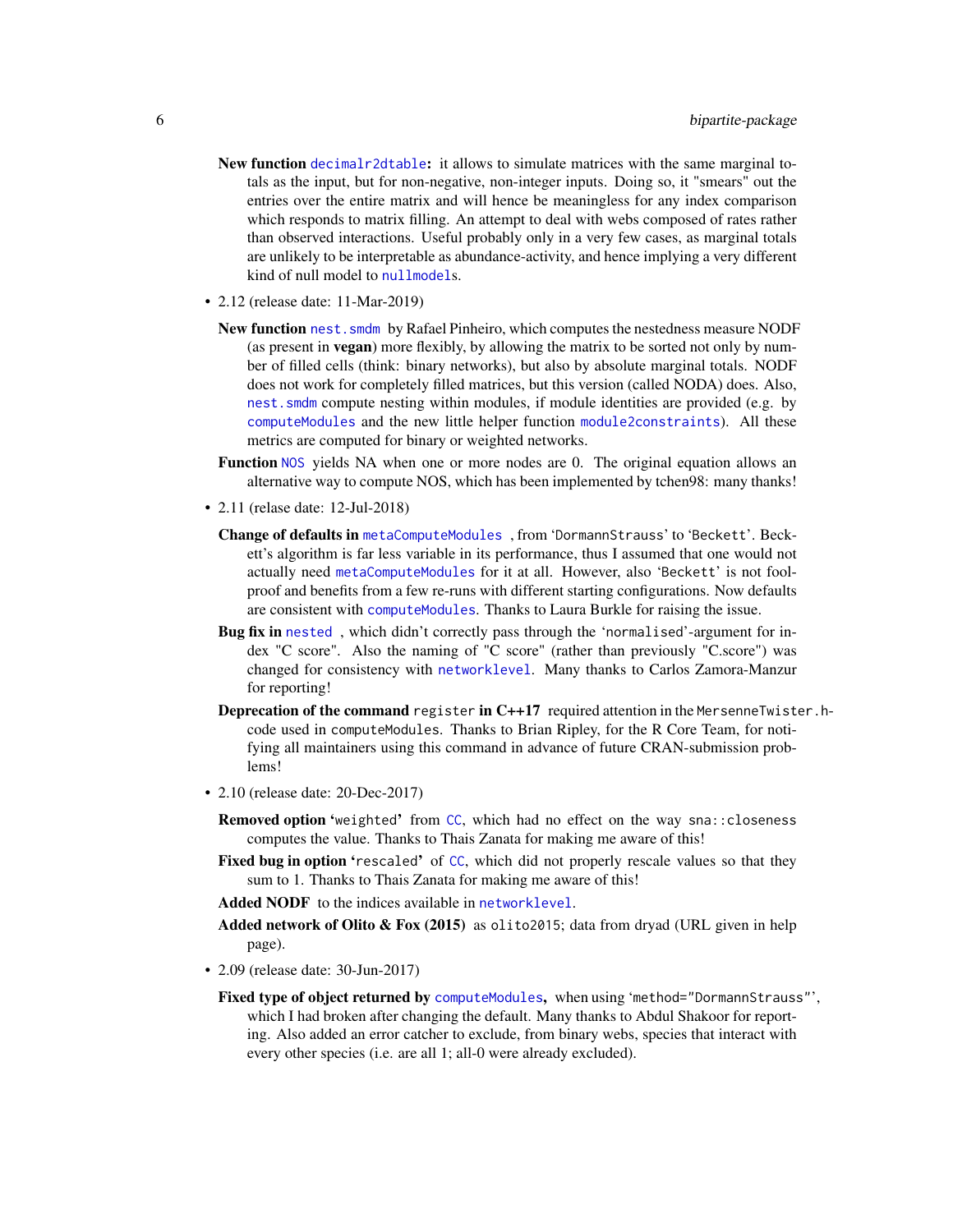- Fixed imprecise explanation in [plotweb](#page-107-1)'s 'low/high.spacing', which now correctly describes its effect on the horizontal space within a level. (Thanks to Jeff Ollerton for reporting.)
- 2.08 (release date: 30-Mar-2017)
	- New modularity algorithm called by [computeModules](#page-28-1). Although the excellent algorithm [DIRT\\_LPA\\_wb\\_plus](#page-38-1) by Stephen Beckett has been around for a year, I never managed to find the time to put it into bipartite. By now, Stephen has even written a wrapper code so that the output is fully compatible with existing code for plotting ([plotModuleWeb](#page-104-1)) there was really no argument left to postpone it. Stephen's DIRT\_LPA\_wb\_plus will be the new default, replacing 'QuanBiMo', which remains available under 'method='DormannStrauss''. While DIRT could be called recursively, thereby making modules-within-modules computable, this is not packaged yet. So currently the much slower DormannStrauss-option is the only way to get recursive modules. Many thanks to Stephen for making this code available!
	- [networklevel](#page-80-1) and [grouplevel](#page-51-1) inconsistently returned different values for secondary extinction, because the former by default purged empty columns/rows, while the latter didn't. It does now. Thanks to Gianalberto Losapio for bringing this to my attention.
- 2.07 (release date: 08-Nov-2016)
	- Bug fixed in [vaznull](#page-145-1), filled the matrix with 1s instead of 0s (although it was a 'sophisticated' logical mistake I made, not a simple typo). Thanks to Sandra Bibiana Corea for reporting!
	- Small patch in C++-code of binmatnest for compatibility with clang. Thanks to Brian Ripley for fixing one of these C++-things that I never will understand! (In this case, the original code (by Miguel Rodríguez-Gironés) defined a pointer to "vector", which caused ambiguities in which "vector" should be used during compilation: the such defined pointer, or the std::vector.)
	- Smaller typographic and referencing corrections/additions (e.g. in plotPAC).
- 2.06b (release date: 10-May-2016)
	- Some explanation addded to [czvalues](#page-30-1), where a z-value of NA is returned if a species is alone (in its trophic level) in a module. This is due to the way z-values are computed, and not a bug.
	- Function [nestedcontribution](#page-75-1) was not exported in the namespace. Fixed. Thanks to various people reporting this.
- 2.06 (release date: 29-Sep-2015)
	- Bug fix in C. score, which did not compute the maximum number of possible checkerboards correctly, and hence let the normalised C-score to be incorrect. Now it uses a brute-force approach, which works fine but takes its time.
	- Function [nestedcontribution](#page-75-1) was not exported (i.e. not listed in the namespace file). Fixed. Thanks to Wesley Dátillo for reporting.
	- Help page of [specieslevel](#page-128-1) now correctly described a species' degree as sum of its links. Thanks to Bernhard Hoiß for the correction!
	- C++-warnings addressed: outcommented some unused variables in dendro.h and removed some fprintf-warnings in bmn5.cc
	- Little bug fix in [vaznull](#page-145-1): Threw an error when matrix was without 0s. Thanks to Thais Zanata for reporting.
- 2.05 (release date: 24-Nov-2014)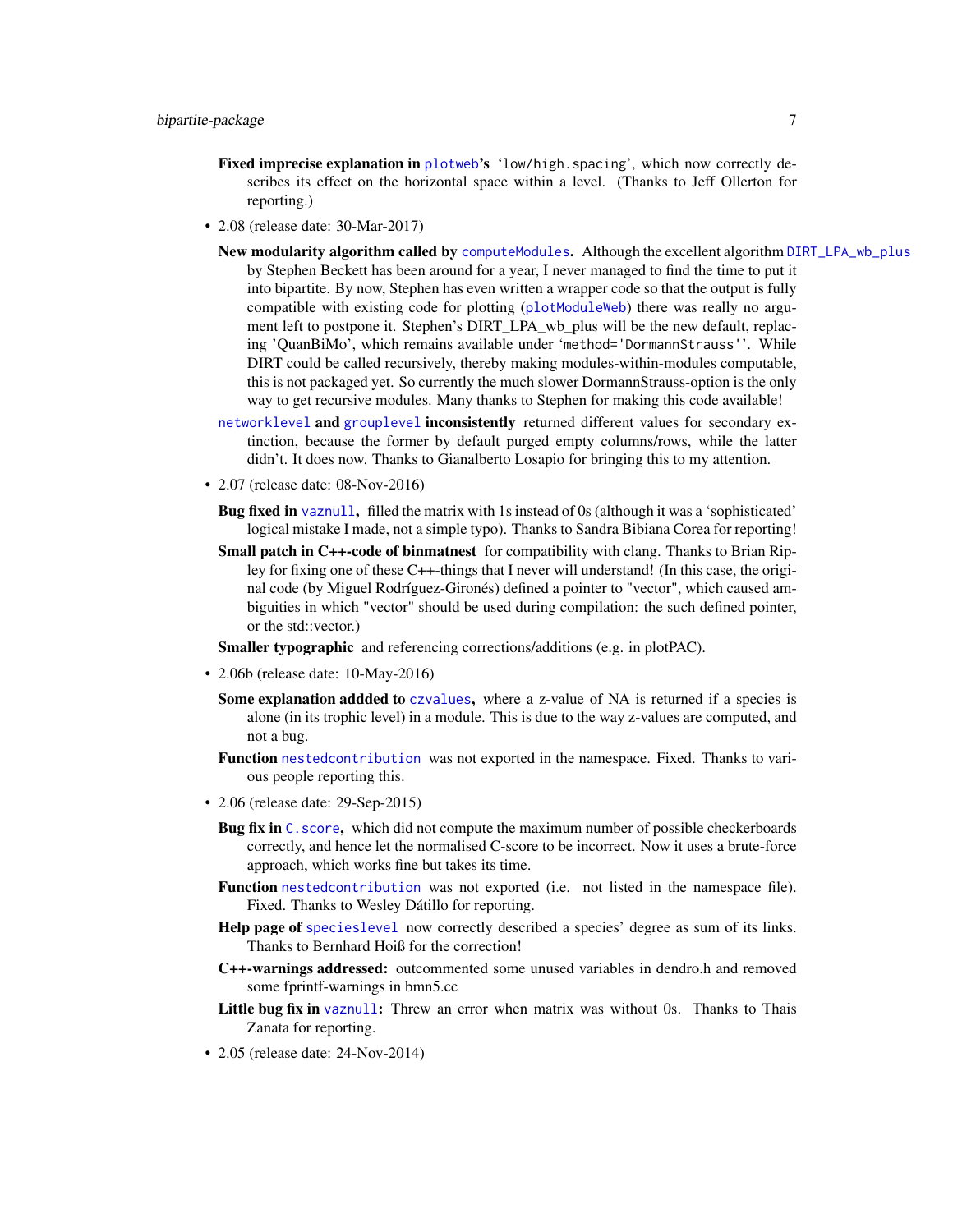- New function [nestedcontribution](#page-75-1) which computes the contribution of each species to the overall nestedness, based on Bascompte et al. 2003 and as used by Saavedra et al. 2011. Many thanks to Daniel Stouffer for contributing this function!
- New function [mgen](#page-64-1): this function is based on R-code written by Diego Vázquez (many thanks for sending the code), with a bit of brushing up options by CFD. The function takes a probability matrix generated by whatever mechanism and builds a null model from it. This is a niffty little idea, making null modelling concerned with generating ideas on what makes an interaction probable and leaving the step of producing and integer-network of simulated interactions to this function.
- minor fixes in [networklevel](#page-80-1) "weighted connectance" was only returned when "linkage density" was in "index" call; now also available on its own. Also sligthly revised the help file.
- [nested](#page-73-1) with option 'weighted NODF' called the unsorted version of this function, while calling the same index in [networklevel](#page-80-1) called the sorted. This is not nice (although not strictly wrong). Now both call the sorted version and users have to directly invoke nestednodf for the unsorted option. Many thanks to Julian Resasco for reporting!
- Changes to the help page of [vaznull](#page-145-1): I (CFD) misread the original paper introducing this null model and hence assumed that[vaznull](#page-145-1) would constrain marginal totals and connectance. However, this was not intended in Diego Vázquez original implementation and never stated anywhere (except in the help pages of this function here in bipartite). Hence, the help pages were changed to now reflect both intention and actual action of this function. This also means that currently only one null model with constrained marginal totals and connectance is available: [swap.web](#page-136-1). Many thanks to Diego for clearing this up!
- Some example code had to be re-written to adapt to the upcoming/new structure of vegan, which got rid of function commsimulator (replaced by simulate). Many thanks to Jari Oksanen for informing me about this!
- Added an error message to function [second.extinct](#page-121-1) for the case that a user wants to provide an extinction sequence for both trophic levels. There is no obvious way to simulate this across the two groups, and hence it is not implemented. Also added error messages for non-matching vector/web dimensions and alike.
- 2.04 (release date: 25-Mar-2014)
	- R-C++-communication bug fixed in [computeModules](#page-28-1): This bug has been a constant thorn in my side. Somehow the C-code behind computeModules could only be called once. On second call, it returned an error because somehow it kept some old files in memory. So far, I used a work-around (unloading and re-loading the dynamic library), which only worked on Windows and Mac. I still don't fully understand it, but thanks to Tobias Hegemann (whom I paid for being more competent than myself) we now have a function running bug-free on all platforms. (Deep sigh of relief.)
	- The call of index "functional complementarity" through [networklevel](#page-80-1) did not work. Fixed this legacy issue, which was due to a confusion created by the index' earlier name of "functional diversity".
	- Help page to [specieslevel](#page-128-1) gave incomplete name for one index: Should be 'interaction push pull'; also the function itself had the "push pull"-bit messed up. Thanks to Natacha Chacoff for reporting!
	- Sequence of indices differed between lower and higher level. (Fixed.) Both should be the same and should fit the description in the help file. Thanks to Jimmy O'Donnell for reporting!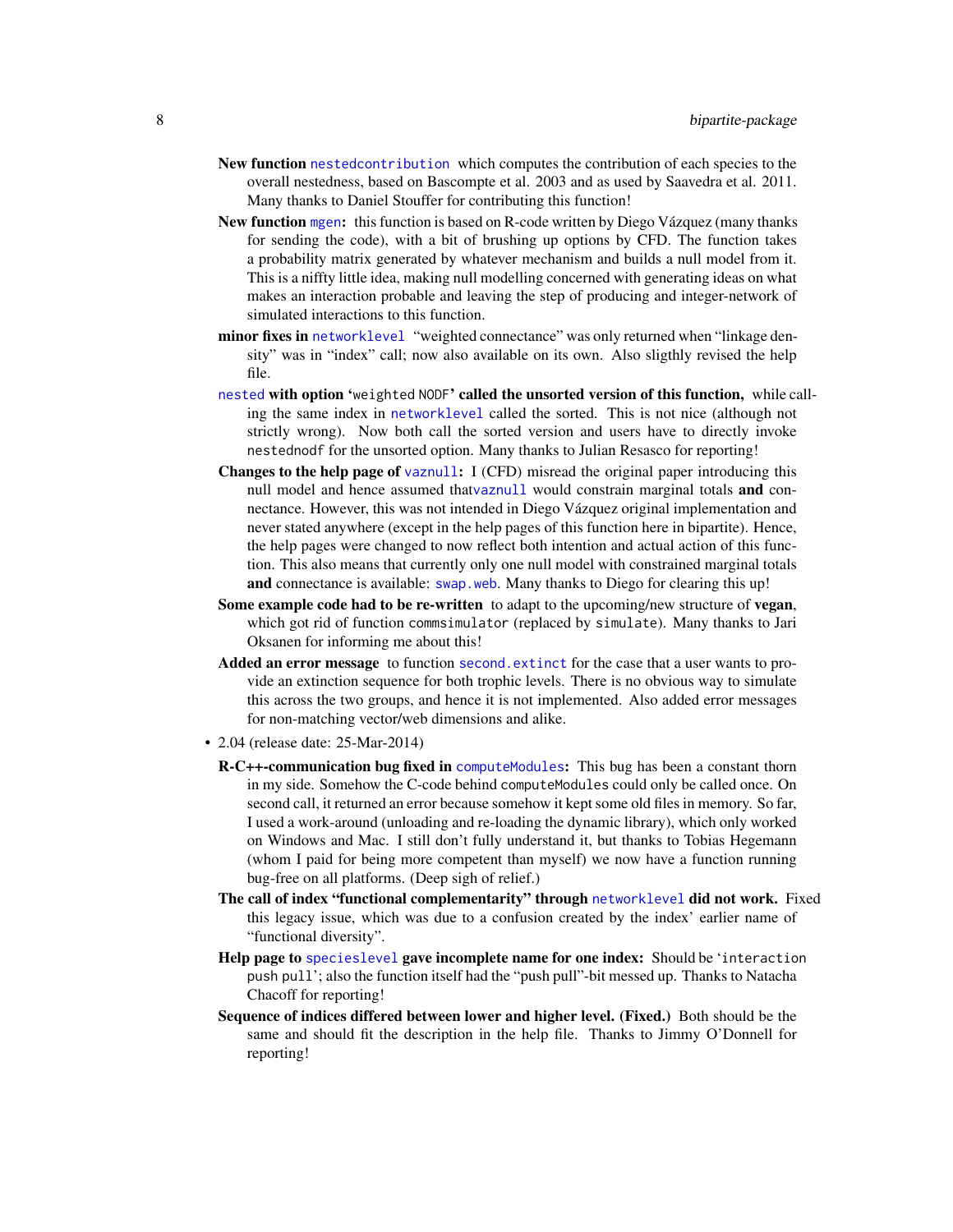- 2.03 (release date: 15-Jan-2014)
	- Some ghost text led to conflicts with the updated package checking. Ghost text deleted. Thanks to Brian Ripley of the R-Team and CRAN for not only reporting the issue but also pointing to its solution!
	- Option 'empty.web' added to [specieslevel](#page-128-1): Similar to the argument in [networklevel](#page-80-1); non-interacting species from the network were always excluded so far; new option 'FALSE' not fully tested yet.
	- Minor bug fix in [specieslevel](#page-128-1): "pollination support index" returned "PSI"; "PDI" now referenced correctly as "paired differences index".
	- Simplification in [grouplevel](#page-51-1) and correspondingly in [networklevel](#page-80-1): Previously, index="generality" or "vulnerability" was identical to "effective partners" with option weighted=TRUE, but different for weighted=FALSE (to which only "effective partners" responded). We reduced this to one index called "generality" or "vulnerability" (depending on the focal group), but which will now give the non-weighted mean if option weighted=FALSE. It can still be called by "effective partners" for backward compatibility.
	- Function [grouplevel](#page-51-1) used fd wrongly! Instead of returning the value for rows, it returned the functional diversity for columns (and vice versa). We also used the opportunity to rename the index to its correct name: "functional complementarity" and the function to [fc](#page-47-1). Help pages for [fc](#page-47-1) and [grouplevel](#page-51-1) were adapted accordingly. Thanks to Mariano Devoto for pointing out this mistake!
	- New index "weighted connectance" in function [networklevel](#page-80-1): This index is simply computed as linkage density divided by number of species in the network. Note that using 'empty.web=TRUE' will affect this value (which is intended). Thanks to Becky Morris for suggesting to add this index here.
	- Help page for function [PDI](#page-103-1) corrected. Thanks to Timothy Poisot for reporting some issues in the help page.
- 2.02 (release date: 30-Sep-2013)
	- Glitch fixed in [grouplevel](#page-51-1) (thus also affecting networklevel). Networks with only one species in one of the two levels resulted in errors, rather than simply return NA for C-score and secondary extinction computation. Thanks to whoever it was for reporting (at the IN-TECOL workshop).
	- **Minor bug fixes in** [specieslevel](#page-128-1): Gave error messages for closeness and betweenness if the network had no shortest path. Now returns a warning and NAs instead. Reported: JF.
	- Minor bux fix in [networklevel](#page-80-1): Failed to work when an index was listed twice in the function call. Reported: JF.
	- New function [r2dexternal](#page-116-2): This function is a null model algorithm like Patefields (r2dtable, but it excepts externally measured abundances to compute the null model-expectation. Experimental.
	- Memory leak in [computeModules](#page-28-1) fixed. Because some object was not deleted, memory consumption of this function shot through the roof (with time). Since R has a somewhat weird way of handling memory, I think that also subsequent operations were slower (because the dynamically expanded memory is not being shrunken again, which is a problem if you use the hard drive as RAM). Thanks to Florian Hartig for investing the time to fix it!
- 2.01 (release date: 28-Jun-2013) This release features smoothing of various glitches that were introduced when we cleaned up the code for version 2.00.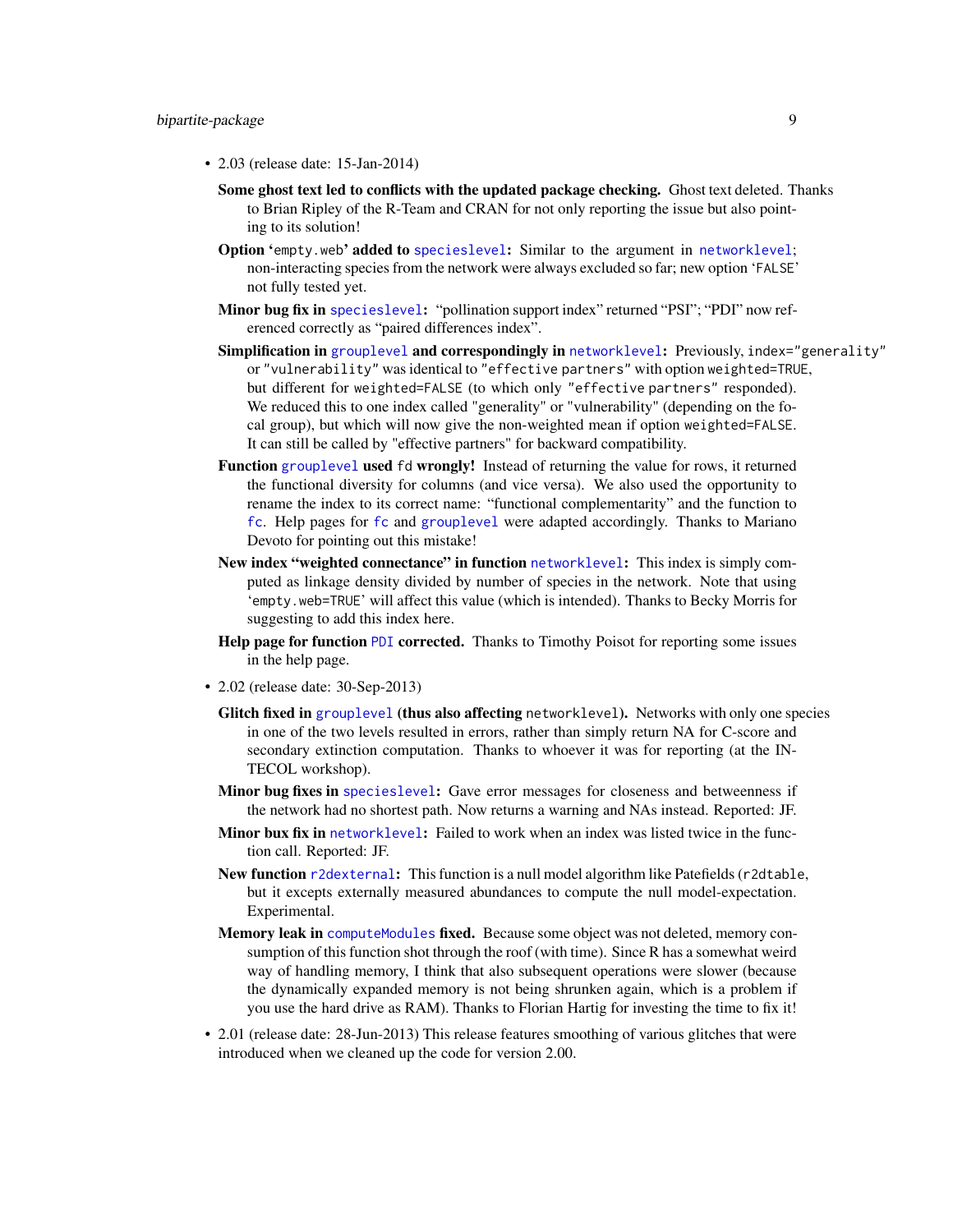- New index for [specieslevel](#page-128-1): Computes the nestedness rank (as proposed by Alarcon et al. 2008). Can also be employed directly using the **new function** [nestedrank](#page-79-1) with options for weighting for number of interactions per link, normalising the rank and different method to compute the nestedness-arranged matrix.
- Polishing [specieslevel](#page-128-1): Now returns an error message if the index is not recognised, instead of an empty list.
- Function [plotweb](#page-107-1) received an option to plot additional individuals of a species in different ways. For a host-parasitoid network, some hosts are not parasitised. This data vector can now be interpreted in two ways, making the plotting function a bit more flexible.
- Function [degreedistr](#page-34-1) can now be invoked for each level separately. Also arguments can be passed to the plotting options.
- New data set [junker2013](#page-59-1): a nice and large pollination network. Thanks to Robert Junker for providing this data set!
- Fixed computation of secondary extinction slopes for both levels simultaneously for random extinction sequences. This was so far not possible, because the function did not combine extinction sequences of different lengths. This was simply an oversight, reported by Richard Lance. (Thanks!)
- 2.00 (release date: 15-Mar-2013) A new version number usually indicates substantial changes. In this case, we have re-named and re-grouped some of the output of [networklevel](#page-80-1) and [specieslevel](#page-128-1) for greater consistency and transparency. Beware! Running the same functions now (2.00 and up) will yield different results to <2.00 (because the same values are now in a different sequence).

We also started carefully renaming indices and re-writing help files. The main reason is that we started this work thinking of pollination networks. Over time, however, other types of ecological networks came into focus, and now also non-ecological networks are on the table. Thus, we started (and shall continue) referring to lower and higher levels, rather than plant and pollinators, hosts and predators or even trophic levels. Thus, in our emerging nomenclature the two levels are referred to as "groups" (their members remain "species" interacting with their "partners" in the other group).

Please read (or at least skim) the help pages before using a function of version 2.00 for the first time.

In function [specieslevel](#page-128-1) indices can now be computed for levels separately (or together). Few user-visible changes, but complete re-structuring under the hood. Option 'species number' was moved to [grouplevel](#page-51-1) as 'number of species'.

In the new function [grouplevel](#page-51-1) we collected all indices that can be computed for each of the two groups (i.e. trophic or other levels). Indices can be computed for each group separately or for both simultaneously. All group-level indices are also accessible through [networklevel](#page-80-1)!

In the new function [linklevel](#page-62-1) we collected all indices that can be computed for each cell of the bipartite matrix. Currently, there are few such indices, however.

In function [networklevel](#page-80-1) we dropped the plotting options. Users wanting to plot degree distributions or extinction slopes are encouraged to use the functions [degreedistr](#page-34-1) and [slope.bipartite](#page-124-1), respectively.

Furthermore, due to licensing issues, we copy-pasted several functions from the package **tnet**, created and maintained by Tore Opsahl, to bipartite. We have so far called these functions from tnet, but only recently did R start to enforce license compatibility, which caused this step (bipartite being GPL and tnet being CC by-NC 3.0). We are really very grateful to Tore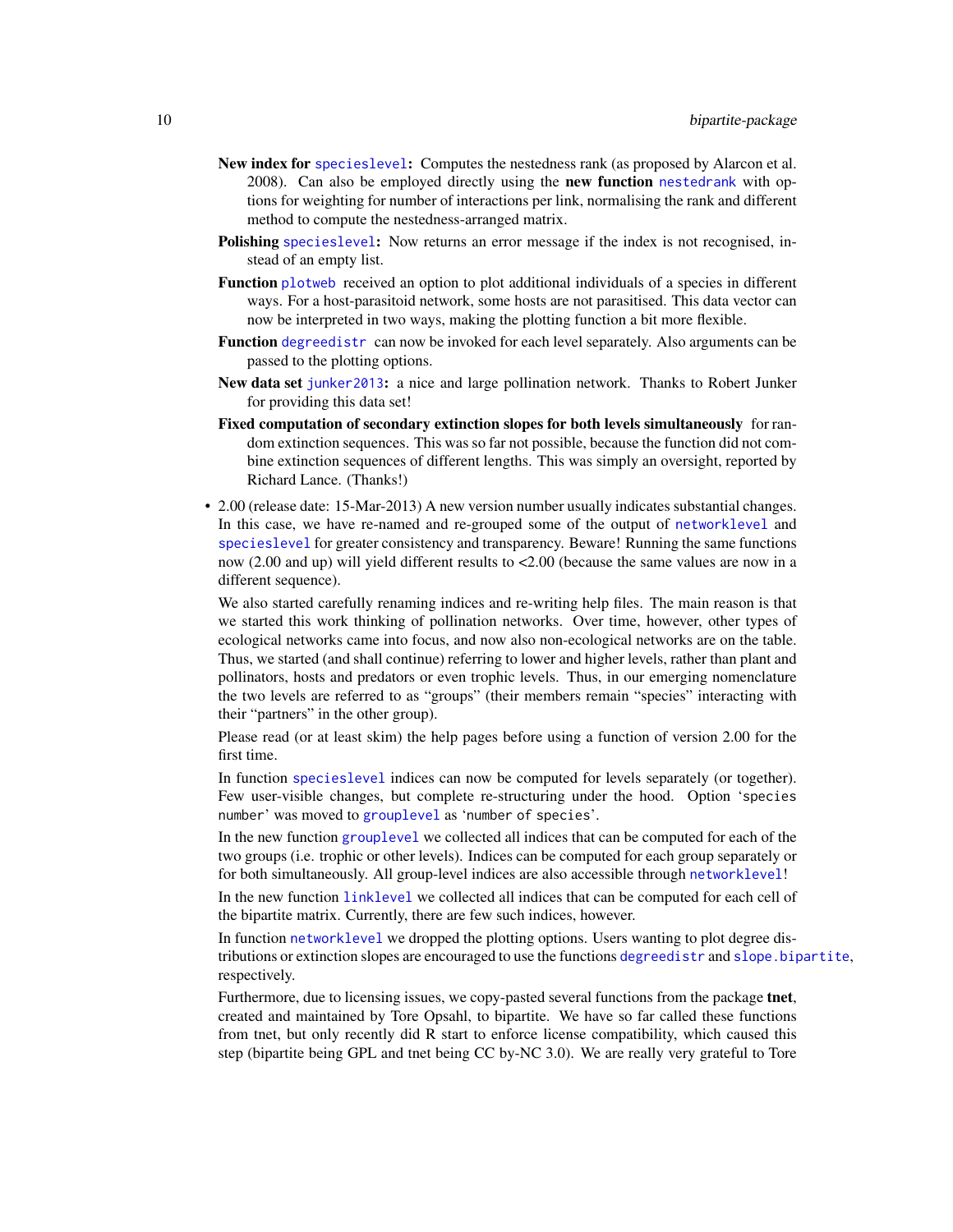for allowing us to include the following functions: [as.tnet](#page-15-1), [betweenness\\_w](#page-21-1), [closeness\\_w](#page-24-1), [clustering\\_tm](#page-26-1), [distance\\_w](#page-42-1), [symmetrise\\_w](#page-138-1), [tnet\\_igraph](#page-139-1).

Here a more detailed list of changes:

- [networklevel](#page-80-1) Function call and output now more consistent in naming and sequence. When higher and lower level indices are given (e.g. extinction slopes, number of shared partners), the first will always be the one referring to the property of the *lower* level. From a pollinator network perspective, the first value in such a pair describes a plant-level index, the second a pollinator-level index.
	- Indices 'mean interaction diversity' dropped from [networklevel](#page-80-1). We found no reference to this metric and saw little use for it. It is very similar to vulnerability/generality and can easily be computed from the output of [specieslevel](#page-128-1) as mean(specieslevel(web,index="diversity")).
	- Now also accepts non-integer values as input. The argument 'H2\_integer' will then automatically be set to FALSE. Will return NA for those indices that cannot be computed (e.g. Fisher's alpha). As a knock-on effect, [H2fun](#page-57-1) had to be slightly adapted to round to machine precision when searching for H2min. (A somewhat technical detail, but making H2fun getting caught sometimes.)
- New function [grouplevel](#page-51-1) in which we collected indices that can be computed for each of the two groups (i.e. trophic or other levels). Indices can be computed for each group separately or for both simultaneously. All group-level indices are also accessible through [networklevel](#page-80-1)!
- New function [linklevel](#page-62-1) in which we collect indices that can be computed for each cell of the bipartite matrix.
- New option to [PDI](#page-103-1): 'normalise=FALSE' offers the option of using the index as originally proposed, although we prefer to use TRUE and made this the default.
- Corrected network [bezerra2009](#page-22-1). Network was actually the transpose of the correct network and hence wrongly had plant species as columns.
- New function [endpoint](#page-45-1) computes end-point degrees following Barrat et al. (2004); one of the indices computed at [linklevel](#page-62-1).
- New function [frame2webs](#page-48-1) helps organising data into one or more webs.
- New function [webs2array](#page-162-1) helps organising webs into one array.
- Function [specieslevel](#page-128-1) gained two new indices (thanks to Jochen Fründ): 'proportional' 'similarity' and 'proportional generality'. See help page of that function for details.
- New function [npartite](#page-92-1) Experimental function to analyse more-than-2-level networks.
- [visweb](#page-158-1) now obeys the label size to make sure labels are always in the plotting area. Thanks to Zachary Grinspan for drawing our attention to this issue.
- Little bug fix in [second.extinct](#page-121-1) Function failed for argument 'participant="both"' because I filled the extinction sequence with the wrong number of 0s (to achieve always the same dimensionality of results in repeated runs). Thanks to Carine Emer for reporting!
- [specieslevel](#page-128-1) failed to work for non-matrix data (i.e. data.frames). It now coerces data.frames to matrix as a first step and hence should work also on data.frames. Thanks to Marina Wolowski for drawing our attention to this problem.
- **Minor bug fix in**  $df$ un: When external abundances were provided with a  $0$  in it, [dfun](#page-36-1) could throw up Inf-values. Reported by Indrani Singh and fixed by Jochen Fründ.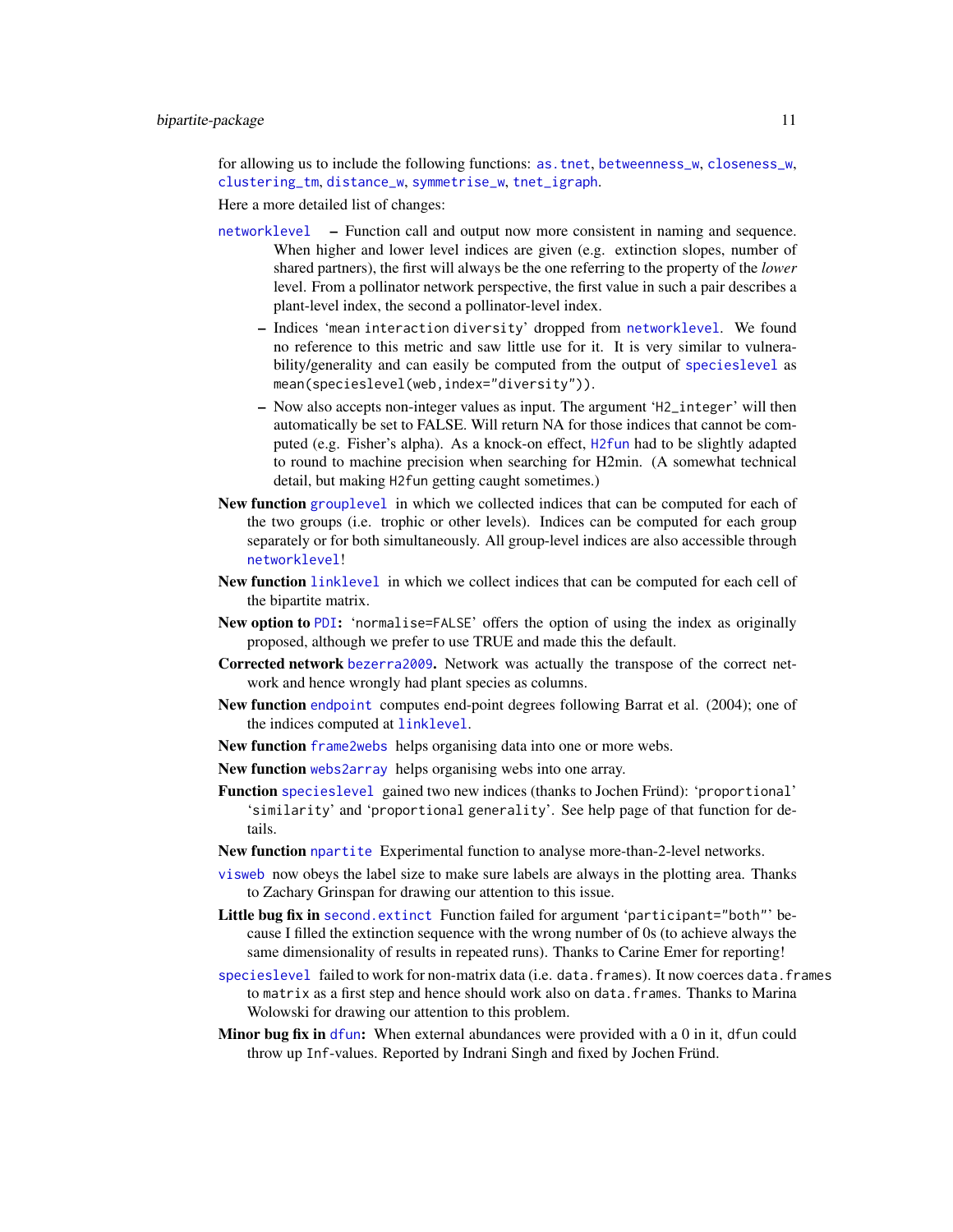Settings for functions called by [nested](#page-73-1) are now enshrined in stone. The initial reason was to set only the default for one function ([nestedness](#page-77-1)) to a faster setting ('null.models=FALSE'), but then I decided to restrict all settings to the defaults of the functions called (except for this one option).

Bug fix for the rarely used function  $null$ .t.test: Did not work if only one index was given.

#### Author(s)

Carsten F. Dormann, Jochen Fründ and Bernd Gruber, with additional code from many others (referred to in the respective help file), noticeably from Tore Opsahl's tnet package.

Maintainer: Carsten Dormann <carsten.dormann@biom.uni-freiburg.de>

#### References

Alarcon, R., Waser, N.M. and Ollerton, J. 2008. Year-to-year variation in the topology of a plantpollinator interaction network. *Oikos* 117, 1796–1807

Almeida-Neto, M. and Ulrich, W. (2011) A straightforward computational approach for measuring nestedness using quantitative matrices. *Environmental Modelling & Software*, 26, 173–178

Bascompte, J., Jordano, P. and Olesen, J. M. (2006) Asymmetric coevolutionary networks facilitate biodiversity maintenance. *Science* 312, 431–433

Beckett, S.J. 2016. Improved community detection in weighted bipartite networks. *Royal Society open science* 3, 140536

Bersier, L. F., Banasek-Richter, C. and Cattin, M. F. (2002) Quantitative descriptors of food-web matrices. *Ecology* 83, 2394–2407

Blüthgen, N., Menzel, F. and Blüthgen, N. (2006) Measuring specialization in species interaction networks. *BMC Ecology* 6, 12

Blüthgen, N., Menzel, F., Hovestadt, T., Fiala, B. and Blüthgen, N. (2007) Specialization, constraints, and conflicting interests in mutualistic networks. *Current Biology* 17, 1–6

Corso G., de Araújo A.I.L. and de Almeida A.M. (2008) A new nestedness estimator in community networks. *arXiv*, 0803.0007v1 [physics.bio-ph]

Dalsgaard, B., A. M. Martín González, J. M. Olesen, A. Timmermann, L. H. Andersen, and J. Ollerton. (2008) Pollination networks and functional specialization: a test using Lesser Antillean plant-hummingbird assemblages. *Oikos* 117, 789–793

Devoto M., Bailey S., Craze P. & Memmott J. (2012) Understanding and planning ecological restoration of plant-pollinator networks. *Ecology Letters* 15, 319–328

Dormann, C.F., Fründ, J., Blüthgen, N., and Gruber, B. (2009) Indices, graphs and null models: analysing bipartite ecological networks. *The Open Ecology Journal* 2, 7–24

Dormann, C.F. (2011) How to be a specialist? Quantifying specialisation in pollination networks. *Network Biology* 1, 1–20

Galeano J., Pastor J.M. and Iriondo J.M. (2008) Weighted-Interaction Nestedness Estimator (WINE): A new estimator to calculate over frequency matrices. *arXiv* 0808.3397v1 [physics.bio-ph]

Martín Gonzáles, A.M., Dalsgaard, B. and Olesen, J.M. (2009) Centrality measures and the importance of generalist species in pollination networks. *Ecological Complexity*, 7, 36–43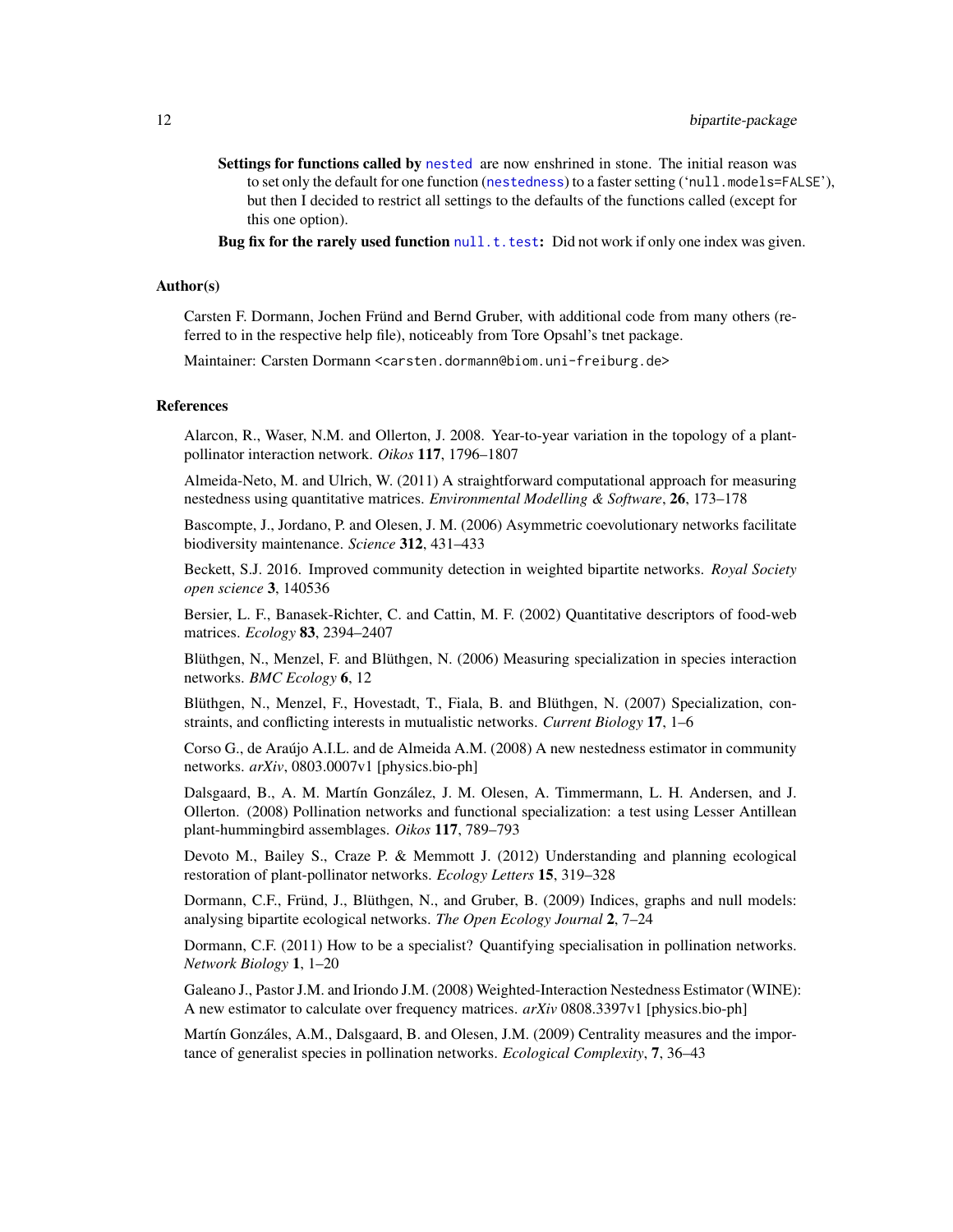#### <span id="page-12-0"></span>array2linkmx 13

Memmott, J., Waser, N. M. and Price, M. V. (2004) Tolerance of pollination networks to species extinctions. *Proceedings of the Royal Society B* 271, 2605–2611

Morris, R. J., Lewis, O. T. and Godfray, H. C. J. (2004) Experimental evidence for apparent competition in a tropical forest food web. *Nature* 428, 310–313

Morris, R. J., Lewis, O. T. and Godfray, H. C. J. (2005) Apparent competition and insect community structure: towards a spatial perspective. *Annales Zoologica Fennici* 42, 449–462.

Müller, C. B., Adriaanse, I. C. T., Belshaw, R. and Godfray, H. C. J. (1999) The structure of an aphid-parasitoid community. *Journal of Animal Ecology* 68, 346–370

Poisot, T., Lepennetier, G., Martinez, E., Ramsayer, J., and Hochberg, M.E. (2011a) Resource availability affects the structure of a natural bacteria-bacteriophage community. *Biology Letters* 7, 201–204

Poisot, T., Bever, J.D., Nemri, A., Thrall, P.H., and Hochberg, M.E. (2011b) A conceptual framework for the evolution of ecological specialisation. *Ecology Letters* 14, 841–851

Tylianakis, J. M., Tscharntke, T. and Lewis, O. T. (2007) Habitat modification alters the structure of tropical host-parasitoid food webs. *Nature* 445, 202–205

Vázquez, D. P. and Aizen, M. A. (2004) Asymmetric specialization: A pervasive feature of plantpollinator interactions. *Ecology* 85, 1251–1257

Vázquez, D.P., Chacoff, N.,P. and Cagnolo, L. (2009) Evaluating multiple determinants of the structure of plant-animal mutualistic networks. *Ecology* 90, 2039–2046.

#### Examples

```
## Not run:
data(Safariland)
plotweb(Safariland)
visweb(Safariland)
networklevel(Safariland)
specieslevel(Safariland)
```
## End(Not run)

<span id="page-12-1"></span>array2linkmx *Reshape a webarray to a web X link matrix*

### **Description**

Function to turn an array with sites as third dimension into a web by link matrix (e.g. sites  $X$ links). This is the "link community matrix" to use for dissimilarity calculations. Mostly just a helper function for betalinkr.

### Usage

```
array2linkmx(webarray)
```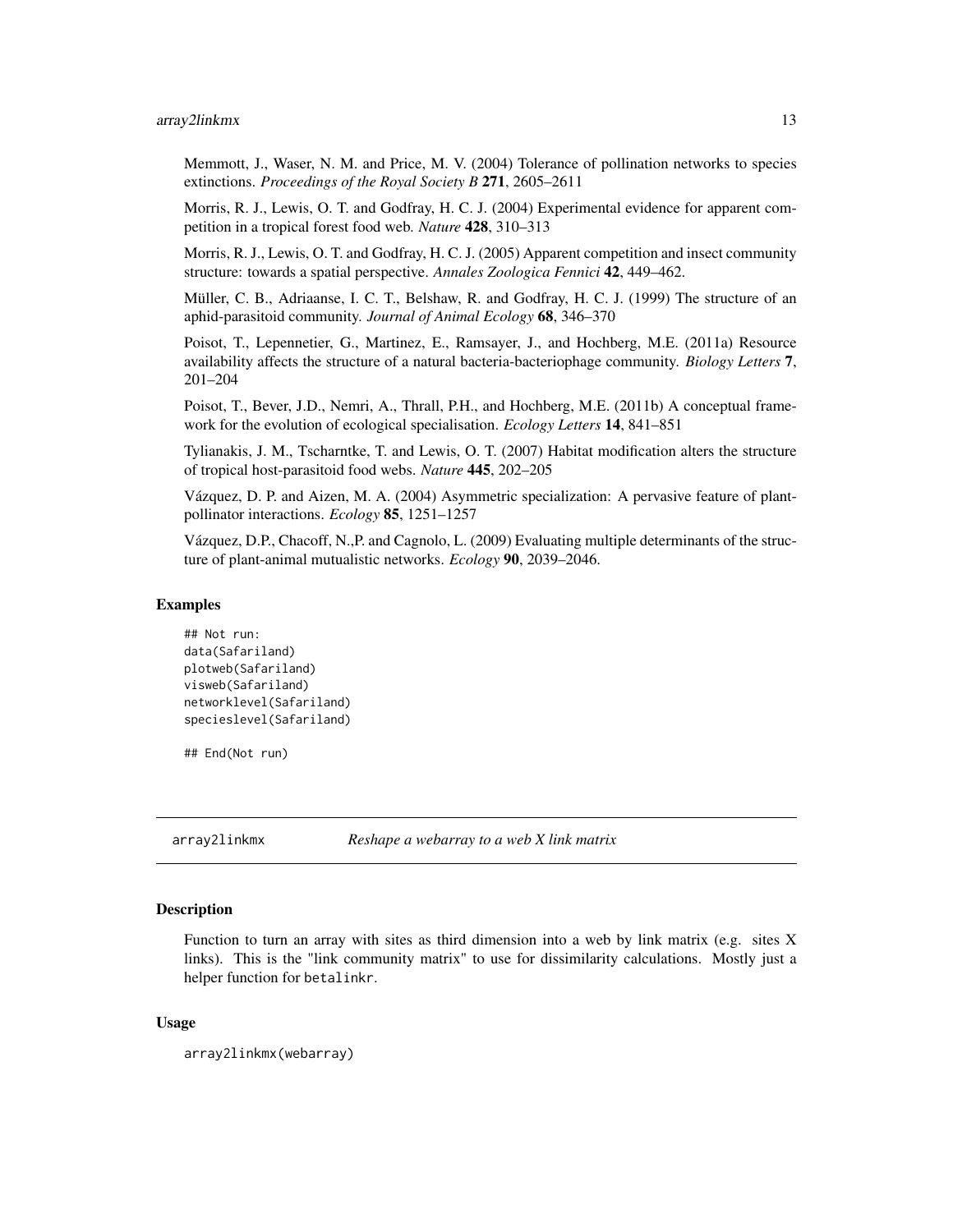#### <span id="page-13-0"></span>Arguments

webarray An array of two or more networks. Assumes the third dimension is the webID in the array, which will become the first dimension in the link-matrix (output).

#### Details

This function converts the two-dimensional adjacency matrices (i.e., bipartite webs) to one-dimensional vectors (similar to what network people call "edgelists"). These vectors become rows of a matrix (which has one row per web). This makes the data available to community ecology methods, e.g. those offered by the vegan package. Links are treated equivalently to species in a "normal" community analysis (note that it makes no difference whether one or both partner of an interaction differ, in both cases the link has a different identity). The function is used here mostly as a helper for interaction dissimilarity calculations with betalinkr.

dimnames are optional but recommended for the webarray. Names of the third dimension will become rownames in the output. Colnames (i.e. names of links) will be created from dimnames[[1]] ("lower species") and dimnames[[2]] ("higher species"), separated by "\_\_" (double underscore).

#### Value

A matrix with one row per web and one column per link (i.e. per combination of lower and higher species). All-zero columns may often be included.

# Author(s)

Jochen Fründ

### Examples

array2linkmx(webs2array(Safariland, vazquenc))

<span id="page-13-1"></span>as.one.mode *Conversion of a network matrix*

# **Description**

This helper function converts a bipartite matrix into a one-mode matrix.

#### Usage

```
as.one.mode(web, fill = 0, project="full", weighted=TRUE)
```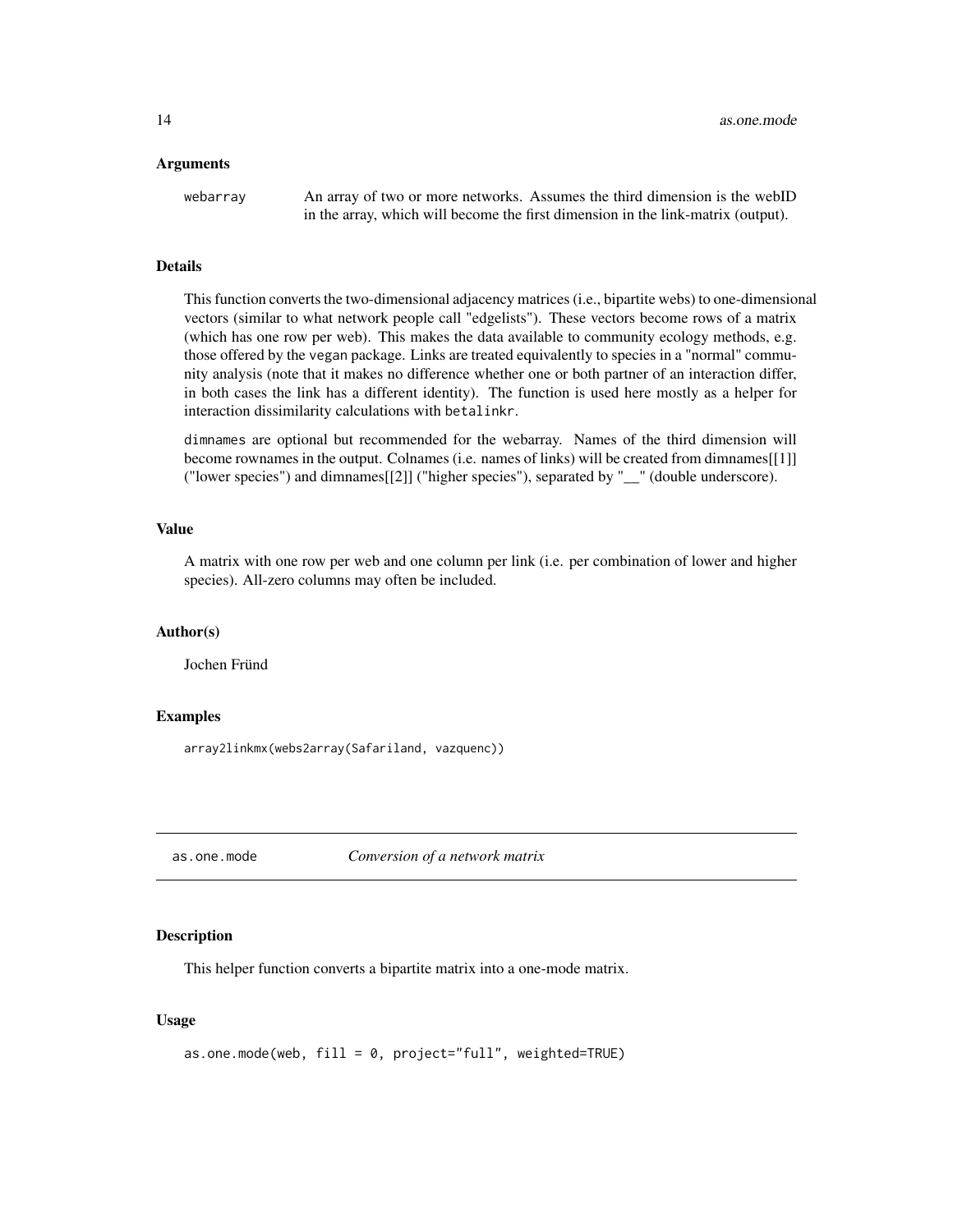#### as.one.mode 15

#### Arguments

| web      | A matrix with lower trophic level species as rows, higher trophic level species<br>as columns and number of interactions as entries.                                                                                                                                                                                                                                                                                                                                                                                                                                                                       |
|----------|------------------------------------------------------------------------------------------------------------------------------------------------------------------------------------------------------------------------------------------------------------------------------------------------------------------------------------------------------------------------------------------------------------------------------------------------------------------------------------------------------------------------------------------------------------------------------------------------------------|
| fill     | What shall unobserved combinations be represented as in the one-mode matrix<br>(see below)? Defaults to 0. Set to NA if links not possible for bipartite networks<br>should be masked <i>(i.e. those within a level)</i> .                                                                                                                                                                                                                                                                                                                                                                                 |
| project  | There are different ways to convert a two-mode (bipartite) network into one-<br>mode networks. The most common is to focus on one set (e.g. the n pollinators)<br>and compute a n x n matrix with entries between species that pollinate the same<br>plant ("higher"). Similarly, one can compute a k x k matrix for the k plant<br>species ("lower"). Or, finally and the default, one can compute an $(n+k)$ x $(n+k)$<br>matrix in which only the observed interactions are present ("full"). This is in<br>fact a near-trivial, symmetric matrix with 0s between species of the same trophic<br>level. |
| weighted | Logical; shall the strength of links be included in the one-mode output? Defaults<br>to TRUE, but can be set to FALSE to turn a weighted two-mode into a binary<br>one-mode network.                                                                                                                                                                                                                                                                                                                                                                                                                       |

# **Details**

In bipartite (or: two-mode) networks, participants are of different types (e.g. pollinators and plants, actors and parties in social research). Hence, a party cannot connect to another party except through actors. A pollinator interacts with another pollinator only through the host plant.

Much network theory, however, is based on one-mode networks, where all participants are listed in one vector, i.e. plants and pollinators alike, actors together with events. This function here transforms the more condensed bipartite representation into a one-mode-representation, filling the unobserved type of interactions (i.e. plants with plants and pollinators with pollinators) with 0 (unless you specify it differently in 'fill').

The lower trophic level (e.g. plants or rows) is listed first, then the higher trophic level (e.g. pollinators or columns). Hence, pollinator 2 becomes species number r+2, where r is the number of rows of the network matrix.

The benefit of this conversion is access to the wonderful R-package Social Network Analysis (sna), with its many one-mode indices (such as betweenness, closeness, centralization, degree, kpath.census and so forth). Furthermore, gplot in that package also provides cool network depictions well worth checking out.

With respect to **bipartite**, as one mode is employed in the function [nodespec](#page-89-1), which itself uses the sna-function geodist.

# Value

A matrix of dimension (n+k) x (n+k), where n and k are the dimensions of the input web. Both dimensions are given the names of the original web (first the lower, then the higher trophic level).

# Author(s)

Carsten F. Dormann <carsten.dormann@biom.uni-freiburg.de>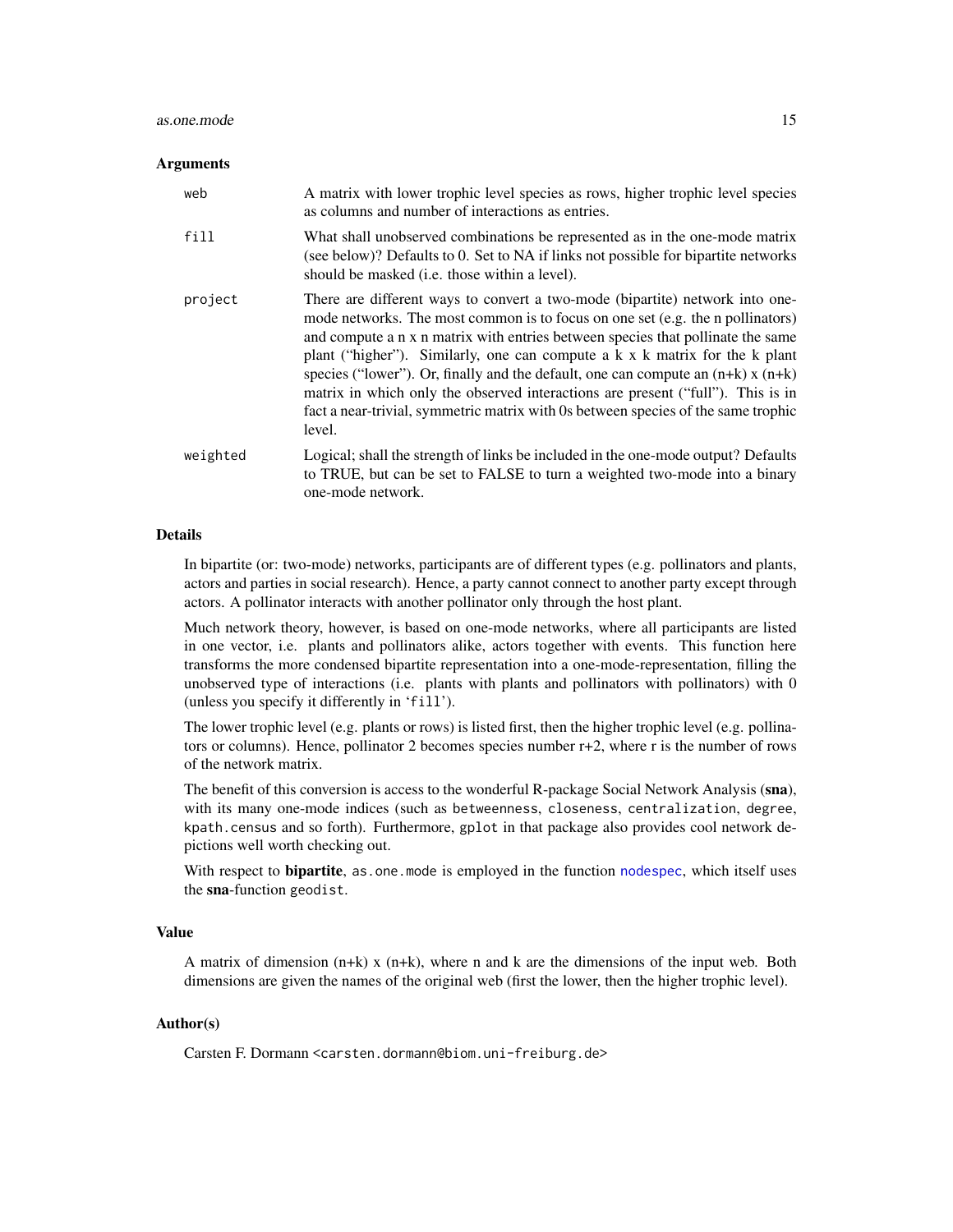# See Also

Function projecting\_tm in package tnet provide smarter ways of converting two-modes into onemodes. This function can be accessed after transforming the web-matrix into an edge list using [web2edges](#page-161-1).

# Examples

```
data(Safariland)
image(Safariland)
image(as.one.mode(Safariland))
```
<span id="page-15-1"></span>as.tnet *Ensures that networks conform to the tnet stardards*

#### Description

Checks that a network conforms to the tnet stardards, and attaches a label. If the type parameter is not set, the network is assumed to be a binary two-mode network, a weighted one-mode network, or a longitudinal network if there are 2, 3, or 4 columns respectively. Moreover, if a matrix is entered (more than 4 columns and rows), it is assumed to be a weighted one-mode network if square or a two-mode network if non-square.

#### Usage

```
as.tnet(net, type=NULL)
```
# Arguments

| net  | A network in an edgelist or matrix format. It can be a weighted one-mode<br>network, a binary two-mode network, a weighted two-mode netork, or a lon-<br>gitudinal network. If the data-object has two-columns, it is assumed to be a<br>binary two-mode network; three columns, weighted one-mode network; four<br>columns, longitudinal; five or more and the same number of rows and columns,<br>weighted one-mode network; five or more and -not- the same number of rows<br>and columns, it is assumed to be a two-mode network. |
|------|---------------------------------------------------------------------------------------------------------------------------------------------------------------------------------------------------------------------------------------------------------------------------------------------------------------------------------------------------------------------------------------------------------------------------------------------------------------------------------------------------------------------------------------|
| type | If you would like to specify the type of network. This could be "weighted one-<br>mode tnet", "binary two-mode tnet", "weighted two-mode tnet", or "longitudinal<br>tnet".                                                                                                                                                                                                                                                                                                                                                            |

# Value

Returns the network with an attached lable.

#### Note

version 1.0.0, taken, with permission, from package tnet

<span id="page-15-0"></span>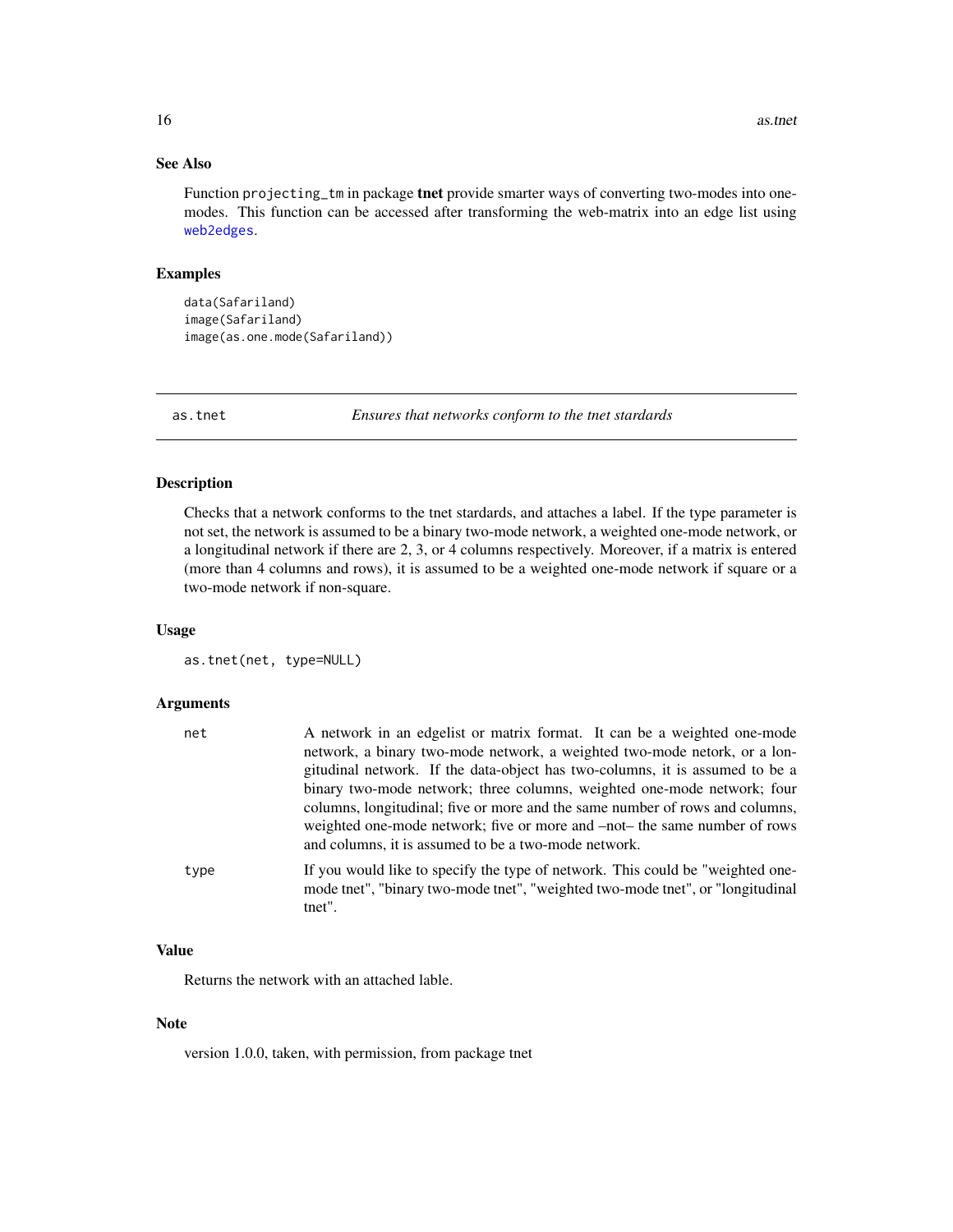#### <span id="page-16-0"></span>barrett 1987 **17**

# Author(s)

Tore Opsahl; http://toreopsahl.com

#### Examples

## Load sample data sample <- rbind(  $c(1,2,4)$ , c(1,3,2),  $c(2,1,4)$ , c(2,3,4), c(2,4,1), c(2,5,2), c(3,1,2),  $c(3, 2, 4)$ , c(4,2,1), c(5,2,2), c(5,6,1), c(6,5,1)) ## Run the programme as.tnet(sample)

barrett1987 *Individuals caught in a pollination web in boreal Canada.*

# Description

This study took place in the boreal forest of central New Brunswick, Canada, from May to September of 1978, 1979, and 1980. The objective was to investigate the role of animals in pollination and seed dispersal. The study was designed to provide basic descriptive information on breeding systems, pollination biology, and phenology of understory herbs.

The authors recorded their data by counting the number of individual flower visitors caught on each plant species. The total number of individuals collected on each plant species provide a rough estimate of the level of visitation that each species received. Data are presented as an interaction frequency matrix, in which cells with positive integers indicate the frequency of interaction between a pair of species, and cells with zeros indicate no interaction.

# Usage

```
data(barrett1987)
```
#### References

Barrett, S. C. H. and Helenurm, K. (1987) The Reproductive-Biology Of Boreal Forest Herbs. 1. Breeding Systems And Pollination. *Canadian Journal of Botany* 65, 2036–2046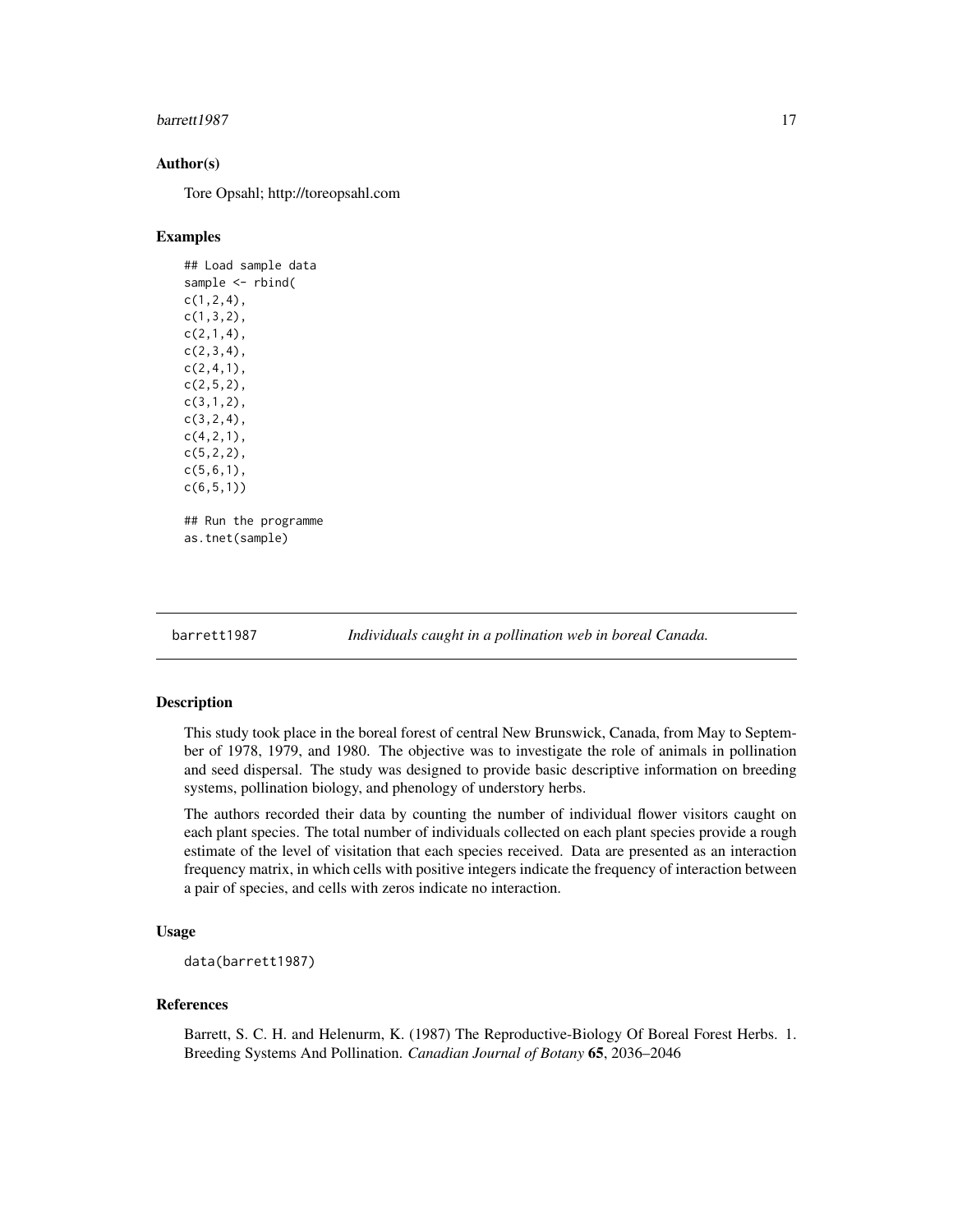### <span id="page-17-0"></span>Examples

data(barrett1987)

<span id="page-17-1"></span>betalinkr *Calculate network dissimilarity (beta diversity) and its components*

# <span id="page-17-2"></span>**Description**

This function (betalinkr) is a new implementation of network dissimarility, as proposed by Tim Poisot (originally implemented in the *betalink* package). Following Poisot, dissimilarity (of a pair of networks) is partitioned into the dissimilarity due to difference in species composition ("ST") and dissimilarity due to rewiring ("OS", dissimilarity of shared species subweb). Different partitioning approaches and many binary and quantitative indices are available. The recommended method for additive partitioning is commondenom (originally proposed by Novotny 2009), for which further partitioning into different aspects of species composition differences (partition.st) and into replacement and richness difference components (partition.rr) are also available.

betalinkr\_multi is a metafunction that calls betalinkr for all pairs of networks (passing arguments), and returns a data.frame.

#### Usage

```
betalinkr(webarray, index="bray", binary=TRUE, partitioning="commondenom",
          proportions=!binary, function.dist="vegdist", distofempty="zero",
          partition.st=FALSE, partition.rr=FALSE)
```
betalinkr\_multi(webarray, ...)

#### Arguments

| webarray     | Input data, an array with three dimensions, third dimension has length 2 and sep-<br>arates the two webs to compare. First two dimensions are the species (typically<br>first Lower and second Higher). For convenience, if webarray is a list of two<br>webs, it will be converted to array format first using webs2array (that function<br>can also be used to convert single web matrices to array format, but then needs<br>to be called explicitly). |
|--------------|-----------------------------------------------------------------------------------------------------------------------------------------------------------------------------------------------------------------------------------------------------------------------------------------------------------------------------------------------------------------------------------------------------------------------------------------------------------|
| index        | The dissimilarity index, passed to "method" of either vegdist or betadiver (see<br>there for naming). If partitioning="commondenom" (and thus no external<br>function is used), it has to be one of "sorensen" (for Sorensen or Bray-Curtis<br>dissimilarity index) or "jaccard" (for Jaccard or Ruzicka); "bray" is also allowed<br>and gives the same result as "sorensen".                                                                             |
| binary       | Should binary data or quantitative data be used (i.e., quantitative or binary ver-<br>sions of dissimilarity indices). If TRUE, webs will be converted to binary.                                                                                                                                                                                                                                                                                         |
| partitioning | How should the components ("ST" and "OS") be calculated? With "poisot",<br>the original approach will be applied, which calculates ST as WN - OS; not<br>recommended for partitioning as it underestimates the contribution of species                                                                                                                                                                                                                    |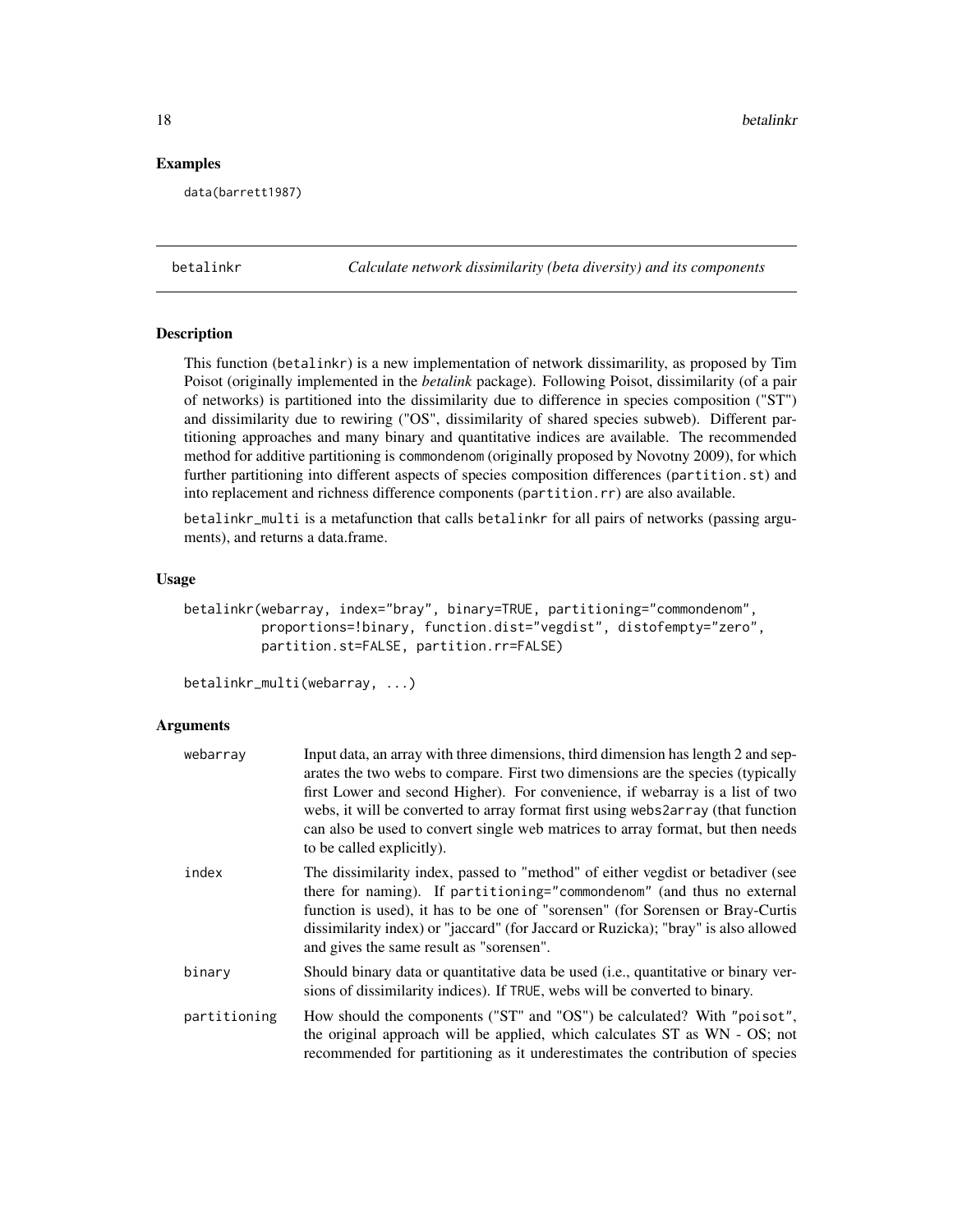composition. But with this setting, OS will reflect the uncorrected dissimilarity of shared species subwebs, which may be interesting as such.

With "commondenom" (recommended setting), an alternative partitioning approach is used that should give fair contributions for OS and ST. It keeps a common denominator (of the dissimilarity index) for WN, OS and ST (i.e., the denominator is based on all links of the pair of webs instead of on subsets). Thus, only the numerator of the dissimilarity index is partitioned, which ensures additivity directly by partitioning the sets of links (or link weights).

proportions Should data be standardized to proportions before calculating quantitative dissimilarity metrics? Note that this is done here directly before calculating dissimilarities, thus gives a different result than if input data were already standardized. Will be set to TRUE by default if binary=FALSE and to FALSE otherwise.

- function.dist Which function to use for calculating dissimilarity? The name of vegan package function, either "vegdist" (quantitative indices available) or "betadiver" (gives compatibility to the 24 numbered indices of Koleff et al. 2003 as used by *betalink* package, but only binary indices). Note that this argument is ignored if partitioning="commondenom", which implements the dissimilarity index calculation directly.
- distofempty Can be "zero" or "na". How should dissimilarity be defined when there are either no links to use for OS (i.e. only links involving species just found in one of the 2 webs) or no links to use for ST (i.e. only "rewiring links" present)? "zero" is appropriate when interested in the contribution of components OS and ST, whereas "na" is appropriate when b\_os should be interpreted separately as dissimilarity of shared species subwebs
- partition.st A secondary partitioning of the species turnover component, following Novotny (2009), which separates ST further into dissimilarity due to absence of resource species (lower, ST.l), absence of consumer species (higher, ST.h) or absence of both (ST.lh)

Only works with partitioning="commondenom".

partition.rr A secondary partitioning of dissimilarity (WN and OS) into "true" turnover components (WN.repl, OS.repl) and a component due to richness difference (difference in network totals; WN.rich, OS.repl). This follows Legendre (2014, and references therein) and was first applied to networks by Noreika et al. (2019). The function implements "Podani family" indices according to Legendre's terminology.

Only works with partitioning="commondenom".

... **Arguments passed on to [betalinkr](#page-17-1).** 

# Details

The basic idea to calculate dissimilarity (betadiversity) between networks (links instead of species) has been proposed before. Poisot et al. (2012) came up with the idea to separate between rewiring and species turnover as causes of network dissimilarity (but see Novotny 2009). They proposed to calculate rewiring link dissimilarity ("beta\_OS" or simply "OS") by focusing on the sub-web containing only species observed in both webs (i.e. excluding links with species unique to one of the webs). Species turnover link dissimilarity ("beta\_ST" or simply "ST") is then calculated as total dissimilarity minus rewiring dissimilarity, but this assumes an additivity that is rarely given with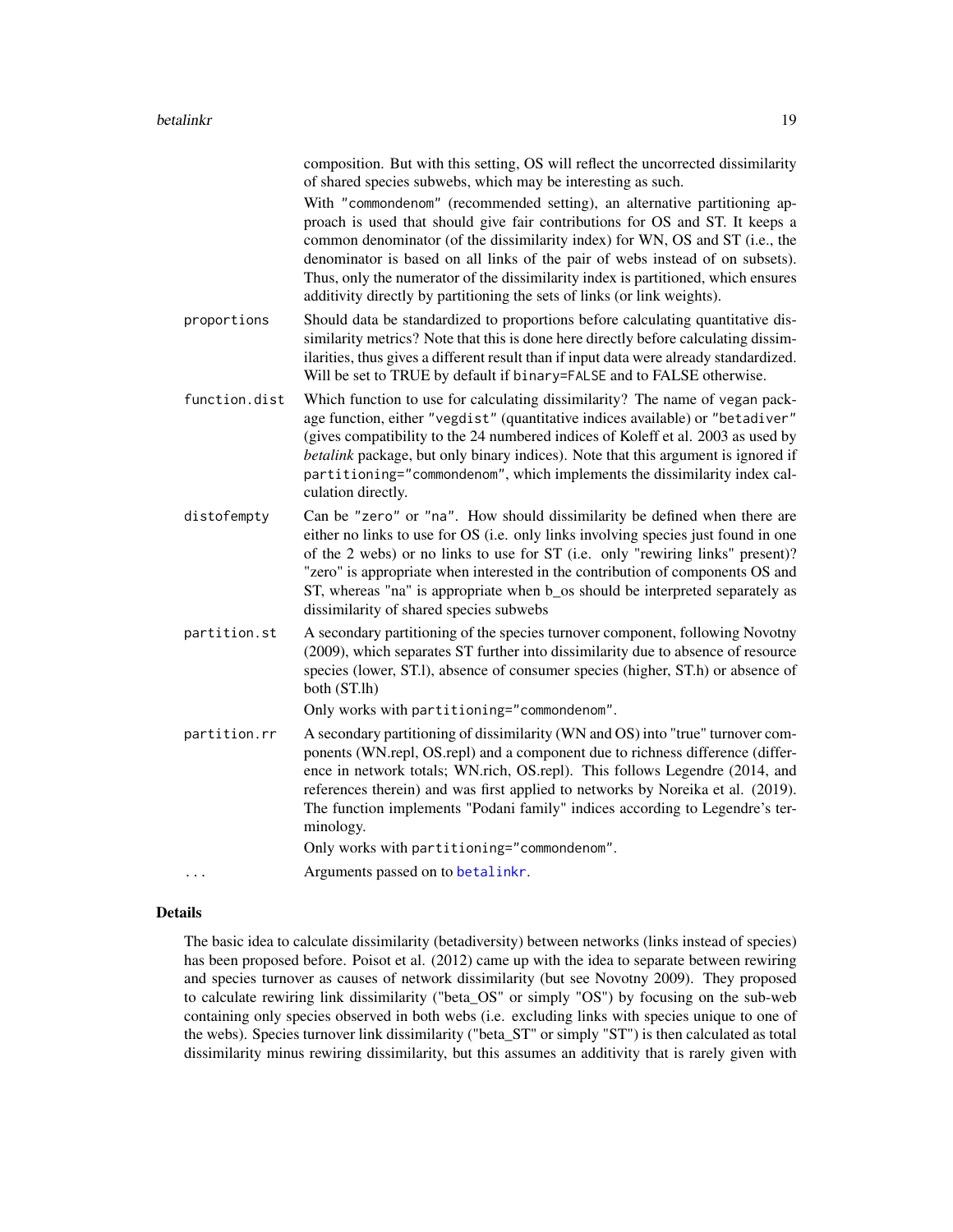dissimilarity indices. Although dissimilarity values may not be additive, the number of "unique links" (i.e. only observed in one of the two webs) can be well partitioned into additive components. Here, I propose an alternative approach to partition the two abovementioned components of network dissimilarity.

With option partitioning="poisot", many different dissimilarity indices can be used with function.dist either vegdist or betadiver, but no guarantee that all of them can be usefully interpreted (following Legendre 2014, Jaccard-family and Sorensen-family dissimilarity indices are recommended; note that with vegdist you get Sorensen-family with "bray", and with betadiver Jaccard is 15 and Sorensen is 1, although these go under different names there as Koleff et al. (2003) use the names Jaccard/Sorensen for the corresponding similarity metrics).

The alternative approach (with partitioning="commondenom") was inspired by Legendre (2014). It avoids using an existing dissimilarity function, but rather implements calculation of dissimilarity indices directly (thus more limited options for these: only binary and quantitative Jaccard-type and Sorensen-type). Here, the same denominator as for the total dissimilarity WN is used also for its components OS and ST, thus ensuring additivity. This method was actually already proposed by Novotny (2009), but further splitting ST. If your goal is indeed to partition dissimilarity into its (additive) components, use this method.

Note that if you are interested only in *dissimilarity between subwebs (not as an additive component)*, you should use partitioning="poisot" and look at OS while ignoring ST. This works also for quantitative data (with binary=FALSE). If this is your goal, you should probably set distofempty="na", returning NA/NaN if there are no interactions between shared species.

To generate results identical to Poisot's betalink function in package *betalink*, use these settings: partitioning="poisot",function.dist="betadiver",distofempty="na" and binary=TRUE.

#### Value

A named vector of four (or more) dissimilarities (components), naming follows Poisot et al. 2012.

| S  | beta_S, the dissimilarity in species composition                                                                                   |
|----|------------------------------------------------------------------------------------------------------------------------------------|
| 0S | beta_OS, the dissimilarity (component) explained by "rewiring" among shared<br>species                                             |
| WN | beta_WN, the dissimilarity between the two networks                                                                                |
| ST | beta_ST, the dissimilarity (component) explained by difference in species com-<br>munity composition                               |
|    | possibly more elements, same names as above, but with secondary partitioning<br>added after ".", see partition.st and partition.rr |

For betalinkr\_multi, output is a dataframe with one row per pair of webs compared.

# Note

This function allows to use quantitative dissimilarity indices, which are usually recommended. However, for quantitative networks it is far from trivial how to correctly separate (or even define) which part of the dissimilarity is due to rewiring and which due to difference in species composition! Here I use the concept that all variation between the subwebs of shared species can be attributed to rewiring, BUT this will most likely not be correct. Even if all species are shared among two networks, quantitative species dissimilarity may be large (different [relative] abundances), and this will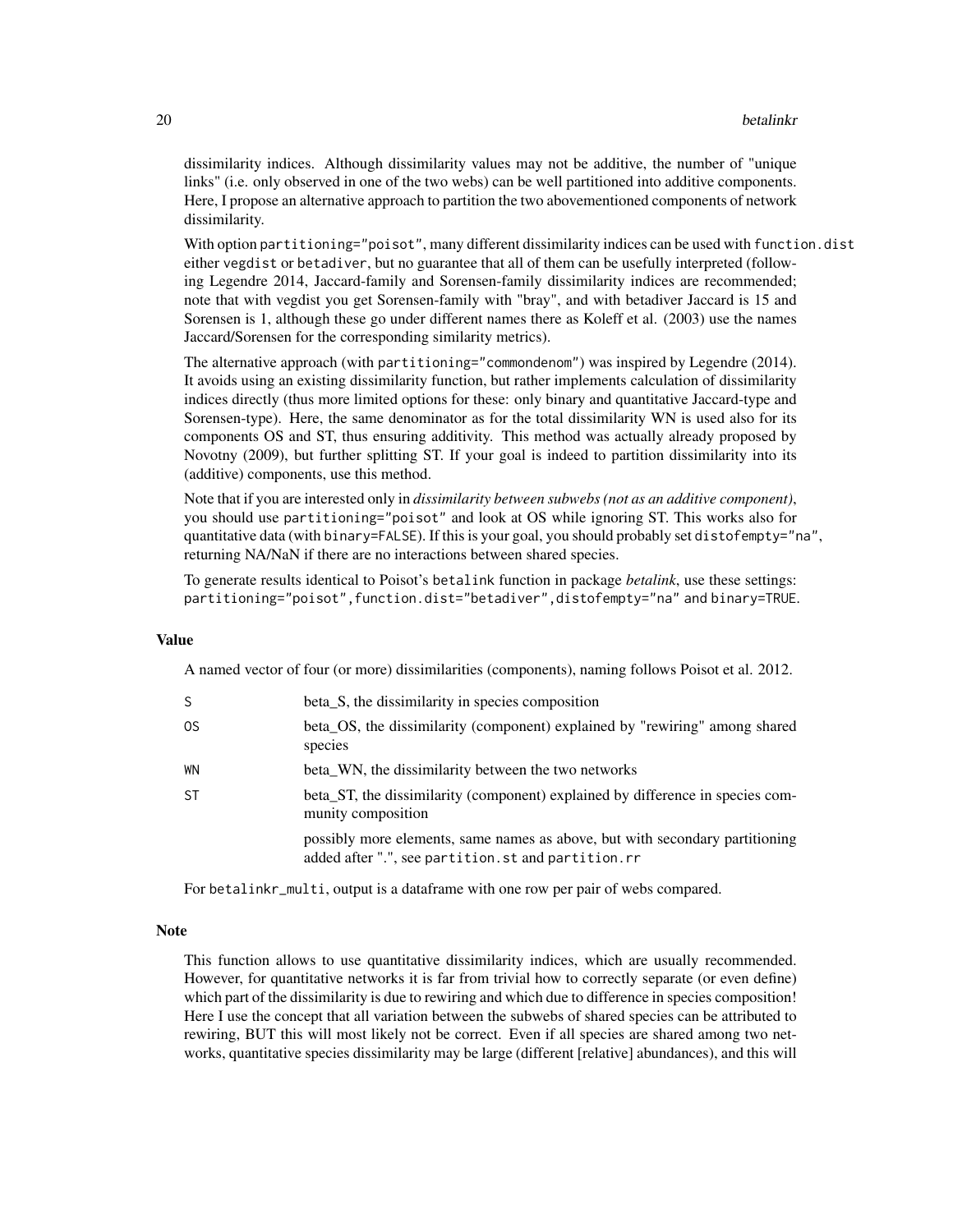#### betalinkr 21

most likely lead to changes in network frequencies (changing link weights, or even missing links) that should not be called rewiring. How to correctly define and measure that is open to discussion, but thus I would still consider the values for beta\_OS as overestimates.

This function should also work for one-mode networks.

Why the name of the function? Short for "betalink revised".

Why the names of the output values? These are the indices of beta (for betadiversity); I am keeping the names used by Tim Poisot and guess what they stand for: S (Species), OS (Only Shared species links), WN (Whole Network links), ST (Species Turnover links). Some authors would call all this dissimilarity (or dissimilarity components) and reserve the term betadiversity for something not standardized between 0 and 1.

For partitioning into replacement and richness difference, note that replacement in WN can mean richness difference in OS (if shared species switch from interaction with other shared species in one network to interactions with non-shared species in another network, changing the size of sharedspecies subweb), so finding OS.rich > WN.rich is not a bug.

Thanks to Carsten Dormann, Benjamin Schwarz, Benoit Gauzens, Nacho Bartomeus and Timothee Poisot for their contributions to this function.

# Author(s)

Jochen Fründ

#### References

Poisot, T., E. Canard, D. Mouillot, N. Mouquet, D. Gravel, and F. Jordan. 2012. The dissimilarity of species interaction networks. *Ecology Letters* 15, 1353—1361. doi: 10.1111/ele.12002

Legendre, P. 2014. Interpreting the replacement and richness difference components of beta diversity. *Global Ecology and Biogeography* 23, 1324–1334. doi: 10.1111/geb.12207

Koleff, P., Gaston, K.J., and J.J. Lennon. 2003. Measuring beta diversity for presence–absence data. *Journal of Animal Ecology* 72, 367–382.

Novotny, V. 2009. Beta diversity of plant-insect food webs in tropical forests: a conceptual framework. *Insect Conservation and Diversity* 2, 5-9. doi: 10.1111/j.1752-4598.2008.00035.x

Noreika, N., Bartomeus, I., Winsa, M., Bommarco, R., and E. Öckinger. 2019. Pollinator foraging flexibility mediates rapid plant-pollinator network restoration in semi-natural grasslands.*Scientific Reports*, 9, 1–11. doi:10.1038/s41598-019-51912-4

#### See Also

[vegdist](#page-0-0) and [betadiver](#page-0-0) for vegan package functions calculating dissimilarity / betadiversity, used here unless partitioning="commondenom".

For reshaping web data to the array input format expected here, see [webs2array](#page-162-1) and [frame2webs](#page-48-1).

#### Examples

# two examples that give the same results as would the # \code{betalink} function in the package of the same name betalinkr(webs2array(list(Safariland=Safariland, vazarr=vazarr)),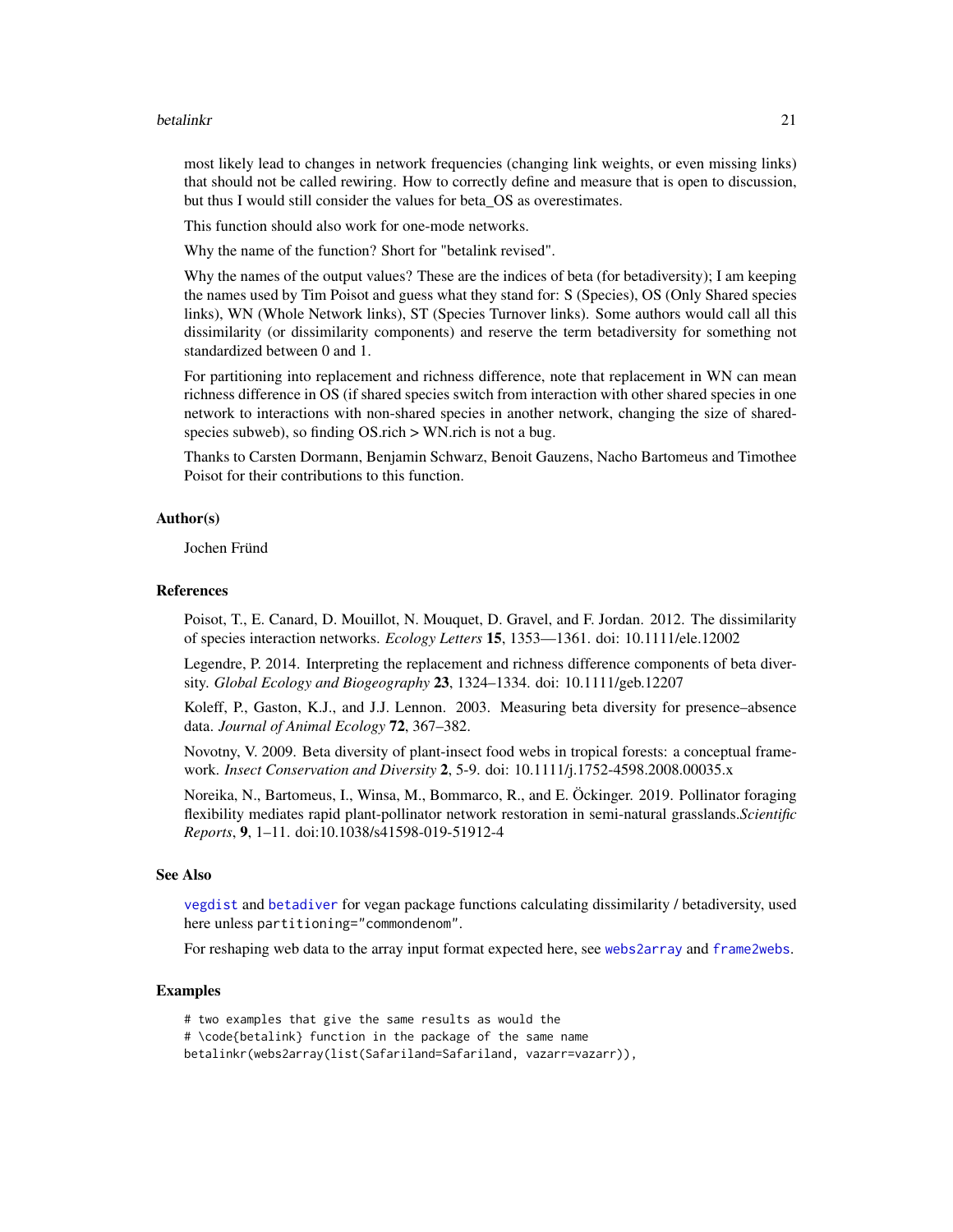```
partitioning="poisot")
betalinkr(webs2array(list(Safariland=Safariland, vazarr=vazarr)),
    function.dist="betadiver",index=1, partitioning="poisot")
# same data, with recommended partitioning method plus further partitioning
betalinkr(webs2array(list(Safariland=Safariland, vazarr=vazarr)),
   partitioning="commondenom", partition.st=TRUE)
# another example (no shared links)
testdata <- data.frame(higher = c("bee1","bee1","bee1","bee2","bee1","bee3"),
  lower = c("plant1","plant2","plant1","plant2","plant3","plant4"),
  webID = c("meadow","meadow","meadow","meadow","bog","bog"), freq=c(5,1,1,1,3,7))
# more than two webs:
betalinkr_multi(webs2array(Safariland, vazquenc, vazarr), index="jaccard")
```
<span id="page-21-1"></span>betweenness\_w *Betweenness centrality in a weighted network*

# Description

This function calculates betweenness scores for nodes in a weighted network based on the distance\_wfunction.

Note: This algorithm relies on the igraphs package's implementation of Dijkstra's algorithm. Currently, it does not find multiple shortest paths if two exist.

#### Usage

```
betweenness_w(net, directed=NULL, alpha=1)
```
#### Arguments

| net      | A weighted edgelist                                                                                                                                                                                                                                                                                                                                                                                            |
|----------|----------------------------------------------------------------------------------------------------------------------------------------------------------------------------------------------------------------------------------------------------------------------------------------------------------------------------------------------------------------------------------------------------------------|
| directed | logical, whether the network is directed or undirected. Default is NULL, this<br>means that the function checks whether the edgelist is directed or not.                                                                                                                                                                                                                                                       |
| alpha    | sets the alpha parameter in the generalised measures from Opsahl, T., Agnessens,<br>F., Skvoretz, J., 2010. Node Centrality in Weighted Networks: Generalizing De-<br>gree and Shortest Paths. Social Networks. If this parameter is set to 1 (default),<br>the Dijkstra shortest paths are used. The length of these paths rely simply on the<br>tie weights and disregards the number of nodes on the paths. |

#### Value

Returns a data.frame with two columns: the first column contains the nodes' ids, and the second column contains the nodes' betweenness scores.

#### Note

version 1.0.0, taken, with permission, from package tnet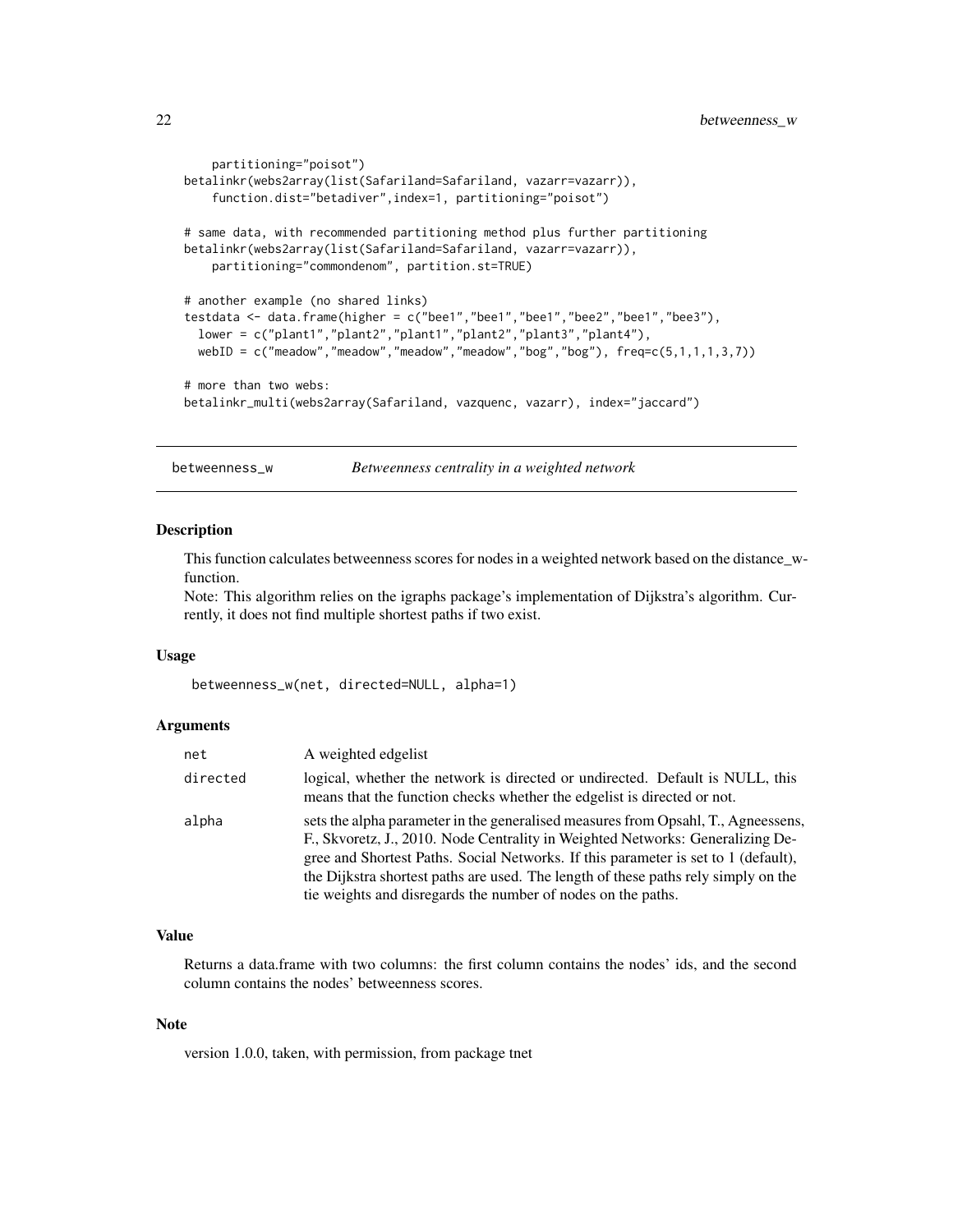#### <span id="page-22-0"></span>bezerra2009 23

# Author(s)

Tore Opsahl; http://toreopsahl.com

#### References

http://toreopsahl.com/2009/02/20/betweenness-in-weighted-networks/

# Examples

```
## Load sample data
sampledata <- rbind(
c(1,2,1),
c(1,3,5),
c(2,1,1),
c(2,4,6),
c(3,1,5),
c(3,4,10),
c(4, 2, 6),
c(4,3,10))
## Run the programme
betweenness_w(sampledata)
```
<span id="page-22-1"></span>bezerra2009 *Individuals observed in a flower-visitation network of oil-collecting bees in a Brazilian steppe.*

# Description

Observation of 38 individual plants from 13 oil-flower species of the family Malphighiaceae. Flower visitors were collected. Only legitimate visitors were considered. Numbers in cells refer to the amount of visitors of each bee species collected in each flower species.

The species interaction matrix describes the number of bee visits to 138 individual plants in natural clumps of 13 Malpighiaceae species during the flowering peak of each species. The number of bee visits to flowers was registered over four consecutive days, from 5.00 to 17.00 with a total of 1392 h of observations.

Location: Parque Nacional do Catimbau, Brazil  $(8^{\circ}24'00'' - 37^{\circ} 36'35''S$  and  $3^{\circ} 09'30'' - 37^{\circ}$ 14'40"W)

Biome: Caatinga (Brazilian steppe)

The paper itself contrasted a network of Malpighiaceae oil-flowers and associated oil-collecting bees from a Brazilian steppe ("caatinga") to whole pollination networks from all over the world available in the Interaction Web Database. The caatinga network had a perfectly balanced proportion of plants and animals (13 x 13) and was more nested and less modular than all of the 22 whole pollination networks studied. The authors concluded that the oil-flower subweb is more cohesive and resilient than whole pollination networks, reinforcing the hypothesis that each ecological service is in fact a mosaic of different subservices with a hierarchical structure ("webs within webs").

Take from the NCEAS interaction web database (<http://www.nceas.ucsb.edu/interactionweb>).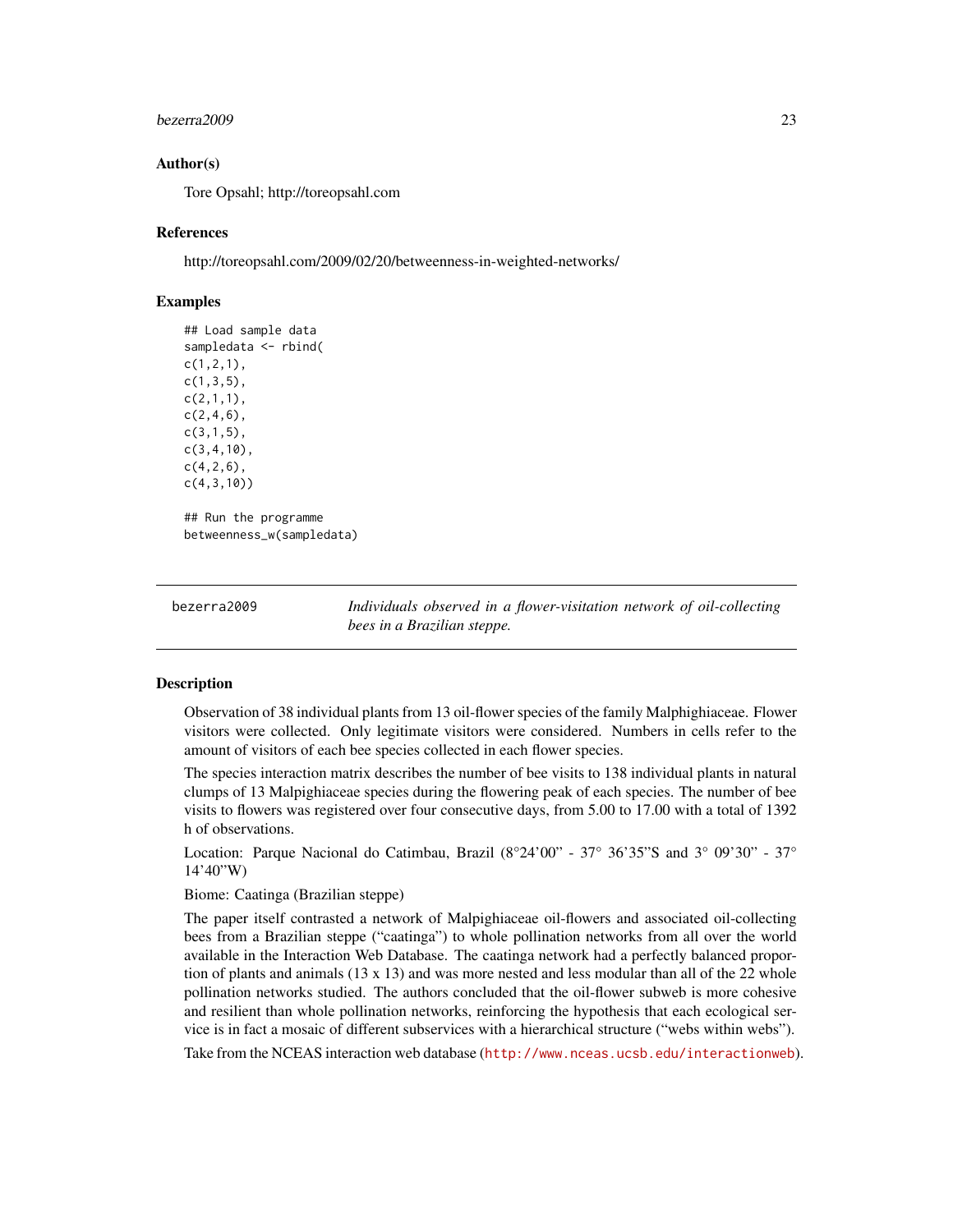# <span id="page-23-0"></span>Usage

data(bezerra2009)

### References

Bezerra, E.L.S., Machado, I.C.S. and Mello, M.A.R. 2009. Pollination networks of oil-flowers: a tiny world within the smallest of all worlds. *Journal of Animal Ecology* 78, 1096–1101.

# Examples

data(bezerra2009)

<span id="page-23-1"></span>

| C.score | Calculates the (normalised) mean number of checkerboard combina- |
|---------|------------------------------------------------------------------|
|         | tions (C-score) in a matrix                                      |

# Description

Calculates the C-score for all higher-level species; the C-score represents the average number of checkerboard units for each unique species pair.

# Usage

 $C.score(web, normalise = TRUE, FUN = mean, ...)$ 

# Arguments

| web        | A matrix with pollinators as columns and plants as rows. Alternatively, when<br>used on e.g. species occurrences across islands, rows are islands.                                                                                                                                                   |
|------------|------------------------------------------------------------------------------------------------------------------------------------------------------------------------------------------------------------------------------------------------------------------------------------------------------|
| normalise  | Logical; if TRUE (default), the C-score is ranged between 0 (no checkerboards)<br>and 1 (only checkerboards). For FALSE the standard value of mean number<br>of checkerboard pairs is returned. This is somewhat awkward for comparing<br>different data sets, that's what the normalisation is for. |
| <b>FUN</b> | Function to use when summarising the C-scores for each pairwise comparison.<br>Defaults to mean, but other useful functions could be median (because C-scores<br>are rather skewed) or hist (for a nice graph).                                                                                      |
|            | Options to be passed on to FUN, e.g. 'na. rm=T' for matrices with many zeros<br>and 'normalise=TRUE'.                                                                                                                                                                                                |

# Details

As a first step, any quantitative matrix is converted to a binary matrix of presences and absences.

Then, the formula given in Stone and Roberts (1990) is calculated for all species combinations, by calling designdist from the package vegan. See code for details.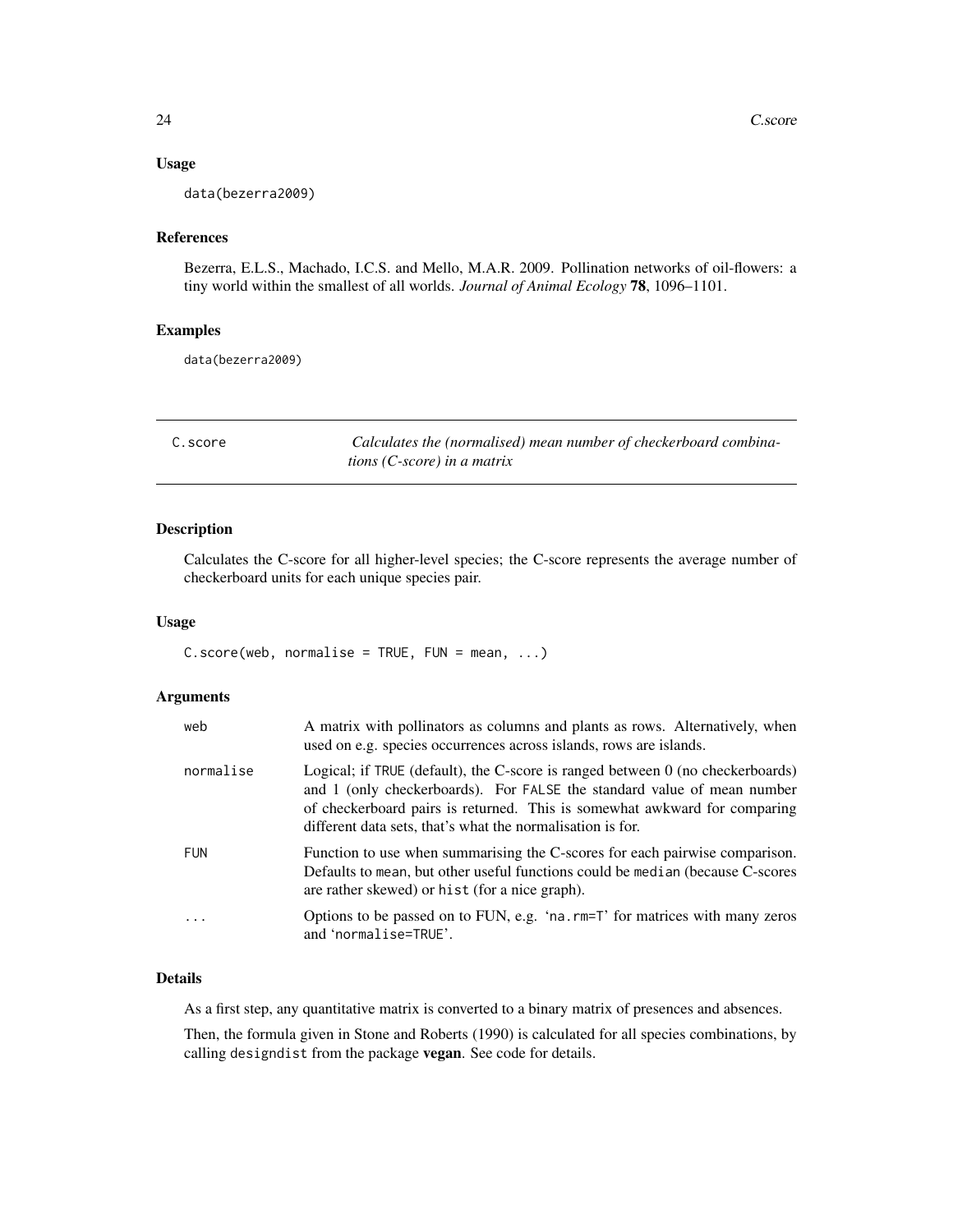# <span id="page-24-0"></span>closeness\_w 25

# Value

Returns whatever the 'FUN' produces as output. Default would be a single value, i.e. the mean C-score of the web.

# Note

The normalisation, since Jan. 2015, is by brute force: the 1s and 0s are distributed for each pairwise comparison for maximum checkerboardness. (The previously used approach was incorrect!) As a consequence, large matrices will take some time to compute.

The minimum is set to 0.

# Author(s)

Carsten F. Dormann

# References

Gotelli, N.J. and Rohde, K. (2002) Co-occurrence of ectoparasites of marine fishes: a null model analysis. *Ecology Letters* 5, 86–94

Stone, L. and Roberts, A. (1990) The checkerboard score and species distributions. *Oecologia* 85, 74–79

# Examples

```
m \le - matrix(c(1,0,0, 1,1,0, 1,1,0, 0,1,1, 0,0,1), 5,3,TRUE)
C.score(m)
C.score(m, normalise=FALSE)
C.score(m, normalise=FALSE, FUN=print)
```
<span id="page-24-1"></span>closeness\_w *Closeness centrality in a weighted network*

#### Description

This function calculates closeness scores for nodes in a weighted network based on the distance\_wfunction.

#### Usage

```
closeness_w(net, directed=NULL, gconly=TRUE, precomp.dist=NULL, alpha=1)
```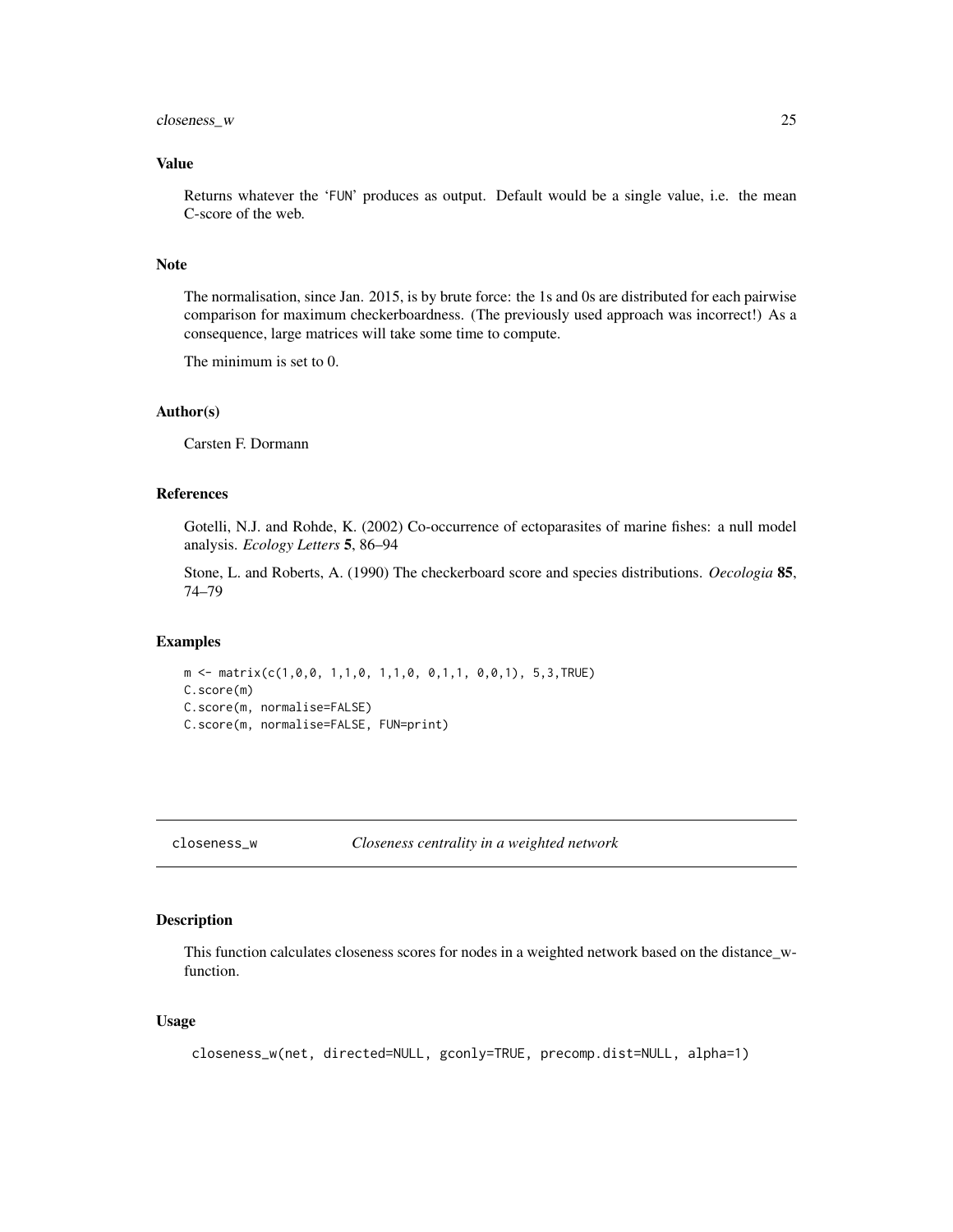# Arguments

| net          | A weighted edgelist                                                                                                                                                                                                                                                                                                                                                                                                              |
|--------------|----------------------------------------------------------------------------------------------------------------------------------------------------------------------------------------------------------------------------------------------------------------------------------------------------------------------------------------------------------------------------------------------------------------------------------|
| directed     | Logical: whether the edgelist is directed or undirected. Default is NULL, then<br>the function detects this parameter.                                                                                                                                                                                                                                                                                                           |
| gconly       | Logical: whether to calculate closeness only on the main component (traditional<br>closeness). Default is TRUE. If this parameter is set to FALSE, a closeness<br>measure for all nodes is computed. For details, see http://toreopsahl.com/<br>2010/03/20/closeness-centrality-in-networks-with-disconnected-components/                                                                                                        |
| precomp.dist | If you have already computed the distance matrix using distance w-function,<br>you can enter the name of the matrix-object here.                                                                                                                                                                                                                                                                                                 |
| alpha        | sets the alpha parameter in the generalised measures from Opsahl, T., Agnessens,<br>F., Skvoretz, J., 2010. Node Centrality in Weighted Networks: Generalizing De-<br>gree and Shortest Paths. Social Networks. If this parameter is set to 1 (default),<br>the Dijkstra shortest paths are used. The identification procedure of these paths<br>rely simply on the tie weights and disregards the number of nodes on the paths. |

# Value

Returns a data.frame with three columns: the first column contains the nodes' ids, the second column contains the closeness scores, and the third column contains the normalised closeness scores (i.e., divided by N-1).

# Note

version 1.0.0, taken, with permission, from package tnet

# Author(s)

Tore Opsahl; http://toreopsahl.com

# References

http://toreopsahl.com/2009/01/09/average-shortest-distance-in-weighted-networks/

# Examples

## Load sample data sampledata <- rbind(  $c(1,2,4)$ , c(1,3,2),  $c(2,1,4)$ ,  $c(2,3,4)$ ,  $c(2,4,1)$ ,  $c(2,5,2)$ , c(3,1,2), c(3,2,4), c(4,2,1), c(5,2,2),  $c(5,6,1)$ ,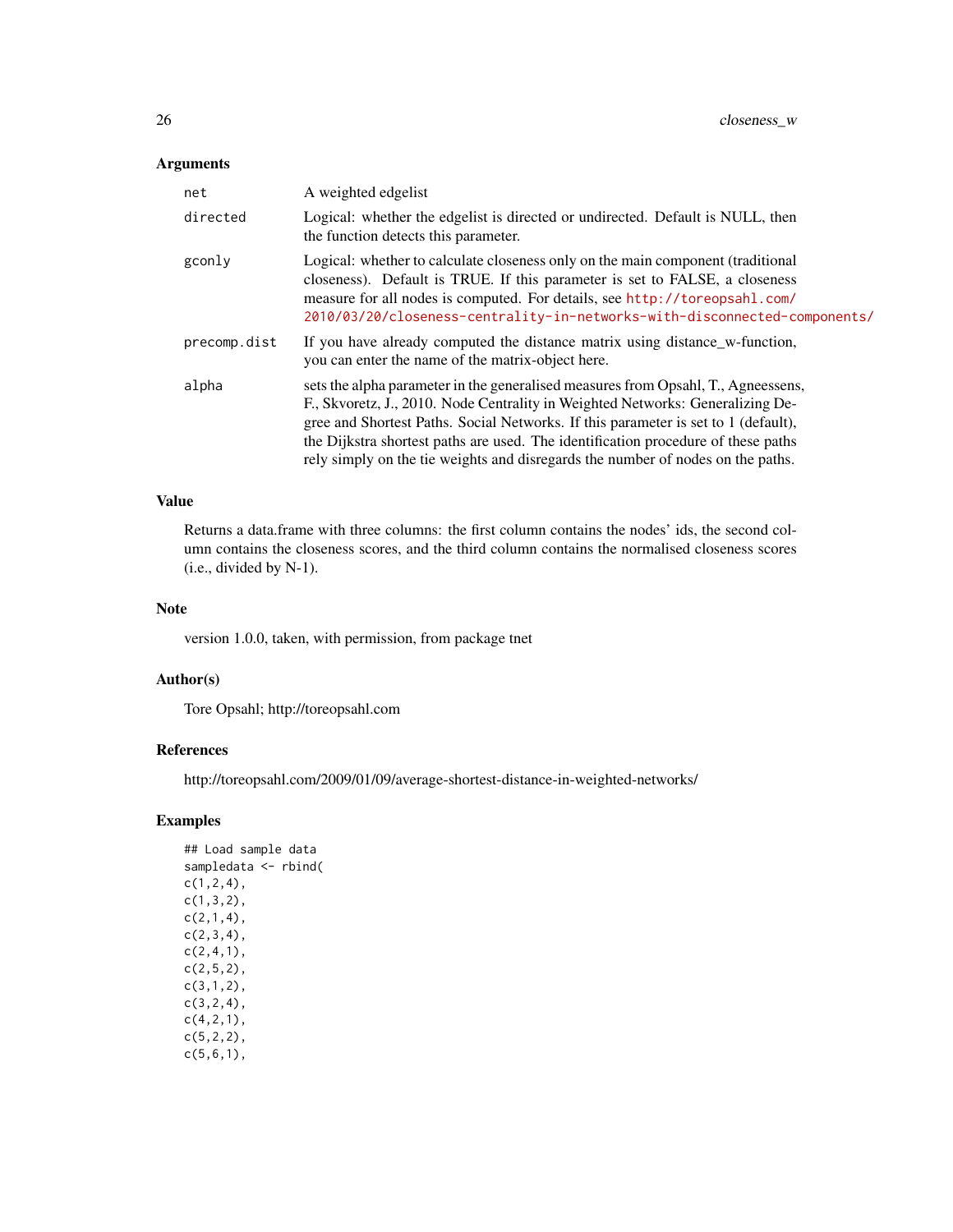# <span id="page-26-0"></span>clustering\_tm 27

c(6,5,1))

```
## Run the programme
closeness_w(sampledata)
```
<span id="page-26-1"></span>clustering\_tm *Redefined clustering coefficient for two-mode networks*

# Description

This function calculates the two-mode clustering coefficient as proposed by Opsahl (2010).

# Usage

```
clustering_tm(net, subsample=1, seed=NULL)
```
# Arguments

| net       | A binary or weighted two-mode edgelist                                                                                                                                                                                                                                                                                                                                                                                                                                                                                                  |
|-----------|-----------------------------------------------------------------------------------------------------------------------------------------------------------------------------------------------------------------------------------------------------------------------------------------------------------------------------------------------------------------------------------------------------------------------------------------------------------------------------------------------------------------------------------------|
| subsample | Whether a only a subset of 4-paths should we used when calculating the mea-<br>sure. This is particularly useful when running out of memory analysing large<br>networks. If it is set to 1, all the 4-paths are analysed. If it set to a value below<br>one, this is roughly the proportion of 4-paths that will be analysed. If it is set to<br>an interger greater than 1, this number of ties that form the first part of a 4-path<br>that will be analysed. Note: The c++ functions are better as they analyse the full<br>network. |
| seed      | If a subset of 4-paths is analysed, by setting this parameter, the results are repro-<br>ducable.                                                                                                                                                                                                                                                                                                                                                                                                                                       |

# Value

Returns the outcome of the equation presented in the paper

# Note

version 1.0.0, taken, with permission, from package tnet

# Author(s)

Tore Opsahl; http://toreopsahl.com

# References

Opsahl, T. 2010. Triadic closure in two-mode networks: Redefining the global and local clustering coefficients. *arXiv*,1006.0887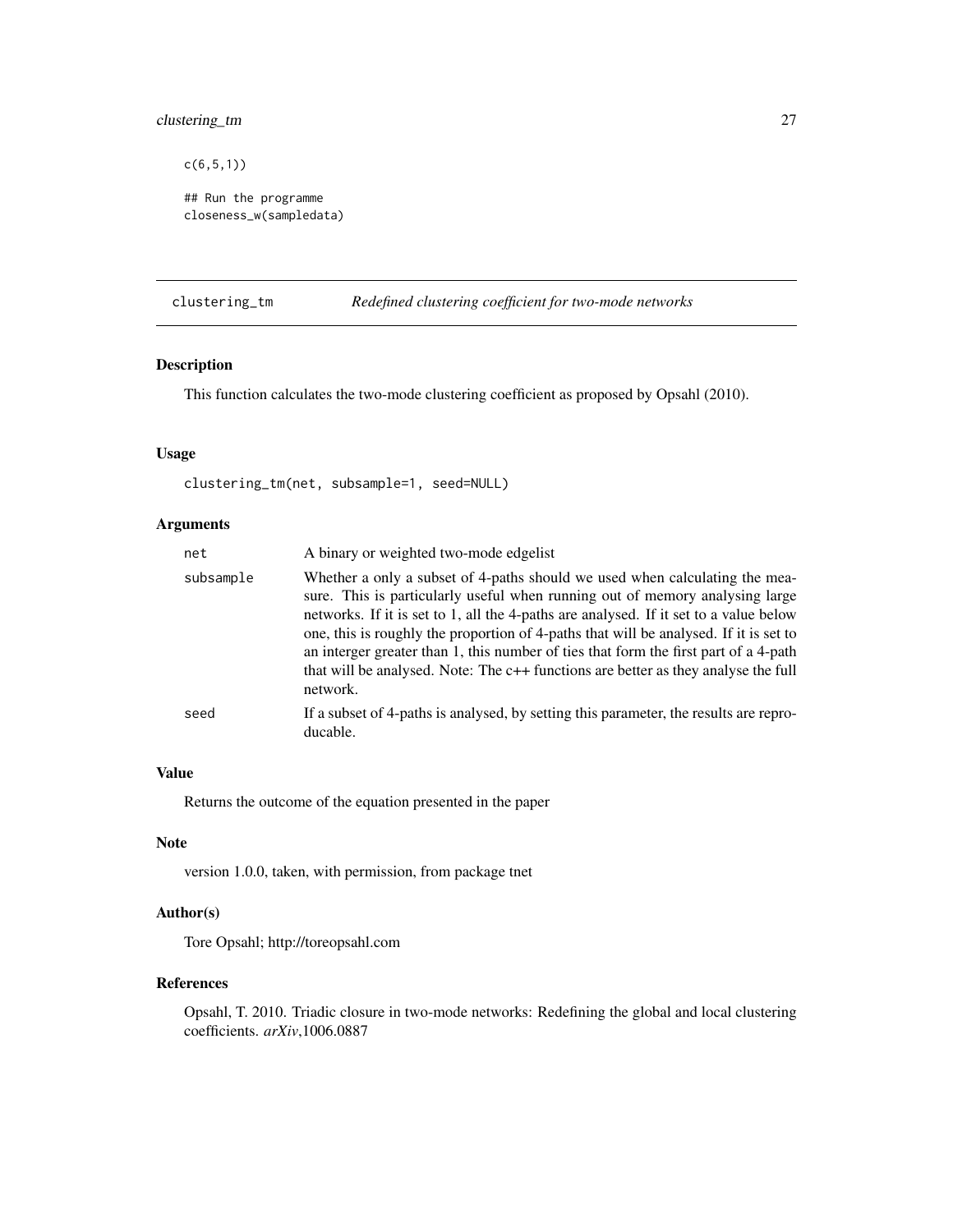<span id="page-27-0"></span>

# Description

Finds number of compartments, based on multivariate ordination techniques, and labels interactions according to the compartment they belong to.

#### Usage

compart(web)

#### Arguments

web  $\blacksquare$  A bipartite interaction web, i.e.~a matrix with higher (cols) and lower (rows) trophic levels.

# Details

Internal function, to be called by [networklevel](#page-80-1).

# Value

Returns a list with two entries:

| cweb     | A matrix similar to web, but now with compartment numbers instead of interac-<br>tion values. |
|----------|-----------------------------------------------------------------------------------------------|
| ncompart | The number of compartments.                                                                   |

#### Note

Note that up to (and including) version 0.85 we used a code based on correspondence analysis (see Lewinsohn et al. 2006). This is, however, faulty for webs with many same-linked species. Hence we resorted to a brute-force search for compartments, which is orders of magnitude slower, but at least works correctly. Only in version 1.18 Juan M. Barreneche eventually found a solution that is fast and works with ties!

# Author(s)

Juan M. Barreneche <jumanbar@gmail.com>, but please co-copy comments/questions to package maintainer: Carsten F. Dormann <carsten.dormann@biom.uni-freiburg.de>

# References

Lewinsohn, T. M., P. I. Prado, P. Jordano, J. Bascompte, and J. M. Olesen (2006) Structure in plant-animal interaction assemblages. *Oikos* 113, 174–184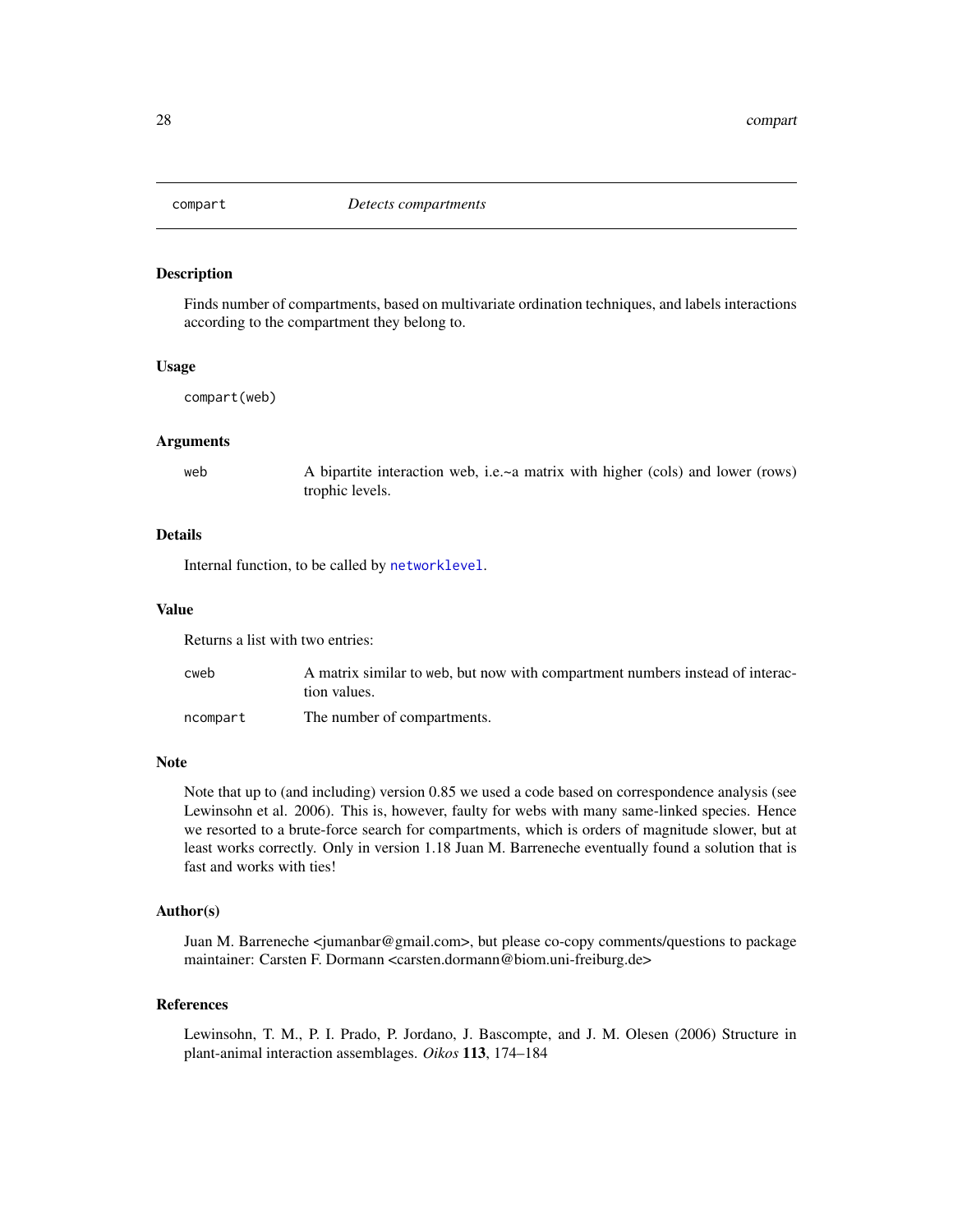# <span id="page-28-0"></span>computeModules 29

# See Also

See also [networklevel](#page-80-1).

### Examples

```
# make a nicely comparted web:
web <- matrix(0, 10,10)
web[1,1:3] < -1web[2,4:5] < -1web[3:7, 6:8] <- 1
web[8:10, 9:10] <- 1
web \leq web[-c(4:5),] #oh, and make it asymmetric!
web \le web[,c(1:5, 9,10, 6:8)] #oh, and make it non-diagonal
compart(web)
# or, standard, use Safariland as example:
data(Safariland)
compart(Safariland)
```
<span id="page-28-1"></span>computeModules *computeModules*

#### <span id="page-28-2"></span>Description

This function takes a bipartite weighted graph and computes modules by applying Newman's modularity measure in a bipartite weighted version to it. metaComputeModules re-runs the algorithm several times, returning the most modular result, to stabilise modularity computation.

# Usage

```
computeModules(web, method="Beckett", deep = FALSE, deleteOriginalFiles = TRUE,
steps = 1000000, tolerance = 1e-10, experimental = FALSE, forceLPA=FALSE)
```

```
metaComputeModules(moduleObject, N=5, method="Beckett", ...)
```
#### Arguments

| web    | web is the matrix representing the weighted bipartite graph (as an example, see<br>e.g. web "small1976" in this package). This matrix can be binary (i.e. consist<br>only of 0s and 1s), in which case the output will be Newman's (2006) modular-<br>ity.                                                                                 |
|--------|--------------------------------------------------------------------------------------------------------------------------------------------------------------------------------------------------------------------------------------------------------------------------------------------------------------------------------------------|
| method | Choice between the algorithm(s) provided by Stephen Beckett (2016) or Dor-<br>mann & Strauss (2016) ('method="DormannStrauss"'). Defaults to the much<br>faster and in the majority of cases better algorithm of Beckett. (Note the op-<br>tional argument 'forceLPA' to use his slightly inferior but even faster pure LPA<br>algorithm.) |
| deep   | If deep is set to FALSE (default), a flat clustering is computed, otherwise sub-<br>modules are identified recursively within modules. Works only with 'method="DormannnStrauss"'.                                                                                                                                                         |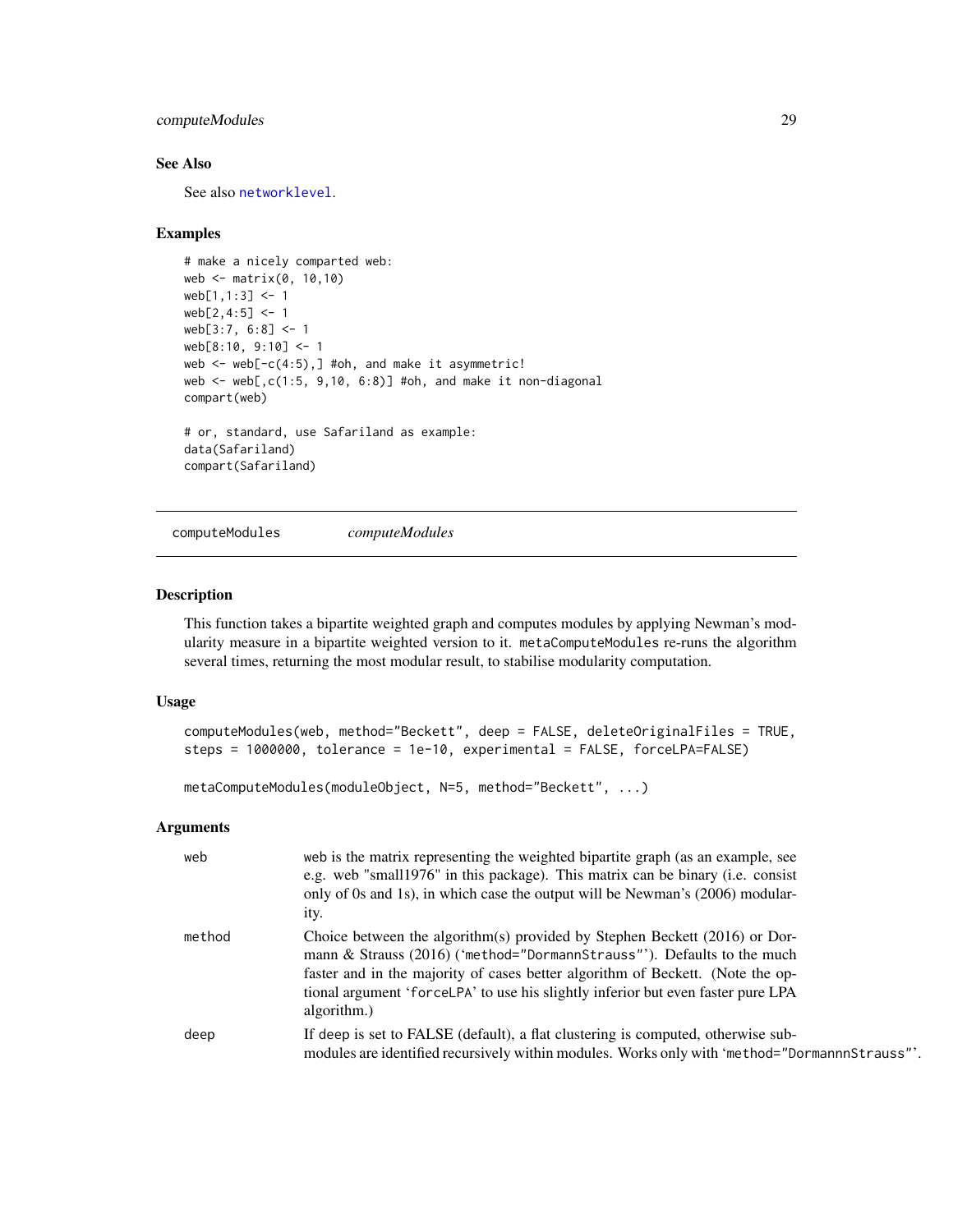| deleteOriginalFiles |                                                                                                                                                                                                                                                           |
|---------------------|-----------------------------------------------------------------------------------------------------------------------------------------------------------------------------------------------------------------------------------------------------------|
|                     | If deleteOriginalFiles is set to TRUE (default), the files mentioned above in<br>the description are deleted from the hard drive disk, otherwise not. Applies only<br>to 'method="DormannnStrauss"'.                                                      |
| steps               | steps is the number of steps after which the computation of modules stops if no<br>better division into modules than the current one can be found. Applies only to<br>'method="DormannnStrauss"'.                                                         |
| tolerance           | How small should the difference between MCMC-swap results be? At some<br>point computer precision fluctuations make the algorithm fail to converge, which<br>is why we choose a (very low) defaults of 1E-10. Applies only to 'method="DormannnStrauss"'. |
| experimental        | Logical; using an undescribed and untested version for which no detail is avail-<br>able? (We suggest: not yet.) Applies only to 'method="DormannnStrauss"'.                                                                                              |
| moduleObject        | Output from running computeModules.                                                                                                                                                                                                                       |
| forceLPA            | Logical; should the even faster pure LPA-algorithm of Beckett be used? DIRT-<br>LPA, the default, is less likely to get trapped in a local minimum, but is slightly<br>slower. Defaults to FALSE. Applies only to 'method="Beckett"'.                     |
| N                   | Number of replicate runs; defaults to 5. Not really required for 'method="Beckett"',<br>which starts in different places anyway.                                                                                                                          |
| $\cdots$            | Arguments passed on to compute Modules, which is called internally.                                                                                                                                                                                       |

### Value

An object of class "moduleWeb" containing information about the computed modules. For details, please refer to the corresponding documentation file.

#### Note

For perfectly compartmentalised networks the algorithm may throw an error message. Please add a little bit of noise (e.g. uniform between 0 and 1 or so) or a small constant (1E-5 or so) and it will work again.

When using the method 'DormannStrauss', files are written onto the hard drive during the computation. These files are by default deleted after the computation terminates, unless it breaks. Details of the modularity algorithm can be found in Dormann & Strauß (2013).

# Author(s)

Rouven Strauss, with fixes by Carsten Dormann and Tobias Hegemann; modified to accommodate Beckett's algorithm by Carsten Dormann

#### References

Beckett, S.J. 2016 Improved community detection in weighted bipartite networks. *Royal Society open science* 3, 140536.

Dormann, C. F., and R. Strauß. 2014. Detecting modules in quantitative bipartite networks: the QuanBiMo algorithm. *Methods in Ecology & Evolution* 5 90–98 (or arXiv [q-bio.QM] 1304.3218.)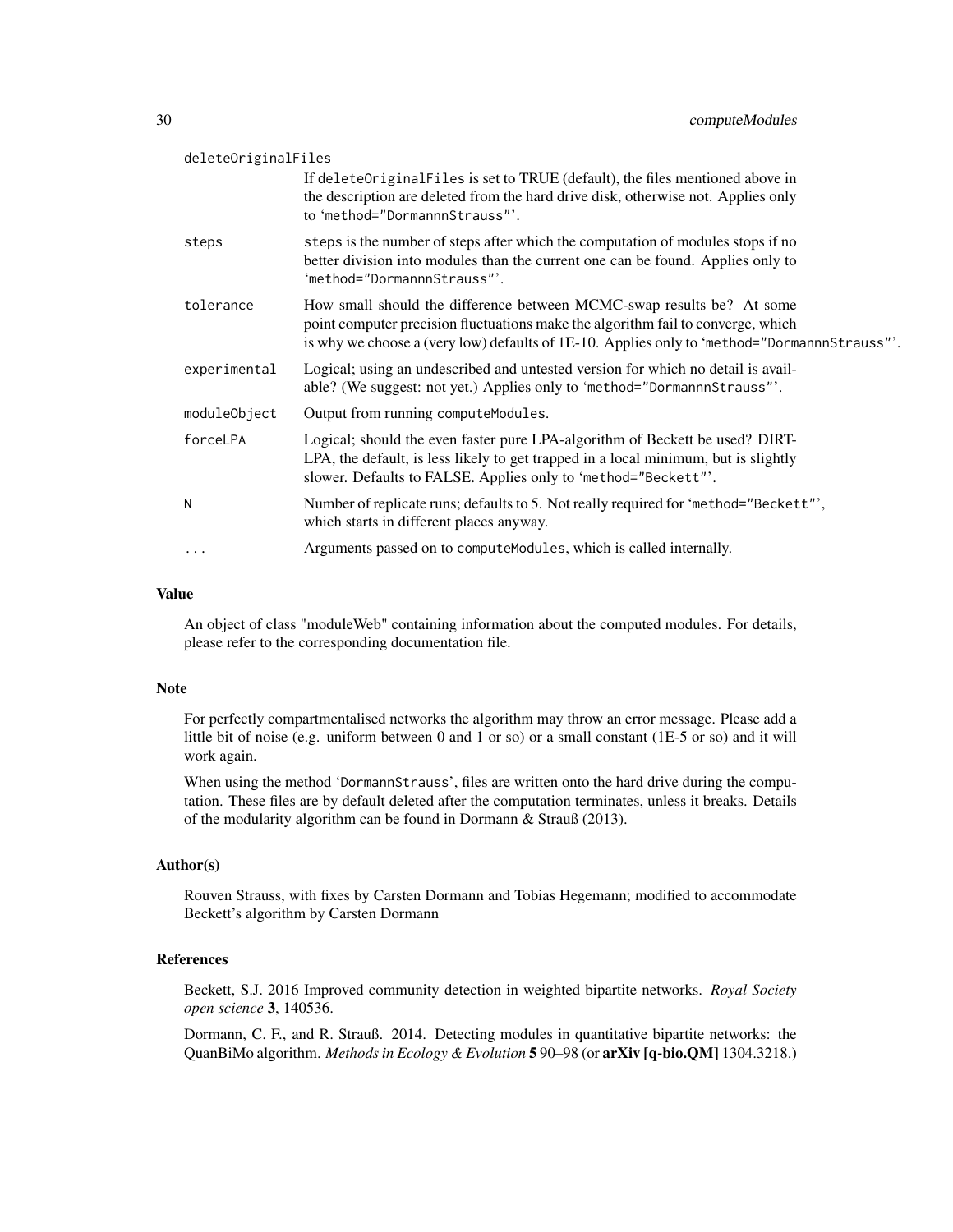#### <span id="page-30-0"></span>czvalues 31

Liu X. & Murata T. 2010. An Efficient Algorithm for Optimizing Bipartite Modularity in Bipartite Networks. *Journal of Advanced Computational Intelligence and Intelligent Informatics (JACIII)* 14 408–415.

Newman M.E.J. 2004. *Physical Review E* 70 056131

Newman, M.E.J. 2006. Modularity and community structure in networks. *Proceedings of the National Academy of Sciences of the United States of America*, 103, 8577—8582.

# See Also

See also class "moduleWeb", plotModuleWeb, listModuleInformation, printoutModuleInformation, [DIRT\\_LPA\\_wb\\_plus](#page-38-1).

# Examples

```
## Not run:
data(small1976)
(res <- computeModules(small1976))
plotModuleWeb(res)
```

```
# slow:
res2 <- metaComputeModules(small1976, method="DormannStrauss")
res2
```

```
## End(Not run)
```
<span id="page-30-1"></span>czvalues *Computes c and z for network modules*

#### Description

Function to compute c and z values of module members according to Guimerà & Amaral (2005), with formulae taken from Olesen et al. (2007)

# Usage

```
czvalues(moduleWebObject, weighted=FALSE, level="higher")
```
# Arguments

| moduleWebObject |                                                                                                                                                        |
|-----------------|--------------------------------------------------------------------------------------------------------------------------------------------------------|
|                 | A module Web-class object as created by compute Modules.                                                                                               |
| weighted        | logical; if TRUE computes c and z from quantitative (=weighted) data; in this<br>case, it will compute strength, rather than degrees for each species. |
| level           | "higher" or "lower" trophic level to compute c and z values for; defaults to<br>"higher"                                                               |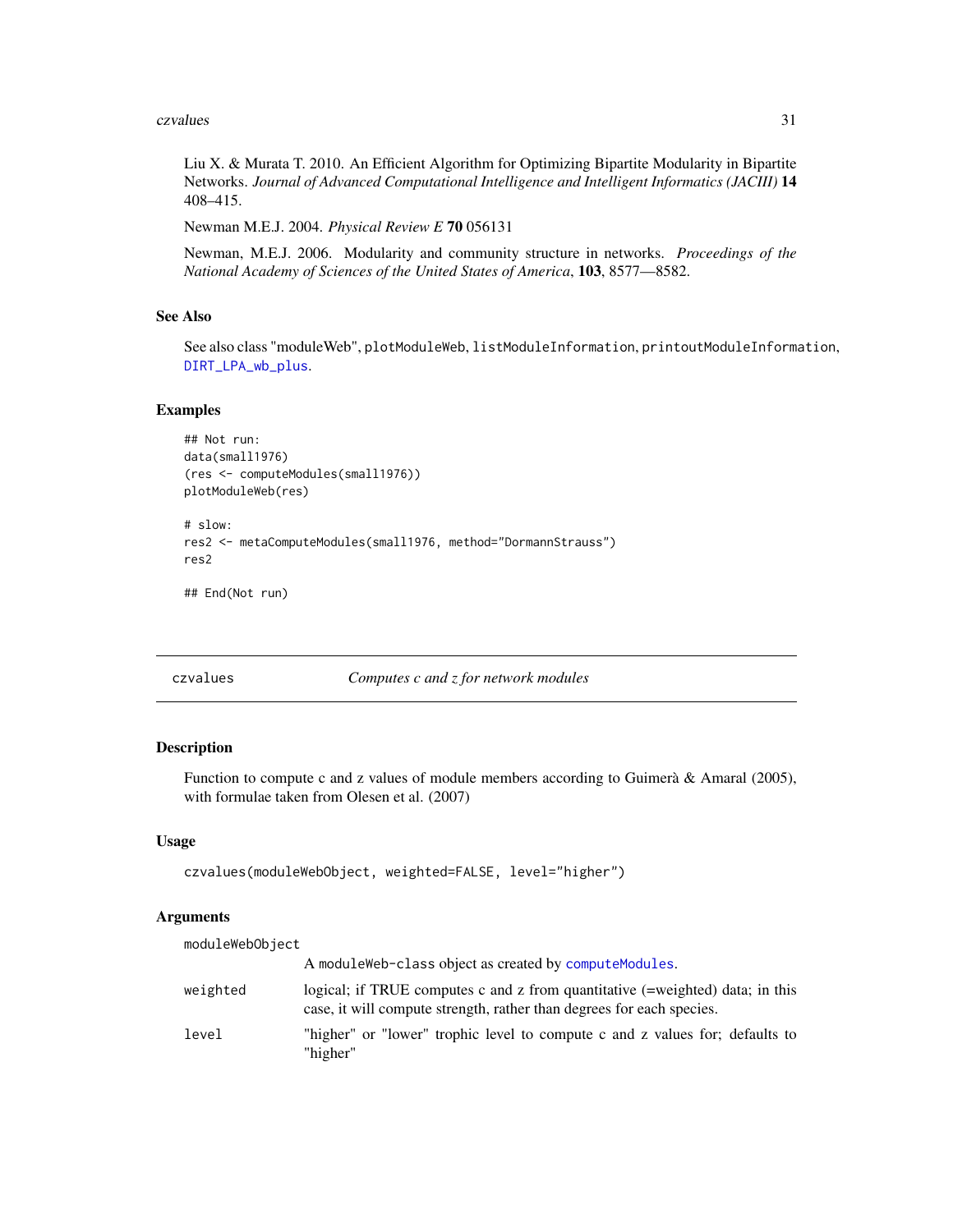#### Details

 $c = 1$  - sum( (k.it/k.i) $\triangle 2$ ) # among-module connectivity = participation coefficient P in Guimerà & Amaral

 $z = (k.is - ks.bar) / SD.ks # within-module degree$ 

 $k.is = number of links of i to other species in its own module s; ks-bar = average k.is of all species$ in module s;  $SD$ , ks = standard deviation of k. is of all species in module s; k. it = number of links of species i to module t;  $k.i = degree of species i$ 

Note that for any species alone (in its level) in a module the z-value will be NaN, since then SD.ks is 0. This is a limitation of the way the z-value is defined (in multiples of degree/strength standard deviations).

Olesen et al. (2006) give critical c and z values of 0.62 and 2.6, respectively. Species exceeding these values are deemed connectors or hubs of a network. The justification of these thresholds remains unclear to me. They may also not apply for the quantitative version.

### Value

A list with two vectors, c and z, for all species of the selected trophic level.

#### Note

These indices were developed for one-mode networks; we'll have to see whether they make sense for bipartite networks, too! In particular, note that this function is based on a higher trophic level perspective. While the modules are identified using both trophic levels, c and z are computed through the strengths/degrees of only one trophic level. It would be desirable to have a truly twolevel version. Since there are usually very different numbers of species in the two trophic levels, simply averaging the values of each trophic level won't do. But maybe a weighted average?

Consider the following problem for computing c and z for the higher trophic level: For modules with only one species from the lower trophic level, the z-values will be NaN, since SD.ks is 0! I decided to SET these values to 0, since they only occur when all species in that module will have the same number of links (which is obviously the case when there is only one lower-level species). Then the numerator is also 0. Thus, the value of 0 indicates that this species has no deviation from the rest of the module members (which is what I think z is supposed to represent).

Since computeModules is experimental, also czvalues may not always work (i.e. if object mod is corrupted or ill-formed).

#### Author(s)

Carsten F. Dormann <carsten.dormann@biom.uni-freiburg.de>, 20 Mar 2012

# References

Guimerà, R. and Amaral, L.A.N. (2005) Functional cartography of complex metabolic networks. *Nature* 433, 895–900.

Olesen, J.M., Bascompte, J., Dupont, Y.L. and Jordano, P. (2007) The modularity of pollination networks. *Proceedings of the National Academy of Sciences of the USA* 104, 19891-19896.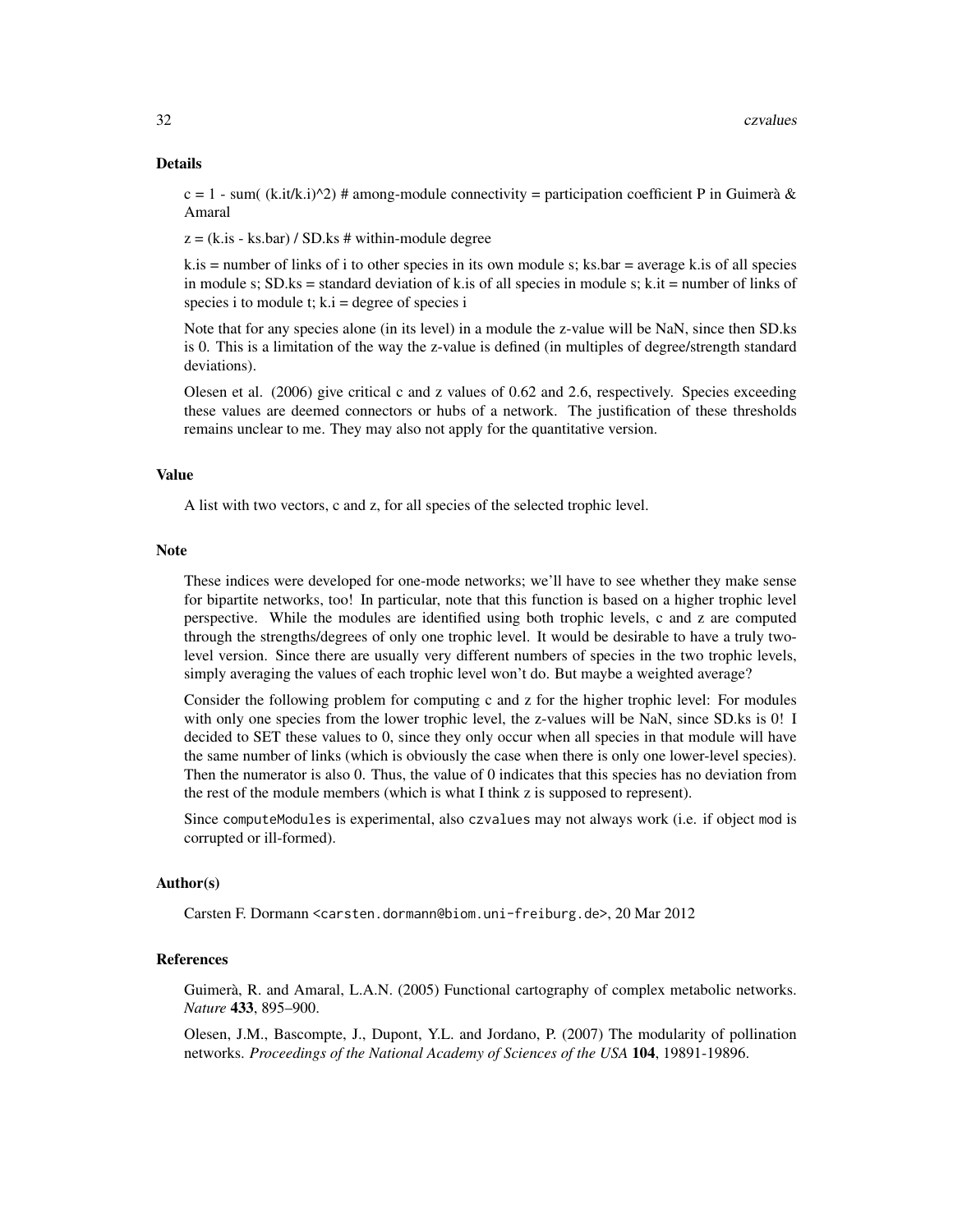# <span id="page-32-0"></span>decimalr2dtable 33

#### Examples

```
## Not run:
set.seed(2)
mod <- computeModules(memmott1999)
cz <- czvalues(mod)
plot(cz[[1]], cz[[2]], pch=16, xlab="c", ylab="z", cex=0.8, xlim=c(0,1), las=1)
abline(v=0.62) # threshold of Olesen et al. 2007
abline(h=2.5) # dito
text(cz[[1]], cz[[2]], names(cz[[1]]), pos=4, cex=0.7)
# example for computing a c- or z-threshold:
mod <- computeModules(Safariland)
czobs <- czvalues(mod)
nulls <- nullmodel(Safariland, N=10) # this should be larger, of course
null.mod.list <- sapply(nulls, computeModules)
null.cz <- lapply(null.mod.list, czvalues)
# compute 95
null.cs <- sapply(null.cz, function(x) x$c) # c-values across all species in nulls
quantile(null.cs, 0.95)
# this could now serve as thresholds for identifying particularly uncommonly high c-values
# and analogously for z, of course
## End(Not run)
```
<span id="page-32-1"></span>

| decimalr2dtable | Generates matrix with same marginal totals for non-negative decimal |
|-----------------|---------------------------------------------------------------------|
|                 | values                                                              |

# Description

Function to generate null model matrices for the cases when the matrix entries are non-negative numbers, possibly non-integers. It maintains marginal totals (as does r2dtable), but "smears" them out over all cells.

# Usage

```
decimalr2dtable(N=10, web, steps=prod(dim(web)))
```
#### Arguments

|       | Number of desired null model matrices.                                                                        |
|-------|---------------------------------------------------------------------------------------------------------------|
| web   | An interaction matrix.                                                                                        |
| steps | Number of successive alterations of matrix entries. Defaults to 10 times the<br>number of cells. See details. |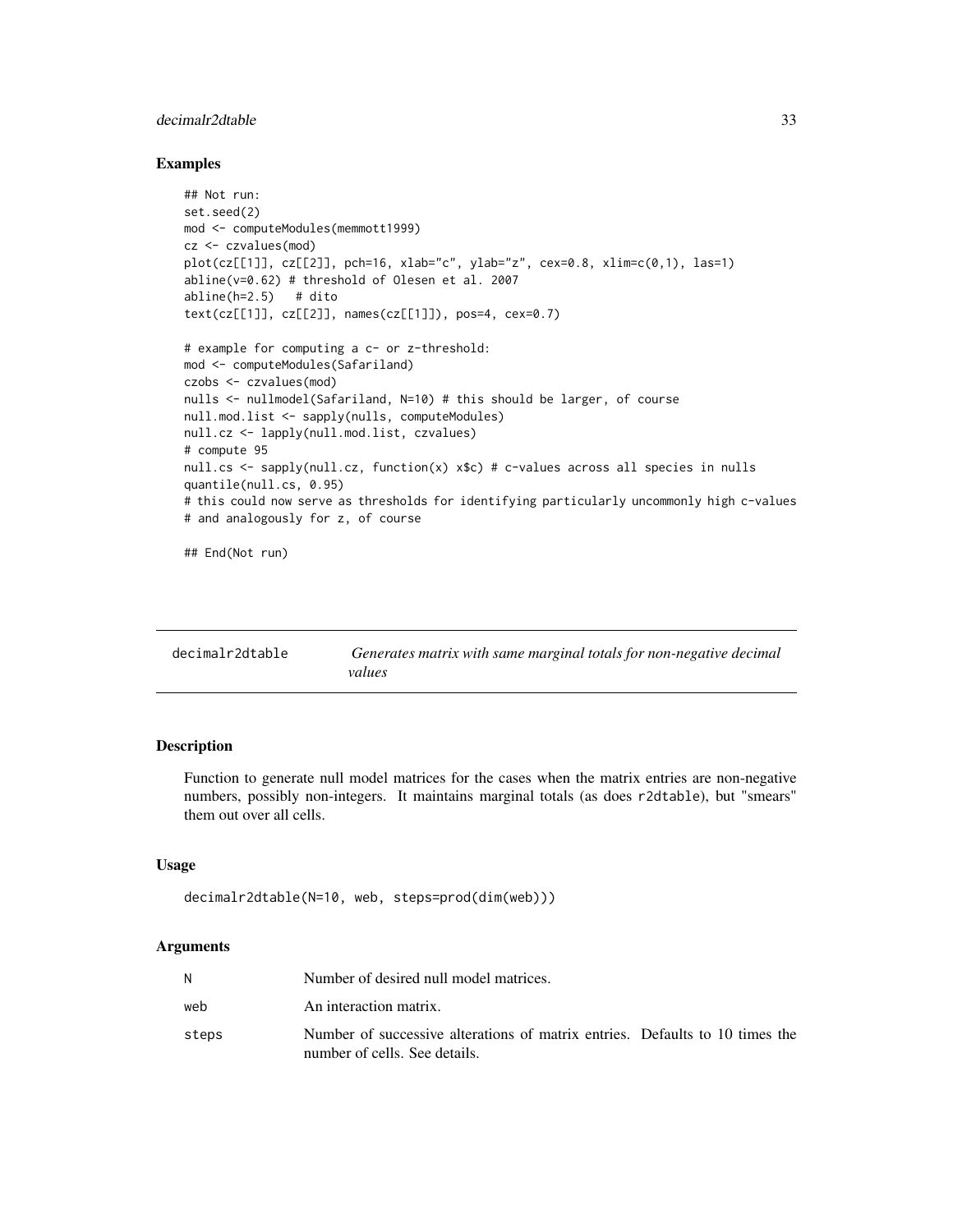#### Details

This function is a cross between [r2dtable](#page-0-0) and [swap.web](#page-136-1). Its output are N matrices of the same dimension as the input, and with same marginal totals, but with different allocation of values to the cells. Here is what the algorithm does:

- 1. Index a 2 x 2 submatrix by select randomly two rows and two columns.
- 2. Draw a random value between 0 and the minimum of the diagonal entries in the submatrix.
- 3. Subtract this value from the diagonals and add it to the counter-diagonal entries.
- 4. Repeat 'steps' times

The result is a decimal-numbered matrix, typically with values > 0 in each cell.

Indication: This function may be useful in some rare constellations. Imagine you sampled a plantpollinator network and instead of counting the number of flower visits you recorded the nectar extracted by each pollinator. Then the marginal totals would indicate nectar production (plus confounding nectar attractiveness) and consumption potential for plants and pollinators, respectively. So, given that species differ in nectar production and consumption, what would you expect the network to look like? Enter decimalr2dtable.

If external abundances (even in funny units such as biovolume in ml) are available, this function can easily provide the respective null models. See examples.

# Value

A list of N randomised matrices with the same dimensions as the initial web, all probably filled completely.

#### **Note**

The output will typically be a fully filled matrix! Computing any index sensitive to matrix filling (such as connectance, degree, nestedness) for such a matrix is non-sensical!

Also, if used as a null model, an implicit assumption is that the values in the original matrix are meaningful as marginal totals. This may often not be the case, for example if entries are rates. Thus, probably this function is of very limited usefulness in the context of network analyses!

# Author(s)

Carsten F. Dormann <carsten.dormann@biom.uni-freiburg.de>

#### See Also

[r2dtable](#page-0-0), [vaznull](#page-145-1), [shuffle.web](#page-123-1) and [swap.web](#page-136-1)

# Examples

```
obs <- networklevel(Safariland, index="generality")
```

```
nulls <- decimalr2dtable(10, Safariland)
g.dec <- sapply(nulls, networklevel, index="generality")
nullsint <- nullmodel(Safariland, N=10)
```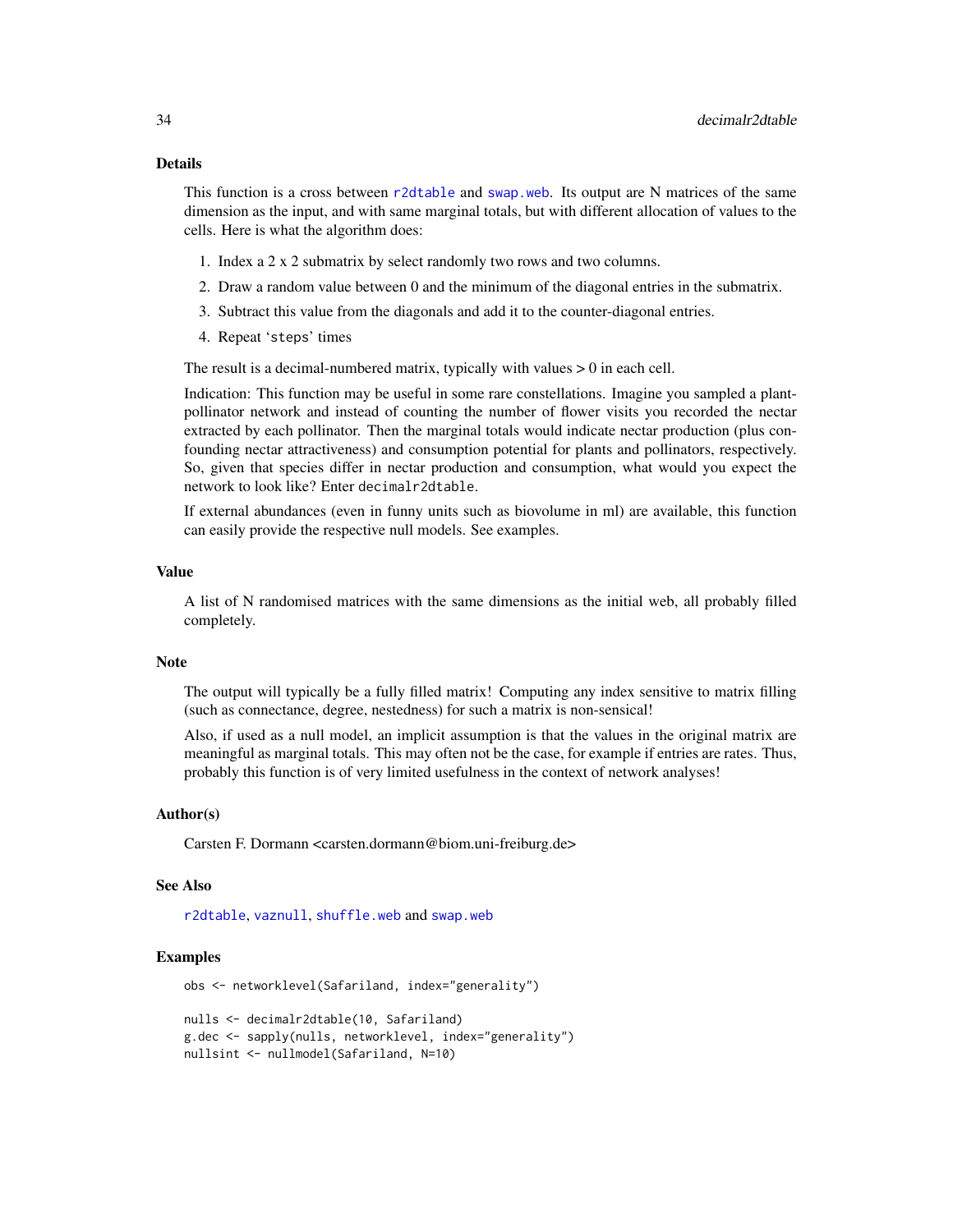# <span id="page-34-0"></span>degreedistr 35

```
g.int <- sapply(nullsint, networklevel, index="generality")
plot(density(g.dec[1,]), xlim=c(1, 3))
lines(density(g.int[1,]), col="red")
abline(v=obs[1], col="green")
## If you want to use external abundances to set up your null model:
set.seed(1)
ext.rows <- runif(9) # imagine these are your external abundances for Safariland
ext.cols <- runif(27)
# standardise to sum = 1:
ext.rows <- ext.rows/sum(ext.rows)
ext.cols <- ext.rows/sum(ext.cols)
web <- tcrossprod(ext.rows, ext.cols) * sum(Safariland)
# (to get to the same interaction density as original web)
#
# this can now be used as input for decimalr2dtable:
image(decimalr2dtable(N=1, web)[[1]]) # remember: white are high values!
```
<span id="page-34-1"></span>degreedistr *Fits functions to cumulative degree distributions of both trophic levels of a network.*

#### Description

This function first calculates degrees for each species, then constructs a cumulative distribution with them, and finally fits three different functions to these distributions: exponential, power law and truncated power law. Coefficients and fits are returned.

#### Usage

```
degreedistr(web, plot.it=TRUE, pure.call=TRUE, silent=TRUE, level="both", ...)
```
# **Arguments**

| web       | A bipartite network matrix.                                                                                                                                              |
|-----------|--------------------------------------------------------------------------------------------------------------------------------------------------------------------------|
| plot.it   | Logical; returns graphs of fits when set to TRUE (default). Dark, median and<br>light grey lines refer to exponential, power and truncated power law, respec-<br>tively. |
| pure.call | Logical; adjusts par for two panels (for TRUE) or leaves this to the wrapper<br>function (FALSE).                                                                        |
| silent    | Logical; suppresses error reporting in the try-function around nls; defaults to<br>TRUE.                                                                                 |
| level     | For which level shall the degree distributions be computed: 'both', 'lower' or<br>'higher'? Defaults to 'both'.                                                          |
| $\ddotsc$ | Arguments passed on to the plot function (e.g. 'las=1').                                                                                                                 |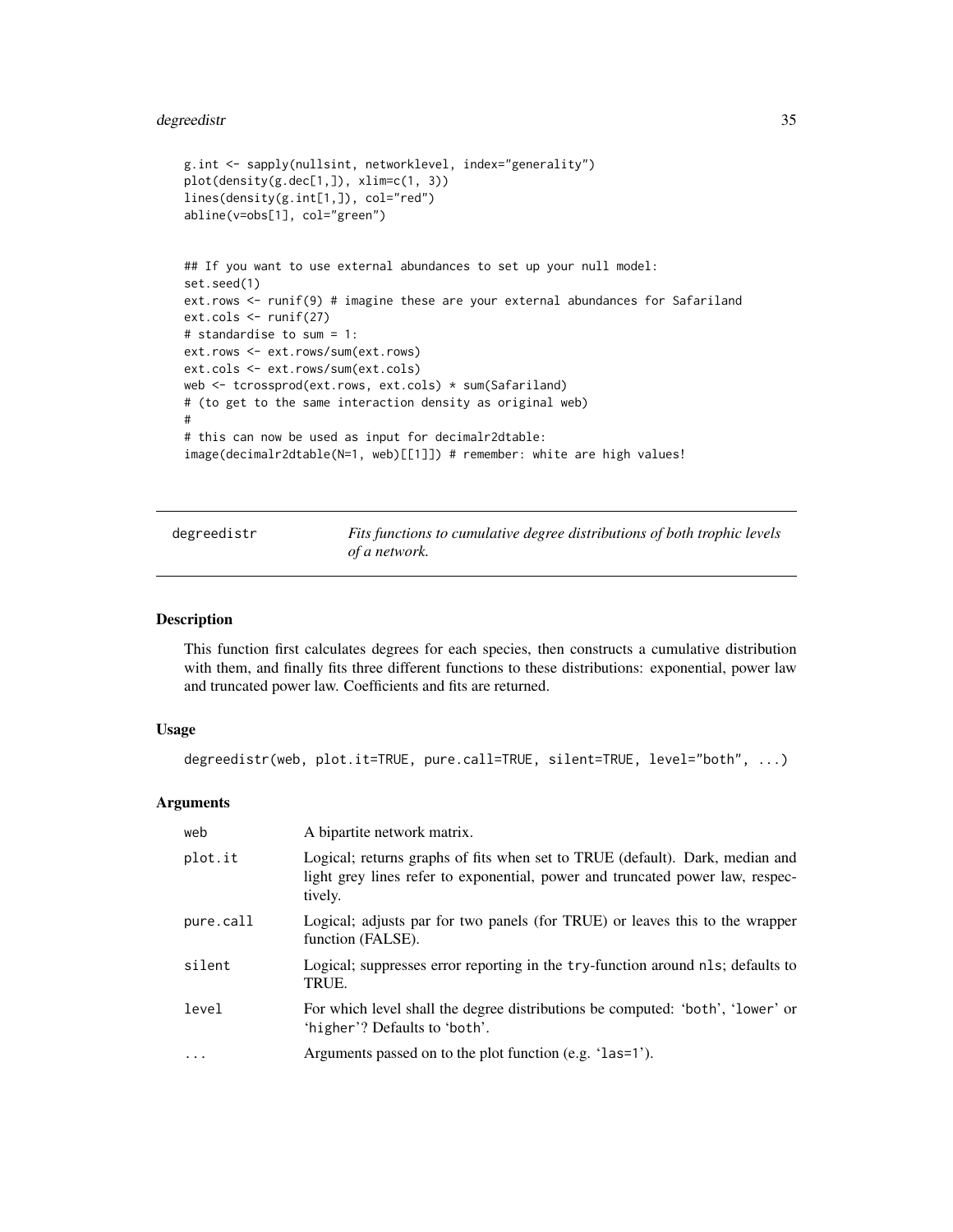#### Details

Jordano et al. (2003) proposed that plant-animal networks may show scale invariance, as indicated by the presence of a power law in species degrees. They report on consistently better fits of the truncated power law, hypothesising that such patterns may arise from morphological mismatch or phenological uncoupling.

Most problematic with the use of this particular approach is the extreme demand for data. The example web Safariland in this package is large (1130 interactions), but it provides only 5 different degree levels (for plants, only 4 for pollinators). Hence fitting three different non-linear functions to these few points is stretching it a bit.

Furthermore, the least-square-fit to the cumulative distribution is not ideal. While the most common approach, it has a bias (albeit much less so than a fit to the probability density function: see Clauset et al. 2009). In an ideal world, we would want to fit the power law properly. This would require a) an estimation of the lower bound of the power law (xmin) and b) the maximum likelihood fit to the remaining data  $(x > xmin)$ . The data demand is however such that is unlikely that any ecological bipartite network in the near future will match it. Clauset et al. state that hundreds to thousands of data points are required to yield satisfactory estimates for xmin and the slope itself. If you happen to have this much data, please consult the software they provide (even in R!).

# Value

For both trophic levels, a table:

```
... trophic level dd fits
```
Contains coefficient estimates, estimate's standard error and P-value, R2 and AIC for each of the three model fits, for the respective trophic level.

If plots are returned, exponential, power law and truncated power law are given in black, dark grey and light grey, respectively.

# **Note**

The truncated power law fits two coefficients: slope and cut-off. The function only returns the slope. R2-values for non-linear fits are not well liked among statisticians! See the discussion the R-help list (e.g. <https://stat.ethz.ch/pipermail/r-help/2002-July/023461.html>). Finally, often data are too few to yield any fit. In this case the error message "singular gradient" is returned to signal this problem!

Post finally, yes, I am aware that degrees are integers and unlikely to be normally distributed, and that thus the nls procedure is not really a good idea. My (poor) excuse: I followed the implementation of the above-cited paper and do not believe enough in degree distributions (and power laws, for that matter) to implement a proper likelihood-based approach. Check out the **statnet** bundle for alternative approaches to this problem.

# Author(s)

Carsten F. Dormann <carsten.dormann@biom.uni-freiburg.de>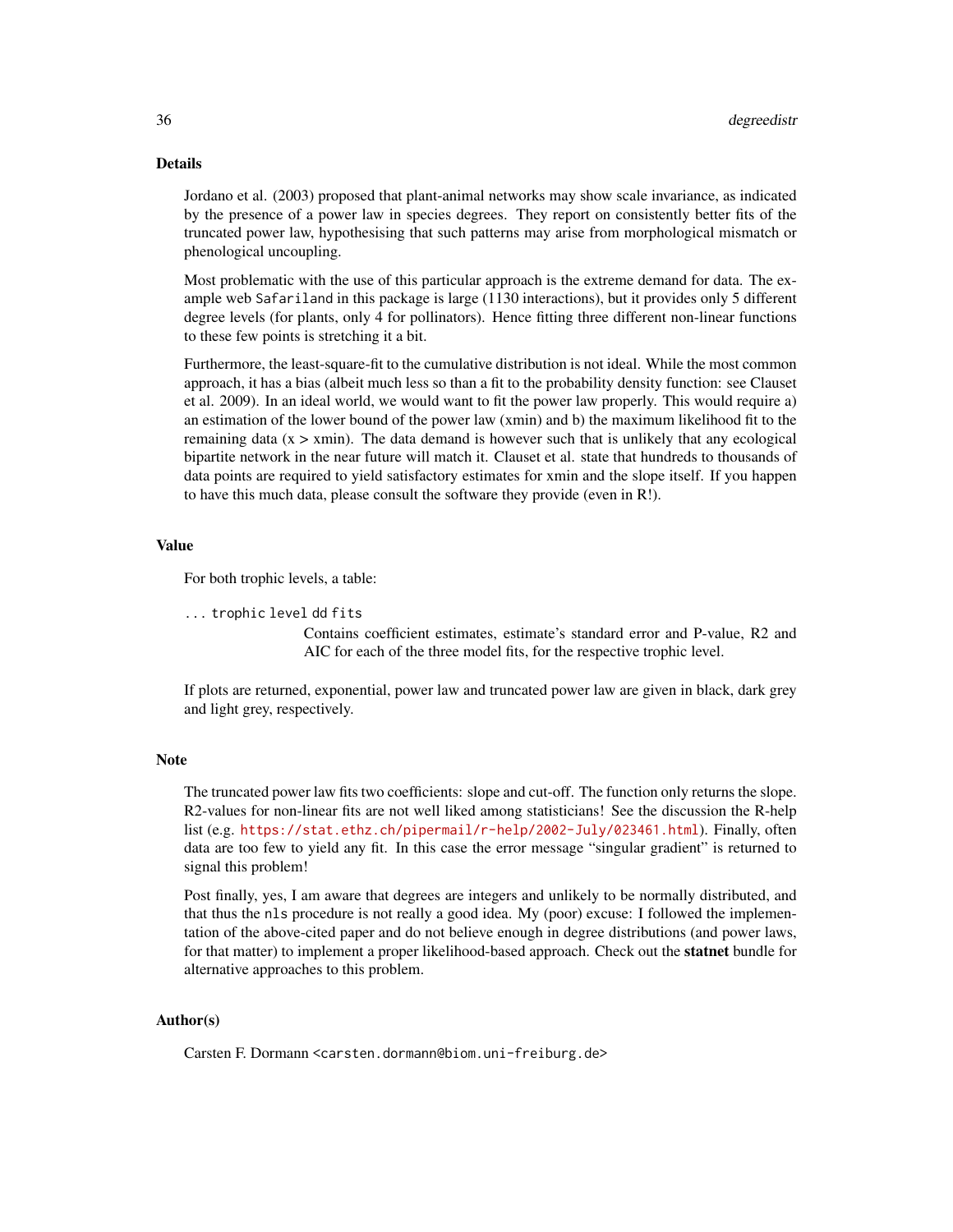#### $d$ fun  $37$

## References

Clauset, A., Shalizi, C. R., & Newman, M. E. (2009). Power-law distributions in empirical data. *SIAM Review* 51, 661–703

Jordano, P., Bascompte, J. and Olesen, J. M. (2003) Invariant properties in coevolutionary networks of plant-animal interactions. *Ecology Letters* 6, 69–81

## See Also

[networklevel](#page-80-0), where degreedistr is called (without picturing the results)

#### Examples

data(Safariland) degreedistr(Safariland)

<span id="page-36-0"></span>

| $\sim$ | . .<br>× |  |
|--------|----------|--|

dfun *Calculates standardised specialisation index d' (d prime) for each species in the lower trophic level of a bipartite network.*

#### Description

This function returns the specialisation index d' for the lower level, which expresses how specialised a given species is in relation to what partners in the higher level are on offer.

#### Usage

dfun(web, abuns=NULL)

#### Arguments

| web   | Web is a matrix representing the interactions observed between higher level<br>species (columns) and lower level species (rows). Usually this will be num-<br>ber of pollinators on each species of plants or number of parasitoids on each<br>species of prey.                                                                                                                 |
|-------|---------------------------------------------------------------------------------------------------------------------------------------------------------------------------------------------------------------------------------------------------------------------------------------------------------------------------------------------------------------------------------|
| abuns | A vector of abundances for the HIGHER level, usually from additional infor-<br>mation. If none is given (default) marginal sums are used. Note that if a web<br>with rows or columns without any interaction is provided, these will not be<br>purged when an independent abundances vector is given. As a consequence,<br>these species will have a d' of NA (see note below). |

## Details

The d' index is derived from Kulback-Leibler distance (as is Shannon's diversity index), and calculates how strongly a species deviates from a random sampling of interacting partners available. It ranges from 0 (no specialisation) to 1 (perfect specialist). In the case of a pollination web, a pollinator may be occurring only on one plant species, but if this species is the most dominant one, there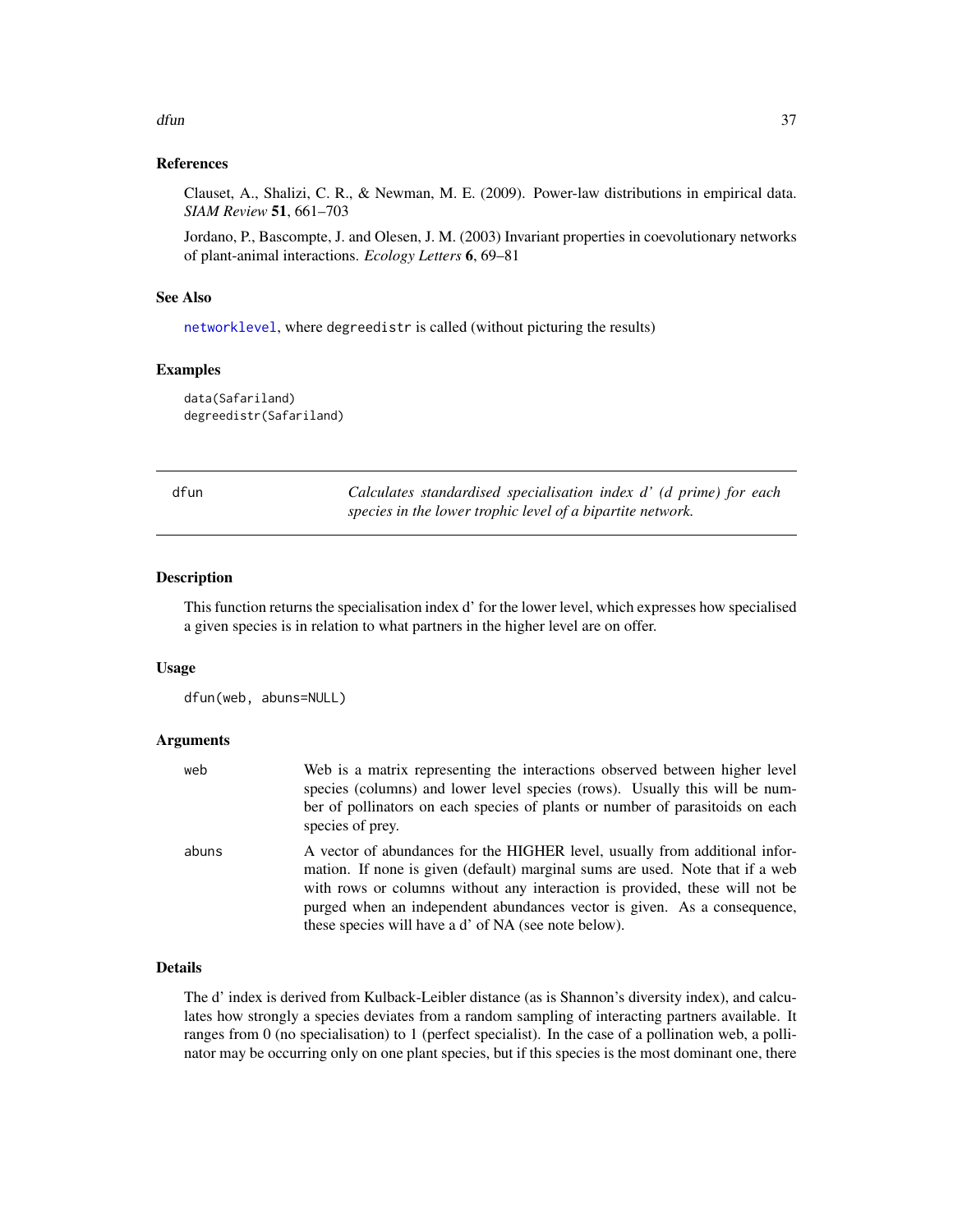is limited evidence for specialisation. Hence this pollinator would receive a low value. In contrast, a pollinator that occurs only on the two rarest plants would have a very high value of d'.

The idea of this index is laid out in Blüthgen et al. (2006). It basically calculates the Shannondiversity for each column (delivering the raw d-values) and re-ranges them between the theoretical maximum and minimum (yielding values between 0 and 1). dmax is given analytically (see paper or code), but dmin must be found 'heuristically', since the web can only contain integers. The idea behind the heuristic minimum is that d will be minimal when observed values differ least from expected values based on marginal distributions.

The way this function is implemented, it calculates expected values for each cell based on the product of observed marginal sums (i.e. column and row sums) times sum(web). Then it rounds off to integers and allocates the remaining interactions in two steps: First, all columns and rows with marginal sums of 0 obtain one interaction into the cell with the highest expected value. Secondly, all remaining interactions are distributed according to difference between present and expected value: those cells with highest discrepancy receive an interaction until the sum of all entries in the new web equals those in the original web. Now the d-values for this web are calculated and used as dmin.

Simple rounding of expected values would lead to empty columns or rows, i.e. the dmin-web would be of lower dimension than the original web.

dfun returns the d' values for the lower trophic level. Use  $fun(t(web))$  to get the d'-values for the higher trophic level (as does specieslevel). If you want to provide external abundances, you must provide those of the OTHER trophic level! (This help file is written as if you were interested in the lower trophic level.)

d' is one of several species-level network indices. It's generalisation to the entire interaction web is called H2'.

The abundances vector allows to incorporate independent estimates of the abundances of the HIGHER trophic level. In a pollination web, pollinator abundances may be very different from those estimated by the interaction matrix column sums. This has also, obviously, large consequences for the specialisation: A plant being pollinated by a bee that is common on this plant, but very rare in general, will show a low specialisation unless bee abundances are corrected for. Data given in the abundance vector are here used in replacement for the row sums, both in the d-function itself, as well as in the calculation of the minimum ds.

In contrast to [H2fun](#page-57-0), finding the minimum value of d violates marginal totals. The idea is that we look at each species in turn. Then, we estimate how its observed number of interactions can be distributed, given the marginal totals (i.e. if 5 interactions were observed, they cannot be put into a link that only has 3 interactions across all species). So, for each species the number of interactions never exceeds the total across all species, but if we would put the web together from this sequential scan, it may well do so. In our view, this is irrelevant, because we are interested in the potential of each species separately to be perfectly specialised (given the marginal totals), not for the entire web. We leave this to [H2fun](#page-57-0).

## Value

| dprime | d'-value for each species                                                                   |
|--------|---------------------------------------------------------------------------------------------|
| d.     | Raw d-value for each species, i.e. before ranging it between 0 and 1.                       |
| dmin   | Minimum d-value for each species, based on a perfect nesting of the matrix; see<br>details. |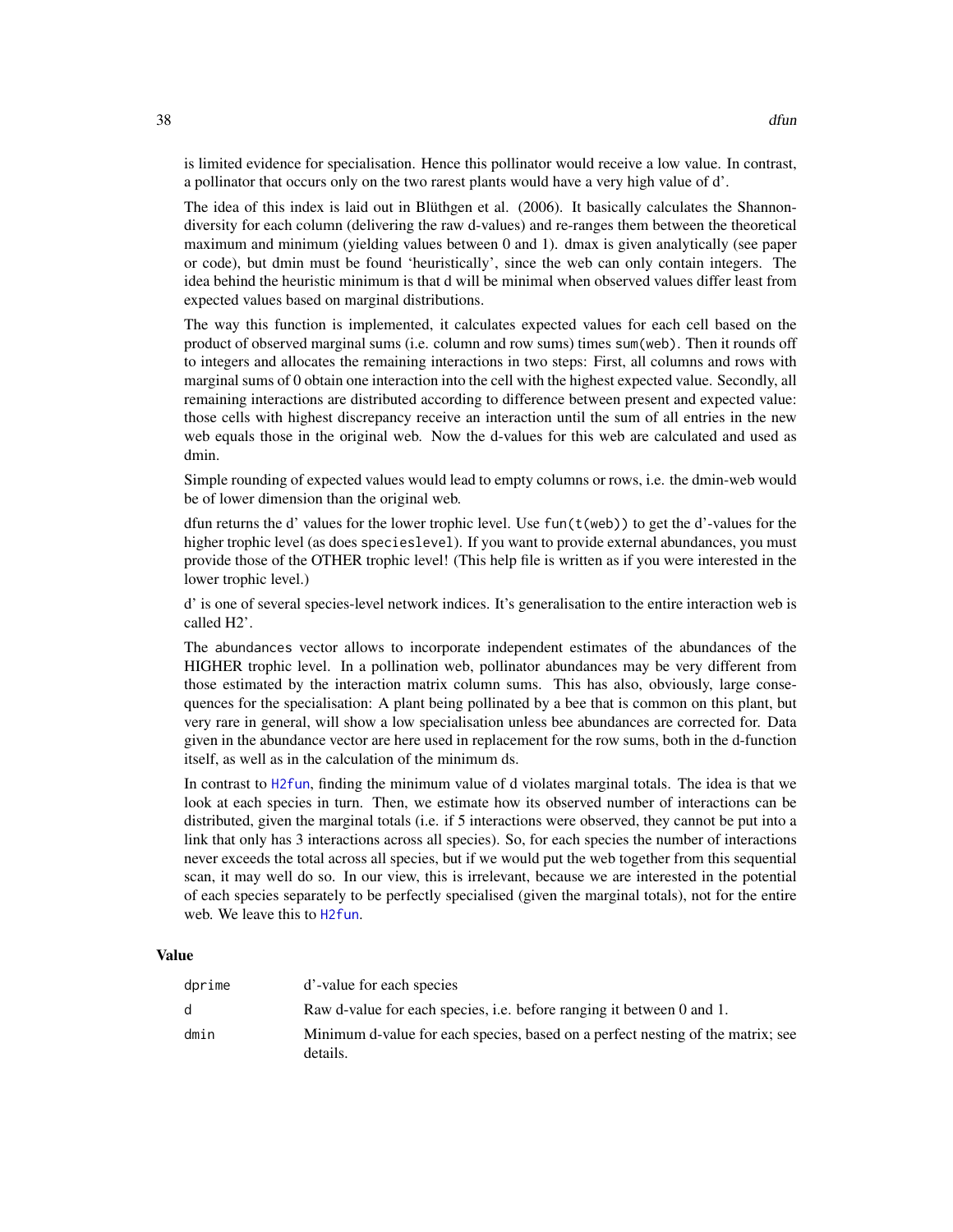dmax Maximum d-value theoretically possible given the observed number of interactions and the observed marginal distributions.

#### **Note**

When independent abundances were provided, the empty rows/columns are purposefully *not* removed from the web (because they now still contain information). Logically (and as implemented), this leads to d-values for these species of NA. This makes sense: the pollinator, say, has never been observed on any of the flowers, so how can we quantify its specialisation?

As detailed above, deriving the dmin-values 'heuristically' leaves room to some variation. We are very happy with this implementation, but you may want to program something yourself ...

#### Author(s)

Jochen Fründ and Carsten F. Dormann

#### References

Blüthgen, N., Menzel, F. and Blüthgen, N. (2006) Measuring specialization in species interaction networks. *BMC Ecology* 6, 12

#### See Also

[H2fun](#page-57-0) for a similar function for the entire network. [specieslevel](#page-128-0) for a method that, amongst other indices, calls dfun.

#### Examples

```
data(Safariland)
dfun(Safariland) # gives d-values for the lower trophic level
# now using independent abundance estimates for higher trophic level:
dfun(Safariland, abuns=runif(ncol(Safariland)))
```
dfun(t(Safariland)) #gives d-values for the higher trophic level

DIRT\_LPA\_wb\_plus *Functions "LPA\_wb\_plus" and "DIRT\_LPA\_wb\_plus"*

#### Description

Use [computeModules](#page-28-0) to call this function! This function takes a bipartite weighted graph and computes modules by applying Newman's modularity measure in a bipartite weighted version to it. To do so, it uses Stephen J Beckett's DIRTLPAwb+ (or LPAwb+) algorithm, which builds on Liu & Murata's approach. In contrast to the tedious MCMC-swapping QuanBiMo algorithm, this algorithm works by aggregating modules until no further improvement of modularity can be achieved.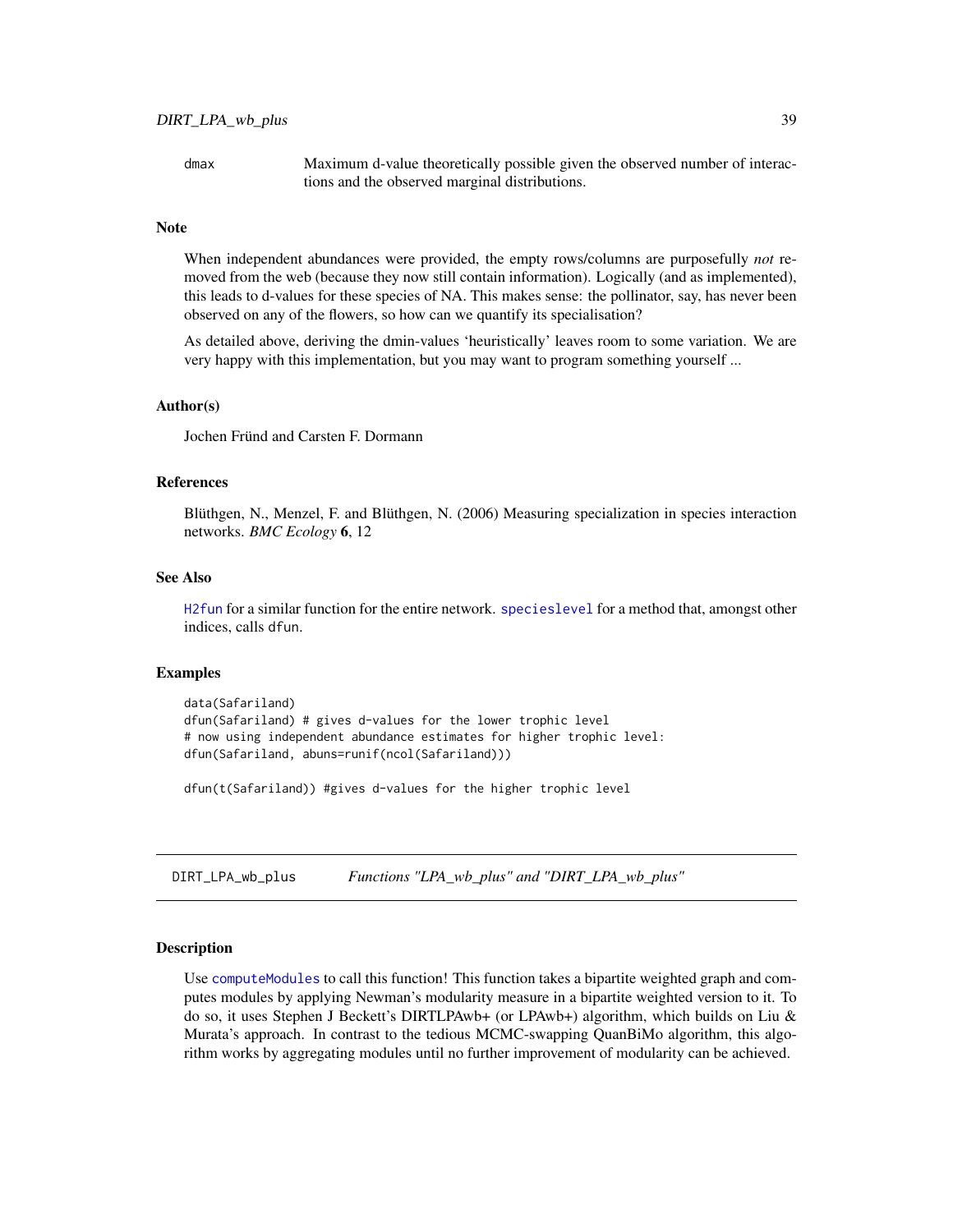## Usage

```
DIRT_LPA_wb_plus(MATRIX, mini=4, reps=10)
LPA_wb_plus(MATRIX, initialmoduleguess=NA)
convert2moduleWeb(MATRIX, MODINFO)
```
#### Arguments

| MATRIX             | MATRIX is the matrix representing the weighted bipartite graph (as an example,<br>see e.g. web "small 1976" in this package).                                                                                 |
|--------------------|---------------------------------------------------------------------------------------------------------------------------------------------------------------------------------------------------------------|
| mini               | Minimal number of modules the algorithm should start with; defaults to 4. See<br>explanation of 'initial module guess' to understand why not starting with one<br>module per species interaction makes sense. |
| reps               | Number of trials to run for each setting of 'mini'; defaults to 10 but my benefit<br>from higher values.                                                                                                      |
| initialmoduleguess |                                                                                                                                                                                                               |
|                    | Optional vector with labels for the modules of the longer web dimension. The                                                                                                                                  |

Optional vector with labels for the modules of the longer web dimension. The 'initialmoduleguess' argument in LPA\_wb\_plus is used as an initial guess of the number of modules the network contains. The code then randomly assigns this many labels across the nodes of one of the types. The classical algorithm (i.e. LPA\_wb\_plus) would use an initialmoduleguess of the maximum number of modules a network can contain (i.e. assigning a different label to each node initially). DIRT\_LPA\_wb\_plus exploits this. By initially assigning fewer than the maximum number of modules in the first instance nodes that may not have been placed together by the classical algorithm are placed together - creating different start points from which to attempt to maximise modularity.Defaults to NA, i.e. as many modules as there are species in the smaller group. MODINFO Object returned by modulesLPA.

#### Value

LPA\_wb\_plus computes the modules. DIRT\_LPA\_wb\_plus is a wrapper calling LPA\_wb\_plus repeatedly to avoid getting stuck in some local minimum. Both return a simple list of row and column labels for the modules, as well as the modularity value. Using convert2moduleWeb turns this into the richer moduleWeb-class object produced by computeModules. For this object, the plotting function [plotModuleWeb](#page-104-0) and summary functions [listModuleInformation](#page-63-0) and [printoutModuleInformation](#page-114-0) are available.

## Author(s)

Stephen J Beckett (https://github.com/sjbeckett/weighted-modularity-LPAwbPLUS), lifted, with consent by the author, by Carsten F. Dormann to bipartite

#### References

Beckett, S.J. 2016 Improved community detection in weighted bipartite networks. *Royal Society open science* 3, 140536.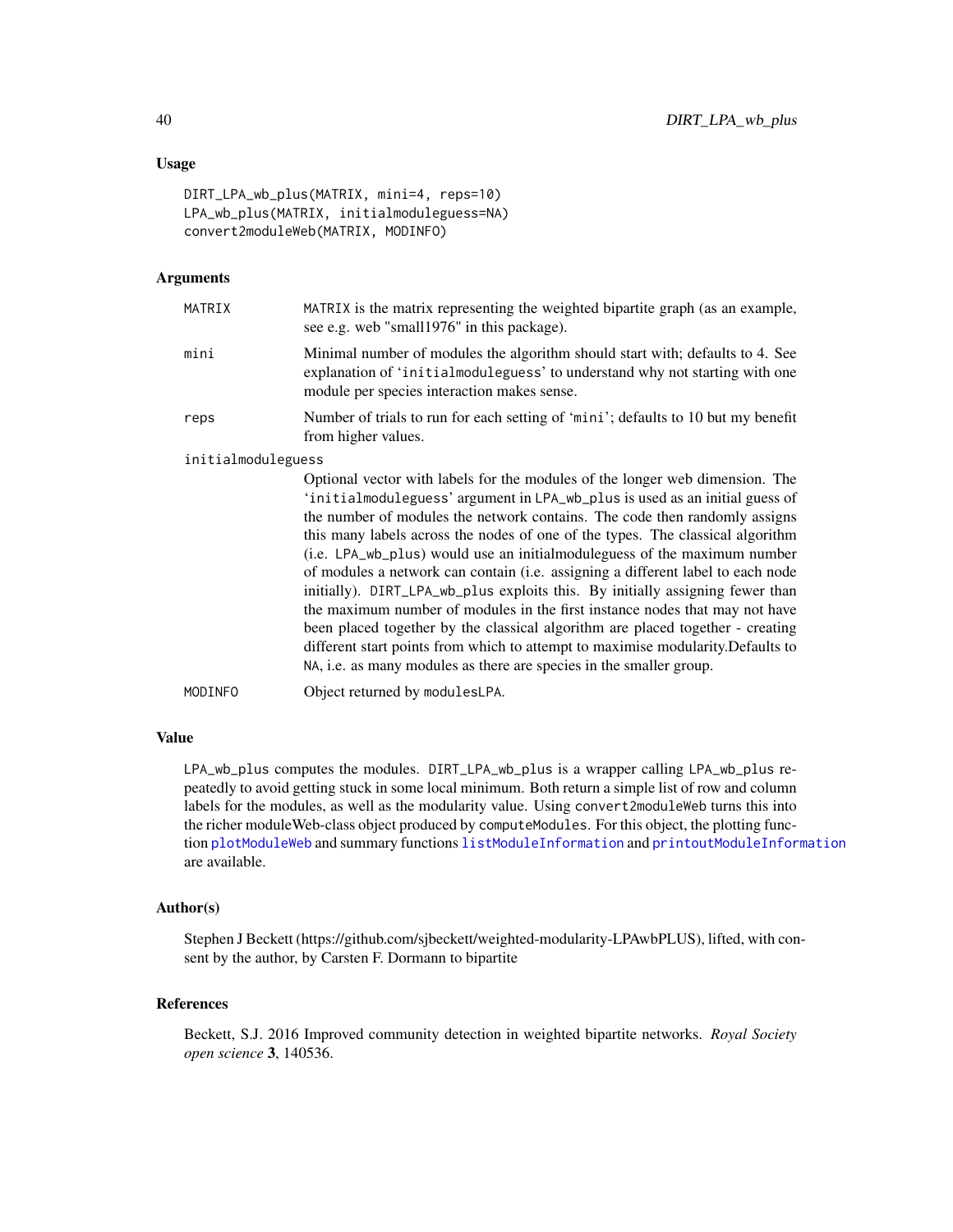#### discrepancy 41

Liu X. & Murata T. 2010. An Efficient Algorithm for Optimizing Bipartite Modularity in Bipartite Networks. *Journal of Advanced Computational Intelligence and Intelligent Informatics (JACIII)* 14 408–415.

Newman M.E.J. 2004. *Physical Review E* 70 056131

#### See Also

[computeModules](#page-28-0); see also class "moduleWeb", function "listModuleInformation", function "printoutModuleInformation"

## Examples

```
## Not run:
(res <- DIRT_LPA_wb_plus(small1976))
mod <- convert2moduleWeb(small1976, res)
plotModuleWeb(mod)
```
## End(Not run)

<span id="page-40-0"></span>discrepancy *Calculates discrepancy of a matrix*

#### Description

Discrepancy is the number of mismatches between a packed (binary) matrix and the maximally packed matrix (with same row sums)

#### Usage

discrepancy(mat)

#### Arguments

mat A matrix (or something that can be transformed into a matrix when as matrix is called within the function) of species (in columns) on islands (in rows). If quantitative data are given (e.g. in a quantitative pollination network), these are internally transformed into a binary matrix.

#### Details

Discrepancy is a way to measure the nestedness of a matrix. In a comparative study, Ulrich & Gotelli (2007) showed discrepancy to outperform all other measures and hence recommend its use (together with a fixed-columns, fixed-rows null model, such as implemented in simulate.nullmodel in vegan, see example).

This function follows the logic laid out by Brualdi & Sanderson (1999), although, admittedly, I find their mathematical description highly confusing. Another implementation is given by the function nesteddisc in vegan. The reason to write a new function is simple: I wasn't aware of nesteddisc!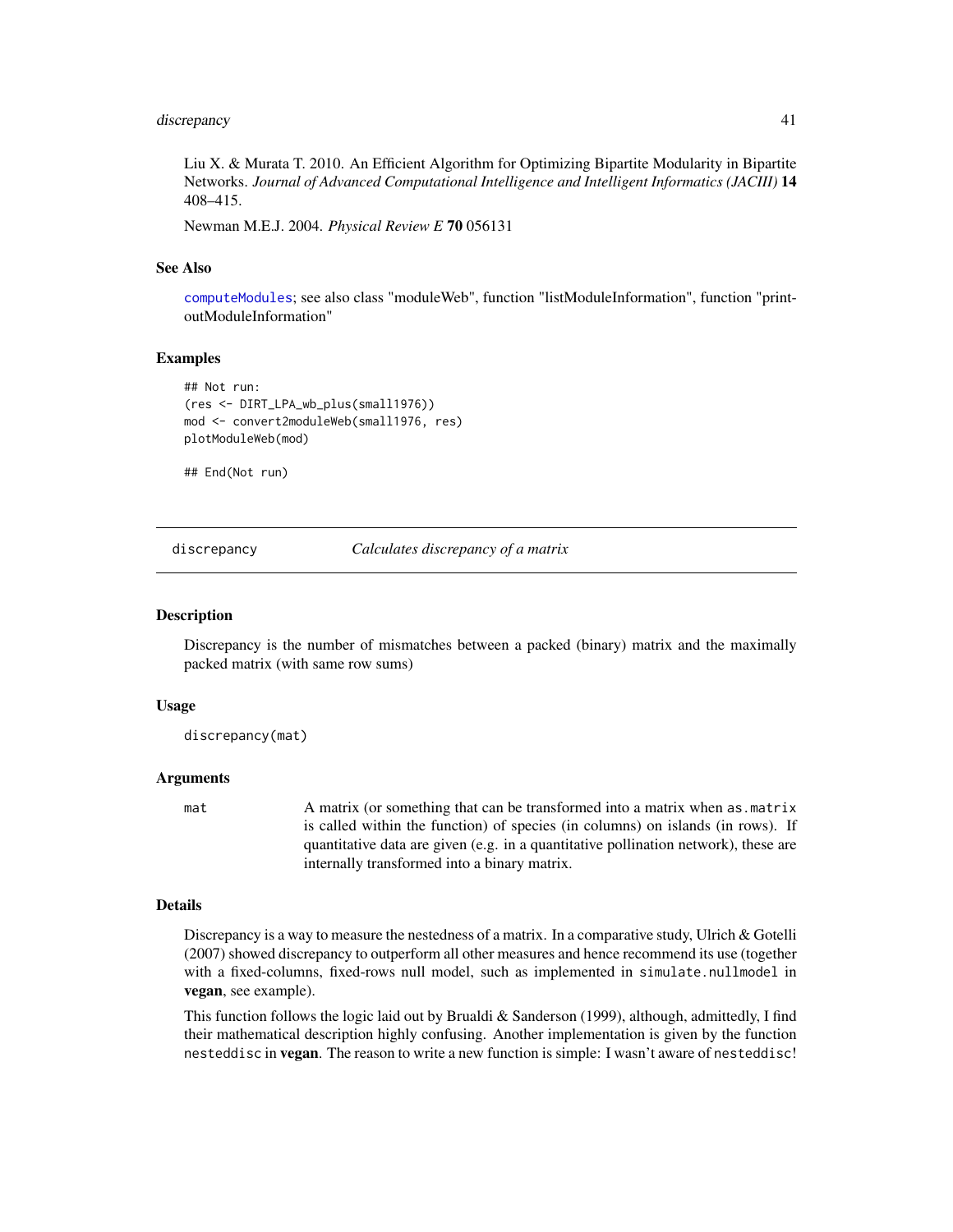(I was sitting on a train and I wanted to use this measure later on, so I put it into a function consulting only the orignal paper. When looking for the swap algorithm to create null models, which I somehow knew to exist in **vegan**, I stumbled across nesteddisc. If you are interested in the swap algorithm and come across this help page, let me re-direct you to oecosimu in vegan.)

Now that this function exists, too, I found it to differ in output from nesteddisc. Jari Oksanen was quick to point out, that our two implementations differ in the way they handle ties in column totals. This function is, I think, closer to the results given in Brualdi & Sanderson. Jari also went on to implement different strategies to deal with ties, so my guess is that his version may be (slightly) superior to this one. Having said that, values don't differ much between the two implementations.

So what does it do: The matrix is sorted by marginal totals, yielding a matrix  $\bf{A}$ . Then, all 1s in  $\bf{A}$ are "pushed" to the left to maximally compact the matrix, yielding **P**. Discrepancy is now simply the number of disagreements between  $A$  and  $P$ , divided by two (to correct for the fact that every "wrong" 1 will necessarily generate a "wrong" 0).

#### Value

Returns the number of mismatches, i.e. the discrepancy of the matrix from perfecct nestedness.

#### Note

Discrepancy is well-defined only for matrices that can be sorted uniquely. For matrices with ties no foolproof way to handle them has been proposed. For small matrices, or large matrices with many ties, this will lead to different discrepancy values. See also how nesteddisc in vegan handles this issue! (Thanks to Jari Oksanen for pointing this out!)

#### Author(s)

Carsten F. Dormann

## References

Brualdi, R.A. and Sanderson, J.G. (1999) Nested species subsets, gaps, and discrepancy. *Oecologia* 119, 256–264

Ulrich, W. and Gotelli, N.J. (2007) Disentangling community patterns of nestedness and species co-occurrence. *Oikos* 116, 2053–2061

#### See Also

nestednodf in **vegan** for the best nestedness algorithm in existence today (for both binary and weighted networks!); [nestedness](#page-77-0) for the most commonly used method to calculate nestedness, [wine](#page-163-0) for a new, unevaluated but very fast way to calculate nestedness; nestedtemp (another implementation of the same method used in our nestedness) and nestedn0 (calculating the number of missing species, which has been shown to be a poor measure of nestedness) in vegan

#### Examples

```
## Not run:
#nulls <- replicate(100, discrepancy(commsimulator(Safariland,
method="quasiswap")))
```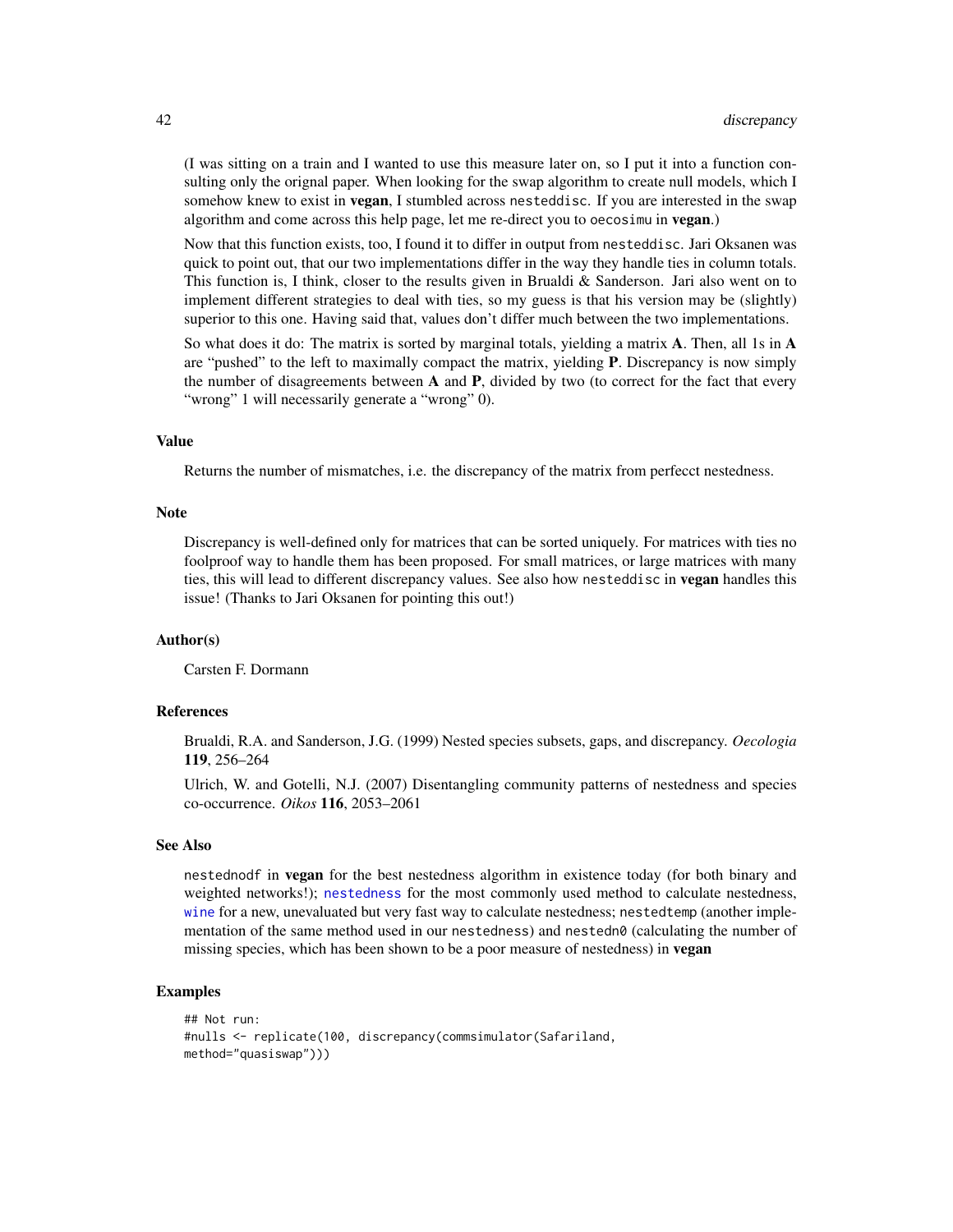## distance\_w 43

```
nulls <- simulate(vegan::nullmodel(Safariland, method="quasiswap"), nsim = 100)
null.res <- apply(nulls, 3, discrepancy)
hist(null.res)
obs <- discrepancy(Safariland)
abline(v=obs, lwd=3, col="grey")
c("p value"=min(sum(null.res>obs), sum(null.res<obs))/length(null.res))
# calculate Brualdi & Sanderson's Na-value (i.e. the z-score):
c("N_a"=(unname(obs)-mean(null.res))/sd(null.res))
```
## End(Not run)

#### distance\_w *Distance in a weighted network*

## Description

The shortest path length, or geodesic distance, between two nodes in a binary network is the minimum number of steps you need to make to go from one of them to the other. This distance is the quickest connection between nodes when all ties are the same. However, in a weighted network, all ties are not the same. See http://toreopsahl.com/2009/01/09/average-shortest-distance-in-weightednetworks/ for more deatails.

#### Usage

```
distance_w(net, directed=NULL, gconly=TRUE, subsample=1, seed=NULL)
```
## Arguments

| net       | A weighted edgelist                                                                                                                                                                                                                                                                                                                                                                                                                           |
|-----------|-----------------------------------------------------------------------------------------------------------------------------------------------------------------------------------------------------------------------------------------------------------------------------------------------------------------------------------------------------------------------------------------------------------------------------------------------|
| directed  | logical, whether the network is directed or undirected. Default is NULL, this<br>means that the function checks whether the edgelist is directed or not.                                                                                                                                                                                                                                                                                      |
| gconly    | logical, whether the function should only be calculated for the giant component.<br>Default is TRUE.                                                                                                                                                                                                                                                                                                                                          |
| subsample | Whether a only a subset of starting nodes should we used when calculating the<br>measure. This is particularly useful when running out of memory analysing<br>large networks. If it is set to 1, all distances are analysed. If it set to a value<br>below one, this is roughly the proportion of starting noes that will be analysed.<br>If it is set to an interger greater than 1, this number of starting nodes that will be<br>analysed. |
| seed      | If a subset of starting nodes is analysed, by setting this parameter, the results are<br>reproducable.                                                                                                                                                                                                                                                                                                                                        |

#### Value

Returns a distance matrix.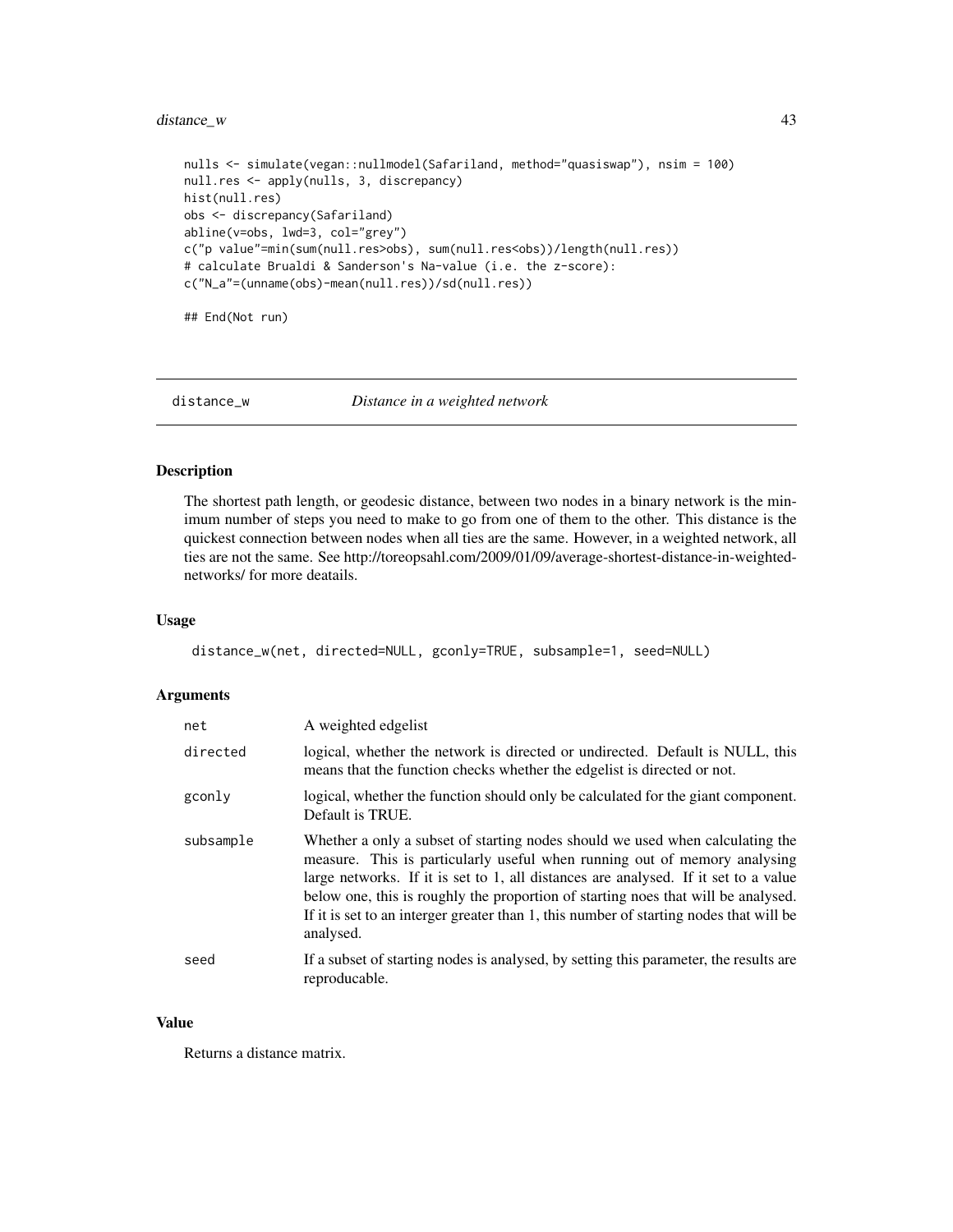#### **Note**

version 1.0.0, taken, with permission, from package tnet

#### Author(s)

Tore Opsahl; http://toreopsahl.com

## References

http://toreopsahl.com/2009/01/09/average-shortest-distance-in-weighted-networks/

elberling1999 *No. of visits in a pollination web of arctic-alpine Sweden*

#### **Description**

This study took place in the subarctic alpine zone of Latnjajaure, in northern Sweden. Field work was conducted from May 21 to August 23, 1994. The objective was to describe the plant-flower visitor interaction matrix of this area and compare it with the characteristics of other subarctic alpine systems and with pollination systems of lower latitudes, especially in relation to the role of flies as flower visitors at high latitudes.

The authors recorded their data by counting the number of visits of each flower visitor species to each plant species. Regardless of whether insects were observed to forage for nectar and pollen or to perform sun-basking, they were all classified as flower visitors and potential pollinators and the plant species visited were recorded. Data are presented as an interaction frequency matrix, in which cells with positive integers indicate the frequency of interaction between a pair of species, and cells with zeros indicate no interaction.

See also <http://www.nceas.ucsb.edu/interactionweb/html/datasets.html>

#### Usage

data(elberling1999)

#### Format

A data frame with 12 plant species (in rows) and 102 pollinators (columns).

#### References

Elberling H. and Olesen J.M. (1999) The structure of a high latitude plant-flower visitor system: the dominance of flies. *Ecography* 22, 314–323

#### Examples

```
data(barrett1987)
## maybe str(barrett1987) ; plot(barrett1987) ...
```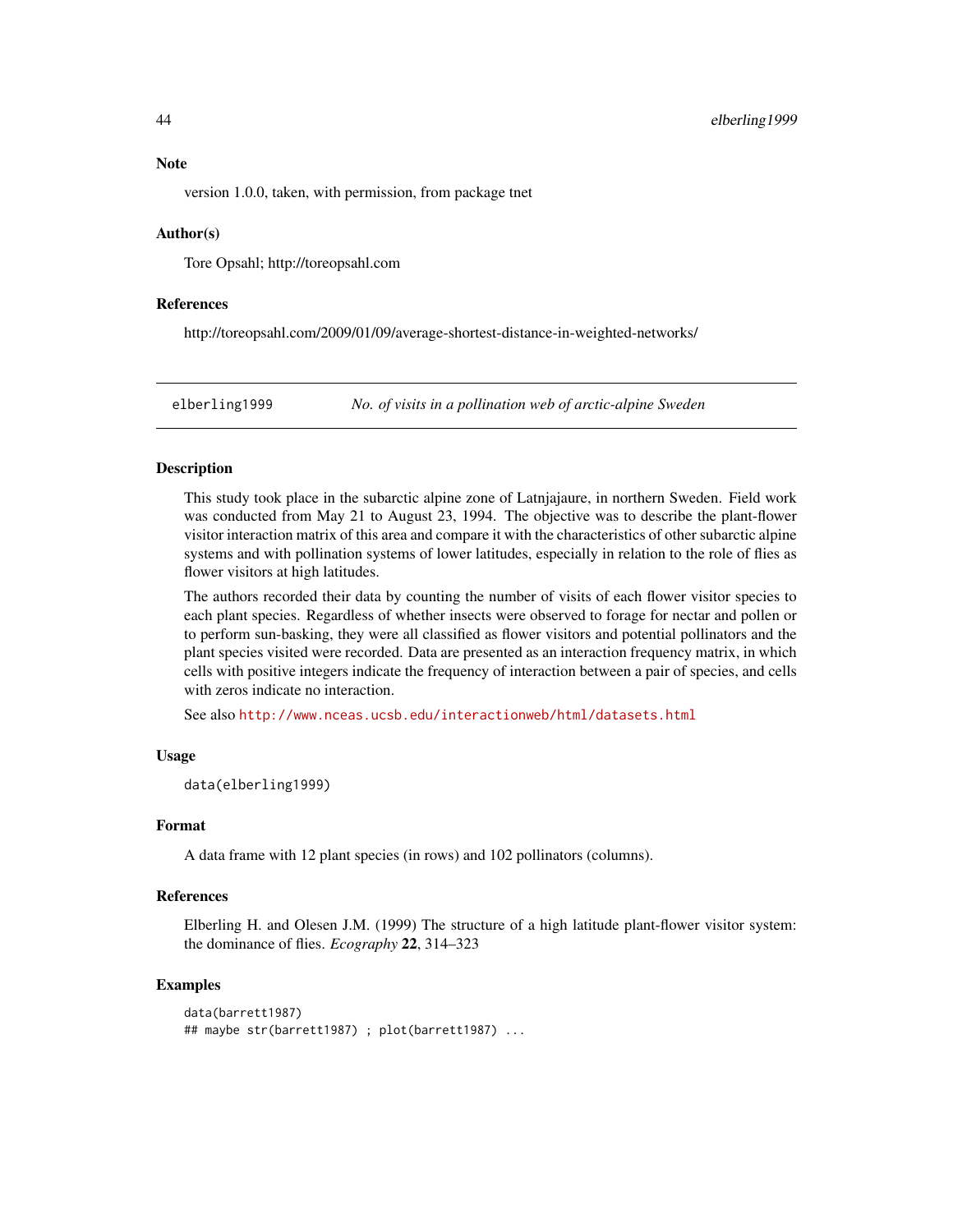<span id="page-44-0"></span>

## Description

Gets rid of empty columns and rows in a matrix. Optionally counts removed rows and columns, and returns these values as attribute.

#### Usage

empty(web, count=FALSE)

## Arguments

| web   | A matrix representing the interactions observed between higher trophic level     |
|-------|----------------------------------------------------------------------------------|
|       | species (columns) and lower trophic level species (rows). Usually this will be   |
|       | number of pollinators on each species of plants or number of parasitoids on each |
|       | species of prey.                                                                 |
| count | Logical. Shall be counted how many columns and rows were removed? Num-           |
|       | bers are returned in attribute. Defaults to FALSE.                               |

## Details

Helper function to remove empty (i.e. all-zero or all-NA) rows and columns, thereby concentrating the matrix. This function is also invoked for its side effect by [extinction](#page-46-0) to investigate the effect of removing a species from the network.

#### Value

Returns matrix without empty rows or columns. Its attribute 'out' (if count=TRUE) contains a named vector with the number of rows removed and the number of columns removed.

## Author(s)

Carsten F. Dormann

## See Also

[extinction](#page-46-0) and [second.extinct](#page-121-0), which repeatedly call empty.

## Examples

```
data(Safariland)
web <- Safariland
web[, 5] < -0empty(web, count=TRUE)
attr(empty(web), "empty")
```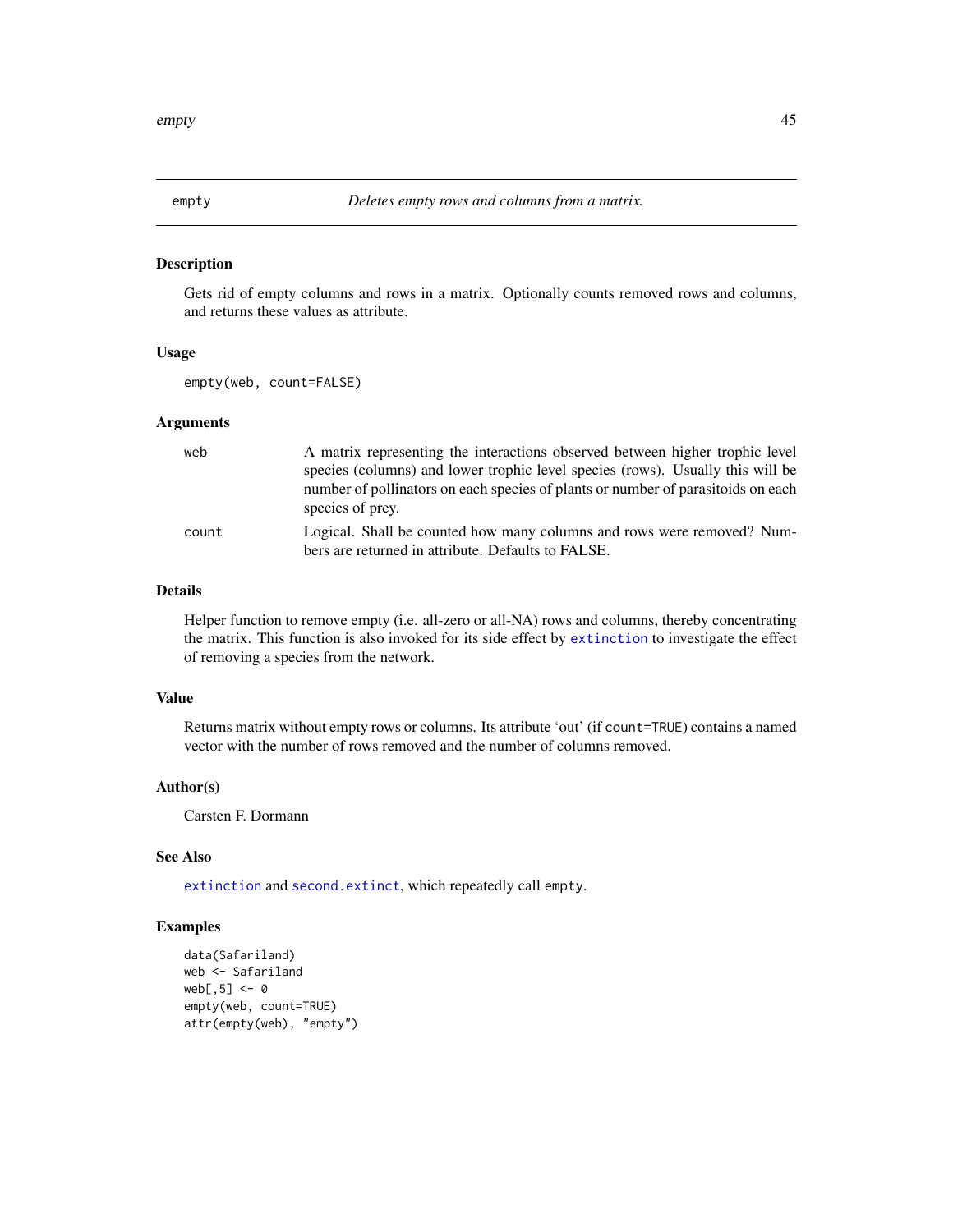<span id="page-45-0"></span>

#### Description

Computes end-point degrees for a bipartite network, following the suggestion of Barrat et al. (2004)

#### Usage

endpoint(web)

#### Arguments

web A matrix with pollinators as columns and plants as rows. Alternatively, when used on e.g. species occurrences across islands, rows are islands.

## Details

Computation follows the outline of Gitarranz et al. (2004): "the product  $k_i$   $k_i$  of the degree of the two nodes connected by that link". We then set additionally endpoint degrees for all non-existing links to 0! Thus, only for existing links endpoint degrees are computed. This is (to me) not obvious from the description in Gitarranz et al. (2004).

#### Value

A matrix of end-point degrees

#### Note

This approach is, AFAIK, not tested by simulation; whether it is useful has still to be shown.

## Author(s)

Carsten F. Dormann

#### References

Barrat, A., M. Barthélemy, R. Pastor-Satorras, and A. Vespignani. 2004. The architecture of complex weighted networks. *Proceedings of the National Academy of Sciences of the USA* 101, 3747- –3752. doi: 10.1073/pnas.0400087101.

Gilarranz, L. J., J. M. Pastor, and J. Galeano. 2011. The architecture of weighted mutualistic networks. *Oikos* 121, 1154—1162. doi: 10.1111/j.1600-0706.2011.19592.x.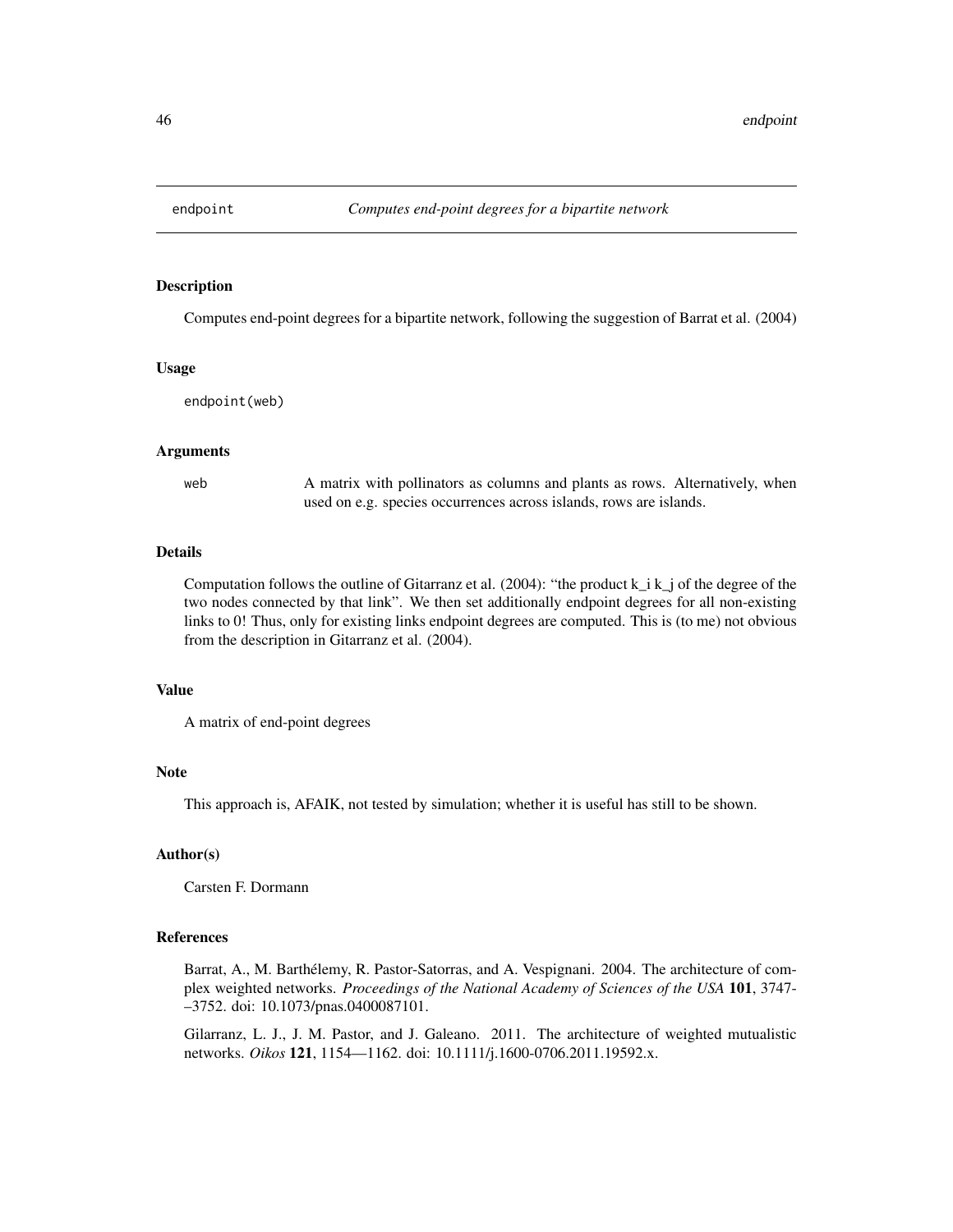#### extinction and the settlement of the settlement of the settlement of the settlement of the settlement of the set

#### Examples

```
# reproduces the example of Gitarranz et al. (2011):
data(memmott1999)
ends <- endpoint(memmott1999)
weights.mean <- tapply(memmott1999, ends, mean)
ends.weights <- tapply(ends, ends, mean)
plot(weights.mean, ends.weights, log="xy", pch=16)
```
<span id="page-46-0"></span>extinction *Simulates extinction of a species from a bipartite network*

## Description

Following (how I remember) the paper of Memmott et al. (2004), this function deletes a column (e.g. pollinator) or row (e.g. plant). Only a helper function for [second.extinct](#page-121-0), really.

#### Usage

```
extinction(web, participant = "both", method = "random", ext.row=NULL,
ext.col=NULL)
```
## Arguments

| web         | A matrix representing the interactions observed between higher trophic level<br>species (columns) and lower trophic level species (rows). Usually this will be<br>number of pollinators on each species of plants or number of parasitoids on each<br>species of prey. |
|-------------|------------------------------------------------------------------------------------------------------------------------------------------------------------------------------------------------------------------------------------------------------------------------|
| participant | Which level of participant to remove: 'lower' removes a row, 'higher' removes<br>a row, 'both' randomly picks either row or column.                                                                                                                                    |
| method      | Determines sequence of extinctions: 'random' removes a random participant,<br>while 'abundance' removes the least abundant species first. 'external' will<br>use the externally provided vector to determine extinction sequence.                                      |
| ext.row     | Optional vector giving the sequence in which lower-level species are to be deleted.                                                                                                                                                                                    |
| ext.col     | Optional vector giving the sequence in which higher-level species are to be<br>deleted.                                                                                                                                                                                |

## Details

In itself rather useless. Called repeatedly by [second.extinct](#page-121-0) to build an extinction sequence and accordingly a sequence of secondary extinctions.

#### Value

Returns the same matrix that was given as object, just with one row or column being turned into zeros.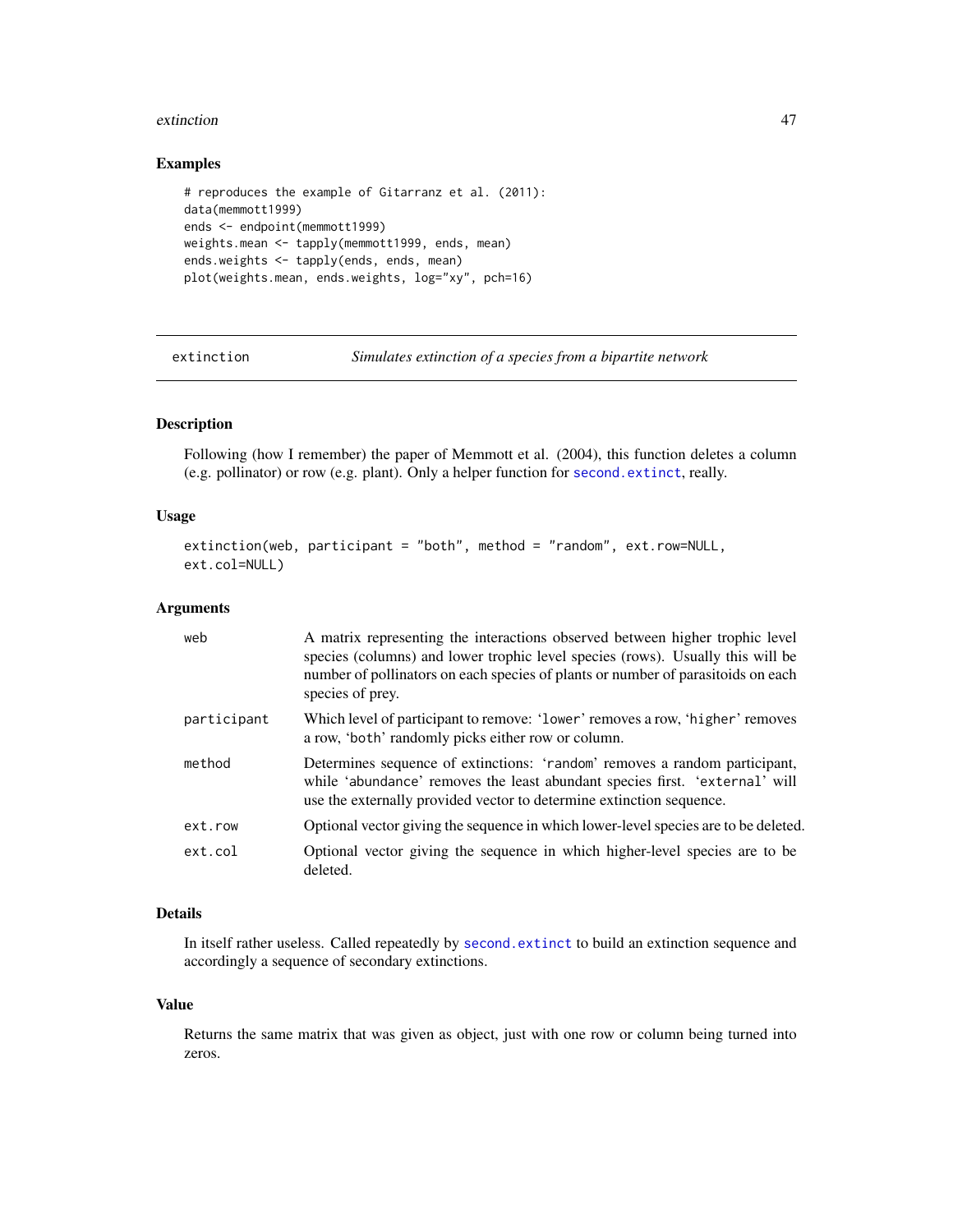## Author(s)

Carsten F. Dormann

## References

Memmott, J., Waser, N. M. and Price, M. V. 2004 Tolerance of pollination networks to species extinctions. *Proceedings of the Royal Society B* 271, 2605–2611

## See Also

[second.extinct](#page-121-0)

### Examples

```
## Not run:
data(Safariland)
(w <- extinction(Safariland, participant="lower", method="abun"))
empty(w, count=TRUE)
```
## End(Not run)

<span id="page-47-0"></span>

fc *Calculates the functional complementarity for the rows of a web*

## Description

A community-level measure of ecological niche complementarity measured as the total branch length of a functional dendrogram based on qualitative differences in visitor assemblages between plants.

#### Usage

```
fc(web, dist="euclidean", method="average", weighted=TRUE)
```
#### Arguments

| web      | A bipartite interaction web, i.e.~a matrix with higher (cols) and lower (rows)<br>trophic levels.                                                                |
|----------|------------------------------------------------------------------------------------------------------------------------------------------------------------------|
| dist     | A distance accepted by the function dist.                                                                                                                        |
| method   | The linkage method to be used by holiest. Any option accepted by holiest is<br>allowed; defaults to "average"'.                                                  |
| weighted | Option to analyse the web as binary or as weighted network. Default is 'weighted=TRUE',<br>but analysis presented in Devoto et al. (2012) uses 'weighted=FALSE'. |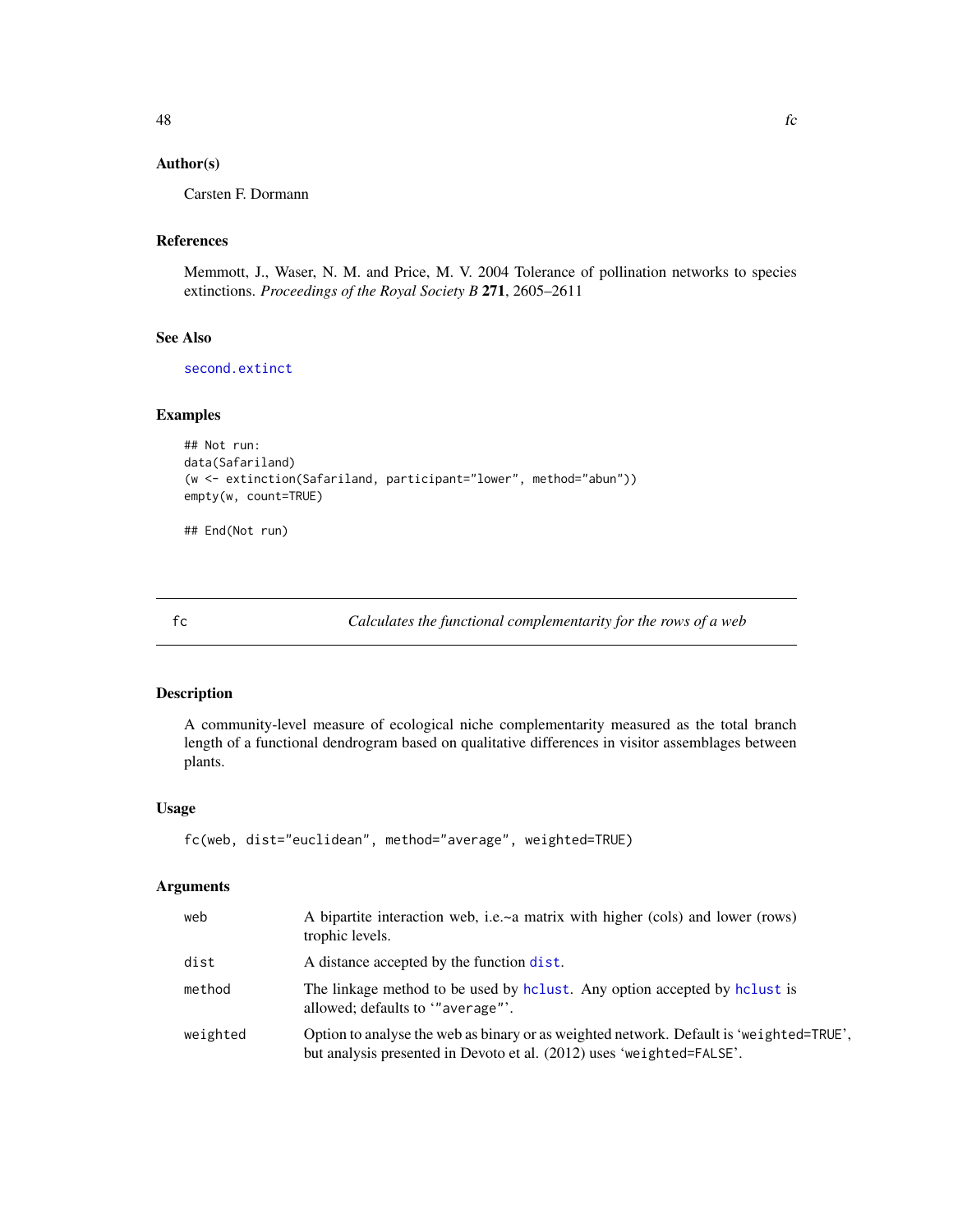#### frame2webs 49

## Details

fc measures community-level ecological niche complementarity as the total branch length of a functional dendrogram based on qualitative differences in visitor assemblages between plants. For details see Devoto et al. (2012).

## Value

The value of fc, which is not standardised and lies anywhere between 0 and a large number.

## Author(s)

Mariano Devoto <mdevoto@agro.uba.ar>

#### References

Devoto M., Bailey S., Craze P., and Memmott J. (2012) Understanding and planning ecological restoration of plant-pollinator networks. *Ecology Letters* 15, 319–328

## See Also

[networklevel](#page-80-0), which uses this function.

#### Examples

```
data(Safariland)
fc(Safariland)
fc(t(Safariland), dist="canberra", method="complete")
```
frame2webs *Converts a table of observations into a network matrix*

## Description

Convenience function to convert a table of observations (typically compiled in a spreadsheet programm) into a network matrix for further use in bipartite.

#### Usage

```
frame2webs(dframe, varnames = c("lower", "higher", "webID", "freq"), type.out =
"list", emptylist = TRUE)
```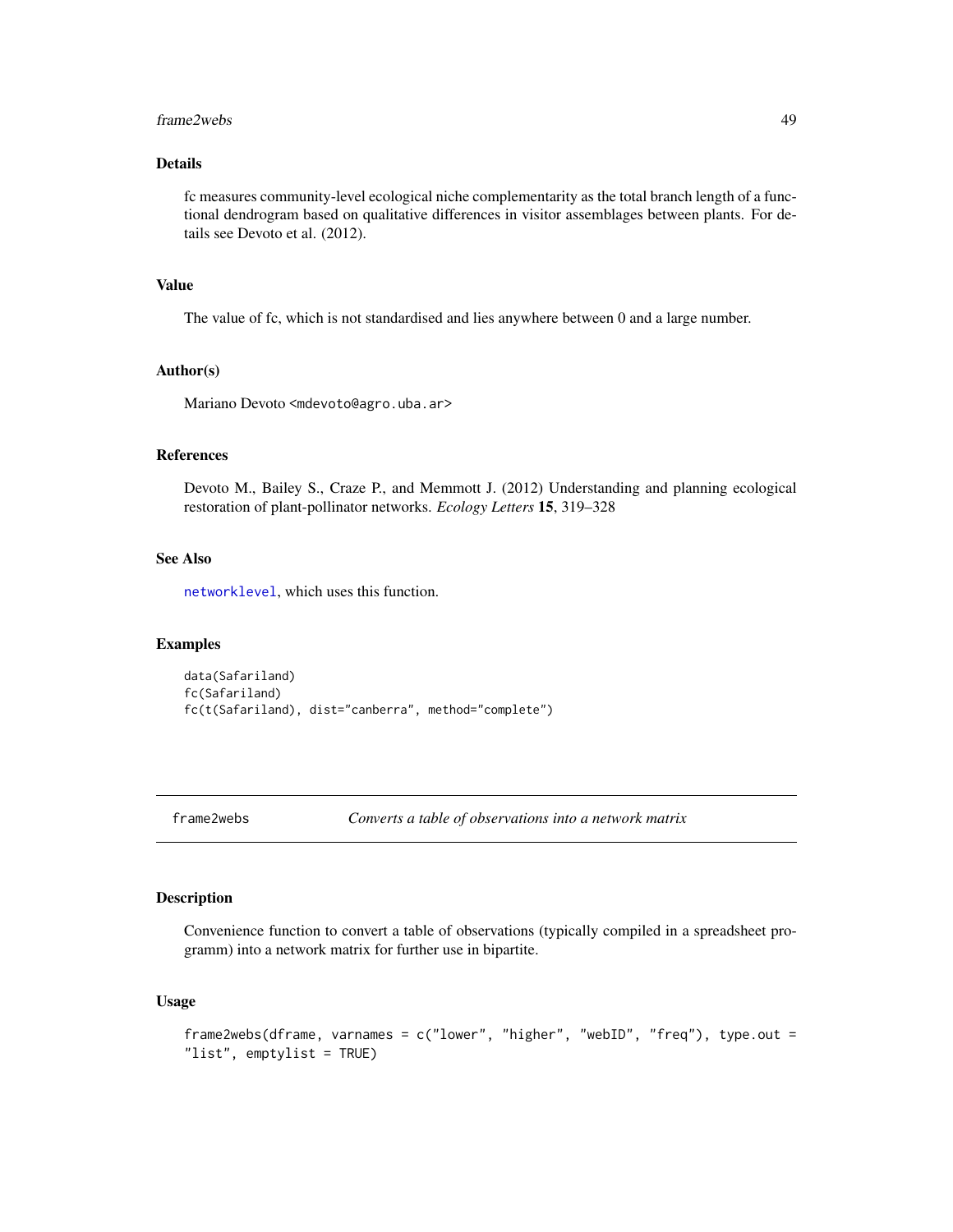#### **Arguments**

| dframe    | table (i.e. data.frame) of observations, typically simply the data read by one of<br>the read. * functions; see Details for details!                                                                                                                                                                                                                                                                                                                                                                                                                                                                    |
|-----------|---------------------------------------------------------------------------------------------------------------------------------------------------------------------------------------------------------------------------------------------------------------------------------------------------------------------------------------------------------------------------------------------------------------------------------------------------------------------------------------------------------------------------------------------------------------------------------------------------------|
| varnames  | a vector of characters giving the column names in the table (data.frame) that<br>correspond to                                                                                                                                                                                                                                                                                                                                                                                                                                                                                                          |
|           | • species names in lower trophic level (e.g. plants),                                                                                                                                                                                                                                                                                                                                                                                                                                                                                                                                                   |
|           | • species names in higher trophic level (e.g. pollinators),                                                                                                                                                                                                                                                                                                                                                                                                                                                                                                                                             |
|           | • the grouping factor for a web (e.g. the site on which interactions were<br>observed)                                                                                                                                                                                                                                                                                                                                                                                                                                                                                                                  |
|           | • optionally, a fourth column indicating the number of times an interaction<br>was observed (or another link weight that can be summed);                                                                                                                                                                                                                                                                                                                                                                                                                                                                |
|           | If only three varnames are provided, it is assumed that each observed interaction<br>is in a separate row and frequencies are calculated from the number of rows per<br>link. By default, the names "lower", "higher", "webID" and "freq" are used.                                                                                                                                                                                                                                                                                                                                                     |
| type.out  | defines the type of output; it could be 'list' (default) or an 'array' with a<br>separate slice for each network. Lists have the advantage that different webs do<br>not have to include all species names, i.e. they can be of different dimensions<br>(ragged). As such they are better suited for webs with non-comparable species<br>sets. An array has the advantage that dimensions are the same, and therefore (i)<br>comparisons can be easily made among webs and (ii) webs can be pooled more<br>easily. The 'array'-option is more suitable for sets of networks from the same<br>community. |
| emptylist | logical, defaults to 'TRUE'; should, for each network in the list of networks,<br>empty columns and rows be deleted? Since this function first builds an array<br>and from that a list, each network contains all possible links between species of<br>the higher and lower level. When set to 'TRUE', all species not observed for a<br>given network are removed.                                                                                                                                                                                                                                     |

## Details

This function supports the easy handling of typical recording that are used to compose a network. The assumed structure of the underlying table is two columns for the names of the lower and higher level species, respectively, one column for a network ID (e.g. site, observer or any other grouping code) and, optionally, a number that indicates how often this interaction was observed. If not given, the number of interactions is simply computed from the number of times the same interaction occurred for each network ID. See example code below.

Typically, data are recorded (in a field book or external data logging device), read into a spreadsheet software (such as MS Excel or Open/LibreOffice Spreadsheet), where names are checked, typos corrected and so forth. This table is then imported into R and aggregated into one or more webs (or an array or a list of webs) using frame2webs.

Each link can have multiple entries or a single entry!

#### Value

A list or an array of networks, each to be used as input for other bipartite functions.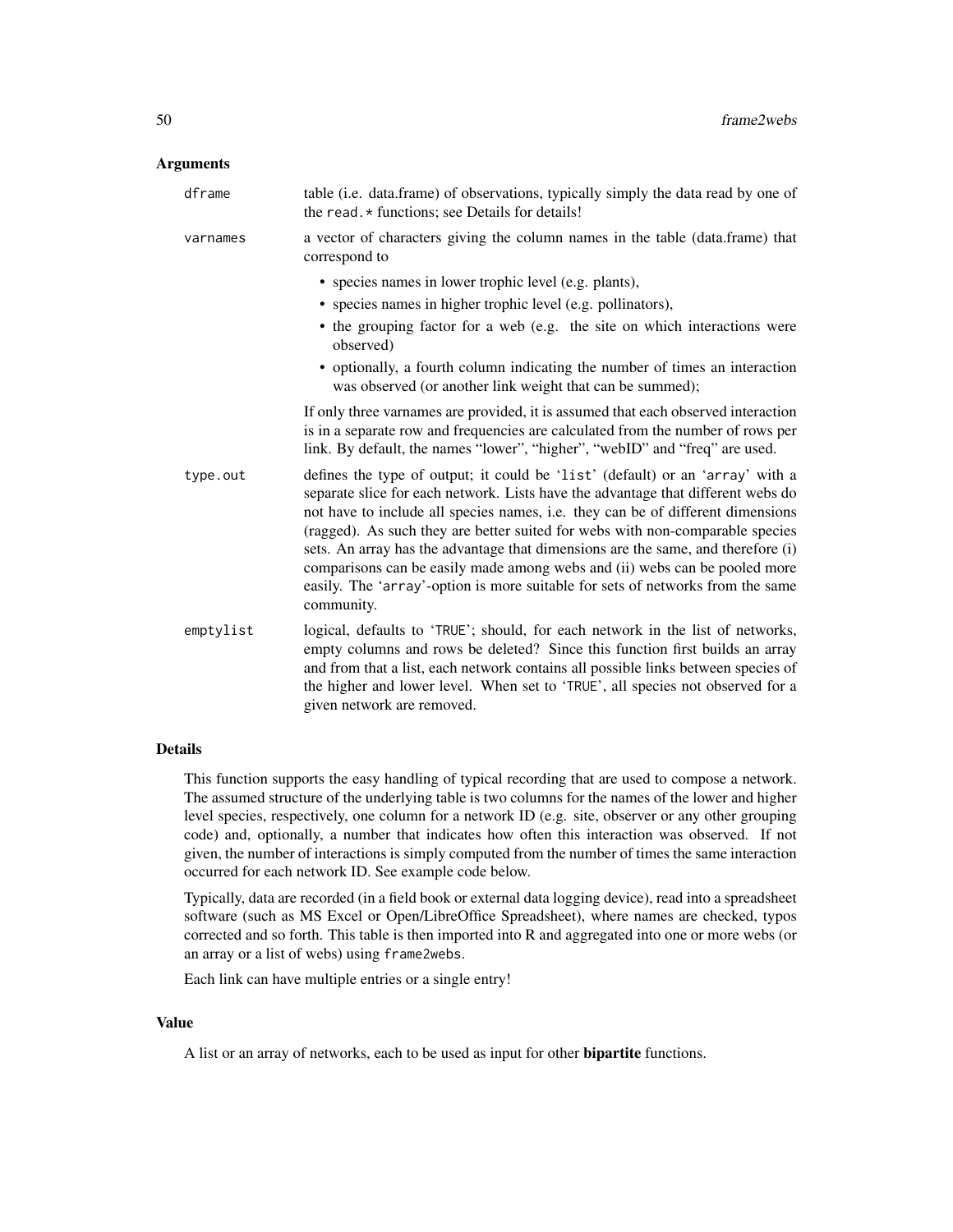#### genweb 51

## Note

Great care should be taken in checking species names, slightly different spellings will be assumed to be different species! Common problems occur because a space was added to the name or lower and higher case letters were mixed. For example, R is case sensitive and observes white space, while "Homo sapiens", "Homo sapiens " (with a trailing space) and "homo sapiens" are not recognized as different in typical spreadsheet software (e.g. Excel).

## Author(s)

Jochen Fründ

### See Also

[empty](#page-44-0)

#### Examples

```
testdata <- data.frame(higher = c("bee1","bee1","bee1","bee2","bee1","bee3"),
lower = c("plant1","plant2","plant1","plant2","plant3","plant4"),
webID = c("meadow","meadow","meadow","meadow","bog","bog"), freq=c(5,1,1,1,3,7))
frame2webs(testdata,type.out="array")
sapply(frame2webs(testdata,type.out="list"), networklevel, index=c("connectance", "C score"))
```
genweb *Generate a random bipartite web*

#### Description

Generates a random bipartite web, based on r2dtable and lognormal marginal distributions.

#### Usage

genweb( $N1 = 10$ ,  $N2 = 30$ , dens = 2)

## Arguments

| N <sub>1</sub> | Number of species in the lower trophic level; or a vector of length 2 giving<br>number of lower and higher trophic level species. Defaults to 10. Large values<br>$($ >70) will take much longer!                                                            |
|----------------|--------------------------------------------------------------------------------------------------------------------------------------------------------------------------------------------------------------------------------------------------------------|
| N <sub>2</sub> | Number of species in the higher trophic level. Ignored if N1 a vector of length<br>2. Defaults to 30. Large values (>70) will take much longer!                                                                                                              |
| dens           | Interaction density, i.e. how many interactions there shall be, on average, for<br>each link. Defaults to 2 (the median observed interaction density in the NCEAS<br>pollination webs). Large values $(> 10)$ will take much longer to find matrices<br>for. |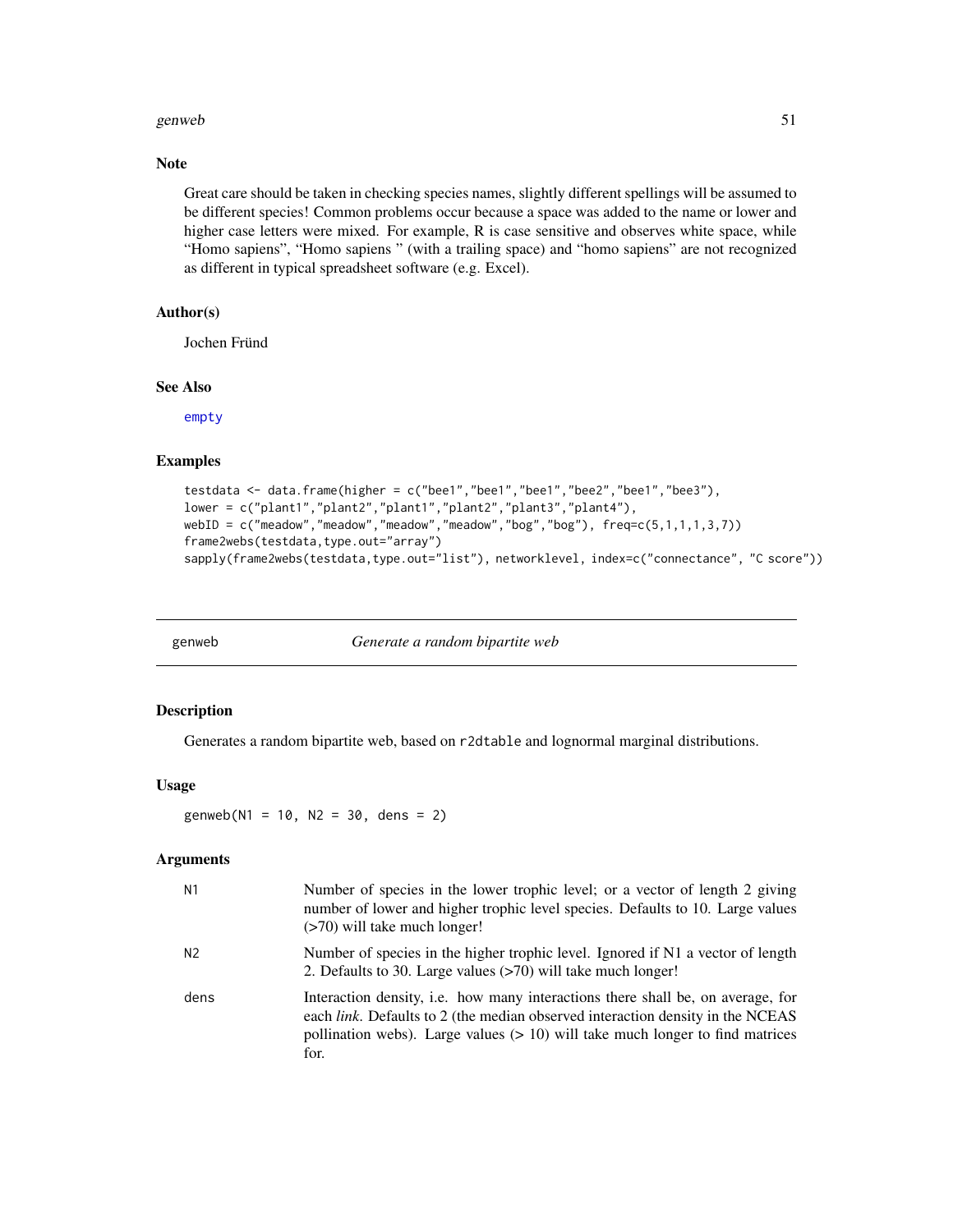## Details

This function can be used to create simple, but not necessarily realistic, bipartite webs for given dimensionality and interaction density. Marginal distributions are assumed to be lognormal, mean and standard deviation are calculated from 'N1', 'N2' and 'dens' (see code for details).

#### Value

A matrix with N1 x N2 species.

## Note

Can be a bit time-consuming for large webs, because the absolute values for both dimensions have to match perfectly. This involves a rather inelegant while-loop.

#### Author(s)

Jochen Fründ and Carsten F. Dormann

#### Examples

genweb()

| grouplevel | Analysis of bipartite webs at the level of each of the two levels (groups) |
|------------|----------------------------------------------------------------------------|
|            | of the network                                                             |

#### Description

Calculates a variety of indices and values for each group of a bipartite network (one.grouplevel is the actual function to do the computations and is not intended to be called by the user)

## Usage

```
grouplevel(web, index="ALLBUTDD", level="both", weighted=TRUE, empty.web=TRUE,
dist="horn", CCfun=mean, logbase="e", normalise=TRUE, extinctmethod="r",
nrep=100, fcdist="euclidean", fcweighted=TRUE)
```
#### Arguments

| web   | Web is a matrix representing the interactions observed between higher trophic<br>level species (columns) and lower trophic level species (rows). Usually this will<br>be number of pollinators on each species of plants or number of parasitoids on<br>each species of host. |
|-------|-------------------------------------------------------------------------------------------------------------------------------------------------------------------------------------------------------------------------------------------------------------------------------|
| index | One or more of the following (exact match only!):                                                                                                                                                                                                                             |
|       | • 'number of species' in the respective trophic level,                                                                                                                                                                                                                        |
|       | • 'mean number of links',                                                                                                                                                                                                                                                     |
|       | • 'mean number of shared partners',                                                                                                                                                                                                                                           |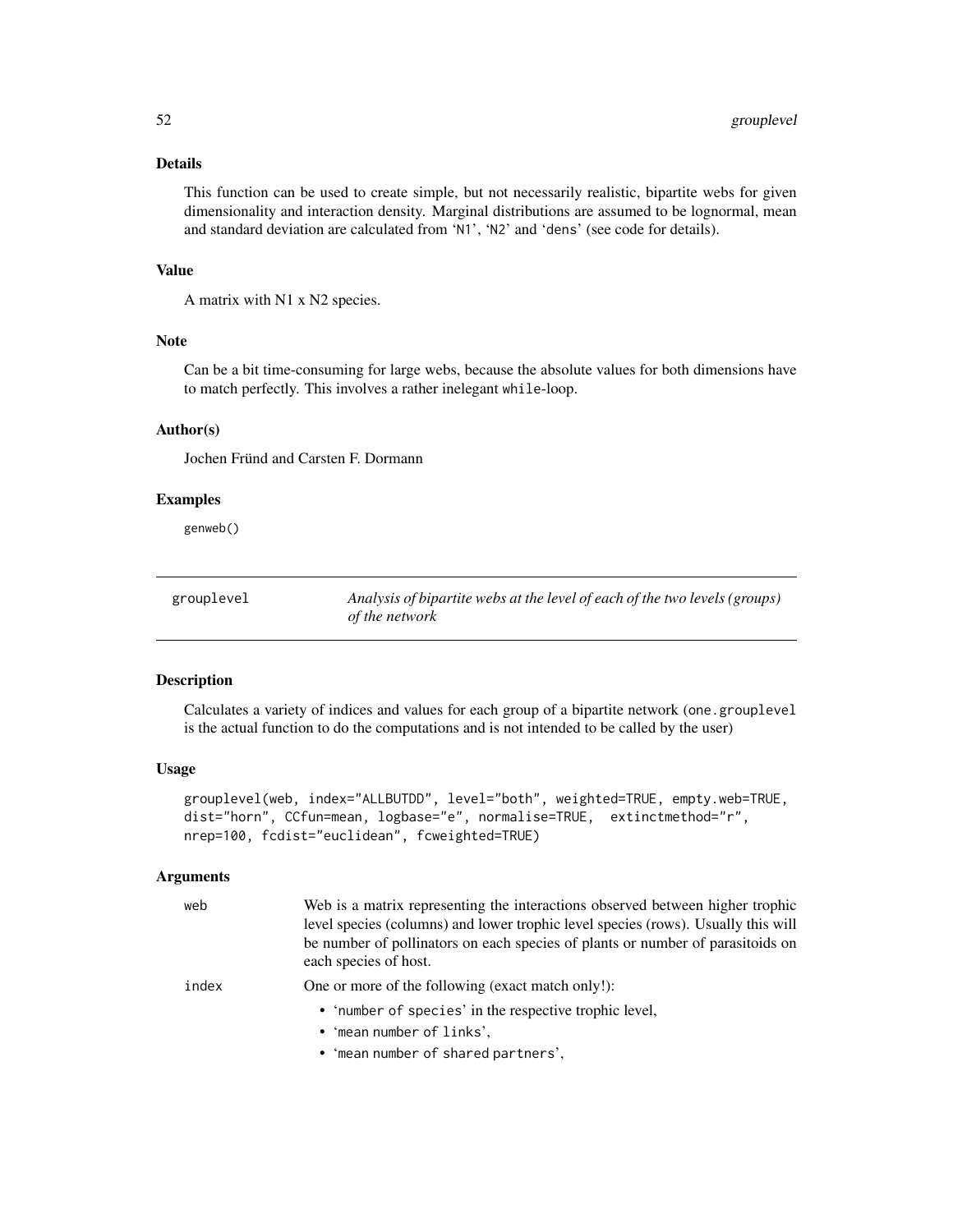# grouplevel 53

|           | • 'cluster coefficient',                                                                                                                                                                                                                                                                                                                                                                                                                                                                                                                    |
|-----------|---------------------------------------------------------------------------------------------------------------------------------------------------------------------------------------------------------------------------------------------------------------------------------------------------------------------------------------------------------------------------------------------------------------------------------------------------------------------------------------------------------------------------------------------|
|           | • 'weighted cluster coefficient',                                                                                                                                                                                                                                                                                                                                                                                                                                                                                                           |
|           | • 'togetherness',                                                                                                                                                                                                                                                                                                                                                                                                                                                                                                                           |
|           | $\cdot$ 'C score'.                                                                                                                                                                                                                                                                                                                                                                                                                                                                                                                          |
|           | $\bullet$ 'V ratio',                                                                                                                                                                                                                                                                                                                                                                                                                                                                                                                        |
|           | • 'discrepancy',                                                                                                                                                                                                                                                                                                                                                                                                                                                                                                                            |
|           | • 'degree distribution',                                                                                                                                                                                                                                                                                                                                                                                                                                                                                                                    |
|           | • 'extinction slope',                                                                                                                                                                                                                                                                                                                                                                                                                                                                                                                       |
|           | • 'robustness',                                                                                                                                                                                                                                                                                                                                                                                                                                                                                                                             |
|           | • 'niche overlap',                                                                                                                                                                                                                                                                                                                                                                                                                                                                                                                          |
|           | • 'generality',                                                                                                                                                                                                                                                                                                                                                                                                                                                                                                                             |
|           | • 'vulnerability',                                                                                                                                                                                                                                                                                                                                                                                                                                                                                                                          |
|           | • 'partner diversity',                                                                                                                                                                                                                                                                                                                                                                                                                                                                                                                      |
|           | • 'fc' (or alternatively 'functional complementarity'),                                                                                                                                                                                                                                                                                                                                                                                                                                                                                     |
|           | • 'ALL' calculates all the above indices (returning a list (since degree distri-<br>bution fits are a table within this list and cannot be simplified)),                                                                                                                                                                                                                                                                                                                                                                                    |
|           | • 'ALLBUTDD' (default) calculates all indices except degree distribution fits.<br>This latter has the advantage that the output can be simplified to a vector;                                                                                                                                                                                                                                                                                                                                                                              |
| level     | For which of the two groups ("levels") should these indices be computed? Op-<br>tions are 'lower', 'higher' and 'both' (default). For index 'robustness', the<br>indicated level is the one that will be exterminated in simulations (see second. extinct).<br>Although grouplevel can be employed on its own, it typically will be called<br>through networklevel.                                                                                                                                                                         |
| weighted  | logical; for those indices which are simply averaged across species to yield the<br>group-level index (e.g. 'niche overlap'), should this averaging take into ac-<br>count the number of observations for a species? Defaults to TRUE. The logic<br>behind this default is that we have more faith in an index value when it is based<br>on many, rather than few, observations. Bersier et al. (2002) proposed this<br>weighting and it is also commonly used to compute vulnerability and generality<br>(e.g. in Tylianakis et al. 2006). |
| empty.web | Shall the empty columns and rows be deleted? Defaults to TRUE.                                                                                                                                                                                                                                                                                                                                                                                                                                                                              |
| dist      | Distance metric to be used to calculate niche overlap (calling vegan::vegdist);<br>defaults to Horn's index, which is the recommendation of Krebs (1989); for<br>other options see vegdist in vegan.                                                                                                                                                                                                                                                                                                                                        |
| CCfun     | Method to use when calculating the clustering coefficient. Originally proposed<br>as mean of cluster coefficients for each node. Defaults to 'median', because<br>cluster coefficients are strongly skewed.                                                                                                                                                                                                                                                                                                                                 |
| logbase   | Shall various indices (partner diversity, generality/vulnerability) be calculated to<br>the base of e (default) or 2? Log2 is the proposal for generality and vulnerability<br>by Bersier et al. (2002), while Shannon uses ln. The choice of the base will not<br>affect the results qualitatively, at most by a scaling factor.                                                                                                                                                                                                           |
| normalise | Logical; shall the C-score and togetherness metrics be normalised to a range of<br>0 to 1? Defaults to TRUE.                                                                                                                                                                                                                                                                                                                                                                                                                                |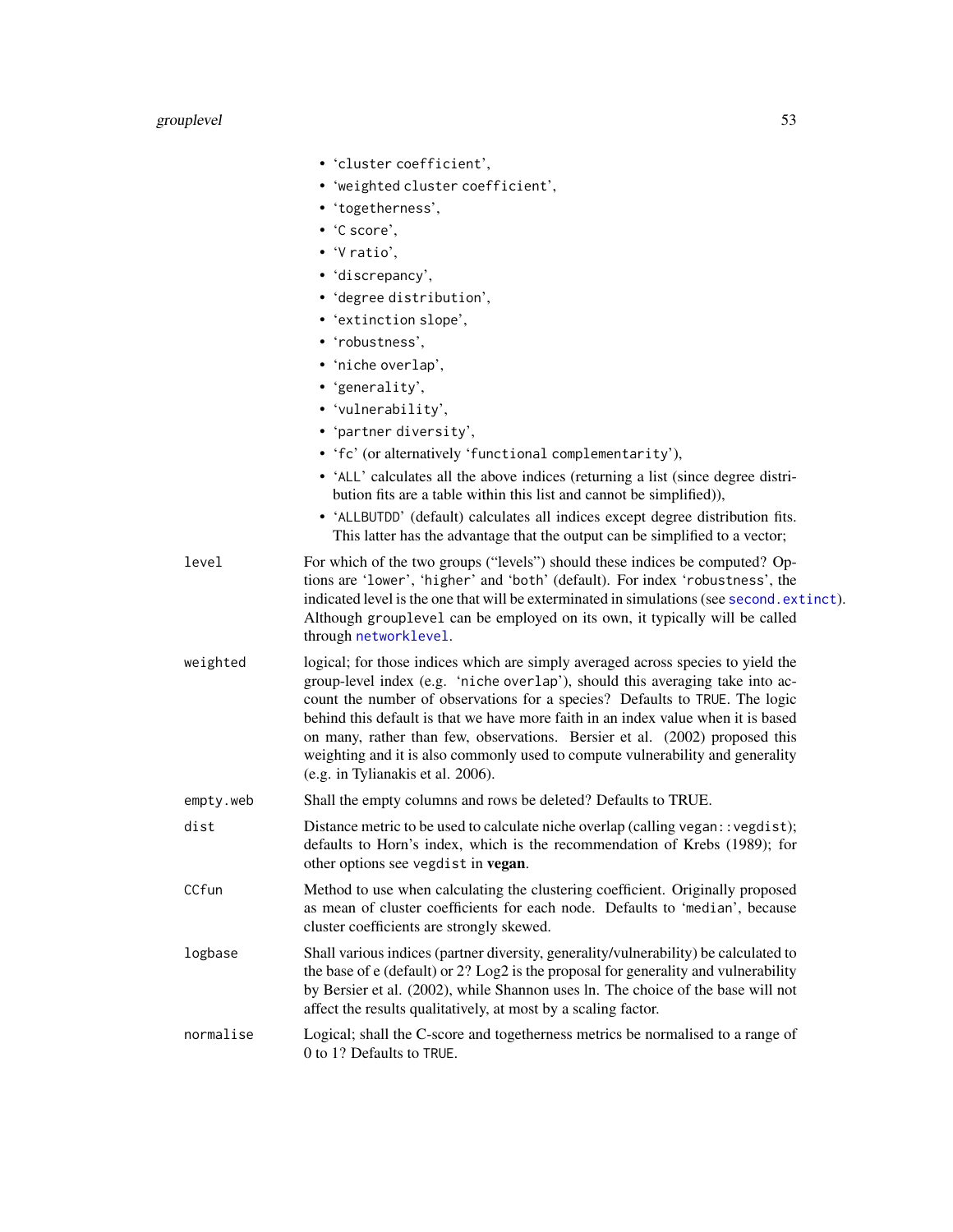| extinctmethod | Specifies how species are removed from matrix: 'random' or 'abundance' (par-<br>tial matching), where abundance removes species in the order of increasing<br>abundance (i.e. rarest first); see Memmott et al. (2004). |  |
|---------------|-------------------------------------------------------------------------------------------------------------------------------------------------------------------------------------------------------------------------|--|
| nrep          | Number of replicates for the extinction sequence analysis.                                                                                                                                                              |  |
| fcweighted    | Logical; when computing "functional complementarity" sensu function fc, should<br>the weights of the matrix be used. Defaults to TRUE, but original paper (Devoto<br>et al. 2012) is based on FALSE.                    |  |
| fcdist        | Distance measure to be used to compute functional complementarity through<br>fc; any measure accepted by dist is acceptable.                                                                                            |  |

#### Details

This function implements a variety of the many (and still procreating) indices describing network topography at the group level.

Note that Bersier et al. (2002) have three levels of values for some of their indices: qualitative (i.e. based on binary networks), quantitative (based on networks with information on the number of interactions observed for each link), and weighted-quantitative (where each species is given a weight according to the number of interactions it has). At present, we implement a mixture of qualitative, quantitative and weighted-quantitative indices and offer the option 'weighted' to compute the weighted-quantitative version of some of them ('mean number of links', 'mean number of shared partners', 'cluster coefficient', 'partner diversity', 'generality / vulnerability'). For all others, the mechanics behind the index do not allow a weighted mean to be computed (e.g. the distance-matrix between all species combinations used to compute 'niche.overlap').

All indices in this function work with real as well as integer values.

Extinction slope works on a repeated random sequence of species extinctions (within one trophic level), and calculates the number of secondary extinctions (in the other level). These values are then averaged (over the 'nrep' runs) and plotted against the number of species exterminated. The proportion still recent (on the y-axis) regressed against the proportion exterminated (on the x-axis) is hence standardised to values between 0 and 1 each. Through this plot, a hyperbolic regression is fitted, and the slope of this regression line is returned as an index of extinction sensitivity. The larger the slope, the later the extinction takes its toll on the other trophic level, and hence the higher the redundancy in the trophic level under consideration. Using 'plot.it=F' also returns the graphs (set history to recording in the plotting window). Changing the 'extinctionmethod' to "abundance" will always result in the same sequence (by increasing abundance) and hence does not require replication.

Most indices are straightforward, one-line formulae; some, such as betweenness, also require a re-arranging of the matrix; and one, secondary extinction slope, internally requires iterative runs, making the function relatively slow. If you are not interested in the secondary extinction slopes, simply set 'nrep=1' to make it much faster.

#### Value

The suffixes LL and HL refer to lower and higher level, respectively. If values for both levels are requested, those for the higher level are given first, followed immediately by those for the lower level.

Depending on the selected indices, some or all of the below (returned as vector if "degree distribution" was not requested, otherwise as list):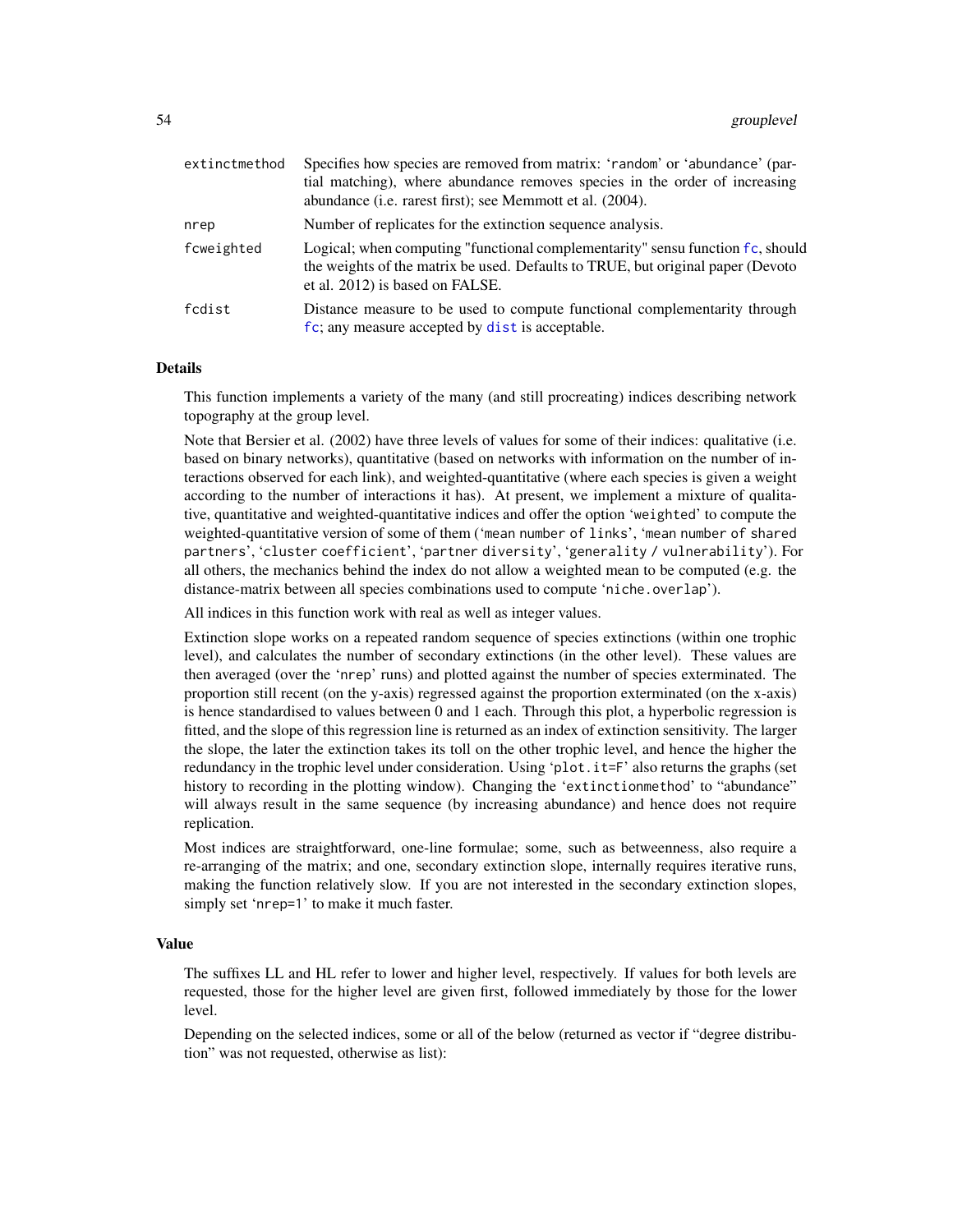mean number of species

*sic*, possibly weighted (if 'weighted=TRUE'; the weighted mean is not something typically reported, but it seems a very plausible way to embrace the uncertainty introduced by species with very few interactions).

mean number of links

*sic* (sum of links for each species, averaged over all species in that level), possibly weighted (if 'weighted=TRUE').

mean number of shared partners

Based on the distance matrix between species, counting the number of species in the other level that both interact with; based on Roberts & Stone (1990) and Stone & Roberts (1992), i.e. for pollinators will yield mean number of plants shared by any two pollinators (Cannot be weighted.)

cluster coefficient

The cluster coefficient for a level is the (weighted) average cluster coefficients of its members. The cluster coefficient for each species, in turn, is simply the number of realised links divided by the number of possible links. Introduced by Watts & Strogatz (1998) and described in Wikipedia under [http://](http://en.wikipedia.org/w/index.php?title=Clustering_coefficient) [en.wikipedia.org/w/index.php?title=Clustering\\_coefficient](http://en.wikipedia.org/w/index.php?title=Clustering_coefficient). If you want to use Tore Opsahl's adaptation to two-modes, please see the next index, based on his function clustering\_tm in tnet. To my knowledge, so far every study has used the "wrong" one, i.e. the one presented here as 'cluster coefficient'.

weighted cluster coefficient

When asking for "weighted cluster coefficient", this version will automatically use interactions as weights unless the data are binary. The computation is based on clustering\_tm in tnet. See there (and more on Tore Opsahl's webpages) for help.

- niche overlap Mean similarity in interaction pattern between species of that level, calculated by default as Horn's index (use 'dist' to change this.). Values near 0 indicate no common use of niches, 1 indicates perfect niche overlap.
- togetherness Mean number of co-occupancies across all species-combinations; the whole matrix is scanned for submatrices of the form  $(0,0,1,1)$ , representing perfect matches of co-presences and co-absences. These are counted for each pairwise species combination, and averaged (without weighting). Since the number of species differs between the levels, the same number of co-occupancies will lead to different togetherness-values for the two levels. Based on Stone & Roberts (1992).
- C score (Normalised) mean number of checkerboard combinations across all species of the level. Values close to 1 indicate that there is evidence for disaggregation, e.g. through competition. Value close to 0 indicate aggregation of species (i.e. no repelling forces between species). Since the number of species differs between the levels, the same number of checkerboard patterns will lead to different Cscores for the two levels. See Stone and Roberts (1990) for details.
- V ratio Variance-ratio of species numbers to interaction numbers within species of a level. Values larger than 1 indicate positive aggregation, values between 0 and 1 indicate disaggregation of species. See Schluter (1984) for details.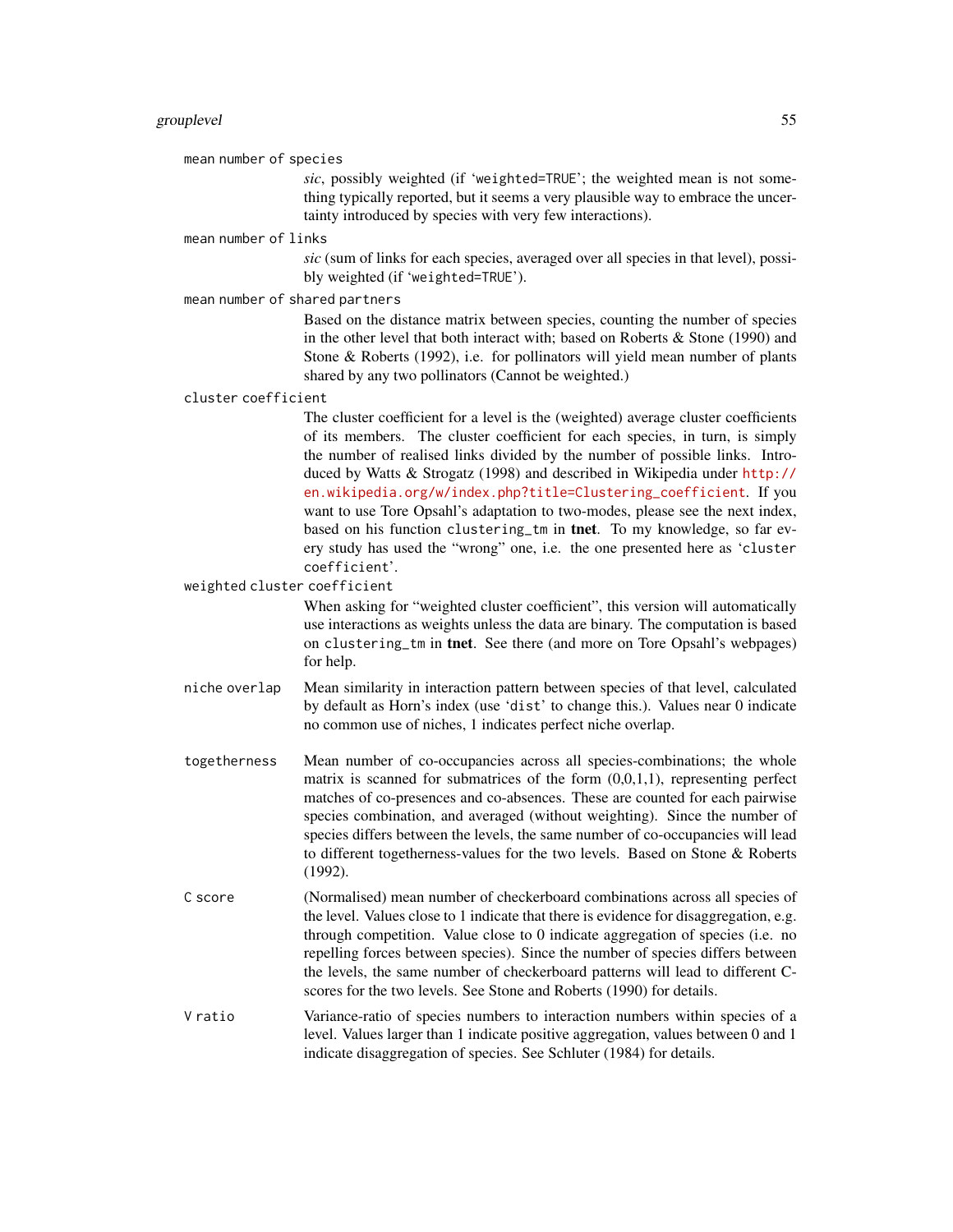| discrepancy                | Discrepancy as proposed by Brualdi & Sanderson (1999); see discrepancy for<br>details.                                                                                                                                                                                                                                                                                                                                                                                    |  |
|----------------------------|---------------------------------------------------------------------------------------------------------------------------------------------------------------------------------------------------------------------------------------------------------------------------------------------------------------------------------------------------------------------------------------------------------------------------------------------------------------------------|--|
| degree distribution        |                                                                                                                                                                                                                                                                                                                                                                                                                                                                           |  |
|                            | Coefficients and fits for three different functions to a level's degree distributions:<br>exponential, power law and truncated power law. See degreedistr for details<br>and references.                                                                                                                                                                                                                                                                                  |  |
| extinction slope           |                                                                                                                                                                                                                                                                                                                                                                                                                                                                           |  |
|                            | Slope of the secondary extinction sequence in one level, following extermina-<br>tion of species in the other level; extinction slope. HL refers to the robust-<br>ness of the higher level to extinctions in the lower level (and vice versa); see<br>slope.bipartite and second.extinct for details.                                                                                                                                                                    |  |
| robustness                 | Calculates the area below the "secondary extinction" curve; robustness. HL<br>refers to the robustness of the higher level to extinctions in the lower level (and<br>vice versa); see robustness for details. Corresponds to "extinction slope".                                                                                                                                                                                                                          |  |
| functional complementarity |                                                                                                                                                                                                                                                                                                                                                                                                                                                                           |  |
|                            | "Functional complementarity" for a given level. This measure of niche comple-<br>mentarity (as described by Devoto et al. 2012), is computed as the total branch<br>length of a "functional dendrogram" based on qualitative differences of inter-<br>actions of one level with the other. Thus, the "functional" aspect of functional<br>complementarity refers to the function of sharing interactions. Should be highly<br>correlated with niche overlap, only binary. |  |
| partner diversity          |                                                                                                                                                                                                                                                                                                                                                                                                                                                                           |  |
|                            | (Weighted) mean Shannon diversity of the number of interactions for the species<br>of that level. Choose 'logbase=2' to change to a log2-based version.                                                                                                                                                                                                                                                                                                                   |  |
| generality/vulnerability   |                                                                                                                                                                                                                                                                                                                                                                                                                                                                           |  |
|                            | (Weighted) mean effective number of LL species per HL species (generality; HL<br>species per LL species for vulnerability), weighted by their marginal totals (row<br>sums); see Tylianakis et al. (2007) and Bersier et al. (2002). This is identical<br>to exp("partner diversity", i.e., simply the Jost (2006)-recommended version of<br>diversity.                                                                                                                   |  |

#### Note

If your web returns and NA for some of the indices, this can be because the index cannot be computed. For example, if the web is full (i.e. no 0-cells), extinction slopes cannot be fitted (singularity of gradient). Check if you can expect the index to be computable! If it is, and grouplevel doesn't do it, let me know.

Some indices require rather long computation times on large webs. If you want to increase the speed by omitting some indices, here a rough guide: Ask only for the indices you are interested in! Otherwise, here is the sequence of most time-consuming indices:

- 1. For somewhat larger networks (i.e. more than 2 dozen species per level), 'weighted cluster coefficient' is *very* time consuming (an exhaustive search for 4-loops in the one-mode projection of the network). Omitting it can dramatically boost speed.
- 2. Typically, the slowest function is related to extinction slopes and robustness. Excluding *both* makes the function faster.
- 3. Degree distributions are somewhat time consuming.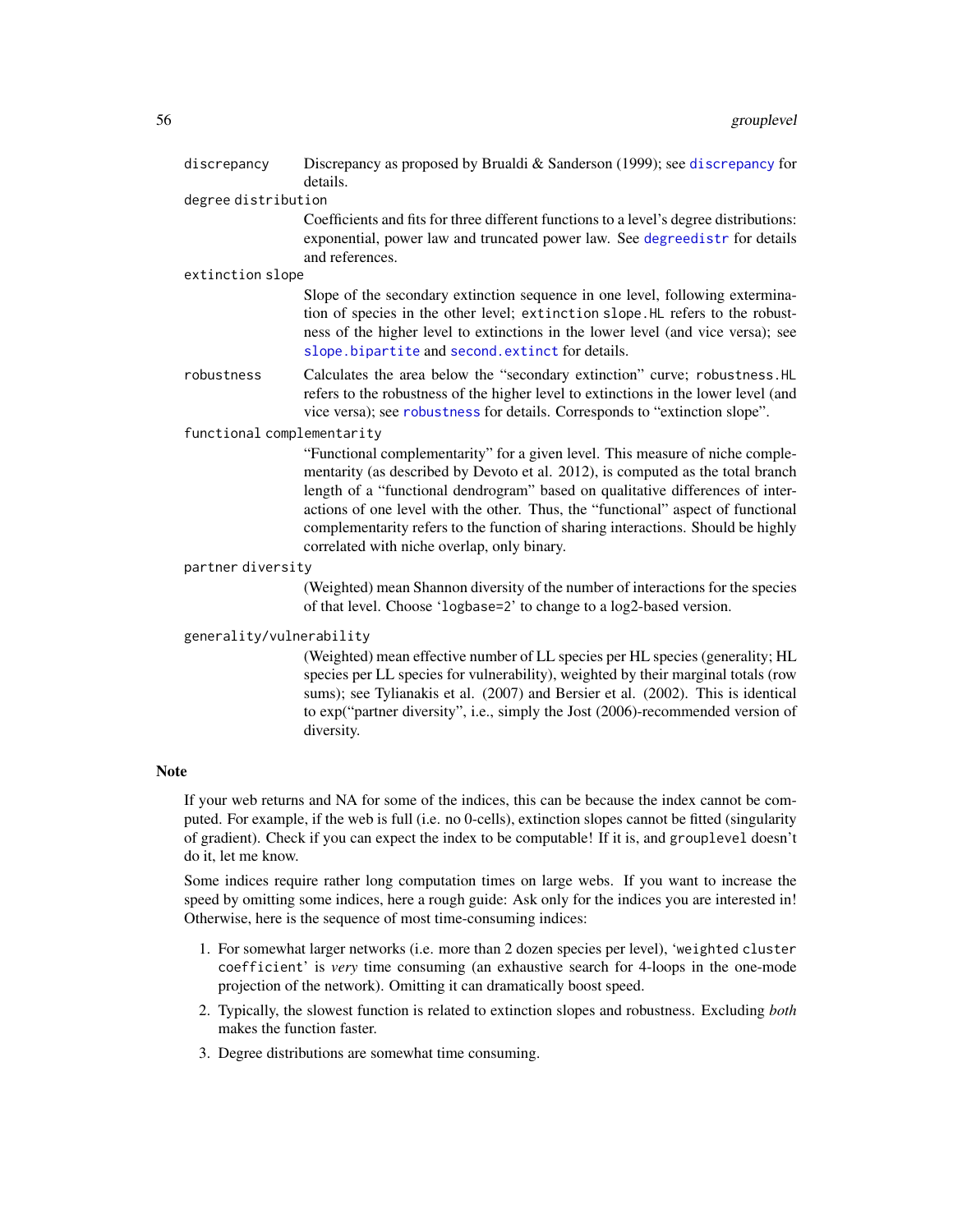#### grouplevel 57 and 50 minutes of the state of the state of the state of the state of the state of the state of the state of the state of the state of the state of the state of the state of the state of the state of the stat

#### Author(s)

Carsten F. Dormann <carsten.dormann@biom.uni-freiburg.de>

#### References

Bascompte, J., Jordano, P. and Olesen, J. M. 2006. Asymmetric coevolutionary networks facilitate biodiversity maintenance. *Science* 312, 431–433

Bersier, L. F., Banasek-Richter, C. and Cattin, M. F. 2002. Quantitative descriptors of food-web matrices. *Ecology* 83, 2394–2407

Blüthgen, N. 2010. Why network analysis is often disconnected from community ecology: A critique and an ecologist's guide. *Basic and Applied Ecology* 11, 185–195

Blüthgen, N., Menzel, F., Hovestadt, T., Fiala, B. and Blüthgen N. 2007 Specialization, constraints and conflicting interests in mutualistic networks. *Current Biology* 17, 1–6

Devoto M., Bailey S., Craze P., and Memmott J. (2012) Understanding and planning ecological restoration of plant-pollinator networks. *Ecology Letters* 15, 319–328. http://dx.doi.org/10.1111/j.1461- 0248.2012.01740.x

Dormann, C.F., Fründ, J., Blüthgen, N., and Gruber, B. (2009) Indices, graphs and null models: analysing bipartite ecological networks. *The Open Ecology Journal* 2, 7–24.

Dunne, J. A., R. J. Williams, and N. D. Martinez. 2002 Food-web structure and network theory: the role of connectance and size. *Proceedings of the National Academy of Science USA* 99, 12917– 12922

Gotelli, N. J., and G. R. Graves. 1996 Null Models in Ecology. Smithsonian Institution Press, Washington D.C.

Jost, L. 2006. Entropy and diversity. *Oikos* 113, 363-–375. doi: 10.1111/j.2006.0030-1299.14714.x

Krebs, C. J. 1989 *Ecological Methodology*. Harper Collins, New York.

Memmott, J., Waser, N. M. and Price M. V. 2004 Tolerance of pollination networks to species extinctions. *Proceedings of the Royal Society B* 271, 2605–2611

Müller, C. B., Adriaanse, I. C. T., Belshaw, R. and Godfray, H. C. J. 1999 The structure of an aphid-parasitoid community. *Journal of Animal Ecology* 68, 346–370

Roberts, A. and Stone, L. 1990 Island-sharing by archipelago species. *Oecologia* 83, 560–567

Schluter, D. (1984) A variance test for detecting species associations, with some example applications. *Ecology* 65, 998-1005.

Stone, L. and Roberts, A. (1990) The checkerboard score and species distributions. *Oecologia* 85, 74–79.

Stone, L. and Roberts, A. (1992) Competitive exclusion, or species aggregation? An aid in deciding. *Oecologia* 91, 419–424

Tylianakis, J. M., Tscharntke, T. and Lewis, O.T. (2007) Habitat modification alters the structure of tropical host-parasitoid food webs. *Nature* 445, 202–205

Watts, D. J. and Strogatz, S. (1998) Collective dynamics of 'small-world' networks. *Nature* 393, 440–442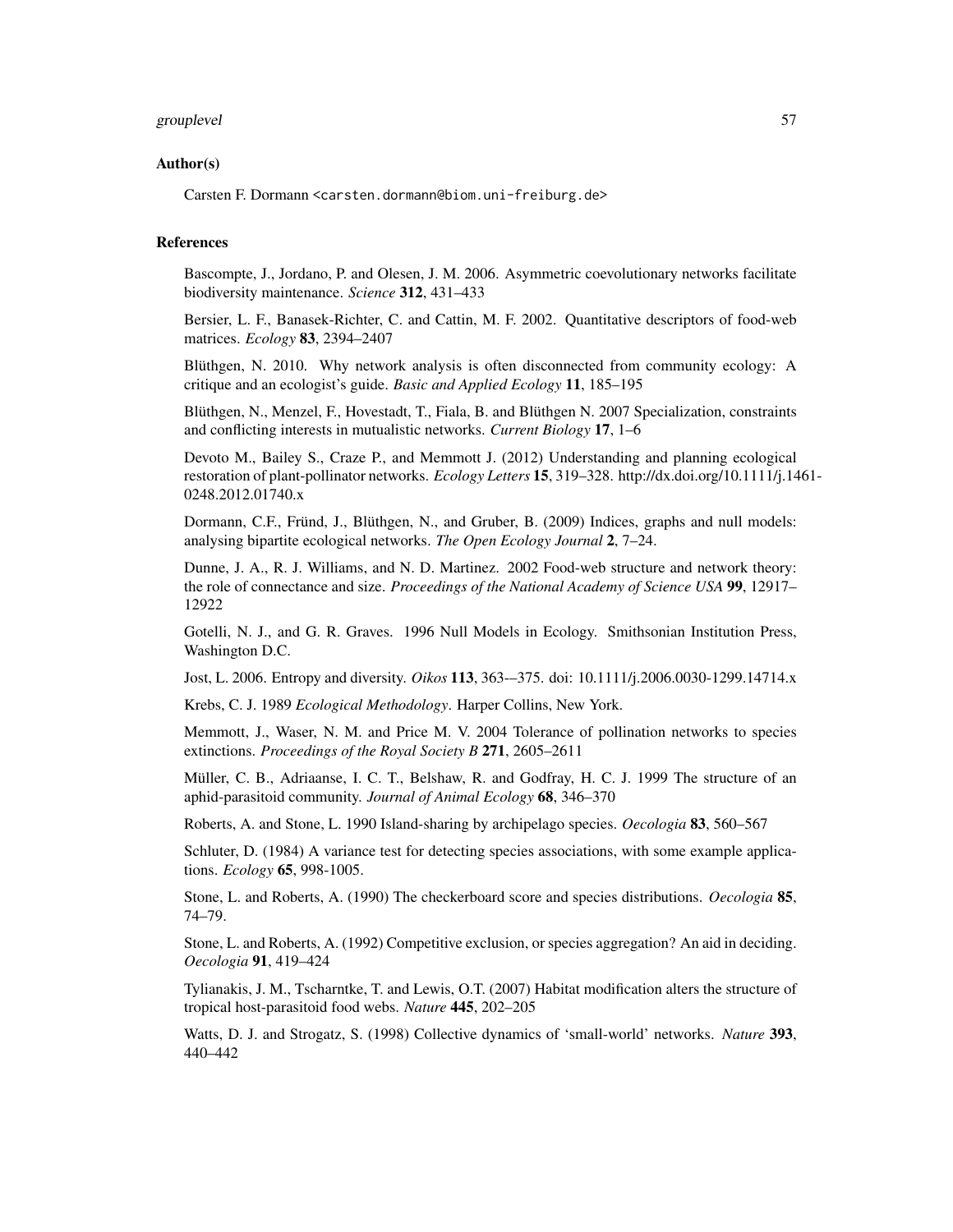## See Also

This function can (and typically will) be called, with all its arguments, by [networklevel](#page-80-0). Several indices have their own function as implementation: [second.extinct](#page-121-0), [degreedistr](#page-34-0), [C.score](#page-23-0) and [V.ratio](#page-141-0)

#### Examples

```
## Not run:
data(Safariland)
grouplevel(Safariland)
grouplevel(Safariland, level="lower", weighted=FALSE) #excludes degree distribution fits
## End(Not run)
```
<span id="page-57-0"></span>H2fun *Specialisation of a bipartite web.*

#### Description

Calculates the overall level of specialisation of all interacting species in a bipartite web.

#### Usage

```
H2fun(web, H2_integer=TRUE)
```
#### Arguments

| web        | A matrix representing the interactions observed between higher trophic level<br>species (columns) and lower trophic level species (rows). Usually this will be<br>number of pollinators on each species of plants or number of parasitoids on each<br>species of prey. |
|------------|------------------------------------------------------------------------------------------------------------------------------------------------------------------------------------------------------------------------------------------------------------------------|
| H2_integer | logical; indicates whether web entries are integer numbers. If set to false, H2fun<br>can be used also on rates, percentages and other non-integer values indicating<br>the intensity of an interaction.                                                               |

#### Details

H2' is an index describing the level of "complementarity specialisation" (or should one say: selectiveness?) of an entire bipartite network (Blüthgen et al. 2006). It describes to which extent observed interactions deviate from those that would be expected given the species marginal totals. The more selective a species, the larger is H2' for the web.

H2' is an extension of d' (see [dfun](#page-36-0)) for the entire network.

For non-integer values, H2 max can be readily computed and is thus more reliable and much faster.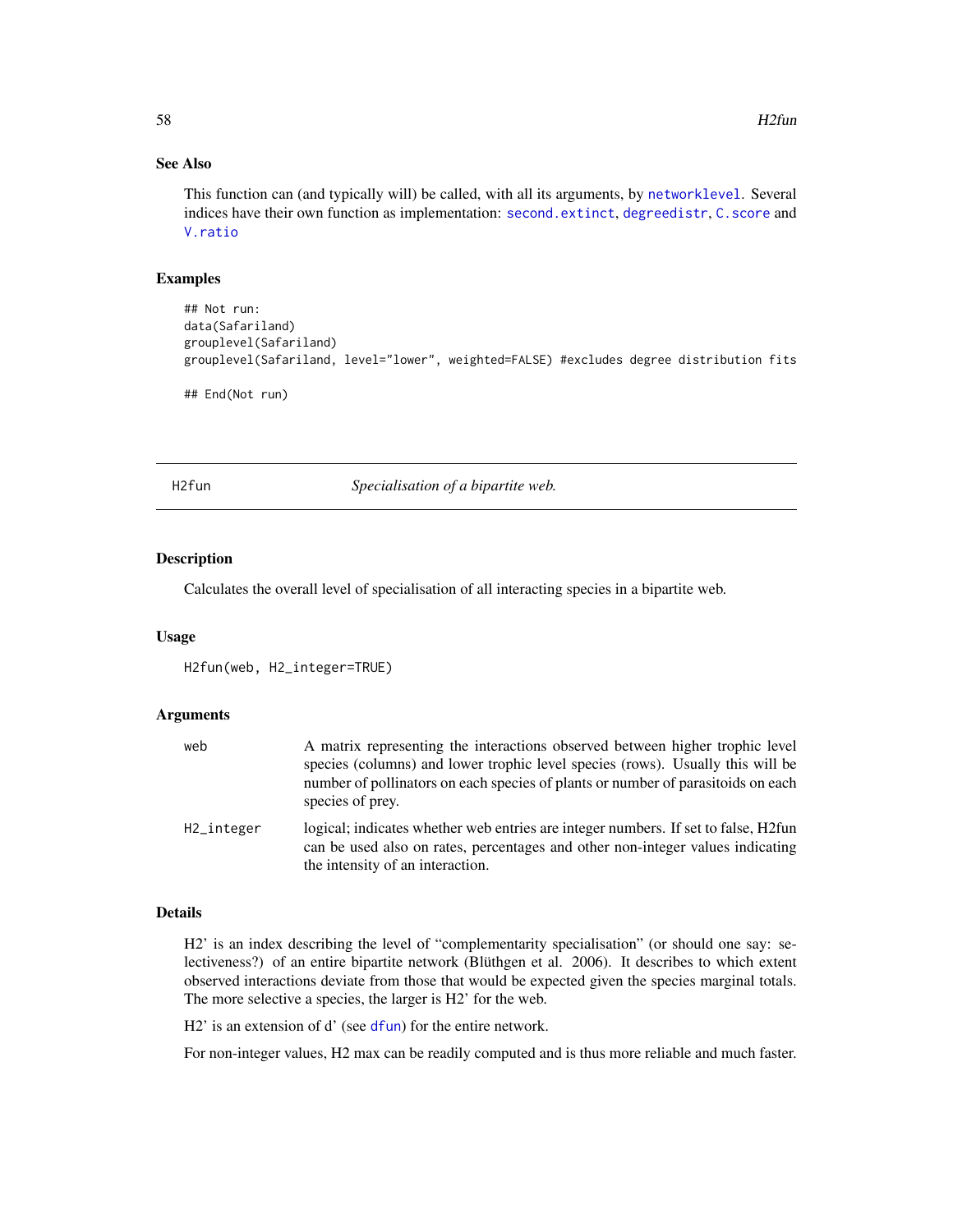## inouye1988 59

#### Value

| H <sub>2</sub> | The H2'-value for the web matrix.                                                       |
|----------------|-----------------------------------------------------------------------------------------|
| H2min          | Heuristic minimum H2-value for the web matrix.                                          |
| H2max          | Heuristic maximum H2-value for the web matrix.                                          |
| H2uncorr       | Uncorrected H2-values (before ranging between min and max), rounded to three<br>digits. |

## Author(s)

Carsten F. Dormann and Jochen Fründ

## References

Blüthgen, N., Menzel, F. and Blüthgen, N. (2006) Measuring specialization in species interaction networks. *BMC Ecology* 6, 9.

## See Also

[dfun](#page-36-0) following the same idea for each species in the web matrix.

## Examples

data(Safariland) H2fun(Safariland)

| inouye1988 | A pollination network from the Snowy Mountains of New South Wales, |
|------------|--------------------------------------------------------------------|
|            | Australia                                                          |

## Description

This data set reports a community-level study of the pollination biology of alpine plants in Kosciusko National Park in the Snowy Mountains of south-eastern New South Wales, Australia. The flora and their associated insect pollinators were observed from December 1983 until March 1984.

#### Usage

```
data(inouye1988)
```
#### Format

A data frame with 41 observations on the following 83 variables, with plant species in rows and pollinators in columns.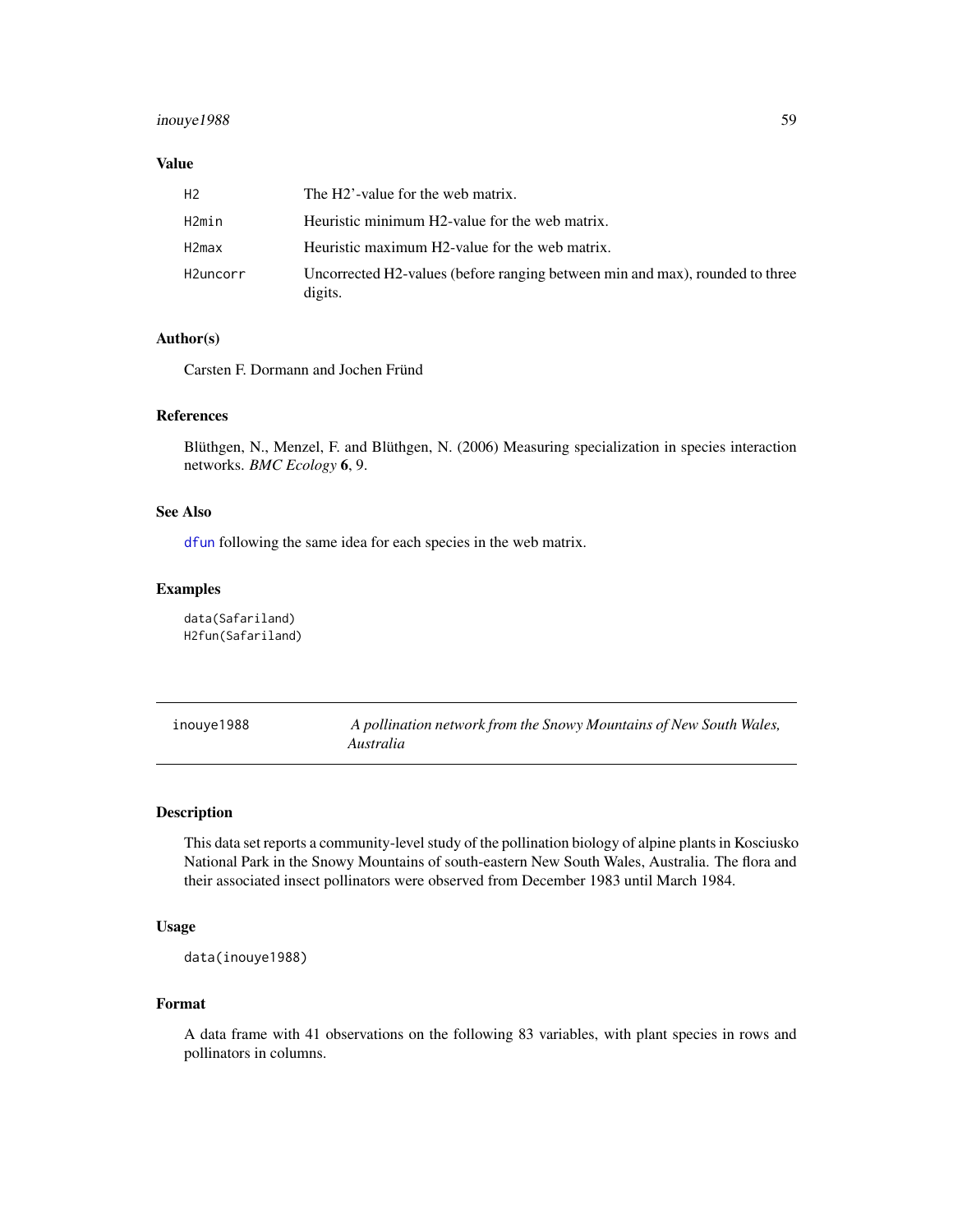## Details

The authors recorded their data by counting the number of individual flower visitors caught on each plant species. The total number of individuals collected on each plant species provide a rough estimate of the level of visitation that each species received. Data are presented as an interaction frequency matrix, in which cells with positive integers indicate the frequency of interaction between a pair of species, and cells with zeros indicate no interaction.

## Note

Male and female pollinators were summed when moving this data set from NCEAS to bipartite.

#### Source

NCEAS data base on interaction webs: [http://www.nceas.ucsb.edu/interactionweb/html/](http://www.nceas.ucsb.edu/interactionweb/html/datasets.html) [datasets.html](http://www.nceas.ucsb.edu/interactionweb/html/datasets.html)

#### References

Inouye, D.W. and G.H. Pyke (1988) Pollination biology in the Snowy Mountains of Australia: comparisons with montane Colorado, USA. *Australian Journal of Ecology* 13: 191–210.

#### Examples

data(inouye1988) plotweb(inouye1988)

junker2013 *Flower visitation network*

## **Description**

A large (56 plant species by 257 visitor species) network published by Junker et al. (2013).

#### Usage

data(junker2013)

## Format

The format is: int [1:56, 1:257] 0 0 0 0 0 0 1 0 0 0 ... - attr(\*, "dimnames")=List of 2 ..\$ : chr [1:56] "Achillea.millefolium" "Alliaria.petiolata" "Bellis.perennis" "Bunias.orientalis" ... ..\$ : chr [1:257] "Agrypnus.murinus" "Ampedus.pomorum" "Anaspis.frontalis" "Anthaxia.nitidula" ...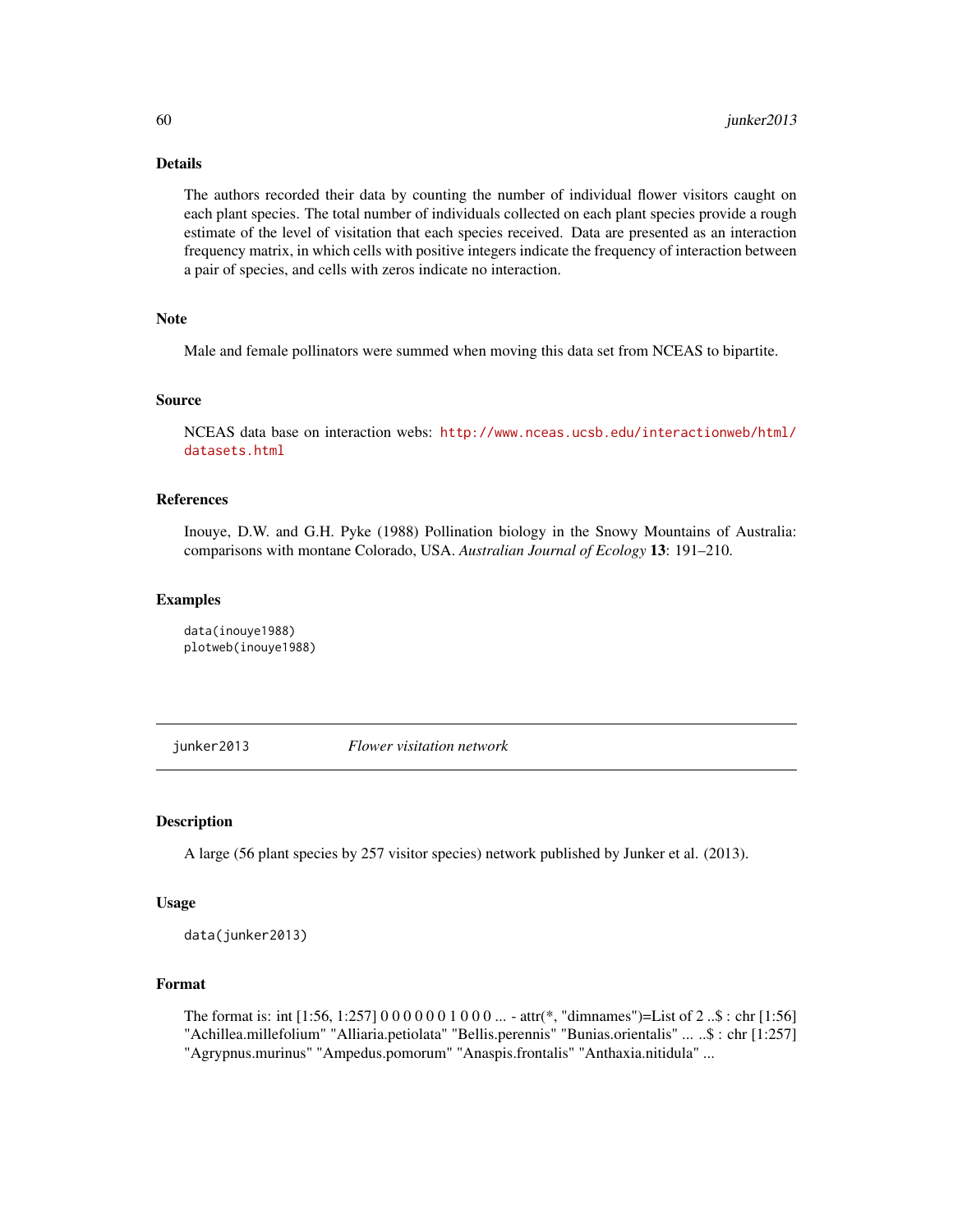#### kato 1990 **61**

#### Details

I modified some entries in the table: (1) There were two instances of Prunus.sp.1.Kirsche (cherry), which I summed and represented as one. Similarly, there (2) two species named Apidae\_sp. 1 and Apidae\_sp.1 which I merged and (3) the exact same thing for Apidae\_sp.\_2 and Apidae\_sp.2. In all cases, only one or two observations were added to the column containing more counts. I do not think that these changes will have any effect on the analyses.

#### References

Junker, R. R., Blüthgen, N., Brehm, T., Binkenstein, J., Paulus, J., Schaefer, H. M. and Stang, M. 2013. Specialization on traits as basis for the niche-breadth of flower visitors and as structuring mechanism of ecological networks. *Functional Ecology* 27, 329—341

#### Examples

data(junker2013) ## Not run: plotweb(junker2013)

kato1990 *No. of individuals caught in a pollination web of a Japanese beech forest*

#### Description

The study took place at the Kyoto University Forest of Ashu, at the northeastern boundry of the Kyoto Prefecture in Japan, between 1984 and 1987. The paper deals with the flowering phenology of 91 plant species, the community structure of flower-visiting insects, and the spectrum of floral hosts for flower visitors. The emphasis is laid on the pattern of community organization of flowervisiting insects in a primary forest ecosystem of western Japan.

The authors recorded their data by counting the number of individual flower visitors caught on each plant species. The total number of individuals collected on each plant species provide a rough estimate of the level of visitation that each species received. Data are presented as an interaction frequency matrix, in which cells with positive integers indicate the frequency of interaction between a pair of species, and cells with zeros indicate no interaction. For details and data see [http://www.](http://www.nceas.ucsb.edu/interactionweb/html/datasets.html) [nceas.ucsb.edu/interactionweb/html/datasets.html](http://www.nceas.ucsb.edu/interactionweb/html/datasets.html)

#### Usage

data(kato1990)

#### References

Kato, M., T. Makutani, T. Inoue, and T. Itino. 1990. Insect-flower relationship in the primary beech forest of Ashu, Kyoto: an overview of the flowering phenology and seasonal pattern of insect visits. *Contr. Biol. Lab. Kyoto Univ.* 27, 309–375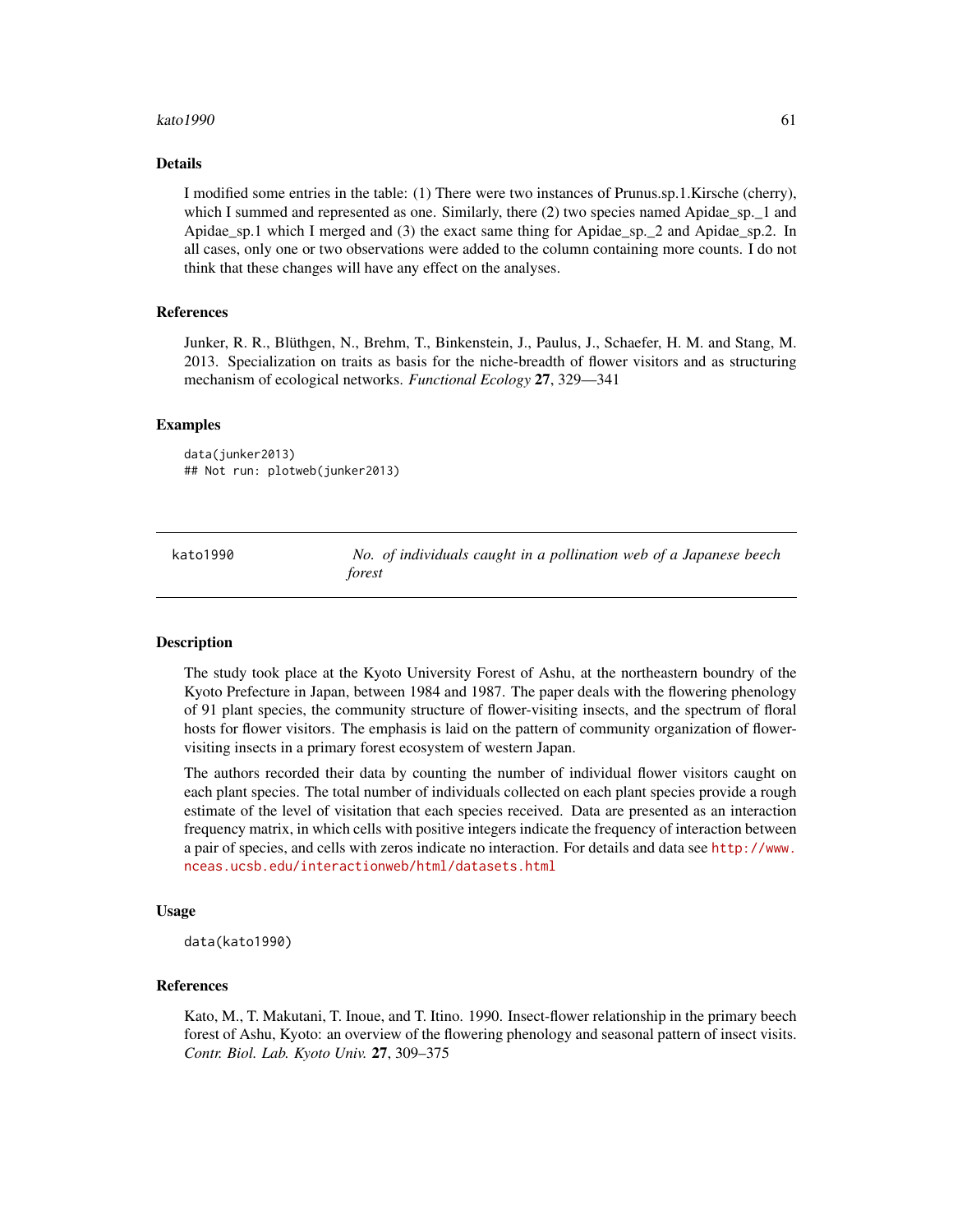#### Examples

```
data(kato1990)
## maybe str(kato1990) ; plot(kato1990) ...
```
kevan1970 *A pollination network from Northern Ellesmere Island, Canada*

#### Description

The total number of individuals collected on each plant species provide a rough estimate of the level of visitation that each species received.

#### Usage

data(kevan1970)

#### Details

General information

This study sought to determine the importance of insect-flower relations to both plants and insects in a high arctic community as well as the degree to which some of the more common arctic plants are dependent on insects for pollination and reproduction. The research was conducted in 1967 at Hazen Camp (81 49'N, 71 18' W) near Lake Hazen on Northern Ellesmere Island, the most northerly island of the Canadian Arctic Archipelago.

#### Data type

The authors recorded their data by counting the number of individual flower visitors caught on each plant species. The total number of individuals collected on each plant species provide a rough estimate of the level of visitation that each species received. Data are presented as an interaction frequency matrix, in which cells with positive integers indicate the frequency of interaction between a pair of species, and cells with zeros indicate no interaction.

#### References

Kevan, P. G. 1970. High Arctic Insect-Flower Visitor Relations: The Inter-Relationships of Arthropods and Flowers at Lake Hazen, Ellesmere Island, Northwest Territories. University of Alberta, Canada.

## Examples

data(kevan1970)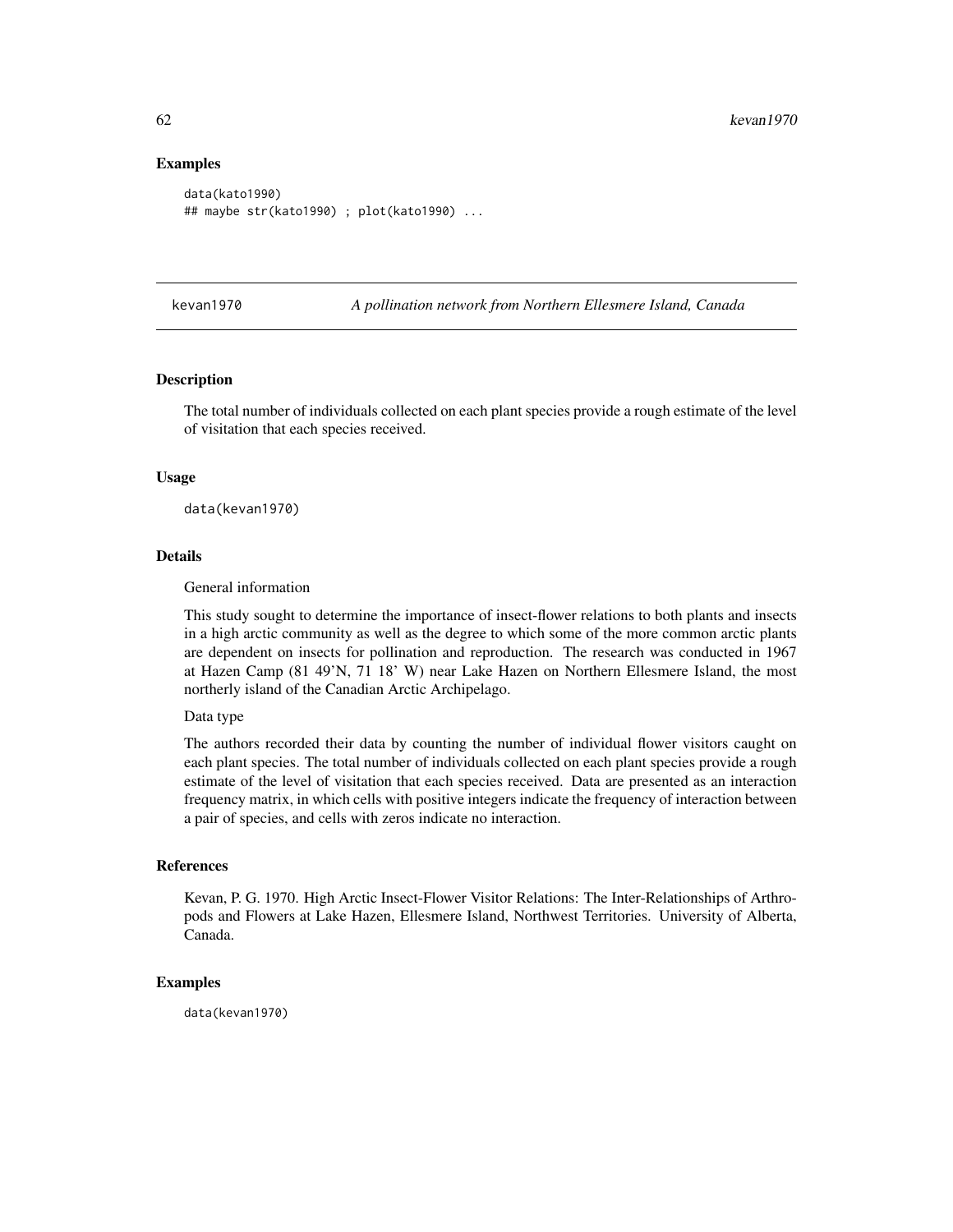## Description

Computes various indices of a network at the link-level, i.e. for each cell of the network matrix

## Usage

linklevel(web, index=c("dependence", "endpoint"))

## Arguments

| web   | A matrix with pollinators as columns and plants as rows. Alternatively, when<br>used on e.g. species occurrences across islands, rows are islands. |
|-------|----------------------------------------------------------------------------------------------------------------------------------------------------|
|       |                                                                                                                                                    |
| index | Vector of indices to be computed at the link level; options are:                                                                                   |
|       | • 'dependence' to compute dependence-matrix for each group level;                                                                                  |
|       | • 'endpoint' to compute end-point degrees following Barratt et al. (2004).                                                                         |

## Details

For summaries of such indices see [networklevel](#page-80-0). It's still early days for this function ...

#### Value

Returns a list of indices, each entry being a matrix of the same dimensions as the input web.

#### Note

This function aims to facilitate analyses at the link level. So far, most studies at this level did not correct for the fact that observations per cell are clearly non-independent, nor for the abundances of the species, which also greatly affect indices. Room for improvement, but little room for new findings ...

## Author(s)

Carsten F. Dormann <carsten.dormann@biom.uni-freiburg.de>

### References

Barrat, A., Barthélemy, M., Pastor-Satorras, R. & Vespignani, A. (2004) The architecture of complex weighted networks. *Proceedings of the National Academy of Sciences of the USA* 101, 3747- –3752

## See Also

[endpoint](#page-45-0), [specieslevel](#page-128-0)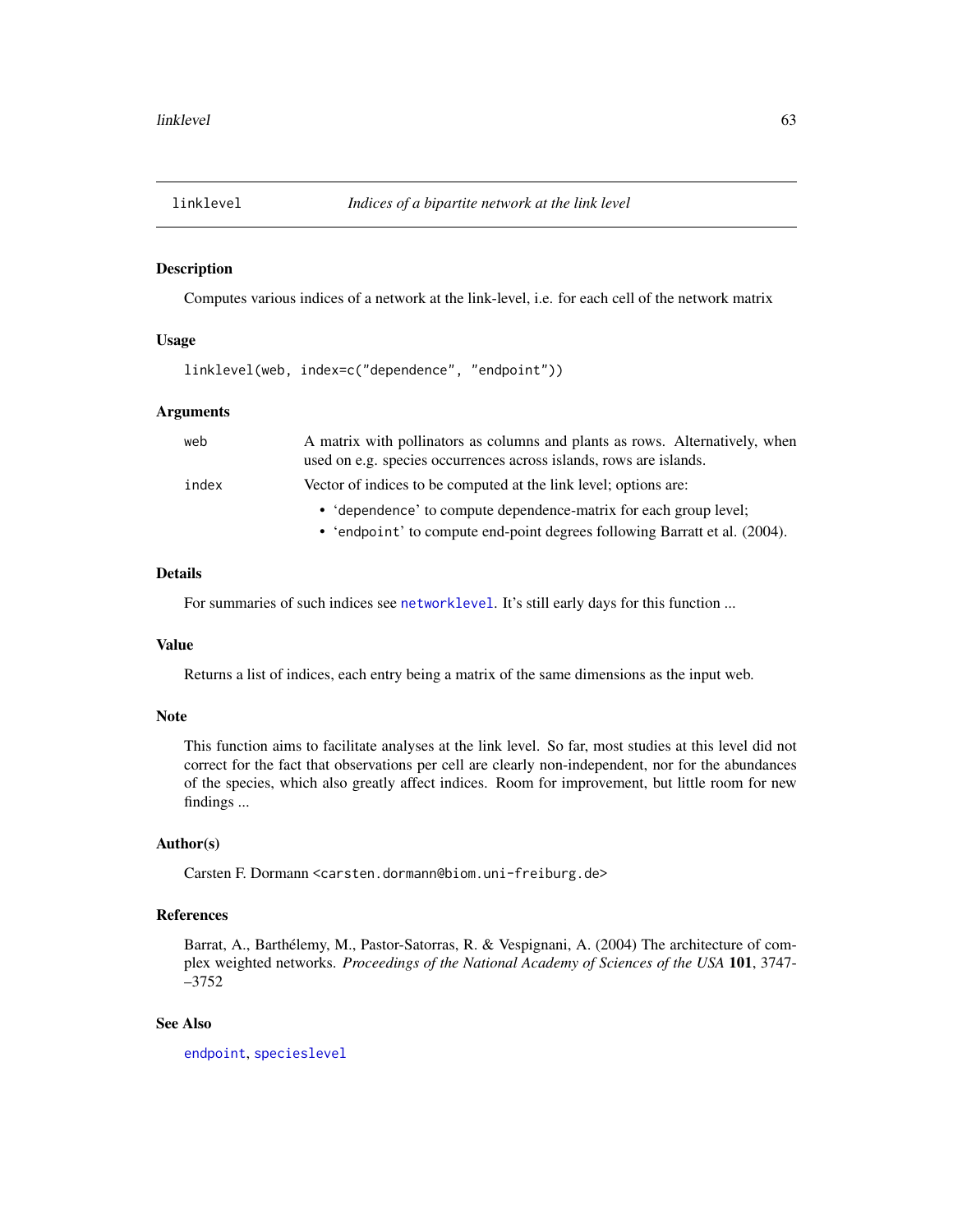## Examples

```
data(Safariland)
linklevel(Safariland)
```
<span id="page-63-0"></span>listModuleInformation *listModuleInformation*

## Description

This function takes an object of class "moduleWeb" and returns information about the names of the nodes of which the computed modules exist.

## Usage

listModuleInformation(moduleWebObject)

#### Arguments

moduleWebObject

Object of class "moduleWeb"

## Value

The value of the function is a list of lists of lists of vectors representing the names of the nodes involved in a certain module.

value[[x]][[y]][[1]]

vector with the names of the "row nodes" comprised by the z.th module in depth x-1 (sic!)

value[[x]][[y]][[2]]

vector with the names of the "column nodes" comprised by the z.th module in depth x-1 (sic!)

## Author(s)

Rouven Strauss

#### Examples

## Not run: data(small1976)

moduleWebObject = computeModules(small1976); moduleList = listModuleInformation(moduleWebObject);

## End(Not run)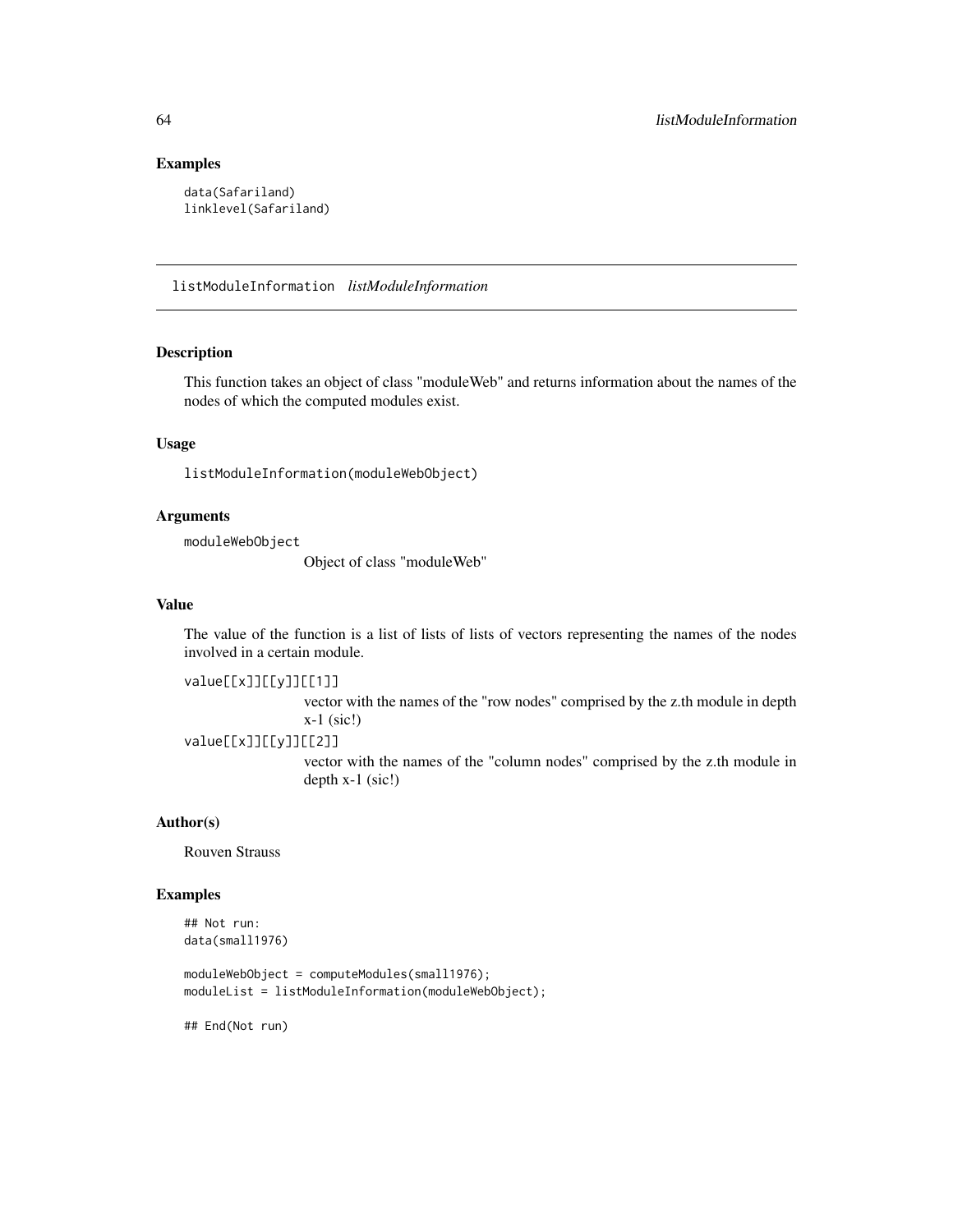#### Description

This study was conducted in a 150 x 250 m meadow plot in the vicinity of Bristol, U.K. in July 1997. The objective was to describe the plant-flower visitor interaction web of this area, taking into account species abundances and their frequency of interaction. Twenty five plant species were studied, and 79 flower visitor species were recorded visiting them.

#### Usage

data(memmott1999)

## Details

The author recorded her data by counting the number of visits of each flower visitor species to each plant species, and by independently measuring the abundance of plant and animal taxa. Data are presented as an interaction frequency matrix, in which cells with positive integers indicate the frequency of interaction between a pair of species, and cells with zeros indicate no interaction.

#### Source

**NCEAS** 

## References

Memmott, J. 1999. The structure of a plant-pollinator food web. *Ecology Letters*2, 276–280.

#### Examples

```
data(memmott1999)
## maybe str(memmott1999) ; plot(memmott1999) ...
```
mgen *Generate simulated network according to a given probability matrix*

## **Description**

Generic network simulating algorithm based on a probability matrix and a desired number of interactions.

#### Usage

```
mgen(web, n=sum(web), keep.species=TRUE, rep.cell=TRUE, autotransform="sum", trials=100)
```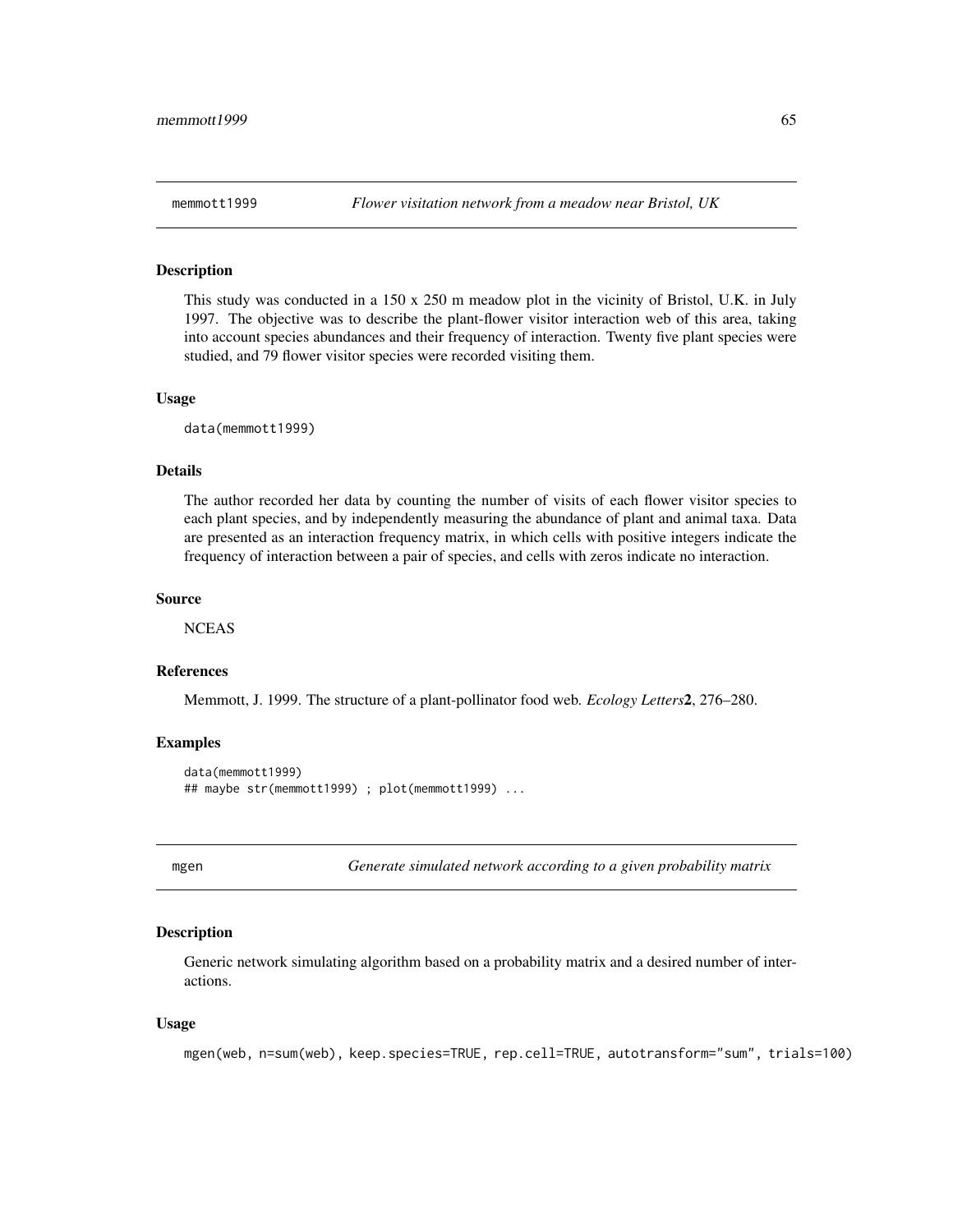#### **Arguments**

| web           | a matrix with observation probabilities, emerging from some null model con-<br>siderations external to this function; if an original network is used, this will be<br>automatically converted to a probability matrix by dividing it by the number of<br>interactions (CFD); ORIGINAL: a probability matrix                                                          |
|---------------|----------------------------------------------------------------------------------------------------------------------------------------------------------------------------------------------------------------------------------------------------------------------------------------------------------------------------------------------------------------------|
| n             | number of interactions to allocate into the new matrix                                                                                                                                                                                                                                                                                                               |
| keep.species  | Random assignment of interactions may lead to empty columns or rows and<br>hence reduce the dimensions of the simulated web. By default, this is prevented<br>from happening, i.e. each row/column will receive at least one interaction. Set-<br>ting keep.species to FALSE may (but need not) cause a loss of species.                                             |
| rep.cell      | whether cells can be assign interactions repeatedly; defaults to TRUE                                                                                                                                                                                                                                                                                                |
| autotransform | determines how a non-probability web is converted into probabilities; option<br>'sum' simply divides each entry by the sum of interactions in the web; option<br>'equiprobable' is the product of marginal probabilities (col/rowSums divided by<br>sum(web) (in a sense this is the basis of the r2dtable null model, just without the<br>'turn into integers' bit) |
| trials        | allocating interactions (when rep.cell=TRUE) can be difficult or even impossi-<br>ble. When the number of attempts to allocate them exceeds trials * n it will be<br>stopped and an error message will be returned. Default is 100. Setting 'trials' to<br>a very large value may make this function run for hours and hours. Your choice!                           |
|               |                                                                                                                                                                                                                                                                                                                                                                      |

## Details

This is a generic function to build null models for mutualistic networks, used by Vázquez et al. (2009). It is general in the sense that it allows any type of probability matrix to be used for constructing the simulated matrices. It does not, however, constrain rown and column totals, nor does it constrain connectance.

If 'rep.cell=TRUE', repeated interactions are added, thus generating a quantitative matrix with cell values as positive integers. If 'rep.cell=FALSE', no repeated assignment of interactions is allowed, thus generating a binary matrix of zeros and ones. Note that when 'rep.cell=FALSE' the number of interactions to be assigned must be equal or lower than the number of cells in the matrix.

#### References

Vázquez, D. P.; Chacoff, N. P. & Cagnolo, L. 2009. Evaluating multiple determinants of the structure of mutualistic networks Ecology. 90: 2039-2046

#### Examples

```
## Generate simulated matrix from homogeneous probability matrix
probmat <- matrix(1/100, 10, 10)
mgen(web=probmat, n=100)
## Generate binary matrix with probability proportional to degree
## of an observed binary matrix m
obs.mat <- matrix(c(1,1,1,1,1,1,1,1,1,0,1,1,1,0,0,1,1,0,0,0,1,0,0,0,0), 5, 5)
rs <- rowSums(obs.mat)
```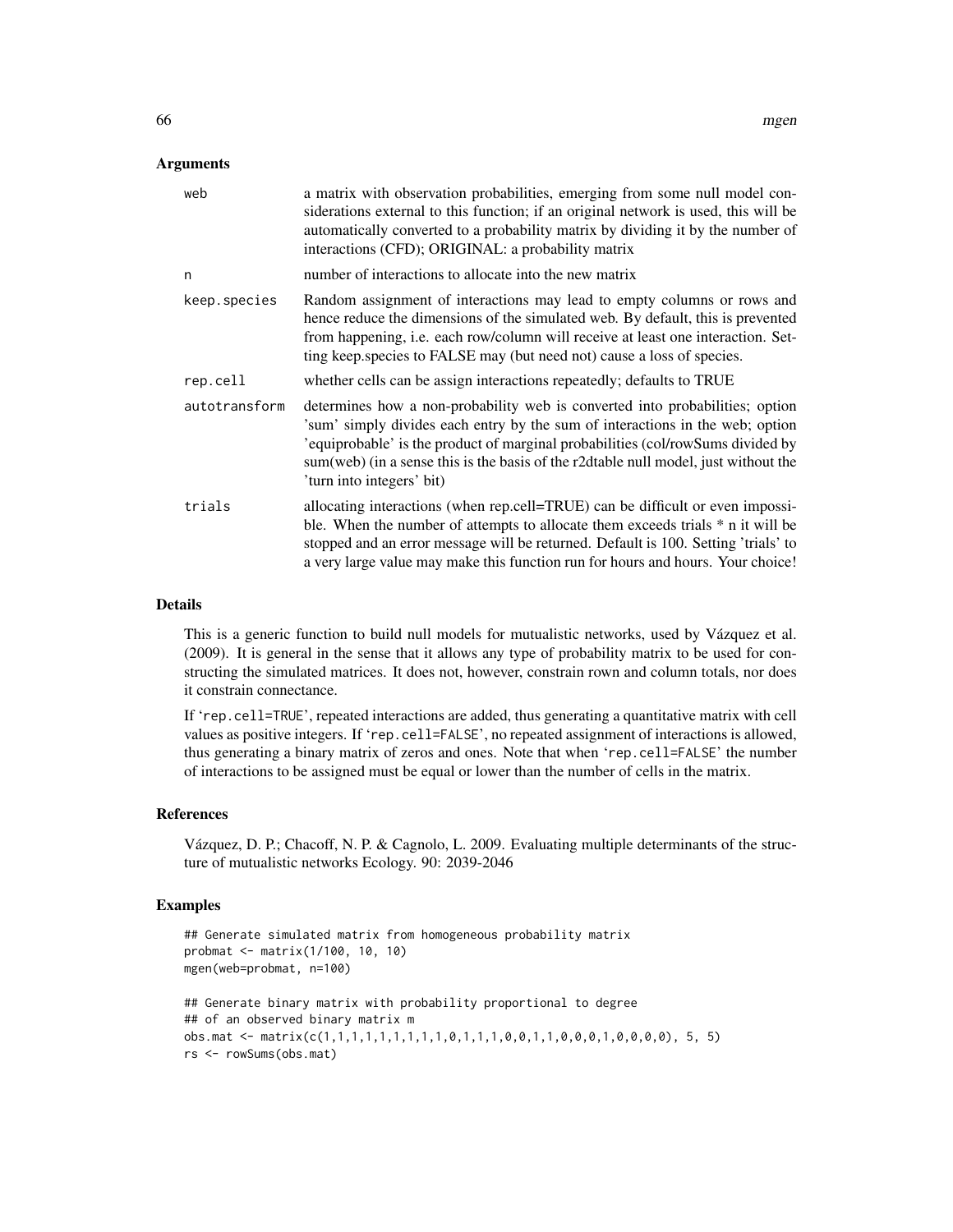#### moduleWeb-class 67

```
cs <- colSums(obs.mat)
web \leq rs %*% t(cs)
web <- web/sum(web)
n = sum(obs.max)mgen(web, n, keep.species=FALSE, rep.cell=FALSE) # Allowing zero marginal sums
mgen(web, n, keep.species=TRUE, rep.cell=FALSE) # Not allowing zero marginal sums
## Generate quantitative matrix with probability proportional
## to interaction frequency in an observed matrix m (which is the default of 'autotransform'):
mgen(mosquin1967, keep.species=FALSE, rep.cell=TRUE) # Allowing zero marginal sums
mgen(mosquin1967, keep.species=TRUE, rep.cell=TRUE) # Not allowing zero marginal sums
```
moduleWeb-class *Class "moduleWeb"*

#### Description

This class is the output of an application of the function computeModules(...) to a graph. It consists of the matrix representing the original graph which has been passed to computeModules(...) in order to compute modules, a matrix representing the same graph but permutated according to the identified modules, two vectors indicating the permutation of row and column indices, respectively, and information about the modules themselves.

#### Objects from the class

Objects from the class should only be created by using the function computeModules(...).

#### Slots

- likelihood: Contains a number with the likelihood-equivalent of the final proposed module structure. This value is the same value as  $Q$  (or M), the modularity as given by Newman or Guimerà & Amaral (2005).
- originalWeb: Object of class "matrix" representing the original bipartite graph in which modules have been computed.
- moduleWeb: Object of class "matrix" representing the original bipartite graph but reordered such that plotting modules is possible.
- orderA: Object of class "vector" representing the permutation of the rows of the original graph.
- orderB: Object of class "vector" representing the permutation of the columns of the original graph.
- modules: Object of class "matrix" containing for each module the information about its depth and involved nodes. The first row is just a consecutive number, so of no information; the first two columns can also be ignored. This matrix shows ALL network players (in the sequence of the original matrix, starting with rows), so first rows, then columns. There are as many rows as modules. Each row writes a number if a species is in that module, or a 0 if it isn't. For the modules of Safariland (mod <-computeModules(Safariland); mod@modules[-1,-c(1,2) ]), the third module are species 3 and 24, i.e. *Schinus patagonicus* (third row) and Ichneumonidae4 (24 - 9 column).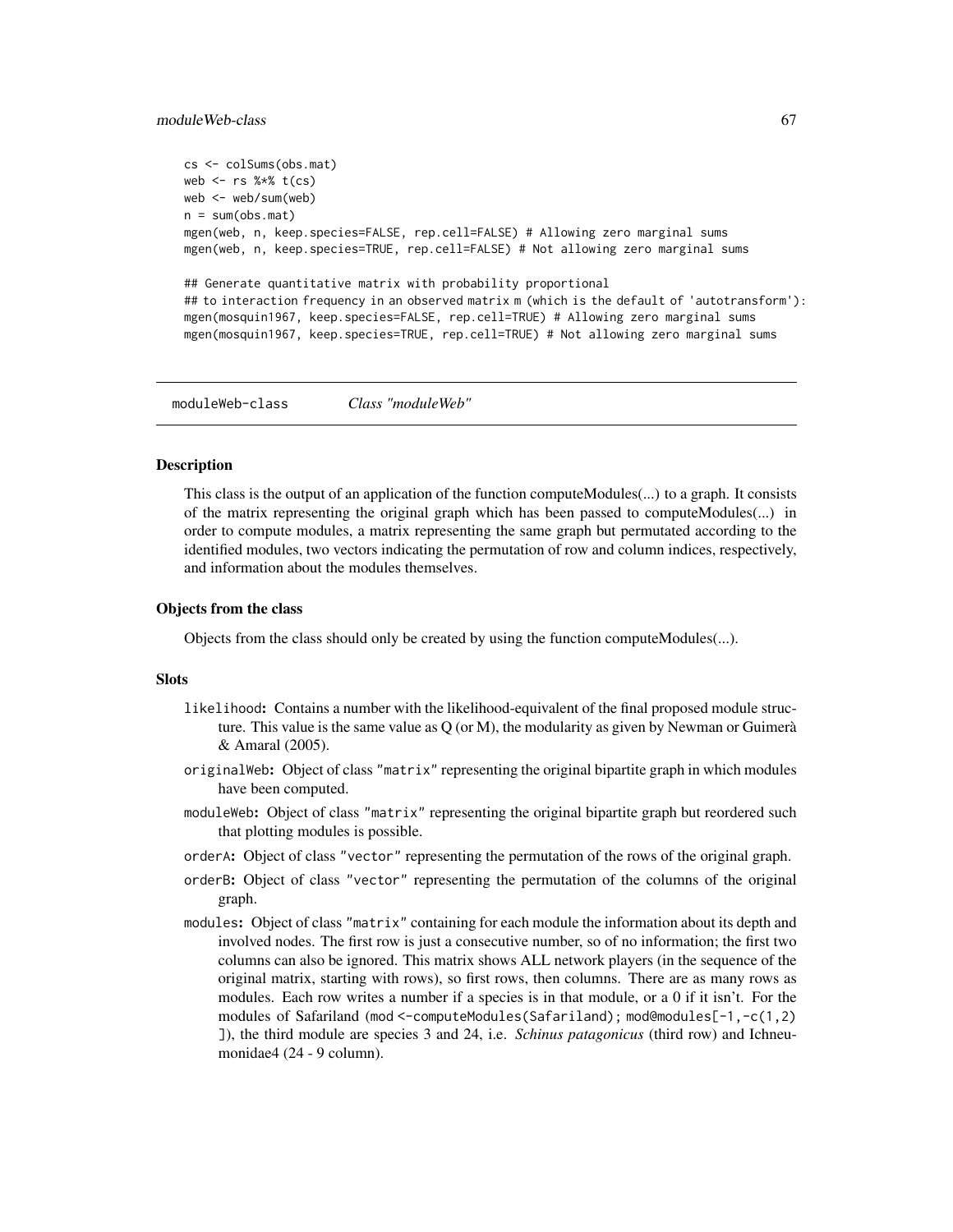## Methods

Objects of this class are used in following functions:

listModuleInformation(moduleWebObject)

printoutModuleInformation(moduleWebObject)

plotModuleWeb(moduleWebObject, plotModules=TRUE, rank=FALSE, weighted=TRUE, display-Alabels=TRUE, displayBlabels=TRUE, labsize=1, plotsize=12, xlabel="", ylabel="", square.border="white", fromDepth=0, upToDepth=-1)

#### Author(s)

Rouven Strauss

## **Examples**

showClass("moduleWeb")

| mosquin1967 | Flower visitation network from Melville Island, Northwest Territories, |
|-------------|------------------------------------------------------------------------|
|             | Canada                                                                 |

## **Description**

This study took place on Melville Island, N.W.T., Canada from July 19 to July 31 1965. While collecting plants the authors made some observations on the occurence and behavior of flower visiting insects as well as on the scent and other target characteristics of flowers.

#### Usage

data(mosquin1967)

## Details

The authors recorded their data by counting the number of individual flower visitors caught on each plant species. The total number of individuals collected on each plant species provide a rough estimate of the level of visitation that each species received. Data are presented as an interaction frequency matrix, in which cells with positive integers indicate the frequency of interaction between a pair of species, and cells with zeros indicate no interaction.

## Source

**NCEAS** 

#### References

Mosquin, T., and J. E. H. Martin. 1967. Observations on the pollination biology of plants on Melville Island, N.W.T., Canada. *Canadian Field Naturalist* 81, 201–205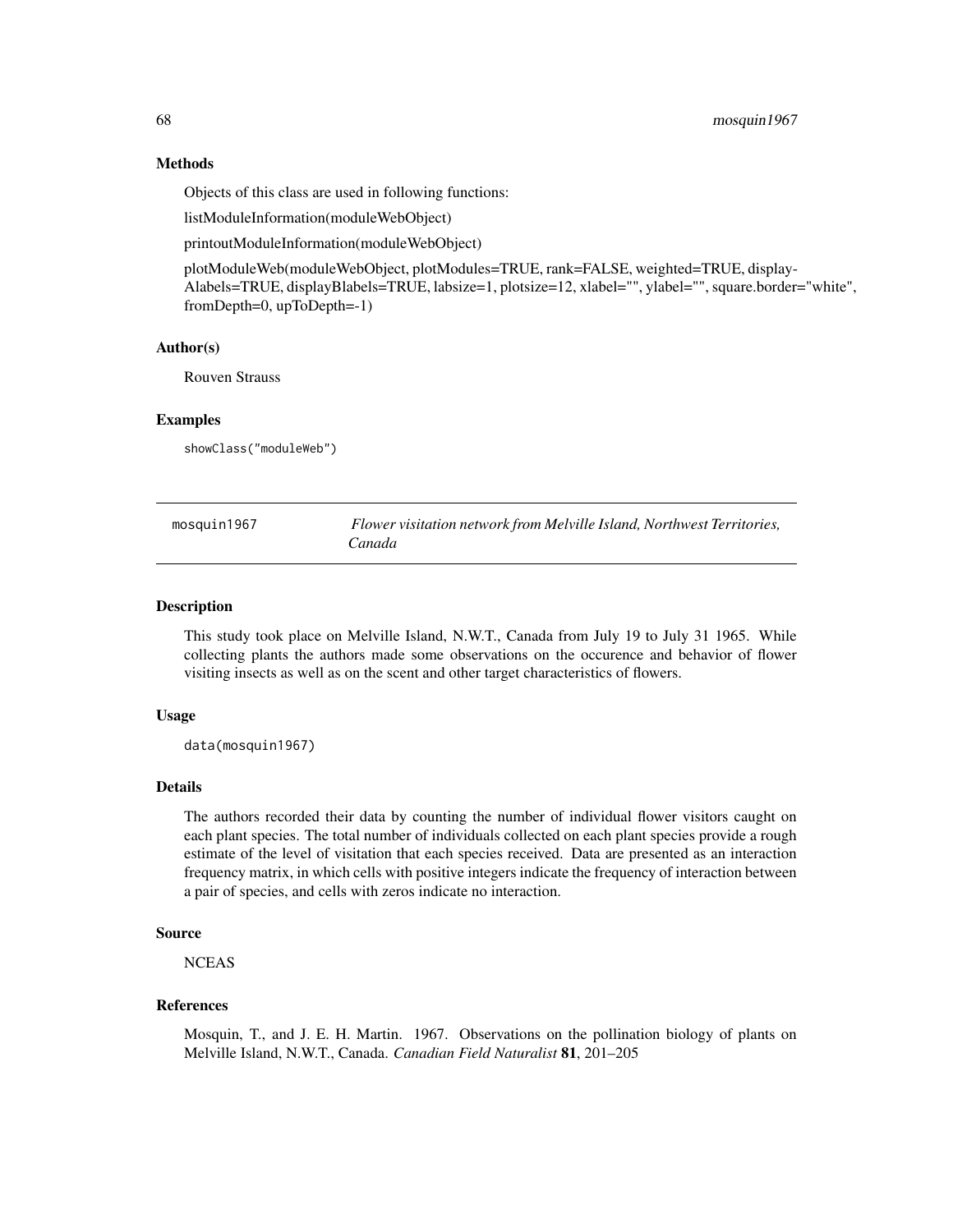#### motten1982 69 and the set of the set of the set of the set of the set of the set of the set of the set of the set of the set of the set of the set of the set of the set of the set of the set of the set of the set of the se

#### Examples

```
data(mosquin1967)
## maybe str(mosquin1967) ; plot(mosquin1967) ...
```
motten1982 *A spring flower visitation network from North Carolina, USA*

#### Description

This is a study of the interactions between insects visitors and spring wildflowers in piedmont North Carolina. Spring flowering, entomophilous herbs, shrubs, and understory trees were included in the study.

## Usage

data(motten1982)

#### Details

The author recorded his data by counting the number of visits of each flower visitor species to each plant species. Data are presented as an interaction frequency matrix, in which cells with positive integers indicate the frequency of interaction between a pair of species, and cells with zeros indicate no interaction.

#### References

Motten, A.F. (1982) Pollination Ecology of the Spring Wildflower Community in the Deciduous Forests of Piedmont North Carolina. Doctoral Dissertation thesis, Duke University, Durham, North Carolina, USA.

Motten, A.F. (1986) Pollination ecology of the spring wildflower community of a temperate deciduous forest. *Ecological Monographs* 56, 21–42.

#### Examples

```
data(motten1982)
## maybe str(motten1982) ; plot(motten1982) ...
```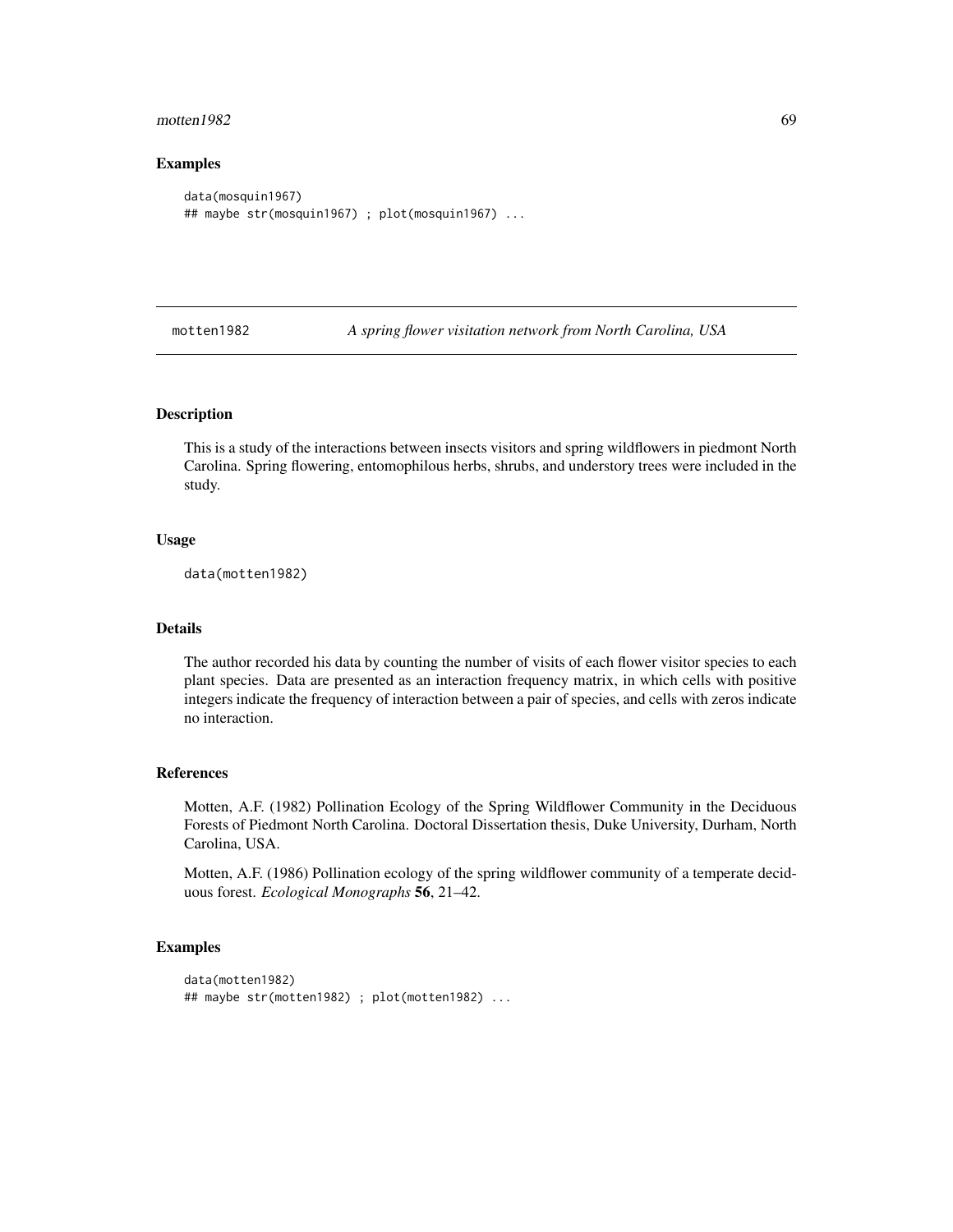## Description

Calculates normalised degrees, and two measures of centrality, betweenness and closeness. These two are based on one-mode representations of the network and invoke functions from sna.

#### Usage

```
ND(web, normalised=TRUE)
BC(web, rescale=TRUE, cmode="undirected", weighted=TRUE, ...)
CC(web, cmode="suminvundir", rescale=TRUE, ...)
```
## Arguments

| web        | A matrix with lower trophic level species as rows, higher trophic level species<br>as columns and number of interactions as entries.                                                                                                                                                                                                                                                                   |  |
|------------|--------------------------------------------------------------------------------------------------------------------------------------------------------------------------------------------------------------------------------------------------------------------------------------------------------------------------------------------------------------------------------------------------------|--|
| normalised | Shall the degrees be normalised? If so (default), the degree for a species is<br>divided by the number of species in the other level (see, e.g., Martín González<br>et al. 2010).                                                                                                                                                                                                                      |  |
| rescale    | If TRUE (default), centrality scores are rescaled such that they sum to 1.                                                                                                                                                                                                                                                                                                                             |  |
| cmode      | String indicating the type of betweenness/closeness centrality being computed<br>(directed or undirected geodesics, or a variant form - see help for closeness<br>and betweenness in sna for details). The default, "suminvundir" for CC and<br>"undirected" for BC, uses a formula that can also be applied to disconnected<br>(=compartmented) graphs. Other cmodes may not.                         |  |
| weighted   | Logical; if TRUE, bipartite projection will include edge weights, <i>i.e.</i> number of<br>interactions. Defaults to TRUE.                                                                                                                                                                                                                                                                             |  |
|            | Options passed on to betweenness and closeness, respectively. Notice that<br>in particular the option 'ignore.eval=FALSE' will yield VERY different values<br>than the default. BC and CC use defaults of sna::betweenness and sna::closeness,<br>respectively, but that does not imply that these settings are per se the best!<br>(Thanks to Michael Pocock for drawing my attention to this issue!) |  |

#### Details

These functions are convenience functions to enable easy reproduction of the type of analyses by Martín González et al. (2010). BC and CC are wrappers calling two functions from sna, which uses one-mode, rather than bipartite data.

One-mode projections of two-mode networks are carried out by assigning a link to two species that share a interaction with a member of the other set (plant in case of pollinators, or pollinators in case of plants). There are different ways to do this (see [as.one.mode](#page-13-0)), and many authors do not communicate well, which approach they have taken.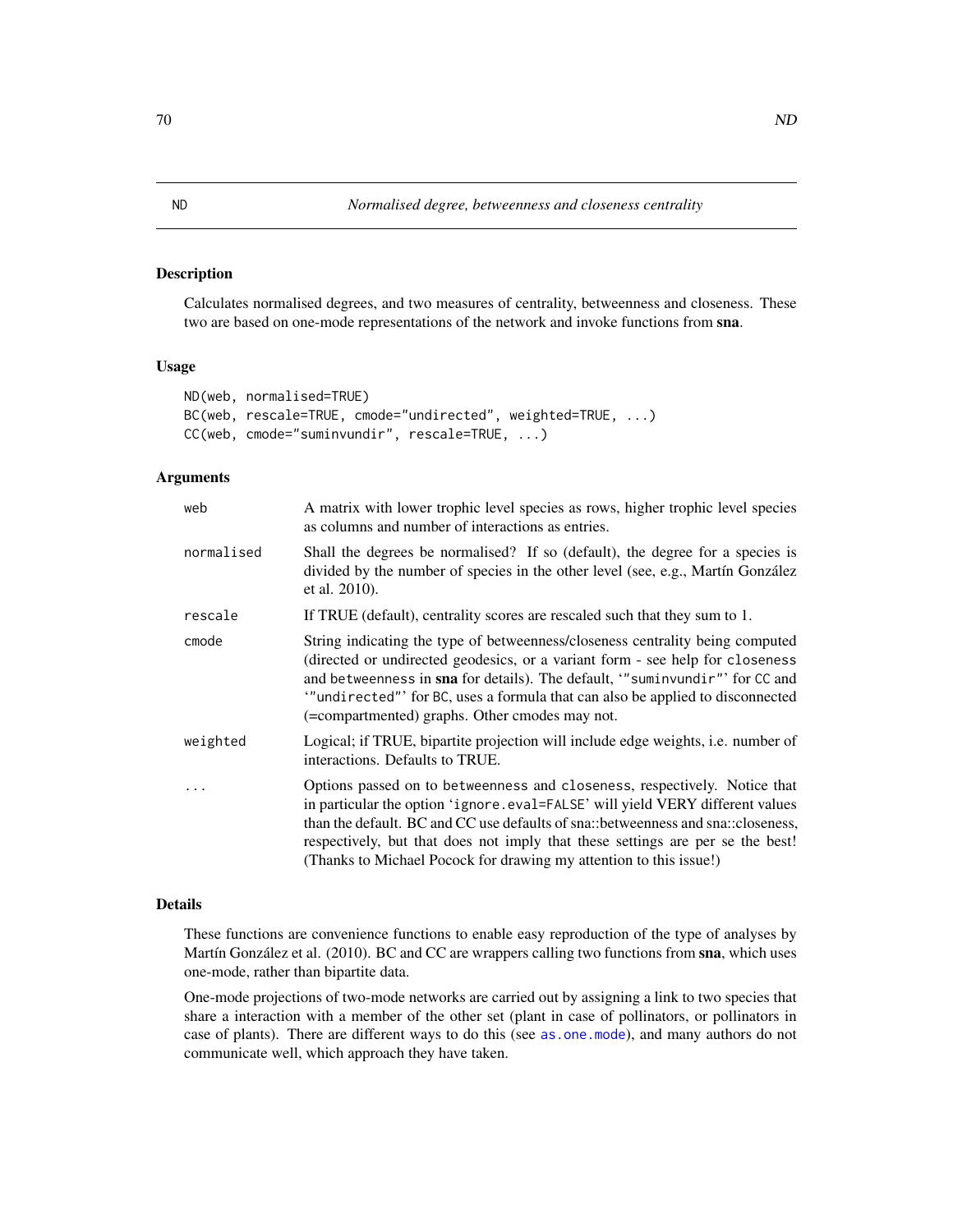If the network is fully connected, all species of the same level will be linked to each other through only one step and hence have the same betweenness. This leads to values of 0.

BC reflects the number of shortest paths going through the focal node. CC is the inverse of the average distance from the focal node to all other nodes.

Both BC and CC can be normalised so that they sum to 1 (using 'rescale=TRUE'). This only affects the absolute values, but not the qualitative results.

The interested user may want to also have a look at the networkX homepage ([https://networkx.](https://networkx.github.io) [github.io](https://networkx.github.io)) for a Python-based tool to analyse, depict and manipulate (one-mode) networks. It is not specifically meant for bipartite networks such as this package, though.

#### Value

A list with two entries, "lower" and "higher", which contain a named vector of normalised degrees, betweenness centrality and closeness centrality, respectively. The lower-entry contains the lower trophic level species, the higher analogously the higher trophic level species.

#### Note

Experimental. Should work most of the time, but not necessarily always. Also, on trials with the same data as those of Martín González et al. (2010), numerical values differed. Whether this is due to rounding errors, different non-linear least square fits in JMP and R or whatever I cannot tell. See example for my attempt to reproduce their values for the network "Azores" (aka [olesen2002flores](#page-99-0)).

#### Author(s)

Carsten F. Dormann <carsten.dormann@biom.uni-freiburg.de>

#### References

Martín Gonzáles, A.M., Dalsgaard, B. and Olesen, J.M. 2010. Centrality measures and the importance of generalist species in pollination networks. *Ecological Complexity* 7, 36–41

#### See Also

centralization, betweenness and closeness in sna; [specieslevel](#page-128-0) which calls them

#### Examples

```
## example:
data(olesen2002flores)
(ndi <- ND(olesen2002flores))
(cci <- CC(olesen2002flores))
(bci <- BC(olesen2002flores))
cor.test(bci[[1]], ndi[[1]], method="spear") # 0.532
cor.test(cci[[1]], ndi[[1]], method="spear") # 0.403
cor.test(bci[[2]], ndi[[2]], method="spear") # 0.738
cor.test(cci[[2]], ndi[[2]], method="spear") # 0.827
```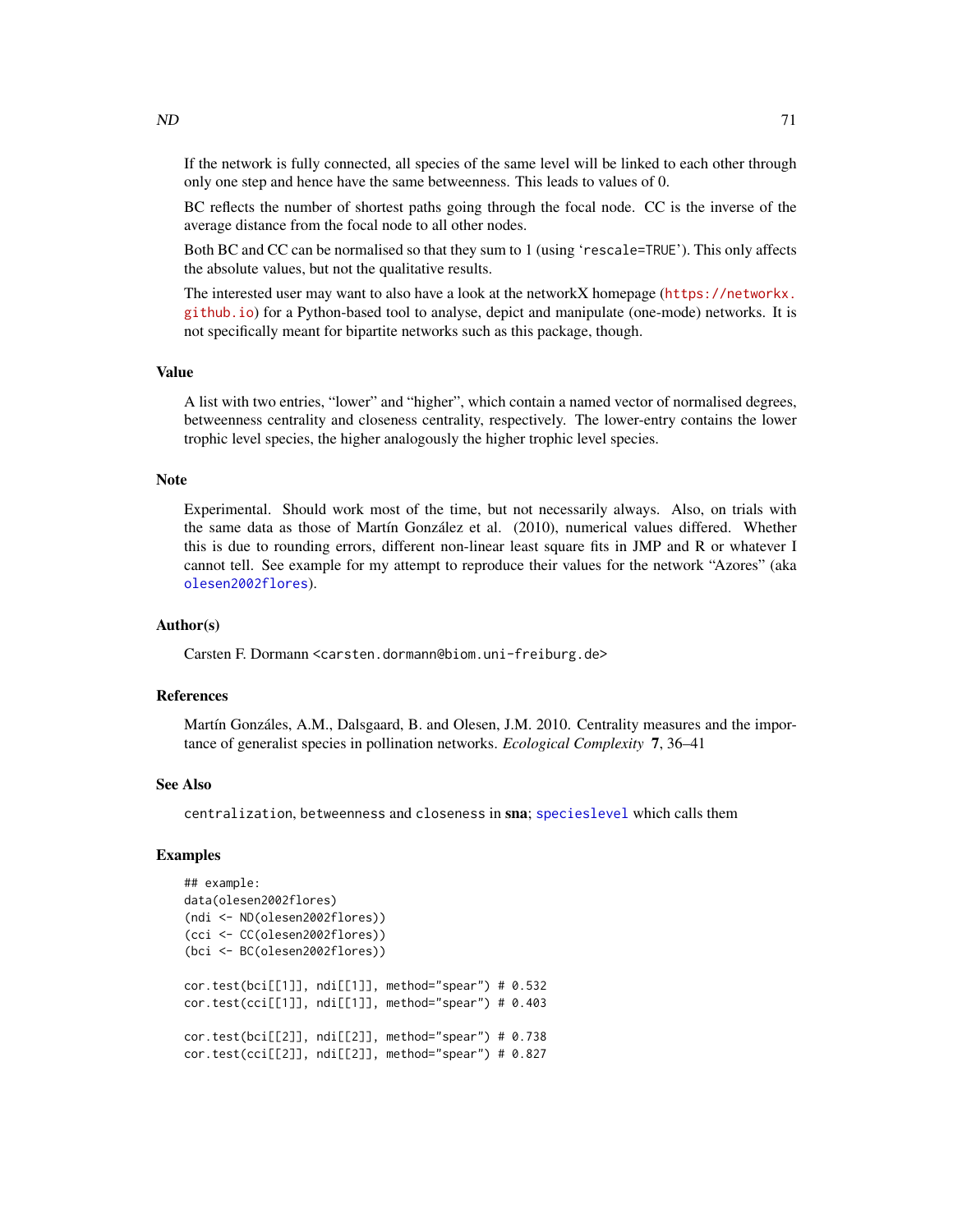```
## Not run:
## PLANTS:
bc <- bci[[1]]
cc <- cci[[1]]
nd \leftarrow ndi[[1]]# CC:
summary(nls(cc ~ a*nd+b, start=list(a=1,b=1))) # lower RSE
summary(nls(cc ~ c*nd^d, start=list(c=0.072,d=0.2)))
# BC:
summary(nls(bc ~ a*nd+b, start=list(a=1,b=1)))
summary(nls(bc ~ c*nd^d, start=list(c=2,d=2))) # lower RSE
## ANIMALS:
bc <- bci[[2]]
cc < -cc [2]nd \leftarrow ndi[[2]]# CC:
summary(nls(cc ~ a*nd+b, start=list(a=1,b=1)))
summary(nls(cc ~ c*nd^d, start=list(c=0.2,d=2))) # lower RSE
# BC:
summary(nls(bc ~ a*nd+b, start=list(a=1,b=1)))
summary(nls(bc ~ c*nd^d, start=list(c=0.2,d=2))) # lower RSE
## End(Not run)
```

| nest.smdm | Computes nestedness of a matrix as WNODA (and NODF and WN- |
|-----------|------------------------------------------------------------|
|           | ODF)                                                       |

#### Description

Calculates network nestedness, also within and between modules, i.e. separate nestednesses for nodes belonging to the same module and between nodes belonging to different modules. Three nestedness metrics are implemented in the function: NODF, WNODF and WNODA.

## Usage

```
nest.smdm(x, constraints=NULL, weighted=FALSE, decreasing="fill", sort=TRUE)
module2constraints(mod)
```
#### Arguments

| X           | an interaction matrix; typically with rows for lower and columns for higher level<br>species:                                                                                                                                                                                                                      |
|-------------|--------------------------------------------------------------------------------------------------------------------------------------------------------------------------------------------------------------------------------------------------------------------------------------------------------------------|
| constraints | a vector with modules for vertices of the matrix. The vector indicates first rows<br>modules and then columns modules, following the sequence of input matrix x.<br>If no constraints are provided, the function calculates nestedness for the entire<br>matrix, not taking into account possible network modules. |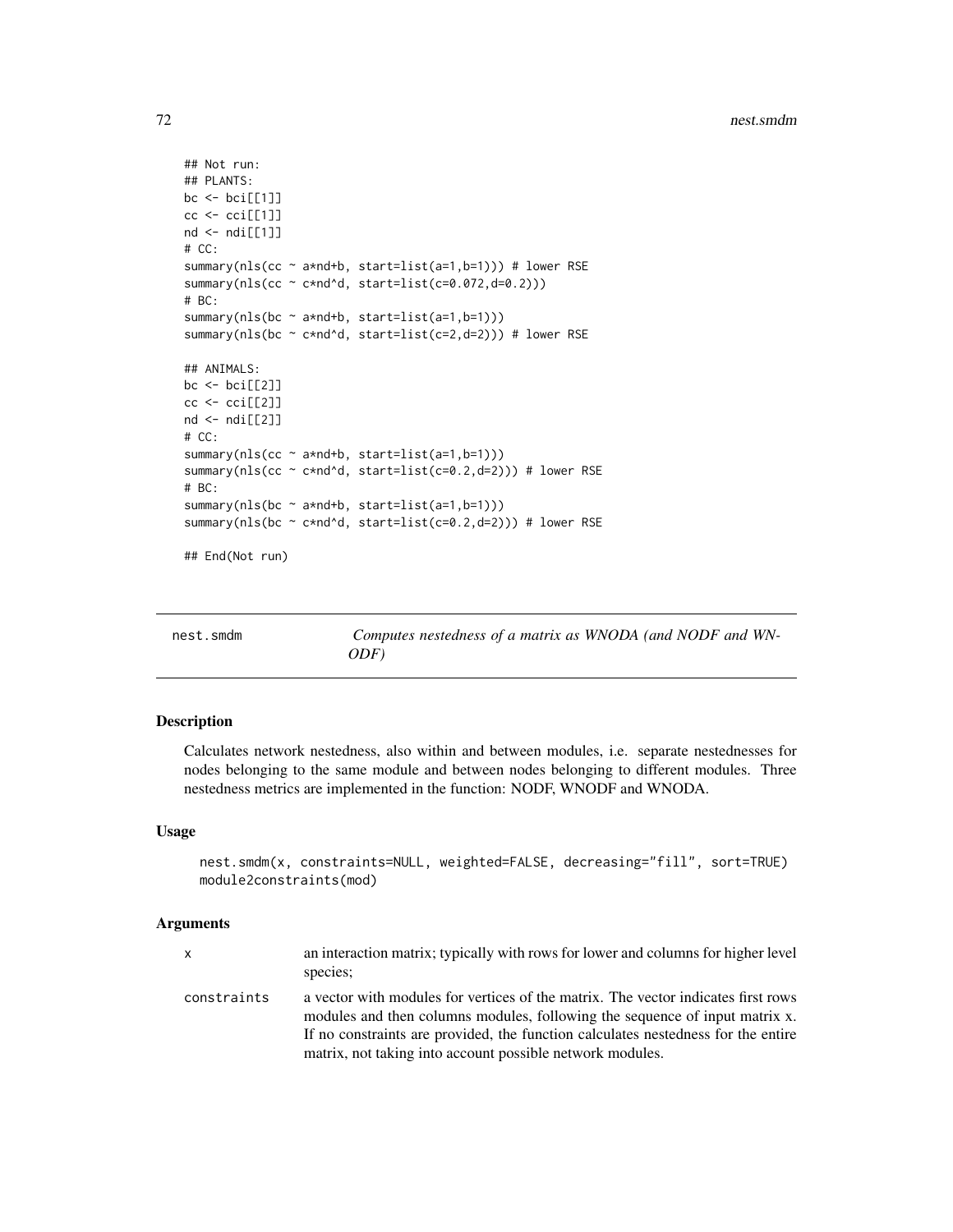#### nest.smdm 33

| weighted   | Logical. Indicate whether to calculate binary or weighted version of the metrics.<br>If set to FALSE for a weighted input matrix, the binary metric is calculated, but<br>a warning is returned.                                                                                                                                                                                      |
|------------|---------------------------------------------------------------------------------------------------------------------------------------------------------------------------------------------------------------------------------------------------------------------------------------------------------------------------------------------------------------------------------------|
| decreasing | The matrix has to be sorted before computation of (W)NODA. This can be done<br>either by ""fill"', i.e. sum of cells with non-zero values, or ""abund"', i.e. sum<br>of cell values. For a binary matrix decreasing needs to be "fill" (as no abun-<br>dances are available). For weighted matrices, the argument may be "fill"<br>(yielding WNODF) or "abundance"' (yielding WNODA). |
| sort       | Logical. Should columns and rows of the matrix be sorted, in order to maximize<br>nestedness index?                                                                                                                                                                                                                                                                                   |
| mod        | Output of a compute Modules-object. Returns a vector to be used as input for<br>'constraints'.                                                                                                                                                                                                                                                                                        |

# Value

Function returns a list with elements

| WNODArow        | Nestedness for rows                                                                       |
|-----------------|-------------------------------------------------------------------------------------------|
| WNODAcol        | Nestedness for columns                                                                    |
| WNODAmatrix     | Nestedness for entire matrix                                                              |
|                 | If constraints are provided, e.g. based on compute Modules, output additionally includes: |
| WNODA_SM_row    | Nestedness for rows belonging to the same modules                                         |
| WNODA_DM_row    | Nestedness for rows belonging to different modules                                        |
| WNODA_SM_col    | Nestedness for columns belonging to the same modules                                      |
| WNODA DM col    | Nestedness for columns belonging to different modules                                     |
| WNODA_SM_matrix |                                                                                           |
|                 | Nestedness for nodes (rows and columns) belonging to the same modules                     |
| WNODA_DM_matrix |                                                                                           |
|                 | Nestedness for nodes (rows and columns) belonging to different modules                    |

## Author(s)

Rafael Barros Pereira Pinheiro <rafael-bpp@hotmail.com>

#### References

Almeida-Neto M, Guimaraes PR, Guimaraes PR Jr, Loyola RD, Ulrich W (2008) A consistent metric for nestedness analysis in ecological systems: reconciling concept and measurement. *Oikos* 117: 1227–1239

Almeida-Neto, M. & Ulrich, W. (2011). A straightforward computational approach for measuring nestedness using quantitative matrices. *Environ. Model. Softw.* 26: 173–178

Felix, G.M., Pinheiro, R.B.P., Poulin, R., Krasnov, B.R. & Mello, M.A.R. (2017). The compound topology of a continent-wide interaction network explained by an integrative hypothesis of specialization. *bioRxiv*

Flores, C.O., Valverde, S. & Weitz, J.S. (2013). Multi-scale structure and geographic drivers of cross-infection within marine bacteria and phages. *ISME J.* 7: 520–532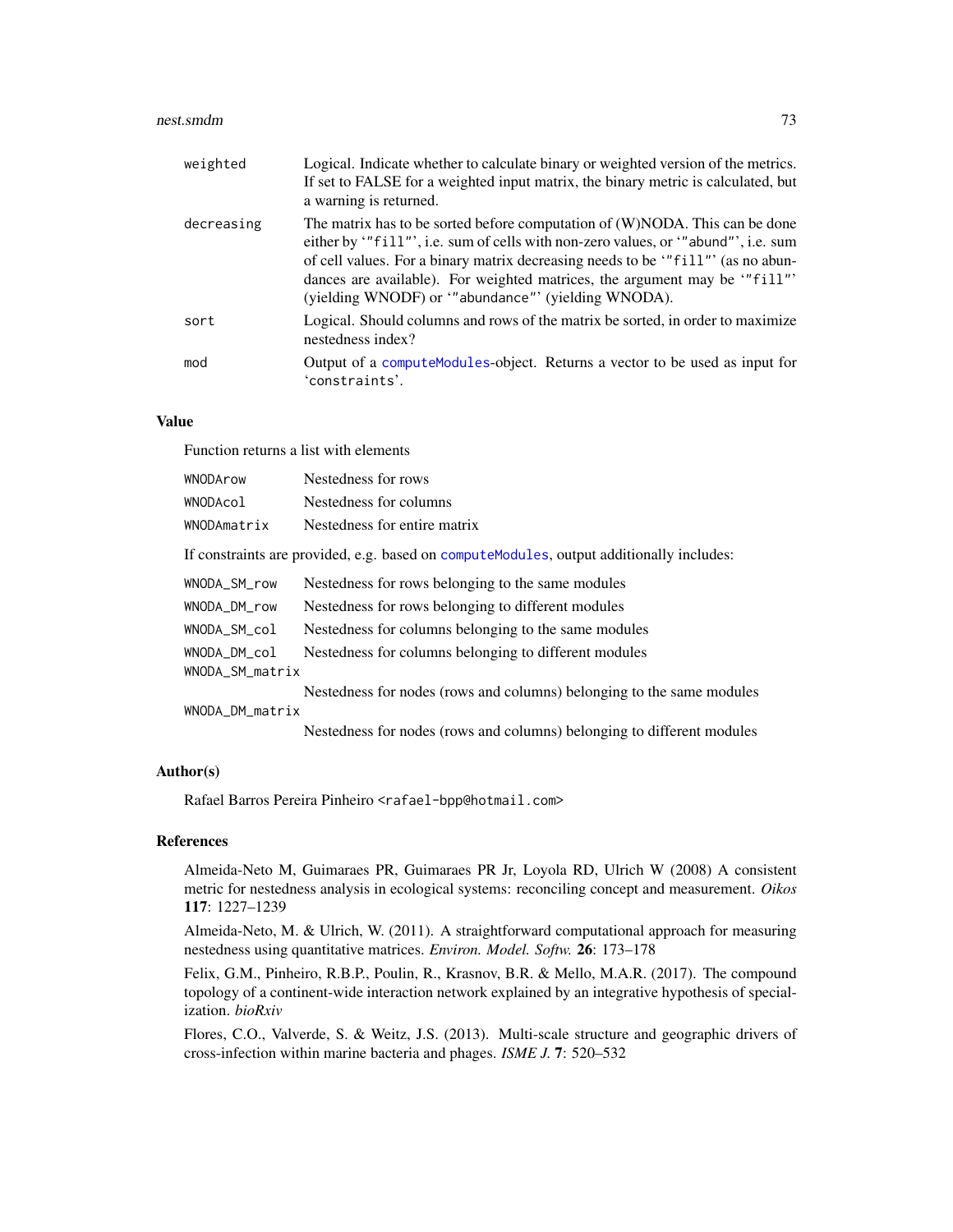74 nested

## See Also

vegan::nestedNODF, [computeModules](#page-28-0)

## Examples

```
nest.smdm(Safariland)
nest.smdm(Safariland, weighted=TRUE)
nest.smdm(Safariland, weighted=TRUE, decreasing="abund")
nest.smdm(Safariland, weighted=TRUE, decreasing="abund", sort=FALSE)
# identify modules using computeModules:
mod <- computeModules(Safariland)
const <- module2constraints(mod)
nest.smdm(Safariland, constraint=const)
nest.smdm(Safariland, constraint=const, weighted=TRUE)
```
<span id="page-73-0"></span>nested *Calculates any of several measures of nestedness*

#### Description

Wrapper function calling one, several or all currently implemented nestedness measures

## Usage

```
nested(web, method = "binmatnest2", rescale=FALSE, normalised=TRUE)
```
# Arguments

| web        | A matrix with elements of a set (e.g., plants) as rows, elements of a second set<br>(e.g., pollinators) as columns and number of interactions as entries.                                                      |
|------------|----------------------------------------------------------------------------------------------------------------------------------------------------------------------------------------------------------------|
| method     | One or more of the following: 'discrepancy', 'discrepancy2', 'binmatnest',<br>'binmatnest2', 'NODF', 'NODF2', 'C score', 'checker', 'weighted NODF', 'wine',<br>'ALL'. See details for details on each method. |
| rescale    | Should all measures be rescaled so that higher values mean higher nestedness?<br>Defaults to FALSE, i.e. the standard interpretation of each measure is main-<br>tained.                                       |
| normalised | Logical, defaulting to TRUE. Should C-scores be normalised to a value between<br>0 and 1? See C, score for details.                                                                                            |

#### Details

There are five different measures currently available:

1 binmatnest calculates [nestedness](#page-77-0) temperature following the function nestedness  $(0 = cold =$ highly nested;  $100 = \text{hot} = \text{not}$  nested at all). It uses the original program of Miguel Rodriguez-Girones, only called from R; binmatnest2, in contrast, is the implementation in nestedtemp of the same algorithm by Jari Oksanen. Because binmatnest sometimes (and to us unexplicably) invert the matrix, we prefer the binmatnest2 option.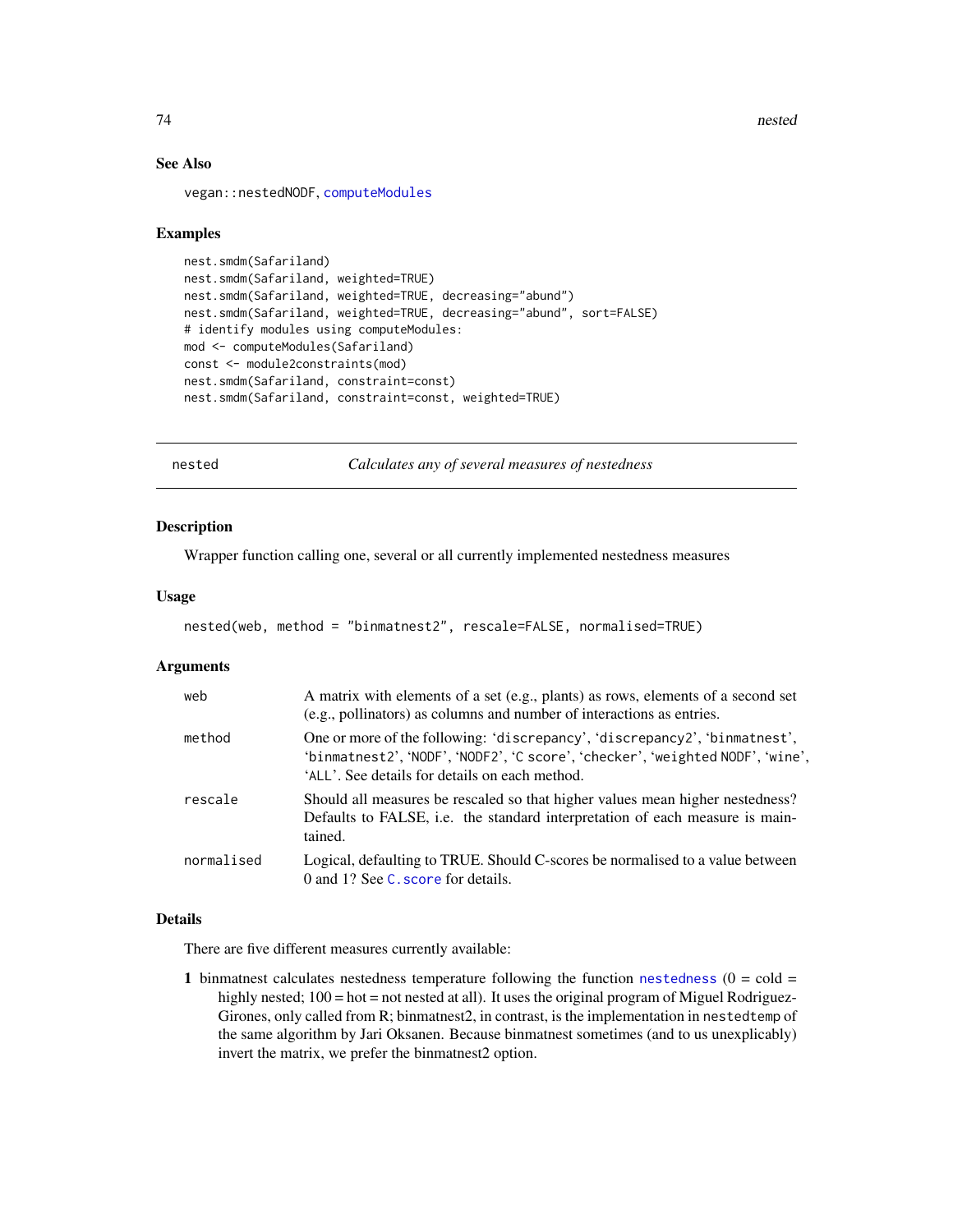- 2 Discrepancy calculates the number of non-nested 0s and 1s. While discrepancy calls the function with the same name, discrepancy2 calls nesteddisc, which handles ties differently. Most of the time, these two should deliver very, very similar results. Higher values indicate lower nestedness.
- 3 NODF is the nestedness measure proposed by Almeida-Neto et al., correcting for matrix fill and matrix dimensions. Values of 0 indicate non-nestedness, those of 100 perfect nesting. NODF2 sorts the matrix before calculating the measure. NODF is, I understand, closer to the version presented in the paper, while NODF2 seems to make more sense for comparisons across different networks (because it is independent of the initial presentation of the matrix). Both call nestednodf in vegan. (Yes, I initially programmed NODF myself, only to find that it was there already. Luckily, there was a perfect agreement between my (depricated) version and nestednodf.) A weighted version is also now available (see point 6 below), following the paper of Almeida-Neto and Ulrich (2010).
- 4 [C.score](#page-23-0) calculates the number of checkerboard pattern in the matrix. As default, it normalises this value between min and max, so that values of 0 indicate no checkerboards (i.e. nesting), while a value of 1 indicates a perfect checkerboard. checker is the non-normalised version, based on nestedchecker.
- 5 wine is one of two nestedness measure using the information on the weight of a link. See [wine](#page-163-0) for details.
- 6 weighted NODF is a version of 3, but now incorporating information on the weights of the link; it is the second quantitative nestedness measure, (chronologically) after wine. It uses the sorted matrix to compute NODF. If you want NODF of the unsorted, you have to directly use nestednodf in vegan.

## Value

A vector with values for each of the selected nestedness measures.

#### Note

The idea behind this function is to encourage the comparison of different nestedness measures. That does not mean, we necessarily see much ecological sense in them (see, e.g., the paper by Blüthgen et al. 2008).

nested uses one non-default setting for the [nestedness](#page-77-0) measures called: 'null.models=FALSE'. This is simply to speed up the computation. Null models should be built for all nestedness measures, of course, not only for [nestedness](#page-77-0)!

#### Author(s)

Carsten F. Dormann <carsten.dormann@biom.uni-freiburg.de>

#### References

Almeida-Neto, M., Guimaraes, P., Guimaraes, P.R., Loyola, R.D. and Ulrich, W. 2008. A consistent metric for nestedness analysis in ecological systems: reconciling concept and measurement. *Oikos* 117, 1227–1239.

Almeida-Neto, M. and Ulrich, W. (2011) A straightforward computational approach for measuring nestedness using quantitative matrices. *Environmental Modelling & Software*, 26, 173–178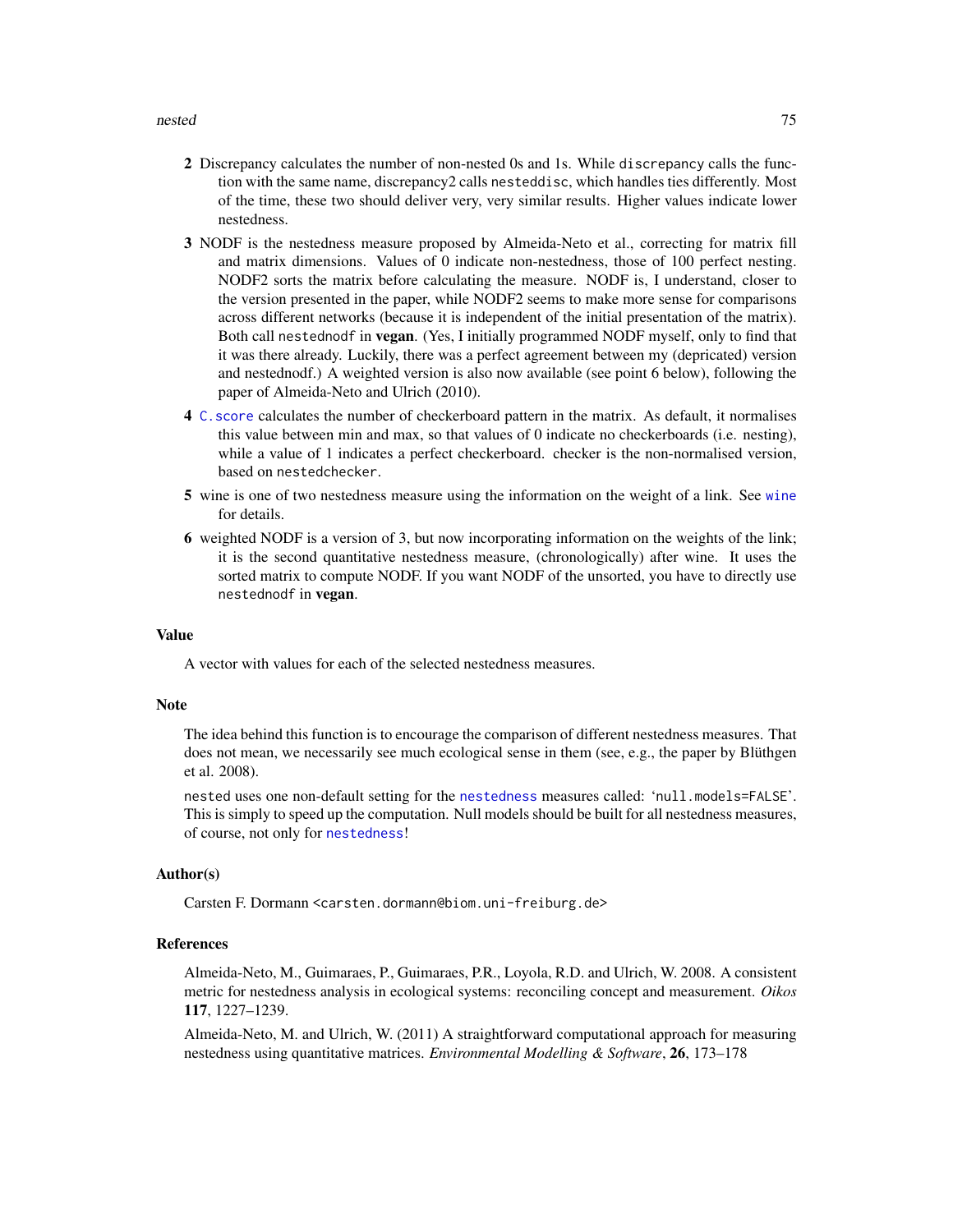Blüthgen, N., J. Fründ, D. P. Vazquez, and F. Menzel. 2008. What do interaction network metrics tell us about specialisation and biological traits? *Ecology* 89, 3387–3399.

Brualdi, R.A. and Sanderson, J.G. 1999. Nested species subsets, gaps, and discrepancy. *Oecologia* 119, 256–264.

Galeano, J., Pastor, J.M., Iriondo and J.M. 2008. Weighted-Interaction Nestedness Estimator (WINE): A new estimator to calculate over frequency matrices. *arXiv* 0808.3397v2 [physics.bio-ph]

Rodríguez-Gironés, M.A. and Santamaría, L. 2006. A new algorithm to calculate the nestedness temperature of presence-absence matrices. *J. Biogeogr.* 33, 924–935.

Stone, L. and Roberts, A. 1990. The checkerboard score and species distributions. *Oecologia* 85, 74–79.

Almeida-Neto, M. and Ulrich, W. 2010. A straightforward computational approach for measuring nestedness using quantitative matrices. Environmental Modelling & Software, in press.

# See Also

[C.score](#page-23-0), [wine](#page-163-0), [nestedness](#page-77-0), [discrepancy](#page-40-0); and, within vegan: nestedtemp, nestedchecker, nesteddisc, nestednodf

# Examples

```
## Not run:
data(Safariland)
nested(Safariland, "ALL")
nested(Safariland, "ALL", rescale=TRUE)
# illustration that non-normalised C.score and checker are the same:
nested(Safariland, c("C.score", "checker"), normalise=FALSE)
```
## End(Not run)

nestedcontribution *Calculates the per-species contribution to nestedness (z-score relative to null model)*

#### **Description**

Estimates the degree to which the interactions of each row and column species increase or decrease community nestedness.

#### Usage

```
nestedcontribution(web, nsimul = 99)
```
## Arguments

| web    | A matrix with elements of a set (e.g., plants) as rows, elements of a second set |
|--------|----------------------------------------------------------------------------------|
|        | (e.g., pollinators) as columns and number of interactions as entries. Non-binary |
|        | matrices will be converted to 0/1 data.                                          |
| nsimul | Number of randomizations to use as the basis for each comparison.                |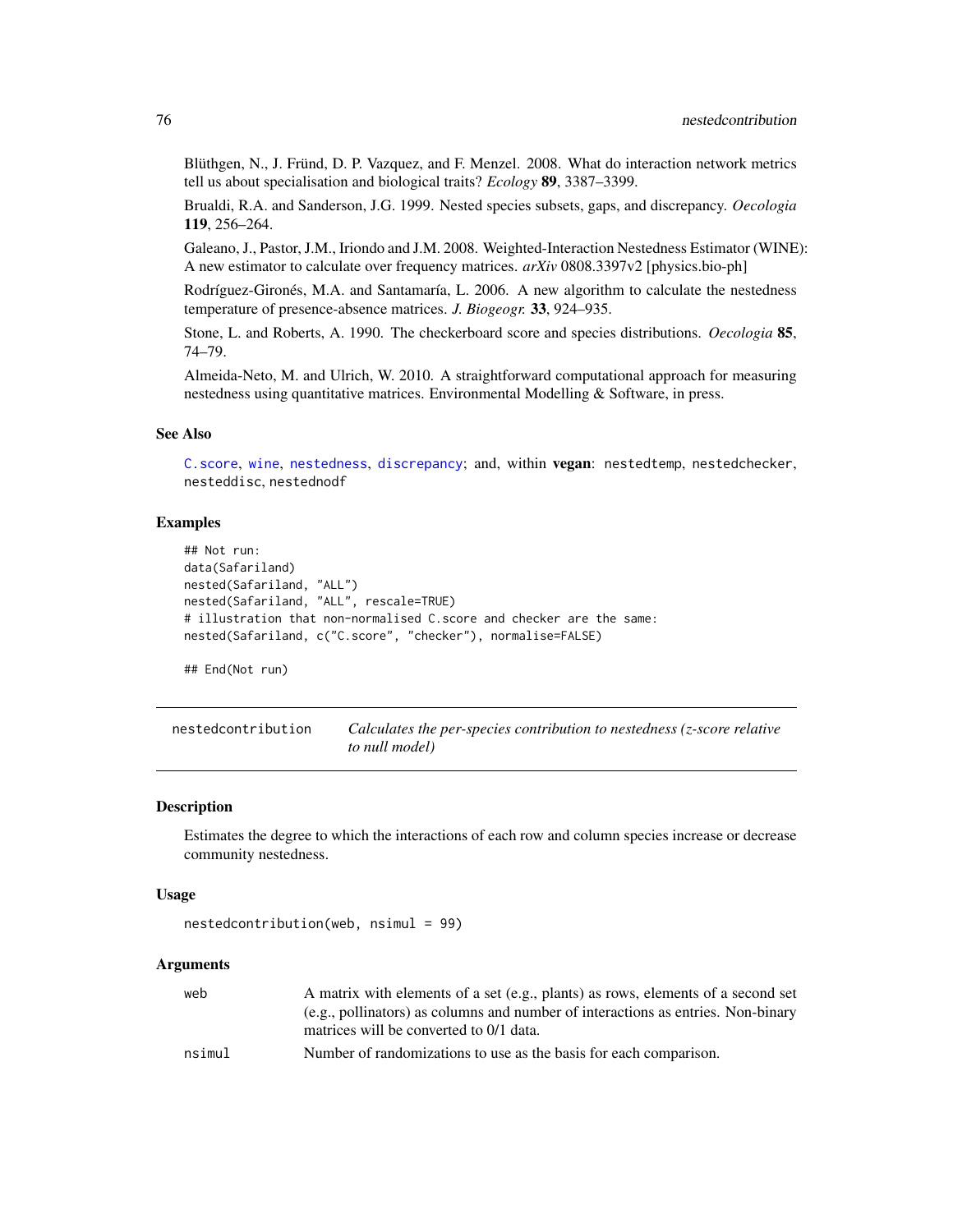#### Details

The idea behind nestedness contribution is to determine how individual species' interactions change community nestedness compared to a random null model that is designed to control for the effect of differences in degree. For each row and column species, this function compares observed nestedness to an ensemble of nestedness values generated by randomizing the interactions of just that focal species. Nestedness contributions are the z-scores from this comparison. Therefore, a positive contributor to community nestedness (i.e., a species whose interactions increase overall nestedness) will obtain values greater than 0 and negative contributors to nestedness will obtain values less than 0.

# Value

For both the "higher trophic level" and the "lower trophic level", this function returns a data frame with the per-species nestedness contributions.

#### **Note**

This function calculates per-species nestedness contributions as described in Saavedra et al. 2011 namely it is based on the metric NODF to measure nestedness and employs a probabilistic null model to randomize interactions (that is described in Bascompte et al. 2003). The underlying methodology is amenable to other choices in both of these cases; however, this is not implemented at present.

The currently implemented null model replaces the observed vector of 0/1s by a probabalistic draw of 0/1s as given by the mean of mean degree in the higher trophic level (rowSums(web)/ncol(web)) and the mean degree for the target higher trophic level species i (colSums(web)[i]/nrow(web)).

# Author(s)

Daniel B. Stouffer <daniel.stouffer@canterbury.ac.nz>

## References

Bascompte, J., Jordano, P., Melián, C.J., and Olesen, J.M. 2003. The nested assembly of plantanimal mutualistic networks. *Proceedings of the National Academy of Sciences of the USA* 100, 9383–9387

Saavedra, S., Stouffer, D.B., Uzzi, B., and Bascompte, J. 2011. Strong contributors to network persistence are the most vulnerable to extinction. *Nature* 478, 233–235

## Examples

```
data(Safariland)
## Not run:
  nestedcontribution(Safariland)
```
## End(Not run)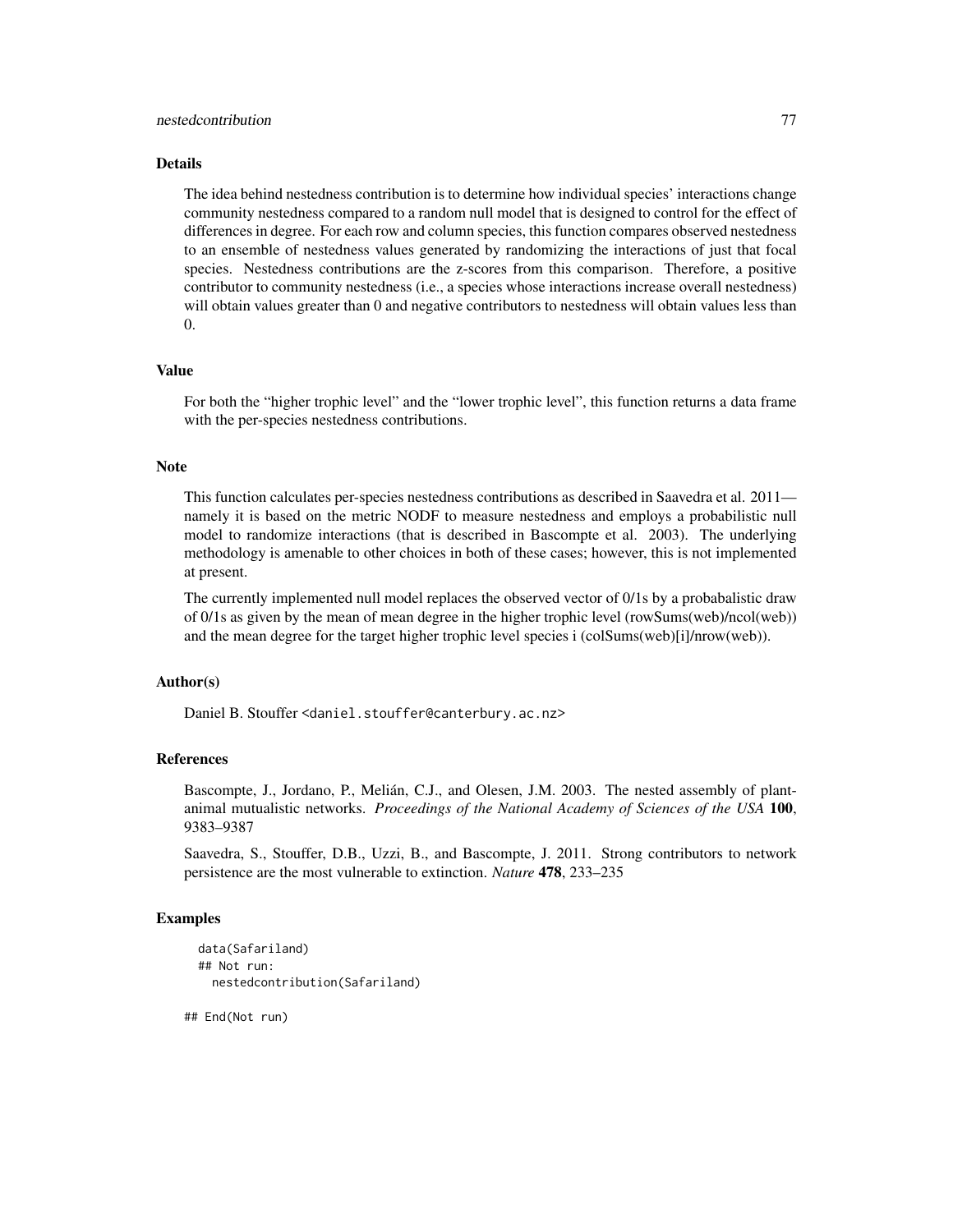<span id="page-77-0"></span>

## Description

Calculates matrix temperature using the binmatnest programm of Miguel Rodríguez-Gironés

## Usage

```
nestedness(m, null.models = TRUE, n.nulls = 100, popsize = 30,
n.ind = 7, n.gen = 2000, binmatnestout=FALSE)
```
#### Arguments

| m             | m is the matrix object for which the temperature is calculated. m will be converted<br>to a binary matrix as temperature is only based on binary data                                                                                         |
|---------------|-----------------------------------------------------------------------------------------------------------------------------------------------------------------------------------------------------------------------------------------------|
| null.models   | Logical; shall the three different null models to check for significance of the<br>matrix temperature be calculated? The null models procedure is quite time con-<br>suming and therefore we added this switch. Defaults to null.models=TRUE. |
| n.nulls       | How many null models should be calculated. Defaults to n. nulls=100.                                                                                                                                                                          |
| popsize       | For the genetic algorithm some parameters have to be initialised. First is popsize,<br>default is 30                                                                                                                                          |
| n.ind         | Second is number of individuals picked for the next generation. Default of<br>$n$ . ind is 7.                                                                                                                                                 |
| n.gen         | Third is the number of generations until the genetic algorithm stops. Default of<br>n. gen is 2000.                                                                                                                                           |
| binmatnestout | if set to TRUE a file "binmat.out" is saved in the current working directory,<br>which stores the original binmatnest output                                                                                                                  |
|               |                                                                                                                                                                                                                                               |

# Details

There are several implementations of nestedness-calculators, most noticeably NTC (nestedness temperature calculator), BINMATNEST and aninhado (check Wikipedia's entry on the subject: <http://en.wikipedia.org/wiki/Nestedness>). While we here use BINMATNEST, this does not disqualify any of the others. Miguel was simply the first we contacted and he was readily willing to share his code.

Here we use BINMATNEST by calling a tweaked version of the C++ program binmatnest. In principle nestedness temperature is calculated by using a line of perfect order (using a genetic algorithm) to determine the reordering of rows and columns that leads to minimum matrix temperature of given size and fills. The deviation from this minimun temperature is the matrix temperature. In addition nestedness uses different null models to check for statistical significance of the matrix temperature. For details on what BINMATNEST does different, and better, than the original NTC see reference below.

Notice also that the original software BINMATNEST is available as a stand-alone application, too. Check out Miguel's homepage: <http://www.eeza.csic.es/eeza/personales/rgirones.aspx>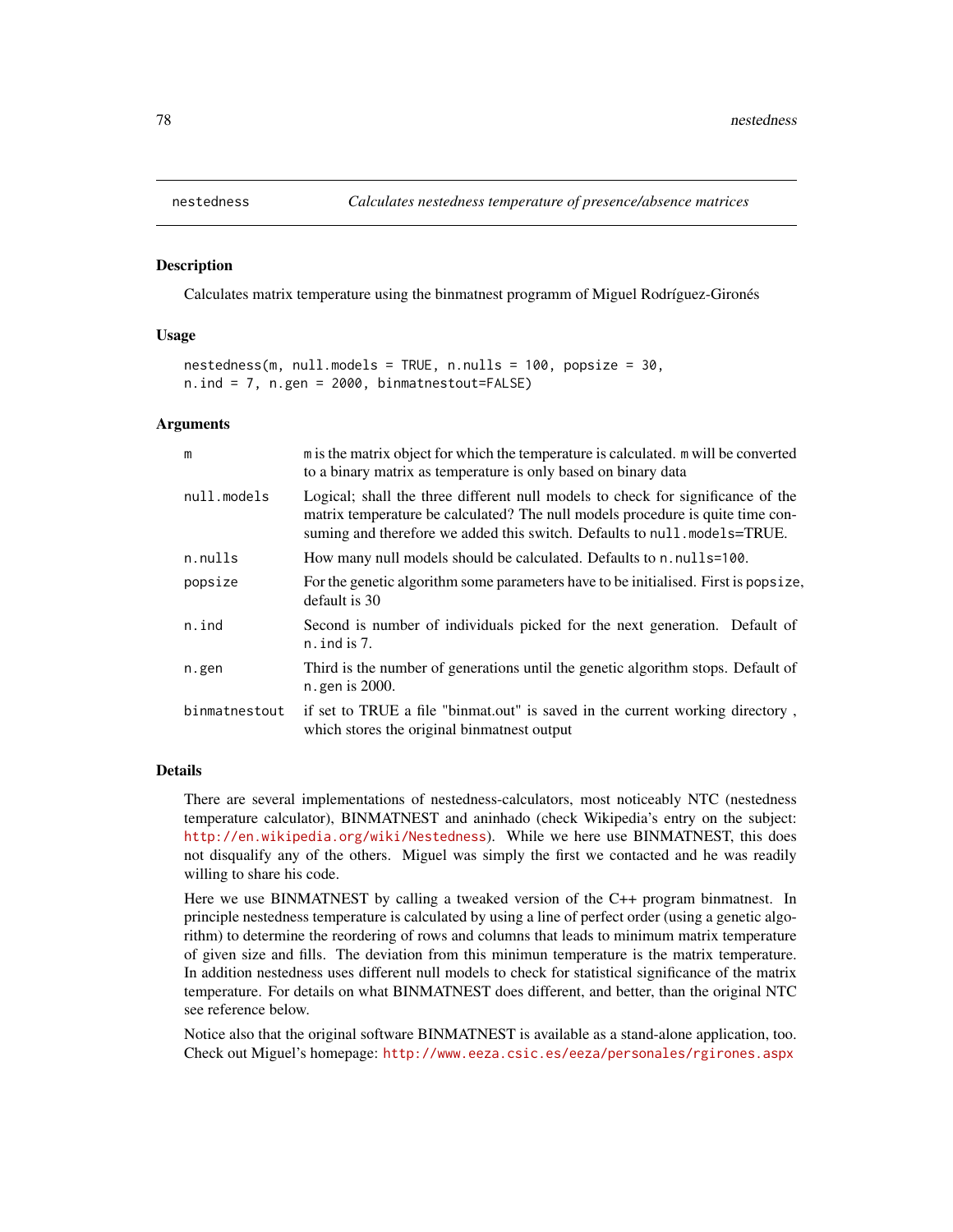#### nestedness 79

## Value

returns a list of matrix descriptors, such as

| temperature                      | the matrix temperature                                                                                                         |  |
|----------------------------------|--------------------------------------------------------------------------------------------------------------------------------|--|
| parameters of genetic algorithms |                                                                                                                                |  |
|                                  | Parameters used for the genetic algorithm                                                                                      |  |
| nullmodels                       | switch if null models have been calculated, 1 for yes, 0 for no                                                                |  |
| p, mean, var                     | probability, mean temperature and variance of temperature for the three different<br>null models                               |  |
| packing order                    | the packing order of the most packed matrix (minimum temperature of a per-<br>fectly nested matrix using given size and fills. |  |

# Note

Make sure matrix m is valid, as error proofing in the C++ function does not fully work, and therefore it is possible that R may crash when using strange types of matrices, such as matrices with only one entry.

Also, while this function returns exactly the same values as binmatnest, there seems to be the occasional glitch in the software, in that in inexplicable circumstances the matrix is inverted before calculating nestedness. We are currently trying to find the cause of this problem. Sorry!

In the meantime, use nestedtemp in vegan (as we do in networklevel)!

# Author(s)

Bernd Gruber, based on C++-code by Miguel Rodriguez-Girones.

# References

Rodríguez-Gironés M.A., and Santamaría L. 2006. A new algorithm to calculate the nestedness temperature of presence-absence matrices. *Journal of Biogeography* 33, 924–935

# Examples

```
## Not run:
data(vazarr)
nestedness(vazarr) # null models are calculated
# no null models, much faster for bigger matrices:
nestedness(vazarr, null.models=FALSE)
nestedness(vazarr, n.nulls=300, n.gen=300)
```
## End(Not run)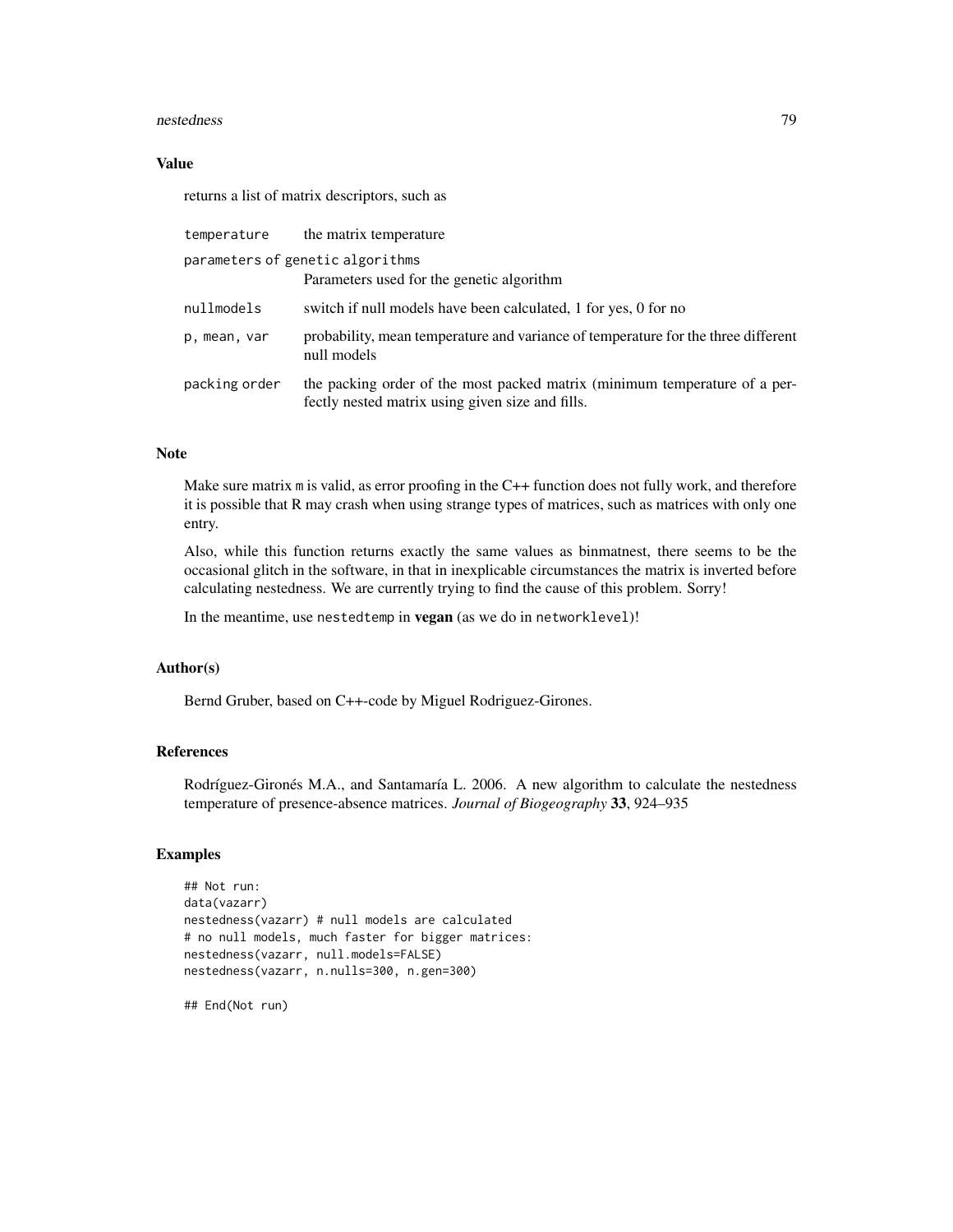<span id="page-79-0"></span>

## Description

Ranks species according to their generality, which is measured as the position in the nestedness matrix. A generalist will interact with more species and thus have a rank closer to 1, while specialists (and rare species) will have ranks with higher values.

#### Usage

```
nestedrank(web, method = "NODF", weighted=TRUE, normalise=TRUE, return.matrix=FALSE)
```
#### Arguments

| web           | A matrix with elements of a set (e.g., plants) as rows, elements of a second set<br>(e.g., pollinators) as columns and number of interactions as entries. |
|---------------|-----------------------------------------------------------------------------------------------------------------------------------------------------------|
| method        | One or more of the following: 'NODF', 'nodf', 'binmatnest', 'wine', 'sort'.<br>See details for details on each method.                                    |
| weighted      | For NODF and wine only: should the number of interactions per link be used as<br>weights? See help of nested node in <b>vegan</b> for details.            |
| normalise     | Logical; defaulting to TRUE. Divides the rank-1 by the number of species -1,<br>thereby ranging it between 0 (most generalist) and 1 (most specialised).  |
| return.matrix | Logical, defaulting to FALSE. Should the matrix resulting from the nestedness-<br>sorting be returned as well?                                            |

#### Details

The idea is to re-arrange the network matrix according to its nestedness, so that the most "generalist" species with most links will be in the first row/column and decreasing from there. The nestedness matrix can be computed in different ways. There are four different methods currently available:

- NODF (or nodf) will use vegan's nestednodf-function to arrange the matrix. With 'weighted=TRUE', which is the default, it will use the actual number of interactions, rather than the number of links
- binmatnest will use the vegan's nestedtemp-function to arrange the matrix. This is only using binary information, so weighting has no effect.
- [wine](#page-163-0) will use the wine-function to arrange the matrix. When 'weighted=FALSE', wine will be applied to a binary matrix.
- sort will simply sort the matrix by marginal totals (i.e. by number of interactions per species when 'weighted=TRUE' or by number links (=degree) when 'weighted=FALSE'. In this case the rank simply represents the abundance of the species in this network.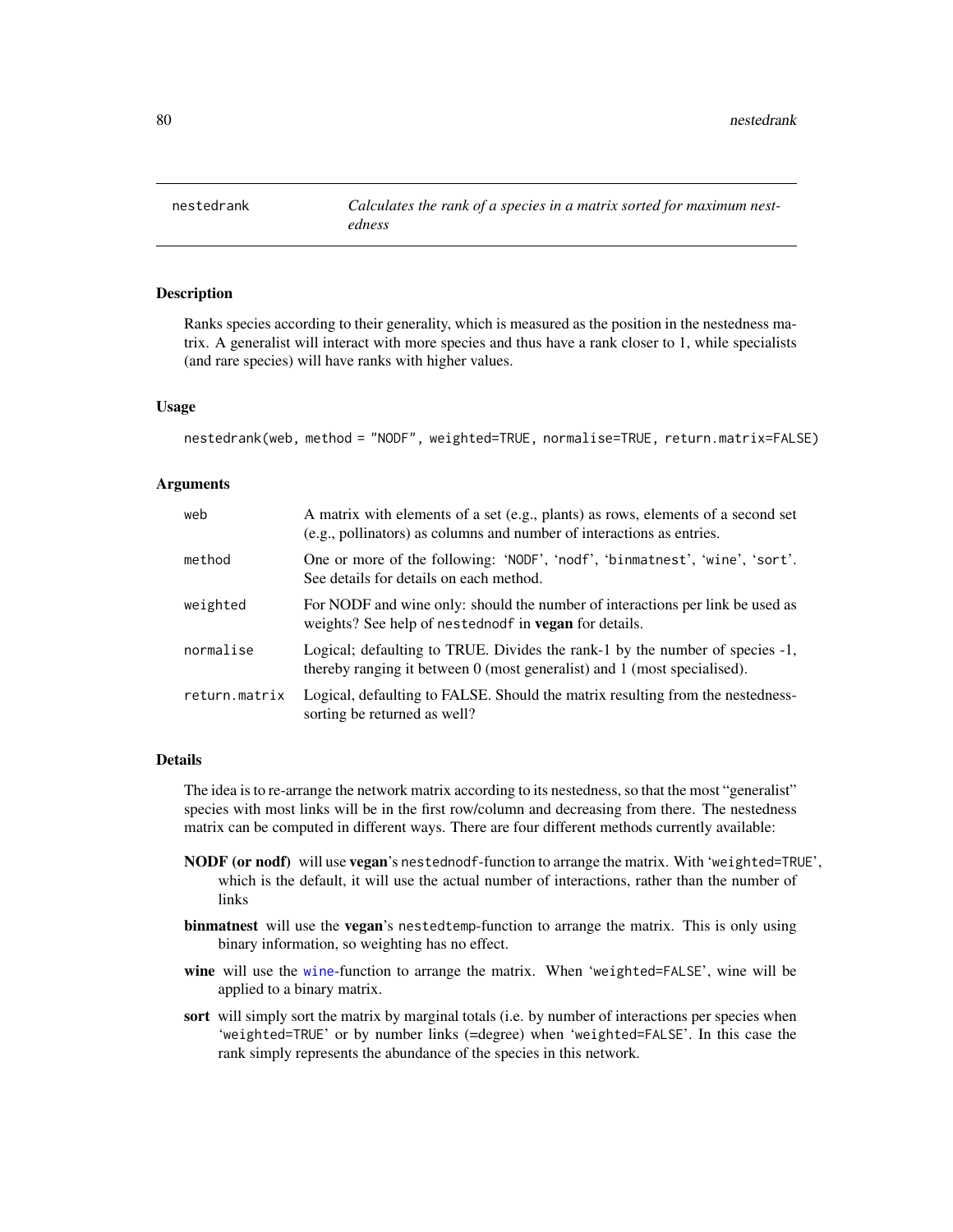#### networklevel 81

#### Value

A list of nestedness ranks vectors for the lower and higher trophic level (smallest value for the most generalist). If 'return.matrix=TRUE', a third list entry will contain the nested matrix.

# Note

Since nestedness is itself not a straight-forward measure of something ecologically meaningful, also these ranks may or may not be. At least there is a high chance that they represent merely abundance of each species. See example for an idea on how to check for the effect of abundance as such.

## Author(s)

Carsten F. Dormann <carsten.dormann@biom.uni-freiburg.de>

## References

Alarcon, R., Waser, N.M. and Ollerton, J. 2008. Year-to-year variation in the topology of a plantpollinator interaction network. *Oikos* 117, 1796–1807

# See Also

[nested](#page-73-0); [nestedrank](#page-79-0) is called by [specieslevel](#page-128-0)

#### Examples

```
## Not run:
ranks <- sapply(c("nodf", "binmatnest", "wine", "sort"), function(x)
 nestedrank(Safariland, method=x)[[2]])
cor(ranks) # high correlation between sort and other indicate that only abundance matters
```
## End(Not run)

<span id="page-80-0"></span>networklevel *Analysis of bipartite webs at the level of the entire network*

#### **Description**

Calculates a variety of indices and values for a bipartite network

## Usage

```
networklevel(web, index="ALLBUTDD", level="both", weighted=TRUE,
   ISAmethod="Bluethgen", SAmethod = "Bluethgen", extinctmethod = "r",
   nrep = 100, CCfun=median, dist="horn", normalise=TRUE, empty.web=TRUE,
   logbase="e", intereven="prod", H2_integer=TRUE, fcweighted=TRUE,
   fcdist="euclidean", legacy=FALSE)
```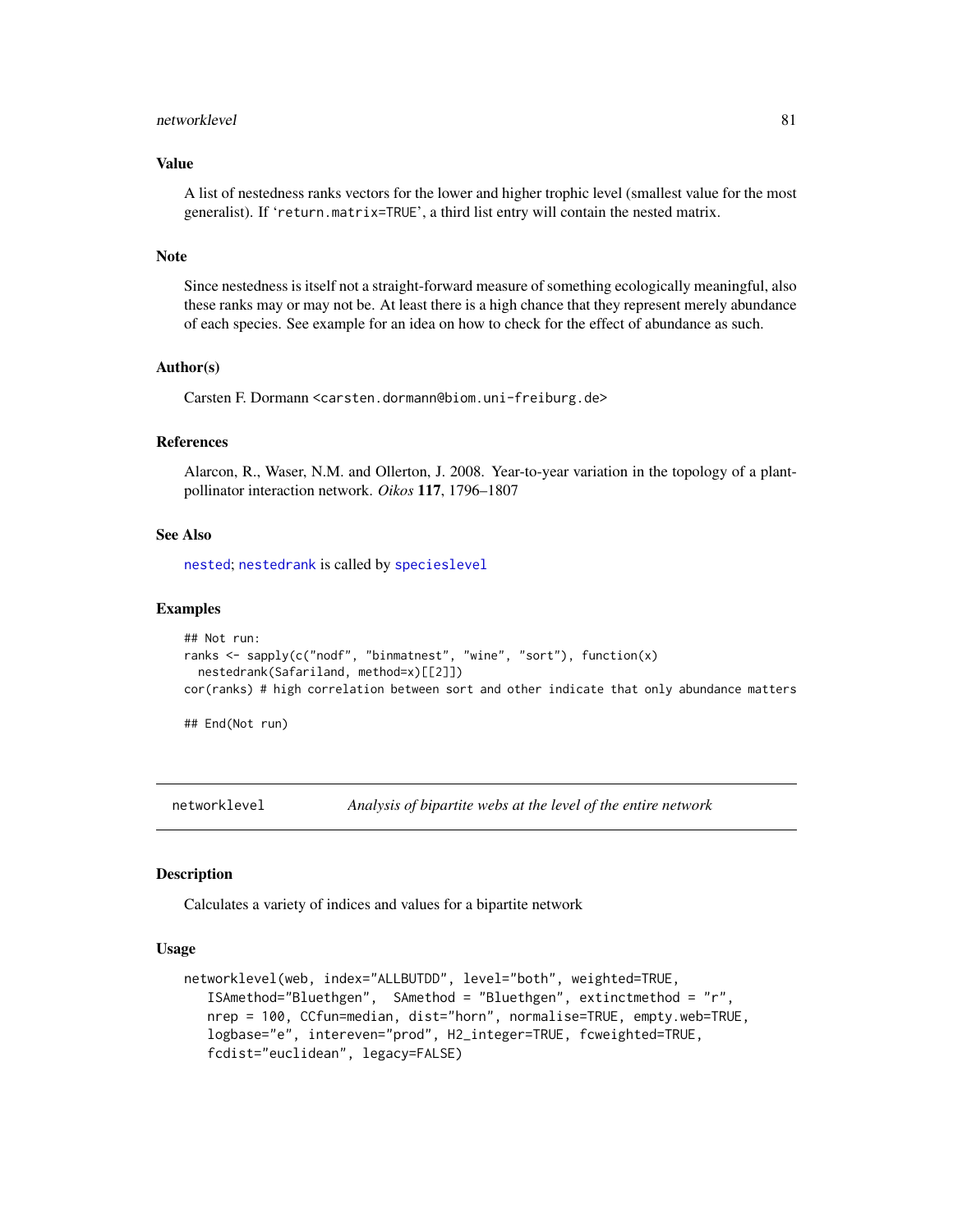# Arguments

| web   | Web is a matrix representing the interactions observed between higher trophic<br>level species (columns) and lower trophic level species (rows). Usually this will<br>be number of pollinators on each species of plants or number of parasitoids on<br>each species of prey. |
|-------|-------------------------------------------------------------------------------------------------------------------------------------------------------------------------------------------------------------------------------------------------------------------------------|
| index | One or more of the following (exact match only!). First the group of "pure"<br>network indices, then those computed for each level.                                                                                                                                           |
|       | • 'connectance',                                                                                                                                                                                                                                                              |
|       | • 'web asymmetry',                                                                                                                                                                                                                                                            |
|       | • 'links per species',                                                                                                                                                                                                                                                        |
|       | • 'number of compartments',                                                                                                                                                                                                                                                   |
|       | • 'compartment diversity',                                                                                                                                                                                                                                                    |
|       | • 'cluster coefficient', which will compute both the network-wide clus-                                                                                                                                                                                                       |
|       | ter coefficient as well as those for each level,                                                                                                                                                                                                                              |
|       | • 'nestedness',                                                                                                                                                                                                                                                               |
|       | $\bullet$ 'NODF',                                                                                                                                                                                                                                                             |
|       | • 'weighted nestedness',                                                                                                                                                                                                                                                      |
|       | • 'weighted NODF',                                                                                                                                                                                                                                                            |
|       | • 'ISA' (or alternatively 'interaction strength asymmetry' or                                                                                                                                                                                                                 |
|       | 'dependence asymmetry'),                                                                                                                                                                                                                                                      |
|       | • 'SA' (or alternatively 'specialisation asymmetry'),                                                                                                                                                                                                                         |
|       | • 'linkage density',                                                                                                                                                                                                                                                          |
|       | • 'weighted connectance',                                                                                                                                                                                                                                                     |
|       | • 'Fisher alpha',                                                                                                                                                                                                                                                             |
|       | • 'interaction evenness',                                                                                                                                                                                                                                                     |
|       | • 'Alatalo interaction evenness',                                                                                                                                                                                                                                             |
|       | • 'Shannon diversity',                                                                                                                                                                                                                                                        |
|       | $\bullet$ 'H2';                                                                                                                                                                                                                                                               |
|       | and/or those invoked through grouplevel:                                                                                                                                                                                                                                      |
|       | • 'number of species' in the respective trophic level,                                                                                                                                                                                                                        |
|       | • 'mean number of links',                                                                                                                                                                                                                                                     |
|       | • 'mean number of shared partners',                                                                                                                                                                                                                                           |
|       | • 'weighted cluster coefficient',                                                                                                                                                                                                                                             |
|       | • 'degree distribution',                                                                                                                                                                                                                                                      |
|       | • 'togetherness',                                                                                                                                                                                                                                                             |
|       | $\cdot$ 'C score',                                                                                                                                                                                                                                                            |
|       | $\bullet$ 'V ratio',                                                                                                                                                                                                                                                          |
|       | • 'discrepancy',                                                                                                                                                                                                                                                              |
|       | • 'extinction slope',                                                                                                                                                                                                                                                         |
|       | • 'robustness',                                                                                                                                                                                                                                                               |
|       | • 'niche overlap',                                                                                                                                                                                                                                                            |

• 'generality',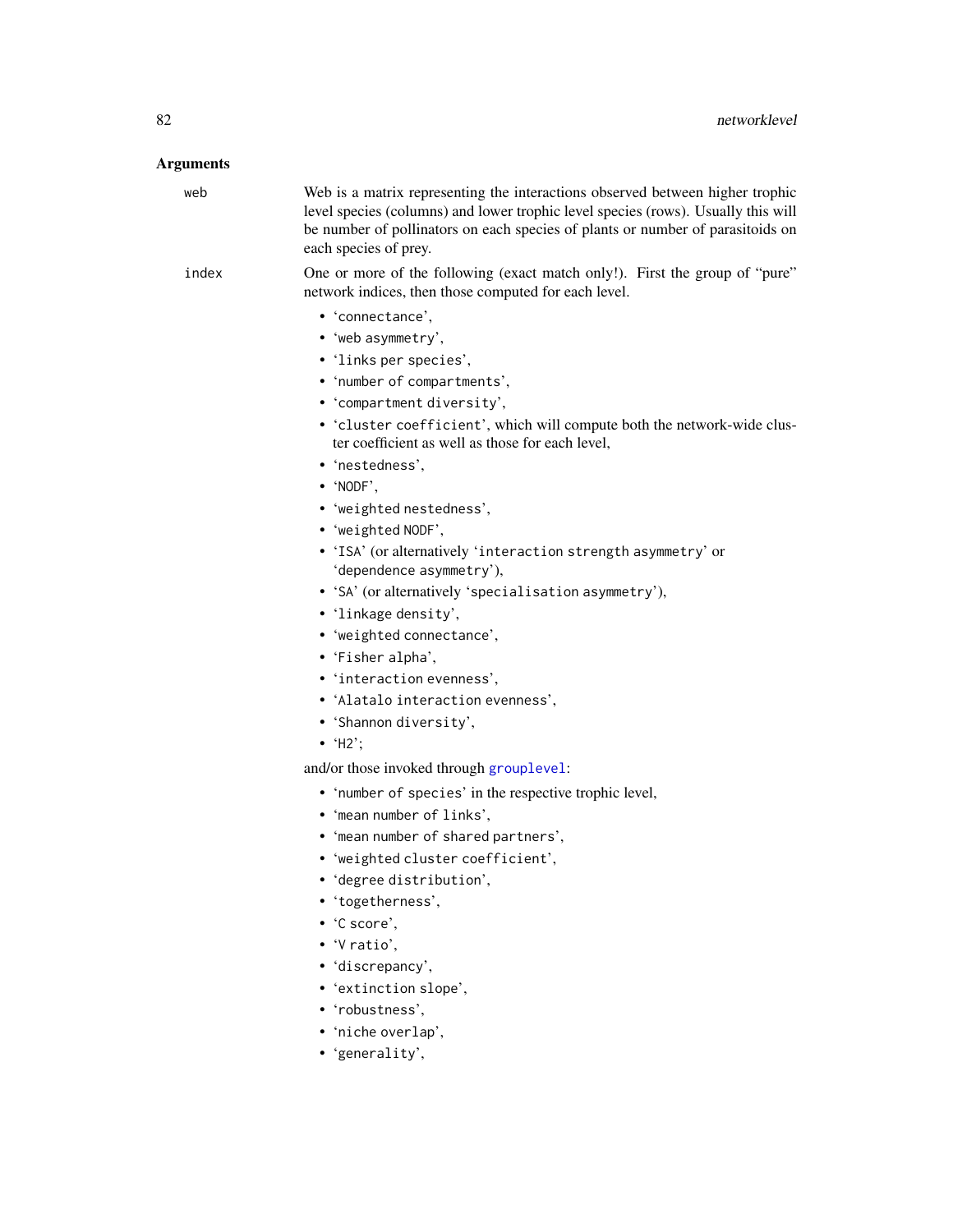|               | • 'vulnerability',                                                                                                                                                                                                                                                                                                                                                                                                                                                                        |
|---------------|-------------------------------------------------------------------------------------------------------------------------------------------------------------------------------------------------------------------------------------------------------------------------------------------------------------------------------------------------------------------------------------------------------------------------------------------------------------------------------------------|
|               | • 'fc' (or alternatively 'functional complementarity').                                                                                                                                                                                                                                                                                                                                                                                                                                   |
|               | Furthermore, there are some groups of indices that can be called:                                                                                                                                                                                                                                                                                                                                                                                                                         |
|               | • 'ALL' calculates all indices (returning a list (since degree distribution fits<br>are a table within this list and cannot be simplified)),                                                                                                                                                                                                                                                                                                                                              |
|               | • 'ALLBUTDD' (default) calculates all indices except degree distribution fits.<br>This latter has the advantage that the output can be simplified to a vector;                                                                                                                                                                                                                                                                                                                            |
|               | • 'info' returns more general information on the network;                                                                                                                                                                                                                                                                                                                                                                                                                                 |
|               | • 'binary' returns a best-of selection of indices based on a binary network;<br>• 'quantitative' returns a best-of selection of indices based on quantitative<br>networks;                                                                                                                                                                                                                                                                                                                |
|               | • 'topology' returns indices more abstractly describing network properties.<br>Also CHECK details below!                                                                                                                                                                                                                                                                                                                                                                                  |
| level         | For which level should the level-specific indices be computed: 'both' (default),<br>'lower' or 'higher'?                                                                                                                                                                                                                                                                                                                                                                                  |
| weighted      | Logical; should the weighted average be computed for indices that are averaged<br>across species (at the group level)? Defaults to TRUE.                                                                                                                                                                                                                                                                                                                                                  |
| ISAmethod     | Method to use for calculating interaction strength $(=$ dependence) asymmetry;<br>original by 'Bascompte' is yielding artefact results based only on the asymme-<br>try of the web (as shown by example in Blüthgen et al. 2007 analytically in<br>Blüthgen 2010) and should hence be avoided; 'Bluethgen' (default) excludes<br>singletons and corrects for low number of interactions (range -1 to 1).                                                                                  |
| SAmethod      | How to aggregate d'-based specialisation values: mean of log-transformed de-<br>pendencies ('log') or Blüthgen's marginal totals-weighted mean (default); see<br>Blüthgen et al. (2007).                                                                                                                                                                                                                                                                                                  |
| extinctmethod | Specifies how species are removed from matrix: 'random', 'degree' or 'abundance'<br>(partial matching). See second. extinct for details an option to predefine the<br>sequence externally; idea from Memmott et al. (2004).                                                                                                                                                                                                                                                               |
| nrep          | Number of replicates for the extinction sequence analysis.                                                                                                                                                                                                                                                                                                                                                                                                                                |
| CCfun         | Method to use when calculating the clustering coefficient. Originally proposed<br>as mean of cluster coefficients for each species. Defaults to 'median', because<br>cluster coefficients are strongly skewed.                                                                                                                                                                                                                                                                            |
| dist          | Distance metric to be used to calculate niche overlap. Any of vegan's vegdist-<br>metrics can be used; defaults to Horn's index, which is the recommendation of<br>Krebs (1989). Binary percent niche overlap would be computed with<br>'dist = $"jaccard"$ .                                                                                                                                                                                                                             |
| normalise     | Logical; shall the C-score and togetherness metrics be normalised to a range of<br>0 to 1? Defaults to TRUE.                                                                                                                                                                                                                                                                                                                                                                              |
| empty.web     | Shall the empty columns and rows be deleted? Defaults to TRUE.                                                                                                                                                                                                                                                                                                                                                                                                                            |
| logbase       | Shall the various diversity indices (linkage density, partner diversity, general-<br>ity/vulnerability, interaction evenness) be calculated to the base of e (default) or<br>2? Log2 is the proposal for generality and vulnerability by Bersier et al. (2002),<br>while Shannon uses ln. The choice of the base will not affect the results qual-<br>itatively, at most by a scaling factor. Note that for all these indices, we follow<br>common practice and define $0 * log(0) = 0$ . |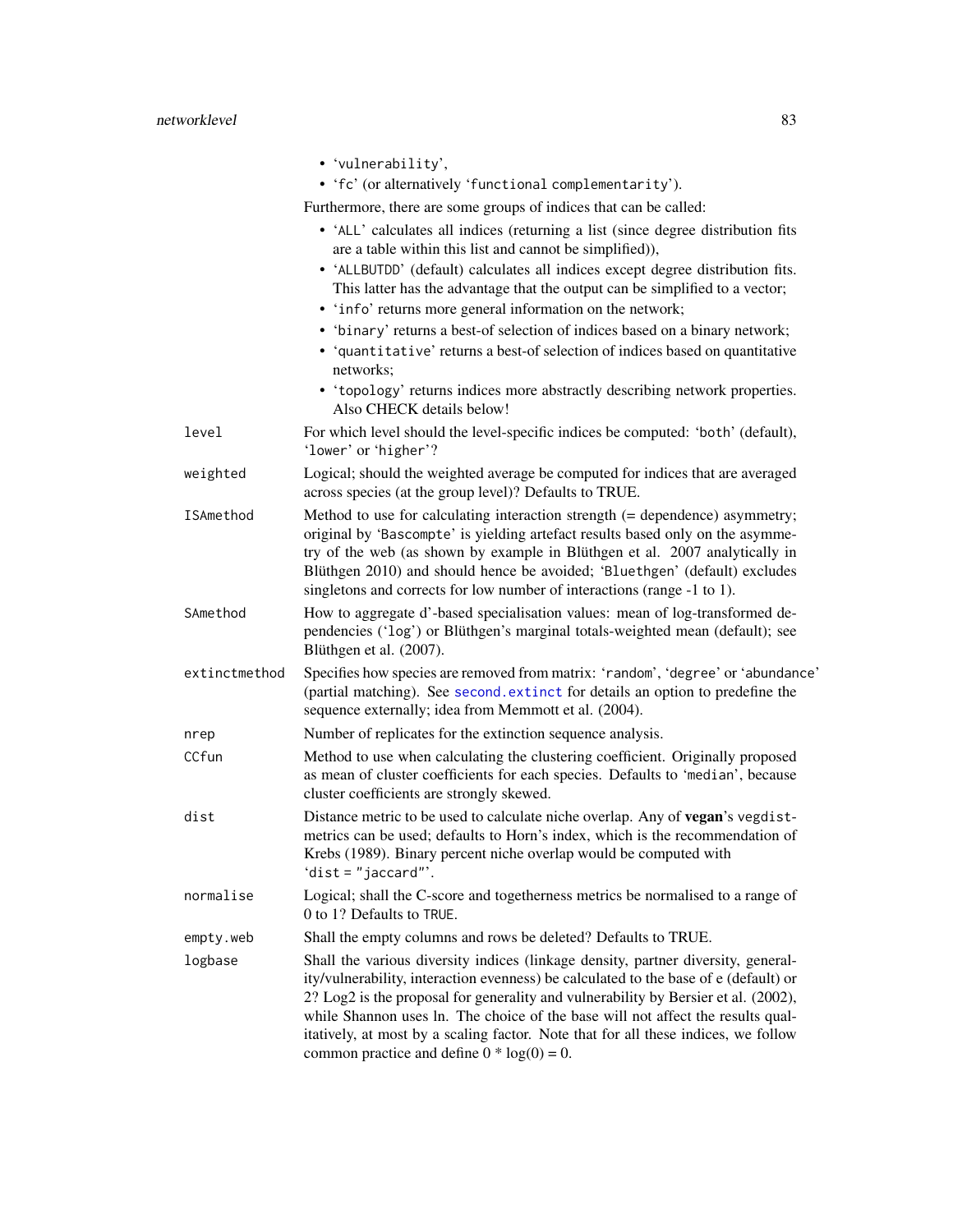| intereven  | Shall all cells of the matrix be used to calculate the interaction evenness<br>('intereven = "prod"')? Or, as given by Bersier et al. (2002) and Tylianakis<br>et al. (2007), should only the realised links be used ('intereven = "sum"'; de-<br>fault)? Prod and sum refer to using the log of the <b>product</b> of matrix dimensions<br>(i.e. all cells) or the log of the sum of non-zero cells (i.e. number of links) as<br>denominator in the evenness formula. See last paragraph of the details-section<br>for views on these two options!   |
|------------|-------------------------------------------------------------------------------------------------------------------------------------------------------------------------------------------------------------------------------------------------------------------------------------------------------------------------------------------------------------------------------------------------------------------------------------------------------------------------------------------------------------------------------------------------------|
| H2_integer | Logical; indicates whether values in web are integers. Passed on to H2fun; see<br>there for details.                                                                                                                                                                                                                                                                                                                                                                                                                                                  |
| fcweighted | Logical; when computing "functional complementarity" sensu function fc, should<br>the weights of the matrix be used. Defaults to TRUE, but original paper (Devoto<br>et al. 2012) is based on FALSE.                                                                                                                                                                                                                                                                                                                                                  |
| fcdist     | Distance measure to be used to compute functional complementarity through<br>fc; any measure accepted by dist is acceptable.                                                                                                                                                                                                                                                                                                                                                                                                                          |
| legacy     | Logical; should the old (pre-2.00) version of networklevel be used? To be<br>backward compatible, the old networklevel-function is still available (. networklevel)<br>and can be called by setting 'legacy=TRUE'. This is only for the transition pe-<br>riod until all papers in the making have been published (or binned). Index names<br>and sometimes unclear focal level were downsides of the old implementation,<br>which is now remedied. Thus, the use of 'legacy=TRUE' and the direct call of<br>. networklevel are strongly discouraged! |

## Details

For explanations of any of the indices computed for a level (i.e. those with HL and/or LL suffix), please see [grouplevel](#page-51-0) for details.

This function implements a variety of the many (and still procreating) indices describing network topography. Some are embarrassingly simple and mere descriptors of a network's outer appearance (such as number of species in each trophic level or the number of links (= non-zero cells) in the web). Others are variations on Shannon's diversity index applied to within column or within rows. Only extinction slope is newly implemented here, and hence described in a bit more detail.

Currently, you *cannot* get the *qualitative* version of quantitative indices such as vulnerability!

Integers or continuous values - what are the quantities in quantitative webs? Some web metrics expect in their typical formulation that the entries in the web-matrix are integers - e.g. H2' is defined relative to minimum and maximum based on marginal totals. Blüthgen et al. (2006) use an algorithm assuming values can only be integers. If your quantities are not constrained to be integers, multiplication and rounding may or may not give consistent results, depending on rounding errors and the factor applied. Multiplication with high numbers such as 10 000 seems to be OK. For H2' a simplified calculation applicable to continuous numbers is available (by declaring option 'H2\_integer=FALSE' in [H2fun](#page-57-0)). Note that values of H2' based on integers are not directly comparable to H2' based on continuous values (for sparse webs, H2'\_continuous is much higher than H2' integer). We tentatively think that other indices are hardly affected by non-integer values or by multiplication and rounding. Please let us know your experience.

## Value

The suffixes LL and HL refer to lower and higher level, respectively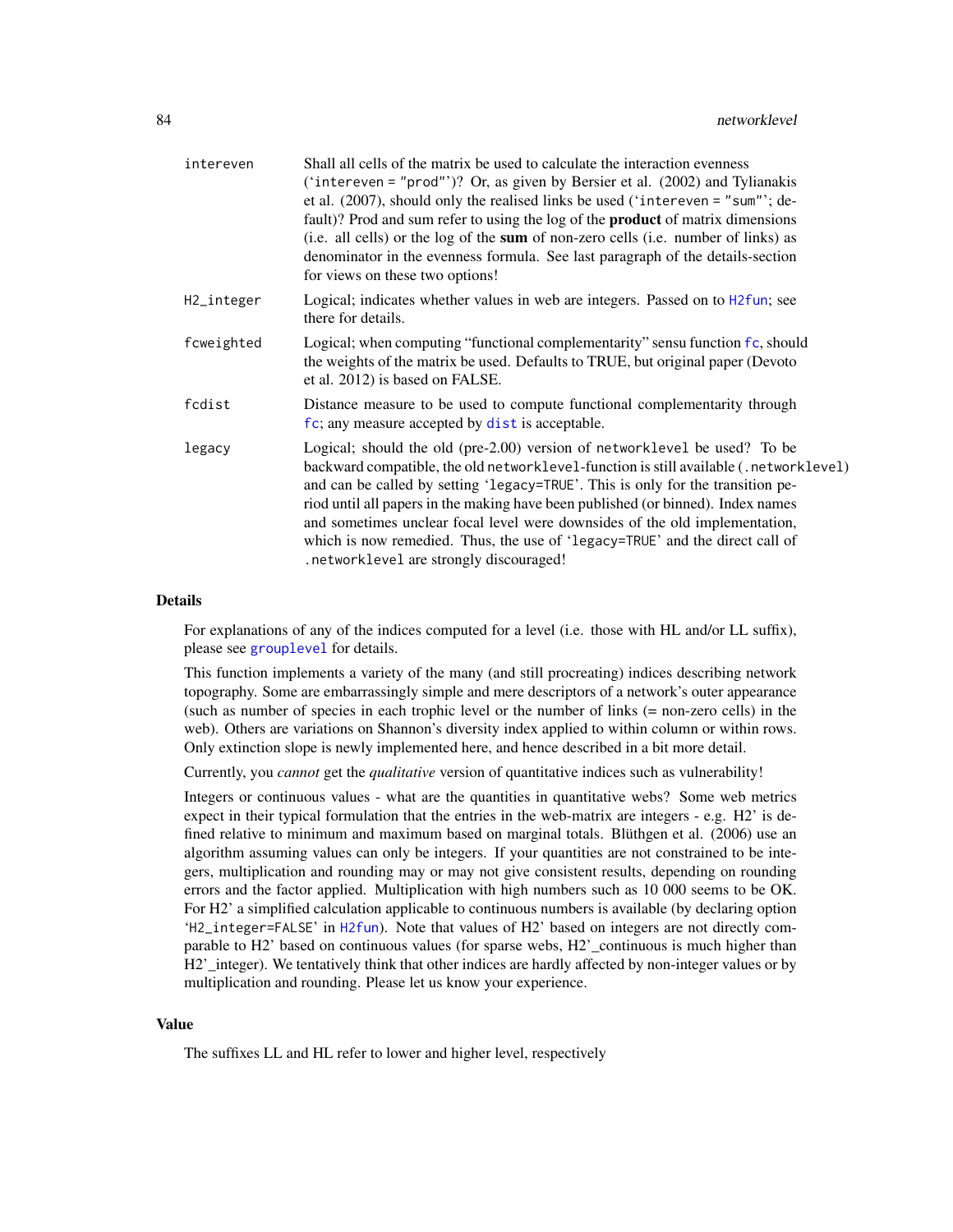Depending on the selected indices, some or all of the below (returned as vector if "degree distribution" was not requested, otherwise as list):

- connectance Realised proportion of possible links (Dunne et al. 2002): sum of links divided by number of cells in the matrix (= number of higher times number of lower trophic level species). This is the *standardised number of species combinations* often used in co-occurrence analyses (Gotelli & Graves 1996)
- web asymmetry Balance between numbers in the two levels: positive values indicate more highertrophic level species, negative more lower-trophic level species; implemented as (ncol(web)-nrow(web))/sum(dim(web)); web asymmetry is a null model for what one might expect in dependence asymmetry: see Blüthgen et al. (2007).

links per species

Mean number of links per species (qualitative): sum of links divided by number of species.

number of compartments

Compartments are sub-sets of the web which are not connected (through either higher or lower trophic level) to another compartment. Mathematically, they are Jordan blocks, but this implementation is rule-based (and fast). They are also nicely visualised in the [visweb](#page-158-0) function.

compartment diversity

Shannon's diversity of compartment sizes (size = number of species from both levels); see Tylianakis et al. (2007).

cluster coefficient

The cluster coefficient for a network is the average cluster coefficients of its members, i.e. simply the number of realised links devided by the number of possible links. Introduced by Watts & Strogatz (1998) and described in Wikipedia under [http://en.wikipedia.org/w/index.php?title=Clustering\\_coefficient](http://en.wikipedia.org/w/index.php?title=Clustering_coefficient). The cluster coefficient can be computed both for the entire network, as well as for each level (for the latter indicated by suffix HL or LL).

nestedness Nestedness temperature of the matrix (0 means cold, i.e. high nestedness, 100 means hot, i.e. chaos). For details see [nestedness](#page-77-0) and Rodriguez-Girones & Santamaría (2002). Notice that the function [nestedness](#page-77-0) does not calculate any null model, simply because it is too computer-intensive. networklevel calls nestedtemp! If you are interested in the different null models, please use the function [nestedness](#page-77-0) or nestedtemp in vegan directly.

NODF Another index for nestedness, calling nestednodf in **vegan**. High values indicate nestedness. According to the analysis of Almeida-Neto et al. (2008, 2010), NODF is more consistent and "better" than usual measures of nestedness.

weighted nestedness

A nestedness version that considers interaction frequencies (and is hence weighted), proposed by Galeano et al. (2007) and implemented in [wine](#page-163-0). It ranges between 1 (perfect nestedness) and 0 (perfect chaos). Note that this is the OPPOSITE interpretation of nestedness temperature!

weighted NODF Another quantitative (=weighted) index for nestedness, building on NODF (see nestednodf in vegan). High values indicate nestedness. According to the analysis of Almeida-Neto et al. (2008, 2010), NODF is more consistent and "better" than usual measures of nestedness.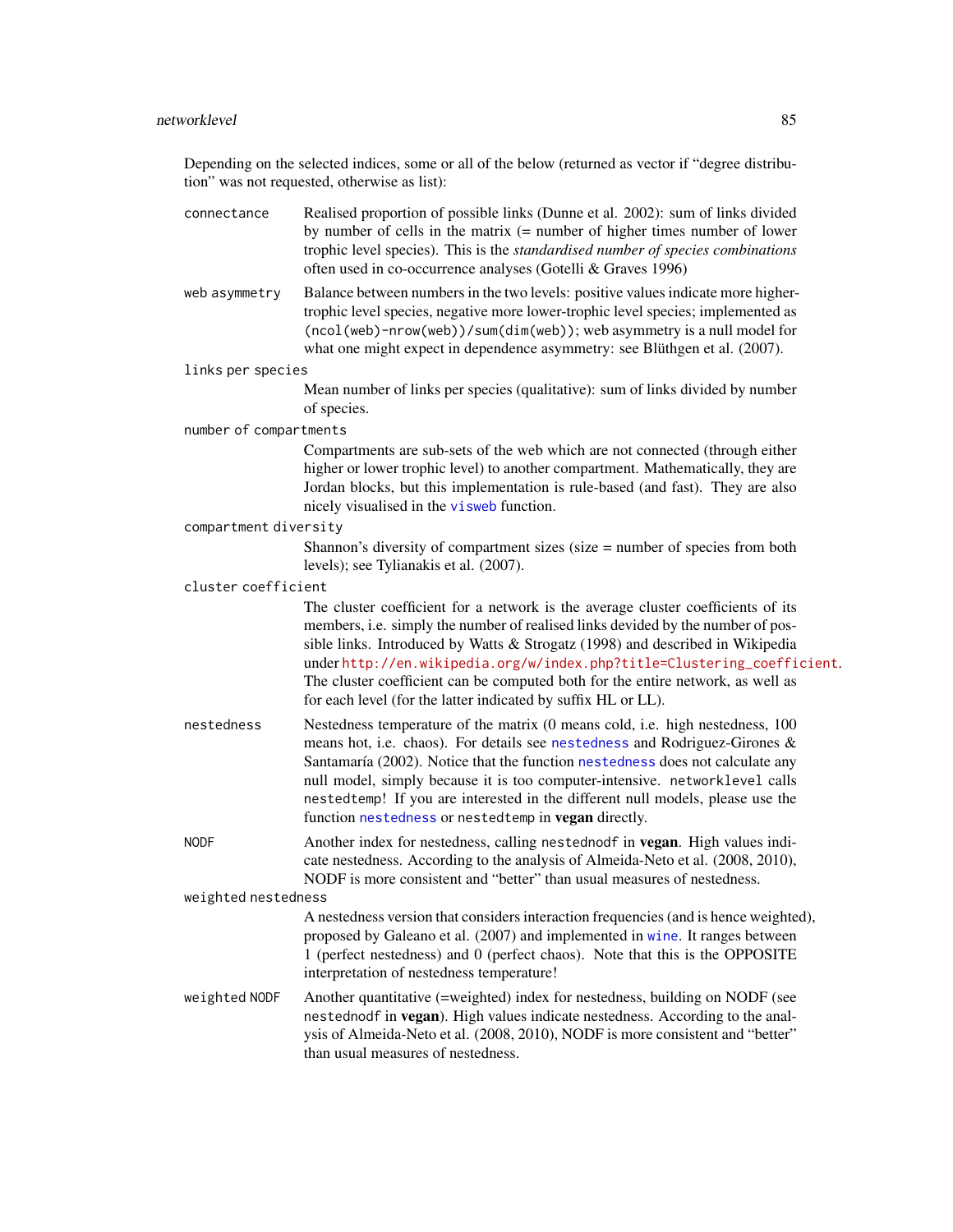#### interaction strength asymmetry

(selected using 'index = "ISA"') Explaining dependence asymmetry is also a measure of specialisation, across both trophic levels. Proposed by Bascompte et al. (2006) and critised and alterations proposed by Blüthgen et al. (2007). The latter also show that dependence asymmetry can be almost entirely explained by web asymmetry (see above). Positive values (only possible of 'ISAmethod = "Bluethgen"') indicate higher dependence in the higher trophic level. See function [specieslevel](#page-128-0) and its index 'interaction push/pull', which quantifies the balance of affecting and being effected by other species. Similarly, index 'strength' quantifies the average effect of each species on all its partners.

#### specialisation asymmetry

(selected using 'index="SA"') Asymmetry (higher vs. lower trophic level) of specialisation now based on d' (see [dfun](#page-36-0)), which is insensitive to the dimensions of the web. Again, two options of calculation are available: the one proposed by Blüthgen et al. (2007), where they weight the specialisation value for each species by its abundance ('SAmethod="Bluethgen"') or where d'-values are log-transformed (arguing that d'-values are indeed log-normally distributed: 'SAmethod="log"'). Since the mean d-value for the lower trophic level is subtracted from that of the higher, positive values indicate a higher specialisation of the higher trophic level.

## linkage density

Marginal totals-weighted diversity of interactions per species (quantitative). Actually, this is computed as the average of vulnerability and generality (Bersier et al. 2002). Does not respond to setting weighted=FALSE.

## weighted connectance

Linkage density divided by number of species in the network (Bersier et al. 2002). This will respond to whether non-interacting species (e.g. unparasitised hosts) are included or not!

Fisher's alpha An alternative measure of interaction diversity (using fisherfit from vegan).

#### interaction evenness

Shannon's evenness for the web entries. Note that the two options are rather different. By definition,  $IE = H/H$ max;  $H = -sum(p.i.math*)log(p.i.math))$ , where p.i.mat = matrix/sum(entries in matrix). This means, when calculating H, do we treat all possible links as species, and the interactions (cell values) as measure of their abundance? By definition,  $Hmax = ln(N)$ . The key question is: What is the right value for N? Since we treat the matrix cells as species, it is (clearly?) the number of matrix cells, i.e. number of higher trophic level species x number of lower trophic level species. We think this logic justifies our default "prod". However, others argue in favour of N=number of links. Please see note for our discussion on this point.

## Alatalo interaction evenness

A different measure for web entry evenness, as proposed by Müller et al. (1999).

## Shannon diversity

Shannon's diversity of interactions (i.e. network entries).

H2 H2' is a network-level measure of specialisation. It ranges between 0 (no specialisation) and 1 (complete specialisation). H2' is a measure of discrimination,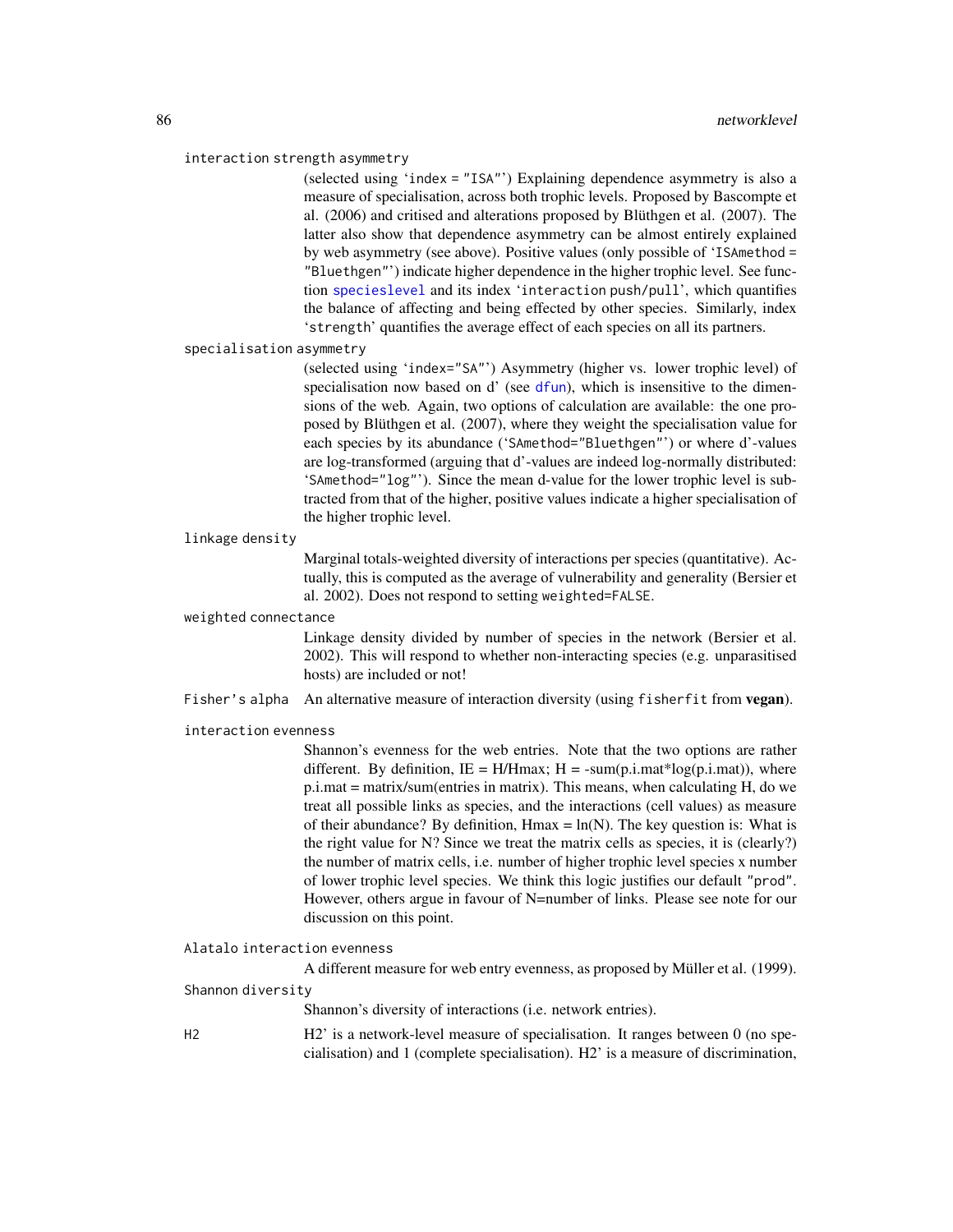# networklevel 87

i.e. calculated in comparison of no specialisation (see [H2fun](#page-57-0) for details. To avoid confusion of keys (apostrophe vs. accent), we call the H2' only H2 here.

others now to come: all other indices are returned as output from [grouplevel](#page-51-0). Please see there for details, we here only provide minimal listing.

number of species

mean number of shared partners

|                              | in this level                                                                                                                                                                                                                                                                                                                                           |
|------------------------------|---------------------------------------------------------------------------------------------------------------------------------------------------------------------------------------------------------------------------------------------------------------------------------------------------------------------------------------------------------|
| cluster coefficient          |                                                                                                                                                                                                                                                                                                                                                         |
|                              | for this level (same for both levels if 'weighted=FALSE').                                                                                                                                                                                                                                                                                              |
| weighted cluster coefficient |                                                                                                                                                                                                                                                                                                                                                         |
|                              |                                                                                                                                                                                                                                                                                                                                                         |
| niche overlap                | Mean similarity in interaction pattern between species of the same level, calcu-<br>lated by default as Horn's index ('dist="horn"').                                                                                                                                                                                                                   |
| togetherness                 | Mean number of co-occupancies across all species combinations.                                                                                                                                                                                                                                                                                          |
| C score                      | Mean (normalised) number of checkerboard combinations across all species.                                                                                                                                                                                                                                                                               |
| V ratio                      | Variance-ratio of species numbers to individual numbers within species for that<br>level.                                                                                                                                                                                                                                                               |
| discrepancy                  | Discrepancy as proposed by Brualdi & Sanderson (1999); see discrepancy for<br>details.                                                                                                                                                                                                                                                                  |
| degree distribution          |                                                                                                                                                                                                                                                                                                                                                         |
|                              | See degreedistr for details and references.                                                                                                                                                                                                                                                                                                             |
| extinction slope             |                                                                                                                                                                                                                                                                                                                                                         |
|                              | Slope of the secondary extinction sequence in that level, following extermination<br>of species in the other level.                                                                                                                                                                                                                                     |
| robustness                   | Area below the "secondary extinction" curve; see robustness for details. Cor-<br>responds to "extinction slope".                                                                                                                                                                                                                                        |
| functional complementarity   |                                                                                                                                                                                                                                                                                                                                                         |
|                              | for a given level.                                                                                                                                                                                                                                                                                                                                      |
| partner diversity            |                                                                                                                                                                                                                                                                                                                                                         |
|                              | (Weighted) mean Shannon diversity of the number of interactions for the species<br>of that level. Choose 'logbase=2' to change to a log2-based version.                                                                                                                                                                                                 |
| generality/vulnerability     |                                                                                                                                                                                                                                                                                                                                                         |
|                              | (Weighted) mean effective number of LL species per HL species (generality; HL<br>species per LL species for vulnerability), weighted by their marginal totals (row<br>sums); see Tylianakis et al. (2007) and Bersier et al. (2002). This is identical<br>to exp("partner diversity", i.e., simply the Jost (2006)-recommended version of<br>diversity. |
|                              |                                                                                                                                                                                                                                                                                                                                                         |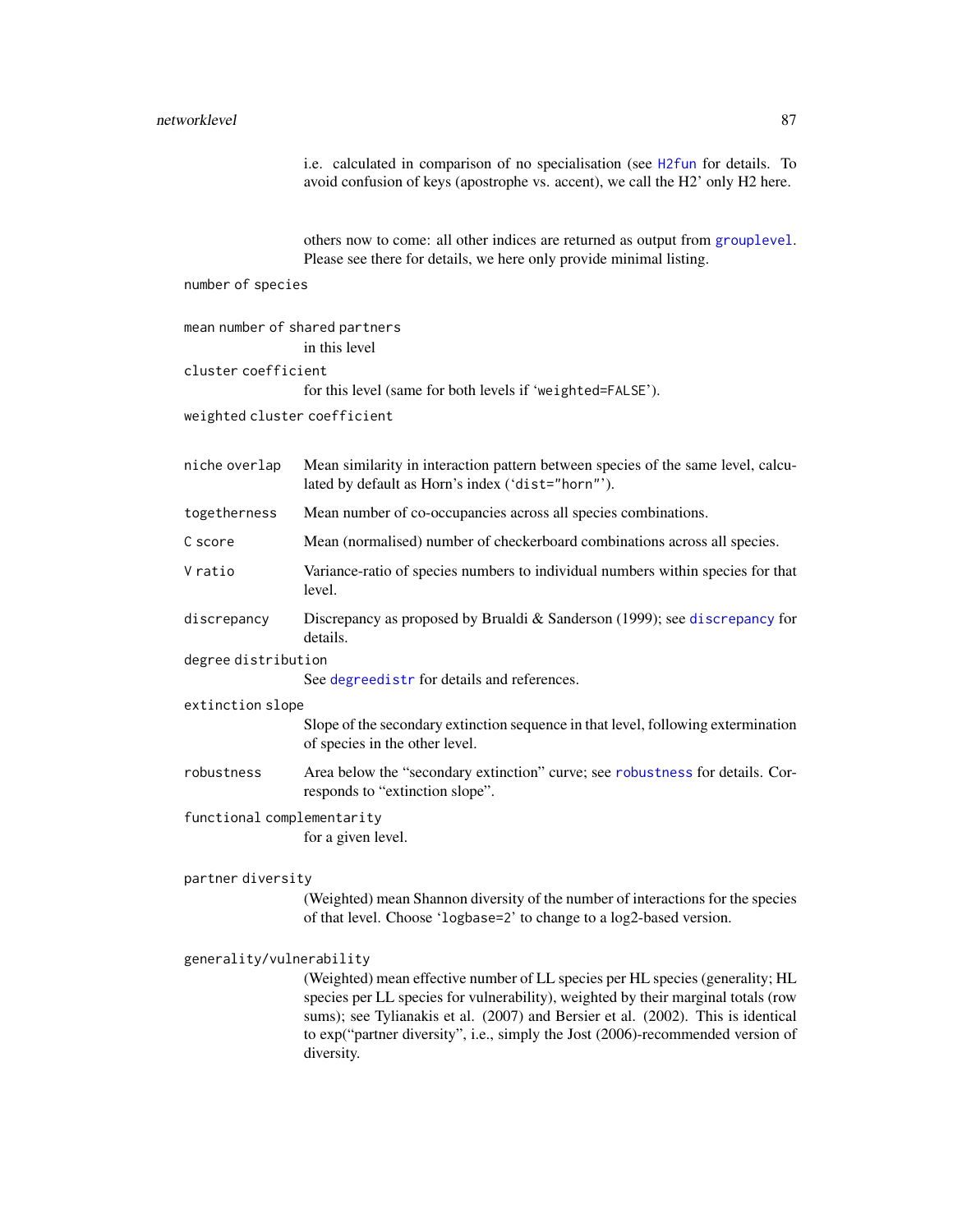Sum or Prod: How to calculate interaction evenness? I shall first put down my argument for "prod" and then Jason Tylianakis' arguments for "sum".

Carsten: "I do not want to defend a position I cannot hold against the flood of qualified criticism, and shall be happy to change the default to option "sum" (i.e. Jason's proposal). Nevertheless, I shall make a very brief attempt to defend my (and Nico's point of view). Imagine a completely different situation: I have "counted" birds in a landscape. From a more meticulous colleague I know that there are 27 bird species breeding at the moment, but on that two mornings that I went out, I could only hear 15. Now I want to calculate the Shannon diversity (and evenness) of birds in that landscape. The "normal" (in the sense of established) approach to use the data from my 15 species. But hold on: I KNOW there are more species out there. I don't know how many (i.e. there may be more than the 27 my colleague has found), but there are at least 27. If I only use the data from my 15 species, I will get a higher evenness value than when I also include the 12 zeros. My conclusion would be: I don't want to overestimate evenness only because I couldn't look long enough, thus I use all 27 values."

Jason: "I would disagree because what you "know" is based on your meticulous colleague's 'sampling', which will also have its limits. If all you wanted was to know the total number of species there (assuming none have gone extinct), then what you propose is fine. However, the problem comes when you want to compare sites, and then sampling effort should be standardised. In most cases we know we don't have a full representation of the diversity (or food web) of an area, but we know for a given spatial or temporal sampling scale that one site differs from another in certain ways, and to me that is the most important. Anyway, it is all a question of scale and the precise question being asked. So what about making it an option in bipartite that you can either choose to divide by the realised links (give our 2007 paper as a ref, so people know it's comparable to that) or divide by the number of potential links, if that's the question people want to ask?" There you go: it's your choice!

NA values: All error and warning messages are (or at least should be) suppressed! If your web returns and NA for some of the indices, this can be because the index cannot be computed. For example, if the web is full (i.e. no 0-cells), extinction slopes cannot be fitted (singularity of gradient). Check if you can expect the index to be computable! If it is, and networklevel doesn't do it, let me know.

Reducing computation time: Some indices require rather long computation times on large webs. If you want to increase the speed by omitting some indices, here a rough guide: Ask only for the indices you are interested in! Otherwise, here is the sequence of most time-consuming indices:

- 1. The slowest function is related to extinction slopes and robustness. Excluding both makes the function faster.
- 2. 'weighted cluster coefficient' is also very time consuming (an exhaustive search for 4 loops in the one-mode projection of the network). Omitting it can dramatically boost speed.
- 3. Degree distributions are somewhat time consuming.
- 4. Fisher's alpha is computed iteratively and hence time consuming.
- 5. Nestedness and weighted nestedness are not the fastest of routines.
- 6. Number (and diversity) of compartments calls a recursive and hence relatively slow algorithm.
- 7. H2 and specialisation asymmetry require an iterative, heuristic search algorithm. Finally, excluding discrepancy can also moderately decrease computation time.

# **Note**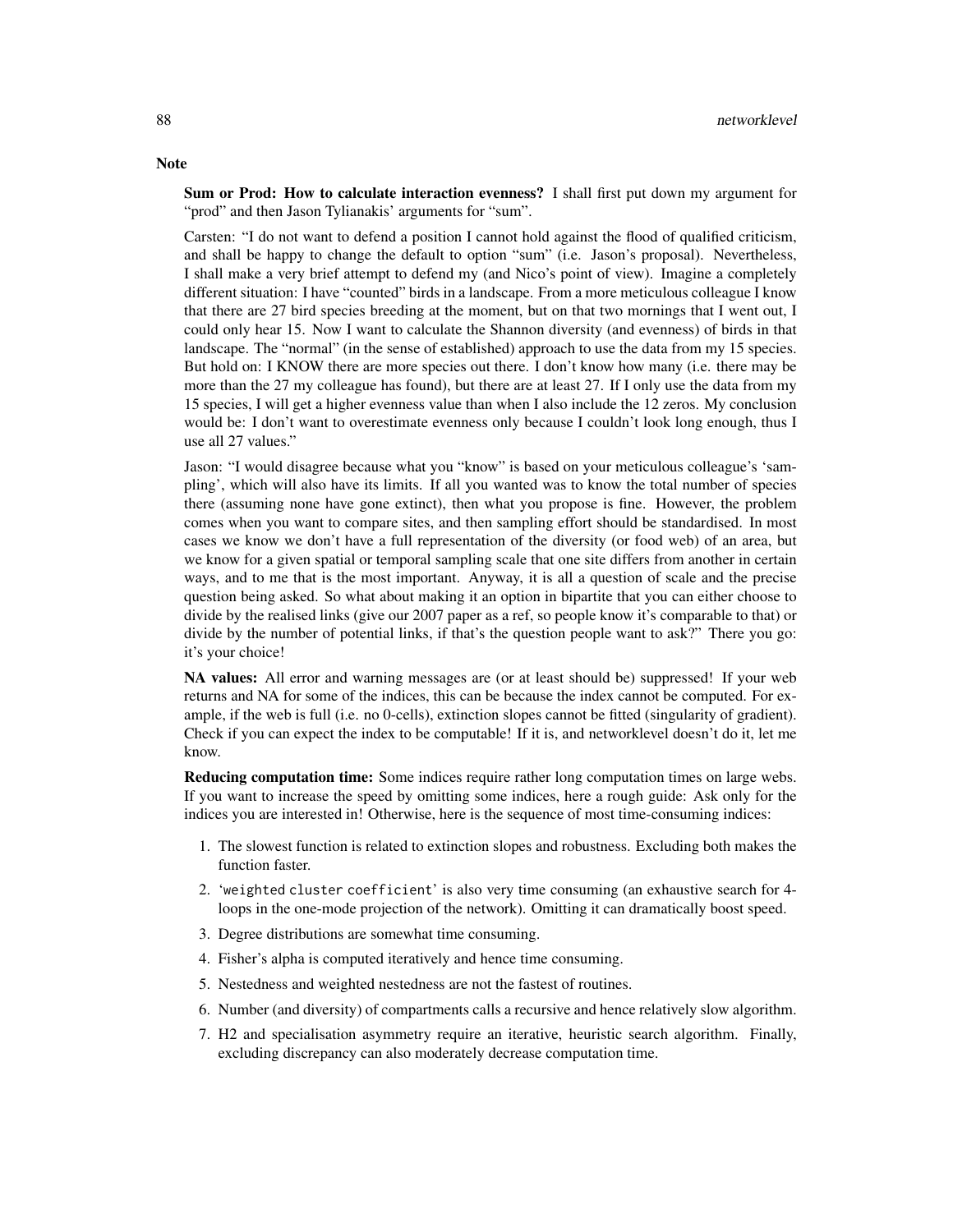#### networklevel 89

#### Author(s)

Carsten F. Dormann <carsten.dormann@biom.uni-freiburg.de>

#### References

Almeida-Neto, M., Loyola, R.D., Ulrich, W., Guimaraes, P., Guimaraes, Jr., P.R. 2008. A consistent metric for nestedness analysis in ecological systems: reconciling concept and measurement. *Oikos* 117, 1227–1239

Almeida-Neto, M. & Ulrich, W. (2011) A straightforward computational approach for measuring nestedness using quantitative matrices. *Environmental Modelling & Software* 26, 173–178

Bascompte, J., Jordano, P. and Olesen, J. M. 2006 Asymmetric coevolutionary networks facilitate biodiversity maintenance. *Science* 312, 431–433

Bersier, L. F., Banasek-Richter, C. and Cattin, M. F. (2002) Quantitative descriptors of food-web matrices. *Ecology* 83, 2394–2407

Blüthgen, N. (2010) Why network analysis is often disconnected from community ecology: A critique and an ecologist's guide. *Basic and Applied Ecology* 11, 185–195

Blüthgen, N., Menzel, F., Hovestadt, T., Fiala, B. and Blüthgen N. 2007 Specialization, constraints and conflicting interests in mutualistic networks. *Current Biology* 17, 1–6

Burgos, E., H. Ceva, R.P.J. Perazzo, M. Devoto, D. Medan, M. Zimmermann, and A. Maria Delbue (2007) Why nestedness in mutualistic networks? *Journal of Theoretical Biology* 249, 307–313

Corso G, de Araújo AIL, de Almeida AM (2008) A new nestedness estimator in community networks. *arXiv* 0803.0007v1 [physics.bio-ph]

Devoto M., Bailey S., Craze P., and Memmott J. (2012) Understanding and planning ecological restoration of plant-pollinator networks. *Ecology Letters* 15, 319–328. http://dx.doi.org/10.1111/j.1461- 0248.2012.01740.x

Dormann, C.F., Fründ, J., Blüthgen, N., and Gruber, B. (2009) Indices, graphs and null models: analysing bipartite ecological networks. *The Open Ecology Journal* 2, 7–24.

Dunne, J. A., R. J. Williams, and N. D. Martinez. 2002 Food-web structure and network theory: the role of connectance and size. *Proceedings of the National Academy of Science USA* 99, 12917– 12922

Galeano, J., Pastor, J.M. and Iriondo, J.M. (2008) Weighted-Interaction Nestedness Estimator (WINE): A new estimator to calculate over frequency matrices. *arXiv* 0808.3397v1 [physics.bio-ph]

Gotelli, N. J., and G. R. Graves. 1996 Null Models in Ecology. Smithsonian Institution Press, Washington D.C.

Krebs, C. J. 1989. Ecological Methodology. Harper Collins, New York.

Memmott, J., Waser, N. M. and Price M. V. 2004 Tolerance of pollination networks to species extinctions. *Proceedings of the Royal Society B* 271, 2605–2611

Müller, C. B., Adriaanse, I. C. T., Belshaw, R. and Godfray, H. C. J. 1999 The structure of an aphid-parasitoid community. *Journal of Animal Ecology* 68, 346–370

Roberts, A. and Stone, L. 1990 Island-sharing by archipelago species. *Oecologia* 83, 560–567

Rodríguez-Girónes M.A., and Santamaría L. 2006. A new algorithm to calculate the nestedness temperature of presence-absence matrices. *Journal of Biogeography* 33, 924–935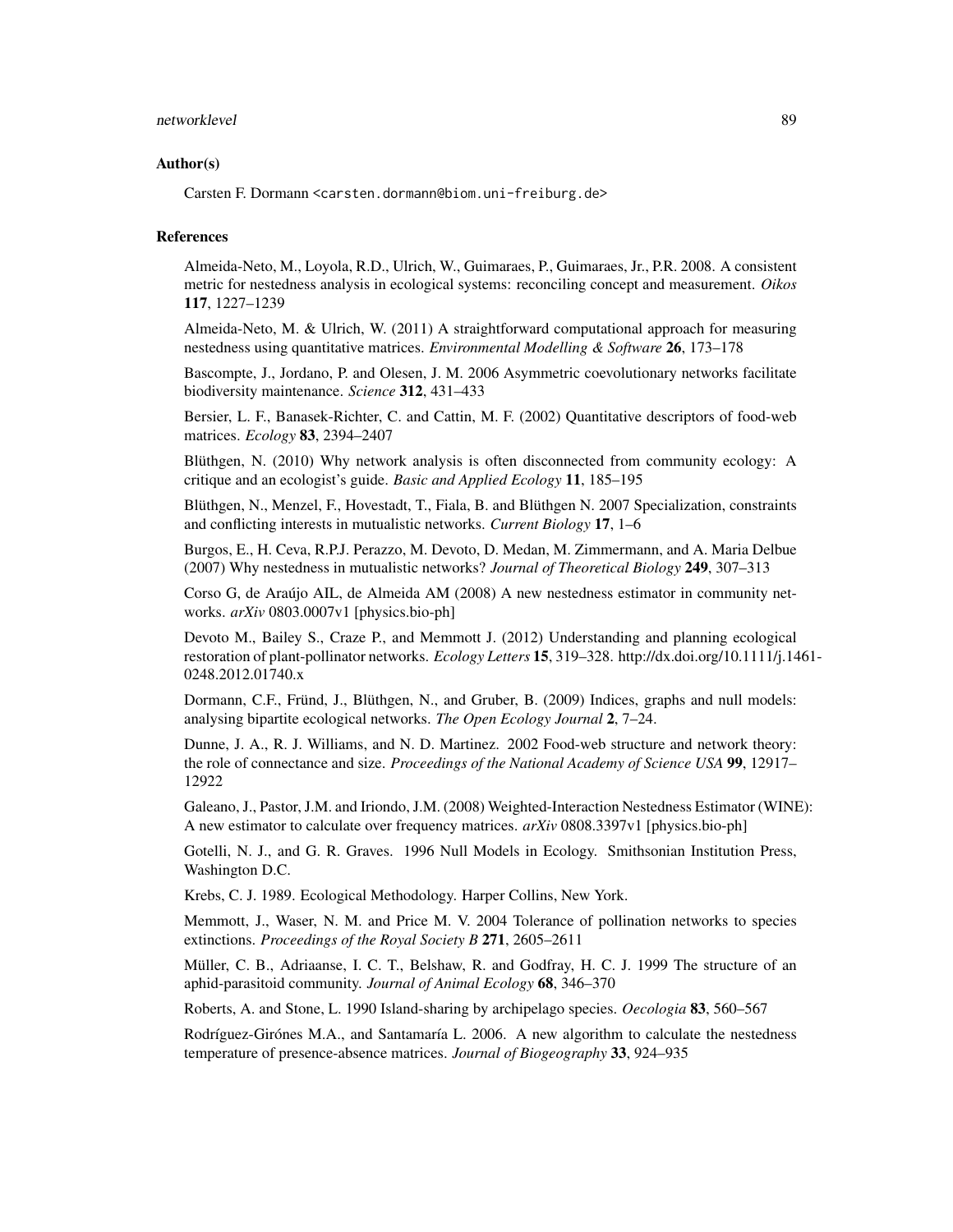Schluter, D. (1984) A variance test for detecting species associations, with some example applications. *Ecology* 65, 998-1005.

Stone, L. and Roberts, A. (1990) The checkerboard score and species distributions. *Oecologia* 85, 74–79.

Stone, L. and Roberts, A. (1992) Competitive exclusion, or species aggregation? An aid in deciding. *Oecologia* 91, 419–424

Tylianakis, J. M., Tscharntke, T. and Lewis, O.T. (2007) Habitat modification alters the structure of tropical host-parasitoid food webs. *Nature* 445, 202–205

Watts, D. J. and Strogatz, S. (1998) Collective dynamics of 'small-world' networks. *Nature* 393, 440–442

## See Also

Some functions are implemented separately: [H2fun](#page-57-0), [second.extinct](#page-121-0), [degreedistr](#page-34-0), [C.score](#page-23-0) and [V.ratio](#page-141-0)

## Examples

```
## Not run:
data(Safariland)
networklevel(Safariland)
networklevel(Safariland, index="ALLBUTDD") #excludes degree distribution fits
```
## End(Not run)

nodespec *Calculates the node-based specialisation index*

## **Description**

Calculates a specialisation index based on the node positions for all species in a bipartite network, separately for the higher and lower trophic level.

## Usage

```
nodespec(web, inf.replace = NA)
```
## Arguments

| web         | A matrix with lower trophic level species as rows, higher trophic level species<br>as columns and number of interactions as entries.                                                                                                                |
|-------------|-----------------------------------------------------------------------------------------------------------------------------------------------------------------------------------------------------------------------------------------------------|
| inf.replace | What should infinite geodesic distances (e.g. between compartments) be repre-<br>sented as? Defaults to 'NA'; only currently implemented alternative is 'inf. replace=Inf',<br>which replaces infinite distances by the maximum path length plus 1. |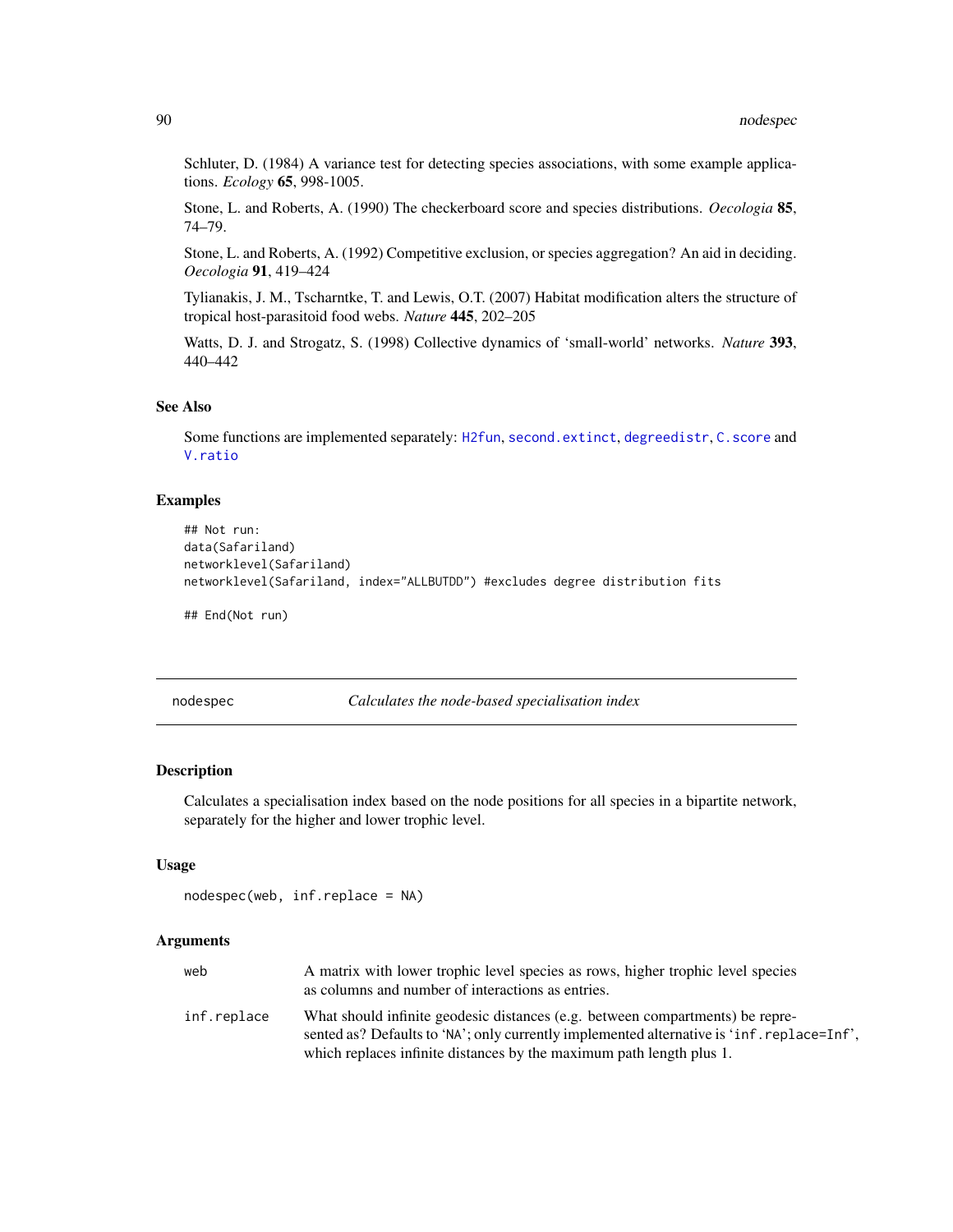#### nodespec 91

#### Details

This index aims to describe the functional specialisation of pollinators and was proposed by Dalgaard et al. (2008). It is a purely qualitative measure.

After calculating the geodesic distances between species, i.e. the minimum number of steps from one species to another, these values are averaged for each species. This mean geodesic distance is interpreted as functional specialisation (Dalgaard et al. 2008).

Notice that this "new" index is in fact little else than the inverse of (unscaled) closeness centrality in (poor) disguise.

## Value

A list with two components, names "higher" and "lower", both containing the node specialisation index for each species.

## **Note**

This index is as yet unevaluated. We don't know how it responds to true specialisation at all. In fact, it is a rather good example of how to get a new thing published without even having demonstrated in which way it differs from existing indices of specialisation (such as standardised d included in the function [dfun](#page-36-0)), or how it performs on artificial data with known properties.

One major disadvantage of any index based on path lenghts is its difficulty with compartments, i.e. species not linked to the rest of the network. There are, generally speaking, three ways to handle this: Firstly, ignore it (that is, set infinite distances to NA; our default). Secondly, leave it as it is (that is, leave infinite distances as infinite). This is not really an option, since then ALL species would have infinite specialisation values. Thirdly, replace infinite by the largest distance plus one (see comments in geodist in sna). That would probably be a plausible thing to do, since we could argue that with a little bit extra observation we might have found a species linking a compartment to the rest of the network. However, this solution is "not canonical", as put in geodist and hence biased to an unknown extent. To use this option, specify 'inf.replace=Inf'.

## Author(s)

Carsten F. Dormann <carsten.dormann@biom.uni-freiburg.de>

## References

Dalsgaard, B., Martín González, A. M., Olesen, J. M., Timmermann, A., Andersen, L. H. and Ollerton, J. (2008) Pollination networks and functional specialization: a test using Lesser Antillean plant-hummingbird assemblages. *Oikos* 117, 789–793

## See Also

See also as [specieslevel](#page-128-0), which calls nodespec.

# Examples

data(Safariland) nodespec(Safariland, inf.replace=Inf)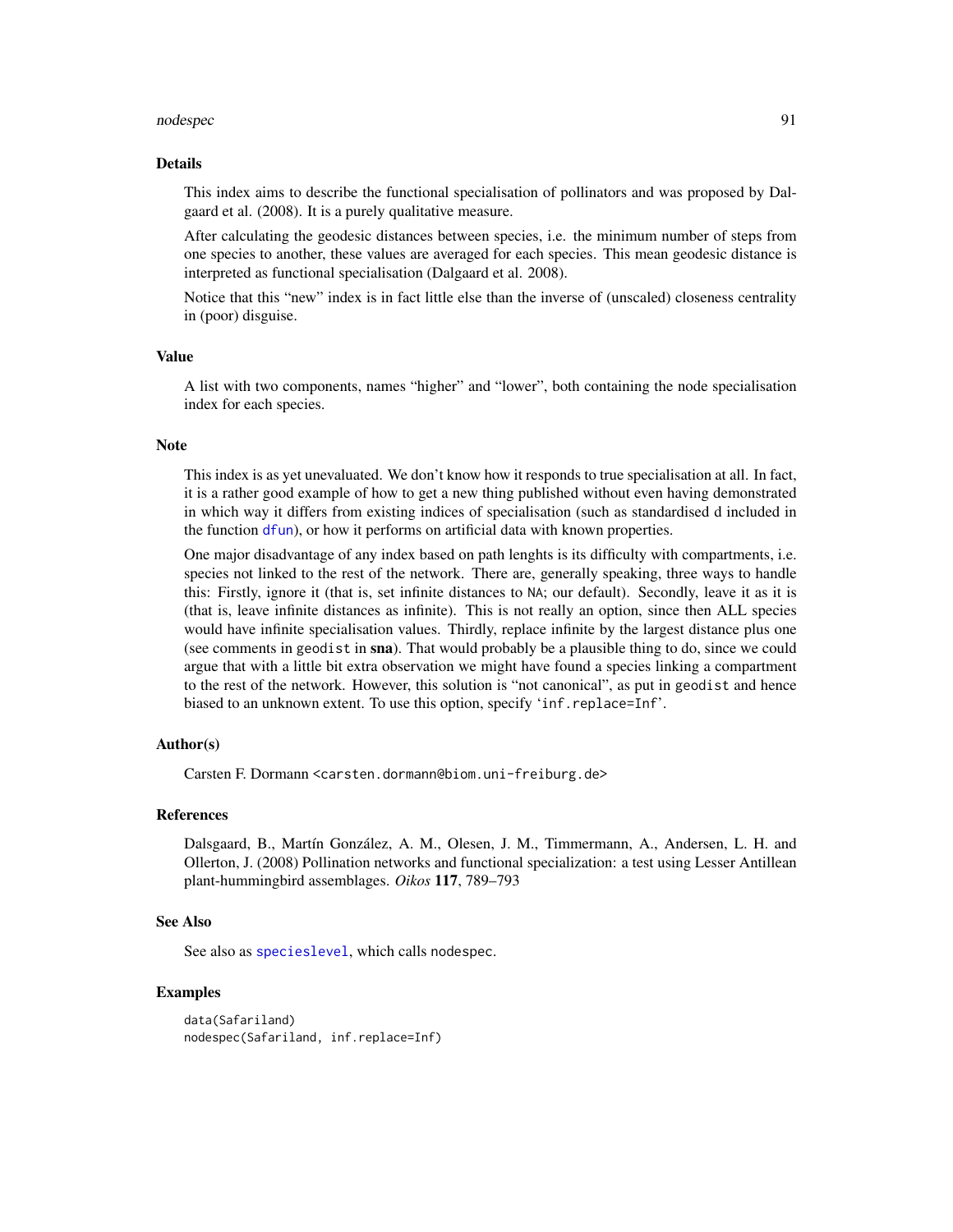# Description

This index computes a variation of nestedness, called node overlap and segragation, as well as a modularity measure

# Usage

NOS(web, keep.Nij=FALSE, keep.diag=FALSE)

# Arguments

| web       | A bipartite interaction web, i.e.~a matrix with higher (cols) and lower (rows)<br>trophic levels.                                                                                                                                                                                                                                                                                     |
|-----------|---------------------------------------------------------------------------------------------------------------------------------------------------------------------------------------------------------------------------------------------------------------------------------------------------------------------------------------------------------------------------------------|
| keep.Nij  | Shall node overlap matrix for each trophic level be returned, too? Logical, de-<br>faults to FALSE.                                                                                                                                                                                                                                                                                   |
| keep.diag | Shall the diagonal of Nij be kept at a value of 1, or rather be omitted from<br>computations? If the diagnoal is kept, the index will not be centred on zero as<br>described in the paper. However, the paper is unclear about this point, and hence<br>the option to keep the diagonal (rather than setting omitting it from computation)<br>is offered. Logical, defaults to FALSE. |

# Details

According to the authors, NOS is "a new statistical procedure to measure both [the tendency of network nodes to share interaction partners] and the opposite one (i.e. species' tendency against sharing interacting partners) that we call 'node segregation'. In addition, our procedure provides also a straightforwardmeasure of modularity, that is, the tendency of a network to be compartmented into separated clusters of interacting nodes."

## Value

| Nbar           | the NOS-value (referred to by the authors as a funny $N$ (which with the fc-<br>package in LaTeX is coded as $\{J\}$ , apparently). |
|----------------|-------------------------------------------------------------------------------------------------------------------------------------|
| mod            | modularity, computed as mean standard deviation of the Nij-values for each<br>trophic level.                                        |
| Nbar_higher    | the NOS-value for the higher trophic level.                                                                                         |
| Nbar_lower     | the NOS-value for the lower trophic level.                                                                                          |
| mod_higher     | the mod-value for the higher trophic level.                                                                                         |
| mod lower      | the mod-value for the lower trophic level.                                                                                          |
| N_ij_higher    | Optional; the matrix of NOS-values for each species pair, for the higher trophic<br>level.                                          |
| $N_i$ ij_lower | Optional; the matrix of NOS-values for each species pair, for the lower trophic<br>level.                                           |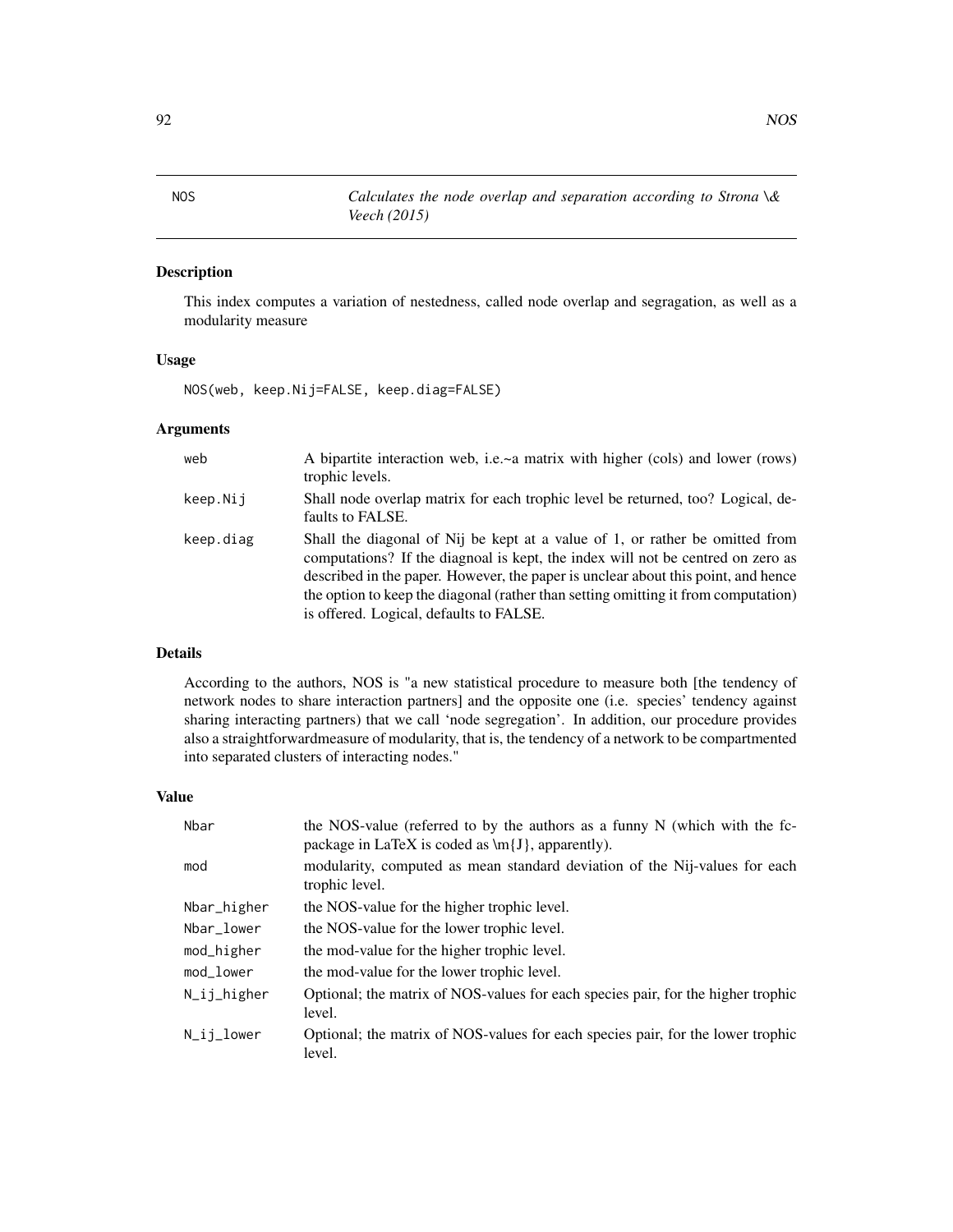#### npartite 93

## Author(s)

Carsten F. Dormann <carsten.dormann@biom.uni-freiburg.de>, with additional code provided by "tchen98" (on github).

#### References

Strona, G., and Veech, J.A. (2015) A new measure of ecological network structure based on node overlap and segregation. *Methods in Ecology & Evolution* 15, 319–328

# See Also

[grouplevel](#page-51-0), which eventually shall use this function.

#### Examples

```
data(Safariland)
# illustrate difference between keeping/removing the diagonal:
NOS(Safariland)
NOS(Safariland, keep.diag=TRUE)
```
npartite *Computes indices for a masked-one-mode network*

#### **Description**

Computes network indices for networks that are represented as stacks of bipartite networks ("npartite"), thus having many impossible links.

## Usage

npartite(as.one.mode.web, index=c("connectance", "links per species", "mean degree"))

#### Arguments

as.one.mode.web

a one-mode representation of a network; if this is based on several bipartite networks, i.e. species in levels NOT interacting within that level OR without interactions between separated levels (e.g. 1st and 3rd) then such forbidden links must be represented as NA! For bipartite networks this can easily be achieved using as.one.mode(., fill=NA), but obviously for bipartite networks this function is obsolete.

index Vector of names of indices to be computed for the npartite network. Currently only 'connectance' and 'links per species' (='mean degree') are available.

#### Value

A named list of indices.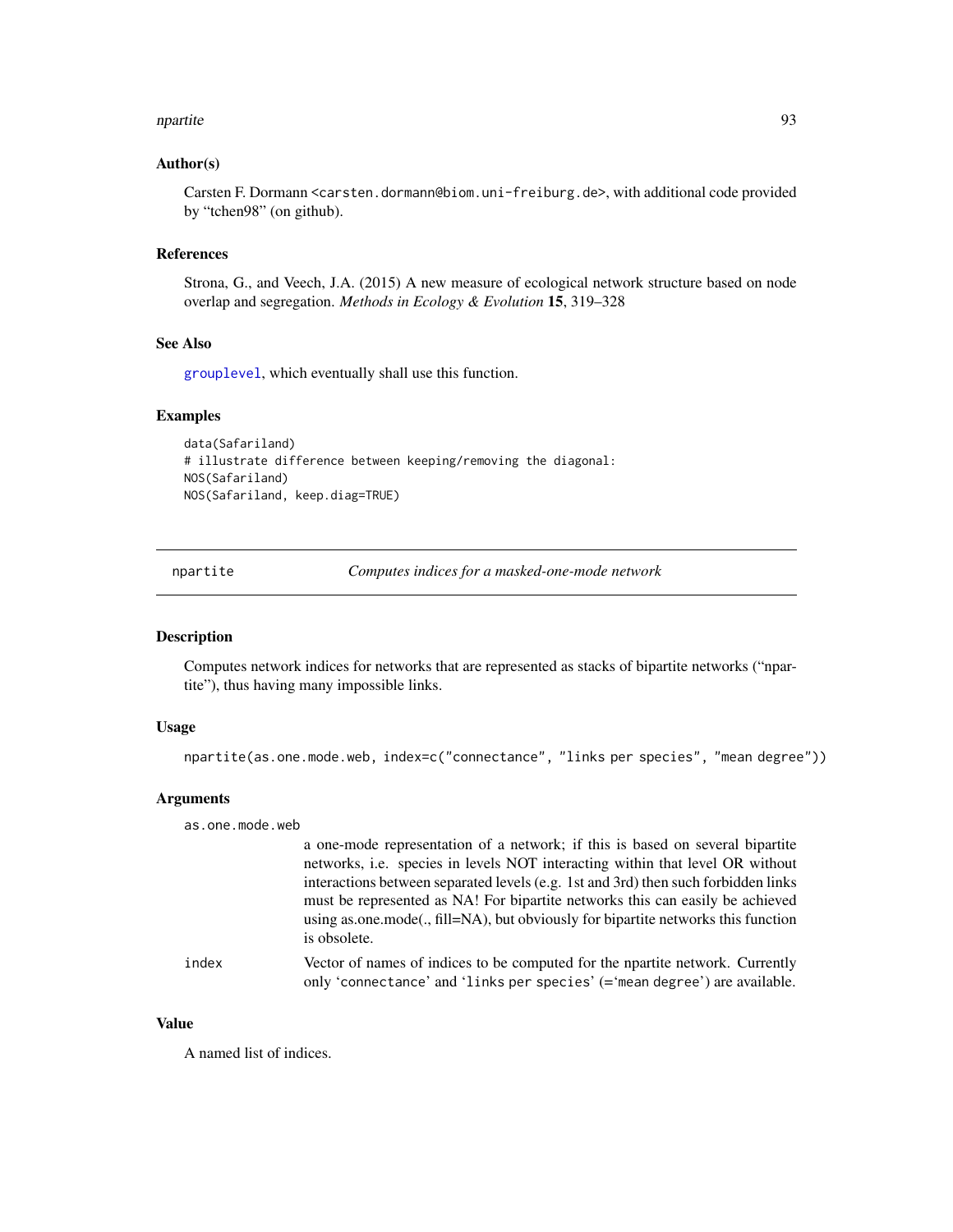#### Note

An attempt is made to ensure that these indices converge to the same value as returned for a bipartite network!

# Author(s)

Carsten F. Dormann <carsten.dormann@biom.uni-freiburg.de>

#### See Also

[as.one.mode](#page-13-0).

## Examples

```
image(aomw <- as.one.mode(Safariland, fill=NA))
npartite(aomw)
networklevel(Safariland, index=c("connectance", "links per species"))
```
null.distr *Null model based on fitted marginal distribution*

#### Description

Given a network, this function fits a distribution to the marginal totals and then draws randomly from this distribution to yield a new network

#### Usage

```
null.distr(N, web, distr="lognormal")
```
## Arguments

| N     | Number of null model web to be generated.                                                                                                                                                                                              |
|-------|----------------------------------------------------------------------------------------------------------------------------------------------------------------------------------------------------------------------------------------|
| web   | A (bipartite) network matrix.                                                                                                                                                                                                          |
| distr | The name of the distribution to be fitted to the marginal totals. Currently only<br>the lognormal ("lognormal" or "log-normal"") and the negative binomial<br>("negative binomial" or "negbin"') are supported. Defaults to lognormal. |

# Details

This package provides several functions to generate null models for the observed data (see [nullmodel](#page-96-0)). However, this function deviates from any of these in that it does not hold the marginal totals as constant. Rather, it sees them as a random draw of some underlying distribution. This distribution is fitted (in a very ad hoc manner) to the data. The inspiration for this function comes from Bl¸thgen et al. (2008).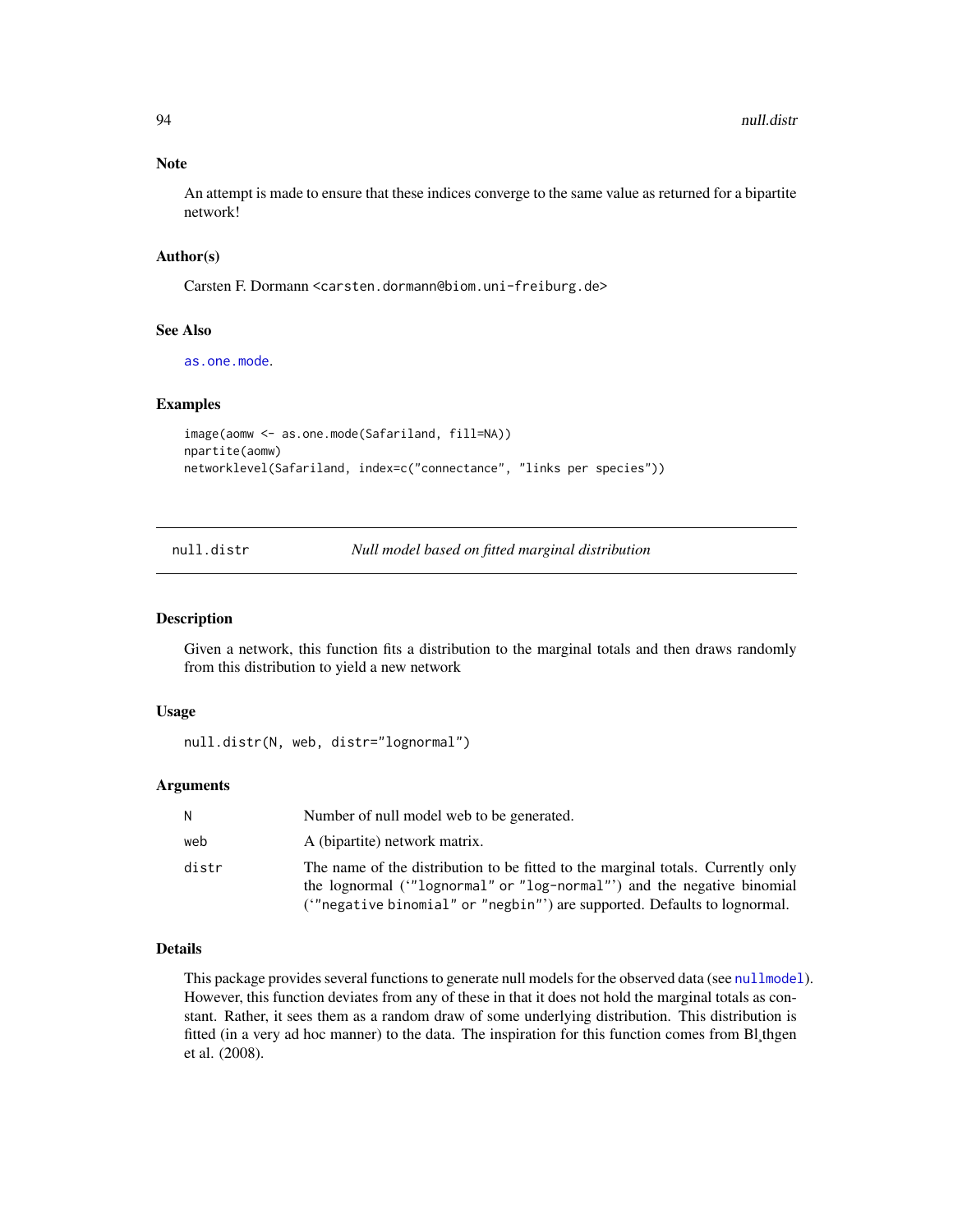#### null.distr 95

In the next step, the same number of species is drawn from this distribution randomly, and a new matrix is generated as the cross-product of these new vectors. The matrix is then standardised to sum to 1. It now serves as probability of drawing an interaction for any of its cells.

As many interactions as were observed are drawn (given the above probabilities) and hence a new, null matrix is generated.

In case of the negative binomial fit (and random draw), some 0-values will result from the random draws. As a consequence, the dimension of the matrix can be dramatically lower than the observed. To avoid this, I simply add 1 to each marginal total value. Again, this is very ad hoc and not statistically justified. In fact, values already large should not receive an additional observation (as shown by Dewdney 1998 in a very different context).

NOTE 1: The fitted distribution is not supposed to represent the true distribution behind the abundances, but merely one way to have new marginal totals. In fact, in many cases the marginal totals aren't lognormal (or negative binomial), but much more skewed than that!

NOTE 2: Although the dimensions of the new, null web CAN be the same as that of the original, quite often they will be lower. This is because some species have a very low probability of being observed, and only in webs with many observations they will be. Stochasticity may render some species unobserved. The consequences are potentially large! As species are lost, relative linkage density goes up automatically, which affects virtually every network index!

#### Value

A list of N new matrices with the same number of interactions, but possibly different dimensions.

## Author(s)

Carsten F. Dormann <carsten.dormann@biom.uni-freiburg.de>

#### References

Blüthgen, N., Fründ, J., Vázquez, D. P. and Menzel, F. 2008. What do interaction network metrics tell us about specialisation and biological traits? *Ecology*, 89, 3387–3399.

Dewdney, A.K. 1998. A general theory of the sampling process with applications to the "veil line". *Theoretical Population Biology*, 54, 294–302.

# See Also

[nullmodel](#page-96-0)

## Examples

```
## Not run:
data(Safariland)
null.distr(N=2, Safariland)
null.distr(N=2, Safariland, distr="negbin")
round(networklevel(Safariland, "info"), 3)
sapply(null.distr(N=5, Safariland), function(x) networklevel(x, index="info"))
# highly connected
sapply(null.distr(N=5, Safariland, distr="negbin"), function(x) networklevel(x,
```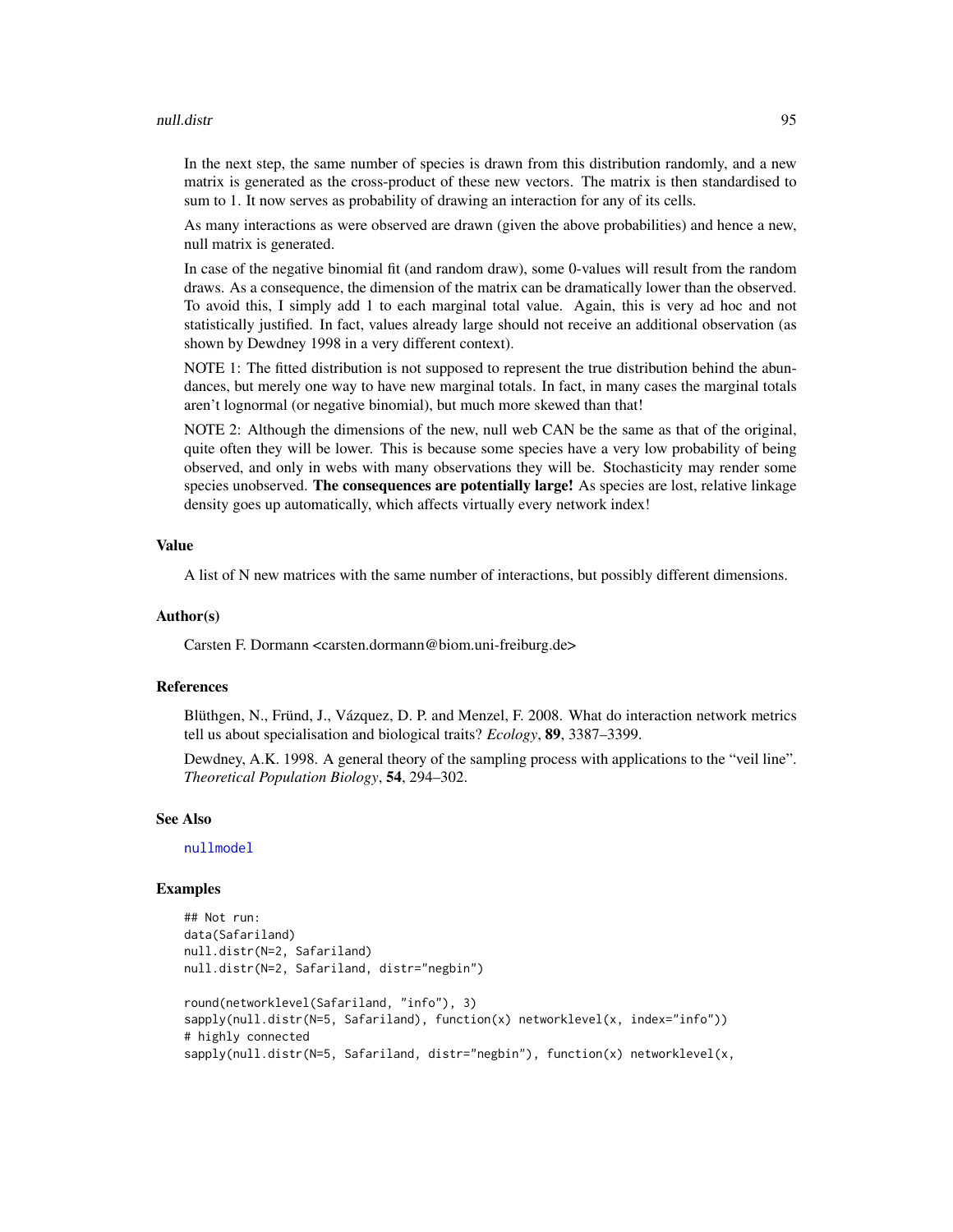96 null.t.test and the contract of the contract of the contract of the contract of the contract of the contract of the contract of the contract of the contract of the contract of the contract of the contract of the contrac

```
index="info")[3])
# similarly highly connected
## End(Not run)
```
null.t.test *Compares observed pattern to random webs.*

## Description

A little null-model function to check, if the observed values actually are much different to what one would expect under random numbers given the observed row and column totals (i.e.~information in the structure of the web, not only in its species' abundances). Random matrices are based on the function [r2dtable](#page-0-0). The test itself is a t-test (with all its assumptions).

#### Usage

 $null.t.test(web, N = 30, ...)$ 

## Arguments

| web                     | A matrix representing the interactions observed between higher trophic level   |
|-------------------------|--------------------------------------------------------------------------------|
|                         | species (columns) and lower trophic level species (rows).                      |
| N                       | Number of null models to be produced; see 'Note' below!                        |
| $\cdot$ $\cdot$ $\cdot$ | Optional parameters to be passed on to the functions networklevel and t. test. |
|                         |                                                                                |

# Details

This is only a very rough null-model test. There are various reasons why one may consider r2dtable as an incorrect way to construct null models (e.g.~because it yields very different connectance values compared to the original). It is merely used here to indicate into which direction a proper development of null models may start off. Also, if the distribution of null models is very skewed, a t-test is obviously not the test of choice.

Finally, not all indices will be reasonably testable (e.g.~number of species is fixed), or are returned by the function [networklevel](#page-80-0) in a form that null.t.test can make use of (e.g.~degree distribution fits).

#### Value

Returns a table with one row per index, and columns giving

| obs       | observed value                                                                           |
|-----------|------------------------------------------------------------------------------------------|
| null mean | mean null model value                                                                    |
| lower CI  | lower 95% confidence interval (or whatever level is specified in the function's<br>call) |
| upper CI  | upper 95% confidence interval (or whatever level is specified in the function's<br>call) |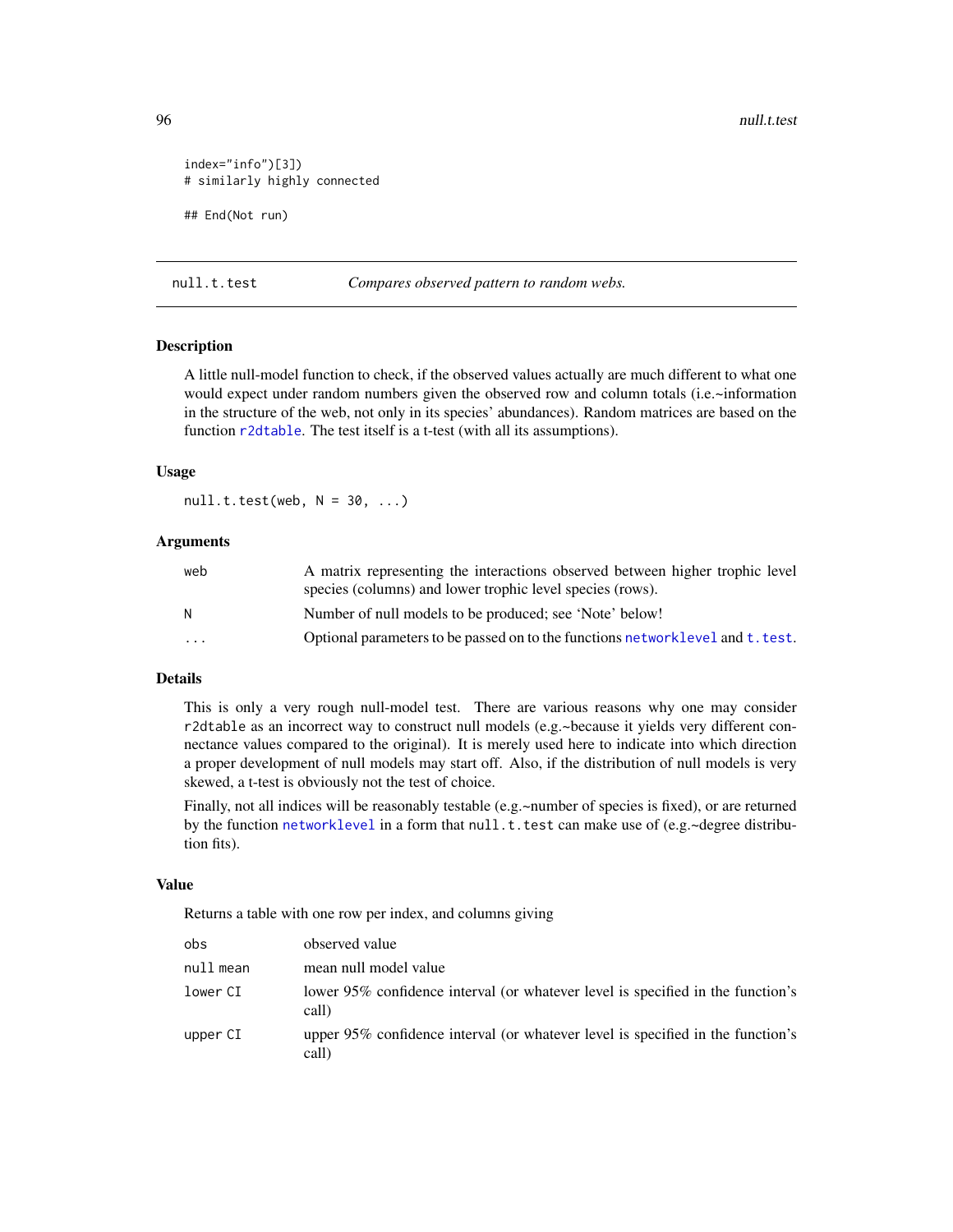#### nullmodel 97

| $^{+}$ | t-statistic            |
|--------|------------------------|
| - P    | P-value of t statistic |

# Note

This function is rather slow. Using large replications in combination with iterative indices (degree distribution, compartment diversity, extinction slope, H2) may lead to rather long runtimes!

# Author(s)

Carsten F. Dormann <carsten.dormann@biom.uni-freiburg.de>

# Examples

```
data(mosquin1967)
null.t.test(mosquin1967, index=c("generality", "vulnerability",
    "cluster coefficient", "H2", "ISA", "SA"), nrep=2, N=10)
```
<span id="page-96-0"></span>nullmodel *Generates null models for network analysis*

# Description

A wrapper function for convenient generation of null models for quantitative and binary networks

# Usage

```
nullmodel(web, N=1000, method="r2d", ...)
```
# Arguments

| web                     | Web is a matrix representing the interactions observed between higher trophic<br>level species (columns) and lower trophic level species (rows). Usually this will<br>be number of pollinators on each species of plants or number of parasitoids on<br>each species of prey. |
|-------------------------|-------------------------------------------------------------------------------------------------------------------------------------------------------------------------------------------------------------------------------------------------------------------------------|
| N                       | number of null models to be generated; defaults to 1000 (more might be better,<br>less probably not).                                                                                                                                                                         |
| method                  | Null model type. Can be given as an integer or name: 1/"r2dtable", 2/"swap.web",<br>3/"vaznull", 4/"shuffle.web", 5/"mgen"; allows for partial match of names; meth-<br>ods 1 to 4 works for quantitative webs, 4 and 5 for binary.                                           |
| $\cdot$ $\cdot$ $\cdot$ | arguments to be passed to the function generating the specific null models, see<br>there for options.                                                                                                                                                                         |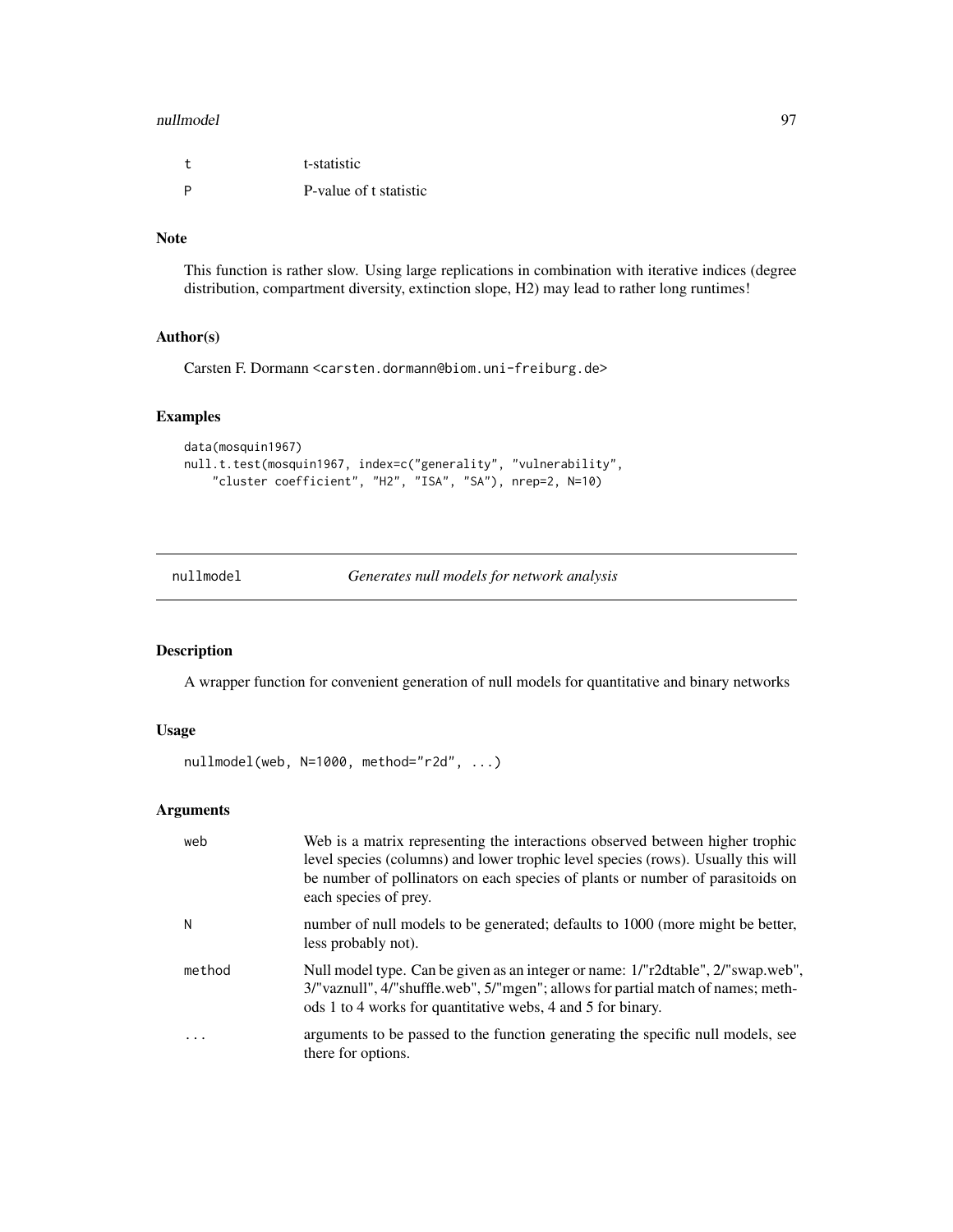#### Details

ADVICE: Look at the same-named function in **vegan**, as well as the long list of potential null models described in commsim in that package. It offers a richer and more standardised implementation of null models than this (earlier) function.

This is only a wrapper function to facilitate and standardise the generation of null models.

These null models assume that integers represent frequencies that are 'individually' counted, not decimal numbers. Multiplication by 1000 (say) and rounding does NOT necessarily make your value frequencies satisfy this assumption. Null models for 'continuously quantitative' webs still have to be developed!

A warning is returned when all entries in a quantitative network are 0 or 1 (which suggests a binary network).

## Value

Returns a list of N null model-generated networks. Species names are (obviously) dropped.

#### Note

When a quantitative network contains only 1s (as may happen when sampling intensity is low), the quantitative null model will be extremely similar (often identical) to the observed network. This is no error. It is reflecting the fact that this network contains little (no) information beyond the abundances.

## Author(s)

Carsten F. Dormann <carsten.dormann@biom.uni-freiburg.de>

#### See Also

For the functions generating the null model network: [shuffle.web](#page-123-0), [swap.web](#page-136-0), [vaznull](#page-145-0), [mgen](#page-64-0), vegan::simulate and r2dtable

#### Examples

```
## Not run:
data(Safariland)
nullmodel(Safariland, N=2, method=1)
nullmodel(Safariland>0, N=2, method=4)
# analysis example:
obs <- unlist(networklevel(Safariland, index="weighted nestedness"))
nulls <- nullmodel(Safariland, N=100, method=1)
null <- unlist(sapply(nulls, networklevel, index="weighted nestedness")) #takes a while ...
plot(density(null), xlim=c(min(obs, min(null)), max(obs, max(null))),
main="comparison of observed with null model Patefield")
abline(v=obs, col="red", lwd=2)
praw <- sum(null>obs) / length(null)
ifelse(praw > 0.5, 1-praw, praw) # P-value
```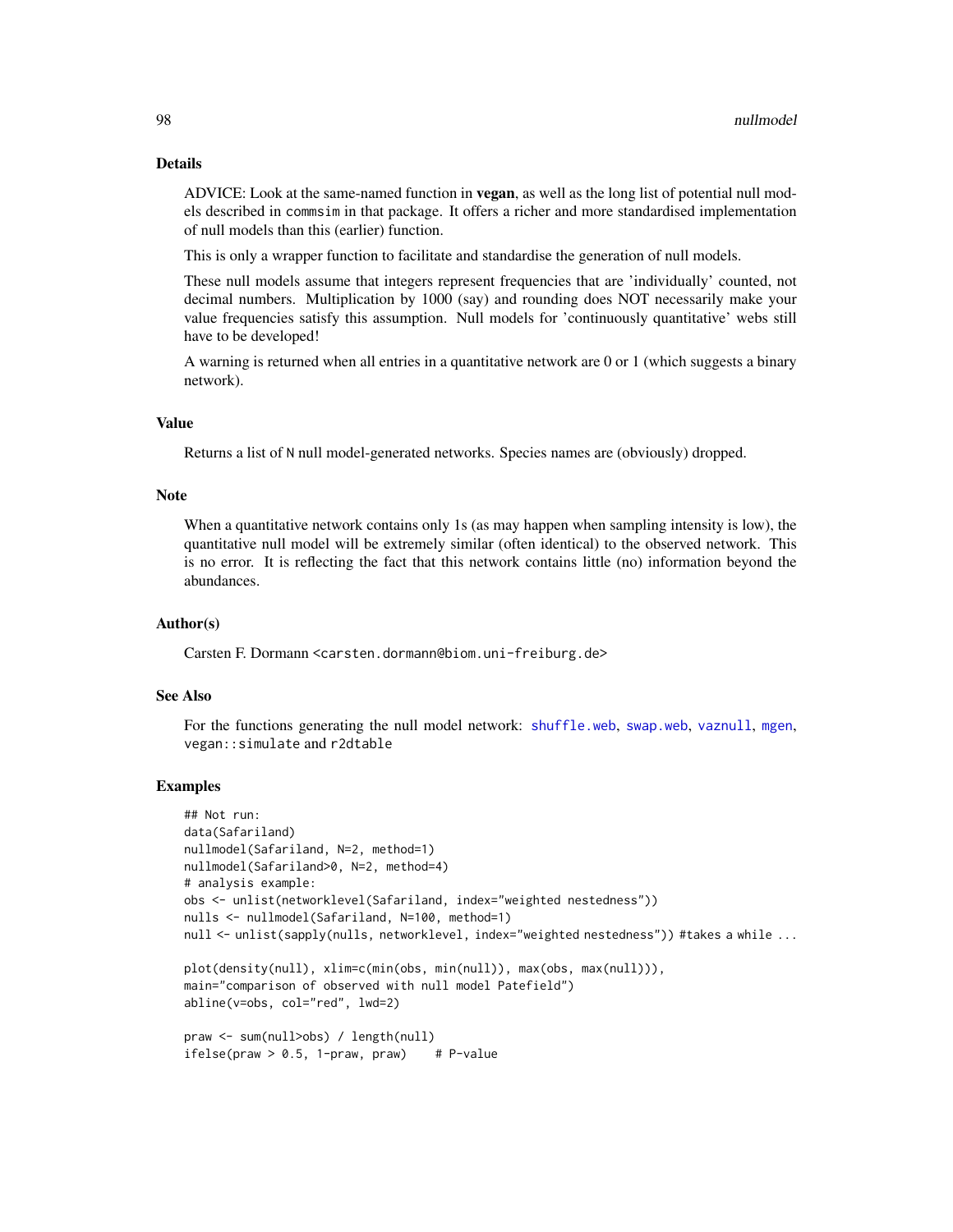```
# comparison of null model 4 and 5 for binary:
nulls4 <- nullmodel(Safariland>0, N=100, method=4)
nulls5 <- nullmodel(Safariland>0, N=100, method=5)
null4 <- unlist(sapply(nulls4, networklevel, index="weighted nestedness"))
null5 <- unlist(sapply(nulls5, networklevel, index="weighted nestedness"))
plot(density(null4), xlim=range(c(null4, null5)), lwd=2,
main="comparison of null models")
lines(density(null5), col="red", lwd=2)
legend("topright", c("shuffle", "mgen"), col=c("black", "red"), lwd=c(2,2),
bty="n", cex=1.5)
abline(v=networklevel(Safariland>0, index="weighted nestedness"))
## End(Not run)
```
olesen2002aigrettes *A flower visitation network from the Azores*

#### Description

The structure of pollination networks were investigated for two oceanic islands, the Azorean Flores and the Mauritian Ile aux Aigrettes.

#### Usage

```
data(olesen2002aigrettes)
```
# Details

The authors recorded their data by counting the number of visits of each flower visitor species to each plant species. Data are presented as an interaction frequency matrix, in which cells with positive integers indicate the frequency of interaction between a pair of species, and cells with zeros indicate no interaction.

## References

Olesen, J. M., L. I. Eskildsen, and S. Venkatasamy. 2002. Invasion of pollination networks on oceanic islands: importance of invader complexes and endemic super generalists. Diversity and Distributions 8:181-192.

#### Examples

```
data(olesen2002aigrettes)
## maybe str(olesen2002aigrettes) ; plot(olesen2002aigrettes) ...
```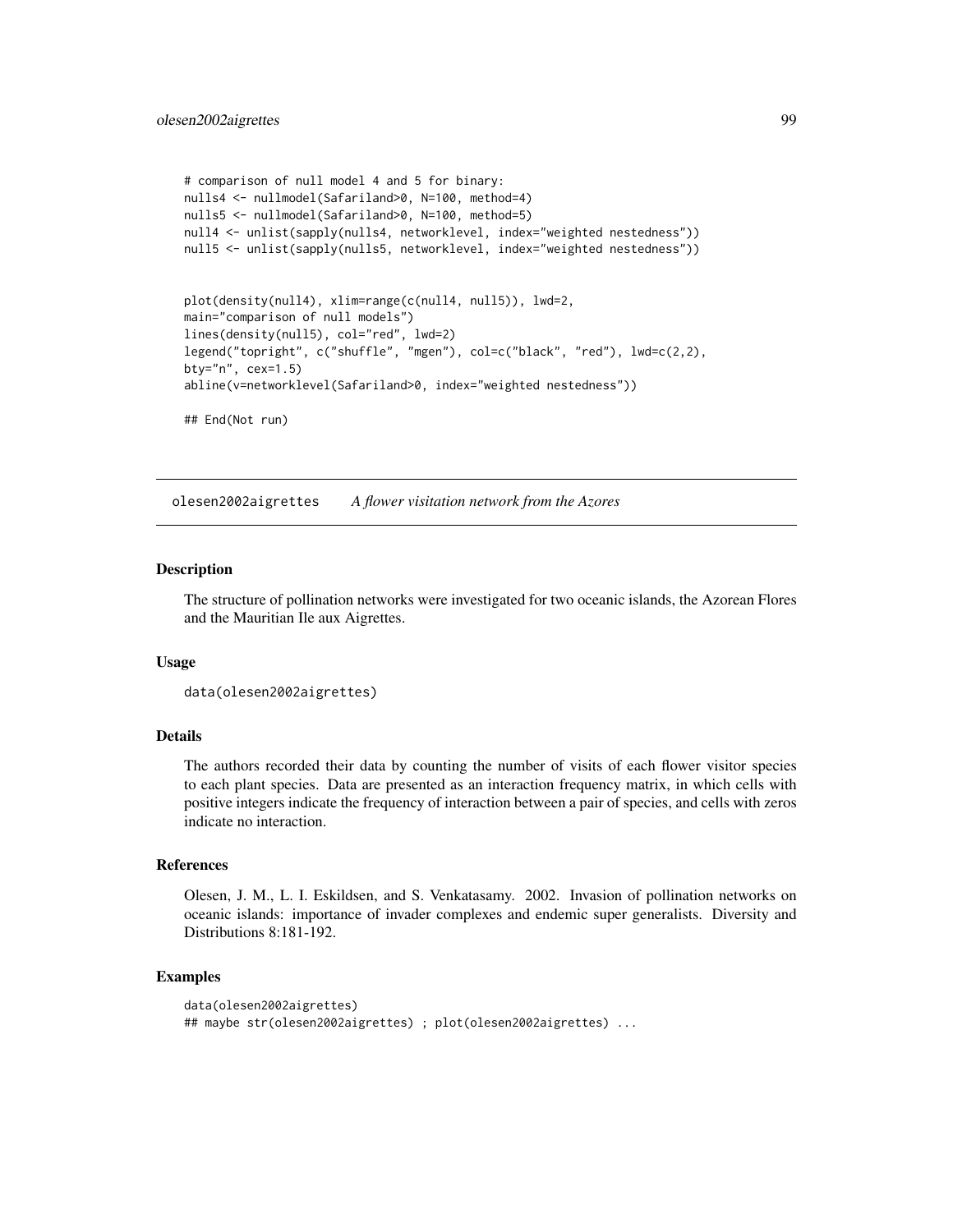# Description

The structure of pollination networks were investigated for two oceanic islands, the Azorean Flores and the Mauritian Ile aux Aigrettes.

#### Usage

```
data(olesen2002flores)
```
# Details

The authors recorded their data by counting the number of visits of each flower visitor species to each plant species. Data are presented as an interaction frequency matrix, in which cells with positive integers indicate the frequency of interaction between a pair of species, and cells with zeros indicate no interaction.

# References

Olesen, J. M., L. I. Eskildsen, and S. Venkatasamy. 2002. Invasion of pollination networks on oceanic islands: importance of invader complexes and endemic super generalists. Diversity and Distributions 8:181-192.

# Examples

```
data(olesen2002flores)
## maybe str(olesen2002flores) ; plot(olesen2002flores) ...
```
olito2015 *A pollination network from the Canadian Rockies*

# Description

The total number of individuals collected on each plant species provide a rough estimate of the level of visitation that each species received.

## Usage

data(olito2015)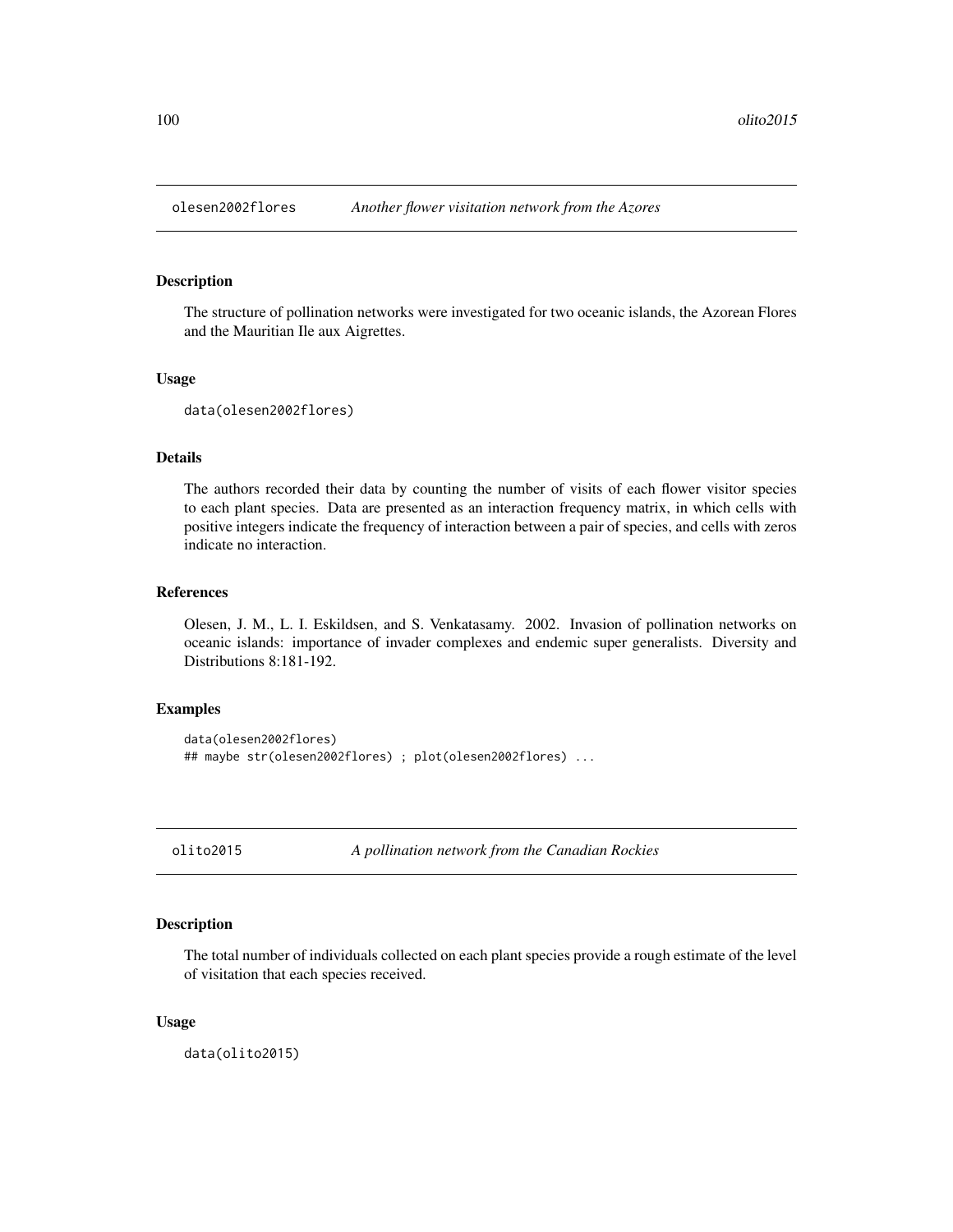#### ollerton2003 101

#### Details

The authors studied the plant–pollinator assemblage in a large, contiguous low-alpine meadow on the east face of Mt Murray, located in the Canadian Rockies in Kananaskis Country, Alberta, during summer 2010. They sampled interactions between plants and pollinators in a square 1-ha plot located at 2350–2410 m elevation on every day that weather conditions were suitable for pollinator flight, from the day of first flowering, until killing frosts occurred and pollinators were no longer observed (24 June 2010 – 26 August 2010, a total of 32 sampling days). That is, they sampled on as many days as was biologically possible. The authors recorded plant–pollinator interactions along three 2 x 100 m transects between the lower and upper plot boundaries.

An interaction was recorded when an insect visitor was observed contacting floral reproductive structures. The authors documented interactions between 41 flowering plant species and 125 insect species, and constructed a quantitative plant–pollinator interaction matrix, with rows and columns corresponding to plant and pollinator species respectively, and cell values indicating the number of visits observed between corresponding plant and pollinator species. All network data, as well as a more detailed description of the study system and sampling methods are available as an online supplement (Supplementary material Appendix  $1 - 2$ ). Network data is also available from the Dryad Digital Repository <http://doi.org/10.5061/dryad.7st32>.

## References

When using this data, please cite the original publication:

Olito C, Fox JW (2015) Species traits and abundances predict metrics of plant–pollinator network structure, but not pairwise interactions. Oikos 124(4): 428–436. https://doi.org/10.1111/oik.01439

Additionally, please cite the Dryad data package:

Olito C, Fox JW (2014) Data from: Species traits and abundances predict metrics of plant–pollinator network structure, but not pairwise interactions. Dryad Digital Repository. https://doi.org/10.5061/dryad.7st32

#### Examples

```
data(olito2015)
plotweb(olito2015)
```
ollerton2003 *ollerton2003*

## Description

A flower visitation network from an upland grassland site in the KwaZulu-Natal reagion, South Africa

#### Usage

```
data(ollerton2003)
```
## Format

A data frame with 9 observations on the following 56 variables.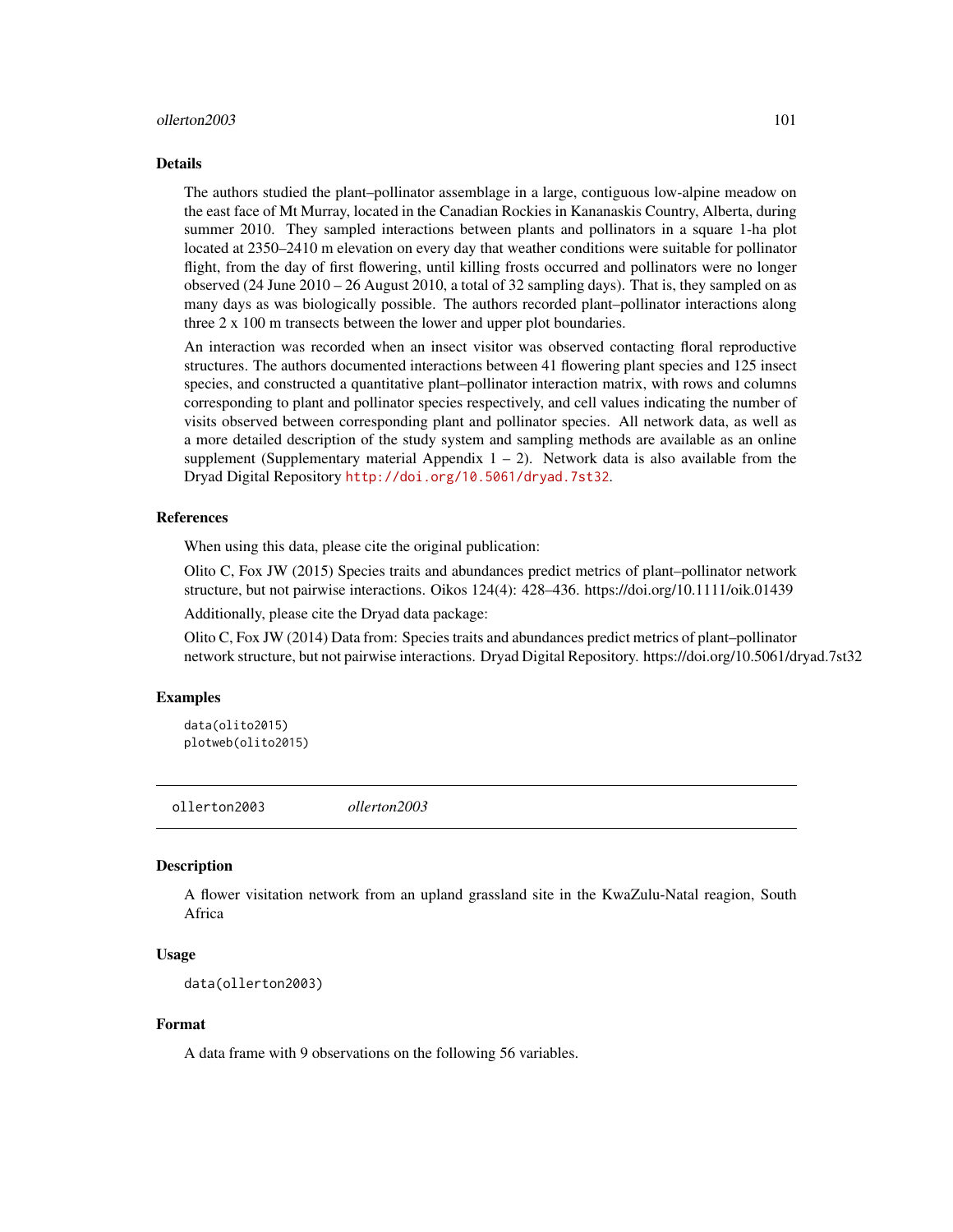# Details

The study was conducted in the KwaZulu-Natal region of South Africa. During 3 months of fieldwork the flower visitors and pollinators to a assemblage of nine asclepiads at an upland grassland site were studied Two of the specialized pollination systems that were documented are new to the asclepiads: fruit chafer pollination and pompilid wasp pollination (the latter is almost unique in the angiosperms).

The authors recorded their data by counting the number of individua flower visitors observed and/or caught on each plant species. The total number of individuals observed on each plant species provide a rough estimate of the level of visitation that each species received. Data are presented as an interaction frequency matrix, in which cells with positive integers indicate the frequency of interaction between a pair of species, and cells with zeros indicate no interaction.

## Source

NCEAS data base on interaction webs: [http://www.nceas.ucsb.edu/interactionweb/html/](http://www.nceas.ucsb.edu/interactionweb/html/datasets.html) [datasets.html](http://www.nceas.ucsb.edu/interactionweb/html/datasets.html)

# References

Ollerton, J., S.D. Johnson, L. Cranmer and S. Kellie (2003) The pollination ecology of an assemblage of grassland asclepiads in South Africa. *Annals of Botany* 92 807-834

## Examples

data(ollerton2003) plotweb(ollerton2003) ## maybe str(ollerton2003) ; plot(ollerton2003) ...

<span id="page-101-0"></span>

PAC *Potential for Apparent Competition*

#### Description

Quantifies, for each pair of lower trophic level species, the potential for showing apparent competition with another species, mediated through the higher trophic level.

#### Usage

PAC(web)

# Arguments

web A host-parasitoid network (or alike), where the entries represent the sum of parasitoids emerging from the interactions between parasitoid and host (i.e. number of interactions \* number of parasitoid individuals emerging from each host). Only if there is only one parasitoid per host this web will be the same as that used in all other calculations in this package!

102 PAC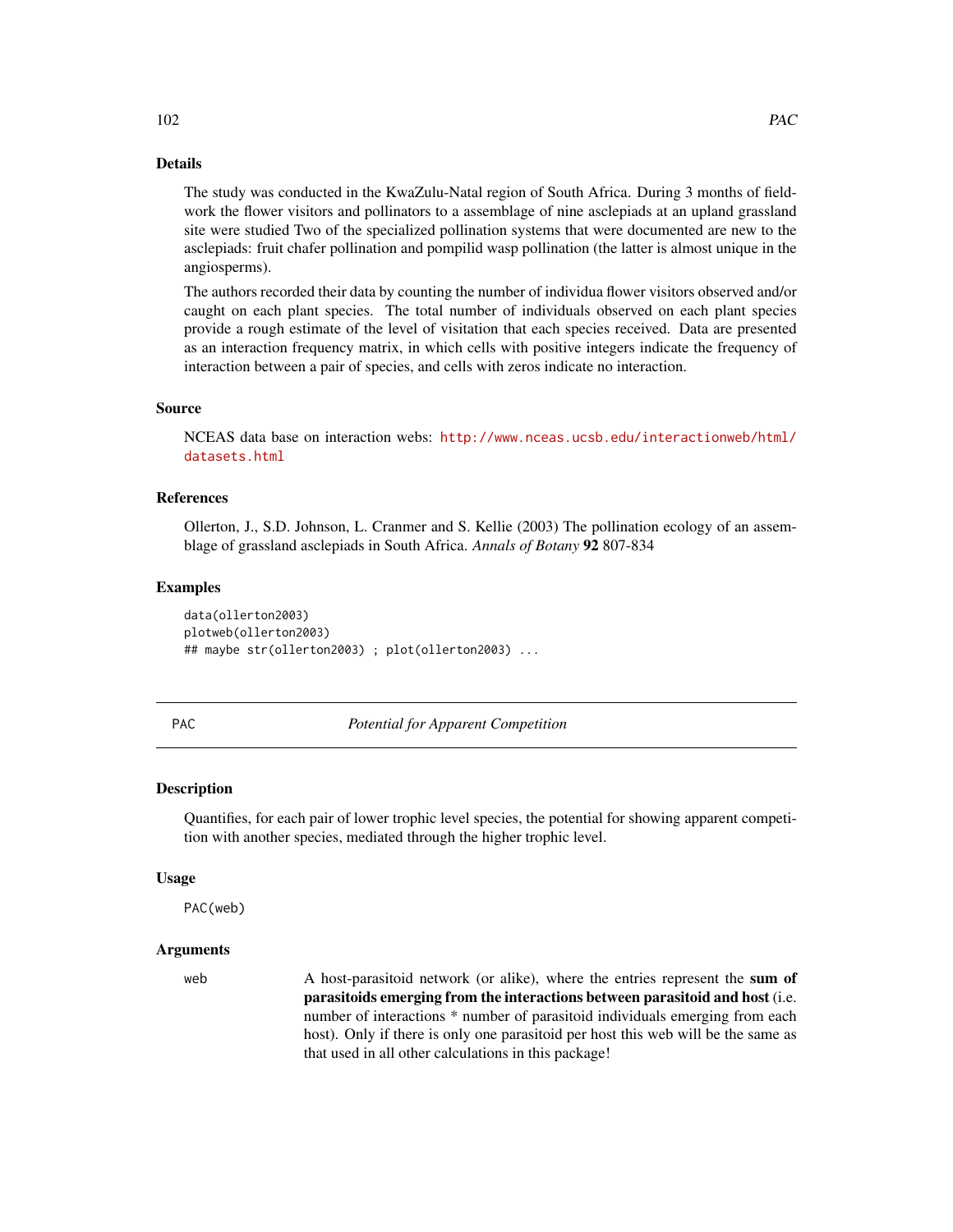## $PAC$  103

## Details

Calculates the potential for apparent competition (Holt 1977), following the formula given in Müller et al. (1999) and Morris et al. (2005). See also Morris et al. (2004) for an experimental test.

## Value

Returns a k x k matrix with entries d.ij, where k is the number of species in the lower trophic level and i and j are lower trophic level species. The matrix represents the effect of column species on row species. Diagonal entries are "apparent intraspecific competition".

# **Note**

The idea is that in host-parasitoid networks one host also affects other hosts by the number of parasitoid that hatch from it and are thus added to the pool of parasitoids. An abundant, large host can (involuntarily) contribute many parasitoids to the pool, thus also increasing the parasitoid burden of other hosts. This looks like competition between the two hosts, while in fact it is mediated through the other trophic level.

Whether this concept can be usefully applied to mutualist networks (such as flower visitation networks, aka pollination webs) is still under-investigated. The study of Carvalheiro et al. (2014) provide an example for constructive use in mutualistic networks.

# Author(s)

Carsten F. Dormann <carsten.dormann@biom.uni-freiburg.de>

#### References

Carvalheiro, L.G., Biesmeijer, J.C., Benadi, G., Fründ, J., Stang, M., Bartomeus, I., Kaiser-Bunbury, C.N., Baude, M., Gomes, S.I.F., Merckx, V., Baldock, K.C.R., Bennett, A.T.D., Boada, R., Bommarco, R., Cartar, R., Chacoff, N., Dänhardt, J., Dicks, L. V., Dormann, C.F., Ekroos, J., Henson, K.S.E., Holzschuh, A., Junker, R.R., Lopezaraiza-Mikel, M., Memmott, J., Montero-Castaño, A., Nelson, I.L., Petanidou, T., Power, E.F., Rundlöf, M., Smith, H.G., Stout, J.C., Temitope, K., Tscharntke, T., Tscheulin, T., Vilà, M. & Kunin, W.E. 2014 The potential for indirect effects between co-flowering plants via shared pollinators depends on resource abundance, accessibility and relatedness. *Ecology Letters* 17, 1389–1399.

Holt, R. D. 1977 Predation, apparent competition and the structure of prey communities. *Theoretical Population Biology* 12, 197–229.

Morris, R. J., Lewis, O. T. and Godfray, H. C. J. 2004 Experimental evidence for apparent competition in a tropical forest food web. *Nature* 428, 310–313.

Morris, R. J., Lewis, O. T. and Godfray, H. C. J. 2005 Apparent competition and insect community structure: towards a spatial perspective. *Annales Zoologica Fennici* 42, 449–462.

Müller, C. B., Adriaanse, I. C. T., Belshaw, R. and Godfray, H. C. J. 1999 The structure of an aphid-parasitoid community. *Journal of Animal Ecology* 68, 346–370

## Examples

data(Safariland) PAC(Safariland)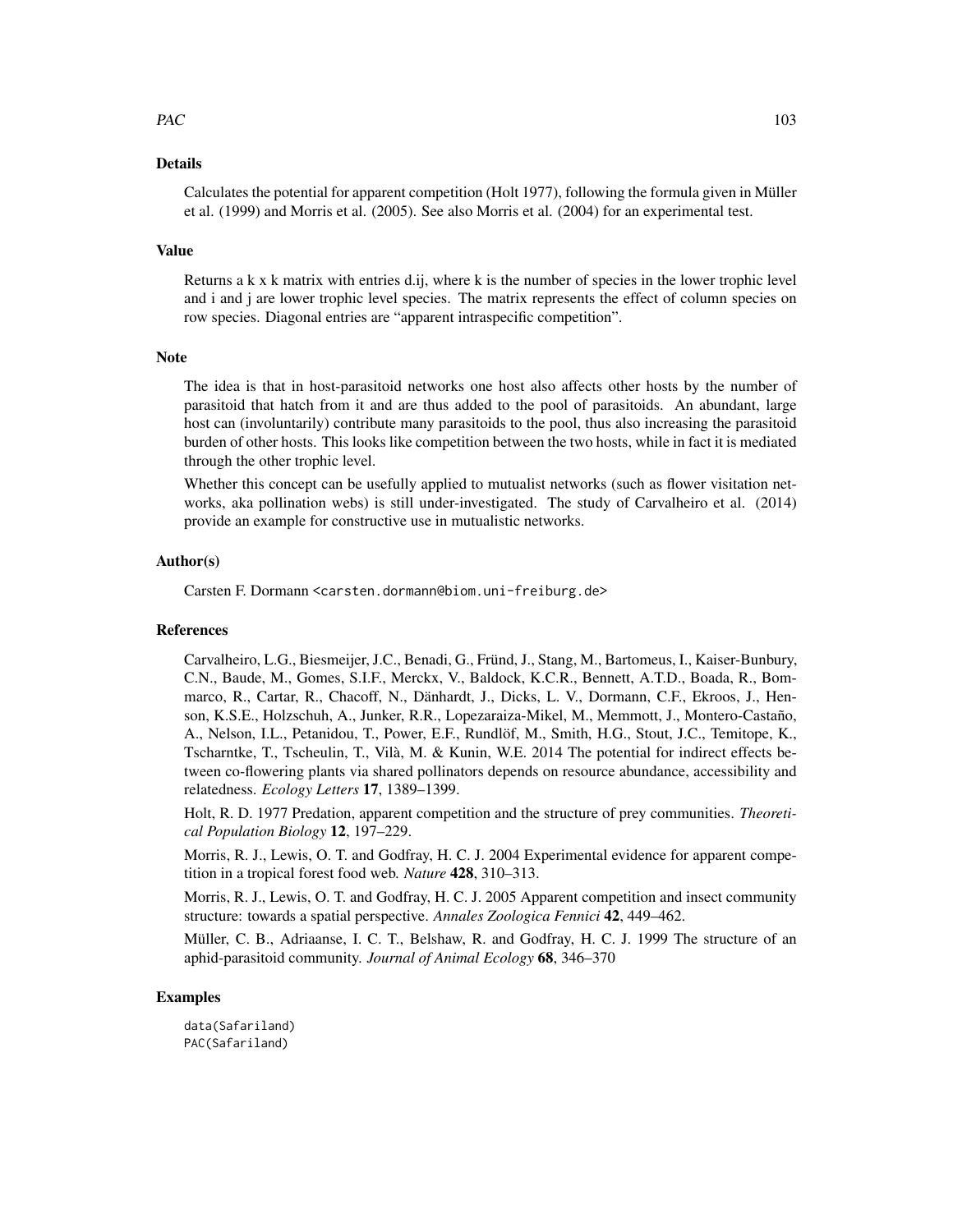## Description

Computes the Paired Differences Index

## Usage

PDI(web, normalise=TRUE, log=FALSE)

## Arguments

| web       | A bipartite interaction web, i.e.~a matrix with higher (cols) and lower (rows)<br>trophic levels.                                                                                                                                                                                                     |
|-----------|-------------------------------------------------------------------------------------------------------------------------------------------------------------------------------------------------------------------------------------------------------------------------------------------------------|
| normalise | Logical; divides for each species by the maximum of interactions. Thereby<br>species can be compared among each other and values range between 0 and<br>1. Defaults to TRUE, which differs from Poisot et al. (2011a). Note that Tim<br>Poisot also recommends the normalised computation as default. |
| log       | logical; since number of interactions is often highly skewed, the log yields a<br>more even spread of PDI-values across species. Defaults to FALSE.                                                                                                                                                   |

## Details

There are many ways to skin a cat. This is a more recent addition proposed by Poisot et al. (2011a) and used for mutualistic network analysis by Poisot et al. (2011b). This function can be used alone or through [specieslevel](#page-128-0).

If P is interaction strength (typically interaction frequency or proportion depending on argument normalized), then PDI for this species is computed as:

sum(P1 - Pi) /(H-1),

where P1 is the highest number of interactions in a link, while Pi are the remaining values. H is the number of potential interactors (e.g. plant species if the target species is a pollinator).

#### Value

Returns a vector with PDI values between 0 (perfect generalist) and 1 (perfect specialist).

#### Note

- 1. When a binary web is fed to this function (e.g. PDI(web>0)) this function returns Poisot et al.'s (2012) "resource range". Resource range has a value of 0 when all resources are used, and a value of 1 when only one resource is used. It is thus more an "unused resource range".
- 2. This index was originally proposed for performance estimates with standardized resource frequency. It aims to characterize the performance decay as an organism moves away from its optimal resource. As such, it is strongly influenced by the performance on the optimal resource (by its absolute value with option normalised=FALSE and by its relative value in relation to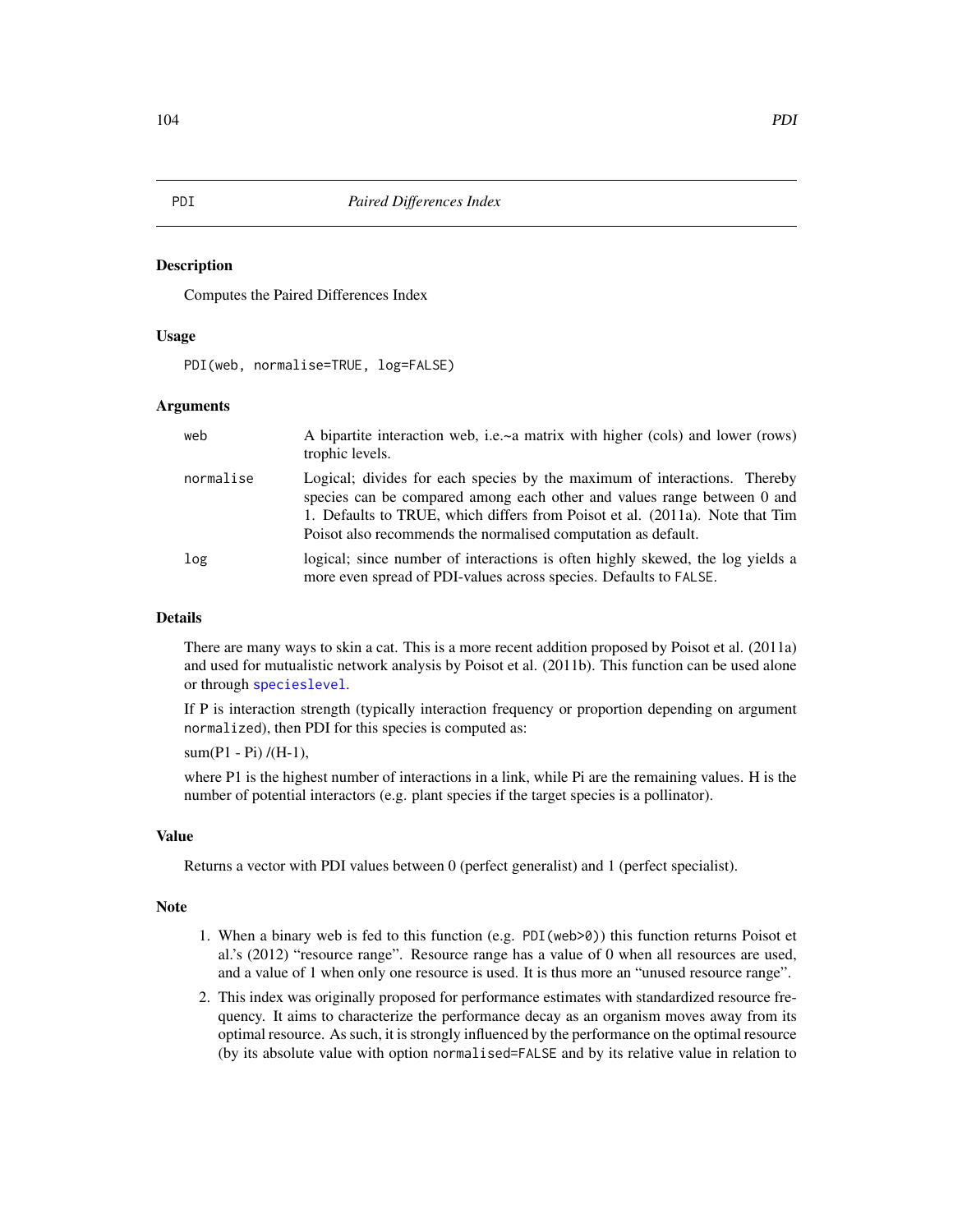the sum of all performances with normalised=TRUE). It is less clear what this index means for resource use data with variation in resource availability. In typical plant-flower visitor webs, PDI values may be close to 1 simply due to highly skewed plant abundance distributions.

3. When interaction strength is estimated by a count variable (interaction frequency), PDI and many other indices are problematic for species with only one observation (singletons). In this case P1 is 1 (all interactions are on one plant species), all Pi are 0 and hence PDI is 1 independent of the species' specialization. For a singleton we cannot estimate specificity, only discrimination (i.e. whether it happens to visit a common or rare plant species), as is done by d' (implemented in [dfun](#page-36-0)).

## Author(s)

Carsten F. Dormann <carsten.dormann@biom.uni-freiburg.de>

#### References

Dormann, C.F. (2011) How to be a specialist? Quantifying specialisation in pollination networks. *Network Biology* 1, 1–20

Poisot, T., Lepennetier, G., Martinez, E., Ramsayer, J., and Hochberg, M.E. (2011a) Resource availability affects the structure of a natural bacteria-bacteriophage community. *Biology Letters* 7, 201–204

Poisot, T., Bever, J.D., Nemri, A., Thrall, P.H., and Hochberg, M.E. (2011b) A conceptual framework for the evolution of ecological specialisation. *Ecology Letters* 14, 841–851

Poisot, T., E. Canard, N. Mouquet, and M. E. Hochberg. 2012. A comparative study of ecological specialization estimators. *Methods in Ecology and Evolution* 3, 537–544. doi: 10.1111/j.2041- 210X.2011.00174.x.

#### See Also

See also [specieslevel](#page-128-0).

#### Examples

```
data(Safariland)
PDI(Safariland) # for pollinators
PDI(t(Safariland), log=TRUE) # for plants
```
plotModuleWeb *plotModuleWeb*

## **Description**

This function takes an object of class "moduleWeb" and plots the modules found by function computeModules(...) onto the graph.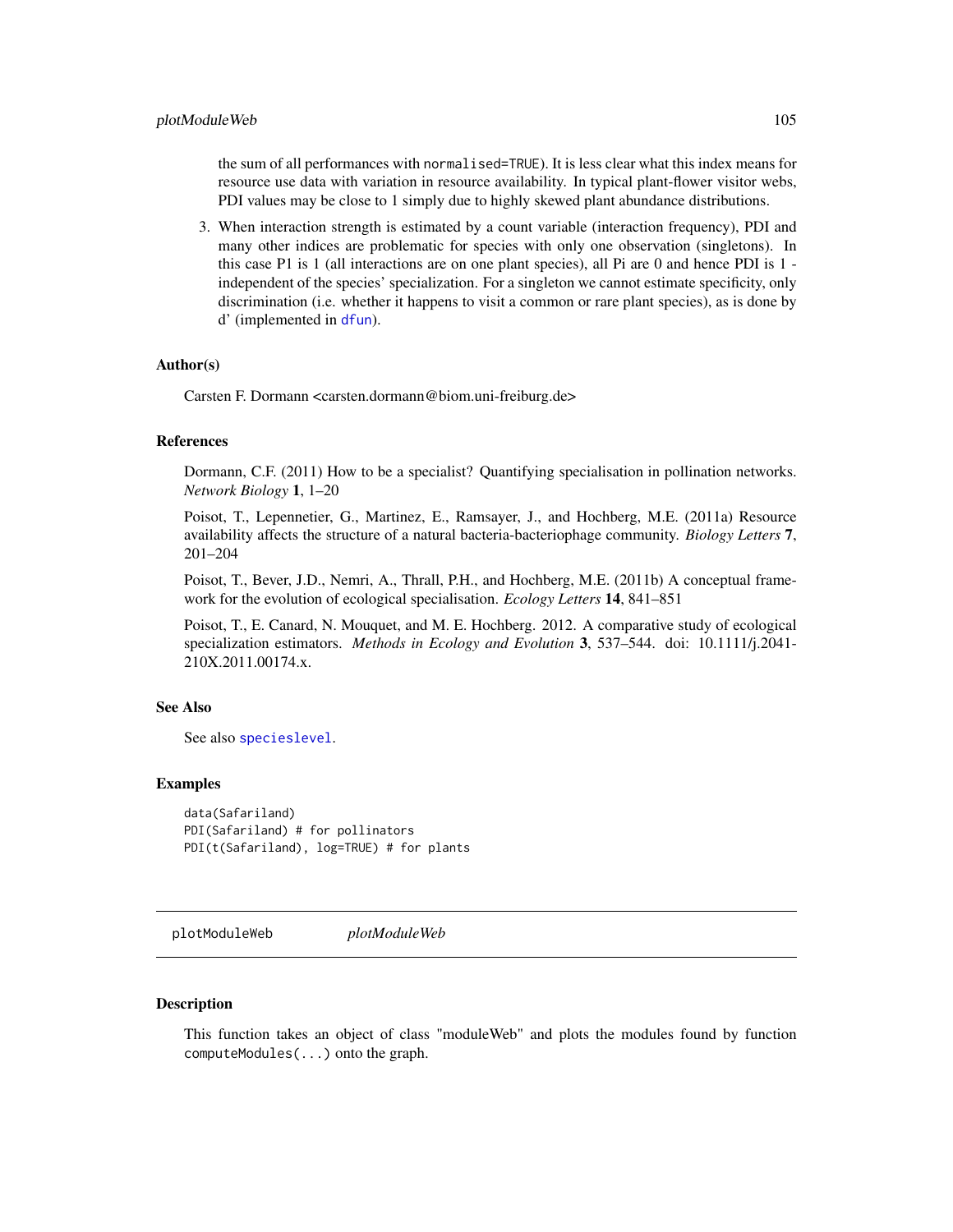# Usage

```
plotModuleWeb(moduleWebObject, plotModules = TRUE,
rank = FALSE, weighted = TRUE, displayAlabels = TRUE,
displayBlabels = TRUE, labsize = 1, xlabel = "", ylabel = "",
square.border = "white", fromDepth = 0, upToDepth = -1)
```
# Arguments

| moduleWebObject |                                                                                                                                                                                                                                                                                                                |
|-----------------|----------------------------------------------------------------------------------------------------------------------------------------------------------------------------------------------------------------------------------------------------------------------------------------------------------------|
|                 | An object of class "module Web".                                                                                                                                                                                                                                                                               |
| plotModules     | If plotModules is true, modules are plotted onto the graph, otherwise only the<br>graph itself is plotted.                                                                                                                                                                                                     |
| rank            | logical; if true, rows will be standardised for plotting, yielding a range from light<br>to dark blue for each row; if false, values are ranged across the entire matrix.<br>The latter is more faithful to the data, while the former makes lower levels more<br>comparable, irrespective of marginal totals. |
| weighted        | If weighted is true, the intensity of squares representing the edges corresponds<br>with the edge weight, otherwise all squares representing existing edges have<br>equal intensity.                                                                                                                           |
|                 | displayAlabels Row labels are plotted, iff displayAlabels is true.                                                                                                                                                                                                                                             |
|                 | displayBlabels Column labels are plotted, iff displayBlabels is true.                                                                                                                                                                                                                                          |
| labsize         | labsize is the scalar factor with which the size of the plot labels can be changed.                                                                                                                                                                                                                            |
| xlabel          | xlabel is the label for the x-axis.                                                                                                                                                                                                                                                                            |
| ylabel          | ylabel is the label for the y-axis.                                                                                                                                                                                                                                                                            |
| square.border   | Background color of area with squares.                                                                                                                                                                                                                                                                         |
| fromDepth       | Minimal depth of modules which should be plotted.                                                                                                                                                                                                                                                              |
| upToDepth       | Maximal depth of modules which should be plotted. If upToDepth is smaller<br>then fromDepth, all modules are plotted.                                                                                                                                                                                          |

# Value

A plot window with appropriate size according to the dimensions of the web.

# Author(s)

Rouven Strauss

# See Also

See also function visweb.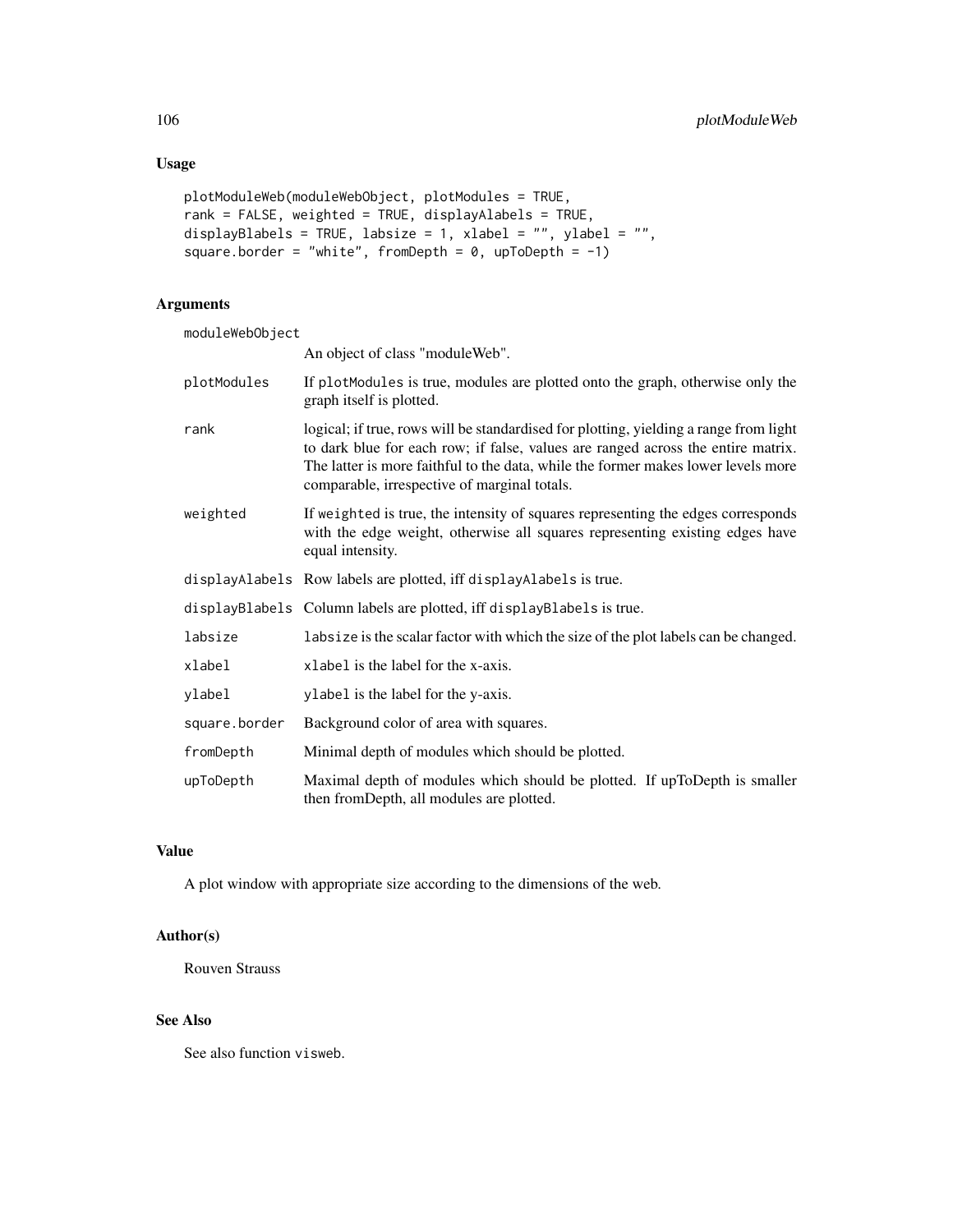## plotPAC 107

## Examples

```
## Not run:
data(small1976)
moduleWebObject = computeModules(small1976);
plotModuleWeb(moduleWebObject);
```
## End(Not run)

plotPAC *Function to draw a circular plot to visualise potential apparent competition (PAC)*

# Description

Visualises the Potential for Apparent Competition as a circular graph with species represented by circles and shared parasitoids/predators/pollinators as connecting lines. Area of circles is proportional to species' abundance, filling of circles proportional to self-loops (e.g. parasitoids emerging from this species and then attacking it again) and width of connecting lines is proportional to "export" of parasitoids. The function is modelled after the example given in Morris et al. (2005)

# Usage

```
plotPAC(web, scaling = 1, plot.scale = 1, fill.col = rgb(0.2, 0.2, 0.2, 0.5),
arrow.col = rgb(0.5, 0.5, 0.5, 0.5), outby = 1, text = TRUE,
circles = FALSE, radius = 1)
```
# Arguments

| web        | A community matrix with lower trophic level in rows and higher trophic level<br>in columns.                                                                                                  |
|------------|----------------------------------------------------------------------------------------------------------------------------------------------------------------------------------------------|
| scaling    | A factor scaling the size of species-circles. The default of 1 may cause overlap<br>when there are many species or some are very large. Smaller values yield smaller<br>circles.             |
| plot.scale | Scales the whole plot to the plotting region. If you want to add labels, you may<br>want more space around the plot and hence choose smaller values for plot scale.                          |
| fill.col   | Colour of the species-circles. Note that the default is using transparency, which<br>is the fourth parameter in the rgb-function.                                                            |
| arrow.col  | Colour of the arrows (in fact polygons) connecting species. As for 'fill.col',<br>the default uses transparency.                                                                             |
| outby      | A factor determining by how much the text labels should be moved out from the<br>species-circles. Values smaller than 1 will move them inside the circle-plot.                               |
| text       | Logical; if TRUE (default), a number will be plotted next to each species-circle.<br>There usually is no space to put the full name next to it, so there is currently no<br>option to do so. |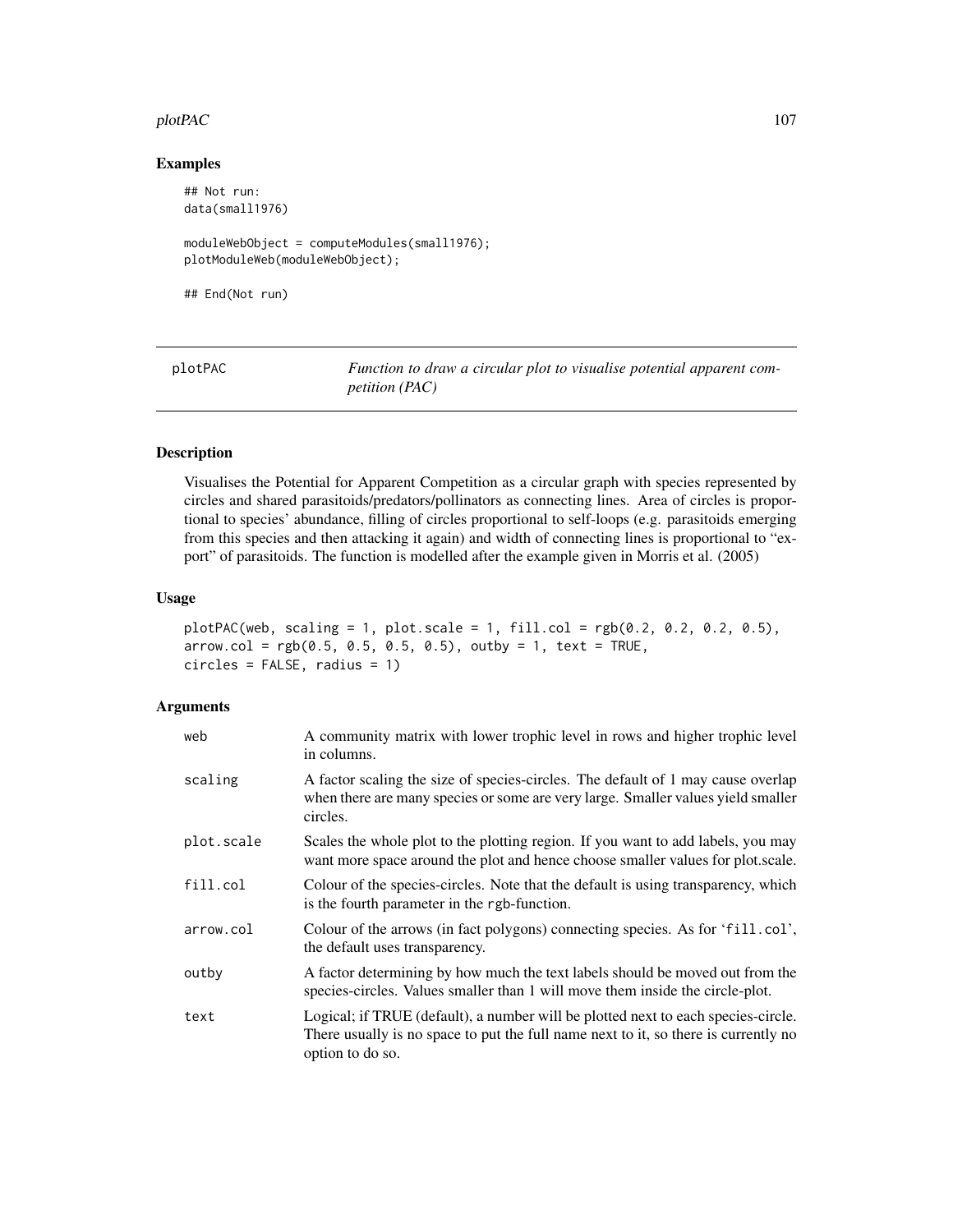108 plotweb and the plotweb series of the plotweb series of the plotweb series of the plotweb series of the plotweb

| circles | Logical; shall species labels be put into a circle (as in the original plot of Morris<br>et al. 2005)? Defaults to FALSE. |
|---------|---------------------------------------------------------------------------------------------------------------------------|
| radius  | A factor modifying the size of the label-circles.                                                                         |

# Details

The function is modelled after Morris et al. (2005). The whole idea and application is explained there, too. The only change to their plotting is the default choice of transparency for clarity of the visual effect.

# Value

None. The function is invoked for its side effects (i.e. printing).

# Author(s)

Carsten F. Dormann <carsten.dormann@biom.uni-freiburg.de>

# References

Morris, R. J., Lewis, O. T. and Godfray, H. C. J. 2005 Apparent competition and insect community structure: towards a spatial perspective. *Annales Zoologica Fennici* 42, 449–462.

# See Also

See also comments and notes in [PAC](#page-101-0)!

# Examples

```
## Not run:
data(kevan1970)
plotPAC(kevan1970)
```
data(Safariland) plotPAC(Safariland, plot.scale=1, fill.col="red", arrow.col="orange", circles=TRUE, radius=1)

## End(Not run)

plotweb *Visualize a bipartite interaction matrix (e.g. a foodweb)*

## Description

A two dimensional matrix is plotted as a bipartite graph.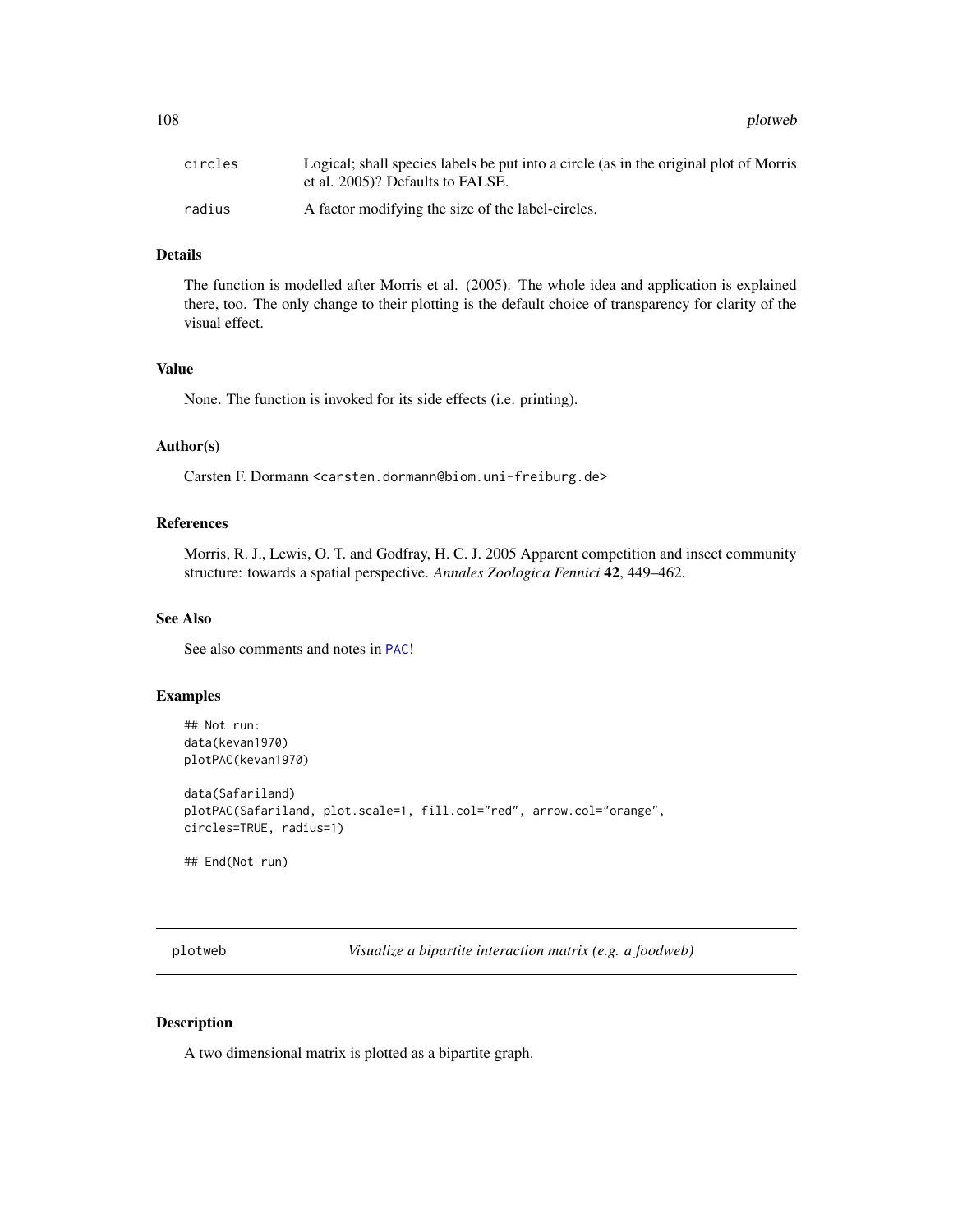#### plotweb the contract of the contract of the contract of the contract of the contract of the contract of the contract of the contract of the contract of the contract of the contract of the contract of the contract of the co

# Usage

```
plotweb(web,
   method = "cca", empty = TRUE, labsize = 1, ybig = 1, y.width.low = 0.1,
    y.width.high = 0.1, low.spacing = NULL, high.spacing = NULL,
    arrow="no", col.interaction="grey80", col.high = "grey10",
    col.low="grey10", bor.col.interaction ="black", bor.col.high="black",
    bor.col.low="black", high.lablength = NULL, low.lablength = NULL,
    sequence=NULL, low.abun=NULL, low.abun.col="green",
    bor.low.abun.col ="black", high.abun=NULL, high.abun.col="red",
    bor.high.abun.col="black", text.rot=0, text.high.col="black",
    text.low.col="black", adj.high=NULL, adj.low=NULL, plot.axes = FALSE,
    low.y=0.5, high.y=1.5, add=FALSE, y.lim=NULL, x.lim=NULL, low.plot=TRUE,
    high.plot=TRUE, high.xoff = 0, low.xoff = 0, high.lab.dis = NULL,
    low.lab.dis = NULL, abuns.type="additional")
```
## Arguments

| web             | Web is a matrix representing the interactions observed between higher trophic<br>level species (columns) and lower trophic level species (rows). Usually this will<br>be number of pollinators on each species of plants or number of parasitoids on<br>each species of prey. |  |
|-----------------|-------------------------------------------------------------------------------------------------------------------------------------------------------------------------------------------------------------------------------------------------------------------------------|--|
| method          | Default method is 'cca', which leads to as few crossings of interactions as pos-<br>sible. The other option is 'normal', which leaves order as given by the matrix.                                                                                                           |  |
| empty           | logical; should empty columns or empty rows be omitted from plotting; defaults<br>to true                                                                                                                                                                                     |  |
| labsize         | factor for size of labels, default is 1                                                                                                                                                                                                                                       |  |
| ybig            | vertical distance between upper and lower boxes, default is 1                                                                                                                                                                                                                 |  |
| y.width.low     | width of lower boxes, default is 0.1                                                                                                                                                                                                                                          |  |
| y.width.high    | width of upper boxes, default is 0.1                                                                                                                                                                                                                                          |  |
| low.spacing     | distance between lower boxes, default is NULL, so automatically spaced that<br>length of upper and lower boxes is the same. Be aware if set to any value that<br>x.lim may has to be adjusted to ensure that the network is not plotted outside the<br>plotting region        |  |
| high.spacing    | distance between upper boxes, default is is NULL, so automatically spaced that<br>length of upper and lower boxes is the same. Be aware if set to any value that<br>x.lim may has to be adjusted to ensure that the network is not plotted outside the<br>plotting region     |  |
| arrow           | display type of connection between upper and lower boxes, options are 'up',<br>'down', 'both', 'up.center', 'down.center', 'both.center' and 'no', default<br>is 'no', which is a polygonal connection between boxes.                                                         |  |
| col.interaction |                                                                                                                                                                                                                                                                               |  |
|                 | color of interaction, default is grey80.                                                                                                                                                                                                                                      |  |
| col.high        | color of upper boxes, default is grey 10.                                                                                                                                                                                                                                     |  |
| col.low         | color of lower boxes, default is grey10.                                                                                                                                                                                                                                      |  |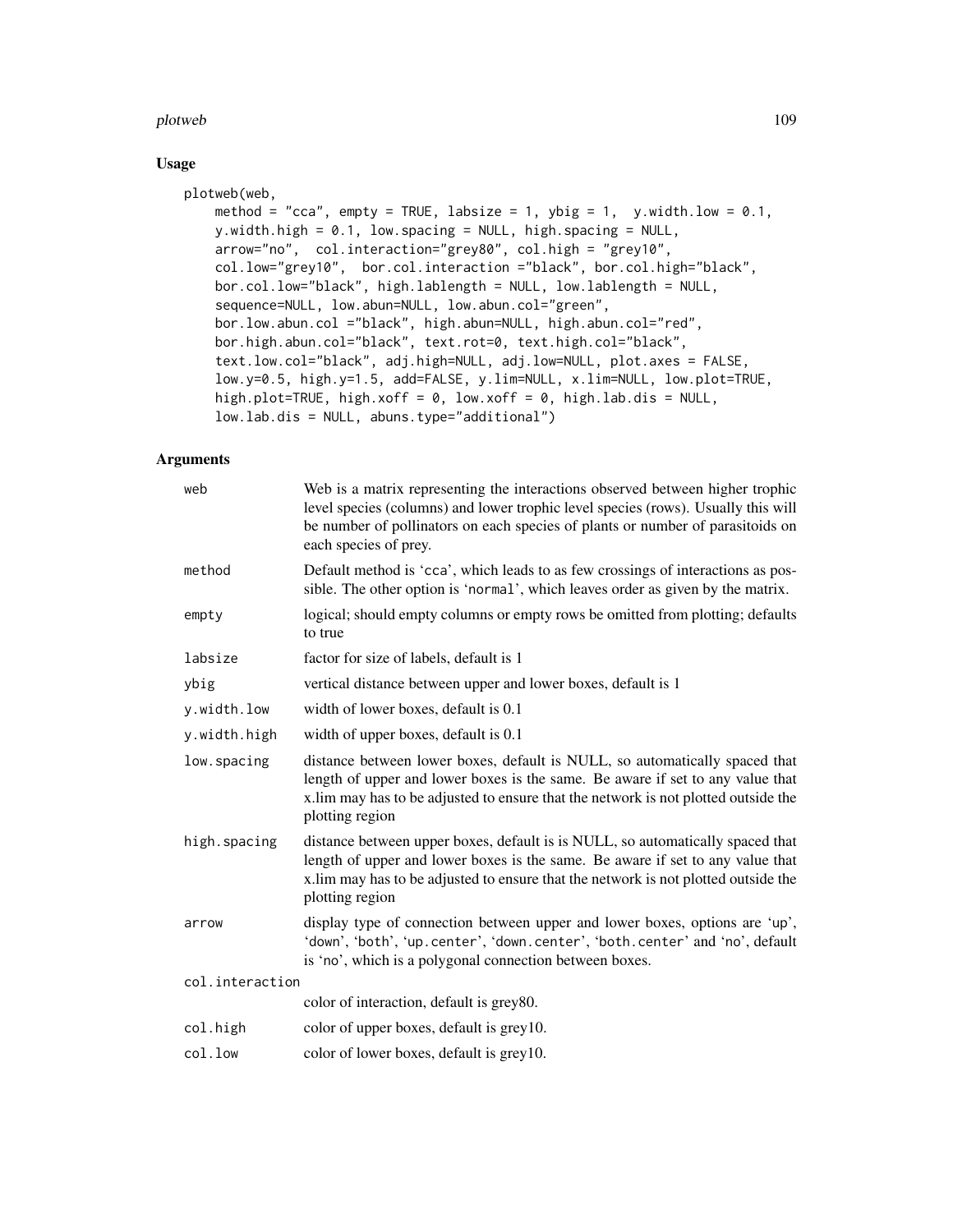| bor.col.interaction |                                                                                                                                                                                                                                                            |  |
|---------------------|------------------------------------------------------------------------------------------------------------------------------------------------------------------------------------------------------------------------------------------------------------|--|
|                     | border color of interaction, default is black                                                                                                                                                                                                              |  |
| bor.col.high        | border color of upper boxes, default is black                                                                                                                                                                                                              |  |
| bor.col.low         | border color of lower boxes, default is black                                                                                                                                                                                                              |  |
| high.lablength      | number of characters of upper labels that should be plotted. If zero no labels are<br>shown, default is NULL which plots the complete labels.                                                                                                              |  |
| low.lablength       | number of characters of lower labels that should be plotted. If zero no labels are<br>shown, default is NULL which plots the complete labels.                                                                                                              |  |
| sequence            | list of two with two names vectors: seq. high and seq. low, which specify the<br>order in which species are plotted. Cannot be set for 'method="cca"'. Defaults<br>to NULL, where the sequence remains as given or is determined by the CCA<br>internally. |  |
| low.abun            | Named vector with independent abundance estimates for the lower trophic level,<br>NULL if none exists. See Notes!                                                                                                                                          |  |
| low.abun.col        | Colour for depicting the abundance estimates for the lower trophic level; defaults<br>to green.                                                                                                                                                            |  |
| bor.low.abun.col    |                                                                                                                                                                                                                                                            |  |
|                     | border color for depicting the abundance estimates for the lower trophic level,<br>default is black                                                                                                                                                        |  |
| high.abun           | Named vector with independent abundance estimates for the higher trophic<br>level, NULL if none exists. See Notes!                                                                                                                                         |  |
| high.abun.col       | Colour for depicting the abundance estimates for the lower trophic level; defaults<br>to red.                                                                                                                                                              |  |
| bor.high.abun.col   |                                                                                                                                                                                                                                                            |  |
|                     | border color for depicting the abundance estimates for the higher trophic level,<br>default is black                                                                                                                                                       |  |
| text.rot            | orientation of labels in the plot (to avoid overlapping of horizontal labels if di-<br>mension of the webs are high), default is 0 for horizontal labels, use text.rot=90<br>for vertical labels.                                                          |  |
| text.high.col       | Colour for text labels of higher trophic level, a vector of colours can be given                                                                                                                                                                           |  |
| text.low.col        | Colour for text labels of lower trophic level. A vector of colours can be given                                                                                                                                                                            |  |
| adj.high            | Adjust upper labels. See adj in ?text how to adjust labels                                                                                                                                                                                                 |  |
| adj.low             | Adjust upper labels. See adj in ?text how to adjust labels                                                                                                                                                                                                 |  |
| plot.axes           | axis are plotted. Sometimes useful to place boxes in higher order plots. Defaults<br>to FALSE                                                                                                                                                              |  |
| low.y               | Position of the higher boxes on the y-axis. Defaults to 1.5                                                                                                                                                                                                |  |
| high.y              | Position of the higher boxes on the y-axis. Defaults to 1.5                                                                                                                                                                                                |  |
| add                 | if set to TRUE a new bipartite network is added to the previous plot. In this way<br>multitrophic webs can be plotted, see examples below. Defaults to FALSE.                                                                                              |  |
| y.lim               | To set limits for y-axis. Useful if labels are plotted outside the plotting region<br>and for multitrophic plots, see examples below                                                                                                                       |  |
| x.lim               | To set limits for x-axis. Useful if labels are plotted outside the plotting region<br>and for multitrophic plots, see examples below                                                                                                                       |  |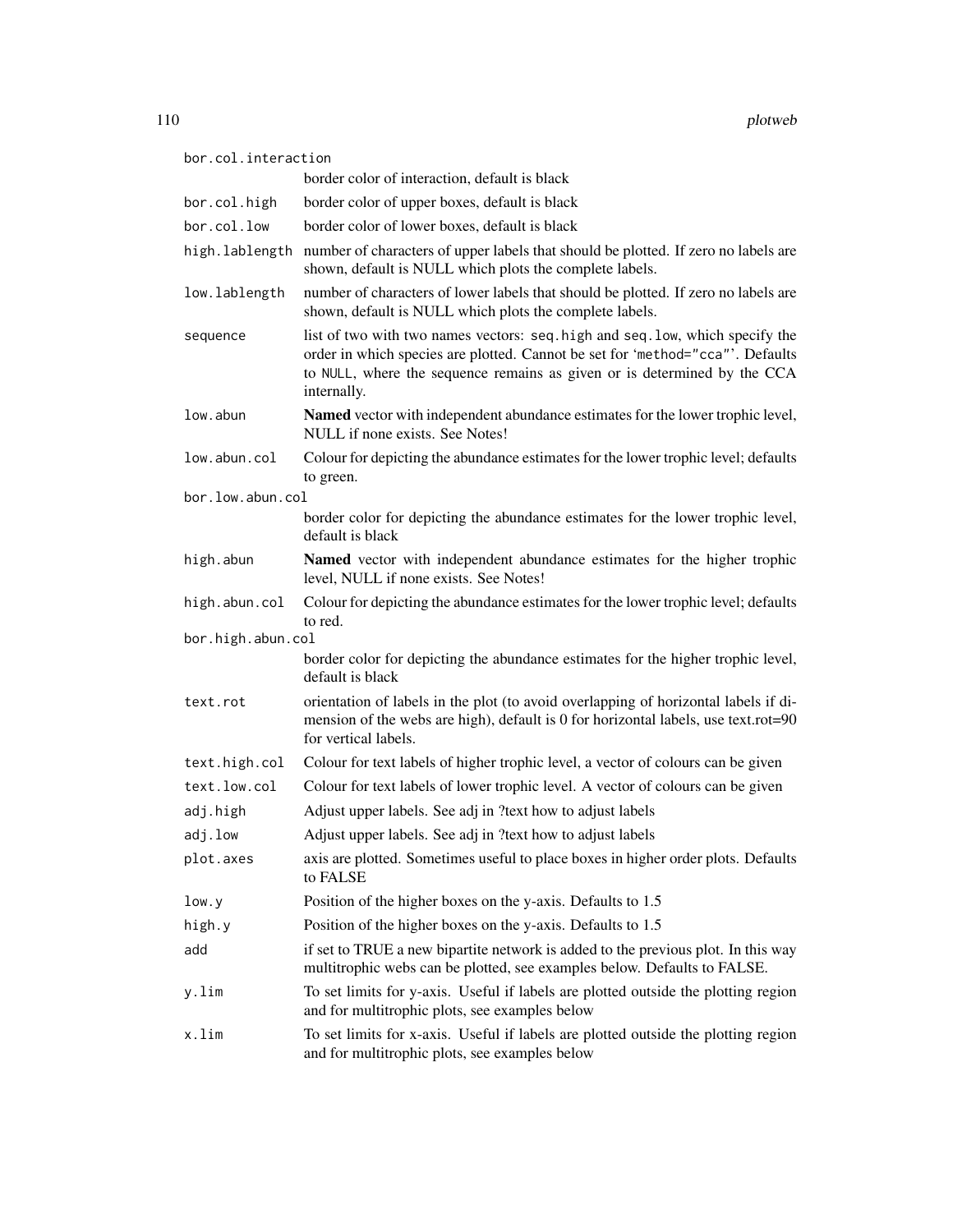plotweb 111

| low.plot     | Defines if lower boxes should be drawn. Use in multitrophic plots to avoid<br>plotting boxes of some trophic levels - see examples below. Defaults to TRUE                                                                                                                           |
|--------------|--------------------------------------------------------------------------------------------------------------------------------------------------------------------------------------------------------------------------------------------------------------------------------------|
| high.plot    | Defines if higher boxes should be drawn. Use in multitrophic plots to avoid<br>plotting boxes of some trophic levels - see examples below. Defaults to TRUE                                                                                                                          |
| high.xoff    | allows to set an offset to upper boxes. Useful if high.spacing is used to centre<br>boxes manually. Use plot.axes=TRUE for easy centring                                                                                                                                             |
| low.xoff     | allows to set an offset to lower boxes. Useful if low spacing is used to centre<br>boxes manually. Use plot.axes=TRUE for easy centring                                                                                                                                              |
| high.lab.dis | normally labels are staggered to avoid plotting over themselves. if set to 0,<br>higher labels are all on one horizontal line. By using ad.low the position of the<br>labels can be adjusted. If set to any other value labels are staggered with this<br>distance. Defaults to NULL |
| low.lab.dis  | normally labels are staggered to avoid plotting over themselves. if set to 0, lower<br>labels are all on one horizontal line. By using ad.low the position of the labels<br>can be adjusted. If set to any other value labels are staggered with this distance.<br>Defaults to NULL  |
| abuns.type   | How to plot abundances - are they ""independent" (e.g. flower cover) mea-<br>surements or are they "additional" (e.g. unparasitised hosts) measurements?<br>Defaults to '"additional"'. Option '"none"' is interpreted in the same way as<br>"additional"'. See Notes!               |

## Value

Returns a window with a bipartite graph of a food web. For all colours vectors can be used (which are recycled if length differs. Now more trophic webs can be plotted by using plotweb and the 'add' switch, which allows to add more webs and staggering them on top of each other. Preferred option is here to order webs by yourself and use 'method="normal"' to keep your preferred order. See examples on three and four trophic networks.

#### Note

Note that in previous implementations, 'low.abun' and 'high.abun' was actually treated as 'additional abundances' (e.g. unparasitised hosts). We added the parameter 'abuns.type' to switch between the classic function (values '"none"' and '"additional"', the default for backward compatibility) and an alternative function that plots fully independent abundance estimates ('abuns.type="independent"'). To change box (species) colors with 'abuns.type='independent'', use 'low.abun.col' and 'high.abun.col'. The function will likely be revised again in the future, so feedback welcome.

If you have total abundance measure but want to plot used and unused resources, use 'abuns.type='additional'' and 'low.abun= your.low.abun -rowSums(web)'.

## Author(s)

Bernd Gruber <bernd.gruber@canberra.edu.au>

#### References

Tylianakis, J. M., Tscharntke, T. and Lewis, O. T. (2007) Habitat modification alters the structure of tropical host-parasitoid food webs. *Nature* 445, 202–205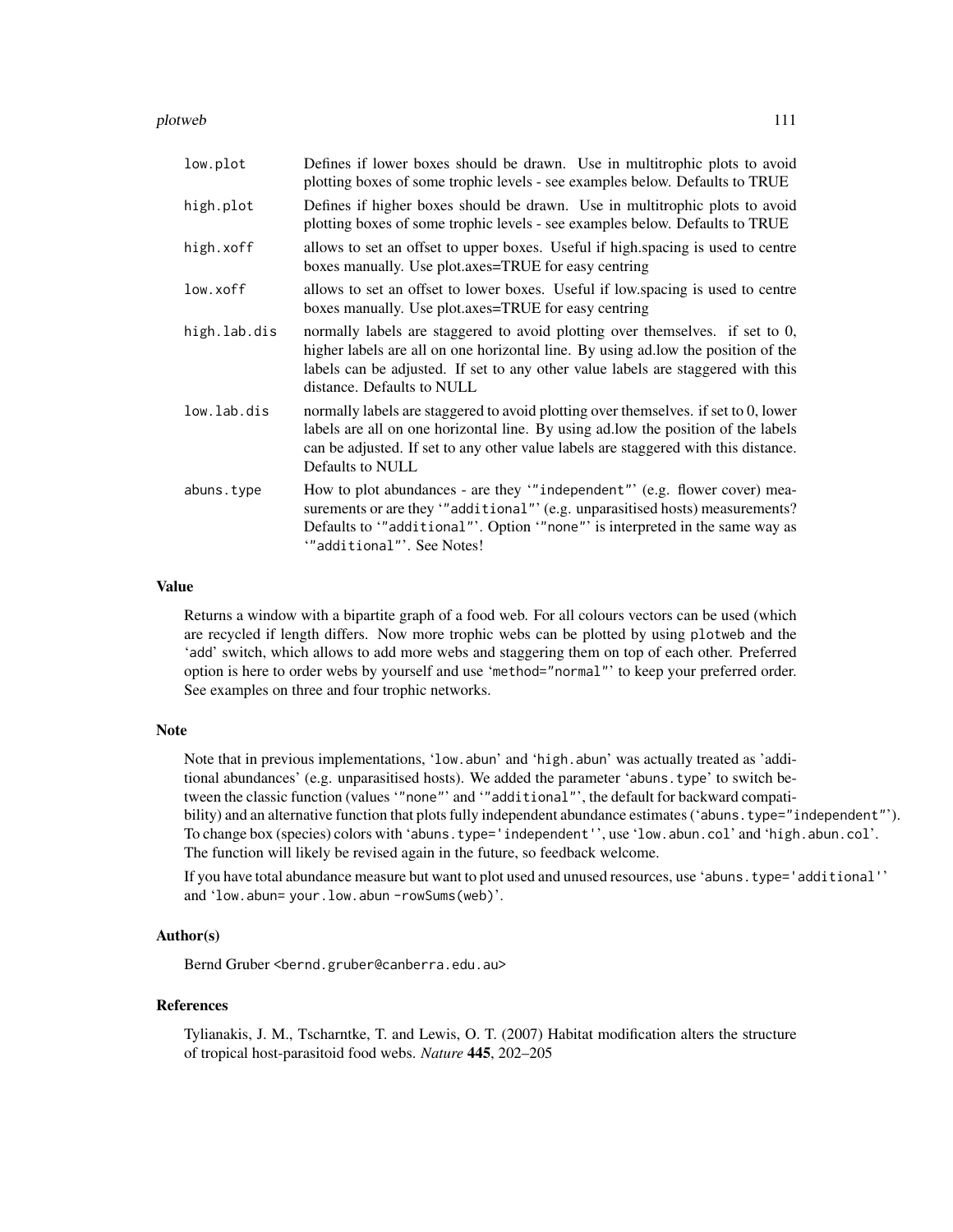112 plotweb power and the plotweb plotweb plotweb plotweb plotweb plotweb plotweb plotweb plotweb plotweb plotweb plotweb plotweb plotweb plotweb plotweb plotweb plotweb plotweb plotweb plotweb plotweb plotweb plotweb plot

#### See Also

For a different plot of food webs see [visweb](#page-158-0)

```
data(Safariland)
plotweb(Safariland)
# shorter labels
plotweb(Safariland, high.lablength=3, low.lablength=0, arrow="down")
# centered triangles for displaying interacions
plotweb(Safariland, text.rot=90, arrow="down.center", col.interaction="wheat2",
y.lim=c(-1,2.5))
#orginal sequence, up arrows and different box width
plotweb(Safariland, method="normal", arrow="up", y.width.low=0.3, low.lablength=4)
# interactions as lines
plotweb(Safariland, arrow="both", y.width.low=0.05, text.rot=90, col.high="blue",
col.low="green")
# add an abundance vector for lower trophic species
low.abun = round(runif(dim(Safariland)[1],1,40)) #create
names(low.abun) <- rownames(Safariland)
plotweb(Safariland, text.rot=90, low.abun=low.abun, col.interaction="purple",
y.width.low=0.05, y.width.high=0.05)
plotweb(Safariland, text.rot=90, low.abun=low.abun, col.interaction ="red",
bor.col.interaction="red", arrow="down")
# now vectors for all colours can be given, to mark certain species or
# interactions. Colour vectors are recycled if not of appropriate length
plotweb(Safariland,col.high=c("orange","green"))
plotweb(Safariland,col.low=c("orange","green"),col.high=c("white","grey","purple"),
text.high.col=c("blue","red"), col.interaction=c("red",rep("green",26),rep("brown",242)),
bor.col.interaction=c(rep("green",26),rep("brown",242)),method="normal",
text.rot=90, low.lablength=10, high.lablength=5)
#example one (tritrophic)
plotweb(Safariland,y.width.low=0.1, y.width.high=0.05,method="normal",
y.lim=c(0,3), arrow="up", adj.high=c(0.5,1.5), col.high="orange",
high.lablength=3,high.lab.dis=0)
plotweb(t(Safariland), y.width.low=0.05, y.width.high=0.1, method="normal",
add=TRUE,low.y=1.5,high.y=2.5, col.low="green", text.low.col="red",
low.lab.dis=0, arrow="down", adj.low=c(0.5,1.1),low.plot=FALSE)
#example two (4 trophic with abundance)
low.abun = round(runif(dim(Safariland)[1],1,40)) #create
names(low.abun) <- rownames(Safariland)
plotweb(Safariland, text.rot=90, high.abun=low.abun, col.interaction="purple",
```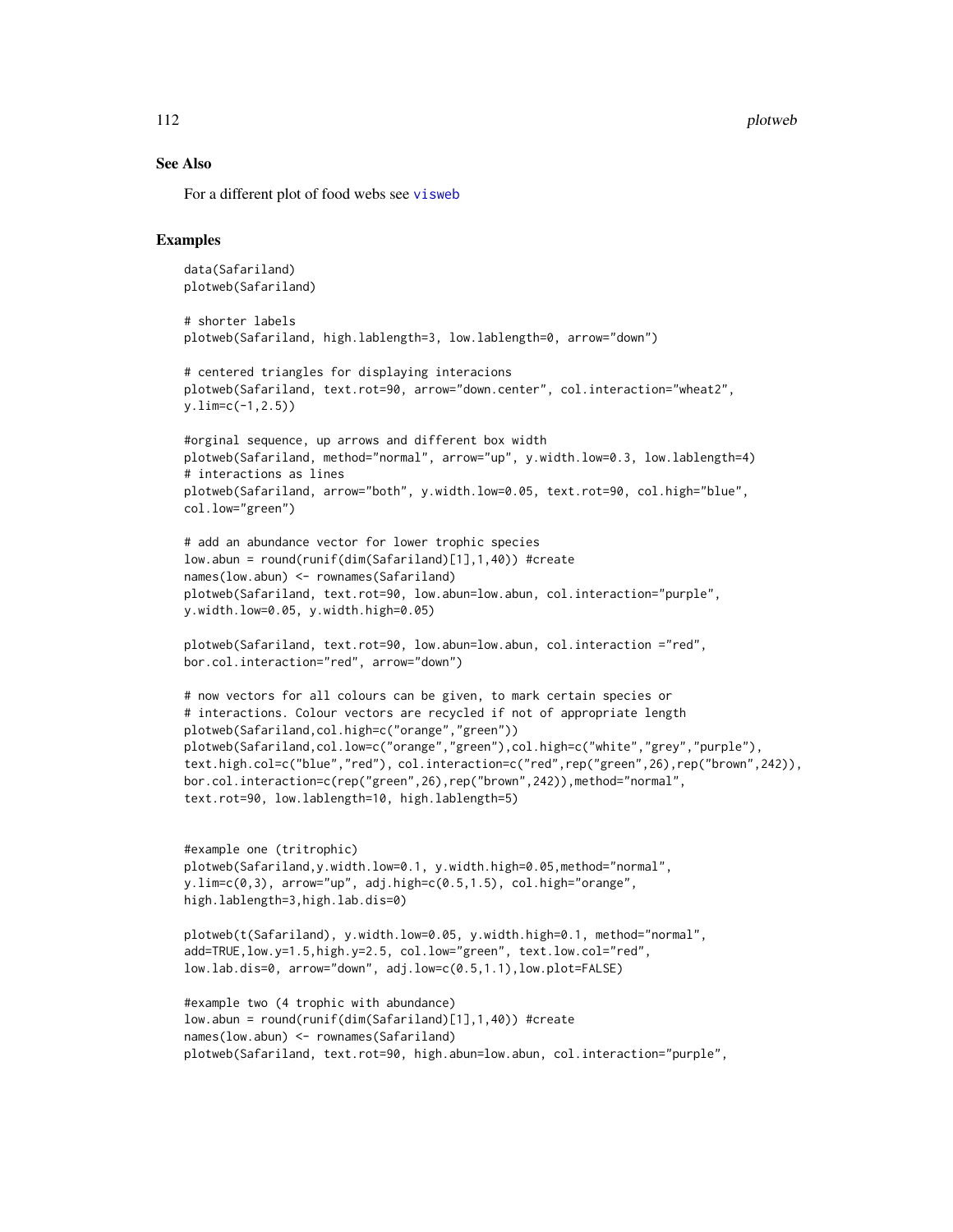#### plotweb2 113

```
y.lim=c(0,4.5), high.lablength=0, arrow="up", method="normal",
y.width.high=0.05)
plotweb(t(Safariland), y.width.low=0.05, y.width.high=0.1, method="normal",
add=TRUE, low.y=1.7,high.y=2.7, col.low="green", text.low.col="black",
low.lab.dis=0, arrow="down", adj.low=c(0.5,1.1), low.lablength=4,
high.lablength=0)
plotweb(Safariland,y.width.low=0.05, y.width.high=0.1, method="normal",
add=TRUE, low.y=2.95, high.y=3.95, col.low="green", text.low.col="black",
low.lab.dis=0, arrow="down", adj.low=c(0.5,1.1), low.lablength=4)
# now some examples with the abuns.type-option:
plotweb(Safariland, abuns.type='independent',arrow="down.center")
```

```
plotweb(Safariland, abuns.type='additional',arrow="down.center")
```
plotweb2 *Visualize a tripartite interaction matrix (e.g. a tritrophic foodweb)*

#### Description

Two two dimensional matrix are plotted as a tripartite graph.

#### Usage

```
plotweb2(web, web2, method = "cca", empty = FALSE, labsize = 1, ybig = 1,
   y_width = 0.1, spacing = 0.05, arrow="no", col.interaction="grey80",
   col.pred = "grey10", col.prey="grey10", lab.space=1, lablength = NULL,
    sequence=NULL, low.abun=NULL,low.abun.col="green", high.abun=NULL,
   high.abun.col="red", method2 = "cca", empty2 = TRUE, spacing2 = 0.05,
    arrow2="no", col.interaction2="grey80", col.pred2 = "grey30",
    col.prey2="grey20", lablength2 = NULL, sequence.pred2=NULL,low.abun2=NULL,
   low.abun.col2="green", high.abun2=NULL, high.abun.col2="red")
```
#### Arguments

| web     | Web is a matrix representing the interactions observed between higher trophic<br>level species (columns) and lower trophic level species (rows). Usually this will<br>be number of pollinators on each species of plants or number of parasitoids on<br>each species of prey. |
|---------|-------------------------------------------------------------------------------------------------------------------------------------------------------------------------------------------------------------------------------------------------------------------------------|
| web2    | The other web to be included.                                                                                                                                                                                                                                                 |
| method  | Default method is 'cca', which leads to as few crossings of interactions as pos-<br>sible. The other option is 'normal', which leaves order as given by the matrix.                                                                                                           |
| empty   | logical; should empty columns or empty rows be omitted from plotting; defaults<br>to true                                                                                                                                                                                     |
| labsize | factor for size of labels, default is 1                                                                                                                                                                                                                                       |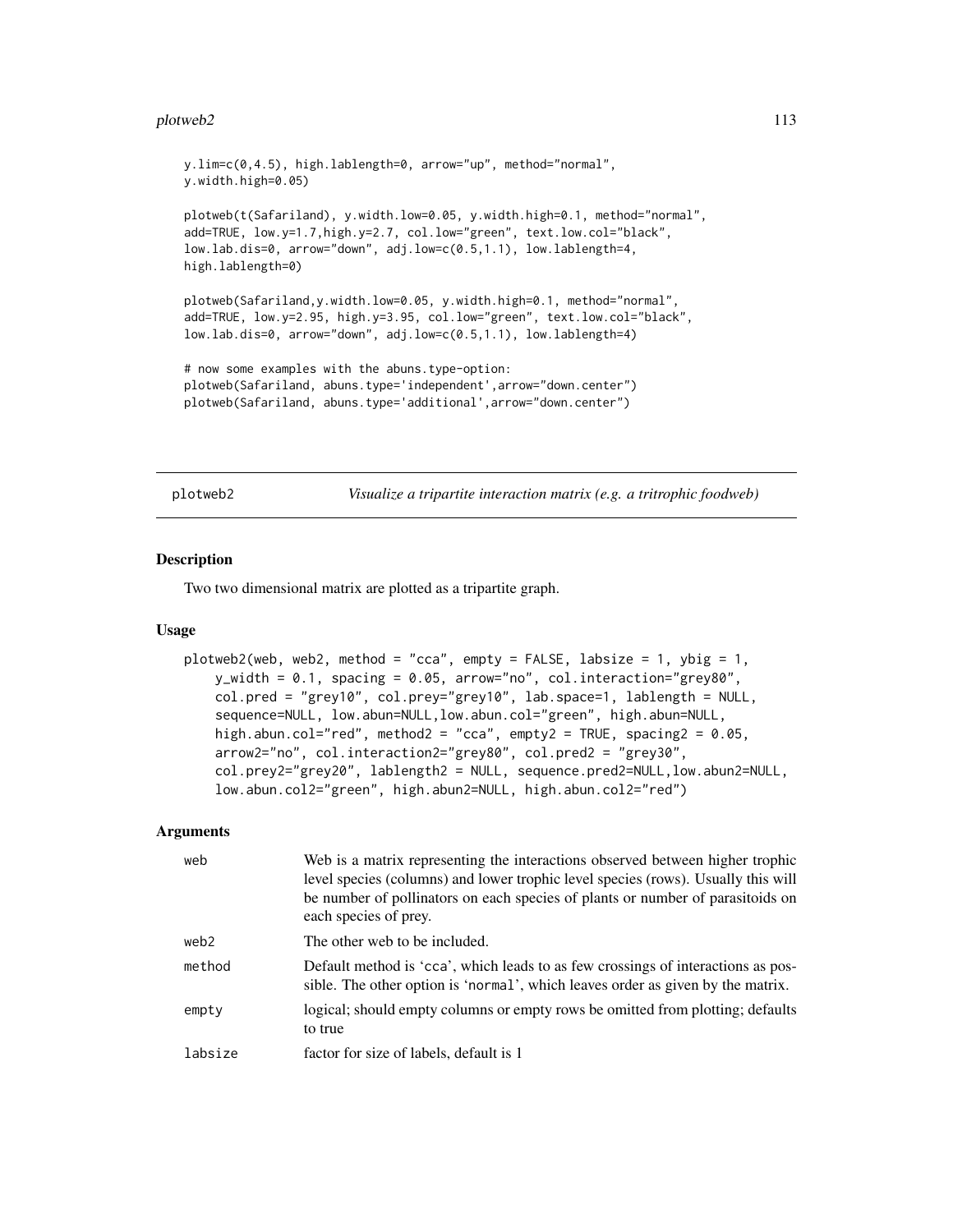| ybig             | vertical distance between upper and lower boxes, default is 1                                                                                                                                                                                               |  |
|------------------|-------------------------------------------------------------------------------------------------------------------------------------------------------------------------------------------------------------------------------------------------------------|--|
| y_width          | width of upper and lower boxes, default is 0.1                                                                                                                                                                                                              |  |
| spacing          | horizonatal distance between boxes within a level, default is 0.05                                                                                                                                                                                          |  |
| arrow            | display type of connection between upper and lower boxes, options are 'up',<br>'down', 'both' and 'no', default is 'no', which is a polygonal connection be-<br>tween boxes.                                                                                |  |
| col.interaction  |                                                                                                                                                                                                                                                             |  |
|                  | color of interaction, default is grey80.                                                                                                                                                                                                                    |  |
| col.pred         | color of upper boxes, default is grey10.                                                                                                                                                                                                                    |  |
| col.prey         | color of lower boxes, default is grey10.                                                                                                                                                                                                                    |  |
| lab.space        | sometimes it is neccessary to add additional space for labels below and above of<br>the boxes, so all labels are shown, default is 1.                                                                                                                       |  |
| lablength        | number of characters of labels that should be plotted. If zero no labels are shown,<br>default is NULL which plots the complete labels.                                                                                                                     |  |
| sequence         | list of two with two names vectors: seq. pred and seq. prey, which specify the<br>order in which species are plotted. Cannot be set for 'method="cca"'. Defaults<br>to NULL, where the sequence remains as given or is determined by the CCA<br>internally. |  |
| low.abun         | Vector with independent abundance estimates for the lower trophic level, NULL<br>if none exists.                                                                                                                                                            |  |
| low.abun.col     | Colour for depicting the abundance estimates for the lower trophic level; defaults<br>to green.                                                                                                                                                             |  |
| high.abun        | Vector with independent abundance estimates for the higher trophic level, NULL<br>if none exists.                                                                                                                                                           |  |
| high.abun.col    | Colour for depicting the abundance estimates for the lower trophic level; defaults<br>to red.                                                                                                                                                               |  |
| method2          | Default method is 'cca', which leads to as few crossings of interactions as pos-<br>sible. The other option is 'normal', which leaves order as given by the matrix.                                                                                         |  |
| empty 2          | logical; should empty columns or empty rows be omitted from plotting; defaults<br>to true                                                                                                                                                                   |  |
| spacing2         | horizontal distance between boxes within one level, default is 0.05                                                                                                                                                                                         |  |
| arrow2           | display type of connection between upper and lower boxes, options are 'up',<br>'down', 'both' and 'no', default is 'no', which is a polygonal connection be-<br>tween boxes.                                                                                |  |
| col.interaction2 |                                                                                                                                                                                                                                                             |  |
|                  | color of interaction, default is grey80.                                                                                                                                                                                                                    |  |
| col.pred2        | color of upper boxes, default is grey10.                                                                                                                                                                                                                    |  |
| col.prey2        | color of lower boxes, default is grey10.                                                                                                                                                                                                                    |  |
| lablength2       | number of characters of labels that should be plotted. If zero no labels are shown,<br>default is NULL which plots the complete labels.                                                                                                                     |  |
| sequence.pred2   | list of two with two names vectors: seq. pred and seq. prey, which specify the<br>order in which species are plotted. Cannot be set for 'method="cca"'. Defaults<br>to NULL, where the sequence remains as given or is determined by the CCA<br>internally. |  |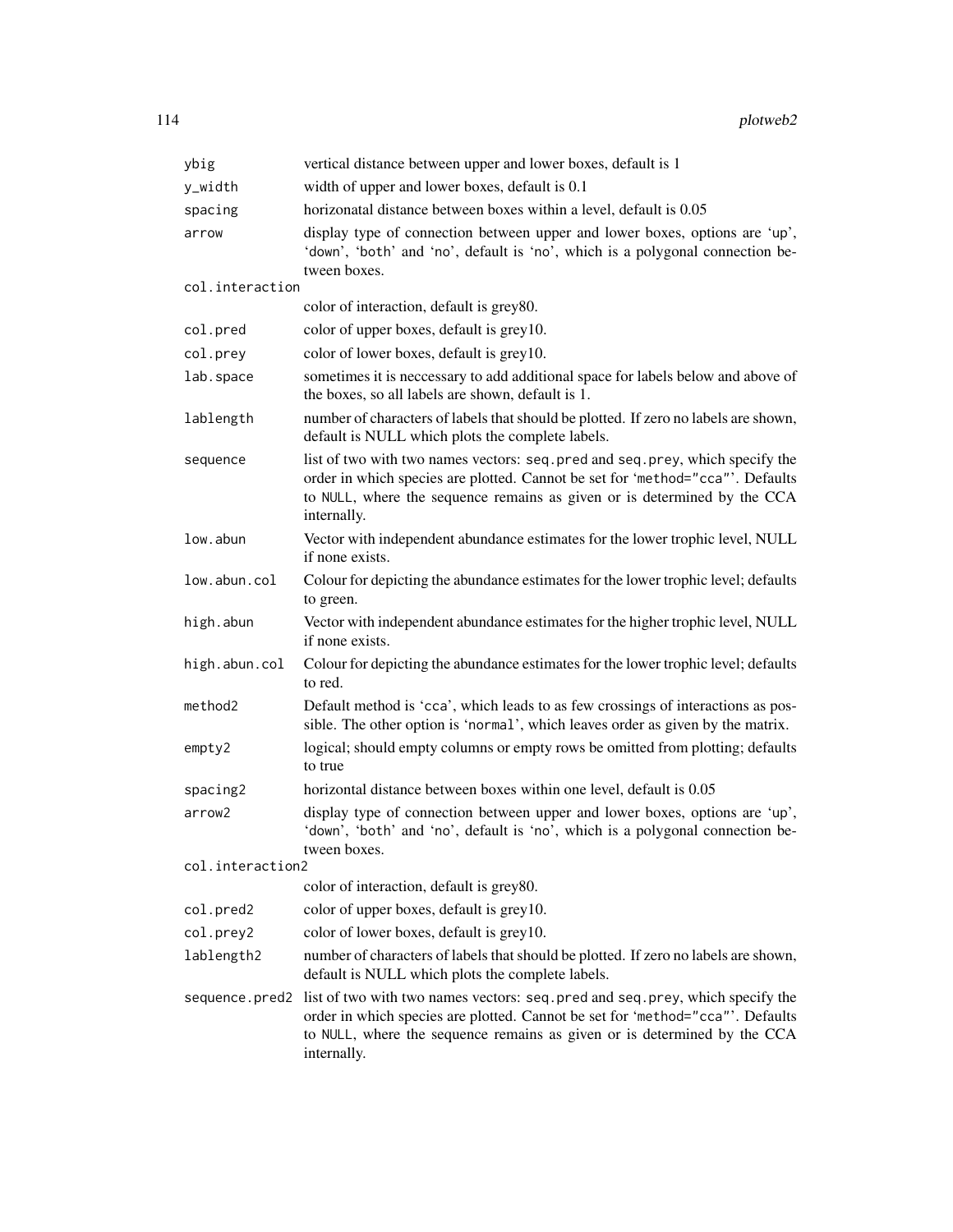| low.abun2     | Vector with independent abundance estimates for the lower trophic level, NULL<br>if none exists.               |
|---------------|----------------------------------------------------------------------------------------------------------------|
| low.abun.col2 | Colour for depicting the abundance estimates for the lower trophic level; defaults<br>to green.                |
| high.abun2    | Vector with independent abundance estimates for the higher trophic level, NULL<br>if none exists.              |
|               | high, abun, col2 Colour for depicting the abundance estimates for the lower trophic level; defaults<br>to red. |

# Value

Returns a window with a tripartite graph of a food web.

# Author(s)

Bernd Gruber <bernd.gruber@canberra.edu.au>

# See Also

For a different plot of food webs see [visweb](#page-158-0) and [plotweb](#page-107-0)

printoutModuleInformation

*printoutModuleInformation*

# Description

This takes an object of the class "moduleWeb" and prints out the information about the modules stored in this object. It is a formatted print-out of the information one gets as result of the function listModuleInformation(moduleWebObject).

#### Usage

printoutModuleInformation(moduleWebObject)

# Arguments

moduleWebObject

An object of class "moduleWeb".

## Value

None. This function is called for its side effects of printing the content of its object in a more acceptable format.

## Author(s)

Rouven Strauss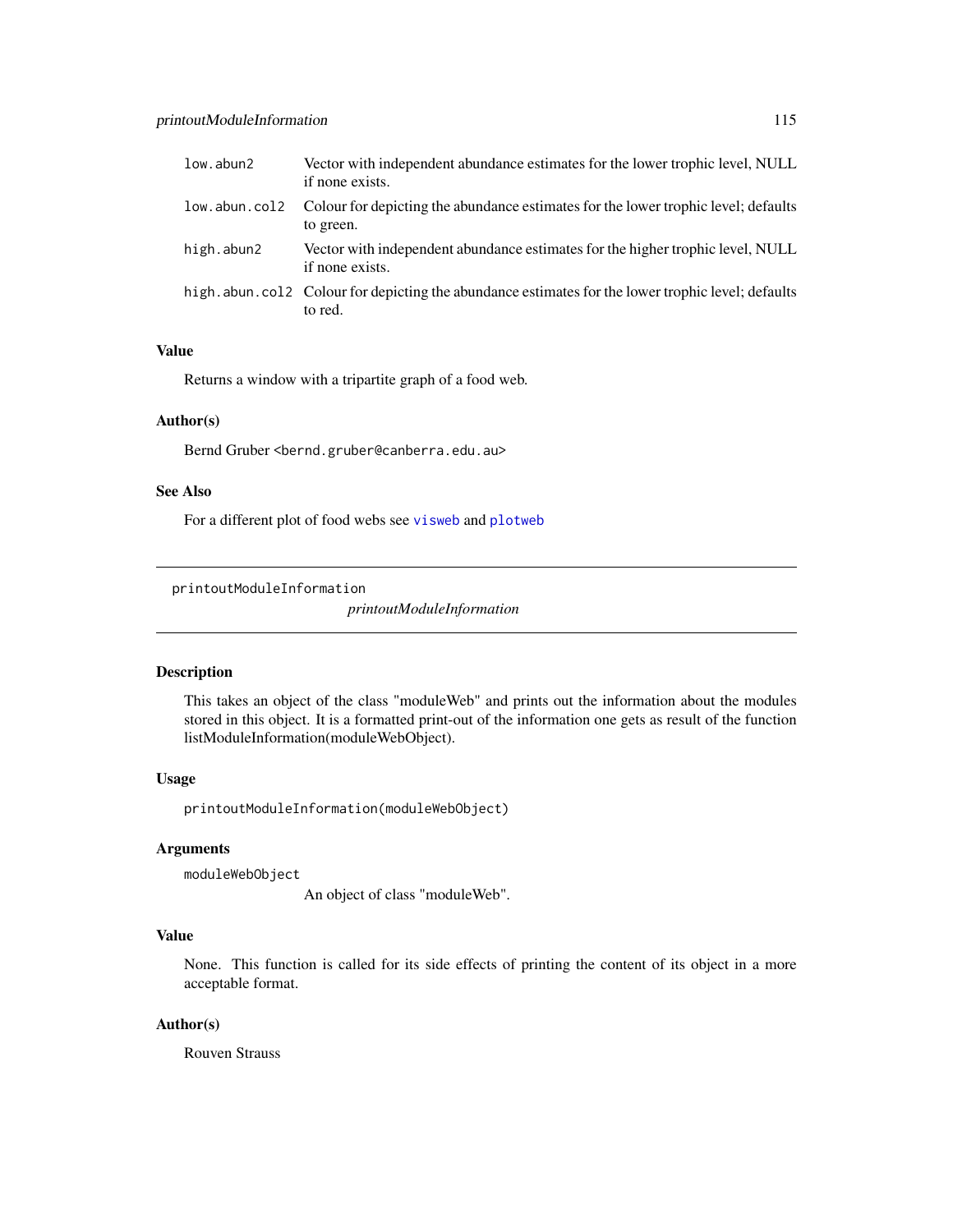## Examples

```
## Not run:
data(small1976)
moduleWebObject = computeModules(small1976)
printoutModuleInformation(moduleWebObject)
```
## End(Not run)

projecting\_tm *Projecting binary and weighted two-mode networks onto weighted one-mode networks.*

## Description

This function is the implemtation of the procedure outlined on http://toreopsahl.com/2009/05/01/projecting-two-mode-networks-onto-weighted-one-mode-networks/

## Usage

projecting\_tm(net, method = "sum")

## Arguments

| net    | A two-mode edgelist                                                                                 |
|--------|-----------------------------------------------------------------------------------------------------|
| method | The method-switch control the method used to calculate the weights.<br>binary sets all weights to 1 |
|        | sum sets the weights to the number of cooccurances                                                  |
|        | Newman bases the weights on Newman's (2001) method of discounting for the                           |
|        | size of collaborations.                                                                             |

#### Value

Returns a one-mode network

## Note

version 1.0.0, taken, with permission, from package tnet

# Author(s)

Tore Opsahl; http://toreopsahl.com

## References

Opsahl. T., 2009. Projecting two-mode networks onto weighted one-mode networks. Available at: http://toreopsahl.com/2009/05/01/projecting-two-mode-networks-onto-weighted-one-mode-networks/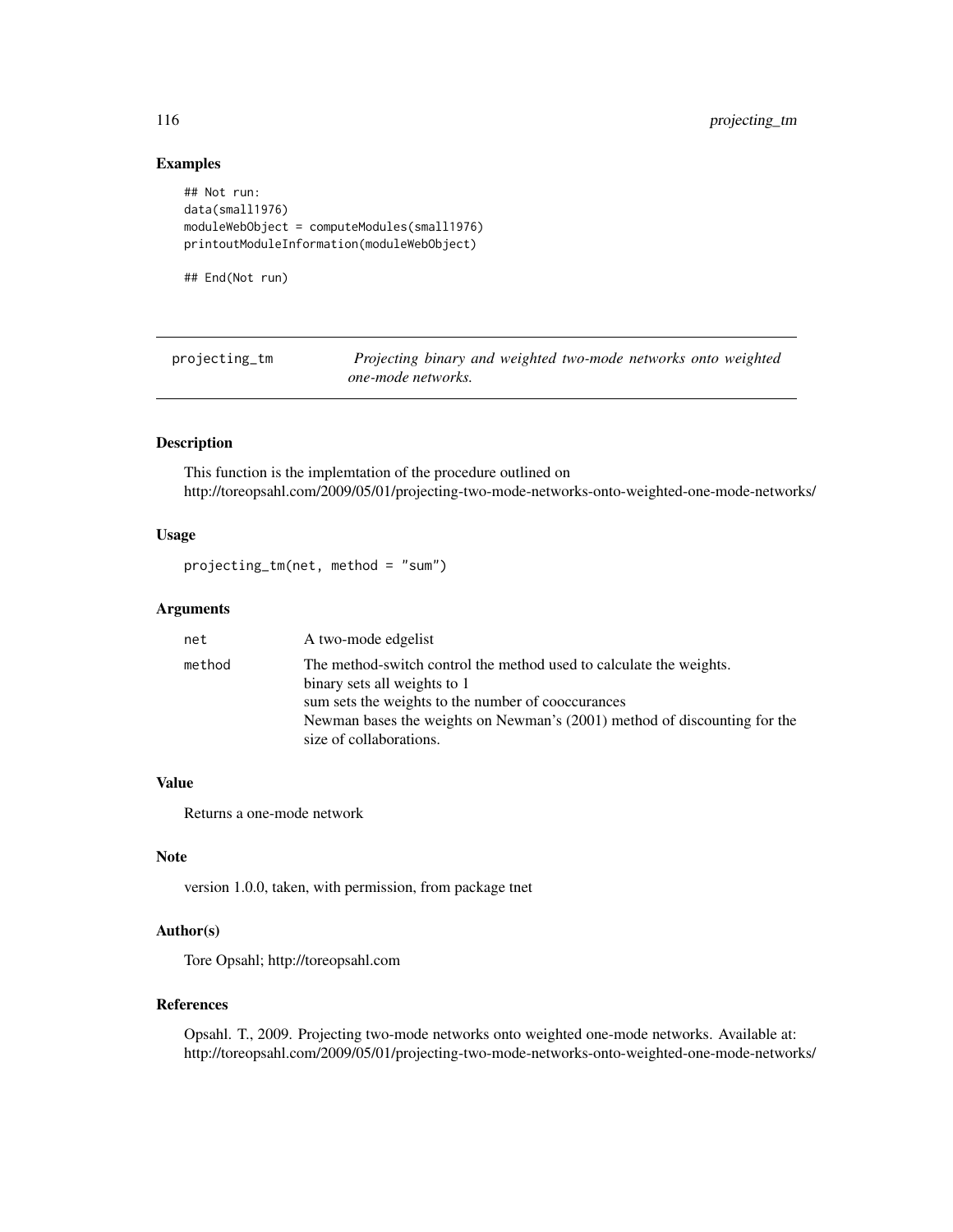#### r2dexternal 117

# Examples

#please download and investigate tnet for examples!

| r2dexternal | Generates null models for network analysis by considering external |
|-------------|--------------------------------------------------------------------|
|             | abundances                                                         |

#### Description

An extension of r2dtable (and vaznull, respectively) which rescales marginal totals according to independent data

## Usage

r2dexternal(N, web, abun.higher=NULL, abun.lower=NULL)

vaznullexternal(N, web, abun.higher=NULL, abun.lower=NULL)

#### Arguments

| N           | number of null models to be generated.                                                                                              |
|-------------|-------------------------------------------------------------------------------------------------------------------------------------|
| web         | Web is a matrix representing the interactions observed between higher level<br>species (columns) and lower level species (rows).    |
| abun.higher | Optional vector of externally measured abundances of the higher level. If miss-<br>ing (NULL) it will be replaced by column totals. |
| abun.lower  | Optional vector of externally measured abundances of the lower level. If missing<br>(NULL) it will be replaced by row totals.       |

# Details

The underlying functions are r2dtable and [vaznull](#page-145-0), which require a vector of row and column totals or a web, respectively. In function [nullmodel](#page-96-0), these marginal totals are computed from the observed interaction matrix. Here, external abundances can be provided. These will be rescaled and combined with the observed marginal total to construct new row and column vectors for r2dtable.

If neither row nor column abundances are provided this function will be identical to r2dtable and [vaznull](#page-145-0), respectively.

# Value

Returns a list of N null model-generated networks. Species names are (obviously) dropped.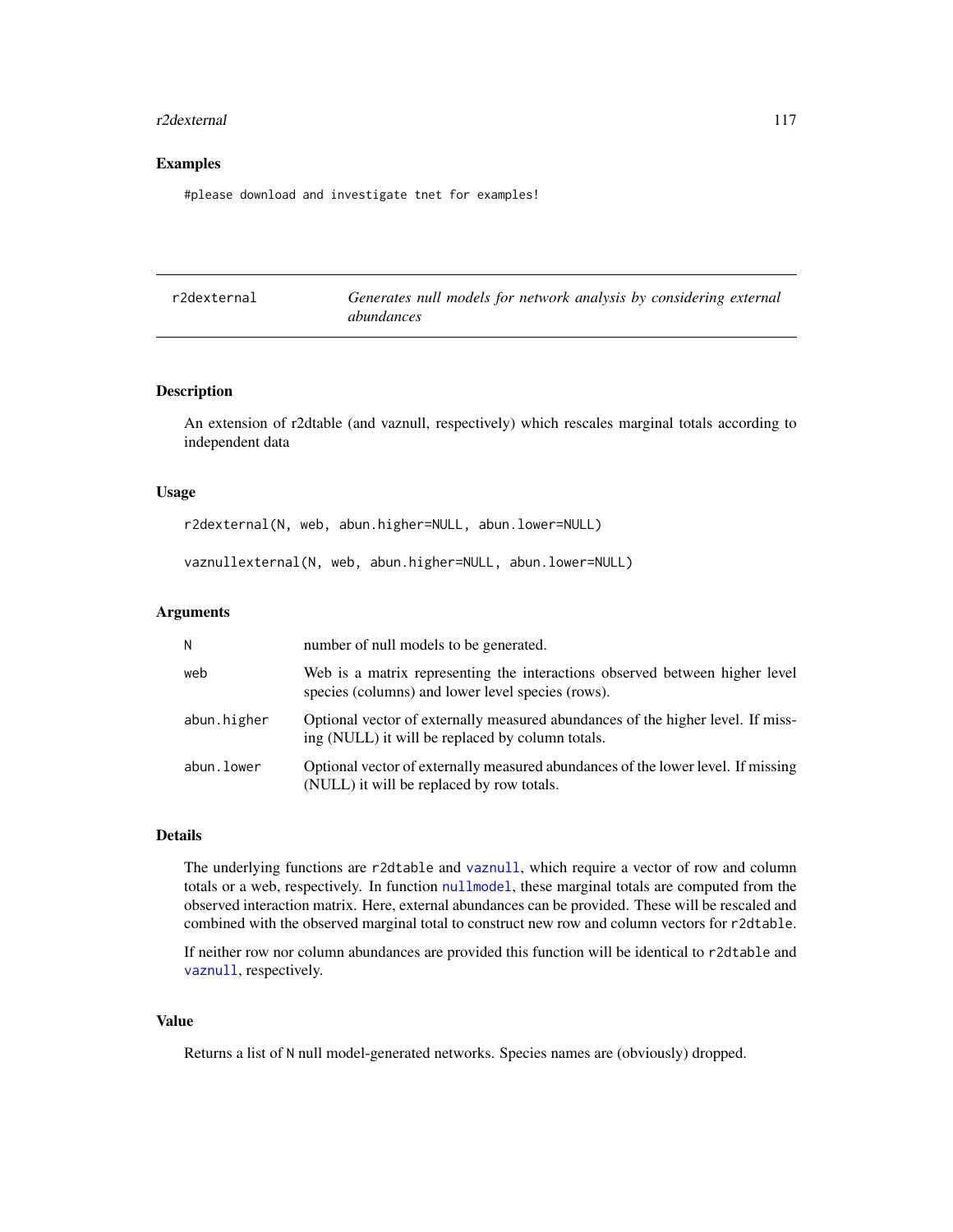Since the function contains a rounding operation, it also has to include a re-distribution of 1s to keep all species in the system. That means, if one species has been observed in the external abundances extremely rarely (compared to the others), it will be overrepresented in this null model, because otherwise it would have to be dropped altogether! If you have a better solution, please let me know.

Also note that [vaznull](#page-145-0) itself does not return a matrix with exactly the same marginal totals as the input, so don't expect any different from vaznullexternal!

## Author(s)

Carsten F. Dormann <carsten.dormann@biom.uni-freiburg.de>

# See Also

[nullmodel](#page-96-0), [vaznull](#page-145-0), [mgen](#page-64-0), vegan::simulate and r2dtable

## Examples

```
## Not run:
abun.lower <- c(15,5,2,7,4,8,6,0.01,6)
set.seed(2)
(abun.higher <- rpois(27, lambda=4))
abun.higher[1] <- 0.001
sum(ext.polls)
## note: external abundances do not sum up; this is intentional!!
r2dexternal(2, Safariland, abun.higher=abun.higher, abun.lower=abun.lower)
r2dexternal(2, Safariland, abun.higher=abun.higher)
 vaznullexternal(2, Safariland, abun.higher=abun.higher, abun.lower=abun.lower)
## End(Not run)
```
robustness *Robustness to species extinctions*

#### Description

Calculates the area below the extinction curve generated by second.extinct.

## Usage

```
robustness(object)
```
#### Arguments

object An object of type class bipartite, usually generated by [second.extinct](#page-121-0).

# Note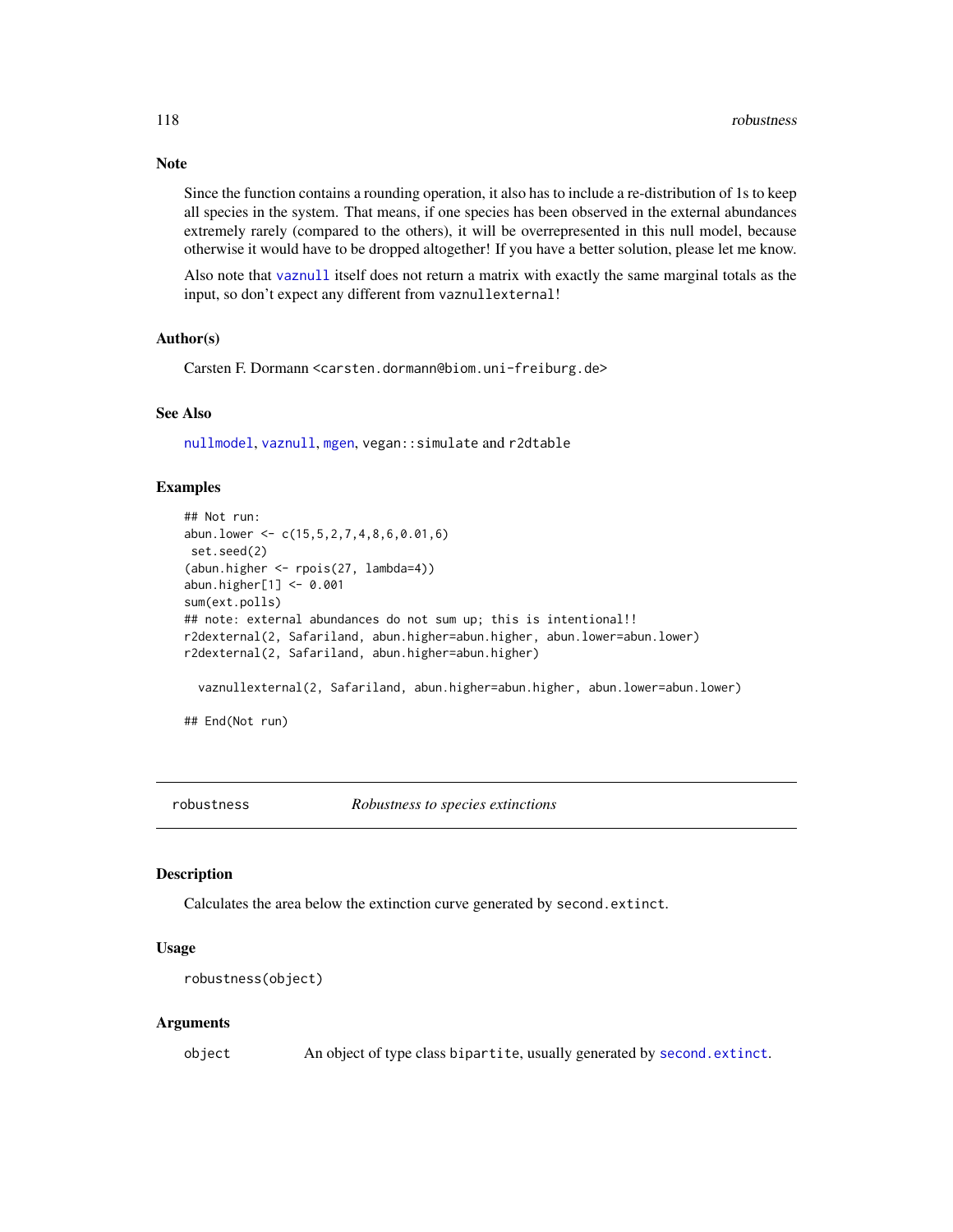#### robustness and the contract of the contract of the contract of the contract of the contract of the contract of the contract of the contract of the contract of the contract of the contract of the contract of the contract of

#### Details

This function calculates the area below the extinction curve generated by second.extinct as a measure of the robustness of the system to the loss of species.

The curve, first proposed by Memmott et al. (2004), is based on the fact that if a given fraction of species of one guild (for instance, the pollinators) are eliminated, a number of species of the other guild (e.g. plants) which depend on their interactions become extinct. The slope and general shape of the curve provided a straightforward graphic description of the tolerance of a system to the extinction of its component species.

An improvement of Memmott et al.'s curve was developed by Burgos et al. (2007) by introducing a quantitative measure of robustness with a single parameter R, defined as the area under the extinction curve. It is intuitive that  $R = 1$  corresponds to a curve that decreases very mildly until the point at which almost all animal species are eliminated. This is consistent with a very robust system in which, for instance, most of the plant species survive even if a large fraction of the animal species is eliminated. Conversely  $R = 0$  corresponds to an ATC that decreases abruptly as soon as any species is lost. This is consistent with a fragile system in which, for instance, even if a very small fraction of the animal species is eliminated, most of the plants loose all their interactions and go extinct.

# Value

Returns the robustness of the web to the removal of species.

#### **Note**

This index complements the information given by [slope.bipartite](#page-124-0), although it has the advantage of not being constrained by the shape of the particular curve (concave or convex).

#### Author(s)

Mariano Devoto <mdevoto@agro.uba.ar>

# References

Burgos, E., H. Ceva, R.P.J. Perazzo, M. Devoto, D. Medan, M. Zimmermann, and A. Maria Delbue (2007) Why nestedness in mutualistic networks? *Journal of Theoretical Biology* 249, 307–313

Memmott, J., Waser, N. M. and Price, M. V. 2004 Tolerance of pollination networks to species extinctions. *Proceedings of the Royal Society B* 271, 2605–2611

## See Also

[second.extinct](#page-121-0) for generating the required input object and [slope.bipartite](#page-124-0) for an alternative, but inferior measure

```
## Not run:
data(Safariland)
ex <- second.extinct(Safariland, participant="lower", method="random", nrep=100,
details=FALSE)
robustness(ex)
```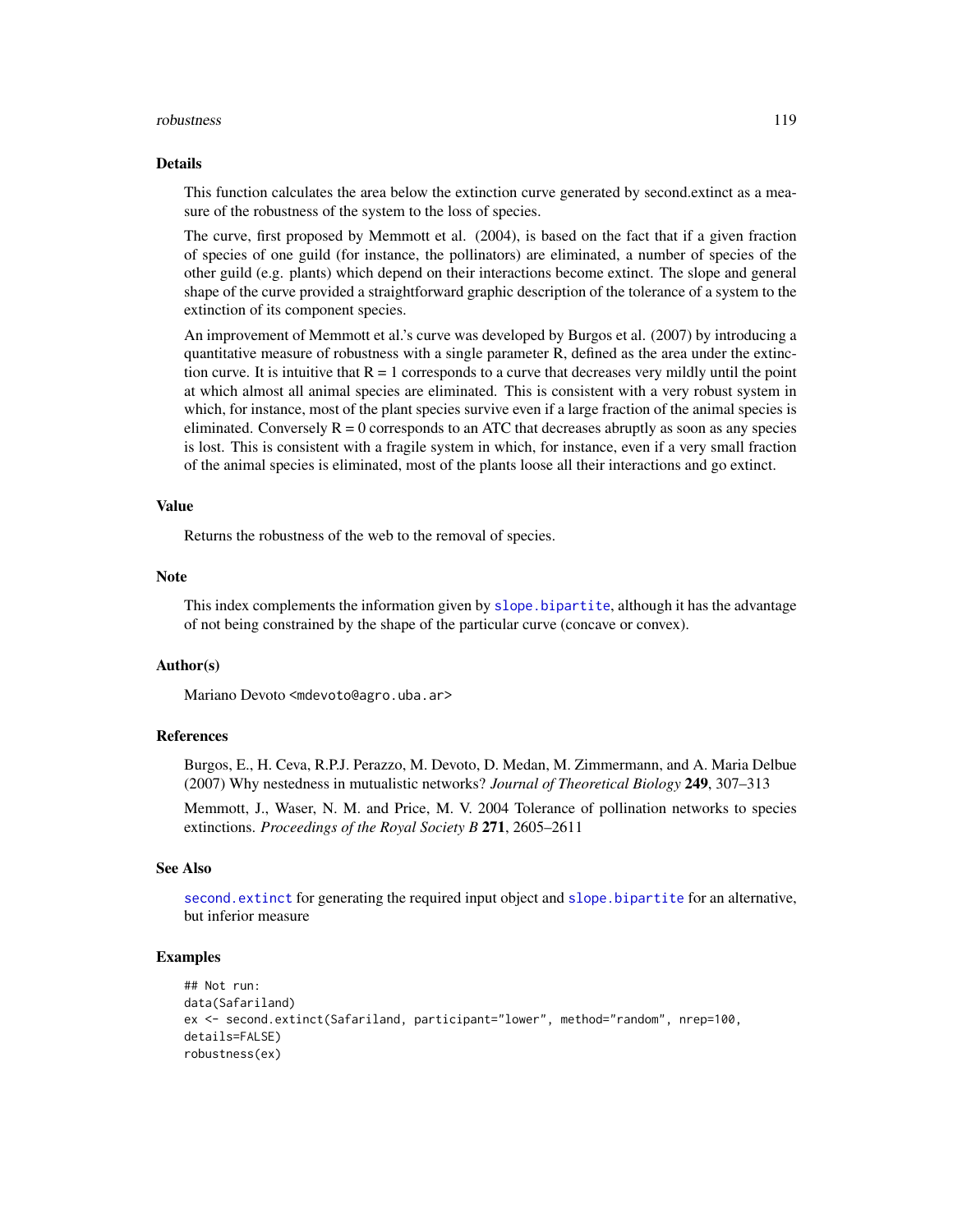120 Safariland Safari and Safari and Safari and Safari and Safari and Safari and Safari and Safari and Safari and Safari and Safari and Safari and Safari and Safari and Safari and Safari and Safari and Safari and Safari an

## End(Not run)

Safariland *A pollination web from Argentina*

#### Description

This pollination web was published by Vázquez and Simberloff (2003). See there for details on how it was measured.

#### Usage

data(Safariland)

#### Details

The dataset consists of a matrix with 9 rows, representing plant species and 27 columns, representing different pollinators. Values in the matrix are observed flower visitations.

This dataset is fairly representative of a pollination web: more pollinators than plants, and an awful lot of zeros in the matrix.

The study was conducted in four grazed and four ungrazed sites in and around Nahuel Huapi National Park and surrounding areas in Rio Negro, Argentina from September 1999 to February 2000. For each site, the plant-pollinator interaction network was described.

The authors recorded their data by counting the number of visits of each flower visitor species to each plant species. Data are presented as an interaction frequency matrix, in which cells with positive integers indicate the frequency of interaction between a pair of species, and cells with zeros indicate no interaction.

#### Source

These data can be downloaded, together with the other datasets, on the NCEAS interactionweb website <http://www.nceas.ucsb.edu/interactionweb/html/datasets.html>. See also there for further details, both on the data and their usage.

# References

Vázquez, D. P. 2002 Interactions among Introduced Ungulates, Plants, and Pollinators: A Field Study in the Temperate Forest of the Southern Andes. Doctoral Dissertation Thesis, University of Tennessee, Knoxville, Tennessee, USA.

Vázquez, D. P., and D. Simberloff. 2002 Ecological specialization and susceptibility to disturbance: conjectures and refutations. *American Naturalist* 159, 606–623.

Vázquez, D. P., and D. Simberloff. 2003 Changes in interaction biodiversity induced by an introduced ungulate. *Ecology Letters*, 6, 1077–1083.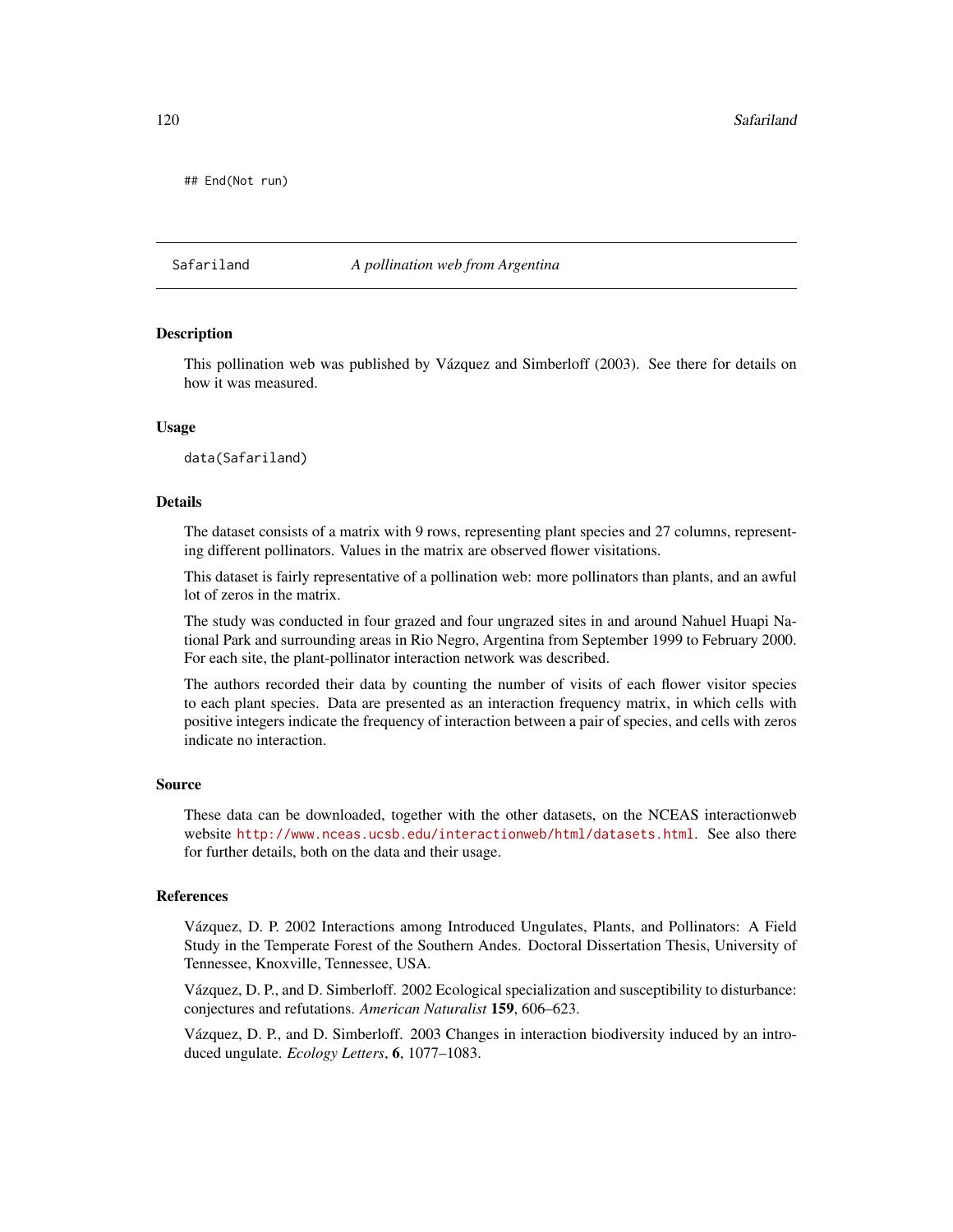## schemske1978 121

## Examples

```
data(Safariland)
plotweb(Safariland)
```
schemske1978 *A flower visitation network from Urbana, IL, USA*

## Description

Populations of seven early flowering, low-growing, perennial woodland herbs were studied in a 24 hectare sit in Brownfield Woods, close to Urbana, Illinois, U.S.A. The sequence and variety of flowers visited by individual insects were recorded for the first foraging insect observed in a randomly selected, 1 m2 quadrat located within a 10x10 m grid that included representatives of several plant species.

#### Usage

data(schemske1978)

## Details

The authors recorded their data by counting the number of visits of each flower visitor species to each plant species. Data are presented as an interaction frequency matrix, in which cells with positive integers indicate the frequency of interaction between a pair of species, and cells with zeros indicate no interaction.

## References

Schemske, D. W., M. F. Willson, M. N. Melampy, L. J. Miller, L. Verner, K. M. Schemske, and L. B. Best. 1978. Flowering Ecology of Some Spring Woodland Herbs. Ecology 59:351-366.

```
data(schemske1978)
## maybe str(schemske1978) ; plot(schemske1978) ...
```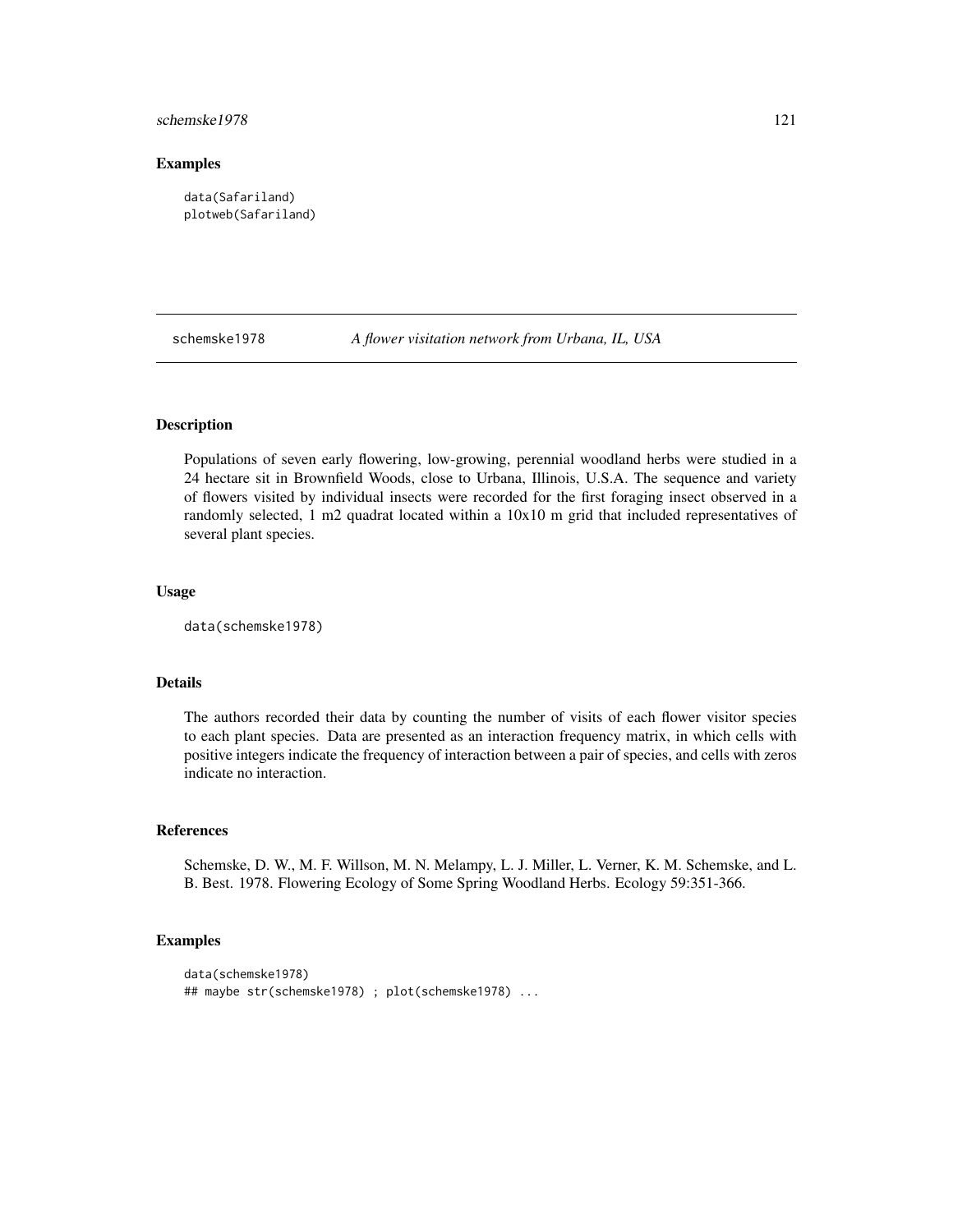<span id="page-121-0"></span>

# Description

Calculates the consequences of removing a species from a bipartite network. With plotting and slope-estimation functionality.

# Usage

```
second.extinct(web, participant = "higher", method = "abun", nrep = 10,
 details = FALSE, ext.row=NULL, ext.col=NULL)
```
# Arguments

| web         | Web is a matrix representing the interactions observed between higher trophic<br>level species (columns) and lower trophic level species (rows). Usually this will<br>be number of pollinators on each species of plants or number of parasitoids on<br>each species of prey.                                                                                                                                                                                                                                                                                                                           |
|-------------|---------------------------------------------------------------------------------------------------------------------------------------------------------------------------------------------------------------------------------------------------------------------------------------------------------------------------------------------------------------------------------------------------------------------------------------------------------------------------------------------------------------------------------------------------------------------------------------------------------|
| participant | high (default) or low or both, depending if you want to exterminate higher<br>trophic level species, lower trophic level species, or randomly choose species of<br>both levels.                                                                                                                                                                                                                                                                                                                                                                                                                         |
| method      | Random deletion of a species ('random'); according to its abundance, with least<br>abundant going extinct first ('abundance'; default) or '"degree"' to build a se-<br>quence from the best-to-least connected species. This is the most extreme case,<br>where the most generalist species goes extinct first (see Memmott et al. 1998).<br>(Note that 'method="abundance"' does not work with 'participant="both"';<br>in this case a random sequence of species from both trophic levels is generated.)<br>'external' will use the externally provided vector to determine extinction se-<br>quence. |
| nrep        | Number of replicates of extermination sequence. Will not be considered for<br>method abundance.                                                                                                                                                                                                                                                                                                                                                                                                                                                                                                         |
| details     | Logical; returns details, i.e. for each replicate the sequence of secondary extinc-<br>tions. If set to FALSE (default), replicated runs will be averaged. Using anything<br>but FALSE will not yield the correct object for further analysis. This switch is<br>really only for understanding what second. extinct does and for possible de-<br>bugging.                                                                                                                                                                                                                                               |
| ext.row     | Optional vector giving the sequence in which lower-level species are to be deleted.                                                                                                                                                                                                                                                                                                                                                                                                                                                                                                                     |
| ext.col     | Optional vector giving the sequence in which higher-level species are to be<br>deleted.                                                                                                                                                                                                                                                                                                                                                                                                                                                                                                                 |

# Details

The procedure of this function is simple. For example imagine the web to represent a pollination web, in which pollinators die one by one. Set all entries of a column to zero, see how may rows are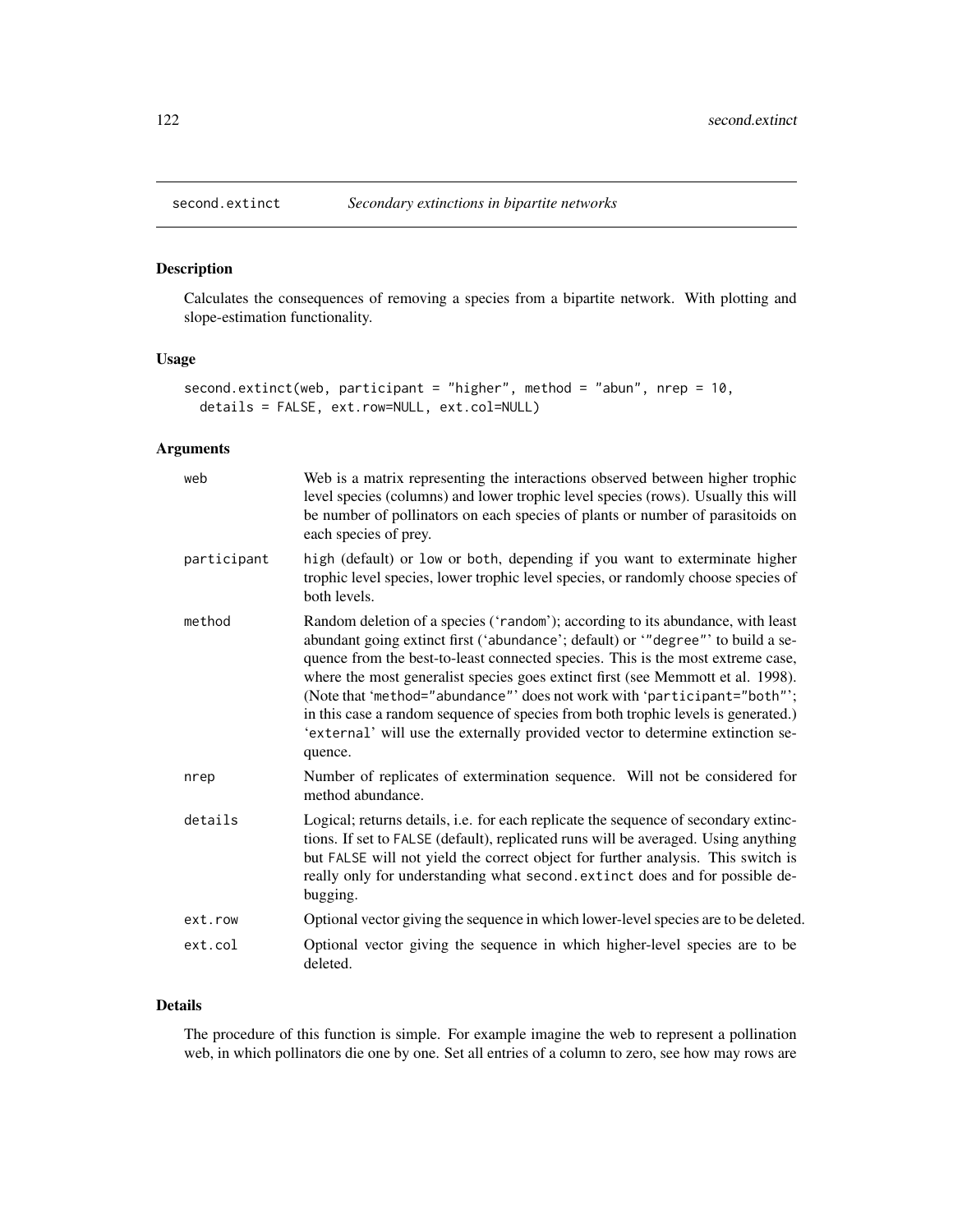## second.extinct 123

now also all-zero (i.e. species that are now not pollinated any more), and count these as secondary extinctions of the primary exterminated pollinator.

Internally, each extermination is achieved by a call to [extinction](#page-46-0), followed by a call to [empty](#page-44-0), which counts the number of all-zero columns and rows.

Although written for pollination webs (hence the nomenclature of pollinator and plant), it can be similarly applied to other types of bipartite networks. It is called by [networklevel](#page-80-0).

## Value

Function returns an object of class "bipartite" to ensure proper working of function plot. bipartite.

If 'details=FALSE', the returned object contains a matrix with columns representing the number of species going extinct from one step to the next, averaged across all runs.

If 'details=FALSE', the returned object will be a list of matrices containing the number of species going extinct at each step.

The objects attribute "exterminated" gives the name of the trophic level (pollinator or plant).

#### **Note**

Note: The length of an extinction sequence is obviously given by the number of species in the selected trophic level. When setting 'participant="both"', lengths will differ for each replicate run, since it is unpredictable in which sequence species go extinct, and hence how many secondary extinctions will pre-empt further primary extinctions.

Note 2: Because external abundances can be fed to this function, the web is not emptied of allempty rows or columns. Thus the results will be different to calls to [networklevel](#page-80-0) or [grouplevel](#page-51-0), which by default empty the web!

# Author(s)

Carsten F. Dormann

## References

Memmott, J., Waser, N. M. and Price, M. V. (2004) Tolerance of pollination networks to species extinctions. *Proceedings of the Royal Society B* 271, 2605–2611.

#### See Also

[networklevel](#page-80-0) calls second.extinct; [extinction](#page-46-0) and [empty](#page-44-0) are internal helper functions, and [slope.bipartite](#page-124-0) calculates extinction slopes from the output of second.extinct.

```
## Not run:
data(Safariland)
(ex <- second.extinct(Safariland, participant="lower", method="random", nrep=50,
details=TRUE))
(ex <- second.extinct(Safariland, participant="lower", method="random", nrep=50,
details=FALSE))
```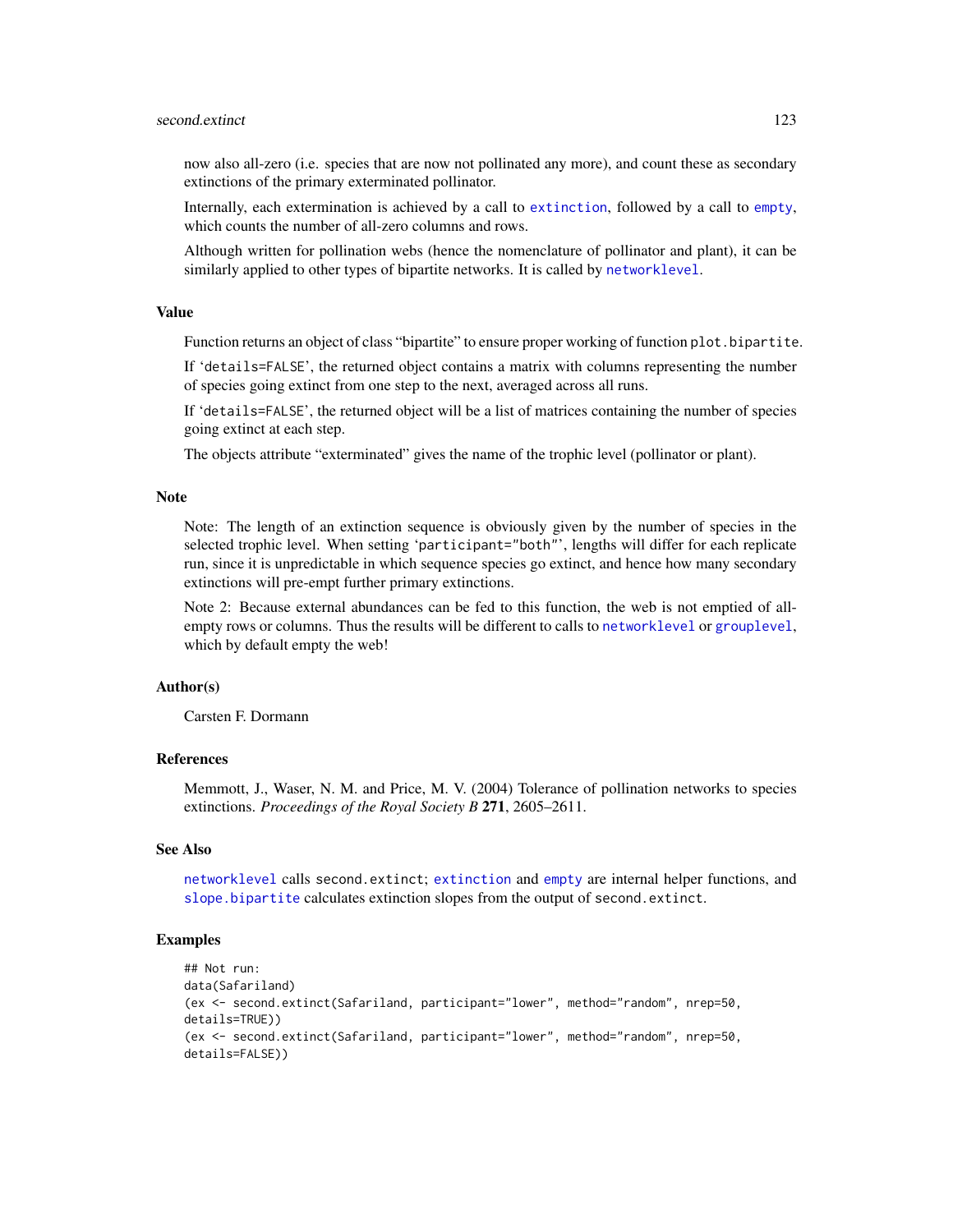## End(Not run)

<span id="page-123-0"></span>shuffle.web *Shuffle web entries*

# Description

Shuffles (= relocates) entries in a web matrix whilst maintaining the dimensionality.

#### Usage

```
shuffle.web(web, N, legacy=TRUE)
```
#### Arguments

| web    | An interaction matrix.                                                                                                                                                                                                                                            |
|--------|-------------------------------------------------------------------------------------------------------------------------------------------------------------------------------------------------------------------------------------------------------------------|
| N      | Number of desired shuffled matrices.                                                                                                                                                                                                                              |
| legacy | Logical; use the old or new algorithm? Defaults to TRUE, i.e. the old algorithm.<br>The new algorithm was written by Paul Rabie and is about 3 times faster (due to<br>avoiding a loop). For consistency reasons, the old, slow algorithm remains the<br>default. |

# Details

This function is designed to behave similar to r2dtable, i.e. it returns a list of randomised matrices. In contrast to r2dtable is does not keep marginal sums constant!

This function is thought of as a null model for the analysis of bipartite webs. It keeps two web properties constant: The number of interactions and the number of links (and hence connectance). A comparison of shuffle.web- and r2dtable-based webs allows to elucidate the effect of marginal sums.

# Value

A list of N randomised matrices with the same dimensions as the initial web.

## Note

shuffle.web is not an extremely intelligent nullmodel. You may want to think of a better one for your specific application!

# Author(s)

Carsten F. Dormann <carsten.dormann@biom.uni-freiburg.de>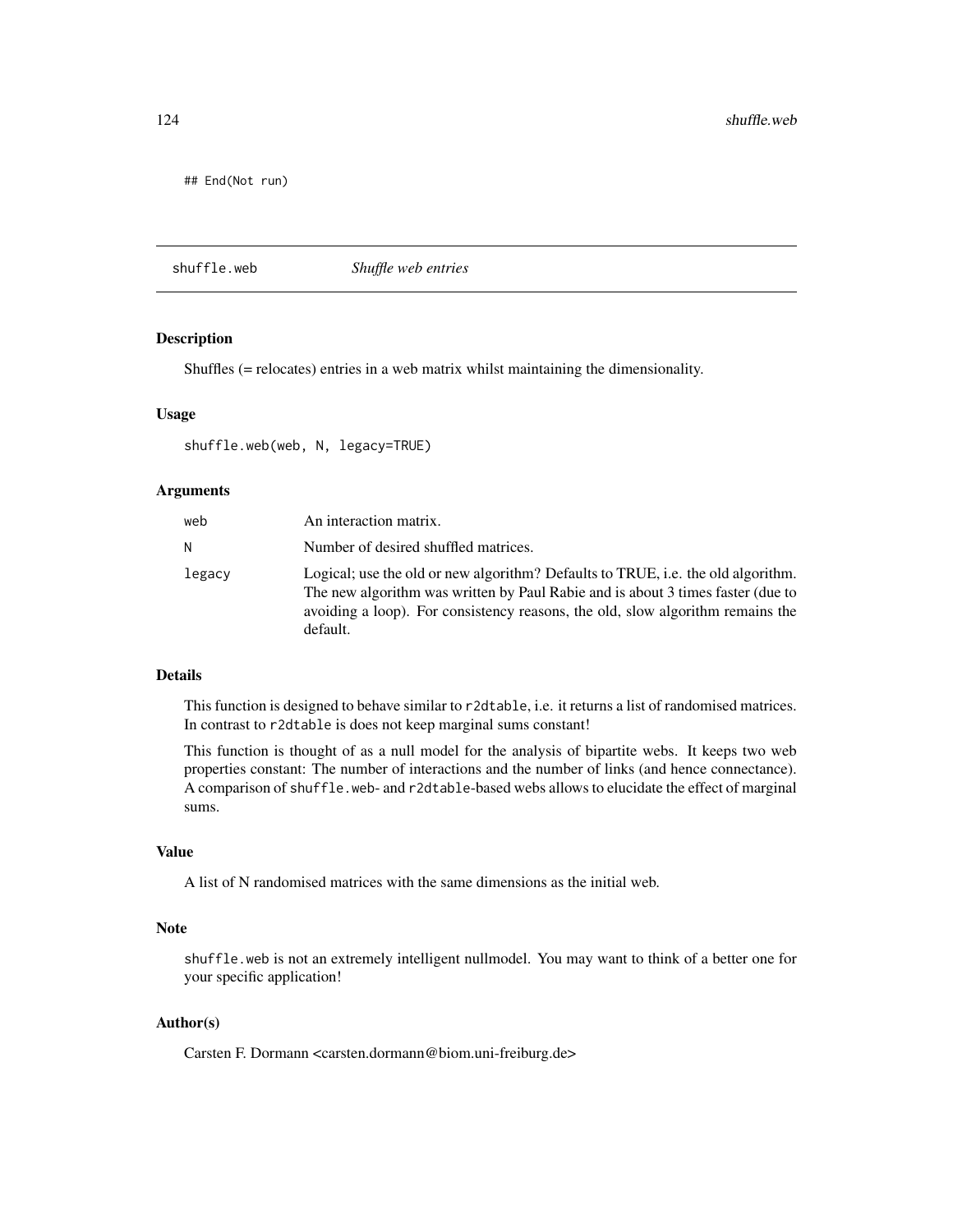# slope.bipartite 125

## References

This null model can be thought of as a quantitative version of Fortuna & Bascompte (2006) "null model 1":

Fortuna, M. A., and J. Bascompte. 2006. Habitat loss and the structure of plant-animal mutualistic networks. Ecology Letters 9: 281-286.

For a very nice and thorough overview of null models in general see:

Gotelli, N. J., and G. R. Graves. 1996. Null Models in Ecology. Smithsonian Institution Press, Washington D.C.

For null models and their application to webs/networks see, e.g.:

Vázquez, D. P., and M. A. Aizen. 2003. Null model analyses of specialization in plant-pollinator interactions. Ecology 84: 2493-2501.

Vázquez, D. P., C. J. Melian, N. M. Williams, N. Blüthgen, B. R. Krasnov, and R. Poulin. 2007. Species abundance and asymmetric interaction strength in ecological networks. Oikos 116: 1120- 1127.

# See Also

[r2dtable](#page-0-0)

## Examples

data(Safariland)

shuffle.web(Safariland, N=2)

<span id="page-124-0"></span>slope.bipartite *Slope of extinction simulation*

## Description

Fits a hyperbolic function to the extinction simulation of [second.extinct](#page-121-0).

#### Usage

```
slope.bipartite(object, plot.it = TRUE, ...)
```
# Arguments

| object                  | An object of class "bipartite", usually generated by second. extinct.                                                            |
|-------------------------|----------------------------------------------------------------------------------------------------------------------------------|
| plot.it                 | Logical; want to see the graph?                                                                                                  |
| $\cdot$ $\cdot$ $\cdot$ | Graphical parameters passed on to the plot command used for plotting, NOT to<br>the curve command used for overlaying the curve. |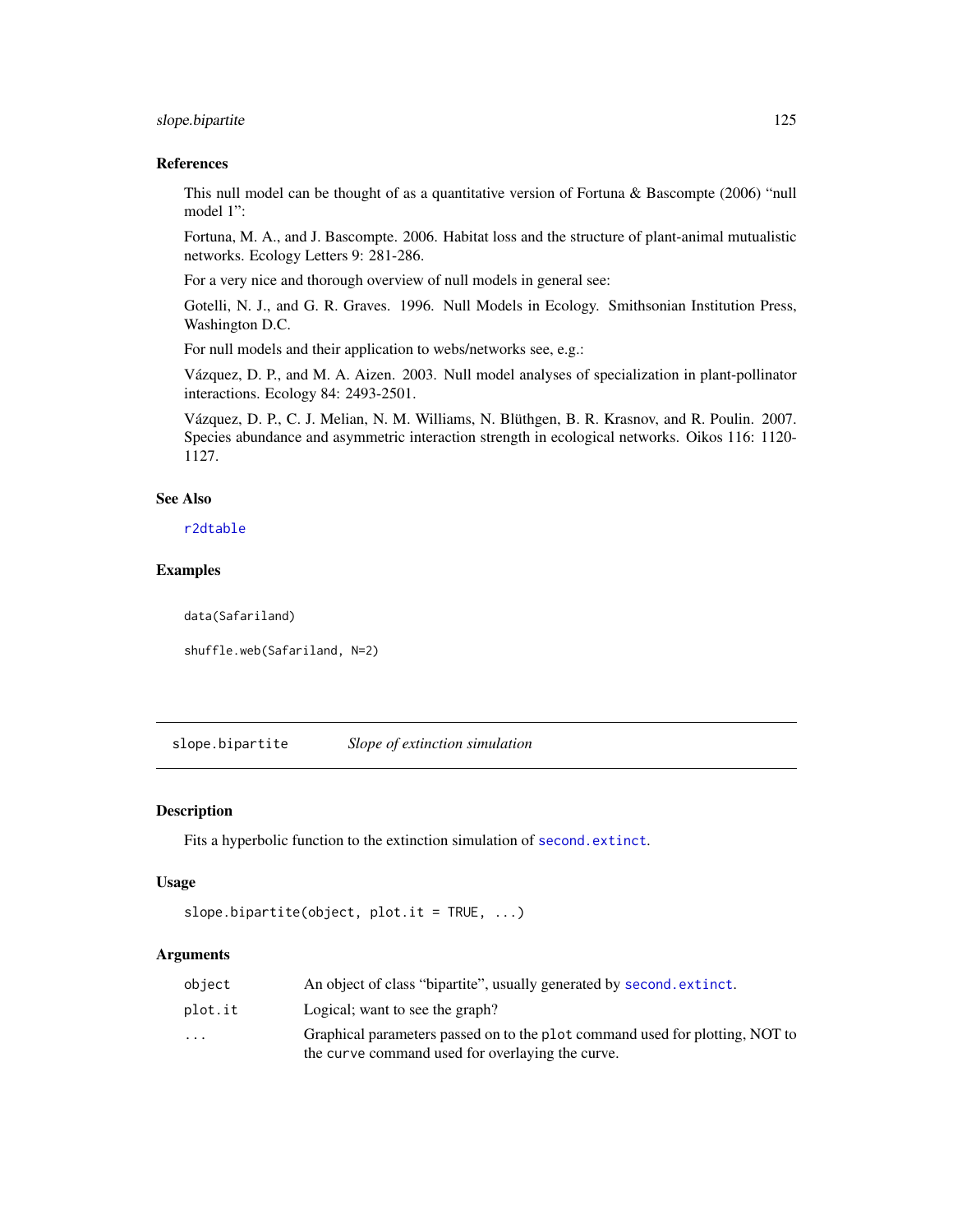# Details

Function scales extinction sequences to values between 0 and 1 for each participant. The x-axis of the graph features the proportion of exterminated participants, while the y-axis depicts the proportion of secondary extinctions. Since these curves usually follow a hyperbolic function (see examples in Memmott et al. 2004), this is fitted to the data.

At present, only a function of type  $y \sim 1 - x^a$  is fitted (using nls), i.e. without offset. While usually this function provides very good fits, do check the graph and judge for yourself. Fitting this simple function makes its parameter 'a' a measure of extinction vulnerability. The more gradual the secondary extinctions, the lower the absolute value of 'a'. Or, phrased differently, large absolute values of 'a' indicate a very abrupt die-off, indicative of high initial redundancy in the network.

## Value

Returns one number, the exponent of the fitted hyperbolic model.

#### **Note**

This function is not as vigorously tested as it should probably be. It worked fine for large networks, but small ones it may behave strangely, I fathom.

## Author(s)

Carsten F. Dormann

#### References

Memmott, J., Waser, N. M. and Price, M. V. (2004) Tolerance of pollination networks to species extinctions. *Proceedings of the Royal Society B* 271, 2605–2611

## See Also

[second.extinct](#page-121-0) for generating the required input object.

## Examples

```
## Not run:
data(Safariland)
ex <- second.extinct(Safariland, participant="lower", method="random", nrep=100,
details=FALSE)
slope.bipartite(ex)
```
## End(Not run)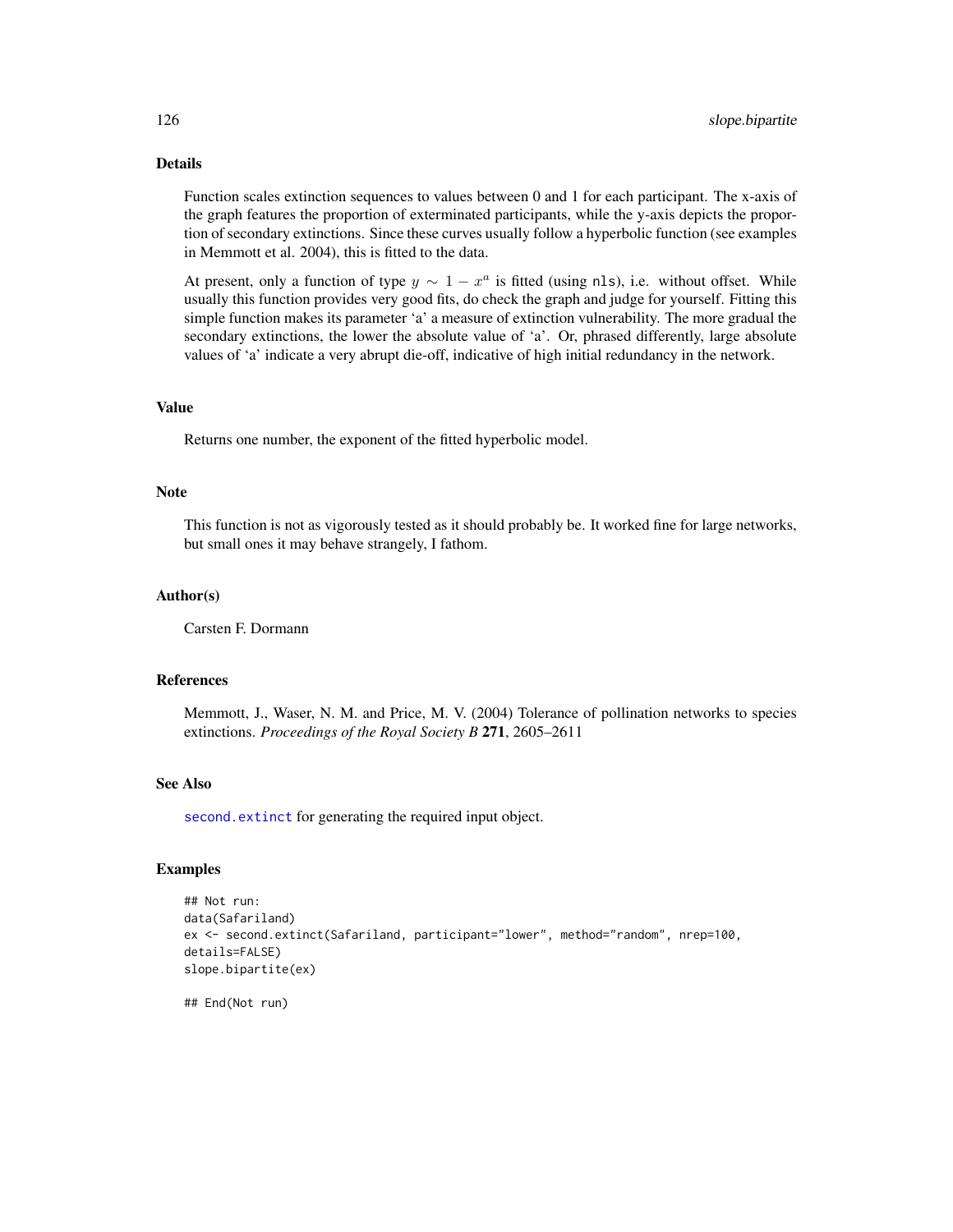#### Description

The study took place in the Mer Bleue peat bog of Ottawa, Canada in 1973. The paper is a preliminary evaluation of the pollination relationships of the major entomophilous plant species of the Mer Bleue.

## Usage

data(small1976)

## Details

The authors recorded their data by counting the number of individual flower visitors caught on each plant species. The total number of individuals collected on each plant species provide a rough estimate of the level of visitation that each species received. Data are presented as an interaction frequency matrix, in which cells with positive integers indicate the frequency of interaction between a pair of species, and cells with zeros indicate no interaction.

#### Source

[http://www.nceas.ucsb.edu/interactionweb/html/small\\_1976.html](http://www.nceas.ucsb.edu/interactionweb/html/small_1976.html)

# References

Small, E. 1976. Insect pollinators of the Mer Bleue peat bog of Ottawa. Canadian Field Naturalist 90:22-28.

## Examples

```
data(small1976)
## maybe str(small1976) ; plot(small1976) ...
```
sortweb *Function to sort bipartite webs*

#### Description

This function sorts bipartite webs by either increasing/decreasing row and column totals or by a given sequence

#### Usage

```
sortweb(web, sort.order="dec", sequence=NULL)
```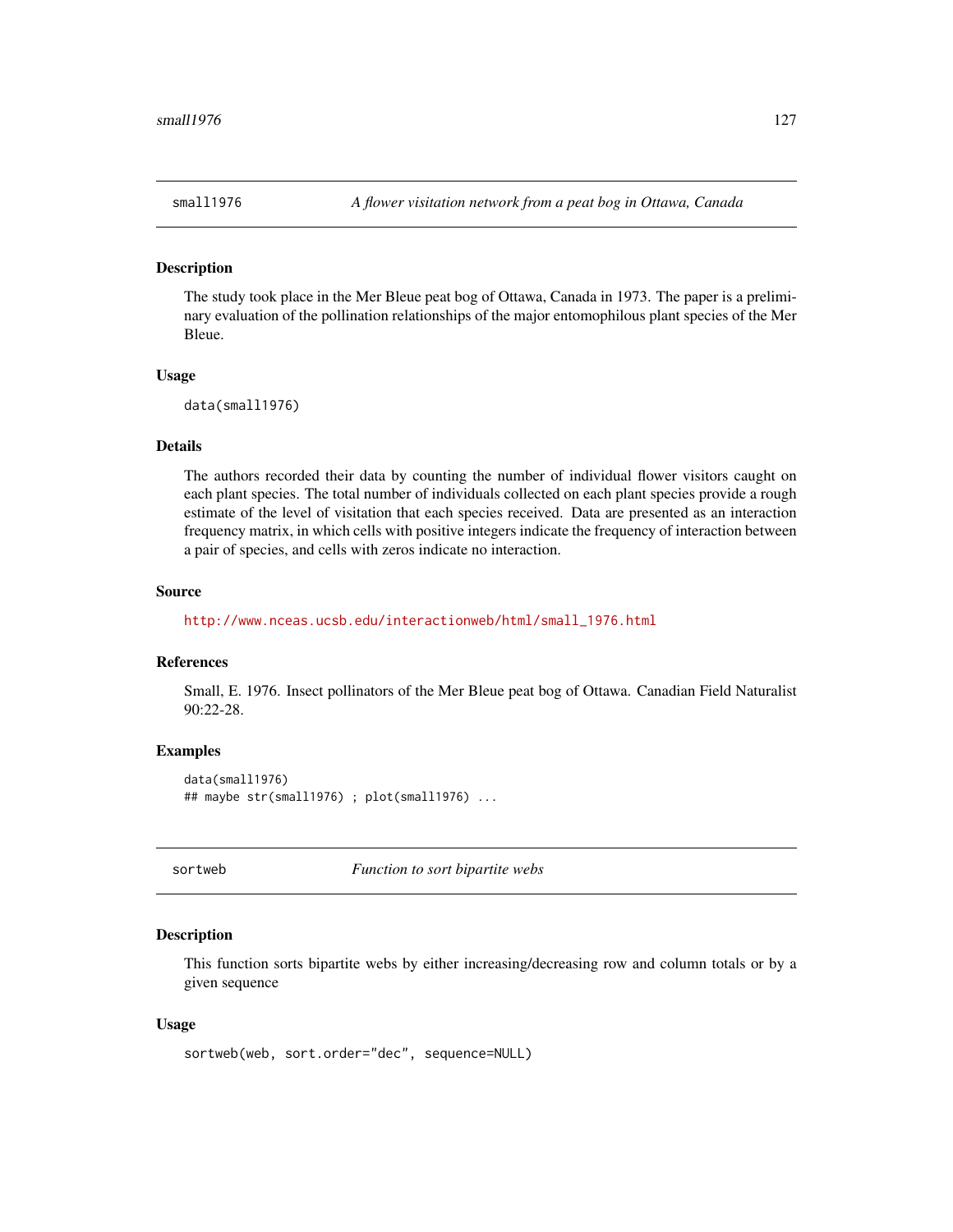## Arguments

| web        | A matrix representing the interactions observed between higher trophic level<br>species (columns) and lower trophic level species (rows). Usually this will be<br>number of pollinators on each species of plants or number of parasitoids on each<br>species of prey.                                                                                                                                                                                                  |
|------------|-------------------------------------------------------------------------------------------------------------------------------------------------------------------------------------------------------------------------------------------------------------------------------------------------------------------------------------------------------------------------------------------------------------------------------------------------------------------------|
| sort.order | sort.order can be either<br>inc: sorted by increasing row/column totals<br>dec: sorted by decreasing row/column totals<br>seq: sorted by a given order, see sequence for how to specify an order                                                                                                                                                                                                                                                                        |
| sequence   | list of two with two named vectors: seq. lower and seq. higher, which specify<br>the order in which species are sorted. To be able to sort by names obviously<br>the given web must be a NAMED matrix, i.e. has column and row names.<br>If you want to order an unnamed web, you can either order it by row/column<br>totals are you have to simply specify the sequence as follows (example puts last<br>row/column to the front): web[ $c(9, 1.8)$ , $c(27, 1.26)$ ] |

#### Value

Returns an ordered bipartite web.

# Author(s)

Bernd Gruber

# References

Vázquez, P.D., Chacoff, N.,P. and Cagnolo, L. (2009) Evaluating multiple determinants of the structure of plant-animal mutualistic networks. *Ecology*in press.

#### See Also

For plotting and ordered web see [plotweb](#page-107-0), 'method="normal"' or [visweb](#page-158-0), 'type="none"'.

```
data(Safariland)
web <- Safariland
```

```
sortweb(Safariland, sort.order="dec")
#rarest species first:
plotweb(sortweb(Safariland, sort.order="inc"), method="normal")
visweb(sortweb(Safariland,sort.order="inc"), type="diagonal",
square="compartment", text="none", frame=TRUE)
```

```
# sorted by a given (here random) sequence
sequence <- list(seq.higher=sample(colnames(Safariland)),
seq.lower=sample(rownames(Safariland)))
web.ordered <- sortweb(web, sort.order="seq", sequence=sequence)
```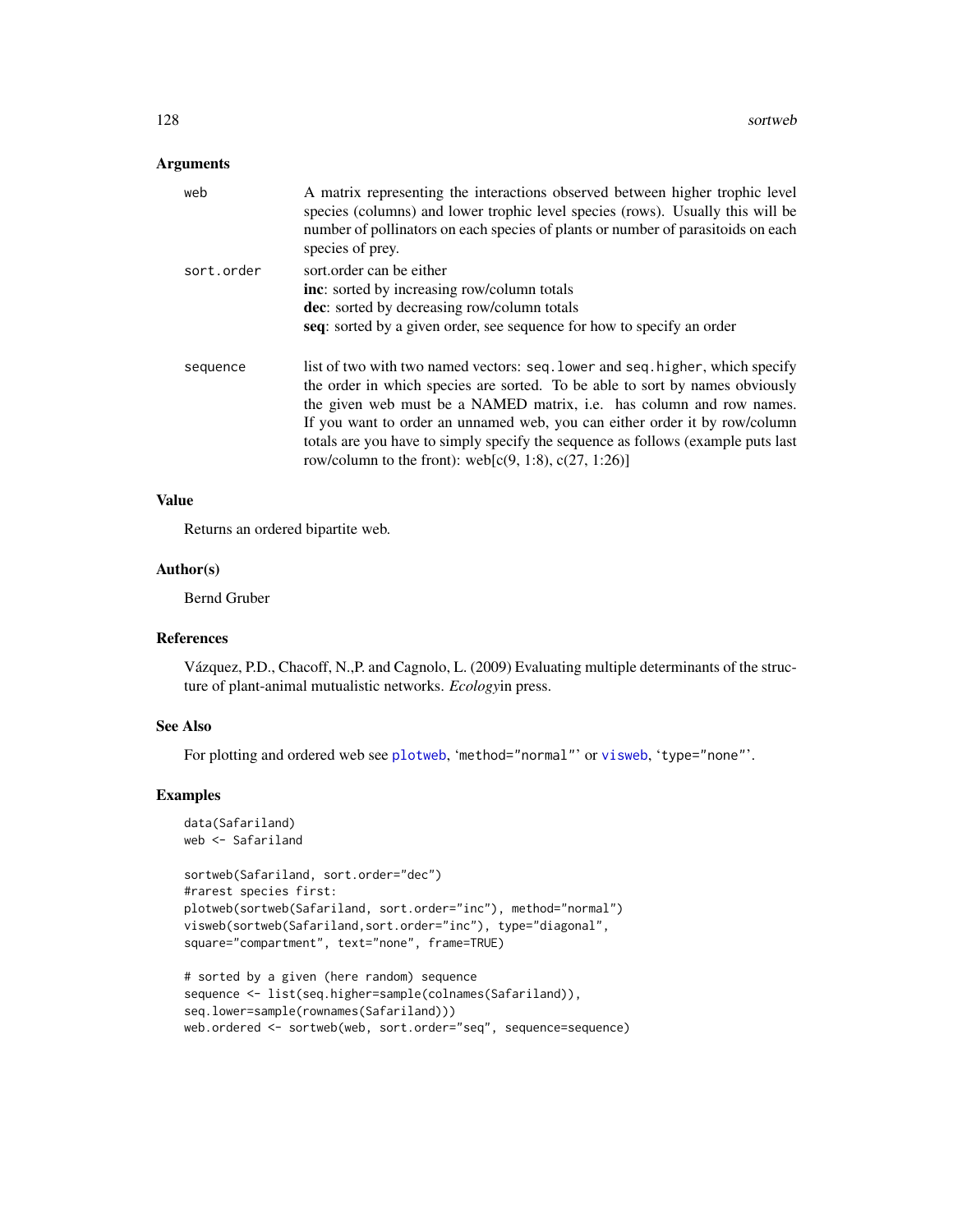<span id="page-128-0"></span>

# Description

Apart from the properties of the entire web, also its participants can be described specifically. Various simple numbers and indices are calculated and returned.

# Usage

```
specieslevel(web, index="ALLBUTD", level="both", logbase=exp(1), low.abun=NULL,
high.abun=NULL, PDI.normalise=TRUE, PSI.beta=c(1,0), nested.method="NODF",
nested.normalised=TRUE, nested.weighted=TRUE, empty.web=TRUE)
```
# Arguments

| web   | Web is a matrix representing the interactions observed between higher trophic<br>level species (columns) and lower trophic level species (rows). Usually this will<br>be number of pollinators on each species of plants or number of parasitoids on<br>each species of host.                                                                                                                                                                                                                                                                                                                                                                                                                                                                                                                                                                                                                                                                                                                                                                                                                                                                                                                                                                                                                 |
|-------|-----------------------------------------------------------------------------------------------------------------------------------------------------------------------------------------------------------------------------------------------------------------------------------------------------------------------------------------------------------------------------------------------------------------------------------------------------------------------------------------------------------------------------------------------------------------------------------------------------------------------------------------------------------------------------------------------------------------------------------------------------------------------------------------------------------------------------------------------------------------------------------------------------------------------------------------------------------------------------------------------------------------------------------------------------------------------------------------------------------------------------------------------------------------------------------------------------------------------------------------------------------------------------------------------|
| index | Vector of indices to be calculated for each trophic level of the web; options are:<br>• 'degree',<br>• 'ND' for normalised degrees,<br>• 'species strength' as sum of dependencies for each species,<br>• 'nestedrank' as rank in a nested matrix,<br>• 'interaction push pull' for interaction push/pull (our version of depen-<br>dence asymmetry: see details),<br>• 'PDI' for Paired Differences Index,<br>• 'resource range' for Poisot et al. (2012)'s index of unused resources,<br>• 'species specificity' (or coefficient of variation of interactions),<br>• 'PSI' for pollination service index (or pollinator support index, depending<br>on the trophic level),<br>• 'NS' for node specialisation index,<br>• 'betweenness' for betweenness,<br>· 'closeness' (both automatically also return their weighted counterparts<br>proposed by Tore Opsahl in package tnet),<br>· 'Fisher' for Fisher's alpha index,<br>· 'diversity' for Shannon diversity of interactions of that species,<br>• 'effective partners' for the effective number of interacting partners,<br>• 'proportional generality' a quantitative version of normalised degree,<br>• 'proportional similarity' specialisation measured as similarity between<br>use and availability,<br>• 'd' for Blüthgen's d', |
|       |                                                                                                                                                                                                                                                                                                                                                                                                                                                                                                                                                                                                                                                                                                                                                                                                                                                                                                                                                                                                                                                                                                                                                                                                                                                                                               |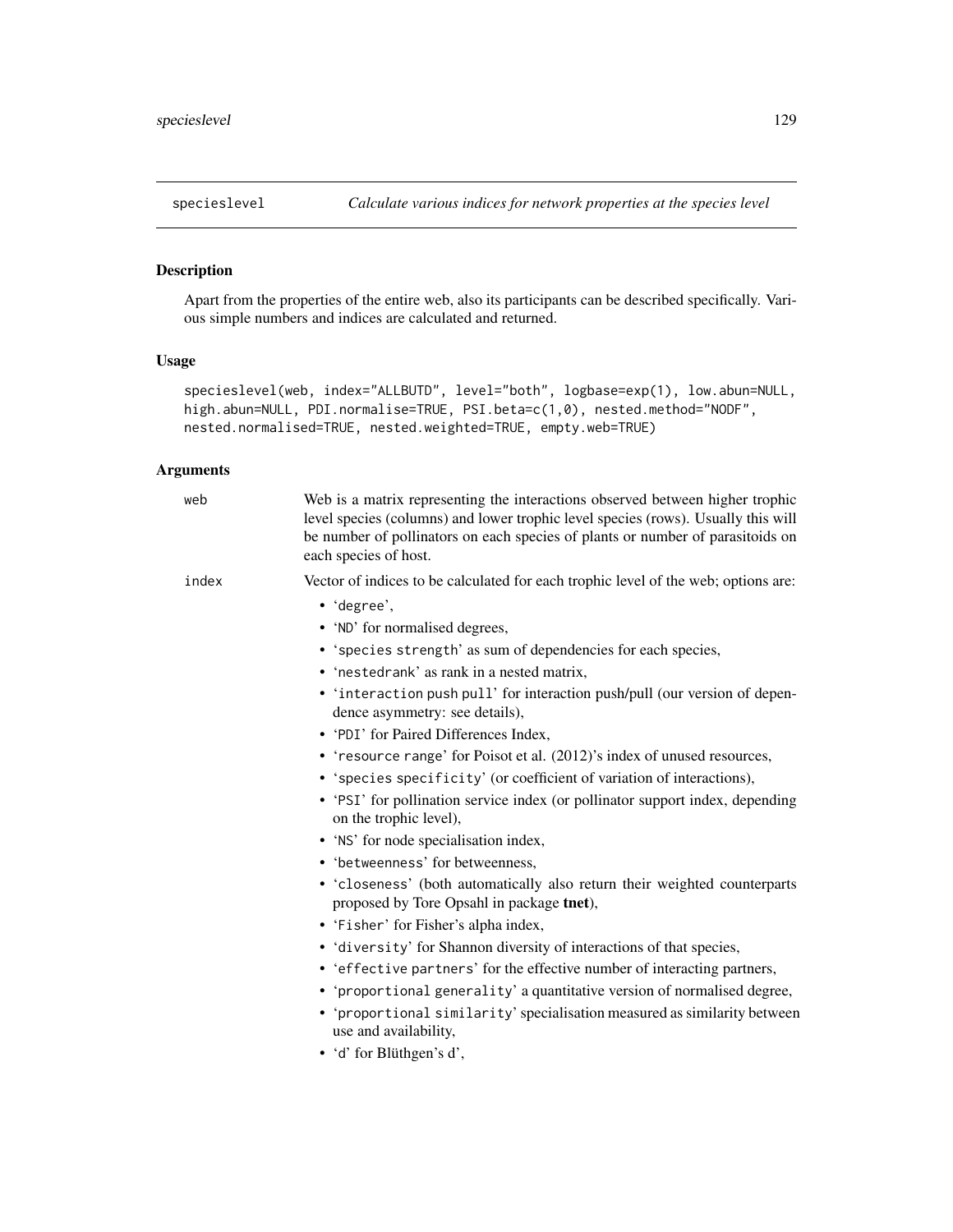|                   | • 'ALL' for all the aforementioned.                                                                                                                                                                                                                                                                                                                                                                           |  |
|-------------------|---------------------------------------------------------------------------------------------------------------------------------------------------------------------------------------------------------------------------------------------------------------------------------------------------------------------------------------------------------------------------------------------------------------|--|
|                   | • 'ALLBUTD' (default) excludes only the dependence matrix and leads to the<br>output being simplified to a matrix per trophic level.                                                                                                                                                                                                                                                                          |  |
| level             | For which level(s) should the indices be computed? Options are 'both' (de-<br>fault), 'lower' and 'higher'. Output for one trophic level will be returned as a<br>data.frame (unless dependencies are also reported), while for two levels a list of<br>two matrices (higher and lower) will be returned.                                                                                                     |  |
| logbase           | numeric; gives the base to which the various diversity indices (partner diversity,<br>effective partners) shallb be calculated, typcially exp(1) (default) or 2. Log2<br>is the proposal for generality and vulnerability by Bersier et al. (2002), while<br>Shannon typically uses the natural logarithm, ln. The choice of the base will not<br>affect the results qualitatively, only by a scaling factor. |  |
| low.abun          | Optional vector of independent abundances of the lower trophic level to be<br>passed on to dfun and used as 'resource availability' in indices proportional<br>similarity and proportional generality.                                                                                                                                                                                                        |  |
| high.abun         | Optional vector of independent abundances of the <i>higher</i> trophic level to be<br>passed on to dfun and used as 'resource availability' in indices proportional<br>similarity and proportional generality.                                                                                                                                                                                                |  |
| PDI.normalise     | Logical; should the normalised PDI be computed? Defaults to TRUE. See func-<br>tion PDI for details and reasoning.                                                                                                                                                                                                                                                                                            |  |
| PSI.beta          | A length 2 vector of parameter determining the effect of floral constancy and<br>pollen mixing on the proportion of same-species pollen delivered to a plant.<br>Defaults to $c(1, 0)$ . See section details for details.                                                                                                                                                                                     |  |
| nested.method     | One of 'NODF', 'binmatnest', 'wine' or 'sort'. See nestedrank for details.                                                                                                                                                                                                                                                                                                                                    |  |
| nested.normalised |                                                                                                                                                                                                                                                                                                                                                                                                               |  |
|                   | Logical; defaulting to TRUE. Divides the nestedrank-1 by the number of species<br>-1, thereby ranging it between 0 (most generalist) and 1 (most specialised).<br>Species sequences from different networks are now comparable.                                                                                                                                                                               |  |
| nested.weighted   |                                                                                                                                                                                                                                                                                                                                                                                                               |  |
|                   | Logical; should the "nestedrank" be computed based on weighted network (de-<br>fault) or binary version (FALSE)?                                                                                                                                                                                                                                                                                              |  |
| empty.web         | Shall the empty columns and rows be deleted? Defaults to TRUE. option FALSE<br>not yet fully tested                                                                                                                                                                                                                                                                                                           |  |

# Details

This function implements a variety of the many (and still procreating) indices describing species properties. Some are embarrassingly simple (such as number of interacting species for each species). Others are variations on Shannon's diversity index applied to within species.

Indices based on graph theory (such as NDI, closeness, betweenness) require the data to form a connected graph. When the network is compartmented (as would be seen when plotting it using [plotweb](#page-107-0)), these indices will be computed for the each compartment. However, single-link compartments (only one partner in each trophic level) will not form a proper graph and hence the indices will have a value of NA.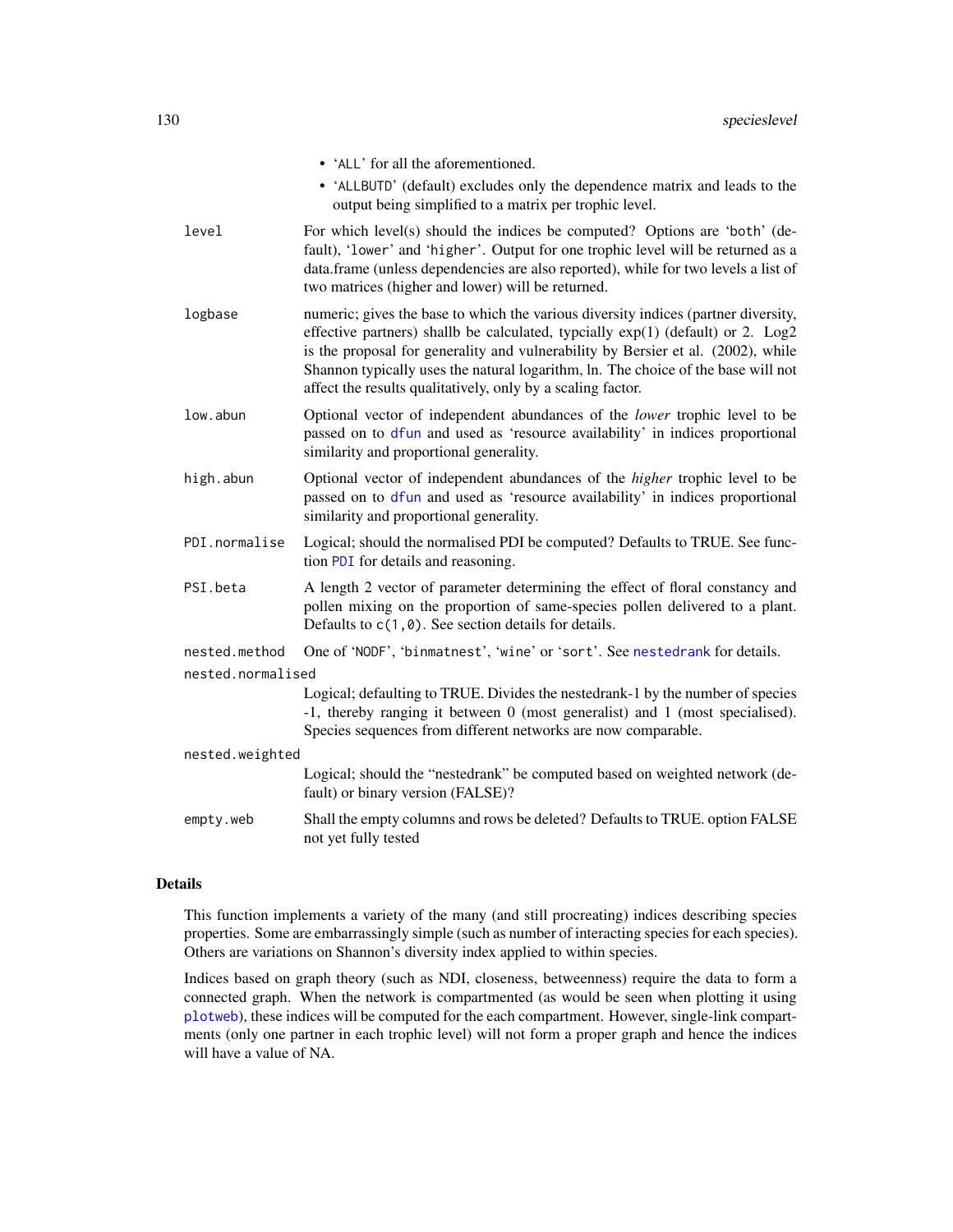Most indices are straightforward, one-line formulae; some, such as d', also require a re-arranging of the matrix. We (Dormann, Blüthgen, Gruber) came up with a new one, called "Pollination Service Index" or psi, for which a few more details seem appropriate.

#### Pollination Service Index (PSI)

This index estimates the importance of a pollinator for all plant species. PSI is comprised of three calculation steps: firstly, we calculate, for each pollinator species, the proportion to which it visits each plant species (or, phrased anthropomorphically, the number to the question: which proportion of my visits are to dandelion?). Secondly, we calculate the proportion to which a plant is visited by each bee species (Which proportion of my pollinators are red mason bees?). Multiplying, these two proportions gives the portion of own pollen for each plant species (because this depends both on a pollinators specialisation (step 1) and the plant's specific receptiveness (step 2). Finally, we sum the proportions own pollen delivered across all plant species. This value is the PSI-value. At its maximum, 1, it shows that all pollen is delivered to one plant species that completely depends on the monolectic pollinator. At its minimum, 0, it indicates that a pollinator is irrelevant to all plant species. Note that PSI can assume values from 0 to 1 for species of any frequency: a bee been found only once on a plant species visited by no-one else receives a PSI of 1, even if in total 14 million visits were recorded.

(This is all very complicated. So here is another attempt (by Jochen) to explain the PSI: For PSI, importance of a pairwise interaction (for the plant) is calculated as: 'dependence' i on j \* per.visit.efficiency i visitedby j, where per.visit.efficiency i visitedby  $j =$  (average proportion visits to i by j in all visits by  $j$ <sup> $\Delta$ beta.</sup>

It assumes that the order of plant species visited is random (no mixing, no constancy). To account for that not being true, beta could be adjusted. However, this really waits for good empirical tests.)

We envisage a penalty for the fact that a pollinator has to make two (more or less successive) visits to the same plant species: the first to take the pollen up, the second to pollinate the next. Thus, using beta=2 as an exponent in step 1 would simulate that a pollinator deposits all pollen at every visit. In a sense, beta=2 represents a complete turnover of pollen on the pollinator from one visit to the next; only the pollen of the last-visited species is transferred. That is certainly a very strong penalisation. At present we set the exponent to beta=1, because the step of controlling for "pollen purity" is already a major improvement. It assumes, implicitly, that pollen is perfectly mixed on the pollinator and hence pollen deposited directly proportional to frequency of visits to the different plants Also, we have no idea to which extent pollen gets mixed and/or lost during foraging flights, and the true exponent remains elusive. For a value of beta=0, PSI simplifies (and is equal) to species strength.

For the perspective of the plant's effect on pollinators (then PSI = pollinator support index), this index makes less sense. Here we would rather use beta=0, because pollen value is not related to number of visits, so we cannot compute it from the network. Similarly, for other networks, such as host-parasitoids, beta=0 seems plausible, since for the host it does not matter, whether a parasitoid has visited another species before or not. In this case (beta=0), PSI is simply equal to species strength. Not just pollen turnover/carryover on the pollinator is important and influences beta, but all these considerations depend on the assumption how the proportion of conspecific pollen affects pollination (assuming many visits per flower visitation sequence). (a) If only presence of any conspecific pollen on bee is sufficient for pollination, carryover (how long pollen from one visits remains on bee) matters, beta is anywhere between 0 (infinite carryover) and 2 (one-step carryover). (b) If the proportion of conspecific pollen on bee determines pollination success (linear relationship), carryover does not matter, the proportion can be assumed to be in an equilibrium, and beta=1.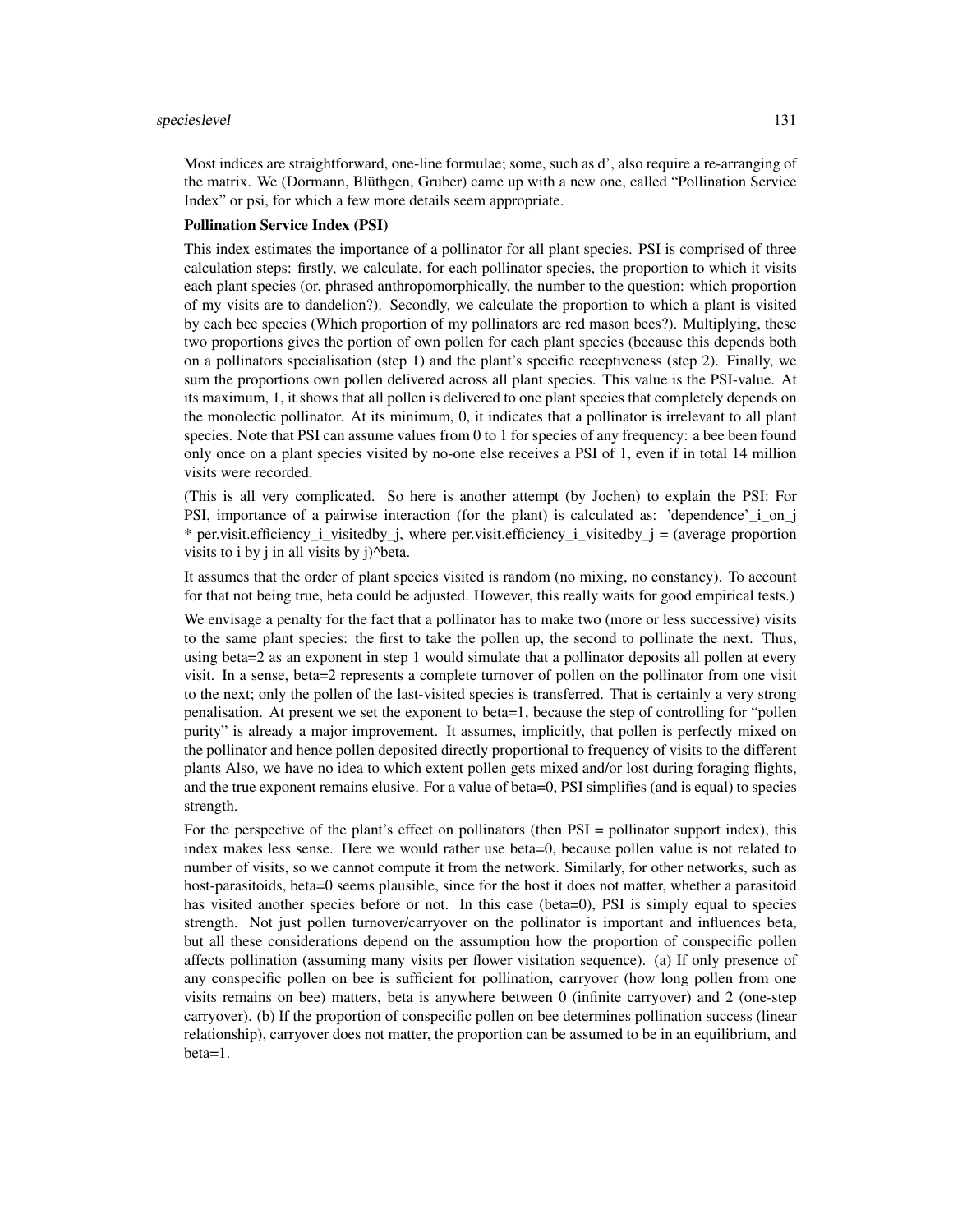Our choice of defaults  $(c(1,0))$  will yield species strength for plants, and PSI for pollinators, assuming, for the latter, that pollen mixes perfectly.

# Value

For both the "higher trophic level" and the "lower trophic level" a list with the following components:

species degree Sum of links per species. normalised degree

As degree, but scaled by the number of possible partners; see [ND](#page-69-0).

species strength

Sum of dependencies of each species (used, e.g., in Bascompte et al. 2006). It aims at quantifying a species' relevance across all its partners. The alternative version of Barrat et al. (2004; also used by Poisot et al. 2012) as the sum of interactions of a species seems too trivial a measure, reflecting abundance rather than anything else. Do not take this to be the much-discussed "interaction strength" in food web papers, which focusses on pairwise interactions (reviewed in Berlow et al. 2004)!

interaction push pull

Direction of interaction asymmetry based on dependencies: positive values indicate that a species affects the species of the other level it interacts with stronger then they affect it ("pusher"); negative values indicate that a species is, on average, on the receiving end of the stick ("being pulled"); formula based on Vázquez et al. (2007), but push/pull is our own nomenclature. Values are highly correlated with species strengths (see below), but standardised to fall between -1 (being pulled) and 1 (pushing). Compared to "strength", this index quantifies the net balance, rather than the average effect.

- nestedrank Quantifies generalism by the rank of a species in a network matrix re-arranged for maximal nestedness (Alarcon et al. 2008). A low rank (e.g. 1, 2) indicates high generality, while high ranks (up to the number of species in that level) indicate specialism or rarity.
- PDI Paired Differences Index as proposed by Poisot et al. (2011a,b), by default using a normalised version ('PDI.normalise=TRUE'); ranges between 0 (generalist) and 1 (specialist); see [PDI](#page-103-0) for details and comments.
- resource range Poisot et al.'s (2012) "resource range" is a somewhat strange name for something that has a value of 0 when all resources are used, but a value of 1 when only one resource is used. It is, in fact, closer to an "unused resource range". The aforementioned Paired Difference Index is a generalisation of resource range, which is equal to resource range when the web is binary.

species specificity

Coefficient of variation of interactions, normalised to values between 0 and 1, following the idea of Julliard et al. (2006), as proposed by Poisot et al. (2012). Values of 0 indicate low, those of 1 a high variability (and hence suggesting low and high specificity). Since not corrected for number of observations, this index will yield high specificity for singletons, even though there is no information to support this conclusion.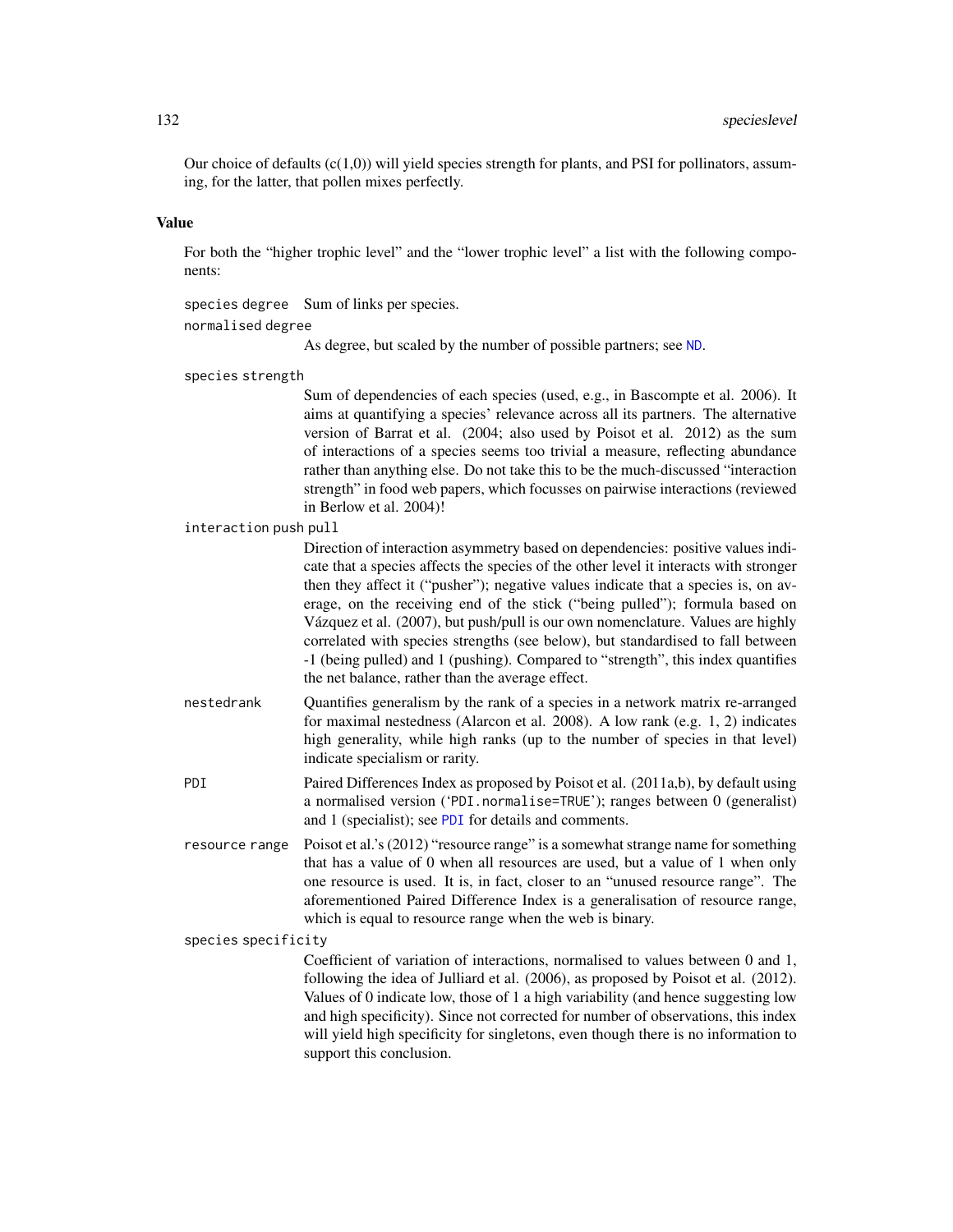| PSI                       | Pollination Service Index for the higher trophic level, and the equivalent Pol-<br>linator Support Index for the lower trophic level. See Details above for more<br>explanations.                                                                                                                                                                                                                                                                                                                     |
|---------------------------|-------------------------------------------------------------------------------------------------------------------------------------------------------------------------------------------------------------------------------------------------------------------------------------------------------------------------------------------------------------------------------------------------------------------------------------------------------------------------------------------------------|
| node specialisation index |                                                                                                                                                                                                                                                                                                                                                                                                                                                                                                       |
|                           | Another measure of specialisation, based on the path length between any two<br>higher-trophic level species. Species sharing hosts/prey have an FS-value of 1.<br>See specific function nodespec for details, problems and reference.                                                                                                                                                                                                                                                                 |
| betweenness               | A value describing the centrality of a species in the network by its position<br>between other nodes; see BC and betweenness in sna.                                                                                                                                                                                                                                                                                                                                                                  |
| weighted betweenness      |                                                                                                                                                                                                                                                                                                                                                                                                                                                                                                       |
|                           | Computes betweenness (proportion of shortest paths through this species), but<br>based on weighted representation of the network. It calls betweenness_w from<br>tnet and often differs considerably from its binary counterpart!                                                                                                                                                                                                                                                                     |
| closeness                 | A value describing the centrality of a species in the network by its path lengths<br>to other nodes; see CC and closeness in sna.                                                                                                                                                                                                                                                                                                                                                                     |
| weighted closeness        |                                                                                                                                                                                                                                                                                                                                                                                                                                                                                                       |
|                           | Computes closeness (in one of its varieties), but based on weighted representa-<br>tion of the network. It calls closeness_w from tnet and is usually very similar<br>to its binary counterpart. Note that NAs indicate that these species belong to a<br>different compartment and hence no closeness distance could be calculated.                                                                                                                                                                  |
| Fisher alpha              | Fisher's alpha diversity for each species (see fisher.alpha in vegan for de-                                                                                                                                                                                                                                                                                                                                                                                                                          |
| partner diversity         | tails).                                                                                                                                                                                                                                                                                                                                                                                                                                                                                               |
|                           | Shannon diversity (when using 'logbase="e"') or per-species generality/vulnerability<br>(when using 'logbase=2') of the interactions of each species. See also networklevel<br>for the aggregated version of this index (i.e. averaged across all species in a<br>trophic level).                                                                                                                                                                                                                     |
| effective partners        |                                                                                                                                                                                                                                                                                                                                                                                                                                                                                                       |
|                           | 'logbase' to the power of "partner.diversity": Bersier et al. (2002) interpret<br>this as the effective number of partners, if each partner was equally common.<br>Note that "partner" is a bit euphemistic when it comes to predator-prey or host-<br>parasitoid networks.                                                                                                                                                                                                                           |
| proportional generality   |                                                                                                                                                                                                                                                                                                                                                                                                                                                                                                       |
|                           | 'Effective partners' divided by effective number of resources ('logbase' to the<br>power of 'resource diversity'; which is calculated from high.abun/low.abun if<br>provided, and else from marginal totals); this is the quantitative version of pro-<br>portional resource use or normalised degree (i.e., the number of partner species<br>in relation to the potential number of partner species); note that this index can<br>be larger than 1, e.g. when a species selects for a balanced diet. |
| proportional similarity   |                                                                                                                                                                                                                                                                                                                                                                                                                                                                                                       |
|                           | Specialization measured as dissimilarity between resource use and availability<br>(estimated from high.abun/low.abun if provided, else from marginal totals); pro-<br>posed by Feinsinger et al. (1981).                                                                                                                                                                                                                                                                                              |
| d                         | Specialisation of each species based on its discrimination from random selection<br>of partners. More specifically, it returns d', which is calculated based on the raw<br>d, dmin and dmax for each species (see dfun). See Blüthgen et al. (2006) for<br>details.                                                                                                                                                                                                                                   |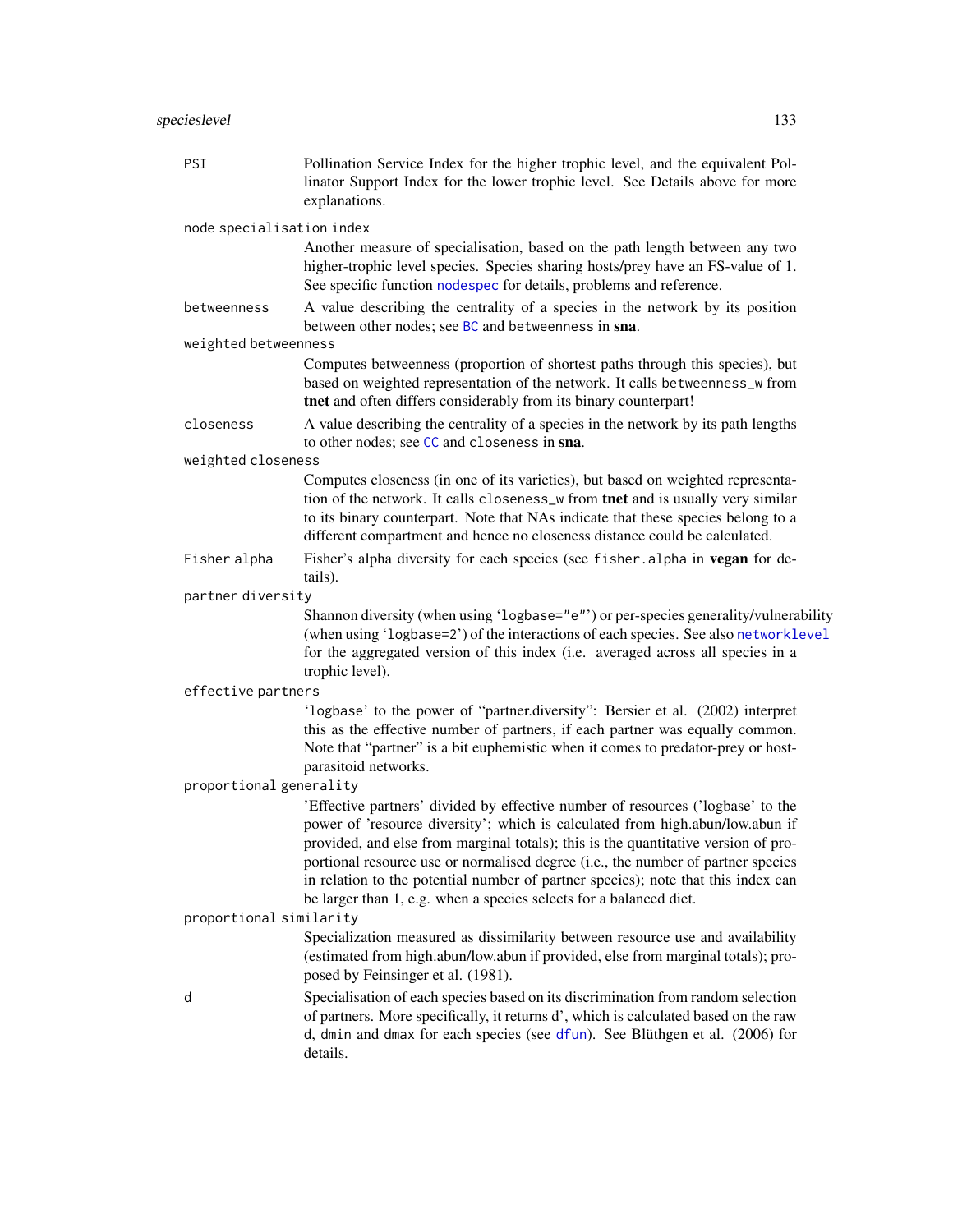A comparison of specialisation indices is provided in Dormann (2011); the PDI is missing (since it was published later).

Dependencies are still an open field of debate. Dependencies are calculated as the value in a matrix divided by the rowSums (for the lower trophic level) or the colSums (for the higher trophic level). As such, any pollinator observed only once will receive a dependency-value of 1, indicating perfect dependence on this plant species. That may or may not be true. In any case it is based on a sample size of 1, that is why the dependency asymmetry (which is based on the dependencies for both trophic levels) has come under criticism and may be rather sensitive to singletons.

We here provide the code to calculate the strength of a species (i.e. sum of its dependencies), based on the current proposal by Bascompte et al. (2006). It may be a good idea to remove all singletons from the web before calculating this index, to investigate whether it is indeed driven by those scarce observations.

The maximum value of the uncorrected d (i.e. the maximal potential specialization defining  $d'=1$ ) is not a trivial issue. We treat it here in the same way as given in the BMC Ecology paper, but please have a look at the (raw) code for further comments.

## Author(s)

Carsten F. Dormann <carsten.dormann@biom.uni-freiburg.de> \& Jochen Fründ

#### References

Alarcon, R., Waser, N.M. and Ollerton, J. 2008. Year-to-year variation in the topology of a plantpollinator interaction network. *Oikos* 117, 1796–1807

Barrat, A., M. Barthélemy, R. Pastor-Satorras, and A. Vespignani. 2004. The architecture of complex weighted networks. *Proceedings of the National Academy of Sciences of the USA* 101, 3747— 3752. doi: 10.1073/pnas.0400087101.

Bascompte, J., Jordano, P. and Olesen, J. M. (2006) Asymmetric coevolutionary networks facilitate biodiversity maintenance. *Science* 312, 431–433

Berlow, E. L., A. M. Neutel, J. E. Cohen, P. C. de Ruiter, B. Ebenman, M. Emmerson, J. W. Fox, V. A. A. Jansen, J. I. Jones, G. D. Kokkoris, D. O. Logofet, A. J. McKane, J. M. Montoya & O. Petchey (2004) Interaction strengths in food webs: issues and opportunities. *Journal of Animal Ecology* 73, 585-–598

Blüthgen, N., Menzel, F. and Blüthgen, N. (2006) Measuring specialization in species interaction networks. *BMC Ecology* 6, 9

Dormann, C.F. (2011) How to be a specialist? Quantifying specialisation in pollination networks. *Network Biology* 1, 1–20

Feinsinger, P., Spears, E.E. and Poole,R. W. (1981) A simple measure of niche breadth. *Ecology* 62, 27–32.

Julliard, R., Clavel, J., Devictor, V., Jiguet, F. and Couvet, D. (2006) Spatial segregation of specialists and generalists in bird communities. *Ecology Letters* 9, 1237-–1244

Martín Gonzáles, A.M., Dalsgaard, B. and Olesen, J.M. (2010) Centrality measures and the importance of generalist species in pollination networks. *Ecological Complexity*, 7, 36–43

Opsahl, T. & Panzarasa, P. (2009). Clustering in weighted networks. Social Networks, 31, 155–163

# **Note**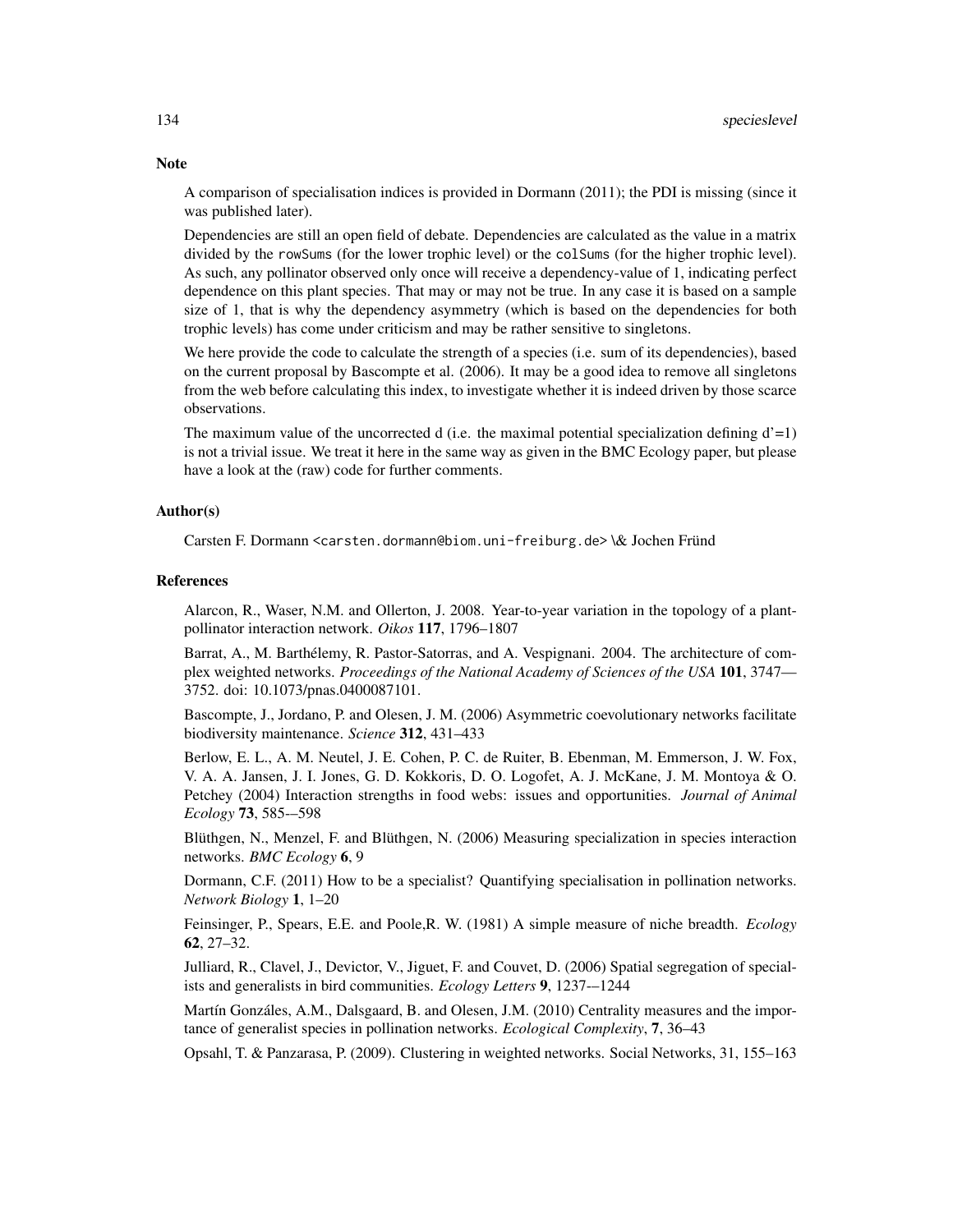#### strength the strength through the strength of the strength of the strength of the strength of the strength of the strength of the strength of the strength of the strength of the strength of the strength of the strength of

Poisot, T., Lepennetier, G., Martinez, E., Ramsayer, J., and Hochberg, M.E. (2011a) Resource availability affects the structure of a natural bacteria-bacteriophage community. *Biology Letters* 7, 201–204

Poisot, T., Bever, J.D., Nemri, A., Thrall, P.H., and Hochberg, M.E. (2011b) A conceptual framework for the evolution of ecological specialisation. *Ecology Letters* 14, 841–851

Poisot, T., E. Canard, N. Mouquet, and M. E. Hochberg (2012) A comparative study of ecological specialization estimators. *Methods in Ecology and Evolution* 3, 537-–544. doi: 10.1111/j.2041- 210X.2011.00174.x.

Vázquez, D. P., Melian, C. J., Williams, N. M., Blüthgen N., Krasnov B. R. and Poulin, R. (2007) Species abundance and asymmetric interaction strength in ecological networks. *Oikos* 116, 1120– 1127

## See Also

[networklevel](#page-80-0) for some further comments; [dfun](#page-36-0), [nodespec](#page-89-0), which are called by this function

# Examples

```
data(Safariland)
## Not run:
specieslevel(Safariland)
## End(Not run)
specieslevel(Safariland, index="ALLBUTD")[[2]]
```
strength *Computes species strength according to either of two definitions*

# **Description**

Computes species strength of the higher level species as a measure of how important a species is in the network

## Usage

```
strength(web, type="Bascompte")
```
#### Arguments

| web  | A matrix with lower trophic level species as rows, higher trophic level species<br>as columns and number of interactions as entries. |
|------|--------------------------------------------------------------------------------------------------------------------------------------|
| tvpe | Which definition of species strength should be used, 'Bascompte' (default) or<br>'Barrat'? See Details for definitions.              |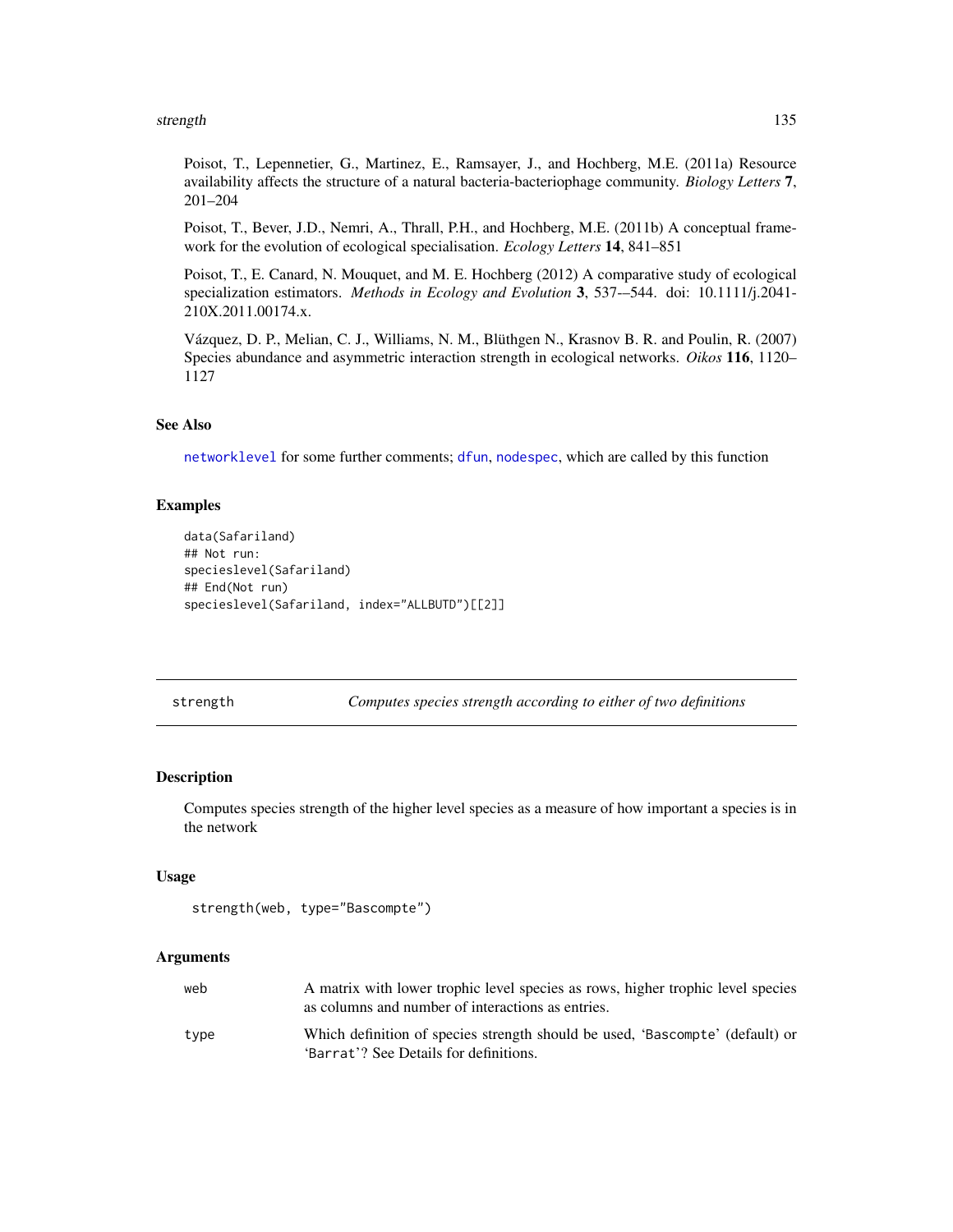# Details

There are two definitions of species strength, that of Bascompte et al. (2006) as the sum of dependencies of a species, and that of Barrat et al. (2004) as the weighted sum of links. As a consequence, Bascompte et al.'s strength sums to the number of species in the other group, while Barrat et al.'s strength is simply the number of interactions, a trivial measure of a species importance.

In contrast to the claim of Gilarranz et al. (2012, p. 1155), this definition of strength gives no information of the centrality of a species within a network structure (and neither does Bascompte et al.'s).

## Value

A vector of species strengths for the higher level. Employ this function on the transpose of the web to compute the strengths of the lower level (see example).

## Author(s)

Carsten F. Dormann <carsten.dormann@biom.uni-freiburg.de>

# References

Barrat, A., Barthélemy, M., Pastor-Satorras, R. & Vespignani, A. (2004) The architecture of complex weighted networks. *Proceedings of the National Academy of Sciences of the USA* 101, 3747- –3752

Bascompte, J., Jordano, P. & Olesen, J.M. (2006) Asymmetric coevolutionary networks facilitate biodiversity maintenance. *Science* 312, 431-–433

Gilarranz, L.J., Pastor, J.M. & Galeano, J. (2012) The architecture of weighted mutualistic networks. *Oikos* 121, 1154-–1162

#### See Also

[specieslevel](#page-128-0) which could (but doesn't yet) call strength (instead it uses the default always)

```
data(Safariland)
s1 <- strength(Safariland, type="Barrat")
s2 <- strength(Safariland, type="Bascompte")
plot(s1, s2, log="x")
cor.test(s1, s2, type="ken")
# for lower level:
strength(t(Safariland))
```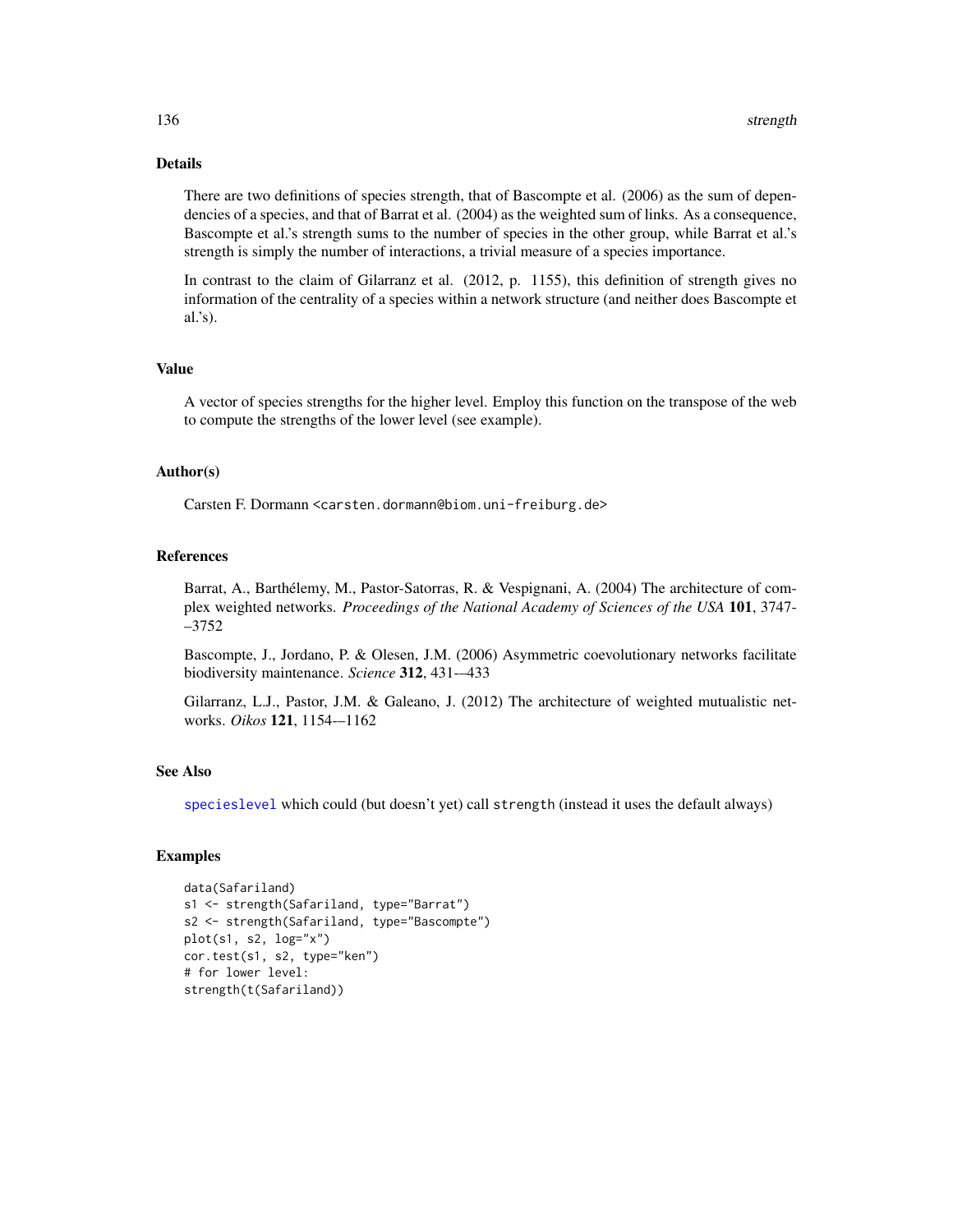## Description

Function to generate null model webs under the following constraints: 1. marginal totals are identical to those observed (as in r2dtable), 2. connectance is as observed (as in shuffle.web.)

#### Usage

swap.web(N, web, verbose=FALSE, c.crit=1e4)

#### Arguments

| N       | Number of desired null model matrices.                                                                                                                                                                  |
|---------|---------------------------------------------------------------------------------------------------------------------------------------------------------------------------------------------------------|
| web     | An interaction matrix.                                                                                                                                                                                  |
| verbose | Should various verbal outputs of this function be shown? Defaults to FALSE,<br>since it was mainly used during the debugging period.                                                                    |
| c.crit  | Sometimes the algorithm gets stuck in a very sparse matrix. Then 'c.crit' sets<br>the number of swaps it shall attempt before giving up and starting over on a new<br>random matrix. Defaults to 10000. |

# Details

This function is designed to behave similar to r2dtable, i.e. it returns a list of randomised matrices. In addition to r2dtable is also keeps the connectance constant!

This function is thought of as a very constrained null model for the analysis of bipartite webs. It keeps two web properties constant: The marginal totals (as in r2dtable and the number of links (and hence connectance). A comparison of swap.web- and r2dtable-based webs allows to elucidate the effect of evolutionary specialisation, since the unrealised connections may represent "forbidden links".

This null model is similar to the one employed by Vázquez et al. But while Vázquez starts by assigning 1s to the allowed connections and then fills the web, swap.web starts with an r2dtableweb and successively "empties" it. The two approaches should result in very similar null models, since both constrain marginal totals and connectance.

A few words on the way swap.web works. It starts with a random web created by r2dtable. Then, it finds, randomly, 2x2 submatrices with entries all larger than 0. Next, it subtracts the minimum value from the diagonal and adds it to the off-diagonal (minor diagonal). Thereby one cell becomes 0, but the column and row sums do not change. This idea is adapted from the swap-algorithm used in various binary null models by Nick Gotelli. If the random web has too few 0s (which is I have yet to encounter), then the opposite strategy is applied.

The algorithm in our implementation has some variations on finding the submatrix and constraining the number of unsuccessfull trials before starting on a new random matrix, but they are only for speeding up the process.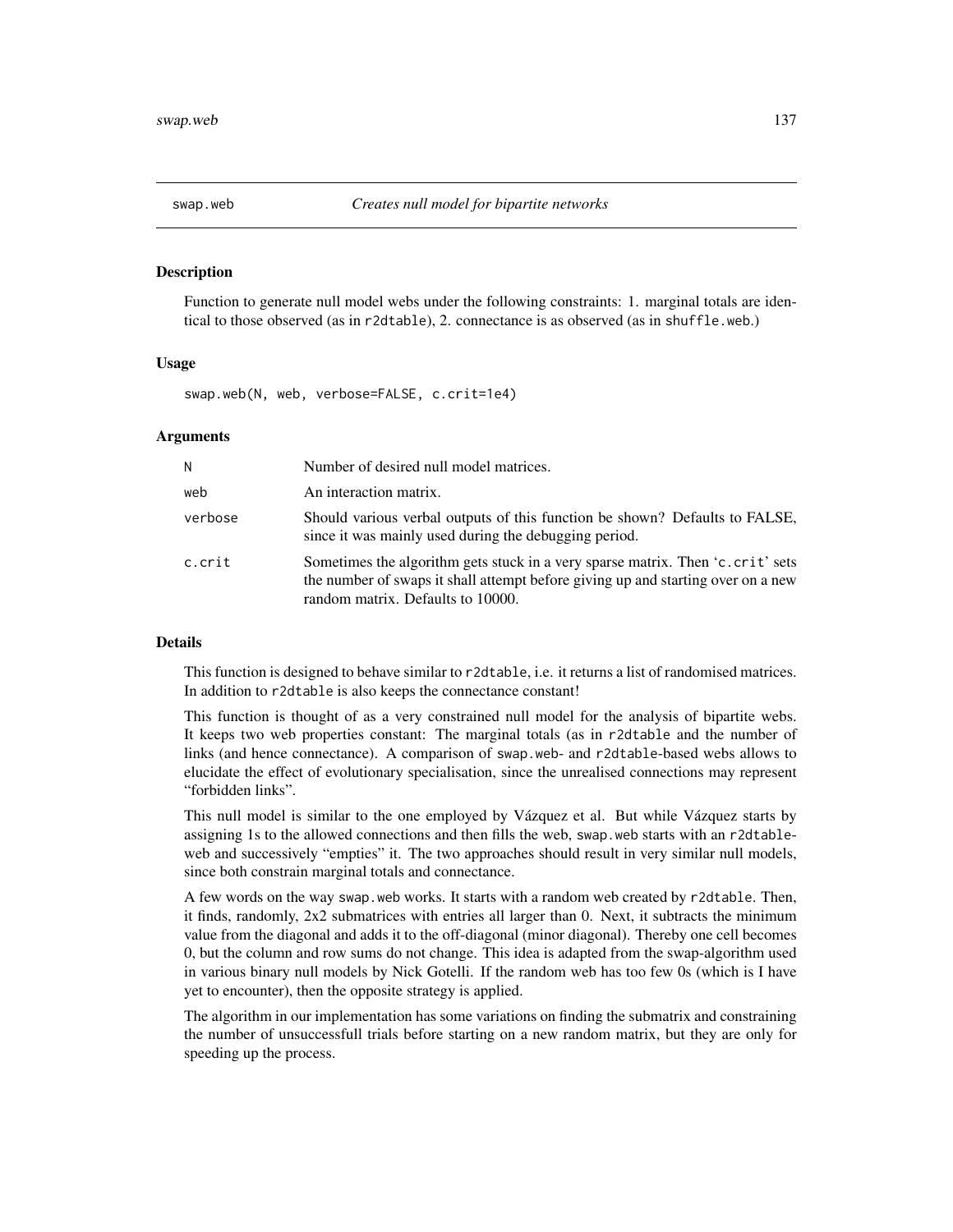## Value

A list of N randomised matrices with the same dimensions as the initial web.

#### **Note**

Long stories can be told about the swap algorithm. I am not the right person to do so, but for a much more detailed coverage of the topic, for many more ways to implement null models for **binary** matrices, with various flavours of the swap and possible alternatives, first brew yourself a cup of tea and then check out the help pages of simulate in **vegan**. (As usual, Jari Oksanen has spend considerable care to implement even the most bizarre and abstruse way to move 0s and 1s around. His ecological advise between the lines make his package worthwhile already! I, personally, would use method="quasiswap", as is done in the example to [discrepancy](#page-40-0).)

When comparing the swap. web algorithm with that proposed by Vázquez et al. (2007, implemented in [vaznull](#page-145-0)), we found that swap.web contains a certain bias. The subtraction of the swap will reduce the value of low-value cells, and increase that of high-value cells. As a consequence, it produces somewhat of a dichotomy between very high and very low values. Using e.g. H2' to quantify this pattern, swap.web will produce very specialised networks (around 0.5), while the Vazquez-algorithm yields lower H2' values and a more even distribution of interactions within cells. The ramifications are that swap.web will predict higher-than-necessary expectations. (Date of this entry: 15.1.2010)

In fact, Artzy-Randrup & Stone (2005) have shown that the swap algorithm is *fundamentally biased*, because some swaps are more likely than others. This applies to this version of the swap as well as to the one implemented in [vaznull](#page-145-0). So, despite heavy citation, the approach of Miklós & Podani (2004) is thus also not ideal, as often claimed.

swap.web is a very constraint null model. You need to consider if it is the right one for your application!

## Author(s)

Carsten F. Dormann <carsten.dormann@biom.uni-freiburg.de>

#### References

Artzy-Randrup, Y., and Stone, L. (2005) Generating uniformly distributed random networks. *Physical Review E* 72, 1–7

Miklós, I. and Podani, J. (2004) Randomization of presence-absence matrices: comments and new algorithms. *Ecology* 85, 86–92

Vázquez, D. P., and M. A. Aizen (2003) Null model analyses of specialization in plant-pollinator interactions. *Ecology* 84, 2493–2501

Vázquez, D. P., C. J. Melian, N. M. Williams, N. Blüthgen, B. R. Krasnov, and R. Poulin (2007) Species abundance and asymmetric interaction strength in ecological networks. *Oikos* 116, 1120– 1127

For a very nice and thorough overview of null models in general see:

Gotelli, N. J., and G. R. Graves (1996) Null Models in Ecology. Smithsonian Institution Press, Washington D.C.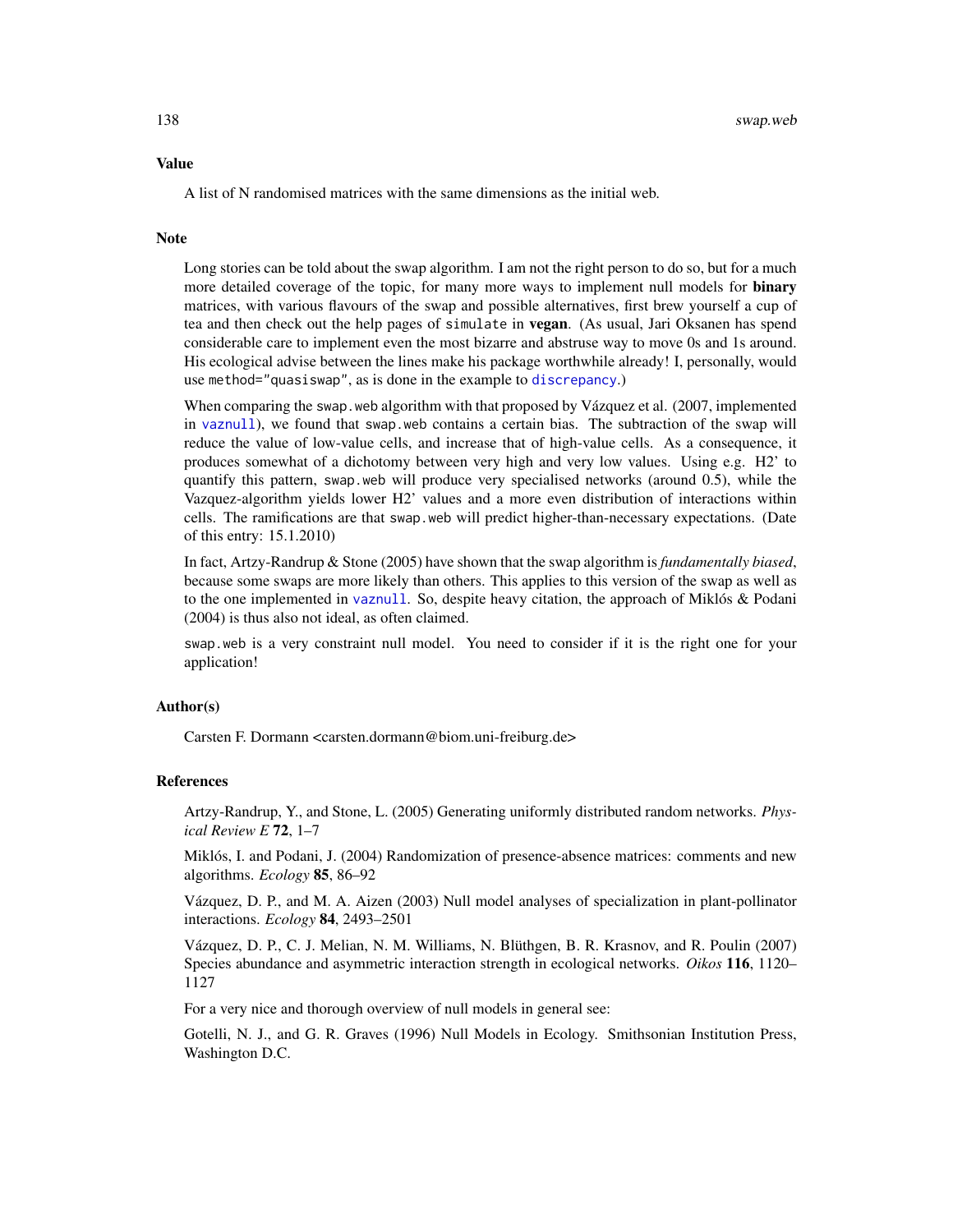# symmetrise\_w 139

# See Also

[r2dtable](#page-0-0), [vaznull](#page-145-0) and [shuffle.web](#page-123-0)

# Examples

swap.web(Safariland, N=2)

symmetrise\_w *Symmetrise\_w*

# Description

The symmetrise\_w-function creates an undirected one-mode network from a directed one-mode network.

# Usage

```
symmetrise_w(net, method="MAX")
```
# Arguments

| net    | A one-mode network                                                                                                                                                                                                                                                                                                                                                                                                                                                                                                                                            |
|--------|---------------------------------------------------------------------------------------------------------------------------------------------------------------------------------------------------------------------------------------------------------------------------------------------------------------------------------------------------------------------------------------------------------------------------------------------------------------------------------------------------------------------------------------------------------------|
| method | the method used to decide the weight of the undirected edge. It can be: "MAX"<br>sets the weight to the maximum of the weight(s) of the $arc(s)$ "MIN" sets the<br>weight to the minimum f the weight(s) of the $arc(s)$ "AMEAN" sets the weight<br>to the average (arithmetic mean) of the weight(s) of the arc(s) "SUM" sets the<br>weight to the sum of the weight(s) of the $arc(s)$ "PROD" sets the weight to the<br>product of the weight(s) of the $arc(s)$ "DIFF" sets the weight to the absolute<br>difference between the weight(s) of the $arc(s)$ |

## Value

Returns the undirected network

#### Note

version 1.0.0, taken, with permission, from package tnet

# Author(s)

Tore Opsahl; http://toreopsahl.com

# References

http://toreopsahl.com/2008/11/28/network-weighted-network/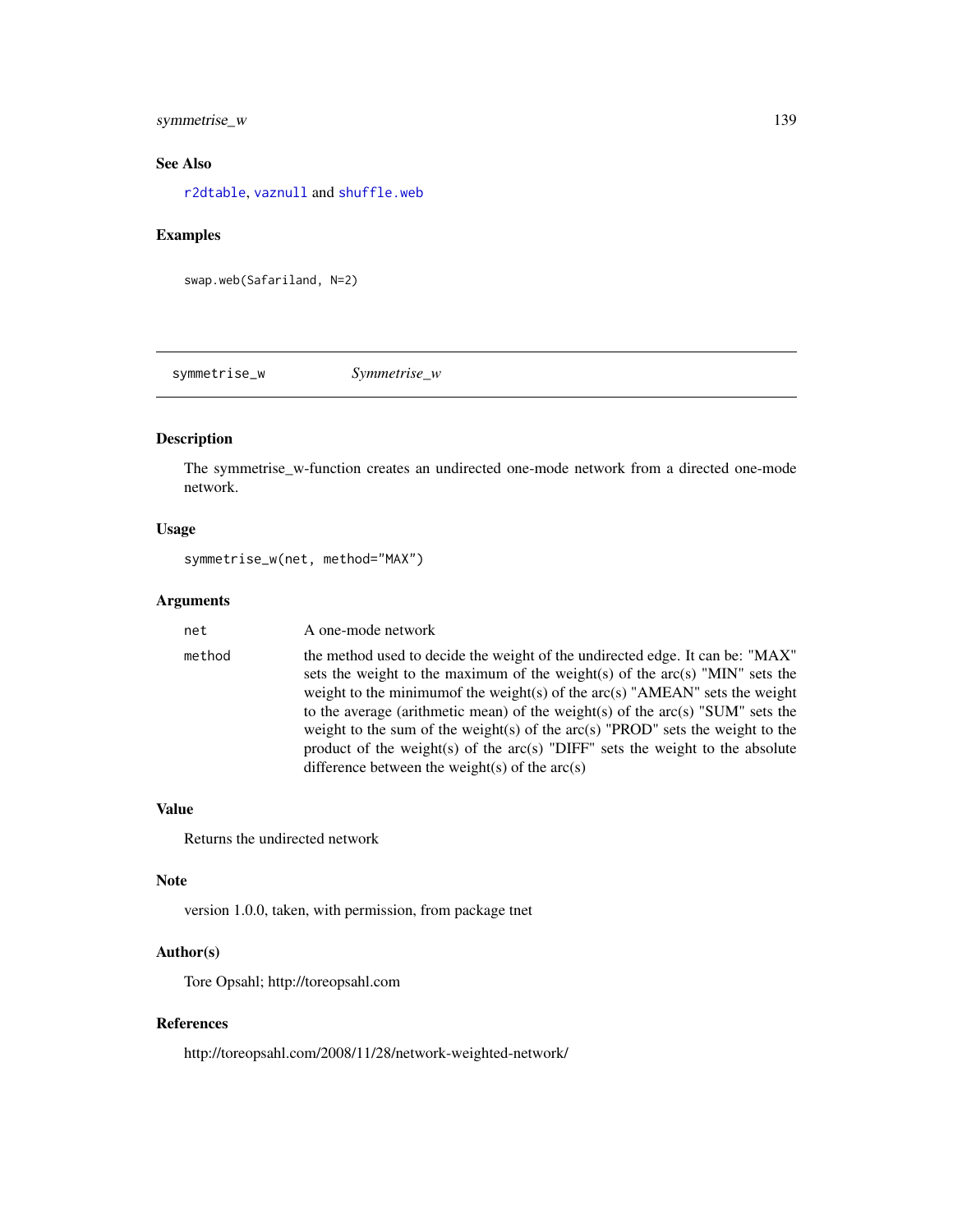# Examples

```
## Load sample data
sample <- rbind(
c(1,2,2),
c(1,3,2),
c(2,1,4),
c(2,3,4),
c(2,4,1),
c(2,5,2),
c(3,1,2),
c(3,2,4),
c(5,2,2),
c(5,6,1))
## Run the programme
symmetrise_w(sample, method="MAX")
```
tnet\_igraph *Exports a tnet network to an igraph object*

# Description

The tnet\_igraph function creates an igraph object from a tnet network.

#### Usage

```
tnet_igraph(net,type=NULL, directed=NULL)
```
# Arguments

| net      | A tnet network                                                                               |
|----------|----------------------------------------------------------------------------------------------|
| type     | type of the energy see as the t.                                                             |
| directed | if a one-mode networks, this can be set to avoid testing whether the network is<br>directed. |

## Value

Returns the igraph object.

# Note

version 1.0.0, taken, with permission, from package tnet

# Author(s)

Tore Opsahl; http://toreopsahl.com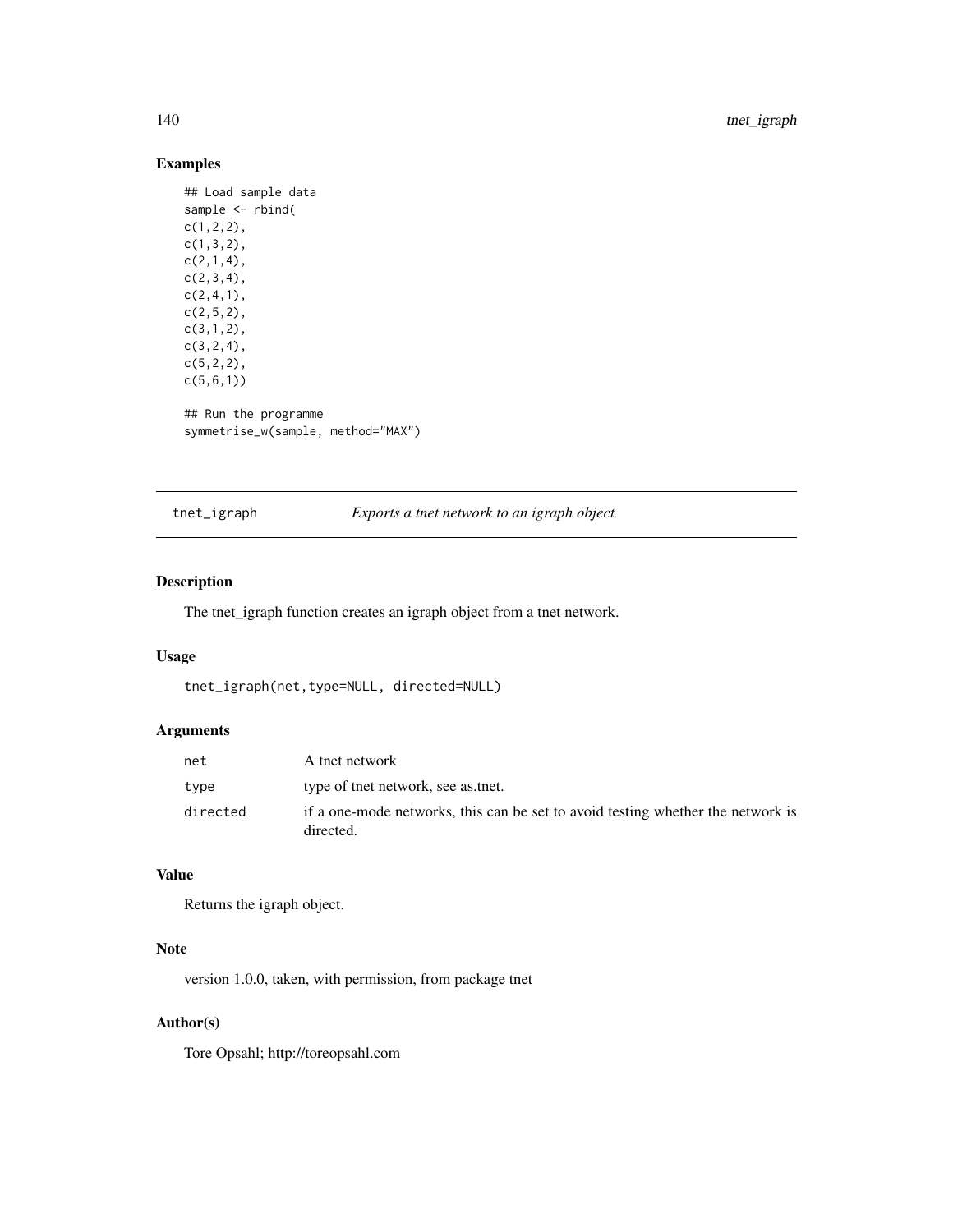# togetherness 141

# References

http://toreopsahl.com/

# Examples

```
## Load sample data
sample <- rbind(
c(1,2,4),
c(1,3,2),
c(2,1,4),
c(2,3,4),
c(2,4,1),
c(2,5,2),
c(3,1,2),
c(3,2,4),
c(4,2,1),
c(5,2,2),
c(5,6,1),
c(6,5,1))
## Run the programme
tnet_igraph(sample, type="weighted one-mode tnet")
```

| togetherness | Calculates the number of identical co-presences and co-absences for |
|--------------|---------------------------------------------------------------------|
|              | species-on-islands                                                  |

# Description

Togetherness, or T-score, describes the level of similarity in the distributional pattern of two species. Originally proposed by Stone & Roberts (1992) for biogeographical situations can it also be applied e.g. to pollinators on different host plants.

# Usage

```
togetherness(web, normalise=TRUE, FUN = mean, ...)
```
# Arguments

| web        | A matrix with binary or counted interactions/links, where the higher trophic<br>level is represented by columns. |
|------------|------------------------------------------------------------------------------------------------------------------|
| normalise  | Logical; shall index be normalised to a range of $0-1$ ?                                                         |
| <b>FUN</b> | The function to summarise species-pair T-scores with; defaults to mean.                                          |
| $\cdot$    | Arguments passed on to FUN, especially na. rm=T or colours for hist.                                             |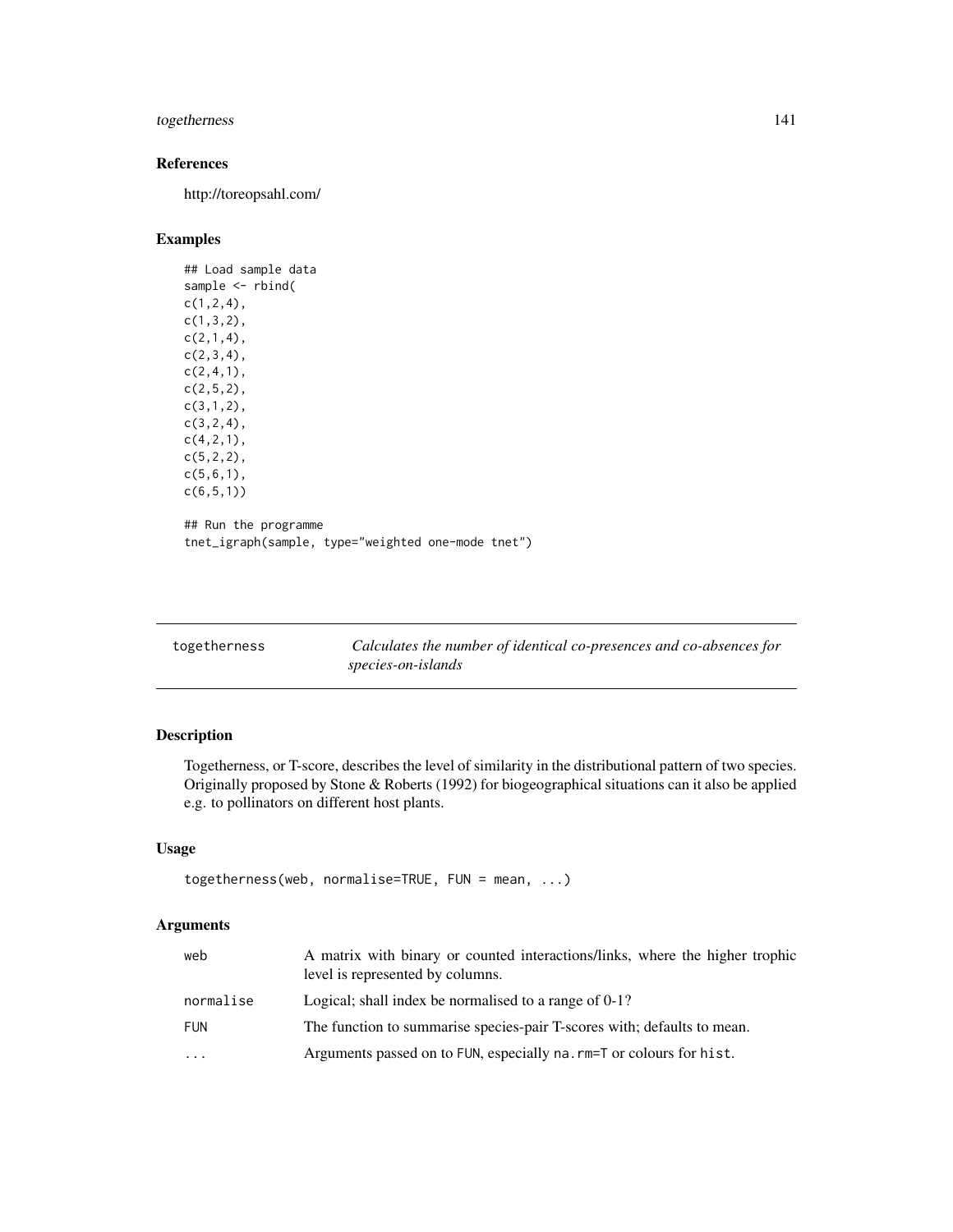#### Value

Returns the average (default) togetherness of all species combinations.

#### Author(s)

Carsten F. Dormann

# References

Stone, L. and Roberts, A. (1992) Competitive exclusion, or species aggregation? An aid in deciding. *Oecologia* 91, 419–424

## See Also

[C.score](#page-23-0) for another of Stone & Roberts' indices.

## Examples

```
(m <- matrix(c(0,1,0,0,1,1,0,1,1,0), ncol=2, byrow=TRUE))
togetherness(m)
# or, with two togethernesses:
(n \leq matrix(c(0,1,1,0,1,1,0,0,1,1,0,1,1,0,1), ncol=2, byrow=True)togetherness(n, normalise=FALSE)
data(Safariland)
togetherness(m)
```
V.ratio *Calculates the variance-ratio as suggested by Schluter (1984)*

# Description

A of species association is provided by the ratio of the variance in total species number (or total density of individuals) in samples to the sum of the variances of the individual species.

## Usage

V.ratio(web)

#### Arguments

web A matrix with pollinators in columns and plants in rows. For biogeographical applications: rows are islands (or sites).

## Details

This is a rather straight-forward index, which is described and evaluated extensively in Schluter (1984). He also warns against overinterpretation of the value. In principle, V-ratios larger than 1 indicate positive, smaller than 1 negative associations. Ecologically, competition can lead to small or large values, depending on their exact effects (see discussion in the Schluter paper).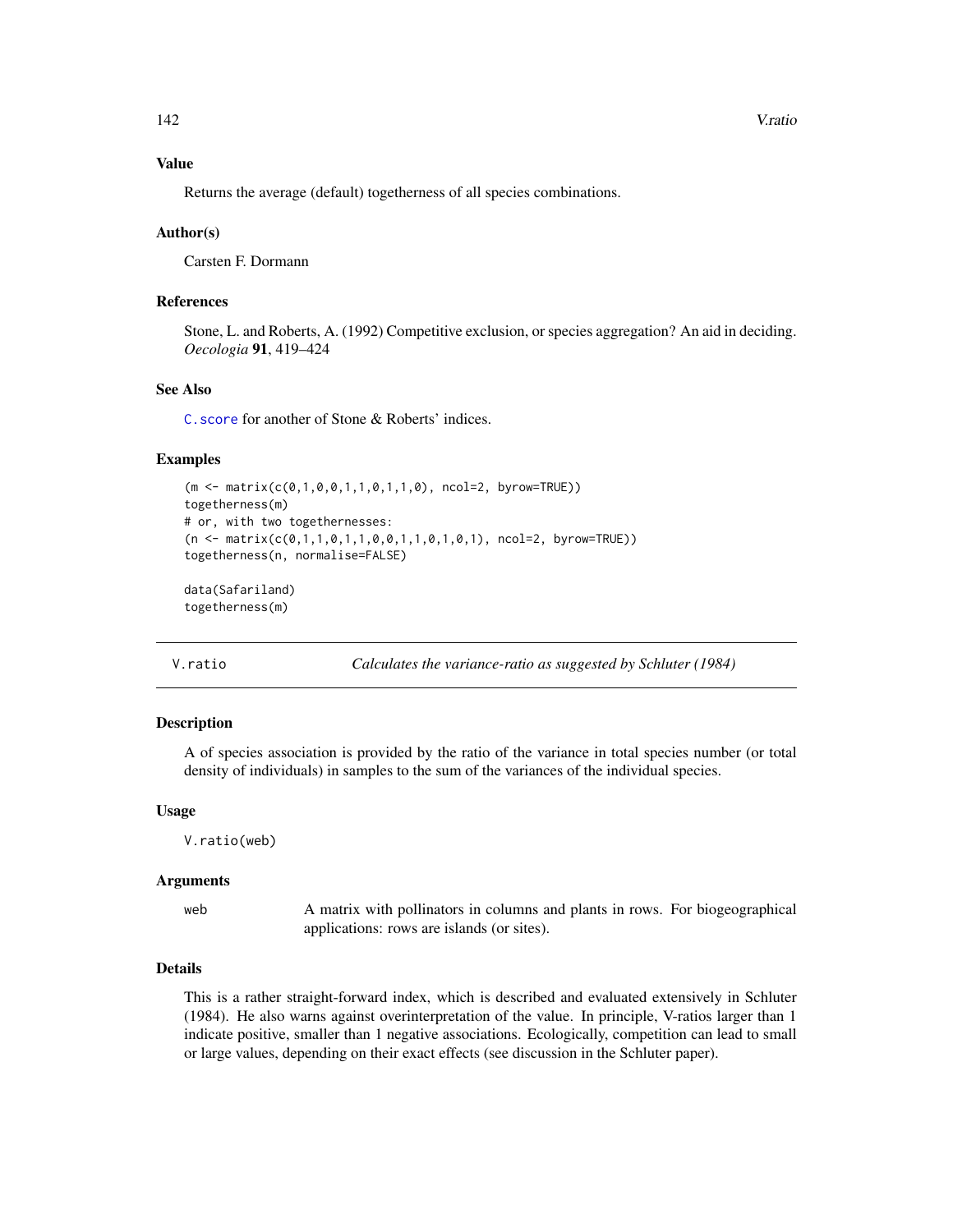#### vazarr 143

## Value

Returns the V-ratio, i.e. a single value representing the ratio of variance in species number and variance in individual numbers within species.

# Note

Any quantitative matrix is first transformed into a binary (presence-absence) matrix!

Do not interpret without first reading the paper! It's worth it! See also applications in other studies, such as Gotelli and Rohde (2002).

## Author(s)

Carsten F. Dormann

# References

Gotelli, N.J. and Rohde, K. (2002) Co-occurrence of ectoparasites of marine fishes: a null model analysis. *Ecology Letters* 5, 86–94

Schluter, D. (1984) A variance test for detecting species associations, with some example applications. *Ecology* 65, 998–1005

#### See Also

[C.score](#page-23-0) for another measure of species associations.

## Examples

data(Safariland) V.ratio(Safariland)

vazarr *A pollination network.*

# Description

[See documentation for Safariland.]

## Usage

```
data(vazarr)
```
## Format

The format is: num [1:10, 1:29] 85 0 94 0 0 0 0 0 0 0 ... - attr(\*, "dimnames")=List of 2 ..\$ : chr [1:10] "X2" "X1" "X13" "X4" ... ..\$ : chr [1:29] "78" "65" "94" "66" ...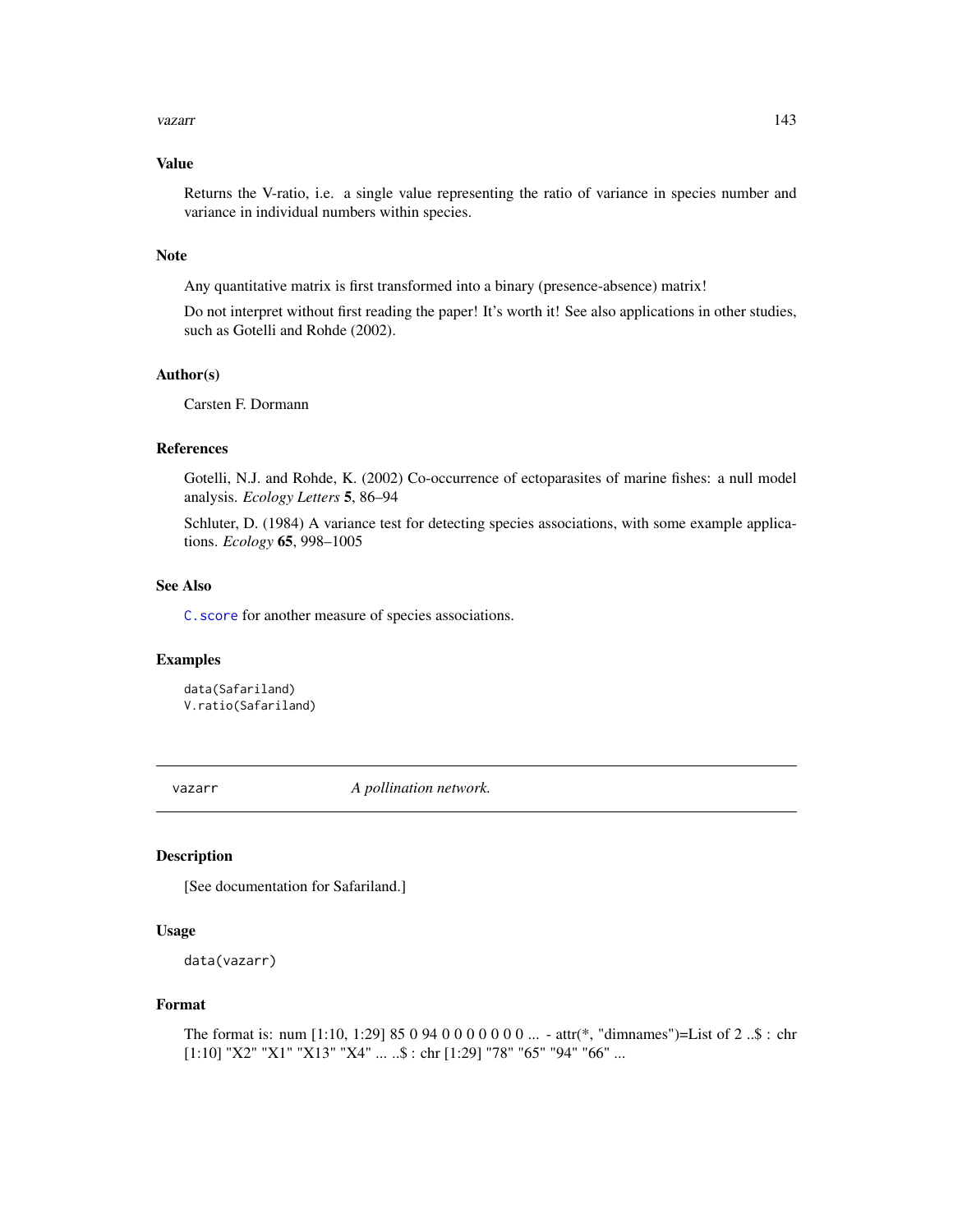# Examples

```
data(vazarr)
## maybe str(vazarr) ; plot(vazarr) ...
```
vazcer *A pollination network.*

#### Description

[See documentation for Safariland.]

#### Usage

data(vazcer)

## Format

The format is: num [1:9, 1:33] 59 0 110 0 0 0 0 0 0 0 ... - attr(\*, "dimnames")=List of 2 ..\$ : chr [1:9] "X2" "X1" "X13" "X4" ... ..\$ : chr [1:33] "78" "65" "94" "32" ...

# Examples

```
data(vazcer)
## maybe str(vazcer) ; plot(vazcer) ...
```
vazllao *A pollination network.*

## Description

[See documentation for Safariland.]

#### Usage

data(vazllao)

## Format

The format is: num [1:10, 1:29] 64 0 82 0 0 0 0 0 0 0 ... - attr(\*, "dimnames")=List of 2 ..\$ : chr  $[1:10]$ "X2" "X1" "X13" "X4"  $\ldots$ ..\$ : chr $[1:29]$ "78" "65" "94" "32"  $\ldots$ 

```
data(vazllao)
## maybe str(vazllao) ; plot(vazllao) ...
```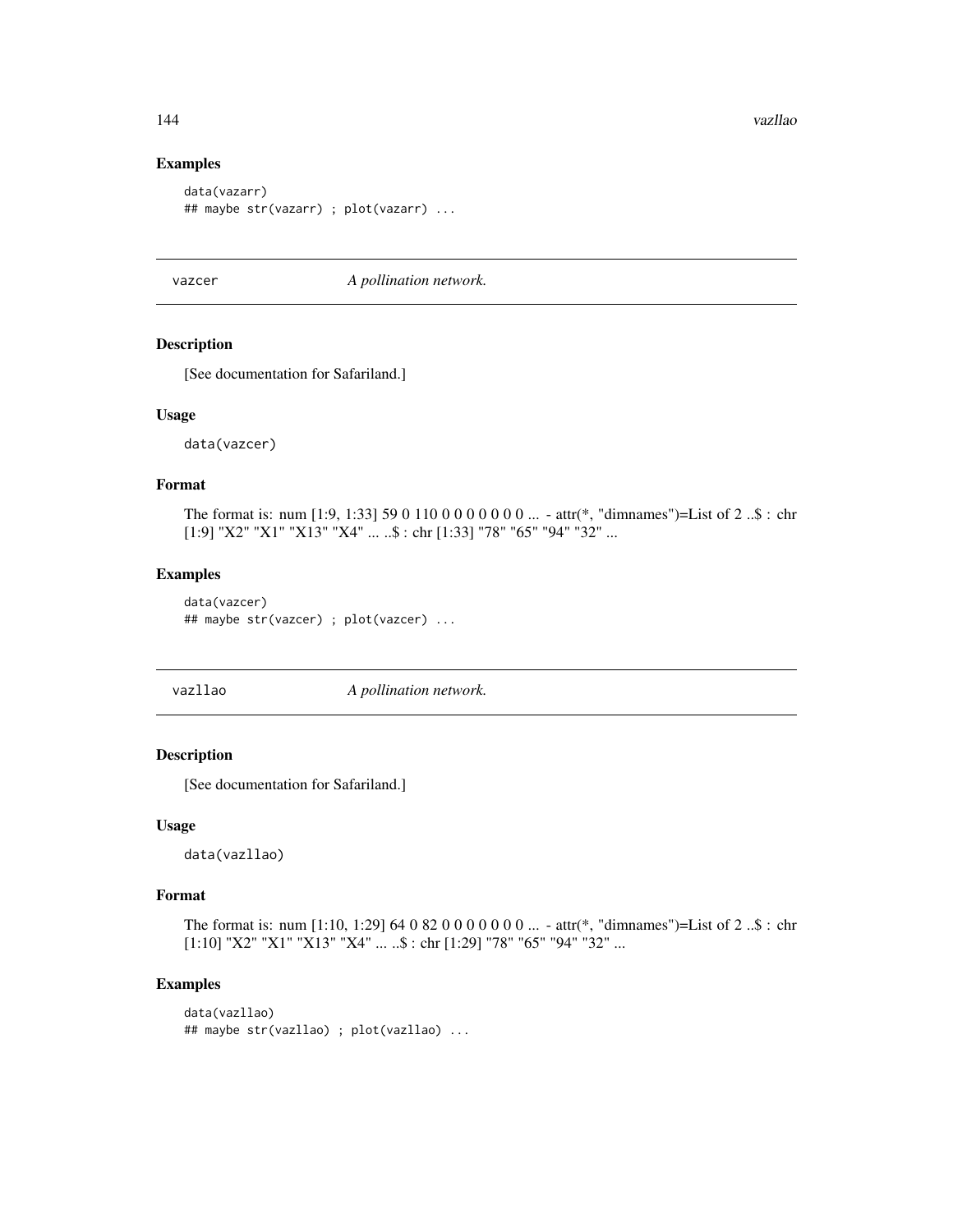<span id="page-144-0"></span>

## Description

[See documentation for Safariland.]

#### Usage

data(vazmasc)

## Format

The format is: num [1:8, 1:26] 73 0 0 0 0 0 0 0 0 6 ... - attr(\*, "dimnames")=List of 2 ..\$ : chr [1:8] "X2" "X1" "X13" "X4" ... ..\$ : chr [1:26] "78" "65" "94" "32" ...

## Examples

```
data(vazmasc)
## maybe str(vazmasc) ; plot(vazmasc) ...
```
vazmasnc *A pollination network.*

## Description

[See documentation for Safariland.]

## Usage

data(vazmasnc)

#### Format

The format is: num [1:8, 1:35] 26 0 0 0 0 0 0 0 0 123 ... - attr(\*, "dimnames")=List of 2 ..\$ : chr [1:8] "X2" "X1" "X13" "X4" ... ..\$ : chr [1:35] "78" "65" "94" "32" ...

#### Examples

```
data(vazmasnc)
## maybe str(vazmasnc) ; plot(vazmasnc) ...
```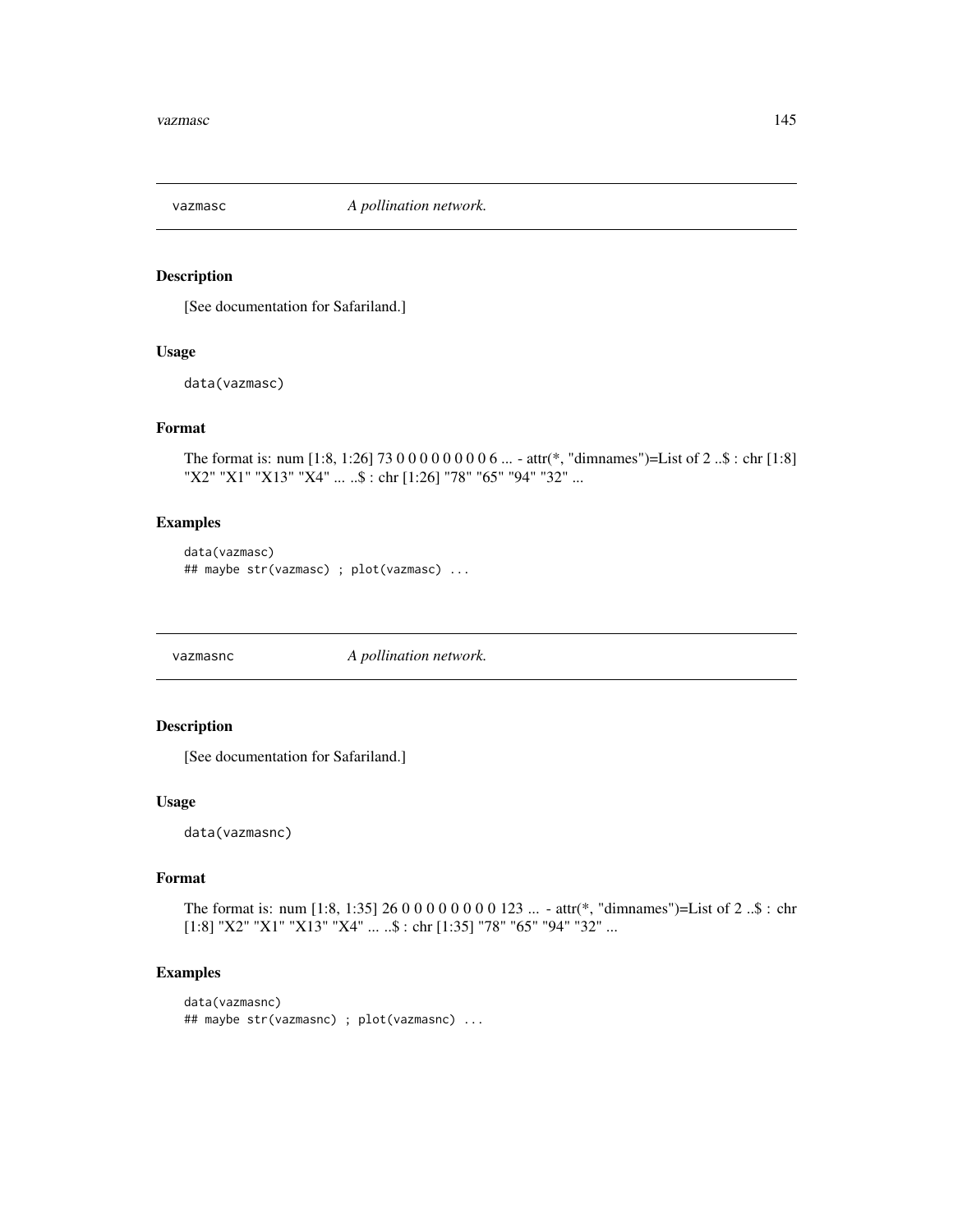<span id="page-145-1"></span><span id="page-145-0"></span>

#### **Description**

Implements Diego Vazquez proposal of a null model for pollination networks

#### Usage

vaznull(N, web)

#### Arguments

| N   | Number of desired null model webs. |
|-----|------------------------------------|
| web | An interaction matrix.             |

#### Details

This function produces a null model network with the main constraint of a connectance that is the same as in the original network. In the process of producing this null model, marginal totals will turn out to be different from the original network, less so for large, dense webs than for small, sparse webs. vaznull is our implementation of the algorithm propose by Diego Vazquez, hence its name. vaznull differs from [swap.web](#page-136-0) in that marginal totals are not strictly constraint! The algorithm used as well as the null model it outputs are different.

The algorithm was described as follows: "The algorithm randomized the total number of individual interactions observed in the original interaction matrix, F. To this end, the algorithm first created a binary matrix, assigning interspecific interactions according to species-specific probabilities, requiring that each species had at least one interaction. As in Vazquez et al. (2005b), the species-specific probabilities were proportional to species' relative abundances (probabilities are in fact approximately proportional and not equal to relative abundances because of the requirement that each species receives at least one interaction; this requirement causes probabilities to deviate from relative abundances, especially for rare species). Once the number of filled cells in the original matrix was reached, the remaining interactions were distributed among the filled cells, so that connectance in the original and randomized matrices was the same." (Vazquez et al. 2007, page 1122-1123).

#### Value

A list of N randomised matrices with the same dimensions and connectivity as the initial web.

#### Author(s)

Bernd Gruber <bernd.gruber@canberra.edu.au> & Carsten F. Dormann <carsten.dormann@biom.unifreiburg.de>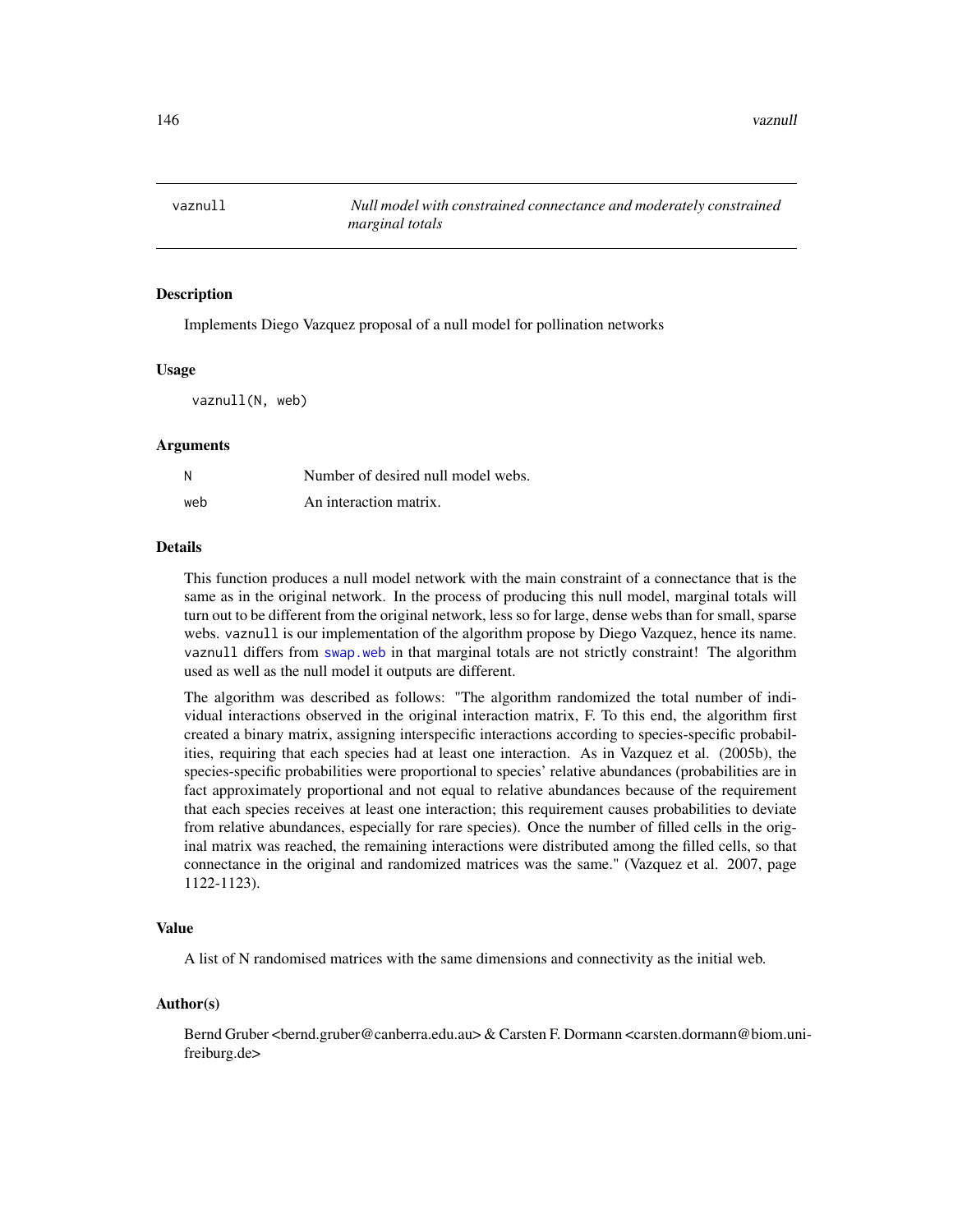#### <span id="page-146-0"></span>vazquec and the state of the state of the state of the state of the state of the state of the state of the state of the state of the state of the state of the state of the state of the state of the state of the state of th

## References

Vázquez, D. P., C. J. Melian, N. M. Williams, N. Blüthgen, B. R. Krasnov, and R. Poulin. 2007. Species abundance and asymmetric interaction strength in ecological networks. Oikos 116: 1120- 1127.

#### See Also

[r2dtable](#page-0-0), [swap.web](#page-136-0)

## Examples

```
## Not run:
data(Safariland)
networklevel(Safariland, index="info")
networklevel(vaznull(1, Safariland)[[1]], index="info")
system.time(vaznull(10, Safariland))
system.time(swap.web(10, Safariland))
```

```
## End(Not run)
```
vazquec *A pollination network.*

## Description

[See documentation for Safariland.]

#### Usage

data(vazquec)

## Format

The format is: num [1:8, 1:27] 31 0 34 150 11 66 2 4 0 63 ... - attr(\*, "dimnames")=List of 2 ..\$ : chr [1:8] "X1" "X13" "X4" "X15" ... ..\$ : chr [1:27] "65" "94" "32" "66" ...

## Examples

```
data(vazquec)
## maybe str(vazquec) ; plot(vazquec) ...
```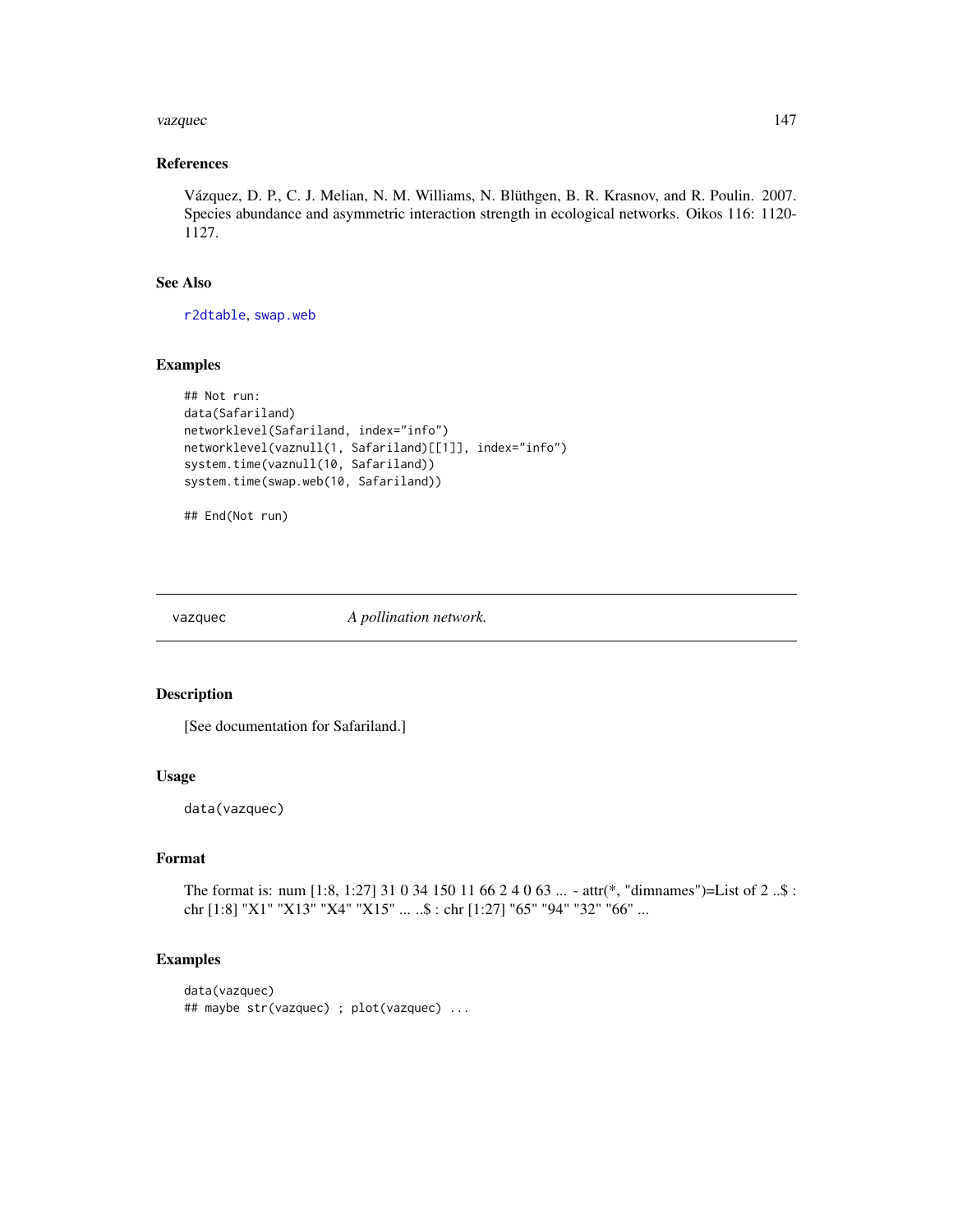<span id="page-147-0"></span>

#### Description

[See documentation for Safariland.]

#### Usage

data(vazquenc)

#### Examples

data(vazquenc) ## maybe str(vazquenc) ; plot(vazquenc) ...

vazquez.example *Examples for some analyses*

#### Description

Describes how to use bipartite to calculate the statistics presented in Vázquez et al. (2009). Some of these functions are available in bipartite or other packages, and this help page will show how to use them in line with the publication.

#### Details

The functions used are:

confint: Is the same as quantile

intasymm: Can be extracted using [specieslevel](#page-128-0)

- intereven: Is similar to interaction evenness in [networklevel](#page-80-0), but only for a specific option
- mlik: A specific call to dmultinom and the calculation of the AIC; the number of parameters entering the AIC-calculation is not obvious; this depends on the constraints used by the null model. In the case of r2dtable, column and row totals are constrained, i.e. ncol+nrow parameters must be given. In the case of [swap.web](#page-136-0), connectance is also constrained, but how many parameters does that imply? One? In [shuffle.web](#page-123-0), we constrain the dimensionality and connectance, i.e. 3 (?) parameters. Vázquez et al. (2009) argue that they constrain only 2 parameters when producing the probability matrix given as pweb in the example below. We tend to disagree: the marginal probabilities of all columns and rows are given, hence  $k =$ (ncol(web) + nrow(web)). To our knowledge, there is no mathematical/statistical treatise of this problem.
- netstats: A wrapper calling the other functions, in that sense similar to [networklevel](#page-80-0), but also calling some output from [specieslevel](#page-128-0).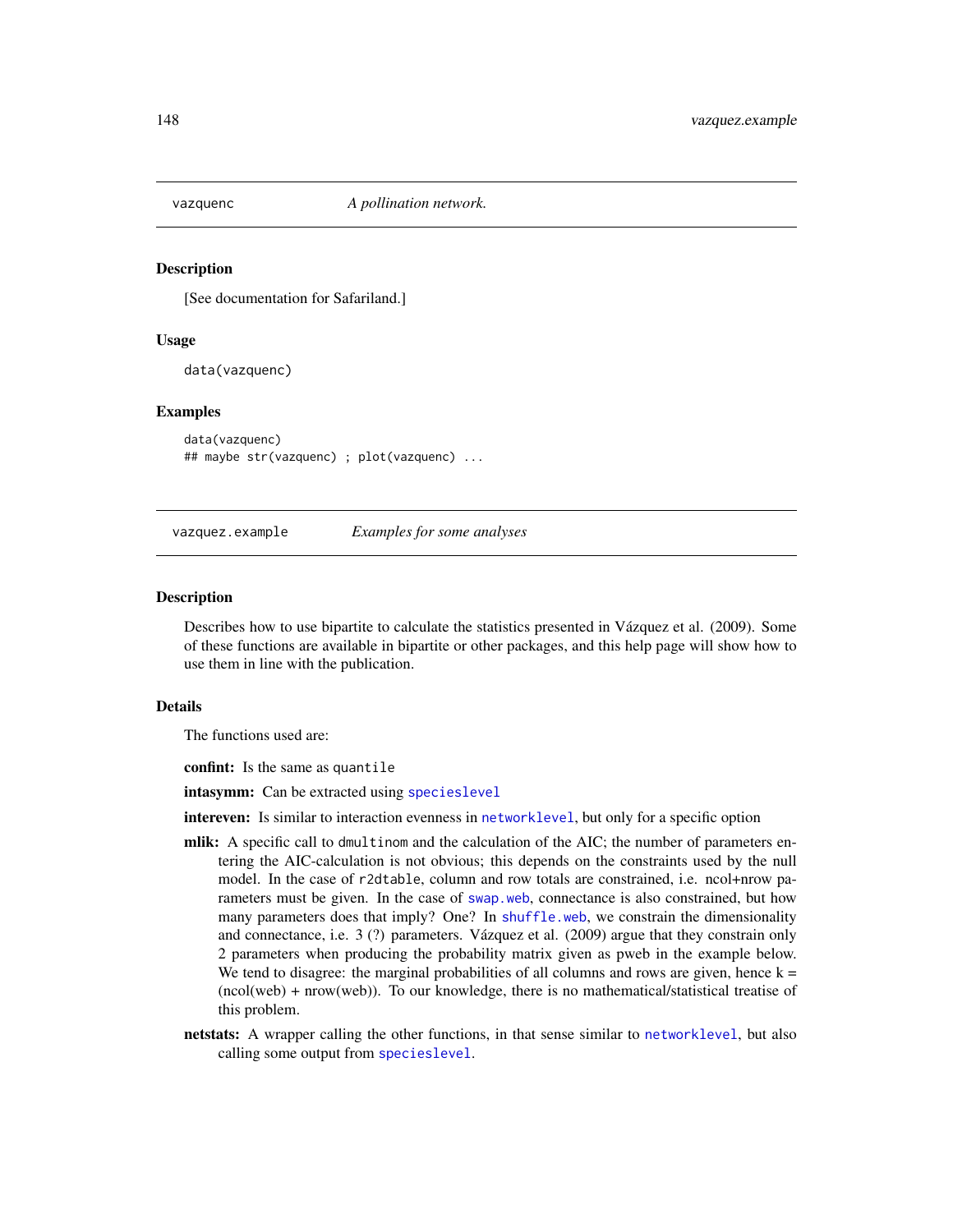## <span id="page-148-0"></span>vazquez.example 149

plotmat: Now part of [visweb](#page-158-0), using the right options.

quant2bin: A dedicated function to do a simple thing: (web>0) $*1$ .

sortmatr: newly defined function: [sortweb](#page-126-0)

sortmatrext: sort matrix by some given sequence; also part of [sortweb](#page-126-0)

In the example below, we use the **bipartite**/standard R functions whenever possible.

## Author(s)

Carsten F. Dormann <carsten.dormann@biom.uni-freiburg.de> based on code and ideas of Diego Vázquez, Natacha P. Chacoff and Luciano Cagnolo

## References

Vázquez, P.D., Chacoff, N.,P. and Cagnolo, L. (2009) Evaluating multiple determinants of the structure of plant-animal mutualistic networks. *Ecology* 90, 2039–2046.

#### See Also

See also [networklevel](#page-80-0).

#### Examples

```
## Not run:
data(Safariland)
# confint:
N100 <- sapply(swap.web(100, Safariland), networklevel, index="nestedness")
quantile(unlist(N100), c(0.025, 0.975))
# intasymm: extract values for the asymmetry of interactions and the
# dependency matrix for pollinators:
specieslevel(Safariland)$"higher trophic level"$"interaction push/pull"
specieslevel(Safariland)$"higher trophic level"$"dependence"
# for plants:
specieslevel(Safariland)$"lower trophic level"$"interaction push/pull"
specieslevel(Safariland)$"lower trophic level"$"dependence"
#intereven
networklevel(Safariland, index="interaction evenness", intereven="sum")[2]
# or, as we recommend (see help on networklevel):
networklevel(Safariland, index="interaction evenness", intereven="prod")[2]
```
## # mlik:

# calculates the log-likelihood of observing a network, given a probability # matrix of the same size (pweb): dmultinom(Safariland>0, prob=pweb, log=TRUE) # AIC (the number of parameters is given by how many constraints are put onto the # null model; here, we constrain 9 rows and 27 columns, i.e. sum(dim(binweb))):

-2\*dmultinom(Safariland>0, prob=pweb, log=TRUE) + 2\*(sum(dim(binweb)))

# netstats: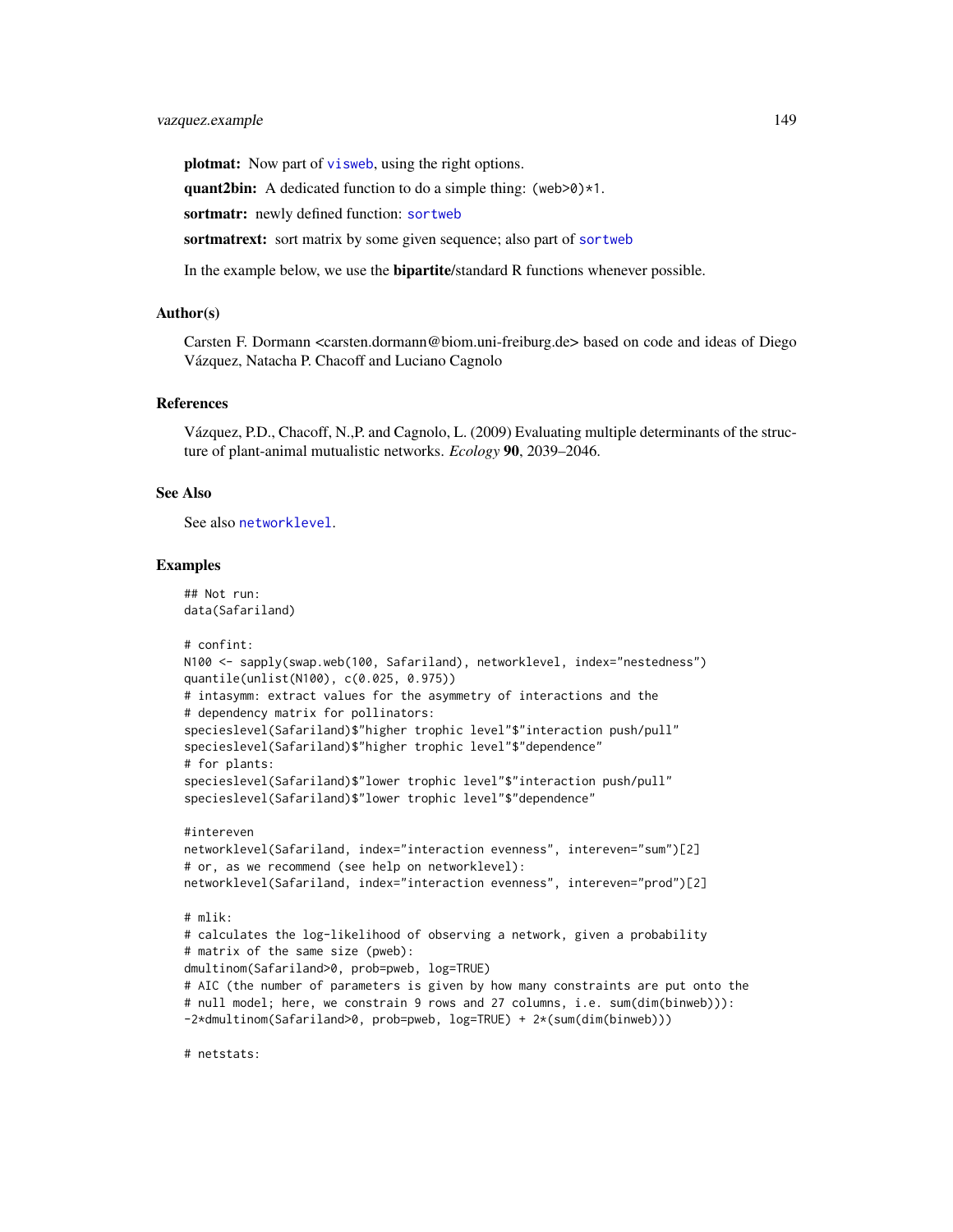```
networklevel(Safariland,
  index=c("connectance", "interaction evenness", "nestedness", "ISA"))
mean(specieslevel(Safariland)$"higher trophic level"$"interaction push/pull")
mean(specieslevel(Safariland)$"lower trophic level"$"interaction push/pull")
#plotmat:
visweb(t(unname(Safariland)), circles=TRUE, boxes=FALSE)
#sortmatr/sortmatrext:
sortweb(Safariland, sort.order="inc") #rares species first
plotweb(sortweb(Safariland, sort.order="dec"), method="normal")
plotweb(sortweb(web=Safariland, sort.order="seq",
  sequence=list(seq.higher=sample(colnames(Safariland)),
  seq.lower=sample(rownames(Safariland)))),
 method="normal")
## End(Not run)
```
versionlog *Log of bipartite versions and changes*

#### **Description**

Log tracking changes, bug fixes and new functions in bipartite

#### Usage

versionlog()

#### versionlog

- 1.18 (release date: 06-Sep-2012)
	- New function and index  $fd$ :  $fd$  computes the functional diversity for the rows of a web as a measure of ecological niche complementarity (Devoto et al. 2012). Function written and provided by Mariano Devoto. [fd](#page-47-0) is also included in the computation of [networklevel](#page-80-0).
	- New function [czvalues](#page-30-0) to compute c- and z-values of the higher trophic level for modular networks. Requires a successful identification of modules through compute Modules. These can then be used to identify connector species in a network.
	- Speed-up of [plotweb](#page-107-0): Thanks to Dirk Raetzel, whose smart improvement made this function orders of magnitude faster! (Amazing how a total of 7 lines of code in a total of over 300 for this function can make such a vast improvement!)
	- Speed-up of [compart](#page-27-0): Thanks to Juan M. Barreneche, whose smart improvement made this function orders of magnitude faster while using dramatically less memory.
	- New option for simulating extinctions in [second.extinct](#page-121-0) (and necessarily [extinction](#page-46-0)): Use 'method="external"' to impose a specific sequence of exterminations onto the function. Provide this sequence as an index vector (e.g.  $c(4,2,3,1)$ ) through the argument 'ext.row' or 'ext.col' (for lower and higher species level, respectively). Requested/proposed by Matt Koski. (Implementation is far from elegant and will be cleaned up in a future version.)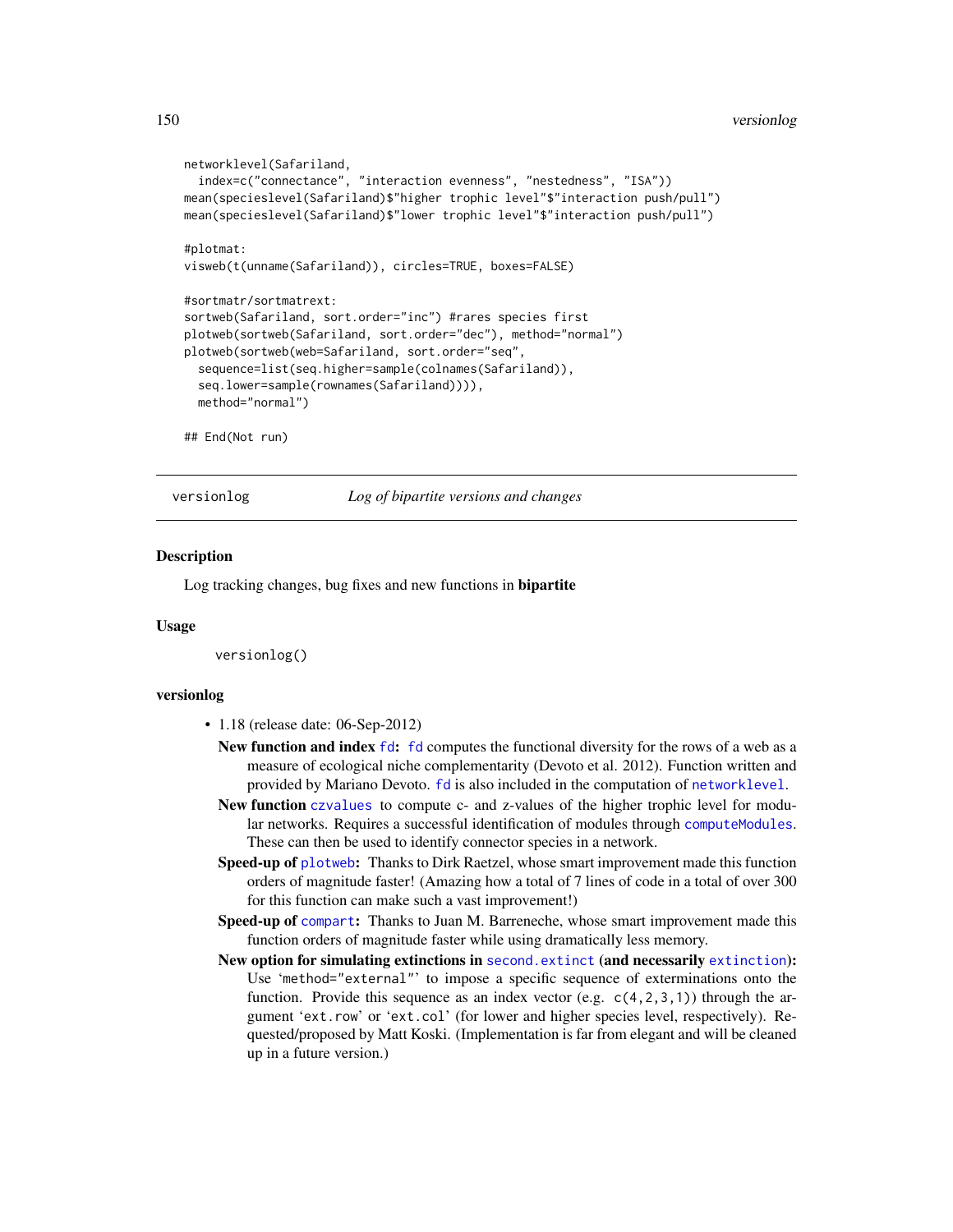- <span id="page-150-0"></span>**Modification of** [visweb](#page-158-0): The user is now able to use user-defined colours (def.col) for interaction ranks ('square="d"'). Thereby the number of interactions can define the colour of the cell in the plot. Makes visweb-plot prettier.
- Important bug fix in [robustness](#page-117-0) and [second.extinct](#page-121-0): [robustness](#page-117-0) sometimes interpreted wrongly which trophic level was subject to simulated extinction. That was easy to fix. En route, however, I also discovered unexpected behaviour in the [second.extinct](#page-121-0) function: it gobbled up the last species to be removed from the web. I do not think that extinction slope estimates are affected much, but robustness results may well be exhibiting a bias towards 0.5! Thanks to Silvia Santamaria for reporting this!
- Little bug fix in functions [BC](#page-69-0) and [CC](#page-69-0): Functions always used unweighted networks for computing betweenness and closeness. The default is now to use weighted information, an option which can be switched off. Thanks to Michael Pocock for reporting and suggesting a fix! (Notice the help file for these functions and the large effect that the choice of settings can have on the results!)
- Little bug fix in function [computeModules](#page-28-0): Failed to work for networks with empty columns or rows. These will now be deleted (with a warning) before the analysis. Thanks to Julien Renoult for reporting.
- Little bug fix in function [plotweb](#page-107-0): Failed to work for networks with only one column or row. Thanks to Zhijiang Wang for reporting.
- Minor bug fix in [networklevel](#page-80-0): Caused an error if a selection of indices was provided.
- Corrections in the help of [networklevel](#page-80-0): Web asymmetry was explained the wrong way around (thanks to Bernhard Hoiß for reporting!) and there was some confusion in the help for whether quantitative or weighted-quantitative indices were implemented (Yvonne Fabian for correcting the clarification!).
- 1.17 (release date: 20-AUG-2011)
	- New specialisation index at the species level in function [PDI](#page-103-0): Computes the Paired Differences Index proposed by Poisot et al. (2011a,b). Also automatically now included in [specieslevel](#page-128-0).
	- Bug fix in [specieslevel](#page-128-0): Computation of betweenness was causing an error when the network was containing a single-link compartment. Thanks to Marco Mello for spotting!
	- Another PDF is included (Dormann 2011): This paper compares specialisation indices, based on the function [specieslevel](#page-128-0). All source code to reproduce these results is included. It can serve as a guide to the [specieslevel](#page-128-0) function and its interpretation.
- 1.16 (release date: 29-May-2011)
	- Bug fix and extended documentation in [dfun](#page-36-0): 1. Sometimes d.min was larger than d.raw yielding negative d'-values. Since the search for d.min is heuristic, it can sometimes fail to yield lower values than d.raw. In these (rare) cases, d.min is now set to d.raw. 2. Documentation for a specific (but not uncommon or unreasonable) constellation added: When independent abundances were provided, the empty rows/columns are purposefully *not* removed from the web (because they now still contain information). Logically (and as implemented), this leads to d-values for these species of NA. This makes sense: the pollinator, say, has never been observed on any of the flowers, so how can we quantify its specialisation? While reasonable, it was undocumented behaviour. Thanks to Ana María Martín Gonzáles for drawing our attention to it!
	- Speed improvement in [shuffle.web](#page-123-0): Thanks to Paul Rabie, a faster implementation of the shuffle.web null model is available. Choosing the option 'legacy=FALSE' will deliver the null models about 3 times faster.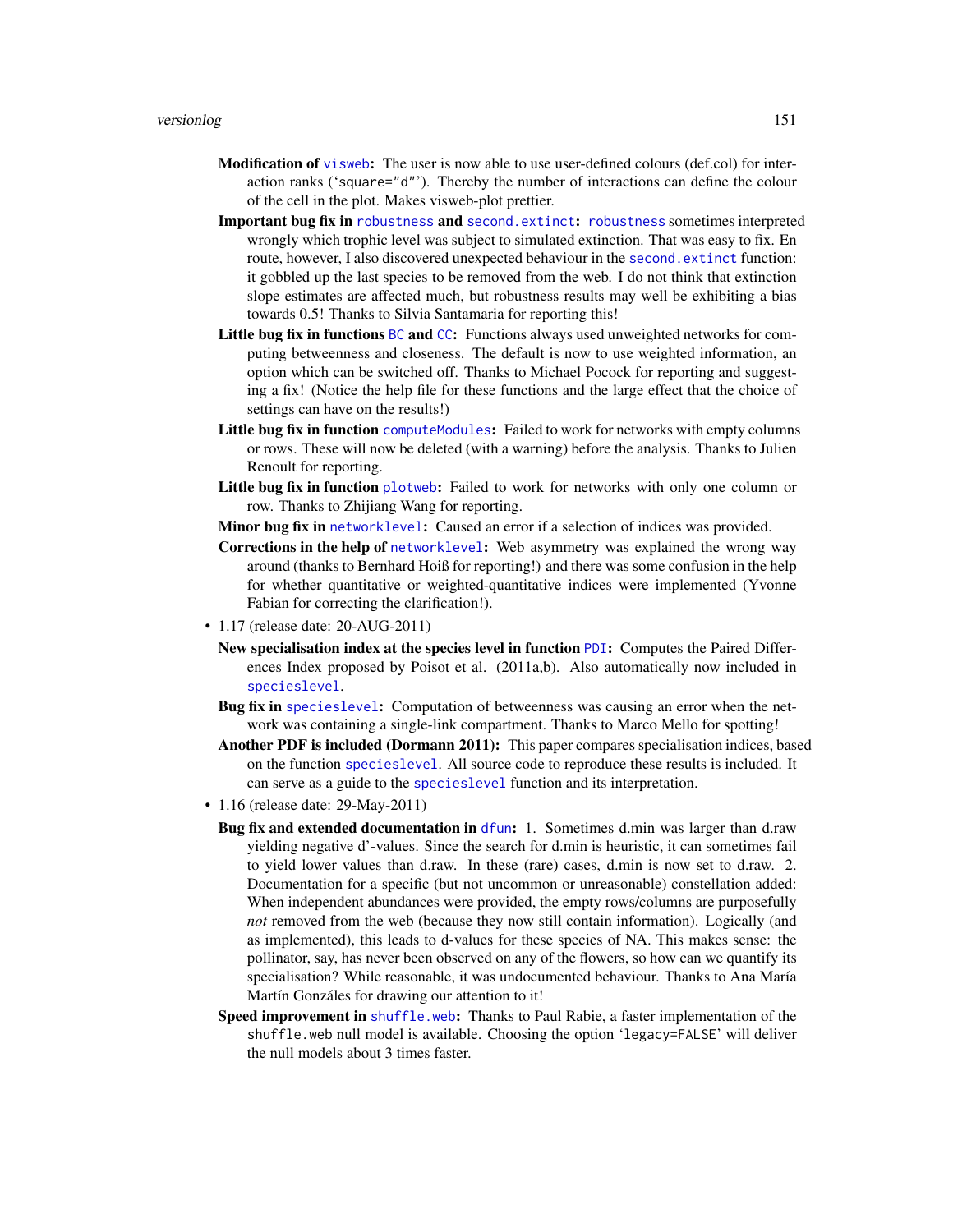- <span id="page-151-0"></span>• 1.15 (release date: 05-Mar-2011)
	- Bug fix in [swap.web](#page-136-0): Occasionally, an interaction too many was swapped, leading to a connectance slightly too low compared to the original matrix. Spotted and reported by Sven Hanoteaux. (For "normal" webs, this bug has luckily caused only very small discrepancies between the realised and the intended null web. We thus regard this error to be (luckily) of virtually no influence on the results reported in our Open Ecology Journal paper. Please also note that the help of swap.web recommends using [vaznull](#page-145-0).)
	- Bug fix in [shuffle.web](#page-123-0): Some interactions were lost when there were more rows than columns. Spotted and reported by Sven Hanoteaux. (Please note that while a shameful mistake, it luckily does not affect the results reported in our Open Ecology Journal paper, where all webs analysed were asymmetric "in the right way".)
	- Minor bug fix in [networklevel](#page-80-0): No output was provided when only index "Fisher alpha" or "mean interaction diversity" was selected. Thanks to Sven Hanoteaux for reporting and fixing!
- 1.14 (release date: 21-Dez-2010)
	- New function [plotPAC](#page-106-0): A plotting function to go with the [PAC](#page-101-0)-function, providing a nice circularly arranged bubble plot, which has been copied (in style) from Morris et al. (2005). Various colour options are available.
	- New index "weighted NODF" included in [networklevel](#page-80-0) and [nested](#page-73-0): Gustavo Carvallo has updated the existing function nestednodf in **vegan** to compute a weighted (quantitative) version as proposed by Ulrich & Almeida Neto (2011 Env. Mod. Soft). This is now linked into bipartite.
	- New data set: bezerra2009 is a"full" flower-visitation network of oil-collecting bees in Brazil. See help for details.
	- **Minor bug fix in** species level: The newly  $(1.13)$  added functionality for index "weighted closeness" did not work for webs without column and row names (such as null models). Also "weighted betweenness" was occasionally playing up.
	- Minor bug fix in [specieslevel](#page-128-0): Betweenness and friends cannot be computed for fully compartmented webs (i.e. where each species interacts only with its own partner in the other trophic level). The function then failed instead of returning NA. Thanks to Nadine Sandau for reporting.
	- Minor bug fix in [dfun](#page-36-0): When providing independent abundances, the computation of dmin was sometimes incorrect (particularly for small webs) due to a typo. Fixed by Jochen Fründ.
	- Minor time-saving improvement in [degreedistr](#page-34-0): When provided with 3 or less point to compute the degree-distribution fit from now immediately returns NA-filled matrices. Saves the time of going through all starting values and still failing.
	- Change of name of function argument in [web2edges](#page-161-0): The former 'quantitative' did not really reflect what it does, so it was changed to 'weight.column'.
	- Minor improvements to [networklevel](#page-80-0): Robustness and weighted nestedness were wrapped in try-functions (for very small networks).
	- New functionality to find modules in networks. This is still experimental and proper references etc. will be added after testing! Please do not use for production yet (at least not without consultation). Thanks to Rouven Strauß for developing this.
- 1.13 (release date: 29-Sep-2010)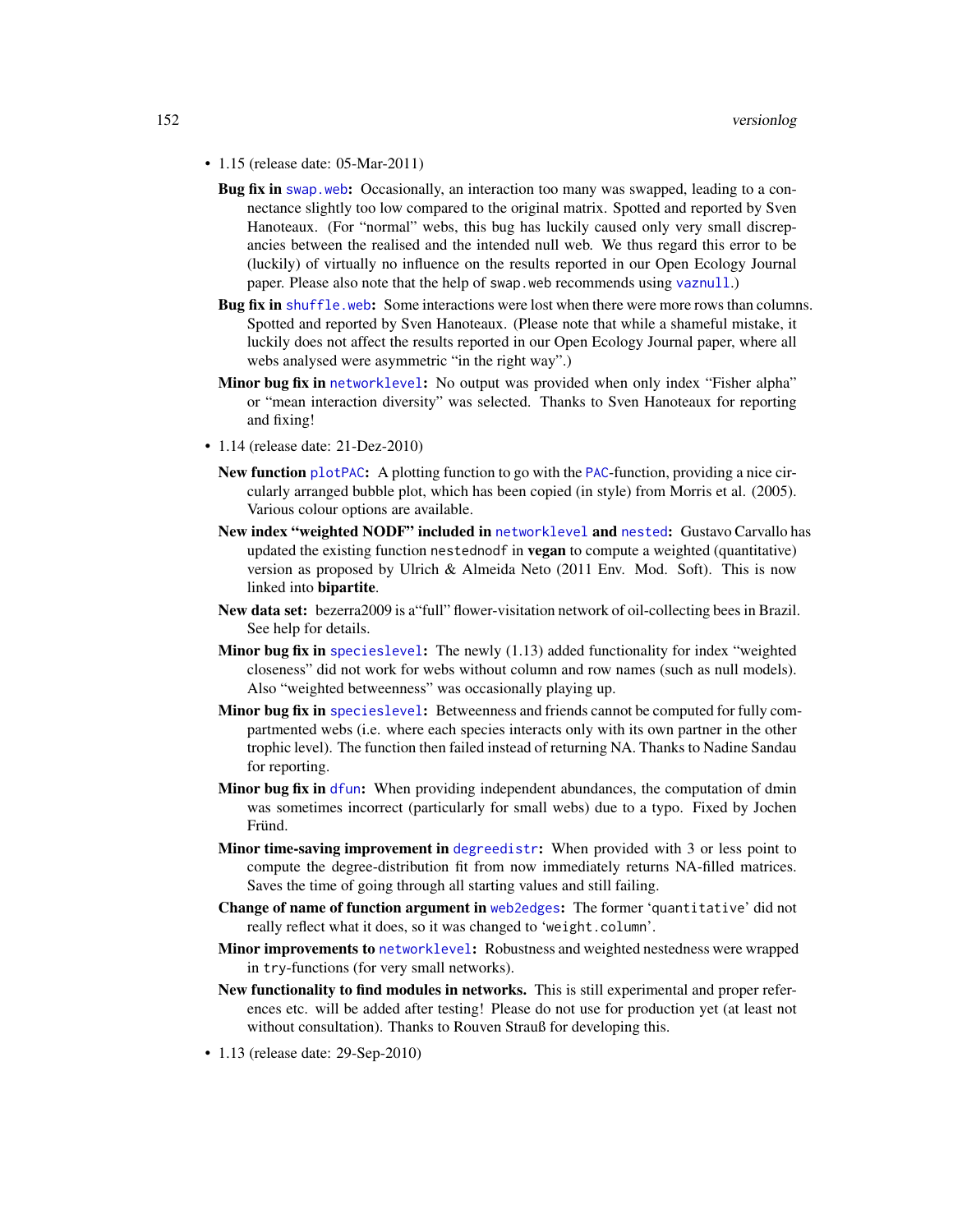- <span id="page-152-0"></span>Option added to [H2fun](#page-57-0) to compute H2' for non-integer web. Thanks to Jochen Fründ for providing the inspiration and the code. This option is also now available in [networklevel](#page-80-0).
- Changes to [nullmodel](#page-96-0): Upon using the modification entered in version 1.12, it turns out this is no improvement but rather a step in the wrong direction. So this function is back to its pre-1.12 working with a little bug fixed in swap.web (the helper function 'upswap' got an option too many) that caused the alteration in the 1.12 version. Thanks to Jochen Fründ for insisting on rolling this back.
- Bug fix in [networklevel](#page-80-0): Alatalo interaction evenness could not be called separately due to a change of name within the function. Thanks to Rachel Gibson for reporting!
- New index added to [networklevel](#page-80-0): In addition to the binary cluster coefficient, the function now also (and automatically) computes the weighted clustering coefficient introduced by Tore Opsahl in his package tnet.
- New function [web2edges](#page-161-0): Transforms a web-matrix into an edge list, as used in tnet or other software (e.g. Pajek).
- 1.12 (release date: 21-May-2010)
	- Bug fix in [vaznull](#page-145-0): In very poorly sampled networks, [vaznull](#page-145-0) could fail because after the initial filling there were no more interactions to distribute. How an if-statement can sometimes make a difference.
	- Error message in [nullmodel](#page-96-0) changed to a warning. Up to this release, the function created null models as specified. However, when a supposedly quantitative network was in fact binary, it returned an error. Now it proceeds, using the null model generating algorithm "mgen", and returns a warning.
- 1.11 (release date: 10-May-2010)
	- Changes to function [as.one.mode](#page-13-0): Gains options to do projections of the bipartite (=twomode) into the one-mode modus required e.g. by sna. In most publications, one focusses on only one trophic level (e.g. the pollinators) and represents the bipartite network as a one-mode, pollinators-only network. This can now be achieved using the various options in the function. See its help for details.
	- Bug fixes in [BC](#page-69-0) and [CC](#page-69-0): Upon re-reading the paper motivating the inclusion of these functions, I noticed an error in the previous implementation. The key point, and one that is contentious in network theory, is that there is no standard best way to project a twomode (bipartite) network onto a one-mode network. Up until know, I used the default of [as.one.mode](#page-13-0). However, Martín Gonzáles et al. (2010) use the more common projection ("higher" and "lower", respectively), and this is also now implemented in [BC](#page-69-0) and [CC](#page-69-0). The interested reader may want to follow this problem up by reading the pre-print of Tore Opsahl ("Triadic closure in two-mode networks") to see that this one-mode projection actually distorts the statistics employed on them.
- 1.10 (release date: 02-May-2010)
	- New function [null.distr](#page-93-0): Fits a lognormal or negative binomial distribution to the marginal totals of a network and then draws random values from the thus specified distribution. These values represent the marginal totals to be used for constructing a null model network. The function thus serves as a way to produce null models without maintaining exactly the marginal totals, but only their distribution. Please refer to the help for some cautionary remarks on its use! In particular, null model networks are likely to be smaller than the original and there is obviously no guarantee that the marginal totals are actually distributed in the specified way!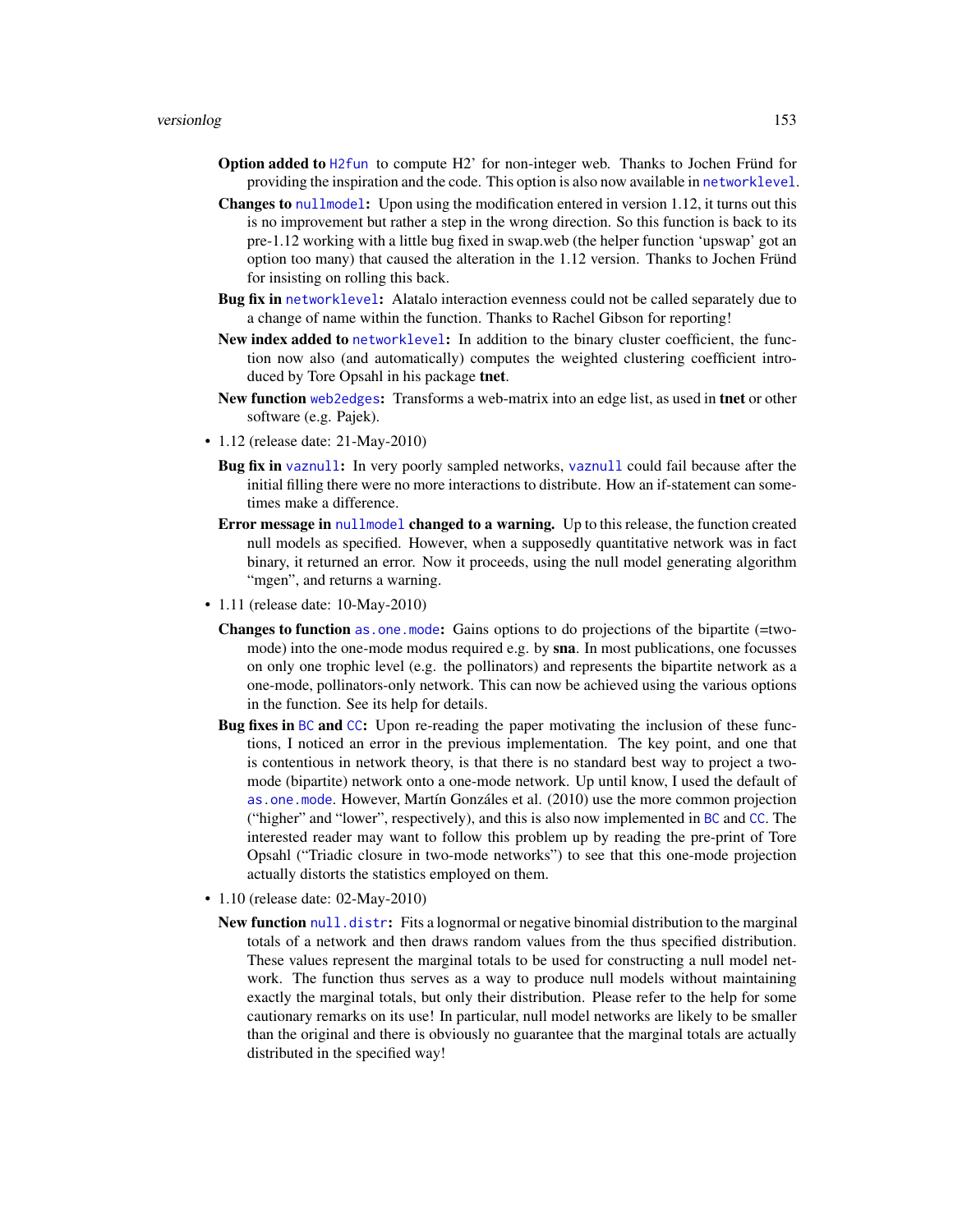- <span id="page-153-0"></span>Polishing the Vázquez pollination networks: All species in these 8 networks are now consistently named (rather than numbered).
- Polish to [specieslevel](#page-128-0): Requesting Fisher's alpha sometimes causes convergence problems in the underlying function. This is now caught by a try, returning NA.

Rescale in [nested](#page-73-0) gave wrong scaling for NODF: Fixed.

- 1.09 (release date: 22-Mar-2010)
	- Bug fix in [degreedistr](#page-34-0): Degree distributions for the higher trophic level were calculated incorrectly. The main problem was that the scaling constant was omitted, leading to ridiculous fits. (Thanks to Roberto Molowny for reporting, correction proposal and discussion!) On improving this, I also ventured to provide multiple starting values and hence the function returns a fit for all three curves more often (but not always).
- 1.08 (release date: 16-Mar-2010)
	- **Bug fix in [ND](#page-69-1):** Rows and columns were mixed up and  $a +1$  was missing- oh dear. (Thanks to Marco Mello for reporting!)
- 1.07 (release date: 18-Feb-2010)
	- New function [vaznull](#page-145-0): Null model with constrained totals and connectance proposed by Diego Vázquez, similar to [swap.web](#page-136-0), but "better". See notes in [swap.web](#page-136-0)-help for justification of this statement. We recommend this null model for constraining both marginal totals and connectance.
	- Added a new option to calculate extinction slopes: So far, random extinction sequences and the rarest-to-commenest sequence were implemented. Now, [second.extinct](#page-121-0) also includes the option 'method="degree"' to build a sequence from the best-to-least connected species. This is the most extreme case, where the most generalist species goes extinct first (see Memmott et al. 1998). (In response to request by Simone Bazarian.)
	- Adaptations of [nullmodel](#page-96-0): Now includes the new vaznull as a method (3). This leads to changes in the sequence of methods! Old code may hence have to be adapted accordingly!
- 1.06 (release date: 18-Dec-2009)
	- New functions [ND](#page-69-1), [BC](#page-69-0) and [CC](#page-69-0): Simple functions to calculate normalised degree, betweenness centrality and closeness centrality. These functions and the example allows a reproduction of the type of analysis carried out in Martín González et al. (2009).
	- Changes to [specieslevel](#page-128-0) , which now calls [ND](#page-69-1), [BC](#page-69-0) and [CC](#page-69-0), too.
	- Bug fix in [as.one.mode](#page-13-0): now allows also data.frames to be turned into one-mode-style representations. Previously, only matrices could be used.
	- Suppression of errors and warnings in [networklevel](#page-80-0): When used on a full network (i.e. one without zeros), some indices in [networklevel](#page-80-0) are undefined (e.g. extinction slopes). This led to a long output of warning and error messages, although internally I used the try-function to capture errors. Now, these messages are suppressed.
- 1.05 (release date: 05-Dec-2009)
	- Help description for [PAC](#page-101-0) was convoluted and its suggestions for the interpretation downright wrong. Thanks to Matthew Wainhouse for reporting and simplifying it!
	- Resolved a long-standing issue of a warning message. This occurred when detaching the package (detach(package:bipartite)) and was caused by somehow wrongly using .Last.lib. Deleting it solved the problem.
	- Fixed bug in [specieslevel](#page-128-0): Calling this function with only one index caused it to return empty lists. Simple mistake, but better without it.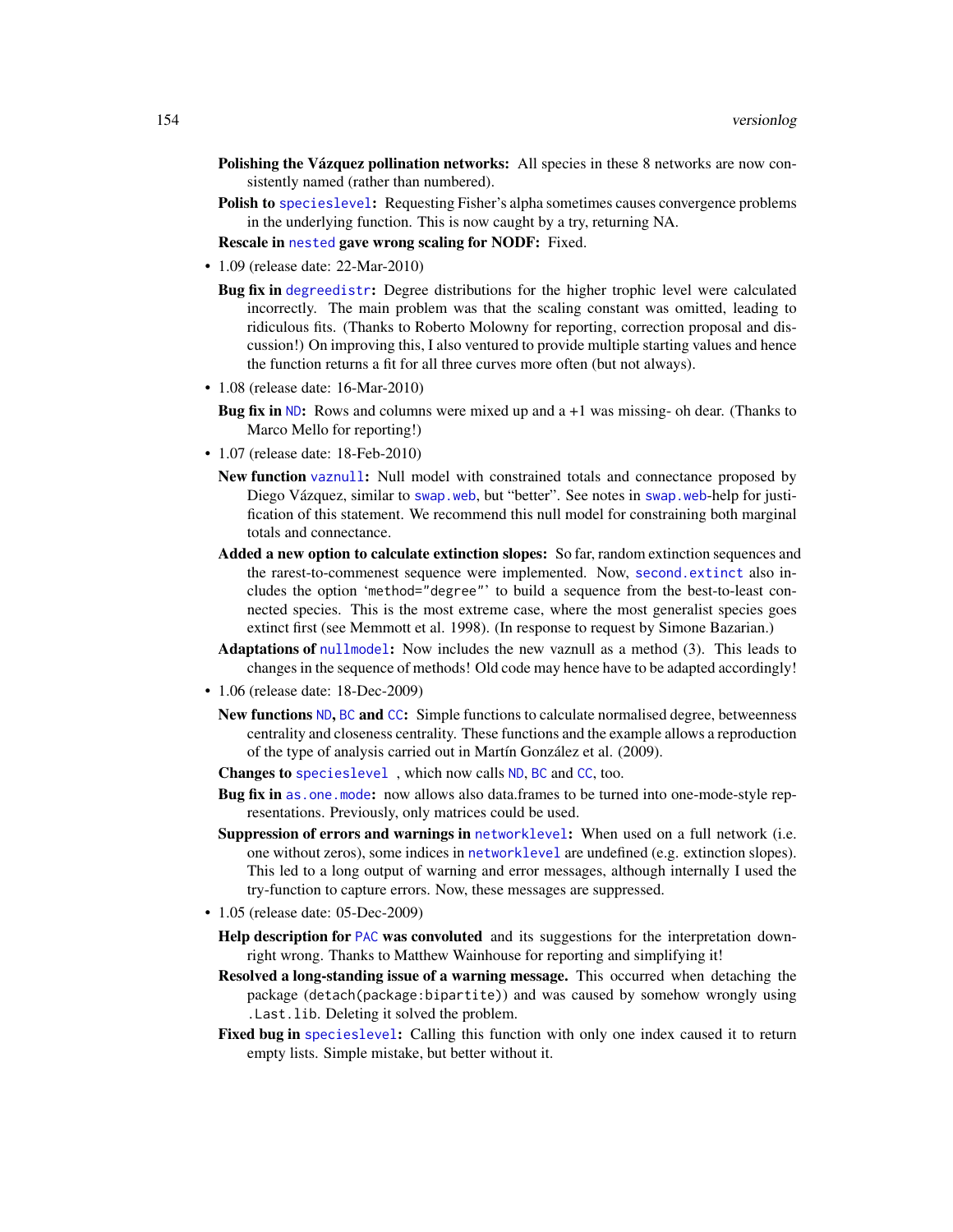- <span id="page-154-0"></span>• 1.03 (release date: 06-Nov-2009)
	- **Bug fix in** V. ratio: A small mistake for a human, but a huge bug for mankind. Sorry. (Detail: I forgot to square sigma.i, leading to strange results.) Thanks to Giorgio Mancinelli for reporting!
	- Error message for non-existent indices in [networklevel](#page-80-0): So far, [networklevel](#page-80-0) returned NULL when an index was selected that does not exist (e.g. "shannon diversity" instead of "diversity"). Now, a helpful (?) error message is returned.
	- Change in defaults to index "interaction evenness" in [networklevel](#page-80-0): After a fruitful discussion with Becky Morris and Jason Tylianakis, I changed the default to "sum". I also reproduce some of our communication in the help to this function, under details, to make the ecological assumptions behind either option a bit more transparent. There are good reasons for either option.
- 1.02 (release date: 11-Sep-2009)
	- Function [plotweb](#page-107-0): Now more trophic networks can be plotted by staggering bipartite networks on top of each other. See multitrophic examples in [plotweb](#page-107-0).
	- Minor corrections to [dfun](#page-36-0): This function did not return *exactly* the values of the websiteversion. Jochen Fründ corrected this. Please read the help of the function (final paragraph) for details.
	- New function [nested](#page-73-0): This convenience function collects the various ways to calculate nestedness of a network in order to facilitate comparison of nestedness analyses. To do so, it heavily borrows from vegan.
	- Bug fix to [discrepancy](#page-40-0): Would return a silly value (half of the number of rows) for empty matrices. This had no effect when called by [networklevel](#page-80-0), since the matrix would have been emptied. Thanks to Roberto Molowny for reporting!
	- Bug fix to [networklevel](#page-80-0): Due to a missing space, the option 'ALLBUTDD' did not work properly. Thanks to Etienne Laliberte for reporting!
- 1.00 (release date: 06-Aug-2009)
	- **Complete overhaul of [networklevel](#page-80-0):** After a workshop on bipartite networks in ecology, a few more indices were added (Fisher's alpha diversity of interactions, mean interaction diversity, mean number of predators) and the whole output reorganised. It now follows a gradient from less to more interesting (in our view) indices, and from indices for binary to those for quantitative networks. Also, I added several options for which indices to report ('index="info","binary","quantitative","topology"'). Most interestingly, perhaps, there is now a quantitative, Shannon-based series of indices. Starting with the "mean interaction diversity" (i.e. the Shannon-diversity of interactions of a species, averaged across all species in that trophic level), over "Shannon diversity" of interactions, to H2 (i.e. Shannon diversity scaled between max and min possible for this web characteristics).
	- Additions to, and overhaul of [specieslevel](#page-128-0): Similar to the above item, some indices were added, and the output simplified when calling the option 'index="ALLBUTD"' (only one D here!): a list with two matrices is now returned. Fisher's alpha for each species, vulnerability/generality and effective number of species for each target species are also now included. Index sequence has changed.
	- New function [PAC](#page-101-0): Calculates the Potential for Apparent Competition following the formula in Müller et al. (1999) and Morris et al. (2005) and the suggestion by Becky Morris and Owen Lewis. More than a theoretical concept, it was experimentally shown to be relevant (Morris et al. 2004).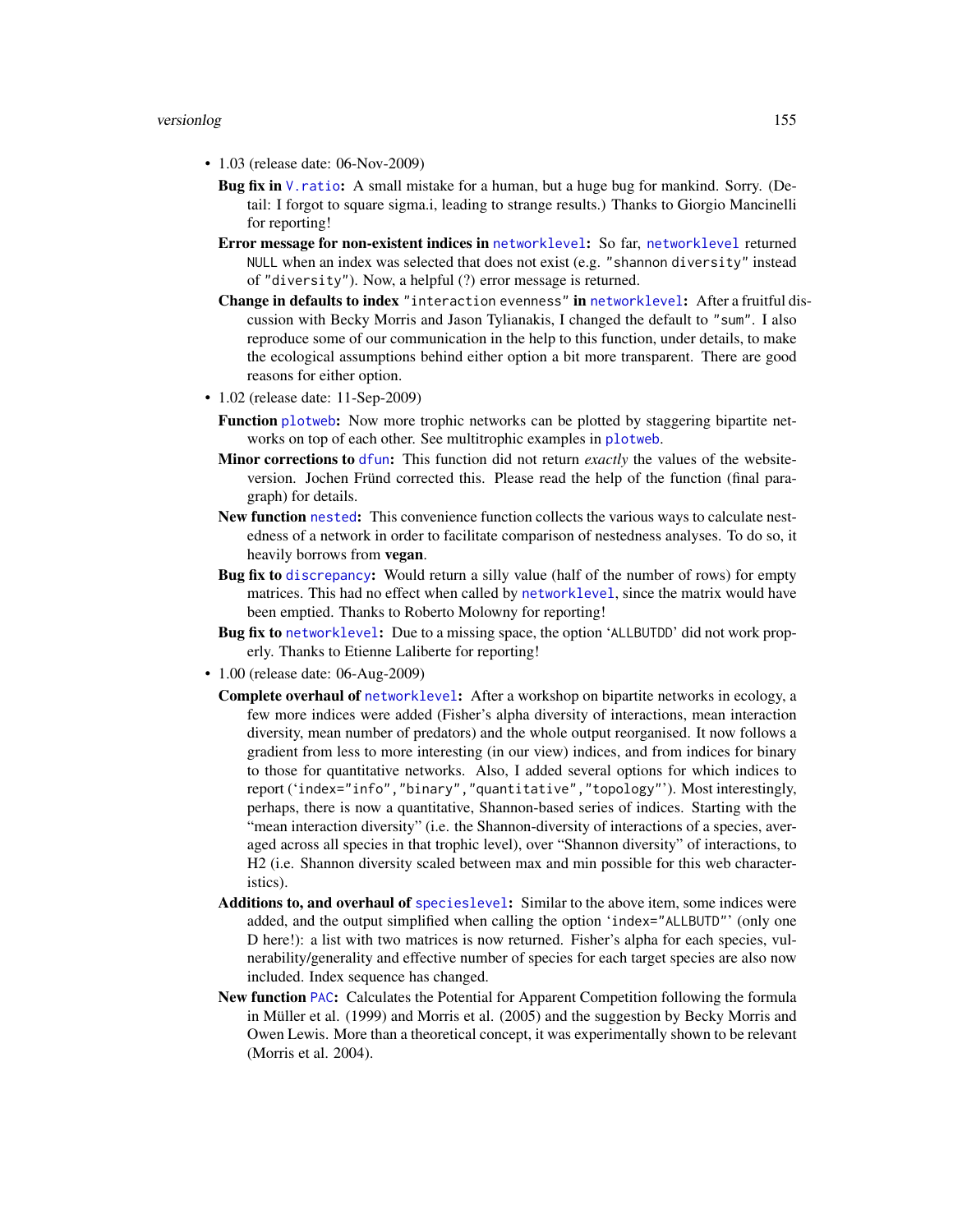- <span id="page-155-0"></span>Bug fix in [H2fun](#page-57-0) and [dfun](#page-36-0): A line of code went missing at some point, so the maximum packing density was not optimal (but still good) in these functions. As a result, reported H2- and d-values were sometimes 0 when they should be only very close to 0.
- Switch for error reporting in [degreedistr](#page-34-0): By default now suppresses error reporting when nls fails to fit a degree distribution due to too few data points. This leaves the user of [networklevel](#page-80-0) somewhat less confused. Warning message now also indicates for which trophic level there were too few data points.
- Bug fix in C. score: Failed when the web was very dense or very sparse, because the maximum number of checkerboard patterns was 0 then.
- 0.94 (release date: 01-Aug-2009)
	- New function [nullmodel](#page-96-0): A convenience wrapper function to generate different types of null models.
	- Small changes to [networklevel](#page-80-0): This function returns a list of indices. If we exclude the computation of degree distribution fits, this would be coerced to a vector. We added the option 'index="ALLBUTDD"' to calculate all indices BUT degree distributions. The output is then returned as vector. This is much more convenient when using networklevel on many data sets (using sapply).
- 0.93 (release date: 30-Jun-2009)
	- bug fix in [slope.bipartite](#page-124-0) and [robustness](#page-117-0): The function always selected column 3 of the object, instead of 2 for lower and 3 for higher trophic level; thanks to Antonio Rivera for spotting and reporting this error! Notice that this error must have slipped in somewhere around version 0.90/0.91, because I checked and the results reported in the Open Ecology Journal paper are valid! I seem to remember that I (CFD) modified [slope.bipartite](#page-124-0) when [robustness](#page-117-0) was added: never change a wining team!
- 0.92 (release date: 02-Jun-2009)
	- more colour options in [visweb](#page-158-0): the arguments 'box.border' and 'box.col' now allow a specification of the colour of the boxes and their borders.
	- bug fix [empty](#page-44-0): the function returned 0 for a 1x1 matrix. Although not written for such a case, it should still do what it says on the tin. Thanks to Mariano Devoto for spotting and reporting!
	- bug fix [wine](#page-163-0): returned NA for square matrices.
	- bug fix [plot.wine](#page-163-1): gave decimal places for row and column names for very small networks.
- 0.91 (release date: 06-May-2009)
	- new function [wine](#page-163-0): This function replaces the (now deprecated) function nestedness.corso in calculating a (weighted) nestedness for bipartite networks. It was developed and implemented by Marcelino de la Cruz, Juan M. Pastor, Javier Galeano and Jose Iriondo. It is also called by [networklevel](#page-80-0). A plotting function is also available, depicting the contributions of each observed link to the web's nestedness. - nestedness.corso is now removed from the package. The main reason is that it served as an interim solution for [wine](#page-163-0), and the Corso-way of calculating nestedness is just one more of already too many. If you intend to use [wine](#page-163-0) on binary data and interpret that as a Corso-equivalent, beware of the following two main differences (thanks to Jose Iriondo for summarising them): *First, the nestedness of Corso et al. varies between 0 and 1, with the highest nestedness is reached at 0 and 1 corresponds to random, whereas in* [wine](#page-163-0) *is just the opposite (this is because the Manhattan distances are calculated with regard to opposite sides of the*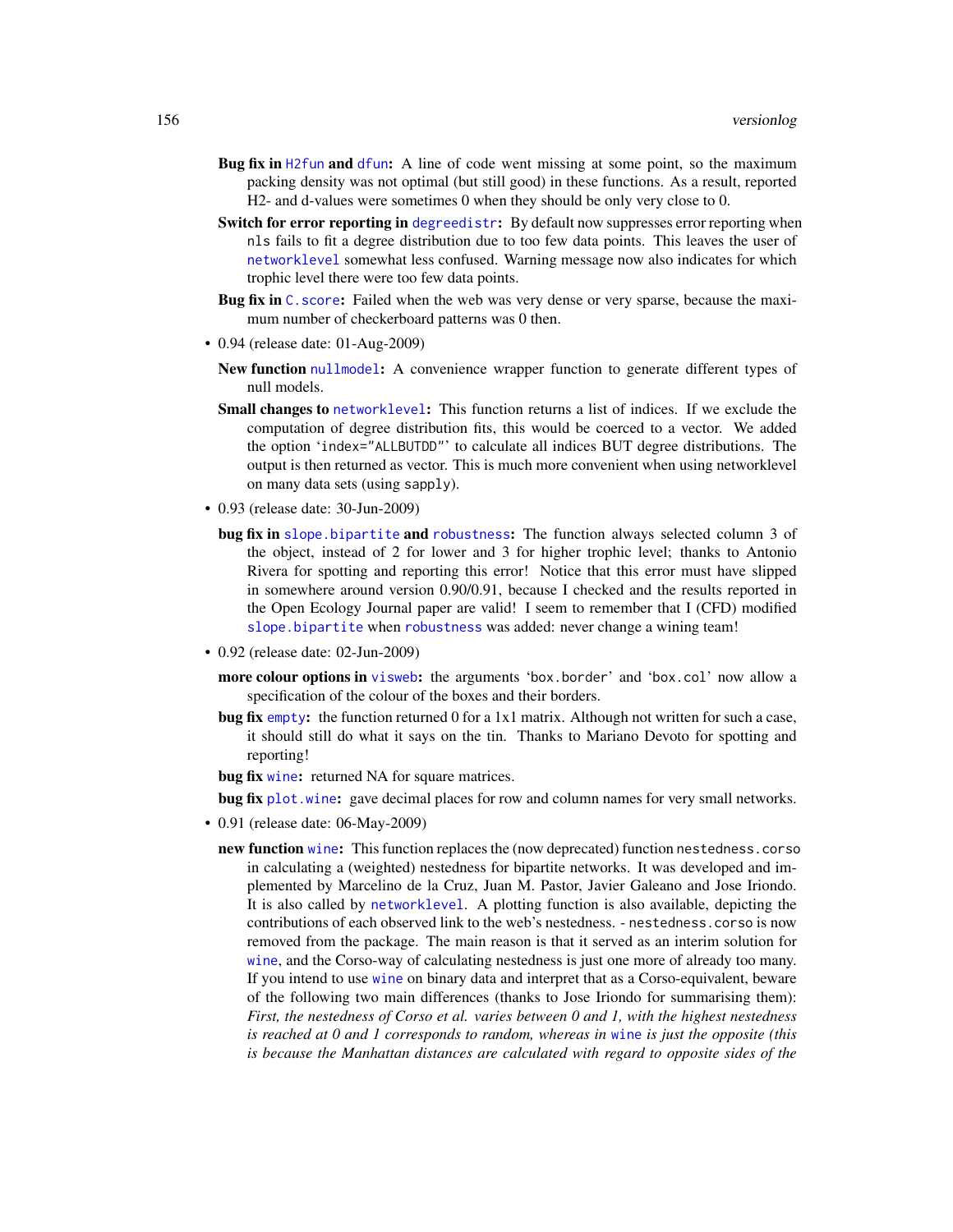<span id="page-156-0"></span>*matrix). Secondly, the 'd' in the nestedness of Corso is the sums of the 'dij's whereas in* [wine](#page-163-0)*, the 'd' (= 'win' value of the object produced by* [wine](#page-163-0)*) is the average of the 'dij's above 0.* So, we recommend NOT to use wine for calculating Corso's nestedness, but rather download the source code for nestedness.corso from an older version of bipartite.

- new function [robustness](#page-117-0): A better way to quantify the effect of species loss on the extinctions in the other trophic level; kindly provided by Mariano Devoto. This index is also part of [networklevel](#page-80-0).
- new data set ollerton2003: Another quantitative pollination network from the NCEAS database (see [ollerton2003](#page-100-0)).
- 0.90 (release date: 24-Mar-2009)
	- example vazquez.example: We added several new functionalities mainly to be able to analysis data and use network statistics as suggested by Vázquez et al. 2009. You can access this example by typing ?vazquez.example.
	- new feature in [visweb](#page-158-0): Can now plot different sized circles to represent interactions, as proposed by Vázquez et al. (2009).
	- new feature in [networklevel](#page-80-0): We added an option to calculate interaction evenness either based on all possible links or just on realized links.
	- new function [sortweb](#page-126-0): Can be used to sort webs in different ways.

data set [inouye1988](#page-58-0): Another pollination network from the NCEAS database (see inouye1988).

- Function [compart](#page-27-0): We replaced the CA-based approach to detecting compartments by a comprehensive and recursive approach. The latter is not affected by ties in the data set (i.e. species with the same number of links). In quantitative webs and for the networks included in bipartite, the old function was working fine, but in more recent trials it failed to detect 2-species compartments. In turn, we had to adapt [networklevel](#page-80-0) and [plotweb](#page-107-0).
- 0.85 (release date: 10-Mar-2009)

Function [plotweb](#page-107-0) New feature: text labels can now be printed in different colours. All colours can be passed as vectors and vectors are recycled if not of appropriate length

- 0.84 (release date: 25-Feb-2009)
	- Function [plotweb](#page-107-0) New feature: arrow="center.up", arrow="center.down", arrow="center.both": this results in the standard presentation of bipartite networks, where interactions are displayed as centered triangles.
- 0.83 (release date: 9-Feb-2009) pdf of OEJ-paper added as vignette
- 0.82 (release date: 27-Jan-2009)
	- Function [plotweb](#page-107-0) Two new features: 1. colors of borders of boxes and interactions can be specified via setting bor.col. 2. Labels can now be rotated by specifying text.rot=90.
- 0.81 (release date: 06-Jan-2009)
	- Function [nodespec](#page-89-0) replaces the now obsolete function functspec. The inventor of functional specialisation, Bo Dalsgaard, understands the term 'functional specialisation' to be restricted to the way in which plants are specialised to pollinators. Although I disagree (and think that 'functional' actually means very little until defined for a given problem), I renamed the 'functional specialisation index' into 'node specialisation index'. This is not a particularly clever name, but at least it indicates that the position of nodes in a network is important when it is calculated.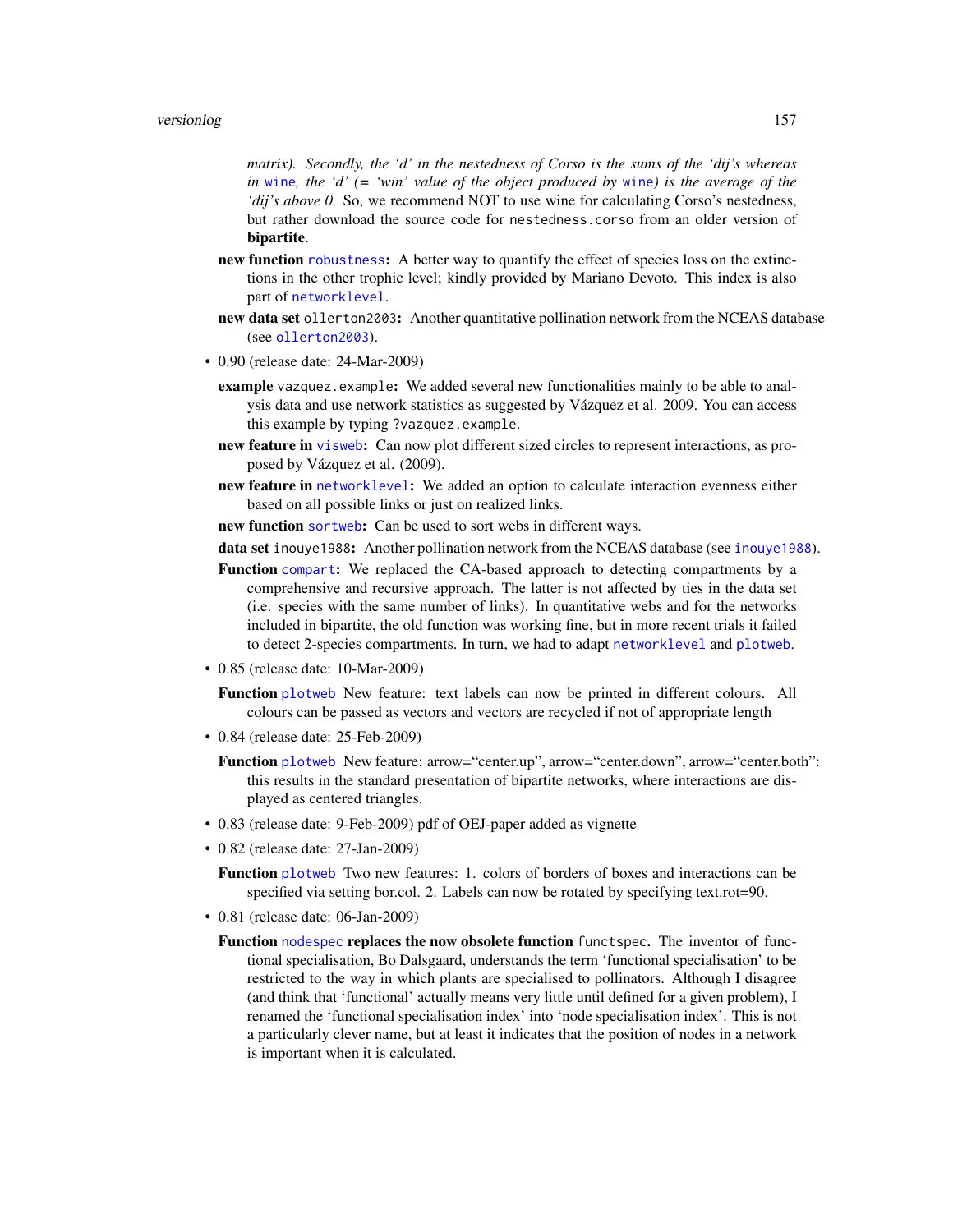#### <span id="page-157-0"></span>Bug in [networklevel](#page-80-0): Call to [nestedness](#page-77-0).corso overwrote results of nestedness.

- Various changes related to the analysis of very small webs. Very small webs should probably not be used at all for testing theories! Indices are usually VERY sensitive to the exact number of species, number of observations etc. Still, sometimes we simply want to calculate some index, and then **bipartite** should handle such small networks, too. So, when going through several dozens of very small webs (sometimes only containing one species in one of the two trophic levels), several functions did not perform correctly (usually to such minor programming issues such as matrices being converted to vectors when [ was used with 'drop=TRUE', i.e. the default). Changes affected the functions discrepancy, nestedness.corso, shuffle.web, compart and empty. Their output remains identical, only they now also work for small webs.
- Changes to nestedness.corso with 'weighted=TRUE' Galeano et al. do not describe how to deal with ties, nor do they make clear if the packed matrix should be sorted by marginal sum of links or marginal sum of interactions! Previously, we used marginal sum of interactions (because it is a weighted index), but now we moved to marginal sum of links, because that is how I interpret their paper after a third (or forth) re-reading. Furthermore, because the real maximum chaos cannot be derived (to my knowledge) algorithmically, we use the 95% quantile of 500 randomisations as maximum. This will lead to a consistently overestimated nestedness, but it is less sensitive to the number of replicates than the max. (Also, there was an error in the description of the value returned: 0 is nested, 1 is chaos!)
- 0.8 (release date: 21-Dec-2008)
	- bug fix in [shuffle.web](#page-123-0) Function didn't work correctly when the web contained more rows than columns. (Thanks to Anna Traveset for spotting and reporting!)
	- minor modifications in networklevel Sometimes additional information is available and species can be included in a network, although they have no interactions with other species. In this case, one might want to use these species in the network, too. A new option (empty.web), allows to keep empty rows and columns, although for some functions an emptied web must be used (e.g. degree distributions).
	- bug fix in [H2fun](#page-57-0) As in the last [H2fun](#page-57-0) bug fix, sometimes H2 became negative.
	- bug (?) fix in [networklevel](#page-80-0) Shannon diversity is based on the log of interactions. If this value is 0, as it is for most network entries, an NA is produced. As a consequence, Shannon's H (now also given in output) is based not on all interactions, but only those > 0. In consequence, Shannon evenness should also only be SH divided by the number of realised interactions (log(sum(web>0))). That is now the case.
- 0.74 (release date: 24-Oct-2008)
	- functional specialisation (functspec) bug fix Paths were double the true length, hence minimum was 2, rather than 1.
	- [H2fun](#page-57-0) bug fix Since the search for H2min is heuristic, H2uncorr can sometimes be lower than H2min; in that case, H2fun returned a value greater 1, while it should be one exactly.
	- new function nestedness.corso Calculates (weighted) nestedness according to Corso et al. (2008) and Galeano et al. (2008).
	- new function [discrepancy](#page-40-0) Calculates discrepancy according to Brualdi & Sanderson (1999), deemed to be best ever measure of nestedness; also gives an example for a binary null model analysis based on vegan's commsimulator.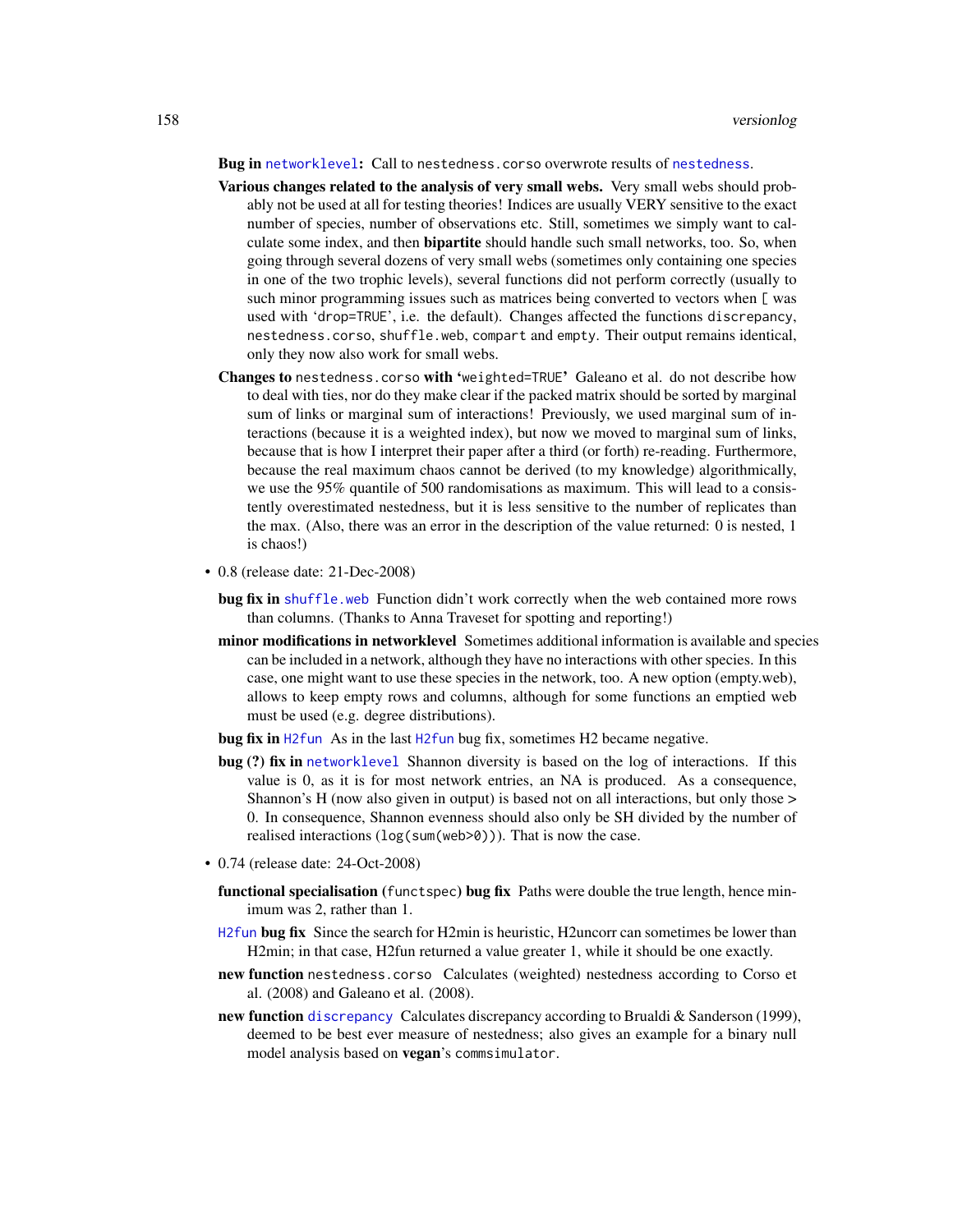#### <span id="page-158-1"></span>visweb 159

- other Correction of several minor typos on the help pages; removal of  $"~\sim"$  in help files; same citation style throughout; new cross references (especially for the nestedness functions); in [networklevel](#page-80-0), nestedness is now calculated using vegan's nestedtemp due to matrix inversion problems reported for binmatnest.
- 0.73 (release date: 1-Sept-2008)

new feature [plotweb](#page-107-0)Named abundance-vector for each level can be used.

new function [plotweb2](#page-112-0) (not debugged!) For plotting tripartite networks.

• 0.72 (release date: 12-June-2008)

new function: functional specialisation with functspec See Dalgaard et al. (2008).

new function: interface to sna through [as.one.mode](#page-13-0) Allows calculation of path lengths, centrality, betweenness and other indices developed for one-mode networks.

bug-fix Error in [plotweb](#page-107-0) when no species labels were given.

#### Note

This function is only invoked for its side effect of opening the help page. I simply didn't know how to do it any other way ...

#### Author(s)

Carsten F. Dormann <carsten.dormann@biom.uni-freiburg.de>

<span id="page-158-0"></span>visweb *Plotting function to visualize a bipartite food web*

#### Description

This function draws a food web as a grid using a matrix. Colnames and rownames are used as labels and entries in the matrix are visualized by text and colours. It can also be used to plot bipartite webs in the style of Vázquez et al. (2009).

#### Usage

```
visweb(web, type="nested", prednames=TRUE, preynames=TRUE, labsize=1,
 plotsize=12, square="interaction", text="no", frame=NULL, textsize=1,
  textcol="red", pred.lablength=NULL, prey.lablength=NULL, clear=TRUE,
  xlabel="", ylabel="", boxes=TRUE, circles=FALSE, circle.col="black",
  circle.min=0.2, circle.max=2, outerbox.border="white",
 outerbox.col="white", box.border="black", box.col="black", def.col="blue",
 max.digits=4, NA.col="red")
```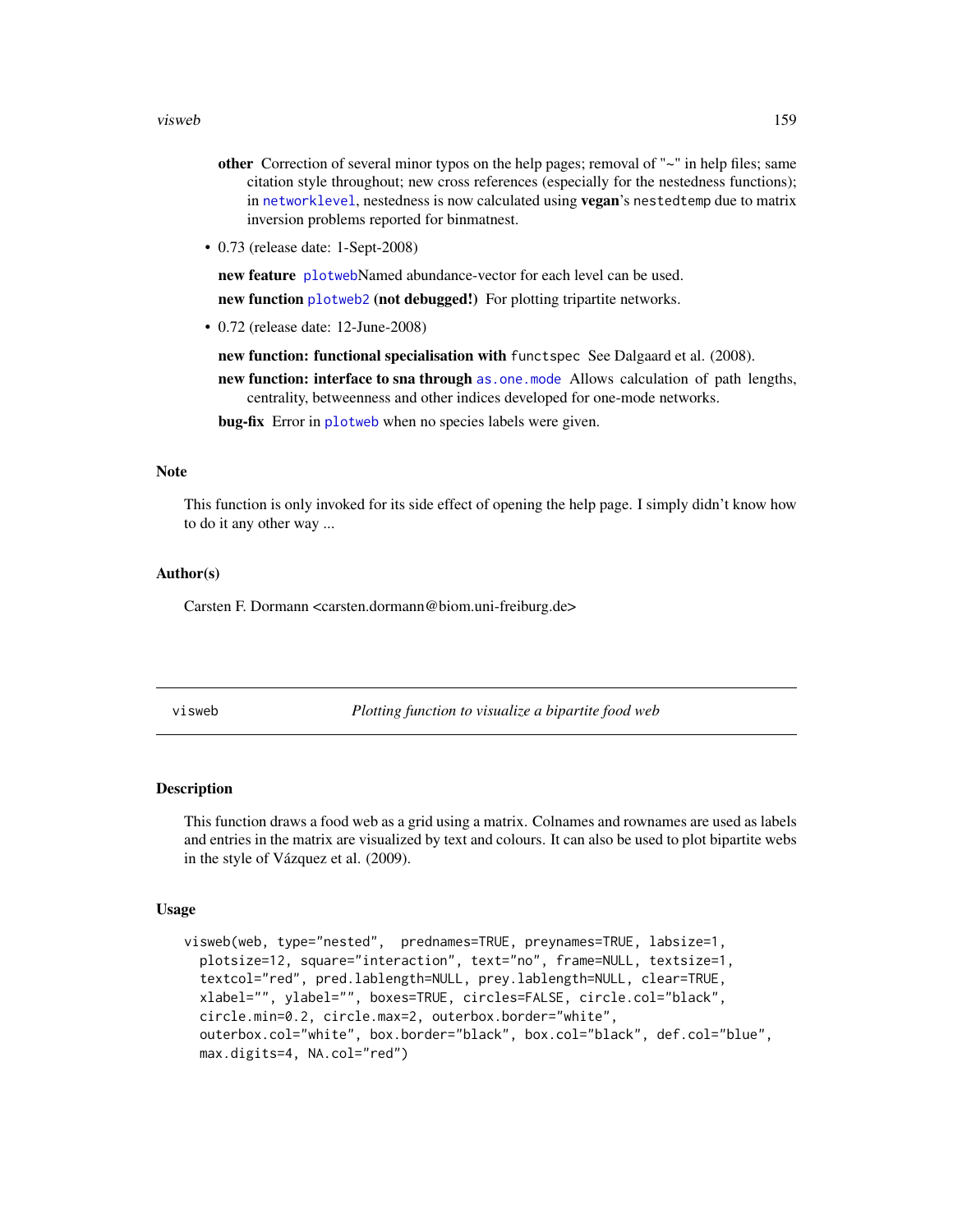## Arguments

| web       | A matrix representing the interactions observed between higher trophic level<br>species (columns) and lower trophic level species (rows). Usually this will be<br>number of pollinators on each species of plants or number of parasitoids on each<br>species of prey.                                                                                                                                             |
|-----------|--------------------------------------------------------------------------------------------------------------------------------------------------------------------------------------------------------------------------------------------------------------------------------------------------------------------------------------------------------------------------------------------------------------------|
| type      | type changes the sorting of rows and coloumns of the web and can be<br><b>nested</b> : (sorted by row/colSums)<br>diagonal: (highest number of interactions appear along the diagonal, good for<br>showing compartments)<br><b>none</b> : $(as is)$                                                                                                                                                                |
| prednames | labels can be switched of by prednames=F                                                                                                                                                                                                                                                                                                                                                                           |
| preynames | labels can be switched of by preynames=F                                                                                                                                                                                                                                                                                                                                                                           |
| labsize   | factor for size of labels                                                                                                                                                                                                                                                                                                                                                                                          |
| plotsize  | size of plot (length of width or height), depending on the dimension of the web<br>in cm, default is 12 cm.                                                                                                                                                                                                                                                                                                        |
| square    | square is used to indicate number of interactions and belonging to compartments<br>by coloured grid cells<br>interaction: (level of grey indicates the number of intercation, white means no<br>interaction)<br><b>compartment:</b> (level of grey indicates belonging to the same compartment)<br>black : (black grid cells if number of interaction is bigger than one)<br>none: (no coloured squares are drawn) |
| text      | number of interactions or belonging are plotted into each grid cell<br>interaction: (number of interactions are drawn)<br>compartment: (belonging to same compartment indicated by capitel Letters)<br>none: (no text is shown)                                                                                                                                                                                    |
| frame     | a frame is drawn around each compartment (frame=TRUE), best used with<br>type="diagonal"                                                                                                                                                                                                                                                                                                                           |
| textsize  | factor for size of text in squares, default=1                                                                                                                                                                                                                                                                                                                                                                      |
| textcol   | color of text in grid cells, default = "red"                                                                                                                                                                                                                                                                                                                                                                       |
|           | pred. lablength length of predators (upper) labels that should be displayed                                                                                                                                                                                                                                                                                                                                        |
|           | prey. lablength length of prey (lower) labels that should be displayed                                                                                                                                                                                                                                                                                                                                             |
| clear     | delete species with no interactions (compulsory done for "nested" and "diago-<br>$\text{nal''}$                                                                                                                                                                                                                                                                                                                    |
| xlabel    | label on the x-axis, make sure prey.lablength is set accordingly, default is empty                                                                                                                                                                                                                                                                                                                                 |
| ylabel    | label on the y-axis, make sure pred.lablength is set accordingly, default is empty                                                                                                                                                                                                                                                                                                                                 |
| boxes     | logical, if boxes should be drawn. Default is set to TRUE                                                                                                                                                                                                                                                                                                                                                          |
| circles   | logical, if circles in a Vazquez et al. style should be drawn. Default is set to<br>FALSE, size and colours of circles and background can be set by the following<br>arguments                                                                                                                                                                                                                                     |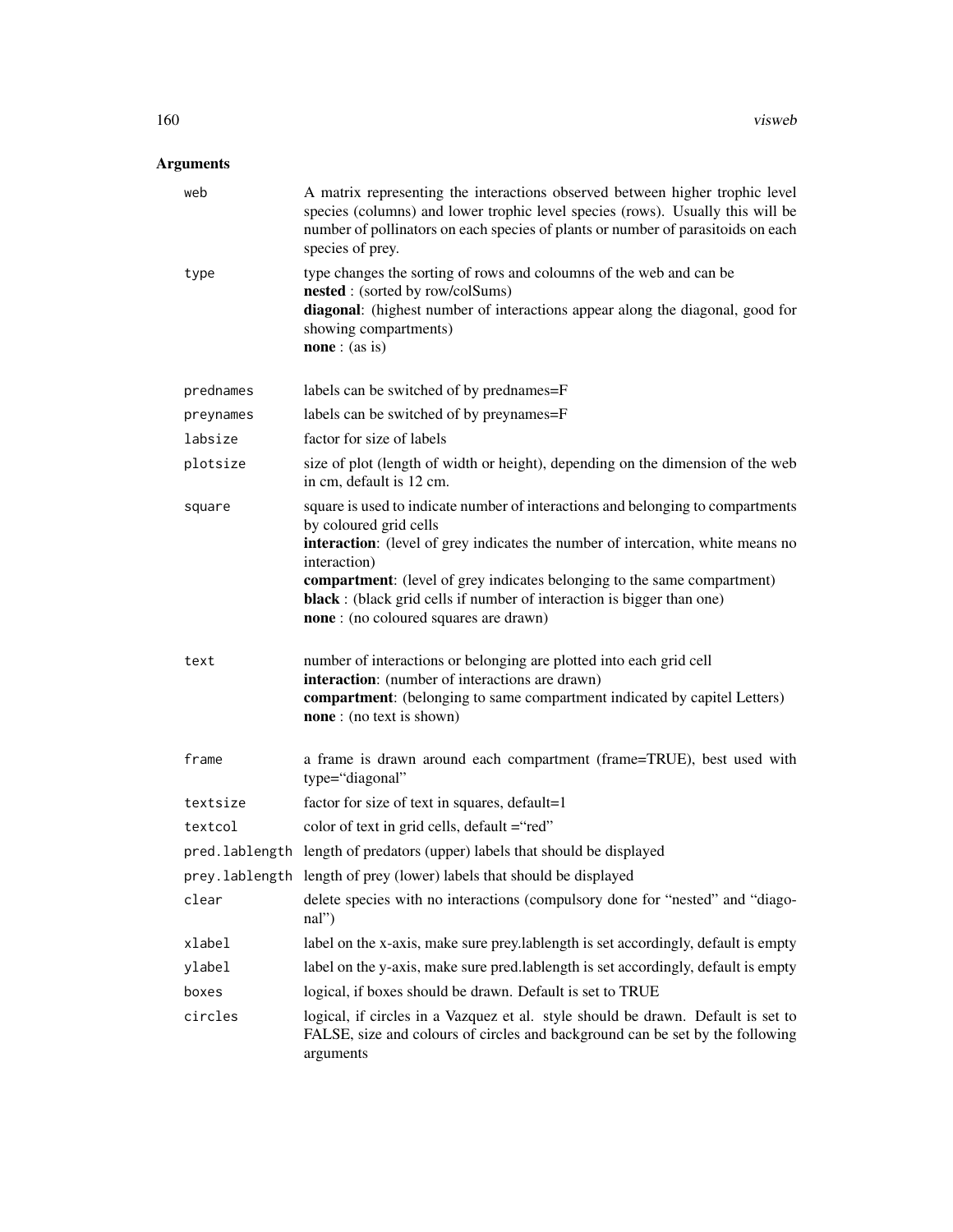#### <span id="page-160-0"></span>visweb 161

| circle.col                    | Colour of circles, works only if circles=TRUE                                                               |
|-------------------------------|-------------------------------------------------------------------------------------------------------------|
| circle.min                    | minimal size of circles, use to rescale circles appropriately, default is 0.2                               |
| circle.max<br>outerbox.border | maximal size of circle, , use to rescale circles appropriately, default is 2                                |
|                               | Colour of outerbox border if option circles=TRUE                                                            |
| outerbox.col                  | Colour of background if option circles=TRUE                                                                 |
| box.border                    | Colour of border of boxes, if option square="b" is set                                                      |
| box.col                       | Colour of boxes, if option square="b" is set                                                                |
| def.col                       | A user defined color vector for all ranks (starting from low to high) of occurring<br>values in the network |
| max.digits                    | defaults to 4.                                                                                              |
| NA.col                        | Which colour should be used for missing data (NAs)? Defaults to red.                                        |

#### Value

A plot window with appropriate size according to the dimensions of the web.

#### Note

If labels don't fit, resize window by hand!

## Author(s)

Bernd Gruber

## References

Vázquez, P.D., Chacoff, N.,P. and Cagnolo, L. (2009) Evaluating multiple determinants of the structure of plant-animal mutualistic networks. *Ecology*

#### See Also

For a different plot on food web see [plotweb](#page-107-0).

#### Examples

```
data(Safariland)
visweb(Safariland)
visweb(Safariland, type="diagonal", square="compartment", text="none",
frame=TRUE)
visweb(Safariland, type="nested", text="compartment")
visweb(Safariland, circles=TRUE, boxes=FALSE, labsize=1, circle.max=3,
text="no")
visweb(Safariland,square="b",box.col="green",box.border="red")
#define your colors here,length has to be the numbers of different entries
```

```
cols <-0:(length(table(Safariland))-1)
visweb(Safariland, square="defined", def.col=cols)
```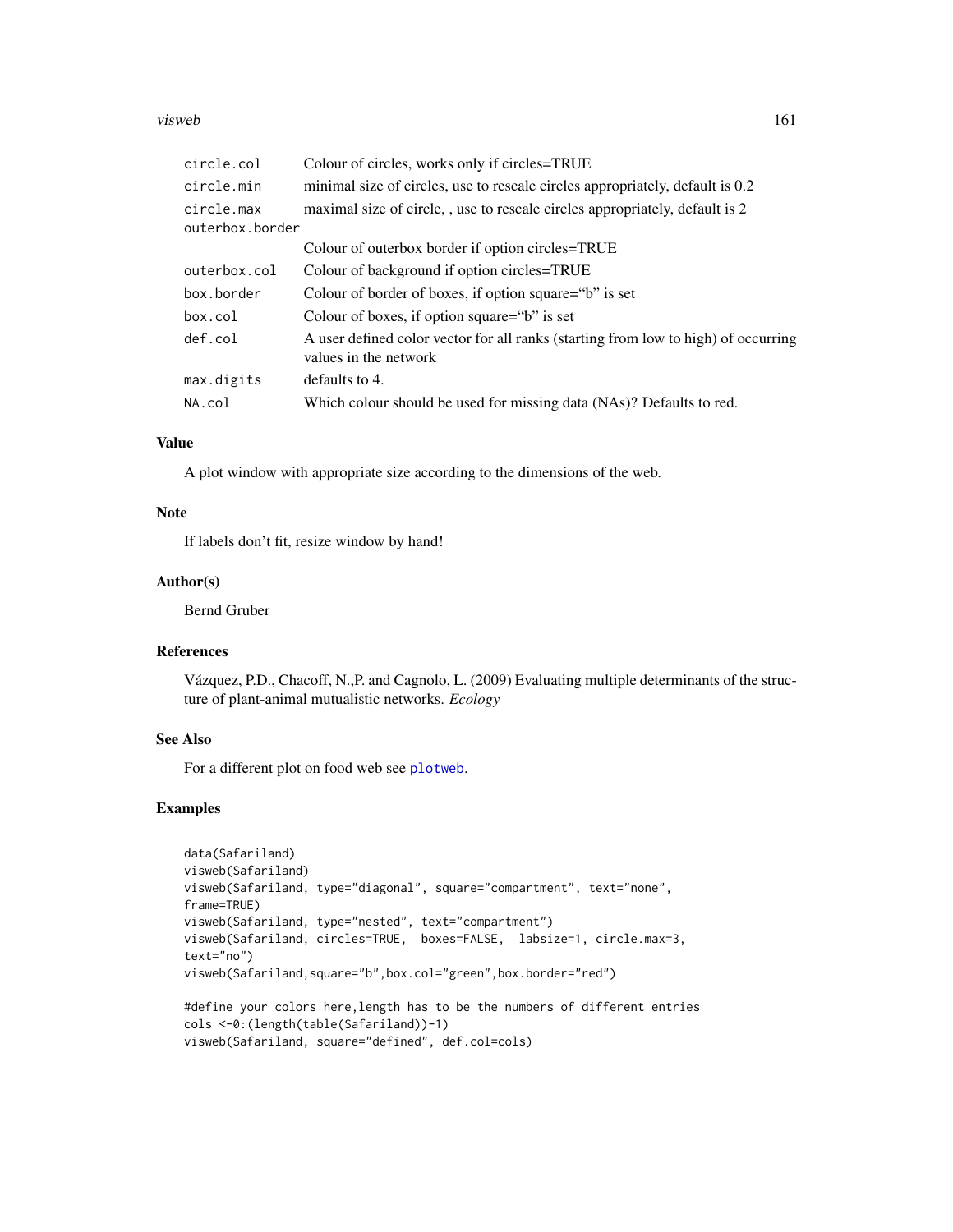#### Description

This helper function converts a bipartite matrix into an edge list, optionally weighted, as used by other packages and software, and writes this to the hard drive (optionally)

#### Usage

```
web2edges(web, webName=NULL, weight.column=TRUE, both.directions=FALSE,
is.one.mode=FALSE, out.files=c("edges", "names", "groups")[1:2],
return=FALSE, verbose=FALSE)
```
#### Arguments

| web             | A matrix with lower trophic level species as rows, higher trophic level species<br>as columns and number of interactions as entries.                                                                                                                                                  |
|-----------------|---------------------------------------------------------------------------------------------------------------------------------------------------------------------------------------------------------------------------------------------------------------------------------------|
| webName         | An optional name for the data file generated by the function.                                                                                                                                                                                                                         |
| weight.column   | Logical; is the web quantitative and should hence a weighted edge list be pro-<br>duced? Defaults to TRUE.                                                                                                                                                                            |
| both.directions |                                                                                                                                                                                                                                                                                       |
|                 | Logical; shall each link be represented twice, i.e. once from A to B and also<br>from B to A? Defaults to FALSE.                                                                                                                                                                      |
| is.one.mode     | Logical; if TRUE, labels for species will be used as they currently are in the<br>web; otherwise, species will be re-labelled so that the first column will have<br>number NROW(web) + 1. This is also the default.                                                                   |
| out.files       | String indicating which files to produce: "edges" writes an edge list, "names"<br>writes a list with names belonging to the edges and "groups" writes a file assign-<br>ing the species to higher and lower trophic levels. The default produces the edge<br>list and the names file. |
| return          | Logical; shall the edge list be returned by this function (for future use in $R$ )?<br>Defaults to FALSE. Setting 'return' to TRUE will prevent writing of files to<br>the hard drive!                                                                                                |
| verbose         | Logical; shall some feedback tell you that the files have been generated? De-<br>faults to FALSE.                                                                                                                                                                                     |

## Details

Many network programs (e.g. Pajek) require input in the form of an edge list. Here each species is a number. The edge list has two column, one with the target and one with the origin of the connection. That means an interaction between 1 and 6 would be written (in one line) as: "1 6". In a weighted edge list, a third column represents the strength of the interaction: "1 6 4.77".

All this function does is to transform the typical interaction matrix used in bipartite into an edge list. Within R this could be used e.g. in the package tnet; outside R by Pajek or others.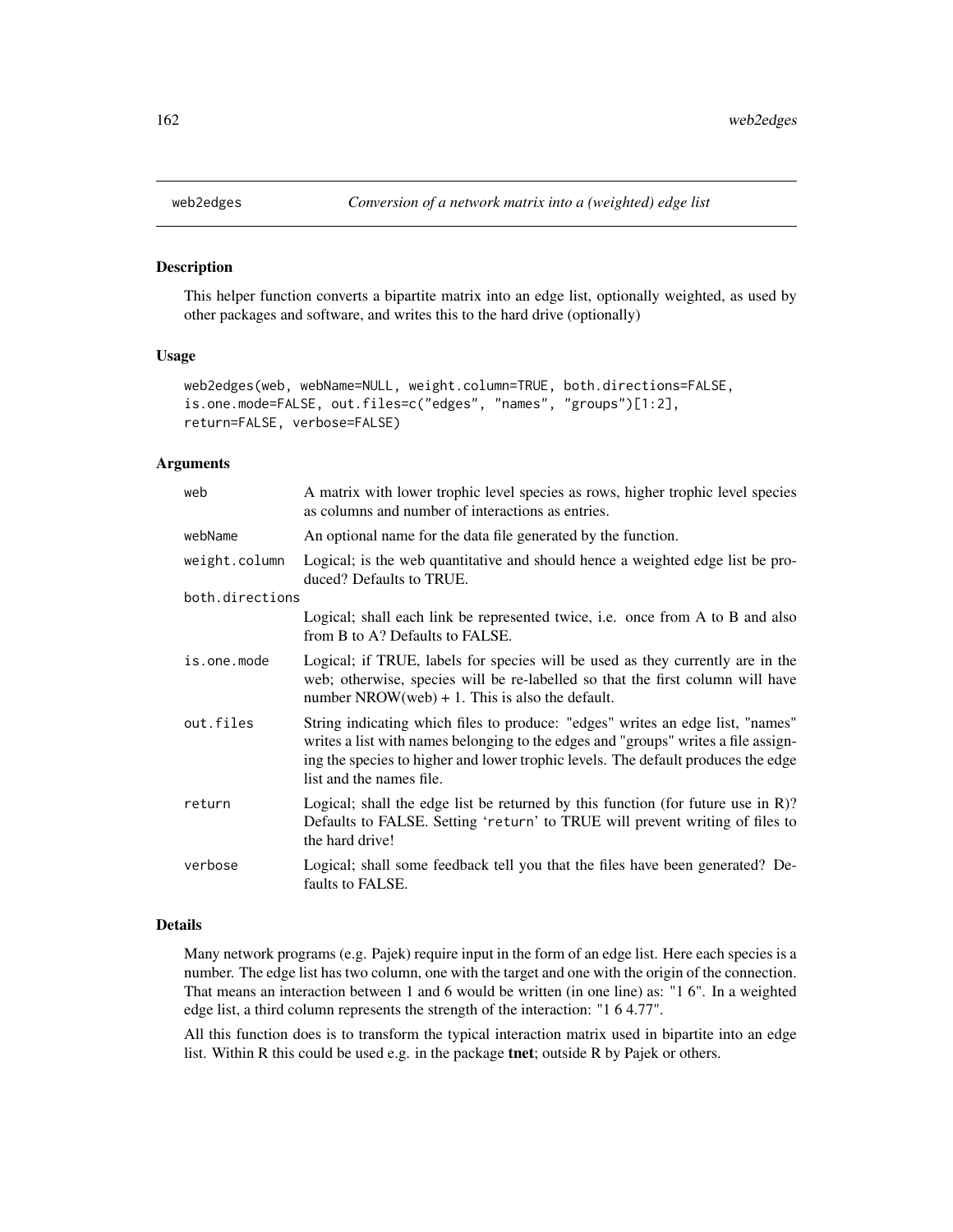## <span id="page-162-0"></span>webs2array 163

Similar to [as.one.mode](#page-13-0) this function is there to increase interchange between different coding standards and packages.

#### Value

A matrix ("edge list") with two (unweighted) or three (weighted) columns.

If return=FALSE, this matrix (and possibly names and groups) are written to a text-file in the working directory.

#### Note

The function is used as export helper (default) or as link to **tnet** (with return=TRUE).

## Author(s)

Carsten F. Dormann <carsten.dormann@ufz.de>

#### Examples

```
data(Safariland)
web2edges(Safariland, return=TRUE)
```
webs2array *Puts two or more webs into one array of webs*

#### **Description**

Function to put several webs into an array, blowing the dimensions up to the union of species

#### Usage

```
webs2array(...)
```
#### Arguments

... matrices containing webs (see example), separated by comma. Alternatively, a list of webs can be given as single argument.

#### Details

Some analyses may require a direct comparison of two webs, e.g. computing their similarity in number of interactions per link (e.g. Poisot et al. 2012). To be able to do that, we first need to blow the single webs up to have the same dimensions, i.e. padding all species not observed in this web with 0s. This function produces a new raw matrix based on the union of species for each trophic level and puts these for all species into one array.

If the function is used on a list of webs that has no names, new names will be created in the format "web1", "web2", etc.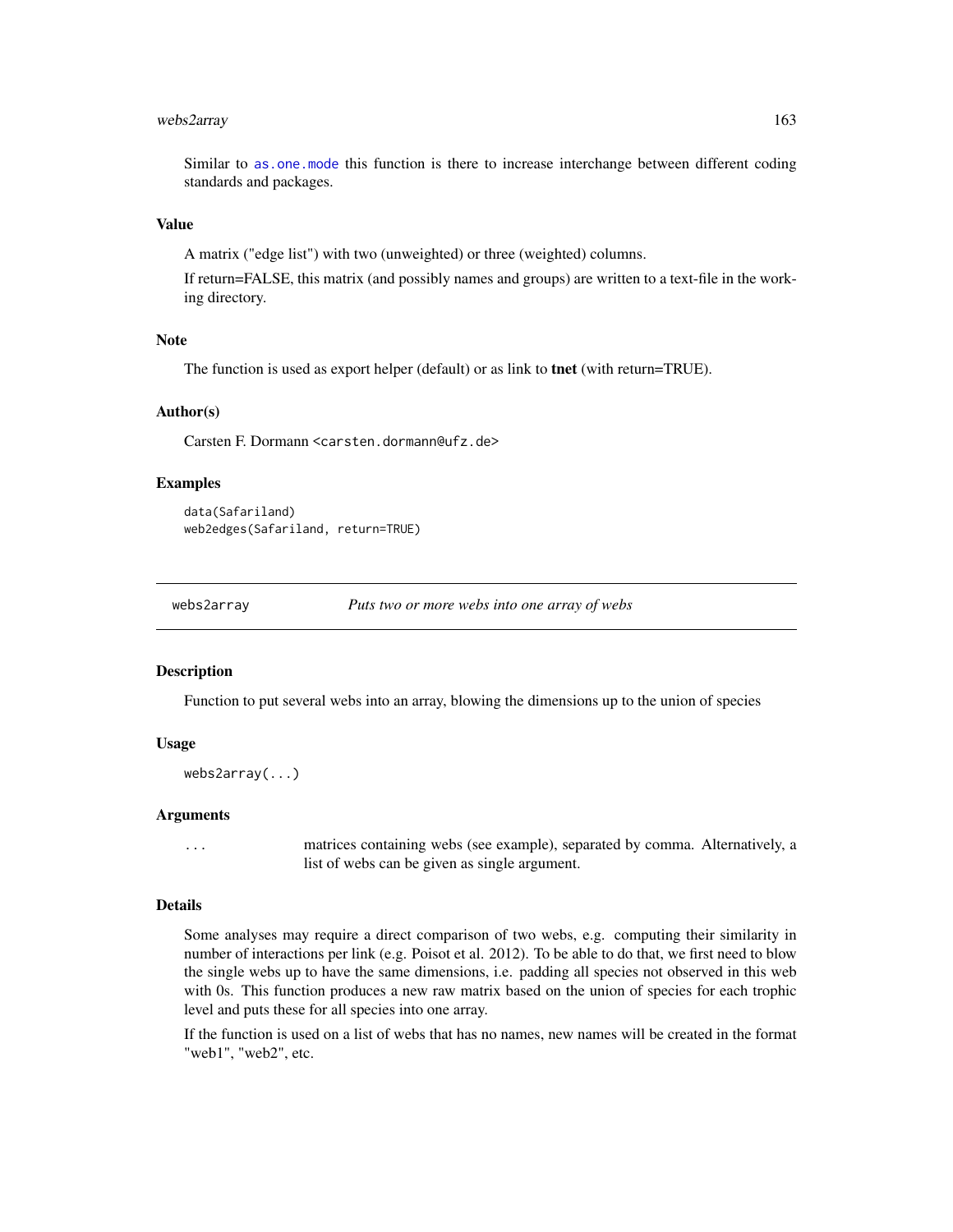## <span id="page-163-2"></span>Value

An array of dimensions (number of species in lower level, number of species in higher level, number of webs).

## Note

When building the webs from a table of observed interactions, function [frame2webs](#page-48-0) allows to build a web-array when using 'type.out="array"'. That would be preferable (faster and only one step)!

Combining webs into one array makes sense only for webs featuring overlapping communities!

## Author(s)

Carsten F. Dormann <carsten.dormann@biom.uni-freiburg.de> and Jochen Fründ

## References

Poisot, T., E. Canard, D. Mouillot, N. Mouquet, D. Gravel, and F. Jordan. 2012. The dissimilarity of species interaction networks. *Ecology Letters* 15, 1353—1361. doi: 10.1111/ele.12002

#### Examples

```
data(Safariland, vazquenc, vazquec)
allin1 <- webs2array(Safariland, vazquenc, vazquec)
# now we can compute distance between two webs:
vegdist(t(cbind(as.vector(allin1[,,1]), as.vector(allin1[,,2]), as.vector(allin1[,,3]))),
 method="jacc")
# alternative input option: weblist
allin1 <- webs2array(list(Safari=Safariland, Llao=vazllao))
```
<span id="page-163-0"></span>

wine *Weighted-Interaction Nestedness Estimator*

## <span id="page-163-1"></span>Description

Calculates the nestedness of a network taking into account the weight of the interactions, according to the method proposed by Galeano et al. (2008).

#### Usage

```
wine(web, nreps = 1)
## S3 method for class 'wine'
plot(x, \ldots)
```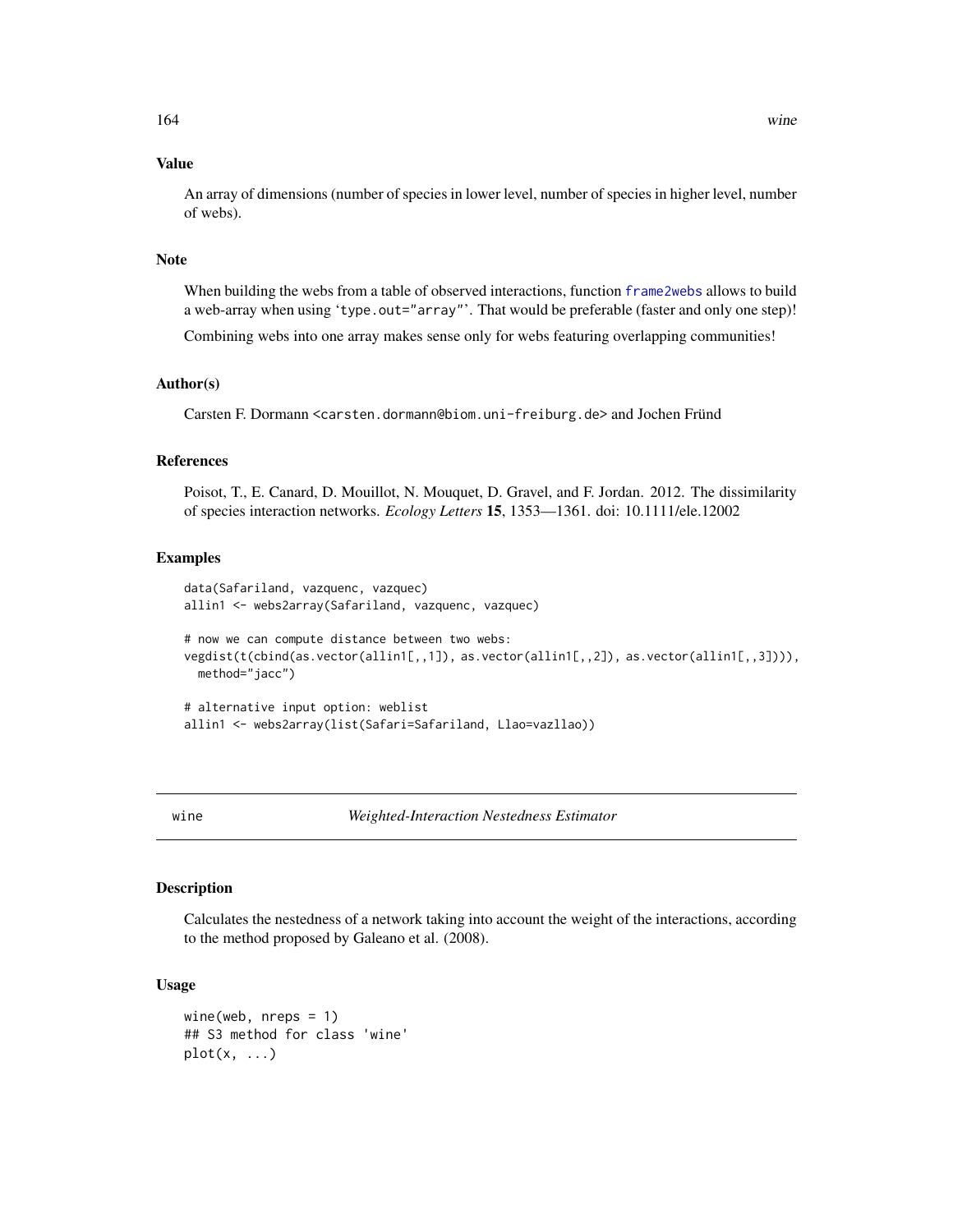#### <span id="page-164-0"></span>wine the state of the state of the state of the state of the state of the state of the state of the state of the state of the state of the state of the state of the state of the state of the state of the state of the state

#### Arguments

| web                     | A matrix with elements of a set (e.g., plants) as rows, elements of a second set<br>(e.g., pollinators) as columns and number of interactions as entries. |
|-------------------------|-----------------------------------------------------------------------------------------------------------------------------------------------------------|
| nreps                   | Number of replicates for constructing random networks.                                                                                                    |
| X                       | An object resulting of applying wine function                                                                                                             |
| $\cdot$ $\cdot$ $\cdot$ | Additional graphical parameters to image.plot                                                                                                             |

#### Details

Nestedness estimators use presence-absence (binary) adjacency matrices as the basis for calculating nestedness, as they provide a simple description and characterization of the topology of the network. However, networks are specified not only by their topology but also by the heterogeneity in the weight (or the intensity) of the connections (Barrat et al., 2004). Characterizing links just with presence-absence data does not take into account the possible differences in intensity among links. WINE (Weighted-Interaction Nestedness Estimator) is a new nestedness estimator that takes into account the weight or intensity of each interaction (e.g., in a plant-pollinator network, the number of registered visits of a particular interaction). Thus, instead of using presence-absence matrices, WINE calculates nestedness from quantitative data matrices that include the number of events of each interaction. This is the first estimator that allows for the characterization of weighted nestedness. WINE calculates a nestedness value that approaches zero when the nestedness pattern of the original data matrix is close that of equivalent random matrices, and it approaches one as it gets closer to the nestedness of the maximal nestedness matrix. Thus, this estimator evaluates the relative position of the data matrix between the corresponding random matrices and the maximal nestedness matrix. Negatives values for this estimator can be found in some synthetic matrices that have been described as 'anti-nestedness' matrices (Almeida-Neto et al. 2007).

The calculation of the weighted-interaction nestedness estimator starts with the matrix containing the number of events of each interaction, Mij. The matrix is packed by arranging rows and columns from top to bottom and from left to right, respectively, in ascending order according to their marginal totals. Nestedness is related to the proximity of existing links to one another in the packed matrix, so that the most nested matrix is the one that after packing shows a minimum mixing of filled cells (links) with empty cells (no links) (Corso et al., 2008, Ulrich et al., 2009). WINE is based on the concept of estimating nestedness through the calculation of a Manhattan distance from each of the matrix cells containing a link to the cell corresponding to the intersection of the row and columns with the lowest marginal totals (number of links). This concept resembles in a way the one used by Corso et al. (2008), although the distances are measured to the opposite corner of the packed matrix. Additionally, in WINE, the Manhattan distance is replaced by a weighted Manhattan distance. The statistical significance of this nestedness index value is tested against a null model that constrains matrix fill to observed values, retains the distribution of number of events in the links but does not constrain marginal totals. Further details can be found in Galeano et al. (2008).

#### Value

wine returns an object of class wine, basically a list with the following components:

win Weighted-interaction nestedness of dataset (WIN) wine Weighted-interaction nestedness estimator (WINE): The weighted-interaction nestedness estimator value. It will be 0 for random distribution and 1 for maximal nestedness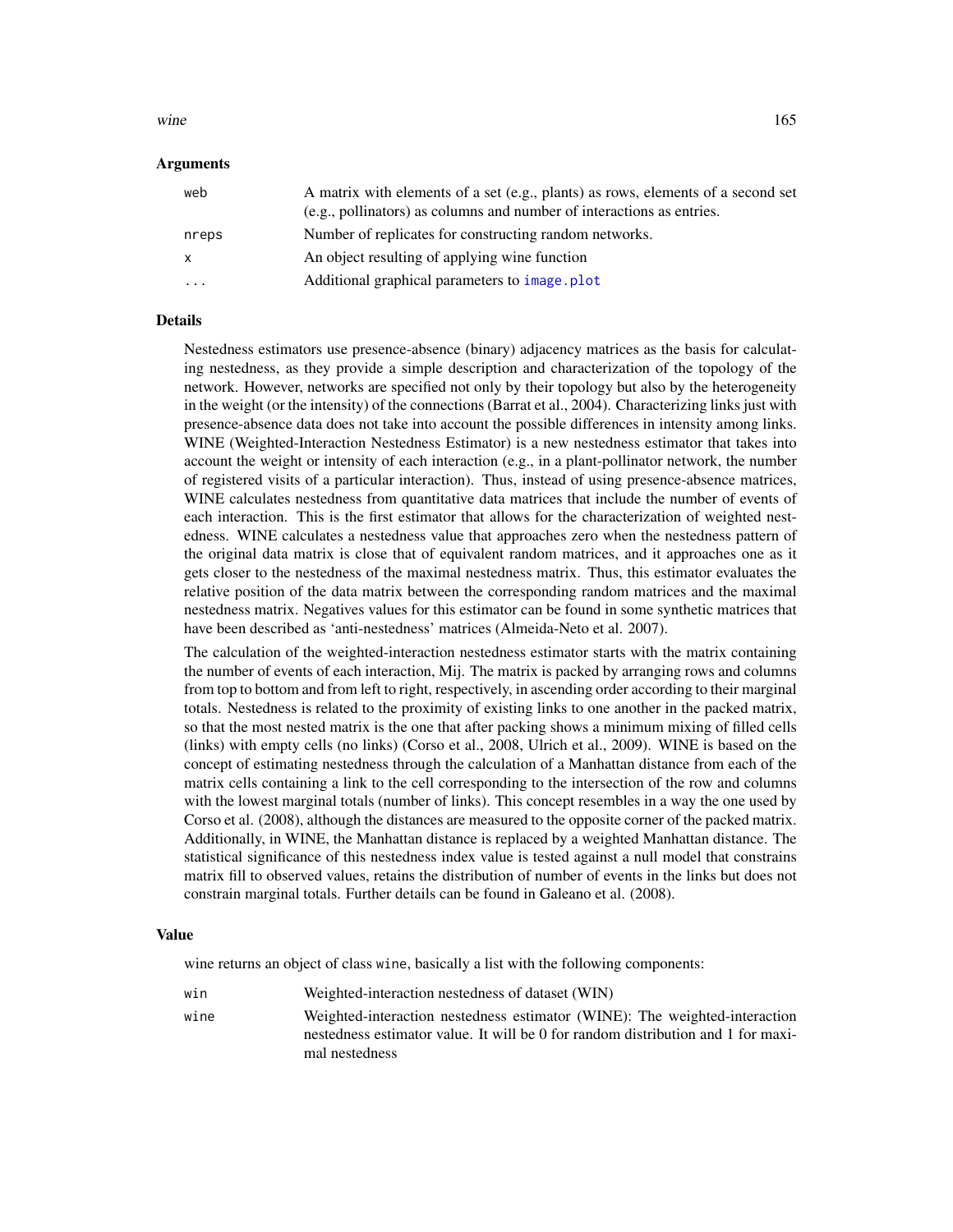| zscore  | z-score of the weighted-interaction nestedness                                                                                                                                                |
|---------|-----------------------------------------------------------------------------------------------------------------------------------------------------------------------------------------------|
| pvalue  | probability of having a z-value equal to or greater than Z (from the tabulated<br>value of the cumulative function). Values of $p<0.05$ indicate that the dataset is<br>significantly nested. |
| dmax    | Weighted-interaction nestedness of the maximal nestedness matrix.                                                                                                                             |
| drnd    | Average weighted-interaction nestedness of random replicates                                                                                                                                  |
| dij.w   | Matrix of dijw values. These values provide a measure of the contribution of<br>each interaction (link) to total nestedness                                                                   |
| dij.max | Maximal nestedness matrix                                                                                                                                                                     |

The S3 plot method for wine displays dij.w in a coloured image plot where red cells have high weights in the network and blue cells have minimum weights.

#### **Note**

This is the first approach to a weighted nestedness and a full ecological interpretation of its meaning is still lacking. It is not possible to perform a systematic comparison between this and other nestedness indices because the latter rely just on presence absence data whereas the former feeds on a quantitative data matrix. For a well-performed comparison of other nestedness indices see Ulrich & Gotelli (2007).

wine may return NaN for different parameters essentially for two different reasons: a) if 'nreps' is not specified, wine adopts nreps=1 by default and NaN is returned for z-score and p value. This is due to the fact that with nreps=1 the variance of drnd is zero and z-score becomes infinite. The same outcome may occur in some cases with very low values of nreps. To ensure proper values of z-score and p-values nreps=100 or higher is suggested. b) if  $dw = dr = d$  max wine equals  $0/0$ , and if drnd = dmax wine tends to infinity. In both cases, NaN is returned by wine. This is more likely to occur in cases where the dimensions of the matrix are very low (e.g,  $(\dim \leq c(4,4))$ ) because in those cases the number of possible values of dw, drnd and dmax is also reduced.

This is WINE version 3.2, available also in Matlab and C++ at the certificate-blocked site 'http://hypatia.agricolas.upm

#### Author(s)

Marcelino de la Cruz <marcelino.delacruz@upm.es>, Juan M. Pastor <juanmanuel.pastor@upm.es>, Javier Galeano <javier.galeano@upm.es> and Jose M. Iriondo <jose.iriondo@urjc.es>

#### References

Barrat, A., Barthelemy, M., Pastor-Satorras, R., and Vespignani, A. (2004) The architecture of complex weighted networks. *PNAS* 101, 3747–3752

Corso G, de Araujo AIL, de Almeida AM (2008) A new nestedness estimator in community networks. *arXiv* 0803.0007v1 [physics.bio-ph]

Galeano J, Pastor JM, Iriondo JM (2008) Weighted-Interaction Nestedness Estimator (WINE): A new estimator to calculate over frequency matrices. *arXiv* 0808.3397v2 [physics.bio-ph]

Ulrich, W., Almeida-Neto, M., and Gotelli, N.J. (2009) A consumer's guide to nestedness analysis. *Oikos* 118, 3-17

Ulrich, W. and Gotelli, N.J. (2007) Null model analysis of species nestedness patterns. *Ecology* 88, 1824-1831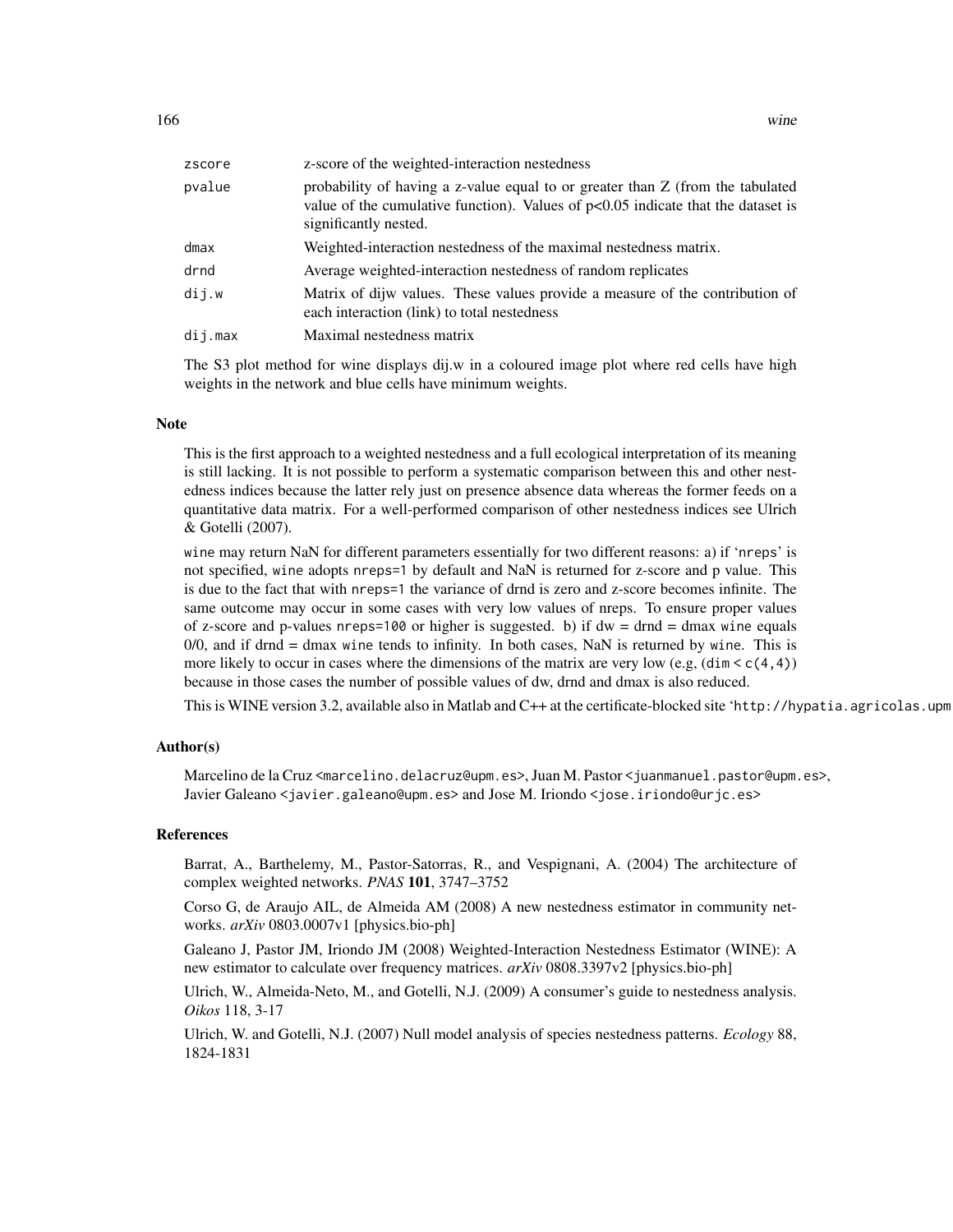<span id="page-166-0"></span>wine  $167$ 

## See Also

[nestedness](#page-77-0) and [discrepancy](#page-40-0).

## Examples

data(Safariland, package="bipartite") safariland.w <- wine(Safariland, 10) plot.wine(safariland.w)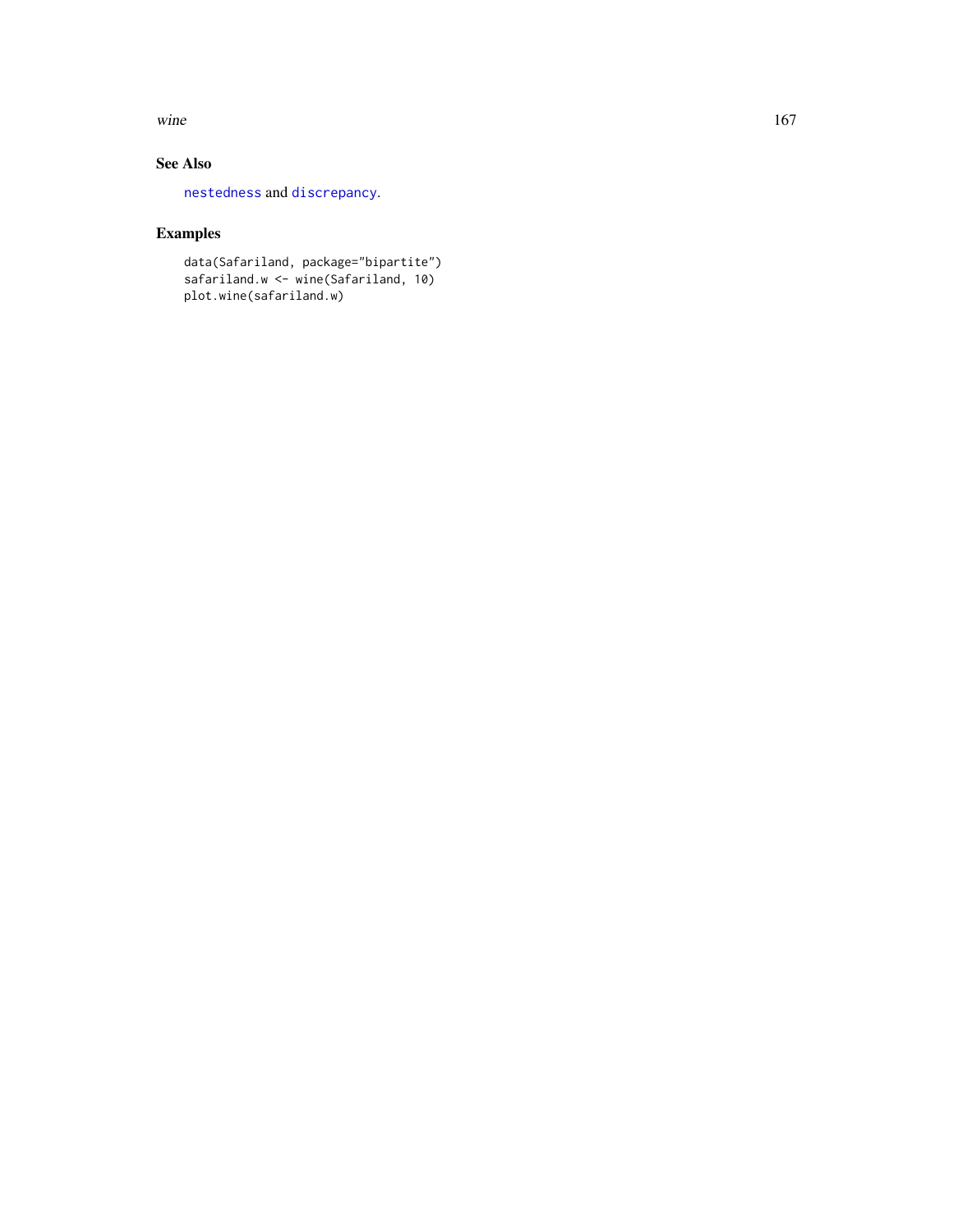# Index

∗Topic Clustering computeModules, [29](#page-28-1) DIRT\_LPA\_wb\_plus, [39](#page-38-0) listModuleInformation, [64](#page-63-0) plotModuleWeb, [105](#page-104-0) printoutModuleInformation, [115](#page-114-0) ∗Topic Methods and Generic Functions computeModules, [29](#page-28-1) DIRT\_LPA\_wb\_plus, [39](#page-38-0) listModuleInformation, [64](#page-63-0) plotModuleWeb, [105](#page-104-0) printoutModuleInformation, [115](#page-114-0) ∗Topic classes moduleWeb-class, [67](#page-66-0) ∗Topic datasets barrett1987, [17](#page-16-0) bezerra2009, [23](#page-22-0) elberling1999, [44](#page-43-0) inouye1988, [59](#page-58-1) junker2013, [60](#page-59-0) kato1990, [61](#page-60-0) kevan1970, [62](#page-61-0) memmott1999, [65](#page-64-0) mosquin1967, [68](#page-67-0) motten1982, [69](#page-68-0) olesen2002aigrettes, [99](#page-98-0) olesen2002flores, [100](#page-99-0) olito2015, [100](#page-99-0) ollerton2003, [101](#page-100-1) Safariland, [120](#page-119-0) schemske1978, [121](#page-120-0) small1976, [127](#page-126-1) vazarr, [143](#page-142-0) vazcer, [144](#page-143-0) vazllao, [144](#page-143-0) vazmasc, [145](#page-144-0) vazmasnc, [145](#page-144-0) vazquec, [147](#page-146-0)

vazquenc, [148](#page-147-0) ∗Topic htest degreedistr, [35](#page-34-1) dfun, [37](#page-36-1) ∗Topic modularity moduleWeb-class, [67](#page-66-0) ∗Topic moduleWeb moduleWeb-class, [67](#page-66-0) ∗Topic modules moduleWeb-class, [67](#page-66-0) ∗Topic networks nest.smdm, [72](#page-71-0) ∗Topic package array2linkmx, [13](#page-12-0) as.one.mode, [14](#page-13-1) bipartite-package, [4](#page-3-0) C.score, [24](#page-23-1) compart, [28](#page-27-1) czvalues, [31](#page-30-1) decimalr2dtable, [33](#page-32-0) discrepancy, [41](#page-40-1) empty, [45](#page-44-1) endpoint, [46](#page-45-0) extinction, [47](#page-46-1) fc, [48](#page-47-1) frame2webs, [49](#page-48-1) genweb, [51](#page-50-0) grouplevel, [52](#page-51-0) H2fun, [58](#page-57-1) linklevel, [63](#page-62-0) ND, [70](#page-69-2) nested, [74](#page-73-1) nestedcontribution, [76](#page-75-0) nestedness, [78](#page-77-1) nestedrank, [80](#page-79-0) networklevel, [81](#page-80-1) nodespec, [90](#page-89-1) NOS, [92](#page-91-0) npartite, [93](#page-92-0)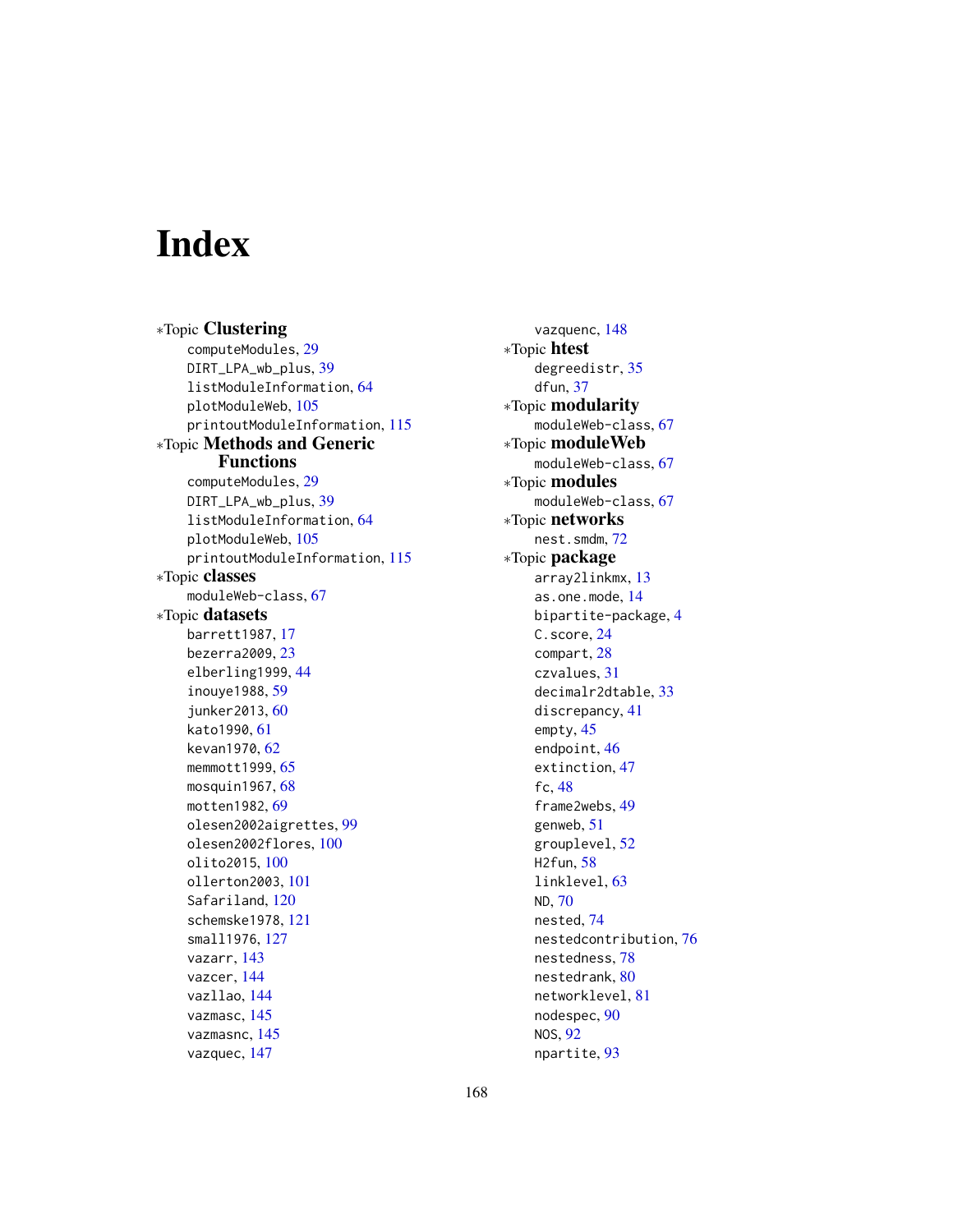#### INDEX  $169$

```
null.distr, 94
96
nullmodel, 97
PAC, 102
PDI, 104
plotPAC, 107
plotweb, 108
plotweb2, 113
r2dexternal, 117
robustness, 118
second.extinct, 122
shuffle.web, 124
slope.bipartite, 125
sortweb, 127
specieslevel, 129
strength, 135
swap.web, 137
togetherness, 141
V.ratio, 142
vaznull, 146
vazquez.example, 148
versionlog, 150
visweb, 159
web2edges, 162
webs2array, 163
wine, 164
```
addEmptyColToMatrix *(*plotModuleWeb*)*, [105](#page-104-0) addEmptyRowToMatrix *(*plotModuleWeb*)*, [105](#page-104-0) array2linkmx, *[5](#page-4-0)*, [13](#page-12-0) as.one.mode, *[4](#page-3-0)*, [14,](#page-13-1) *[70](#page-69-2)*, *[94](#page-93-1)*, *[153,](#page-152-0) [154](#page-153-0)*, *[159](#page-158-1)*, *[163](#page-162-0)* as.tnet, *[11](#page-10-0)*, [16](#page-15-0)

barrett1987, [17](#page-16-0) BC, *[133](#page-132-0)*, *[151](#page-150-0)*, *[153,](#page-152-0) [154](#page-153-0)* BC *(*ND*)*, [70](#page-69-2) betadiver, *[21](#page-20-0)* betalinkr, *[5](#page-4-0)*, [18,](#page-17-0) *[19](#page-18-0)* betalinkr\_multi, *[5](#page-4-0)* betalinkr\_multi *(*betalinkr*)*, [18](#page-17-0) betweenness\_w, *[11](#page-10-0)*, [22](#page-21-0) bezerra2009, *[11](#page-10-0)*, [23](#page-22-0) bipartite *(*bipartite-package*)*, [4](#page-3-0) bipartite-package, [4](#page-3-0)

C.score, *[7](#page-6-0)*, [24,](#page-23-1) *[58](#page-57-1)*, *[74](#page-73-1)[–76](#page-75-0)*, *[90](#page-89-1)*, *[142,](#page-141-1) [143](#page-142-0)*, *[156](#page-155-0)* CC, *[6](#page-5-0)*, *[133](#page-132-0)*, *[151](#page-150-0)*, *[153,](#page-152-0) [154](#page-153-0)* CC *(*ND*)*, [70](#page-69-2) closeness\_w, *[11](#page-10-0)*, [25](#page-24-0)

clustering\_tm, *[11](#page-10-0)*, [27](#page-26-0) compart, [28,](#page-27-1) *[150](#page-149-0)*, *[157](#page-156-0)* computeModules, *[5](#page-4-0)[–9](#page-8-0)*, [29,](#page-28-1) *[31](#page-30-1)*, *[39](#page-38-0)*, *[41](#page-40-1)*, *[73,](#page-72-0) [74](#page-73-1)*, *[150,](#page-149-0) [151](#page-150-0)* confint *(*vazquez.example*)*, [148](#page-147-0) convert2moduleWeb *(*DIRT\_LPA\_wb\_plus*)*, [39](#page-38-0) czvalues, *[7](#page-6-0)*, [31,](#page-30-1) *[150](#page-149-0)*

decimalr2dtable, *[6](#page-5-0)*, [33](#page-32-0) degreedistr, *[10](#page-9-0)*, [35,](#page-34-1) *[56](#page-55-0)*, *[58](#page-57-1)*, *[87](#page-86-0)*, *[90](#page-89-1)*, *[152](#page-151-0)*, *[154](#page-153-0)*, *[156](#page-155-0)* dfun, *[4](#page-3-0)*, *[11](#page-10-0)*, [37,](#page-36-1) *[58,](#page-57-1) [59](#page-58-1)*, *[86](#page-85-0)*, *[91](#page-90-0)*, *[105](#page-104-0)*, *[130](#page-129-0)*, *[133](#page-132-0)*, *[135](#page-134-0)*, *[151,](#page-150-0) [152](#page-151-0)*, *[155,](#page-154-0) [156](#page-155-0)* DIRT\_LPA\_wb\_plus, *[7](#page-6-0)*, *[31](#page-30-1)*, [39](#page-38-0) discrepancy, [41,](#page-40-1) *[56](#page-55-0)*, *[76](#page-75-0)*, *[87](#page-86-0)*, *[138](#page-137-0)*, *[155](#page-154-0)*, *[158](#page-157-0)*, *[167](#page-166-0)* dist, *[48](#page-47-1)*, *[54](#page-53-0)*, *[84](#page-83-0)* distance\_w, *[11](#page-10-0)*, [43](#page-42-0) drawModules *(*plotModuleWeb*)*, [105](#page-104-0)

elberling1999, [44](#page-43-0) empty, *[5](#page-4-0)*, [45,](#page-44-1) *[51](#page-50-0)*, *[123](#page-122-0)*, *[156](#page-155-0)* endpoint, *[11](#page-10-0)*, [46,](#page-45-0) *[63](#page-62-0)* extinction, *[45](#page-44-1)*, [47,](#page-46-1) *[123](#page-122-0)*, *[150](#page-149-0)*

fc, *[9](#page-8-0)*, [48,](#page-47-1) *[54](#page-53-0)*, *[84](#page-83-0)* fd, *[150](#page-149-0)* fd *(*fc*)*, [48](#page-47-1) frame2webs, *[4](#page-3-0)*, *[11](#page-10-0)*, *[21](#page-20-0)*, [49,](#page-48-1) *[164](#page-163-2)*

genweb, *[5](#page-4-0)*, [51](#page-50-0) getModuleCoordinates *(*plotModuleWeb*)*, [105](#page-104-0) grouplevel, *[7](#page-6-0)*, *[9](#page-8-0)[–11](#page-10-0)*, [52,](#page-51-0) *[82](#page-81-0)*, *[84](#page-83-0)*, *[87](#page-86-0)*, *[93](#page-92-0)*, *[123](#page-122-0)* H2fun, *[4](#page-3-0)*, *[11](#page-10-0)*, *[38,](#page-37-0) [39](#page-38-0)*, [58,](#page-57-1) *[84](#page-83-0)*, *[87](#page-86-0)*, *[90](#page-89-1)*, *[153](#page-152-0)*, *[156](#page-155-0)*, *[158](#page-157-0)*

```
hclust, 48
```
image.plot, *[165](#page-164-0)* inouye1988, [59,](#page-58-1) *[157](#page-156-0)* intasymm *(*vazquez.example*)*, [148](#page-147-0) intereven *(*vazquez.example*)*, [148](#page-147-0) isCorrectModuleWebObject *(*plotModuleWeb*)*, [105](#page-104-0)

junker2013, *[10](#page-9-0)*, [60](#page-59-0)

kato1990, [61](#page-60-0) kevan1970, [62](#page-61-0)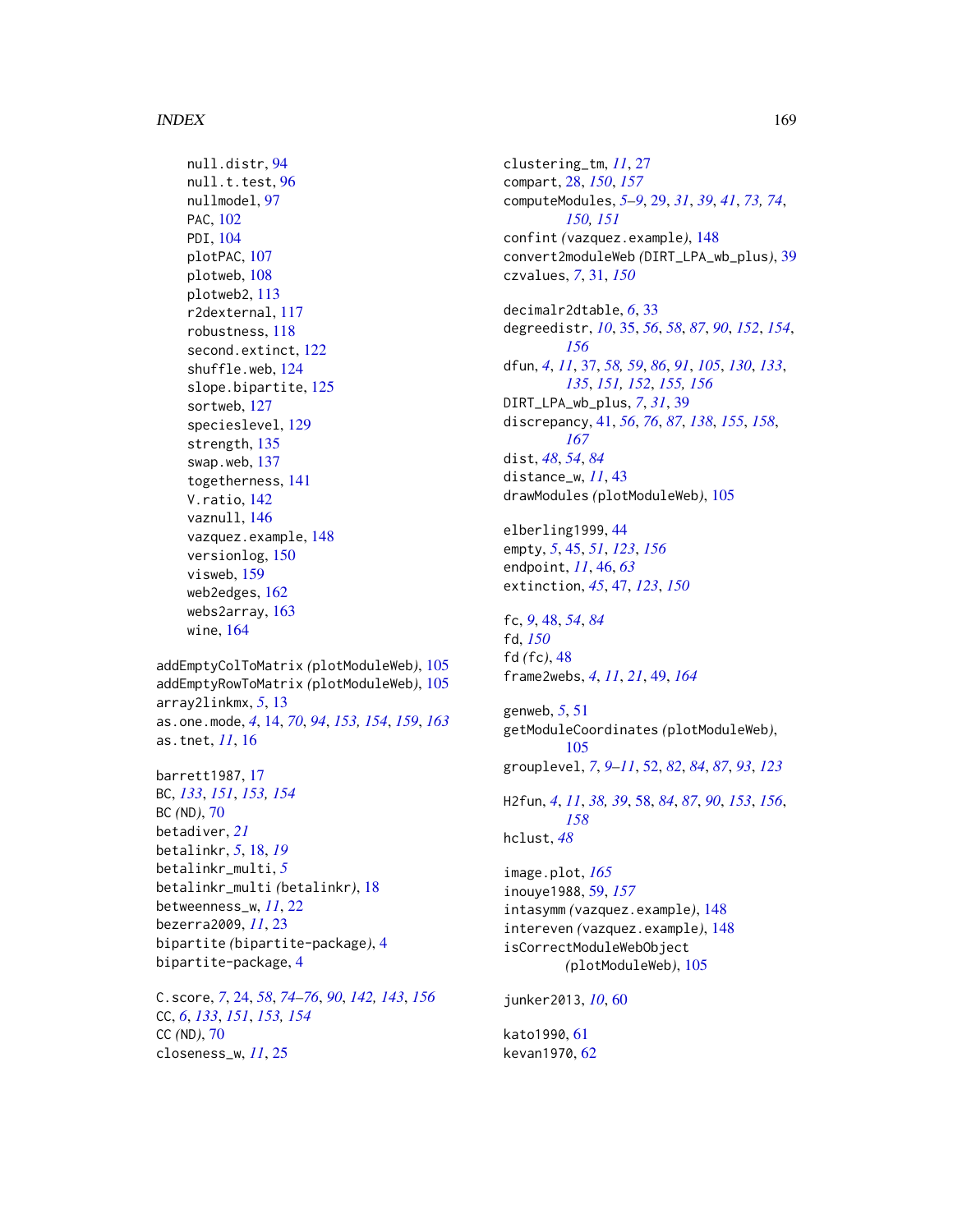linklevel, *[10,](#page-9-0) [11](#page-10-0)*, [63](#page-62-0) listModuleInformation, *[40](#page-39-0)*, [64](#page-63-0) LPA\_wb\_plus *(*DIRT\_LPA\_wb\_plus*)*, [39](#page-38-0)

memmott1999, [65](#page-64-0) metaComputeModules, *[6](#page-5-0)* metaComputeModules *(*computeModules*)*, [29](#page-28-1) mgen, *[8](#page-7-0)*, [65,](#page-64-0) *[98](#page-97-0)*, *[118](#page-117-1)* mlik *(*vazquez.example*)*, [148](#page-147-0) module2constraints, *[6](#page-5-0)* module2constraints *(*nest.smdm*)*, [72](#page-71-0) moduleWeb-class, [67](#page-66-0) mosquin1967, [68](#page-67-0) motten1982, [69](#page-68-0)

ND, [70,](#page-69-2) *[132](#page-131-0)*, *[154](#page-153-0)* nest.smdm, *[6](#page-5-0)*, [72](#page-71-0) nested, *[6](#page-5-0)*, *[8](#page-7-0)*, *[12](#page-11-0)*, [74,](#page-73-1) *[81](#page-80-1)*, *[152](#page-151-0)*, *[154,](#page-153-0) [155](#page-154-0)* nestedcontribution, *[7,](#page-6-0) [8](#page-7-0)*, [76](#page-75-0) nestedness, *[12](#page-11-0)*, *[42](#page-41-0)*, *[74–](#page-73-1)[76](#page-75-0)*, [78,](#page-77-1) *[85](#page-84-0)*, *[158](#page-157-0)*, *[167](#page-166-0)* nestedrank, *[10](#page-9-0)*, [80,](#page-79-0) *[81](#page-80-1)*, *[130](#page-129-0)* netstats *(*vazquez.example*)*, [148](#page-147-0) networklevel, *[4](#page-3-0)*, *[6](#page-5-0)[–11](#page-10-0)*, *[28,](#page-27-1) [29](#page-28-1)*, *[37](#page-36-1)*, *[49](#page-48-1)*, *[53](#page-52-0)*, *[58](#page-57-1)*, *[63](#page-62-0)*, [81,](#page-80-1) *[96](#page-95-0)*, *[123](#page-122-0)*, *[133](#page-132-0)*, *[135](#page-134-0)*, *[148–](#page-147-0)[159](#page-158-1)* nodespec, *[15](#page-14-0)*, [90,](#page-89-1) *[133](#page-132-0)*, *[135](#page-134-0)*, *[157](#page-156-0)* NODF *(*nest.smdm*)*, [72](#page-71-0) NOS, *[6](#page-5-0)*, [92](#page-91-0) npartite, *[11](#page-10-0)*, [93](#page-92-0) null.distr, *[5](#page-4-0)*, [94,](#page-93-1) *[153](#page-152-0)* null.t.test, *[12](#page-11-0)*, [96](#page-95-0) nullmodel, *[5,](#page-4-0) [6](#page-5-0)*, *[94,](#page-93-1) [95](#page-94-0)*, [97,](#page-96-1) *[117,](#page-116-0) [118](#page-117-1)*, *[153,](#page-152-0) [154](#page-153-0)*, *[156](#page-155-0)*

olesen2002aigrettes, [99](#page-98-0) olesen2002flores, *[71](#page-70-0)*, [100](#page-99-0) olito2015, [100](#page-99-0) ollerton2003, [101,](#page-100-1) *[157](#page-156-0)* one.grouplevel *(*grouplevel*)*, [52](#page-51-0)

PAC, *[5](#page-4-0)*, [102,](#page-101-1) *[108](#page-107-1)*, *[152](#page-151-0)*, *[154,](#page-153-0) [155](#page-154-0)* PDI, *[9](#page-8-0)*, *[11](#page-10-0)*, [104,](#page-103-1) *[130](#page-129-0)*, *[132](#page-131-0)*, *[151](#page-150-0)* plot.wine, *[156](#page-155-0)* plot.wine *(*wine*)*, [164](#page-163-2) plotmat *(*vazquez.example*)*, [148](#page-147-0) plotModuleWeb, *[7](#page-6-0)*, *[40](#page-39-0)*, [105](#page-104-0) plotPAC, [107,](#page-106-1) *[152](#page-151-0)* plotweb, *[4](#page-3-0)*, *[7](#page-6-0)*, *[10](#page-9-0)*, [108,](#page-107-1) *[115](#page-114-0)*, *[128](#page-127-0)*, *[130](#page-129-0)*, *[150,](#page-149-0) [151](#page-150-0)*, *[155](#page-154-0)*, *[157](#page-156-0)*, *[159](#page-158-1)*, *[161](#page-160-0)* plotweb2, [113,](#page-112-1) *[159](#page-158-1)*

prepareWebForPlottingModules *(*plotModuleWeb*)*, [105](#page-104-0) printoutModuleInformation, *[40](#page-39-0)*, [115](#page-114-0) projecting\_tm, [116](#page-115-0) quant2bin *(*vazquez.example*)*, [148](#page-147-0) r2dexternal, *[5](#page-4-0)*, *[9](#page-8-0)*, [117](#page-116-0) r2dtable, *[34](#page-33-0)*, *[96](#page-95-0)*, *[125](#page-124-1)*, *[139](#page-138-0)*, *[147](#page-146-0)* readModuleData *(*computeModules*)*, [29](#page-28-1) robustness, *[56](#page-55-0)*, *[87](#page-86-0)*, [118,](#page-117-1) *[151](#page-150-0)*, *[156,](#page-155-0) [157](#page-156-0)* Safariland, [120](#page-119-0) schemske1978, [121](#page-120-0) second.extinct, *[4](#page-3-0)*, *[8](#page-7-0)*, *[11](#page-10-0)*, *[45](#page-44-1)*, *[47,](#page-46-1) [48](#page-47-1)*, *[53](#page-52-0)*, *[56](#page-55-0)*, *[58](#page-57-1)*, *[83](#page-82-0)*, *[90](#page-89-1)*, *[118,](#page-117-1) [119](#page-118-0)*, [122,](#page-121-1) *[125,](#page-124-1) [126](#page-125-0)*, *[150,](#page-149-0) [151](#page-150-0)*, *[154](#page-153-0)* shuffle.web, *[34](#page-33-0)*, *[98](#page-97-0)*, [124,](#page-123-1) *[139](#page-138-0)*, *[148](#page-147-0)*, *[151,](#page-150-0) [152](#page-151-0)*, *[158](#page-157-0)* slope.bipartite, *[4](#page-3-0)*, *[10](#page-9-0)*, *[56](#page-55-0)*, *[119](#page-118-0)*, *[123](#page-122-0)*, [125,](#page-124-1) *[156](#page-155-0)* small1976, [127](#page-126-1) sortmatr *(*vazquez.example*)*, [148](#page-147-0) sortmatrext *(*vazquez.example*)*, [148](#page-147-0) sortweb, *[4](#page-3-0)*, [127,](#page-126-1) *[149](#page-148-0)*, *[157](#page-156-0)* specieslevel, *[4](#page-3-0)*, *[7](#page-6-0)[–11](#page-10-0)*, *[39](#page-38-0)*, *[63](#page-62-0)*, *[71](#page-70-0)*, *[81](#page-80-1)*, *[86](#page-85-0)*, *[91](#page-90-0)*, *[104,](#page-103-1) [105](#page-104-0)*, [129,](#page-128-1) *[136](#page-135-0)*, *[148](#page-147-0)*, *[151,](#page-150-0) [152](#page-151-0)*, *[154,](#page-153-0) [155](#page-154-0)* strength, [135](#page-134-0) swap.web, *[8](#page-7-0)*, *[34](#page-33-0)*, *[98](#page-97-0)*, [137,](#page-136-1) *[146](#page-145-1)[–148](#page-147-0)*, *[152](#page-151-0)*, *[154](#page-153-0)* symmetrise\_w, *[11](#page-10-0)*, [139](#page-138-0) t.test, *[96](#page-95-0)* tnet\_igraph, *[11](#page-10-0)*, [140](#page-139-0) togetherness, [141](#page-140-0) V.ratio, *[58](#page-57-1)*, *[90](#page-89-1)*, [142,](#page-141-1) *[155](#page-154-0)* vazarr, [143](#page-142-0) vazcer, [144](#page-143-0) vazllao, [144](#page-143-0) vazmasc, [145](#page-144-0) vazmasnc, [145](#page-144-0) vaznull, *[5](#page-4-0)*, *[7,](#page-6-0) [8](#page-7-0)*, *[34](#page-33-0)*, *[98](#page-97-0)*, *[117,](#page-116-0) [118](#page-117-1)*, *[138,](#page-137-0) [139](#page-138-0)*, [146,](#page-145-1) *[152](#page-151-0)[–154](#page-153-0)* vaznullexternal, *[5](#page-4-0)*

vaznullexternal *(*r2dexternal*)*, [117](#page-116-0) vazquec, [147](#page-146-0) vazquenc, [148](#page-147-0) vazquez.example, [148](#page-147-0)